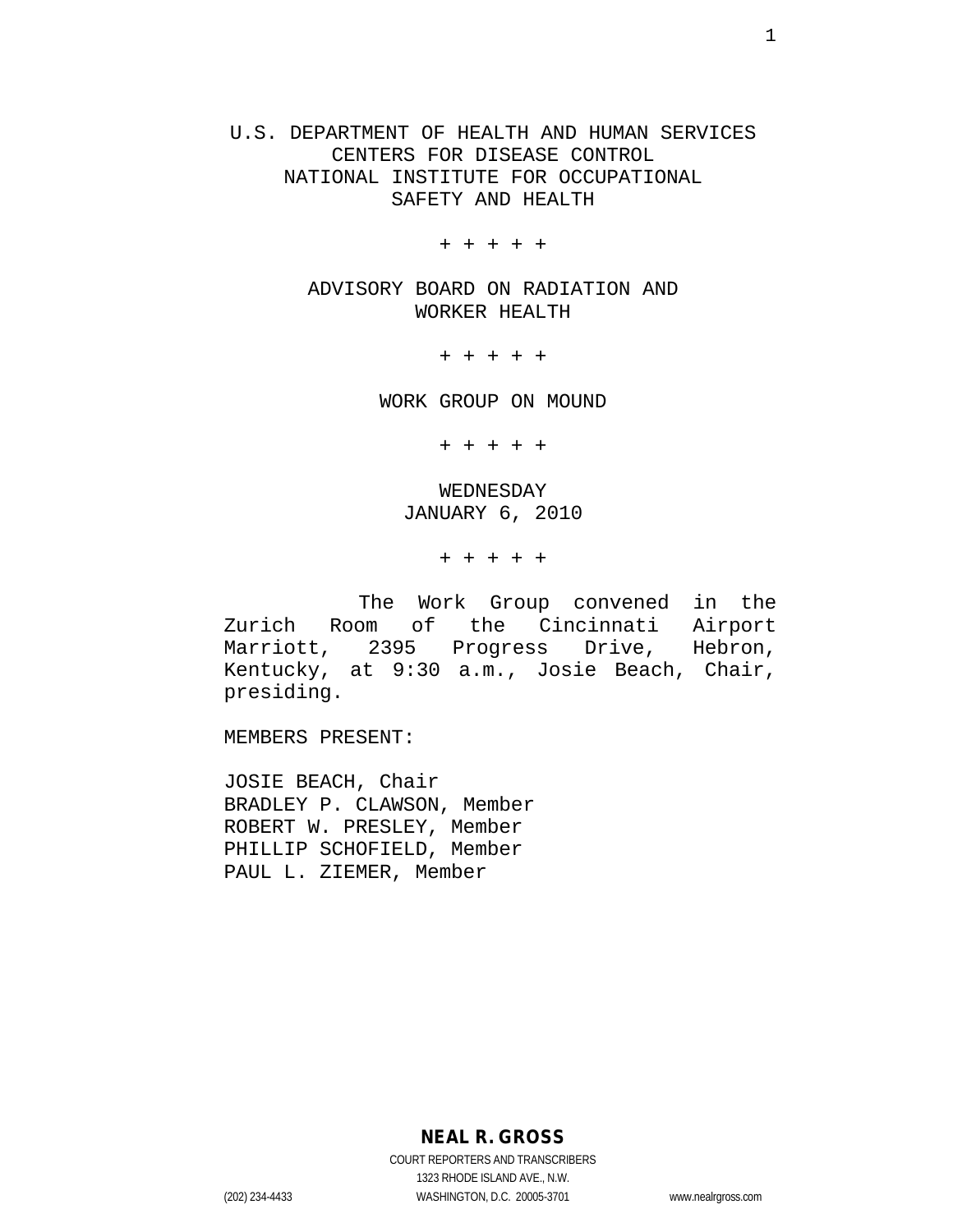ALSO PRESENT:

TED KATZ, Designated Federal Official NANCY ADAMS, NIOSH Contractor\* ISAF AL-NABULSI, DOE\* BOB BISTLINE, SC&A LIZ BRACKETT, ORAU Team\* RON BUCHANAN, SC&A MEL CHEW, ORAU Team JOE FITZGERALD, SC&A STU HINNEFELD, OCAS EMILY HOWELL, HHS KARIN JESSEN, ORAU Team JENNY LIN, HHS JOYCE LIPSZTEIN, SC&A\* ARJUN MAKHIJANI, SC&A JOHN MAURO, SC&A JIM NETON, OCAS EUGENE POTTER, ORAU Team\* KATHY ROBERTSON-DEMERS, SC&A WARREN SHEEHAN, Mound worker\* DON STEWART, ORAU Team BRANT ULSH, OCAS

\*Present via telephone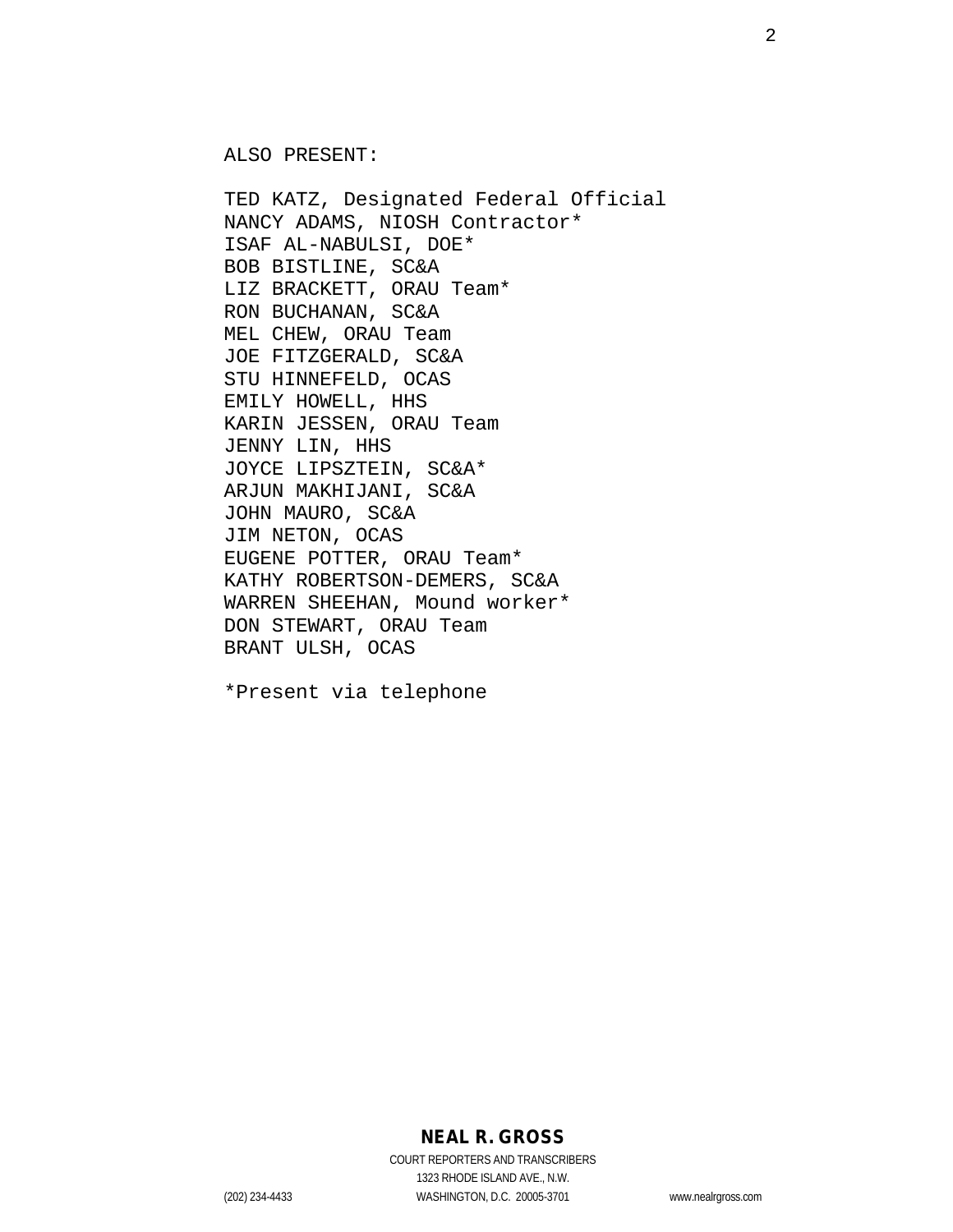C-O-N-T-E-N-T-S

| Call to Order                                                    | 5   |  |  |
|------------------------------------------------------------------|-----|--|--|
| Roll Call                                                        | 5   |  |  |
| Stable Tritium Compounds<br>Bob Bistline                         | 9   |  |  |
| Brant Ulsh                                                       | 13  |  |  |
| Discussion                                                       | 15  |  |  |
| 60<br>Data Adequacy and Completeness of<br>Internal Dose Records |     |  |  |
| Brant Ulsh 61, 66, 75, 126, 146, 192                             |     |  |  |
| Bob Bistline<br>62, 124, 138, 188                                |     |  |  |
| Warren Sheehan                                                   | 72  |  |  |
| Discussion 69, 77, 128, 150, 193, 200                            |     |  |  |
| Action Item - SC&A                                               | 104 |  |  |
| Action Item - Brant Ulsh                                         | 134 |  |  |
| Don Stewart                                                      | 143 |  |  |
| Action Item - Brant Ulsh                                         | 181 |  |  |
| Action Item - SC&A                                               | 182 |  |  |
| Shallow Dose<br>Ron Buchanan                                     | 240 |  |  |
| Discussion                                                       | 243 |  |  |
| High-Fired Pu-238<br>Brant Ulsh                                  | 246 |  |  |
| Joe Fitzgerald                                                   | 248 |  |  |
| Discussion                                                       | 251 |  |  |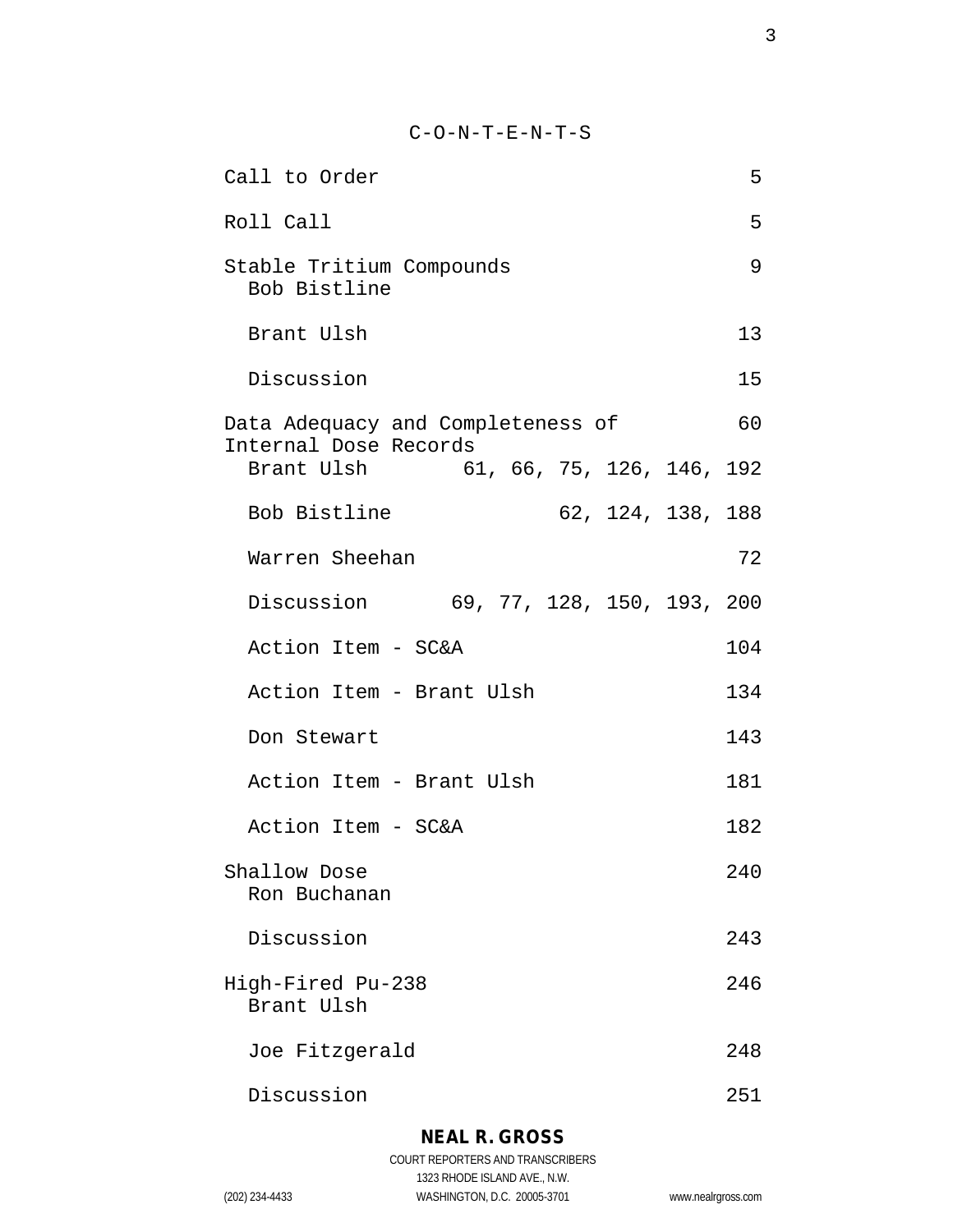### C-O-N-T-E-N-T-S (CONTINUED)

| Road Map" Integrated:<br>Issues $1, 3, 4, 7$ & 8<br>Kathryn Robertson-DeMers | 268 |
|------------------------------------------------------------------------------|-----|
| Discussion                                                                   | 269 |
| PAAA Violations: Issue 21<br>Kathryn Robertson-DeMers                        | 284 |
| Brant Ulsh                                                                   | 286 |
| $D&D:$ issue 10<br>Joe Fitzgerald                                            | 300 |
| Brant Ulsh                                                                   | 303 |
| Action Item - Brant Ulsh                                                     | 330 |
| Unfinished Issues                                                            | 332 |
| Adjourn                                                                      |     |

# **NEAL R. GROSS**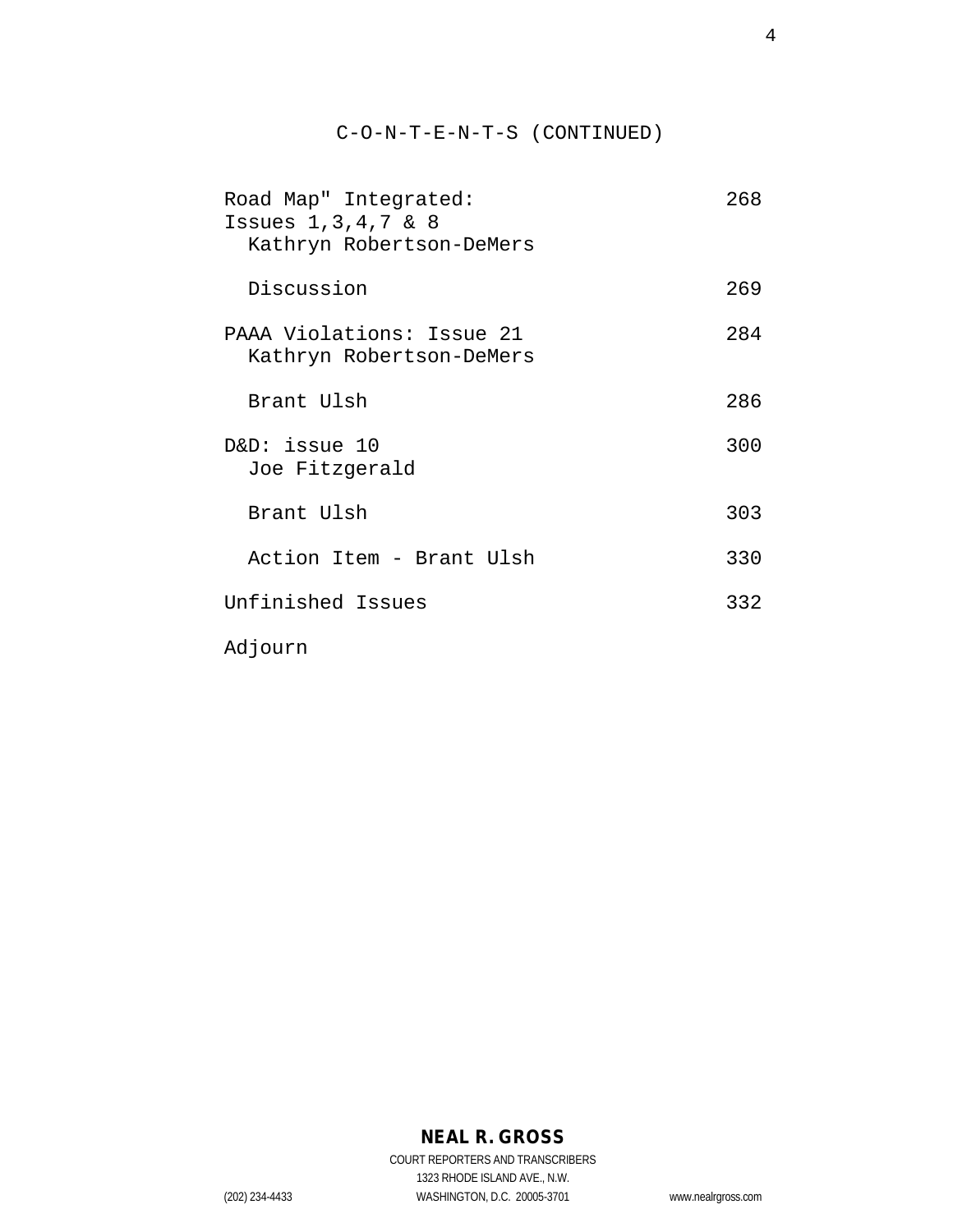P-R-O-C-E-E-D-I-N-G-S 9:30 a.m. MR. KATZ: Good morning, everyone in the room and on the line. This is the Advisory Board on Radiation and Worker Health, the Mound Working Group. We are just getting started on our second day of this meeting. We are going to begin again with roll call. Please, for everyone affiliated with the agencies and the contractors, speak to whether you have a conflict of interest as well. So, beginning with Board members in the room. CHAIR BEACH: Josie Beach, Mound Chair. No conflicts. 18 MEMBER CLAWSON: Brad Clawson, Work Group. No conflicts. MEMBER ZIEMER: Paul Ziemer, Work Group. No conflict. MEMBER SCHOFIELD: Phil Schofield,

#### **NEAL R. GROSS** COURT REPORTERS AND TRANSCRIBERS

1323 RHODE ISLAND AVE., N.W. (202) 234-4433 WASHINGTON, D.C. 20005-3701 www.nealrgross.com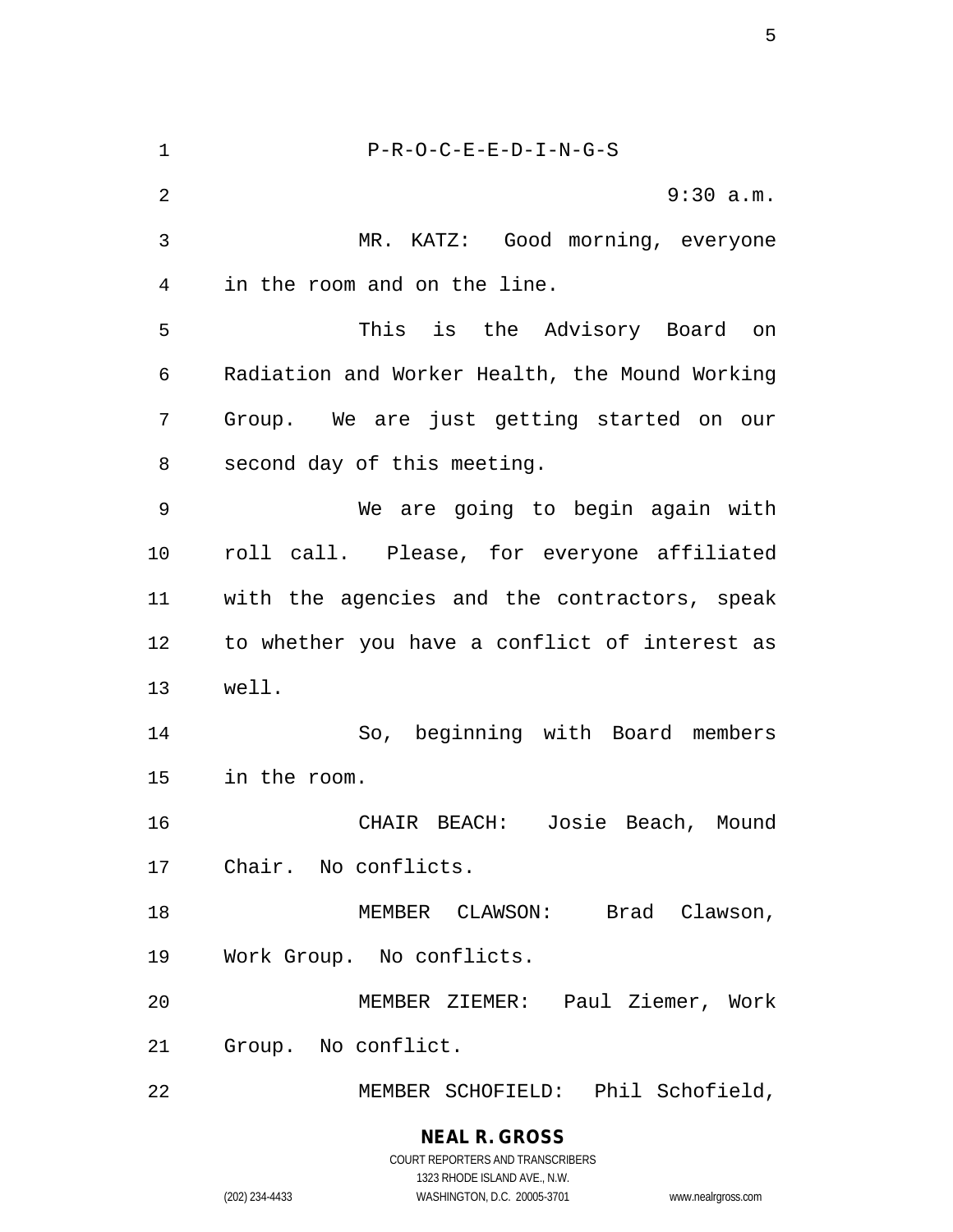Board member. No conflicts.

 MEMBER PRESLEY: Robert Presley, Work Group. No conflict. MR. KATZ: And do we have any Board members on the line? (No response.) Okay. Then the NIOSH ORAU team in the room? MR. HINNEFELD: Stu Hinnefeld, Interim Director of OCAS. 11 MR. KATZ: No conflict? MR. HINNEFELD: No conflict. Sorry. I always forget that part. (Laughter.) DR. NETON: Jim Neton, OCAS. No conflict. DR. ULSH: Brant Ulsh, OCAS. No conflict. MS. JESSEN: Karin Jessen, ORAU team. No conflicts. MR. CHEW: Mel Chew, ORAU team. No conflict.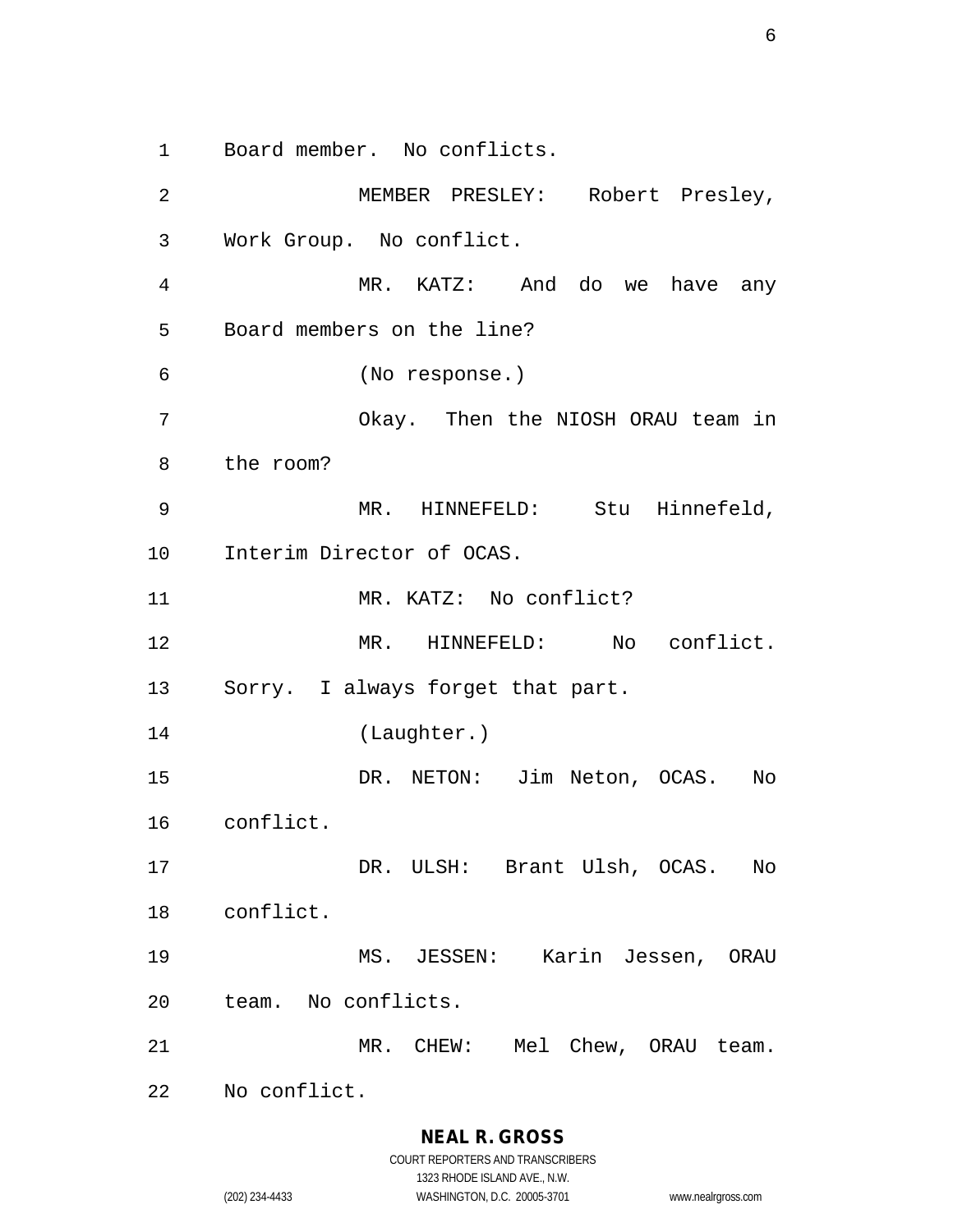MR. STEWART: Don Stewart, ORAU team. No conflict with Mound. MR. KATZ: And on the line, NIOSH ORAU team? (No response.) Are you expecting any folks on the line? 8 Bob Morris, are you on the line? DR. ULSH: He would only have been on for the neutron discussion. 11 MR. KATZ: Okay, right. Then SC&A in the room? DR. MAURO: John Mauro, SC&A. No conflict. DR. BISTLINE: Bob Bistline, SC&A. No conflict. 17 MS. ROBERTSON-DEMERS: Kathy Robertson-DeMers. Conflicted. MR. FITZGERALD: Joe Fitzgerald. No conflict. DR. MAKHIJANI: Arjun Makhijani. No conflict.

> **NEAL R. GROSS** COURT REPORTERS AND TRANSCRIBERS

1323 RHODE ISLAND AVE., N.W. (202) 234-4433 WASHINGTON, D.C. 20005-3701 www.nealrgross.com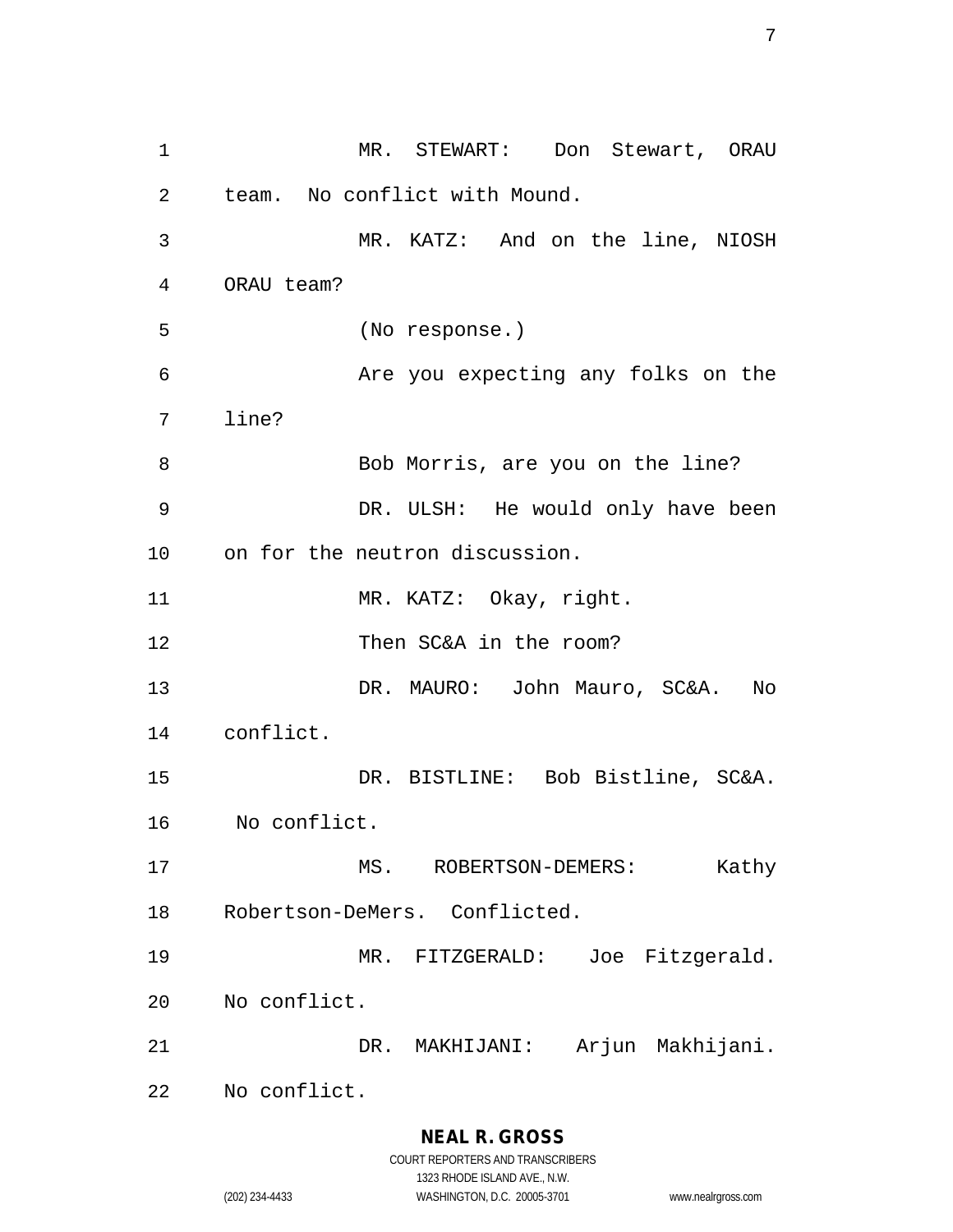DR. BUCHANAN: Ron Buchanan, SC&A. No conflict. MR. KATZ: SC&A on the line? DR. LIPSZTEIN: Joyce Lipsztein, SC&A. No conflict. MR. KATZ: Okay. Then HHS or other government employees or contractors in the room? MS. HOWELL: Emily Howell, HHS. 10 MS. LIN: Jenny Lin, HHS. 11 MR. KATZ: And on the line? MS. ADAMS: Nancy Adams, NIOSH contractor. No conflict. MS. AL-NABULSI: Isaf Al-Nabulsi, DOE. No conflict. MR. KATZ: Okay. Then, at this point, we don't have any members of the public in the room. But on the line, any members of the public or staff of congressional offices who want to identify themselves? (No response.) All right, then, Josie?

### **NEAL R. GROSS**

COURT REPORTERS AND TRANSCRIBERS 1323 RHODE ISLAND AVE., N.W. (202) 234-4433 WASHINGTON, D.C. 20005-3701 www.nealrgross.com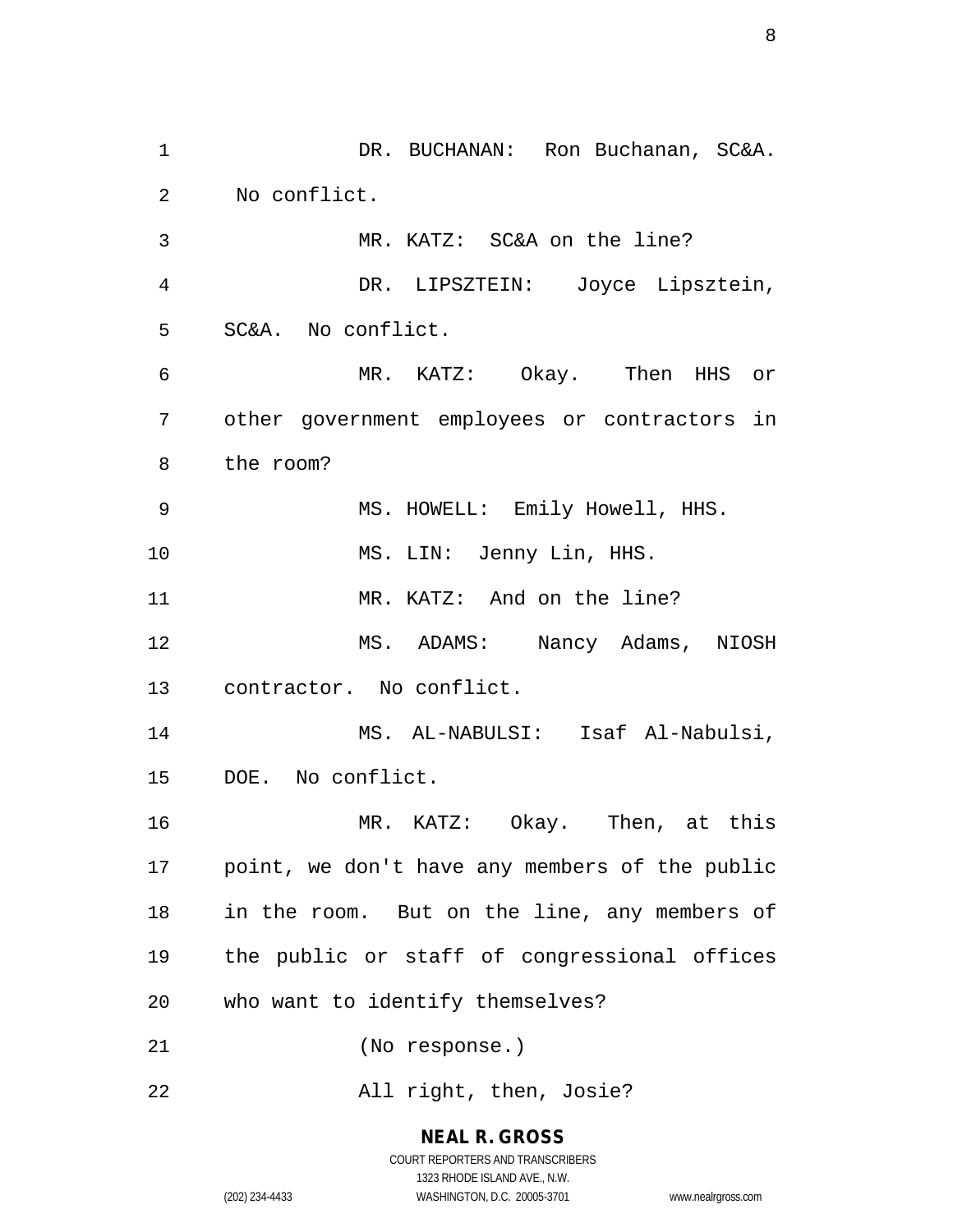For everyone on the line, please mute your phone. Use \*6 if you don't have a mute button. You can use \*6 again to come off mute, and please do not use hold, but disconnect and call back in, if you need to leave at some point.

Thank you.

 CHAIR BEACH: Okay. Thanks, Ted. The agenda is posted on the web. We are going to make a slight change to the agenda. I know we said we were going to start with data adequacy this morning from yesterday's schedule, but we are going to go back. There's some discussion on the stable tritium compounds that we didn't finish with yesterday. So we will start that discussion this morning, and then go into the data adequacy and completeness.

 SC&A I believe is going to tee off the tritium discussion this morning. Bob, if you're ready?

DR. BISTLINE: Yes, okay. I just

**NEAL R. GROSS** COURT REPORTERS AND TRANSCRIBERS 1323 RHODE ISLAND AVE., N.W. (202) 234-4433 WASHINGTON, D.C. 20005-3701 www.nealrgross.com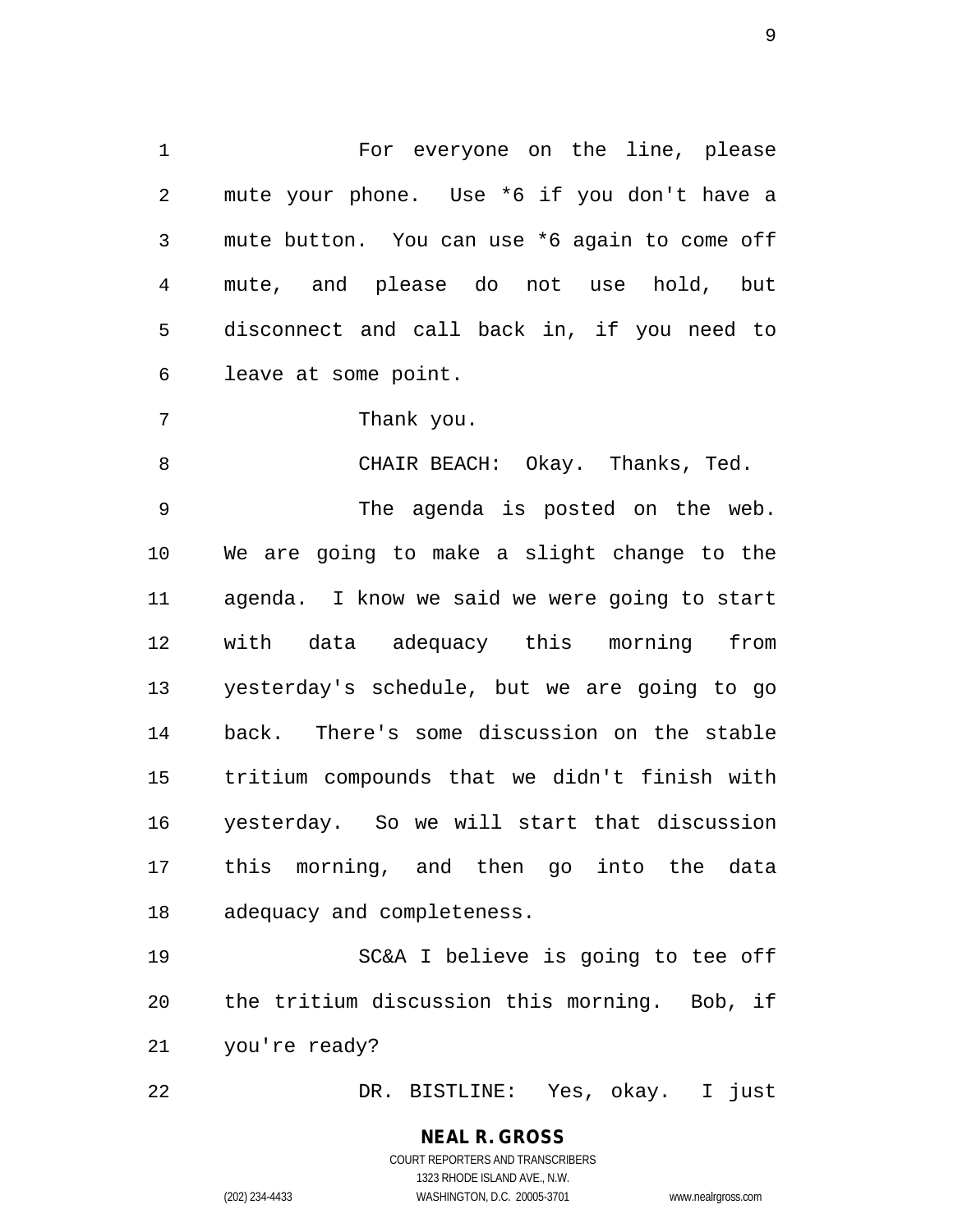want to go on record for SC&A in terms of some of the discussion yesterday with regard to stable metal tritides.

 I got the impression from the discussions yesterday that we are looking at hafnium as being the most insoluble tritide, which there is still some discussion, if you look at Zhou and Cheng's 2004 paper.

 But, be that as it may, the big issue is I got the impression that NIOSH is 11 treating hafnium as the most insoluble. Then, on the other end of the spectrum is HTO and gaseous tritium, and that everything else, basically, is being handled as an intermediate.

 I want to make sure that it is understood that there are other stable metal tritides which really are in the literature that have been studied that are listed as S type tritides. If a person is doing dose reconstruction, that they should be treated as insoluble tritides and not as intermediate or

### **NEAL R. GROSS**

COURT REPORTERS AND TRANSCRIBERS 1323 RHODE ISLAND AVE., N.W. (202) 234-4433 WASHINGTON, D.C. 20005-3701 www.nealrgross.com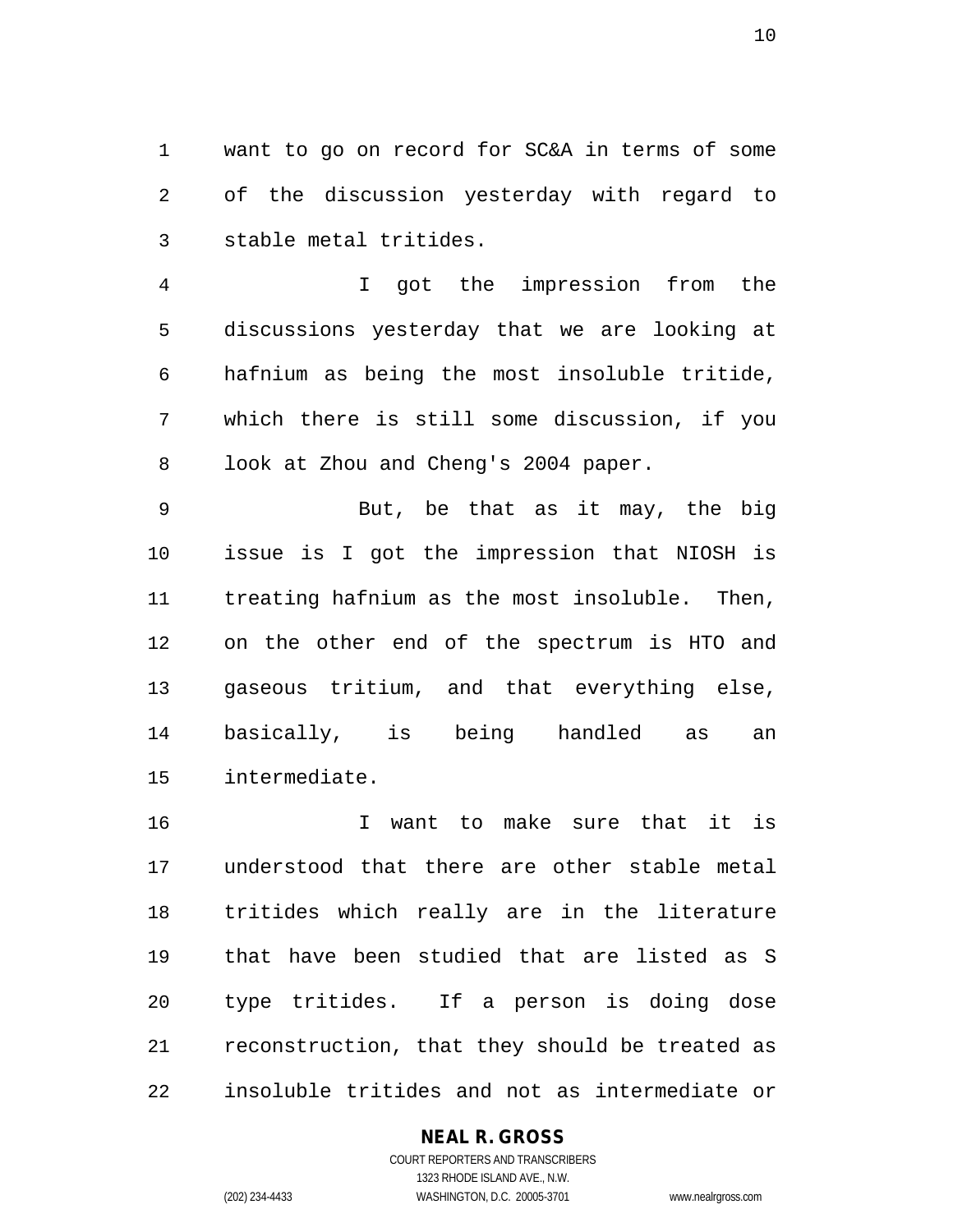M type tritides.

 There are at least a half a dozen or more that, if you look at the information, are of a stable form, insoluble forms, and need to be handled as stable insoluble S type tritides. For instance, zirconium in Zhou's paper is treated, it says, estimates of the effective dose coefficient based on data for rats receiving zirconium, halnium, and tritium by intratracheal instillation decreased in the order of zirconium greatest, hafnium next, and titanium after that. And overall, the results show that these should be treated as S and not M.

 And the same thing goes for carbon tritide, titanium tritide. So there are other tritides out there that have been used throughout the complex. As I say, there are at least a half dozen or more that are well-known that are being used.

 I want to make sure that you realize, and we realize, that uranium is not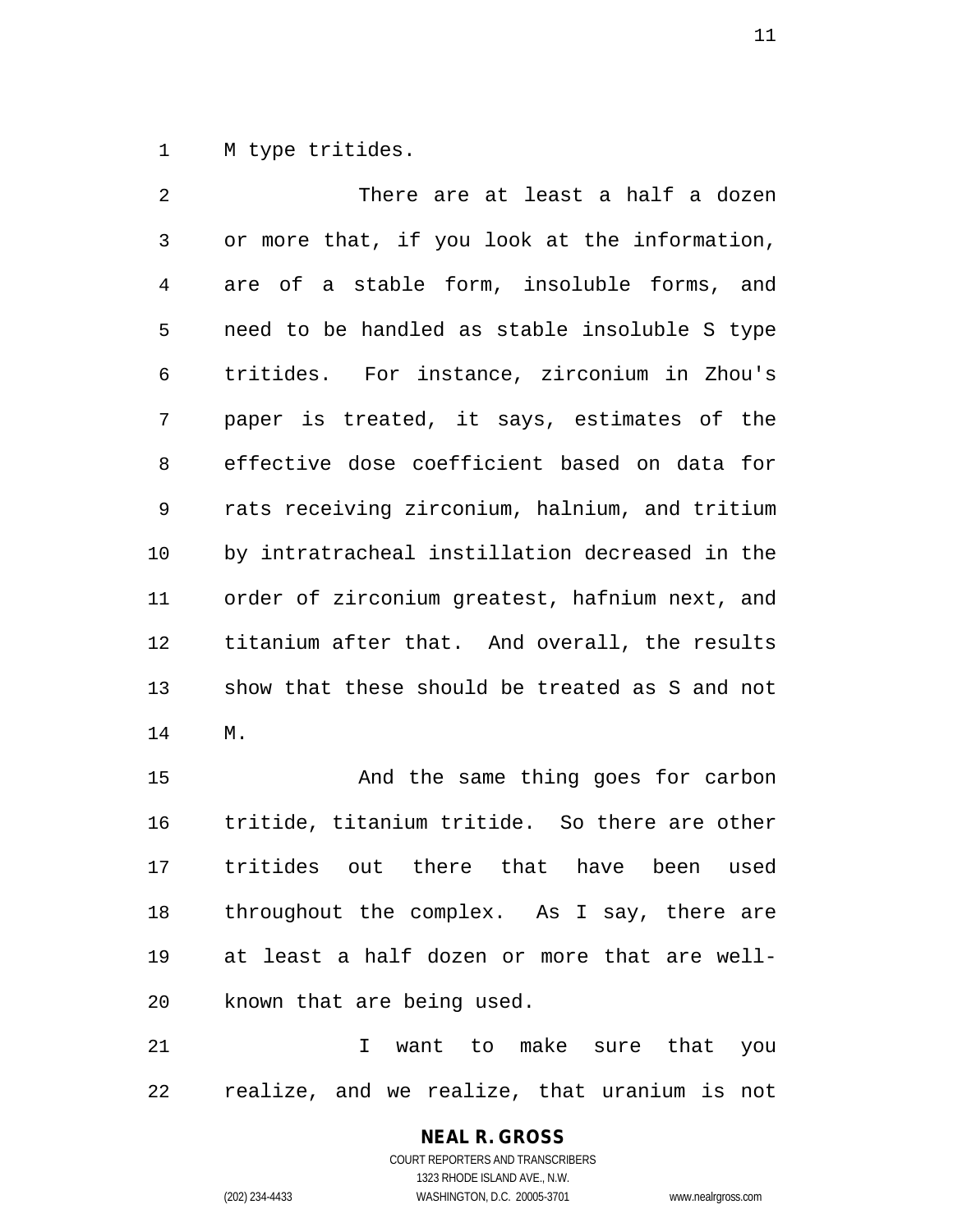in that classification. Uranium tritide is fairly soluble and probably is more of the soluble form. But some of these others that are used throughout the DOE complex are of an insoluble nature, and I just want to go on record that SC&A, when we start talking -- Mound is not the end of the trail as far as stable metal tritides is concerned. We are going to be facing this in dose reconstruction when you get into Savannah River, Pantex, Sandia, and other DOE sites.

 So I just want to make sure that people understand that this is not the end of the trail, that Mound is not the only one, but there are other facilities where stable metal tritides, and I should also hasten to add that the OBTs, there are a number of those which are also classified as stable and very insoluble forms, and that we can't just treat hafnium as being the only one in the S category, but there are a number of others that also fit into that category.

### **NEAL R. GROSS**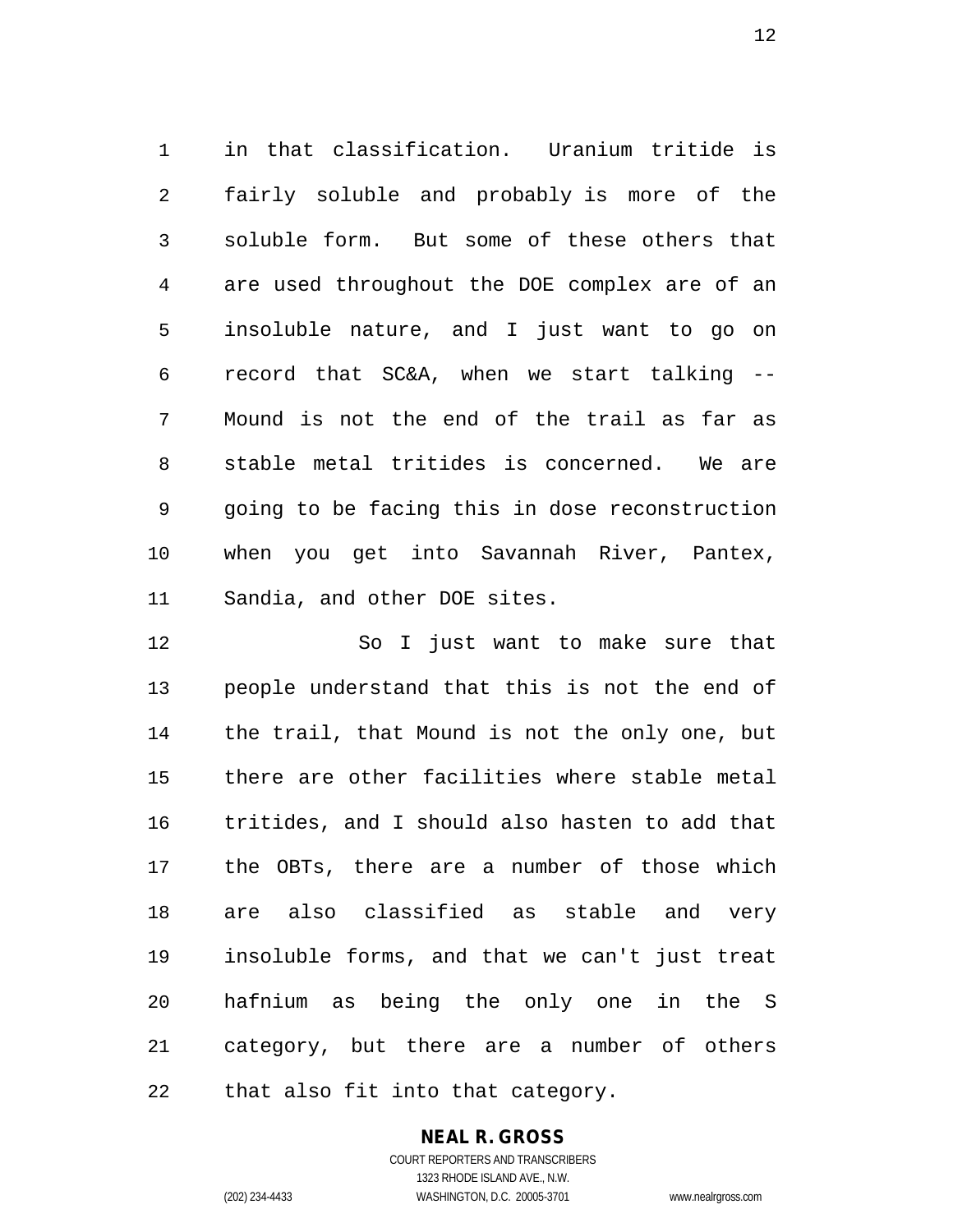1 1 I think that explains my position on this issue. I just wanted to go on record and make sure that this is understood. CHAIR BEACH: Okay. Thank you. Okay, go ahead, Brant. DR. ULSH: I have Zhou and Cheng Health Physics 2004 right here, and I'm reading from the conclusion on page 5 of 6. It says, "Among these three" okay, first of all, the three tritides that are looked at in this study are hafnium tritide, titanium tritide, zirconium tritide. "Among these three tritides, hafnium tritide was classified as a type S, slow, material, whereas, titanium tritide and zirconium tritide ranked between type M, moderate, and type F, fast, materials, according to ICRP 66." That's a direct quote, Zhou and

 DR. BISTLINE: Yes, but that is saying from ICRP 66. But if you read in that

#### **NEAL R. GROSS** COURT REPORTERS AND TRANSCRIBERS 1323 RHODE ISLAND AVE., N.W. (202) 234-4433 WASHINGTON, D.C. 20005-3701 www.nealrgross.com

Cheng, 2004.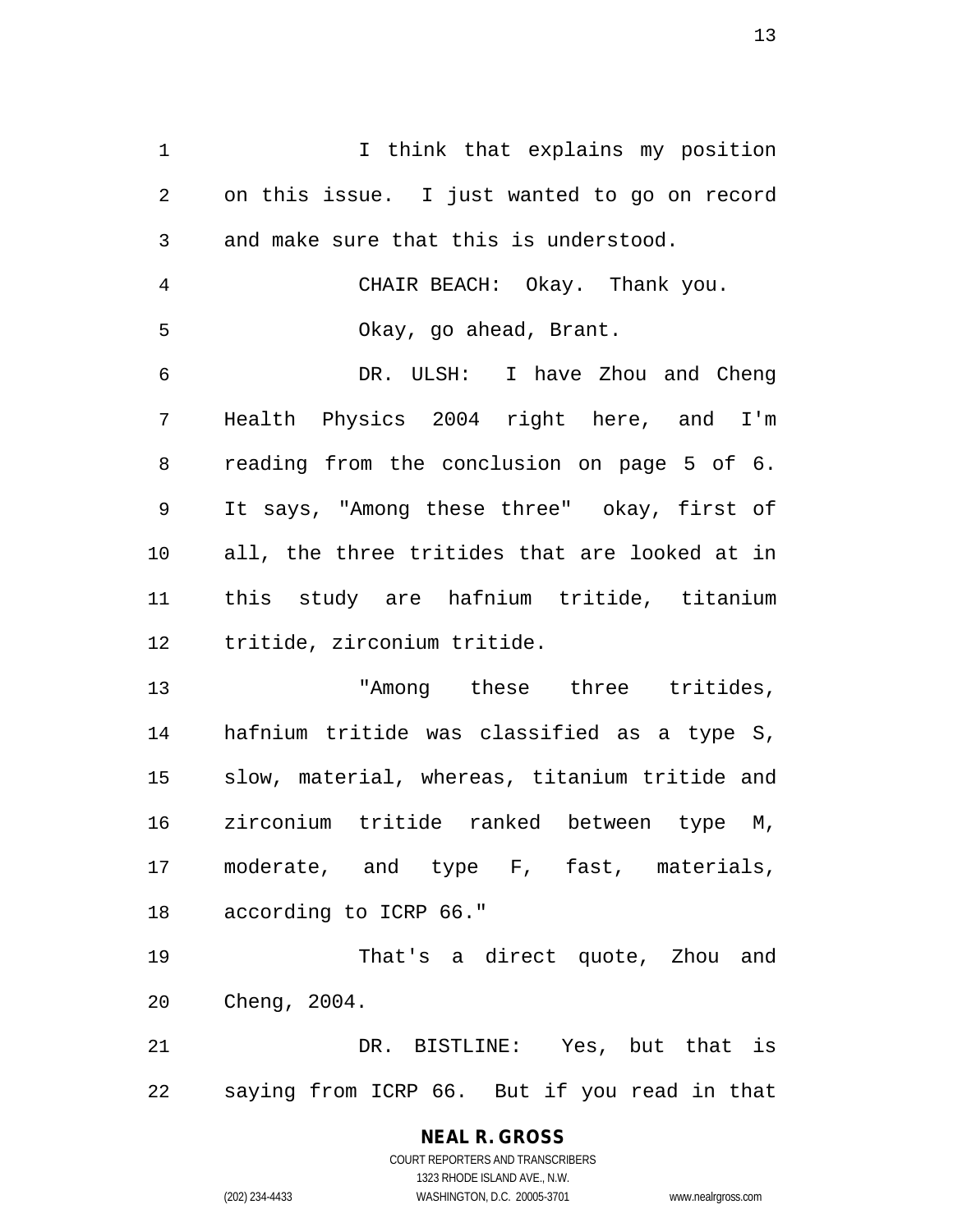same paper, it talks about the effective dose coefficient.

 DR. ULSH: Okay. From the abstract, "The doses were on the same order of" -- okay, hold on now. Let me make sure here.

 "The doses calculated by ICRP 66 model for all materials were approximately two orders smaller than the doses obtained by the animal studies. This bias was caused by the different intake methods of the ICRP 66 model, inhalation, and in the animal study, instillation. The doses were on the same order while correcting for deposition fractions. The effective doses for hafnium, titanium, and zirconium tritides were" -- I can give you the numbers, but on the order of 5 times 10 to the negative 10, 9 times 10 to the negative 11, and 6.5 times 10 to the negative 10 sieverts per Becquerel, respectively, according to the animal studies. The bottom line is, even if you

**NEAL R. GROSS**

COURT REPORTERS AND TRANSCRIBERS 1323 RHODE ISLAND AVE., N.W. (202) 234-4433 WASHINGTON, D.C. 20005-3701 www.nealrgross.com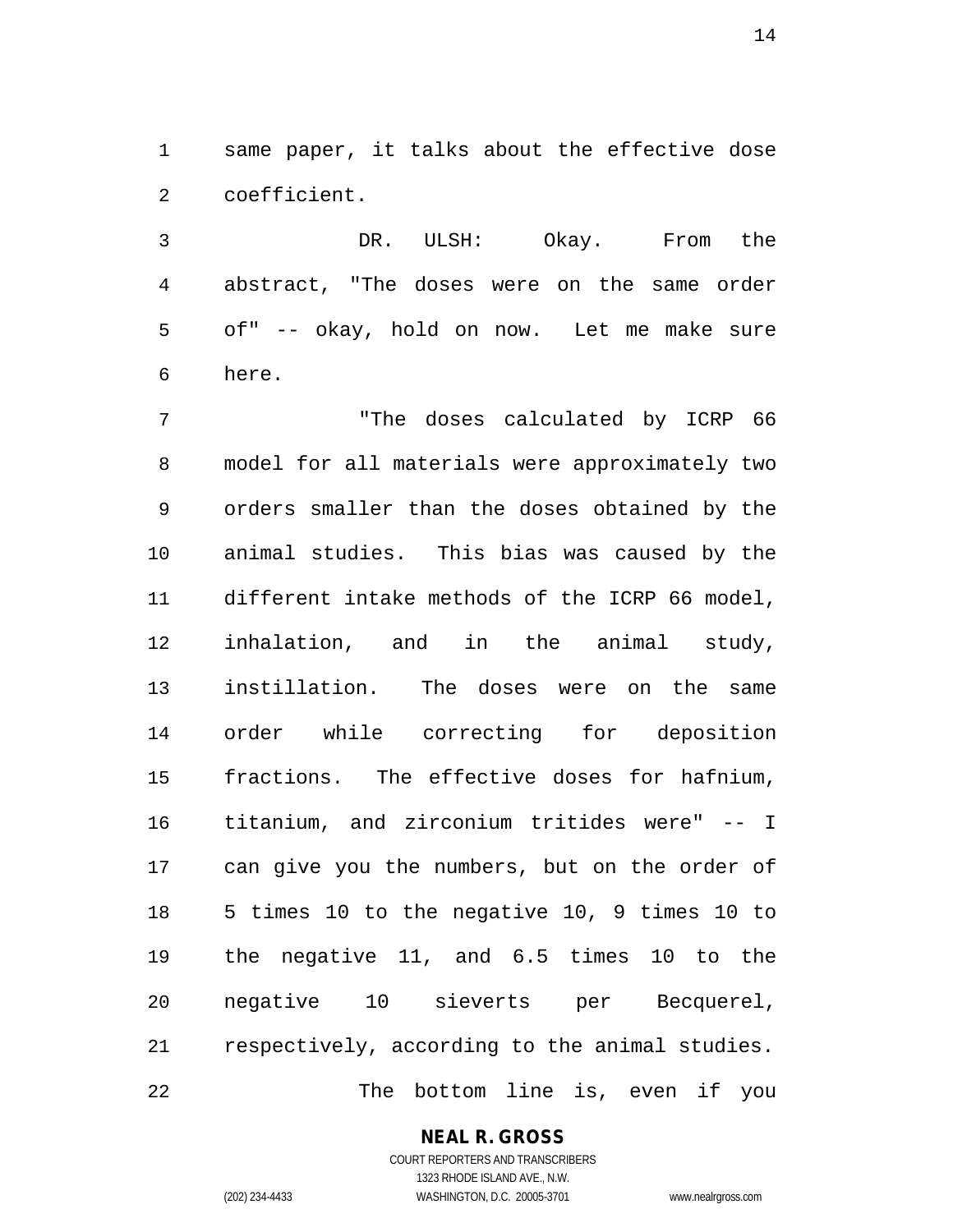want to call it that, we have information here that gives you exactly how to estimate, how to reconstruct doses from hafnium tritide. At worst, this is a TBD issue. It is not an SEC issue.

 DR. LIPSZTEIN: May I? This is Joyce.

 I got a Road Map with 75 different forms of stable tritides that people could be exposed at Mound. I don't know which ones are more relevant or which ones were workers exposed to, but only about a dozen of them we have papers that talk about their solubilities. What do we do with the other 60 that we don't know anything about?

 DR. ULSH: I think what we do, Joyce, is we go to the literature and we talk to the people who were involved with this. If you look at the publications by Zhou and Cheng and by Yang --

 DR. LIPSZTEIN: So Zhou and Cheng have a limited number of papers.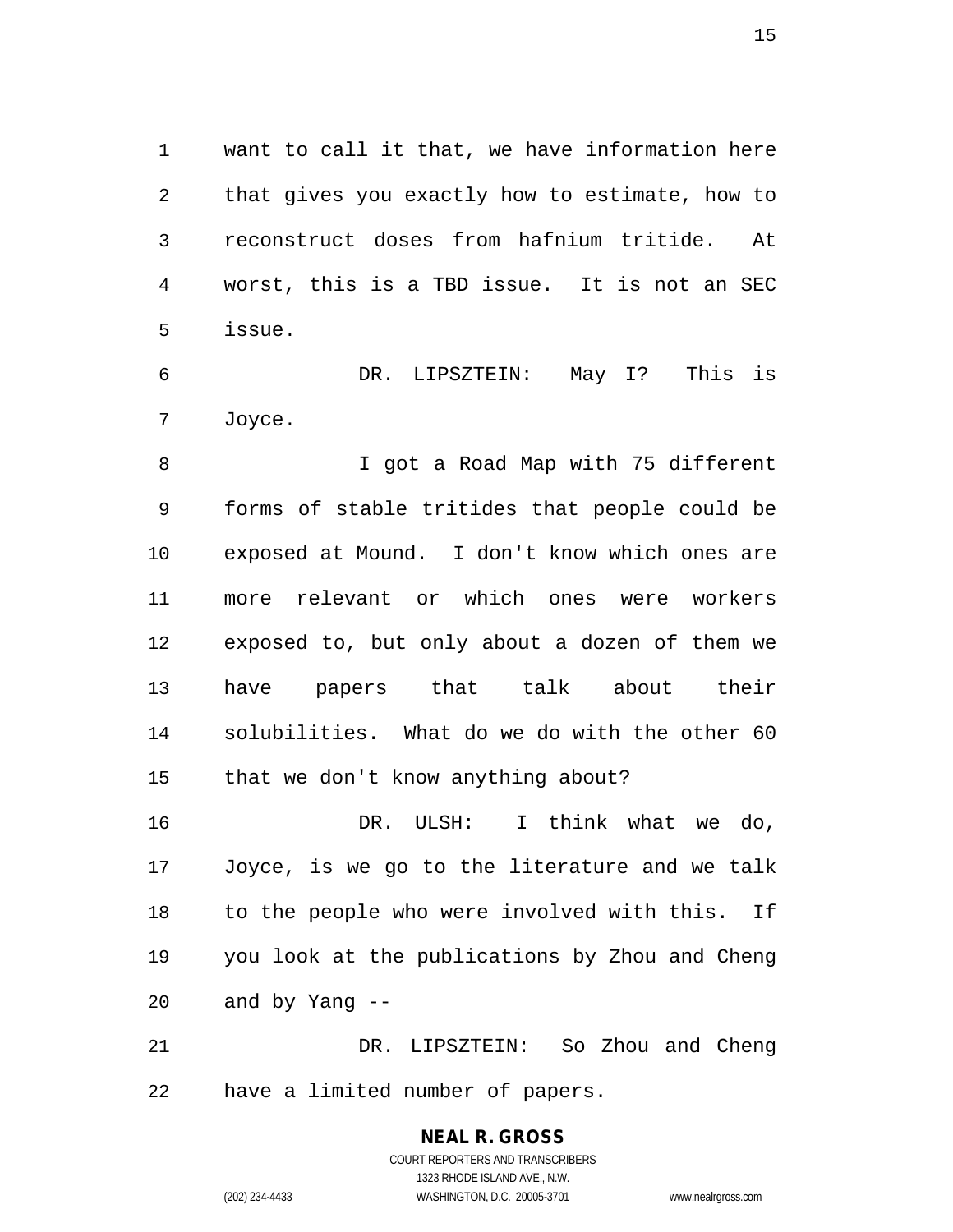1 DR. ULSH: Exactly correct.

 DR. LIPSZTEIN: And they have studied a limited number of nuclides.

 DR. ULSH: Right. They studied the ones were there was actual exposure potential.

 DR. LIPSZTEIN: But if you only go by Zhou and Cheng, I think they did a very, very good study. I don't doubt that. But they only have studied a limited number of nuclides, and we have 60 more that we don't know anything about. There is nothing in the literature.

**And also, there are some papers**  that don't agree too much with the place of titanium tritides. I have a paper by Balanov that says it should be type F, while if you read the Cheng, et al., paper, it would be type S, but I'm not discussing this one.

 I am more worried about the ones that we don't have papers to assign. So we don't have any solubility studies to assign

### **NEAL R. GROSS**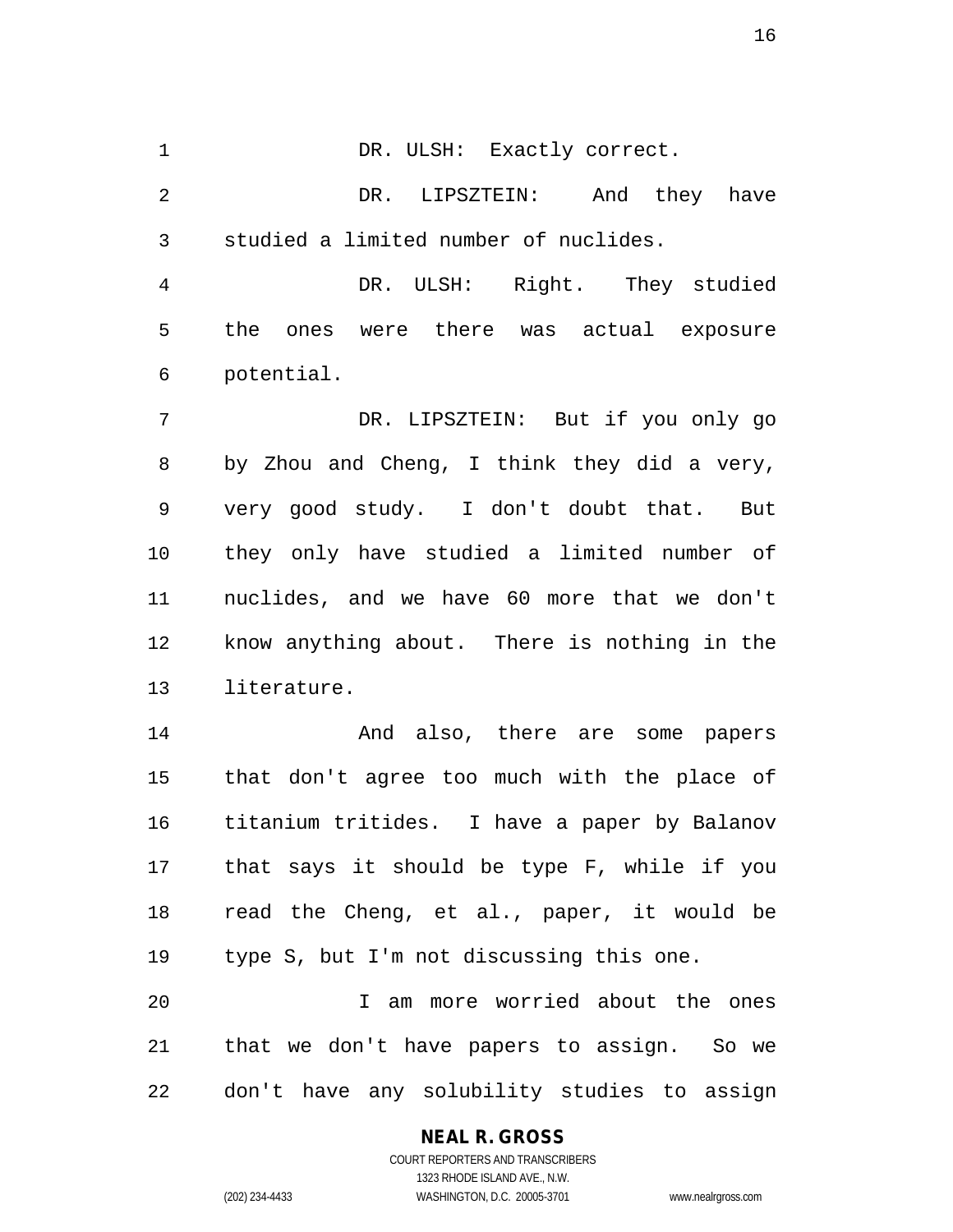anything. So what are you going to do with these radionuclides that you don't have any solubility studies?

 DR. ULSH: Well, I would again say you have to consider the exposure potential. The Road Map was built --

DR. LIPSZTEIN: Yes.

8 DR. ULSH:  $--$  from the [identifying information redacted] document. The [identifying information redacted] document was meant to be, I don't want to use the word "biased", but inclusive, over- inclusive of everything that could have possibly been in any location.

 The piece that SC&A continues to not consider from the [identifying information redacted] document is it lists major radionuclides of concern, and the mere fact that a material might or might not have been present, just the possibility that it might have been present in a particular room does not, in and of itself, demonstrate an exposure

### **NEAL R. GROSS**

COURT REPORTERS AND TRANSCRIBERS 1323 RHODE ISLAND AVE., N.W. (202) 234-4433 WASHINGTON, D.C. 20005-3701 www.nealrgross.com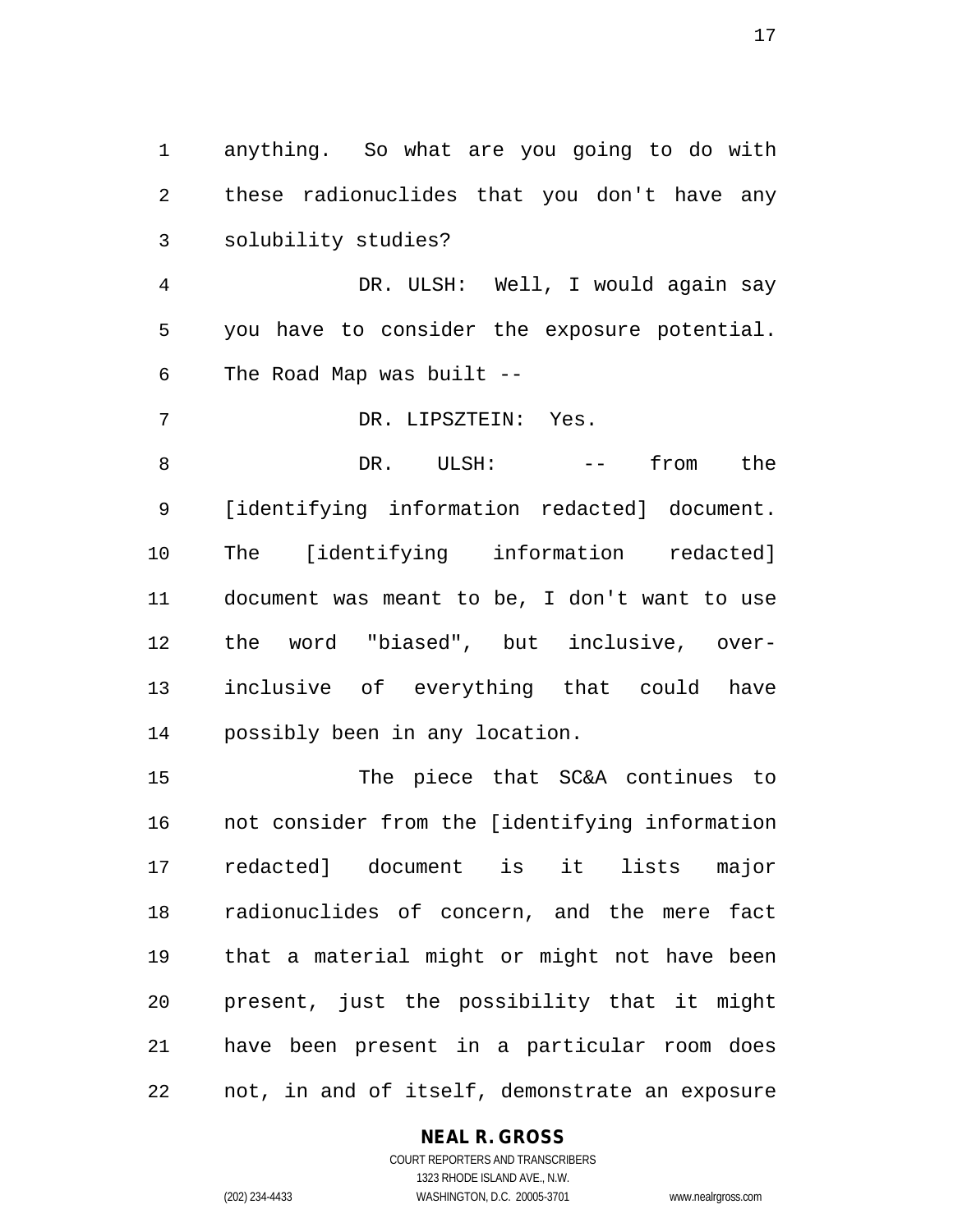potential.

| 2  | For example, if I take a sample of             |
|----|------------------------------------------------|
| 3  | hafnium tritide from a doubly-contained glove  |
| 4  | box and I put it in a sealed glass ampule, and |
| 5  | I walk it into the next room, that doesn't     |
| 6  | constitute an exposure potential.              |
| 7  | The whole purpose of this program              |
| 8  | was to identify and manufacture an effective   |
| 9  | storage mechanism for tritium. In other        |
| 10 | words, you are looking for a stable compound   |
| 11 | that will grab the tritium and hold it. And    |
| 12 | hafnium tritide has repeatedly been told to us |
| 13 | by the workers and in the literature that it   |
| 14 | was the most stable compound. I can't prove a  |
| 15 | negative. If there are --                      |
| 16 | DR. LIPSZTEIN: I'll mention one                |
| 17 | thing --                                       |
| 18 | DR. ULSH: No, let me finish,                   |
| 19 | Joyce. I let you finish.                       |
| 20 | DR. LIPSZTEIN: Yes, okay.                      |
| 21 | DR. ULSH: Let me go through --                 |
| 22 | DR. LIPSZTEIN: Okay.                           |

**NEAL R. GROSS** COURT REPORTERS AND TRANSCRIBERS

1323 RHODE ISLAND AVE., N.W. (202) 234-4433 WASHINGTON, D.C. 20005-3701 www.nealrgross.com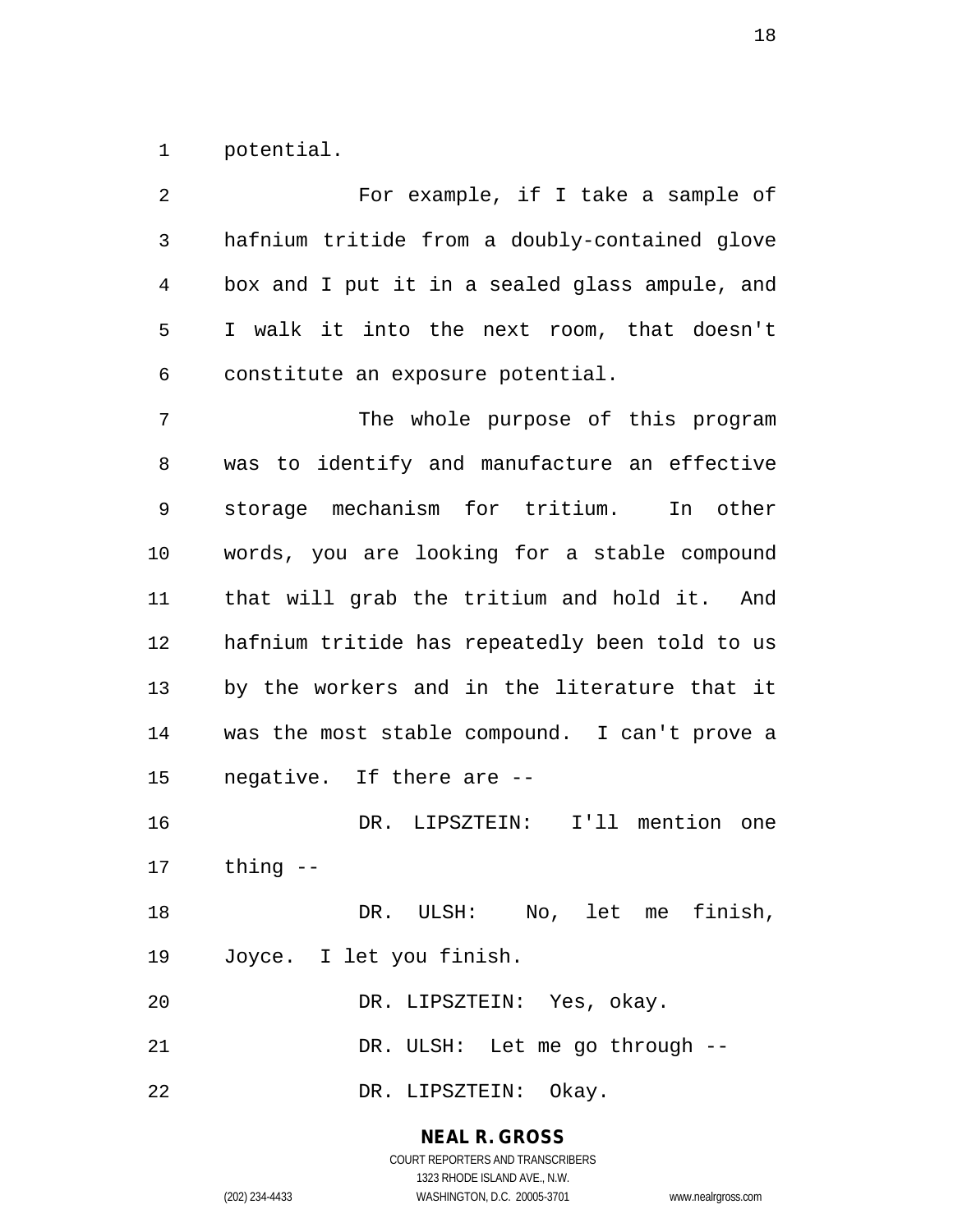DR. ULSH: If you could go through the entire periodic table and look at every metal and speculate about the solubility of a particular tritide formed with that metal, I can't prove a negative. All I can tell you is these are the tritides that were used at Mound. There were several that were investigated on a bench scale that does not equate to an exposure potential.

 The reason that Zhou and Cheng and others -- and Cheng at least is from Lovelace, so it is part of the DOE complex -- the reasons they focused on the particular tritides that they did is because these are the ones that were in wide-scale use and presented a significant exposure potential.

 We investigated a couple that were listed in [identifying information redacted], as suggested by the Working Group and SC&A from our meeting in Germantown, and we confirmed that they were, indeed, simply science fair experiment-type scale.

**NEAL R. GROSS**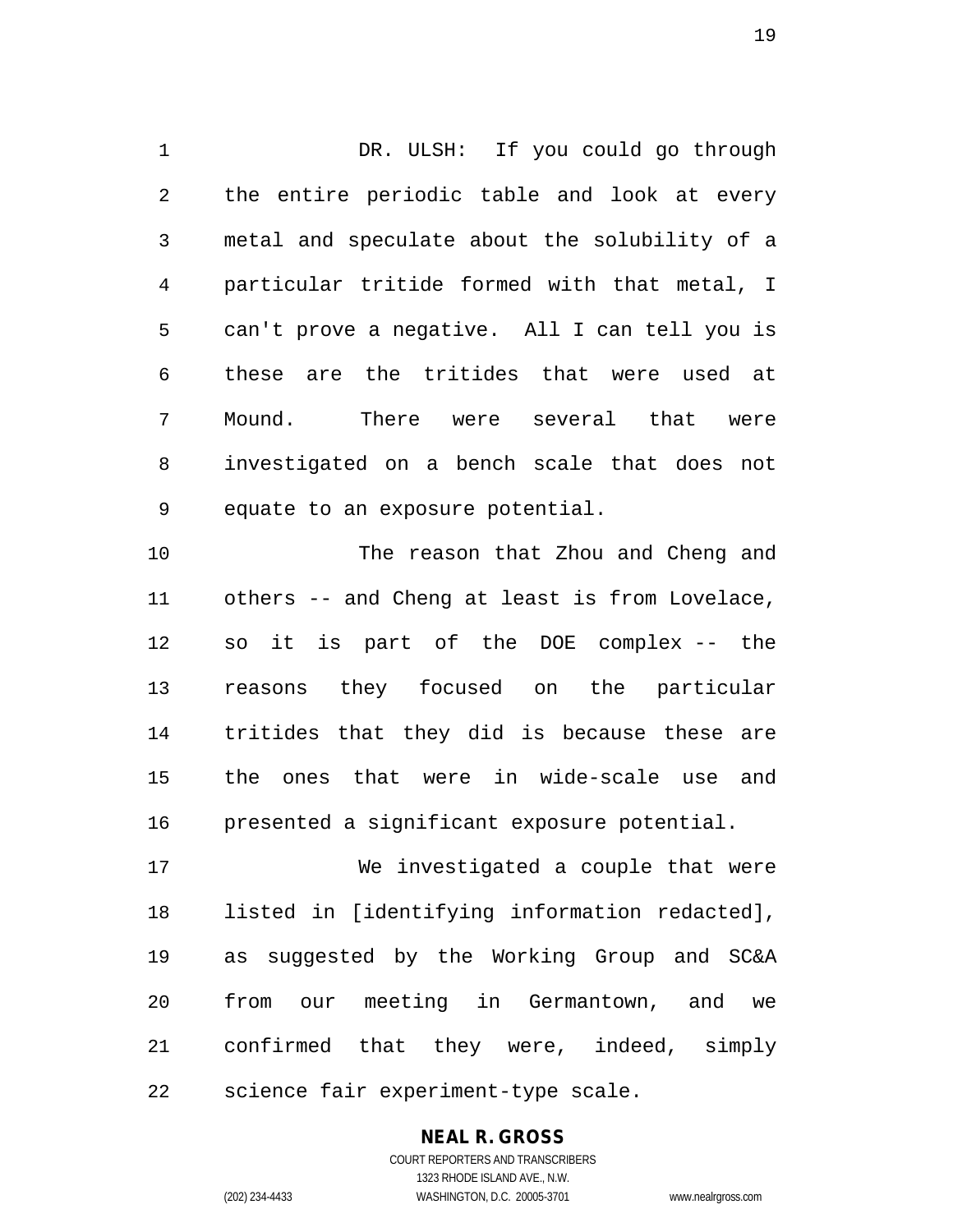So, if you guys have evidence that there was widespread exposure potential for some other tritide and that it is less soluble than hafnium tritide, I would gladly evaluate it, but I haven't seen it.

 DR. LIPSZTEIN: We have to divide this thing in two fractions. Do we have evidence that there is something more insoluble than the hafnium tritide? Hafnium tritide was treated as type S. We know that its halftime in the lung is longer than the one predicted by type S. But it is okay to treat it as type S because you are not taking into consideration the self-absorption of the particle within itself. So it is okay. You are being very claimant-favorable not to take into account the self-absorption.

 So, this way, I don't have any question that hafnium would be assigned a type S. It is okay. It is claimant-favorable to assign to hafnium type S. I'm okay with that. What I am saying is not that there

**NEAL R. GROSS**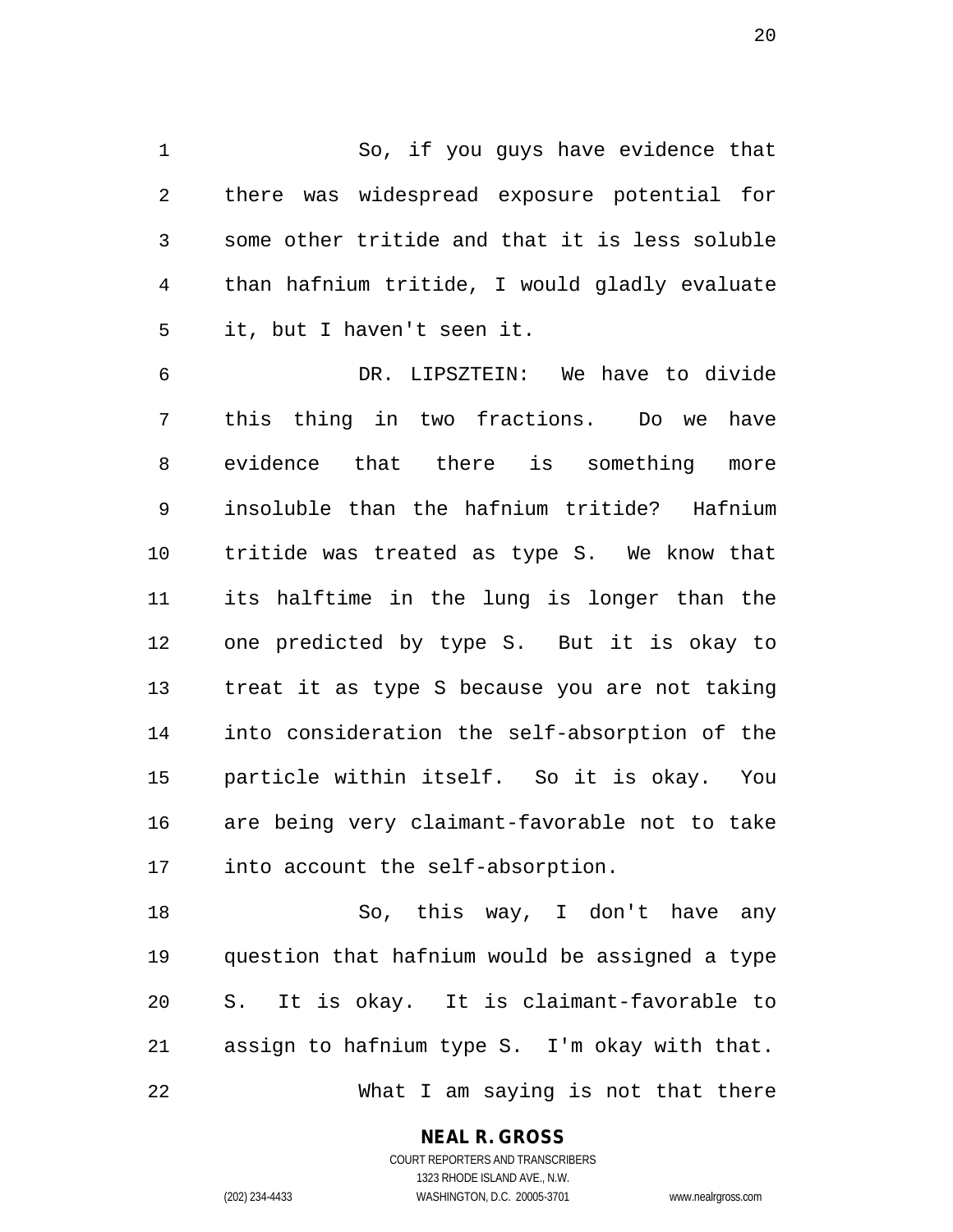are others that could be more insoluble. I think the type S is the maximum you can assign because of the self-absorption. So, if you assign type S, you are being claimant-favorable.

 What I am saying is that I got a list of 76, not 75, 76 stable nuclides, and I don't know, and I would like NIOSH to tell me from this list, from the Road Map of 76 stable tritides, which ones were often used at Mound and which ones should we consider also an exposure to type S.

 For example, europium tritide, is a possibility of people being exposed at Mound? The DOE, Zhou and Cheng did the work on this one, but the DOE classifies it as type S. Carbon tritide, Cheng and Zhou, they worked with it, and they classified it as type S. Is it a real possibility that the Mound people could have been exposed to carbon tritide? I heard yesterday no.

But what I mean is that Zhou and

**NEAL R. GROSS** COURT REPORTERS AND TRANSCRIBERS

1323 RHODE ISLAND AVE., N.W.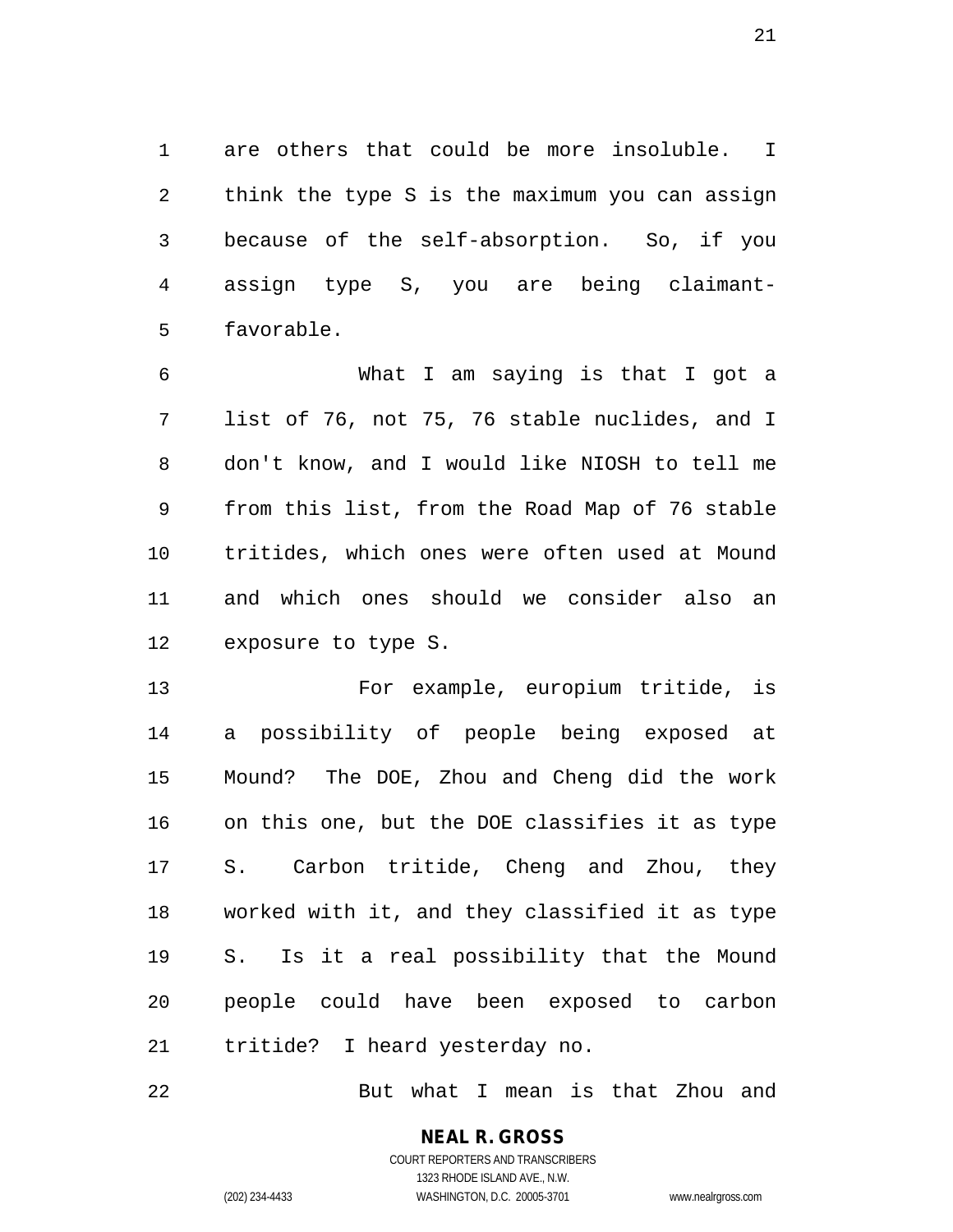Cheng, they worked with some stable tritides and not with everybody, and not with all of them.

 I have a list of 60 that there is no study. Some, like scandium tritide, I have a paper by Potter saying that there's type F.

 So, the scandium tritide, for example, the in vivo study from Zhou and Cheng should be classified as type S. The in vitro study from Zhou and Cheng, it should be classified as type M. The list from DOE 2004, it should be classified as type S.

 So I don't know what was the exposure to this kind of tritide. Is this important? This is something that you have to give us and tell us which from the Road Map are the important stable metal tritides. And what are we going to do if there is no paper on how to assign a solubility to them? Are you going to be claimant-favorable and treat all of them as type S? Are you going to treat them as type M because you don't know? I

### **NEAL R. GROSS**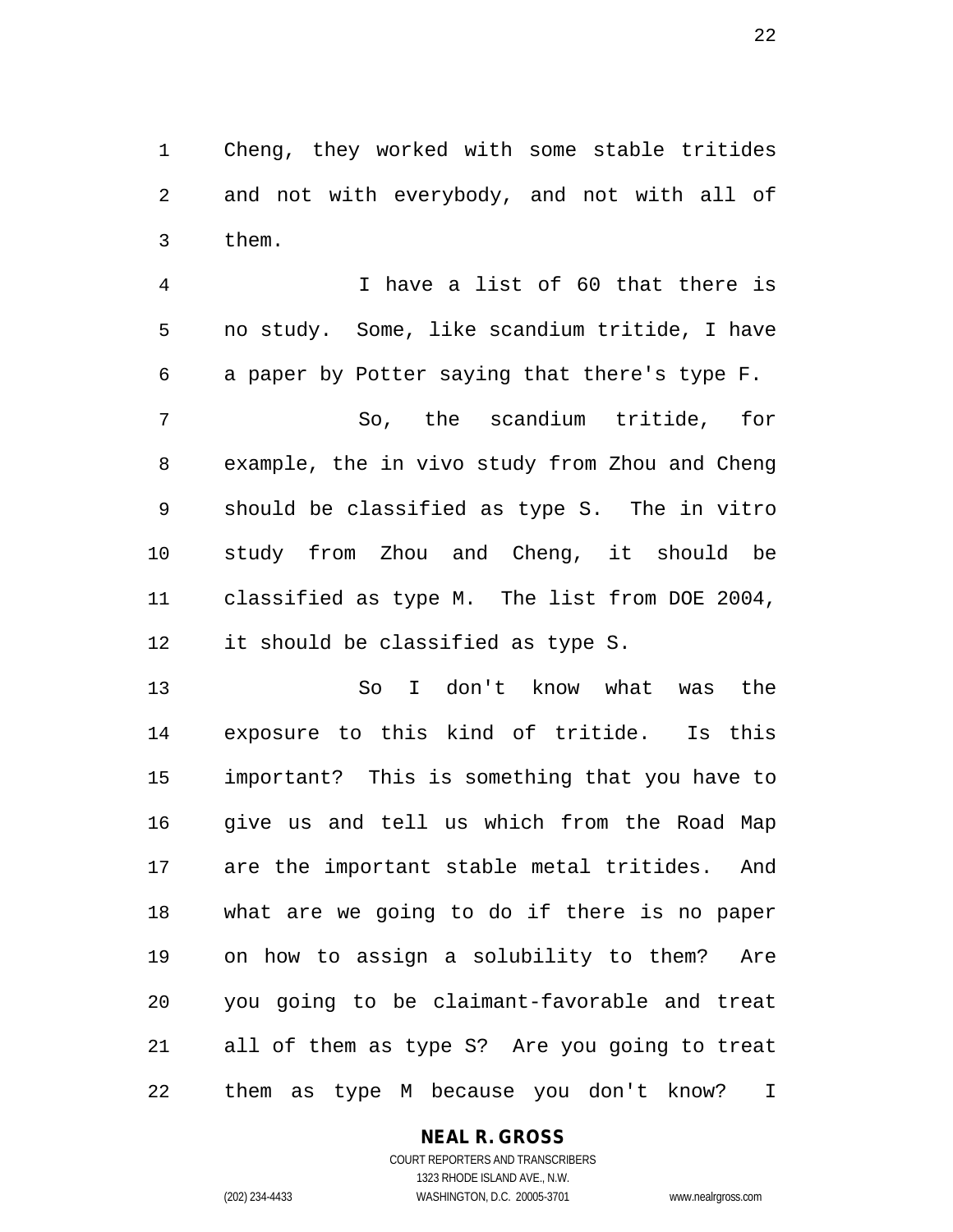don't have this position from you.

| 2              | DR. ULSH: Okay. To the best of                 |
|----------------|------------------------------------------------|
| $\mathfrak{Z}$ | my knowledge, I have no indication that there  |
| 4              | was any exposure potential at Mound to         |
| 5              | europium tritide or carbon tritide.            |
| 6              | Okay. Let's agree on a definition              |
| 7              | here before we go further, just so no one gets |
| 8              | confused.                                      |
| 9              | DR. LIPSZTEIN: Okay.                           |
| 10             | DR. ULSH: Stable metal tritide, I              |
| 11             | am not necessarily equating with only type S.  |
| 12             | So, for instance, uranium tritide, I think we  |
| 13             | would all agree is not type S, but I would say |
| 14             | that that is a somewhat stable metal tritide.  |
| 15             | DR. LIPSZTEIN: Yes.                            |
| 16             | DR. ULSH: So that is the way I'm               |
| 17             | going to use the term here for the next couple |
|                | 18 of minutes. Okay?                           |
| 19             | DR. BISTLINE: Yes, I agree.                    |
| 20             | DR. LIPSZTEIN: Okay.                           |
| 21             | DR. ULSH: So, in that category of              |
| 22             | stable metal tritides at Mound, off the top of |

**NEAL R. GROSS**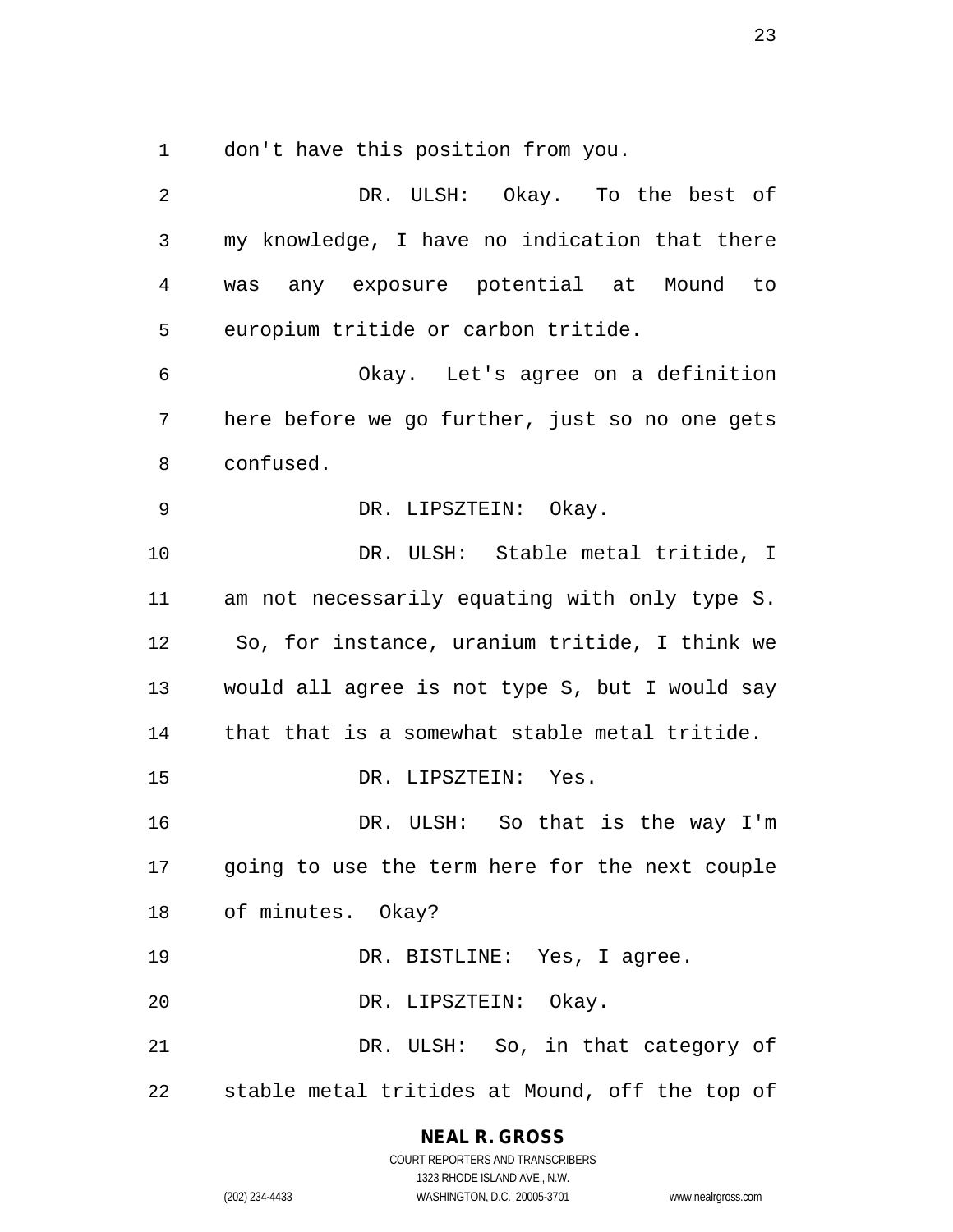my head, the ones that I know about, the most widespread are uranium tritide and lithium tritide. Hafnium tritide, as we have discussed ad nauseam here, was very discrete, very small, but not zero. Mel, am I missing any other major ones? There might be some very minor players. 8 MR. CHEW: No. DR. ULSH: But those are the big ones. MS. ROBERTSON-DEMERS: Yes, you are missing one. You're missing palladium. 13 DR. ULSH: Okay, correct. DR. LIPSZTEIN: Do you have anything on lithium tritides in fact? Do you have any papers on lithium tritide or about the solubility of it? DR. ULSH: Two points. First of all, I don't know if you could hear Kathy. Her voice is not at normal. But she mentioned that I am missing one, and that's palladium tritide, and that's possible. Yes, I do

> **NEAL R. GROSS** COURT REPORTERS AND TRANSCRIBERS

1323 RHODE ISLAND AVE., N.W. (202) 234-4433 WASHINGTON, D.C. 20005-3701 www.nealrgross.com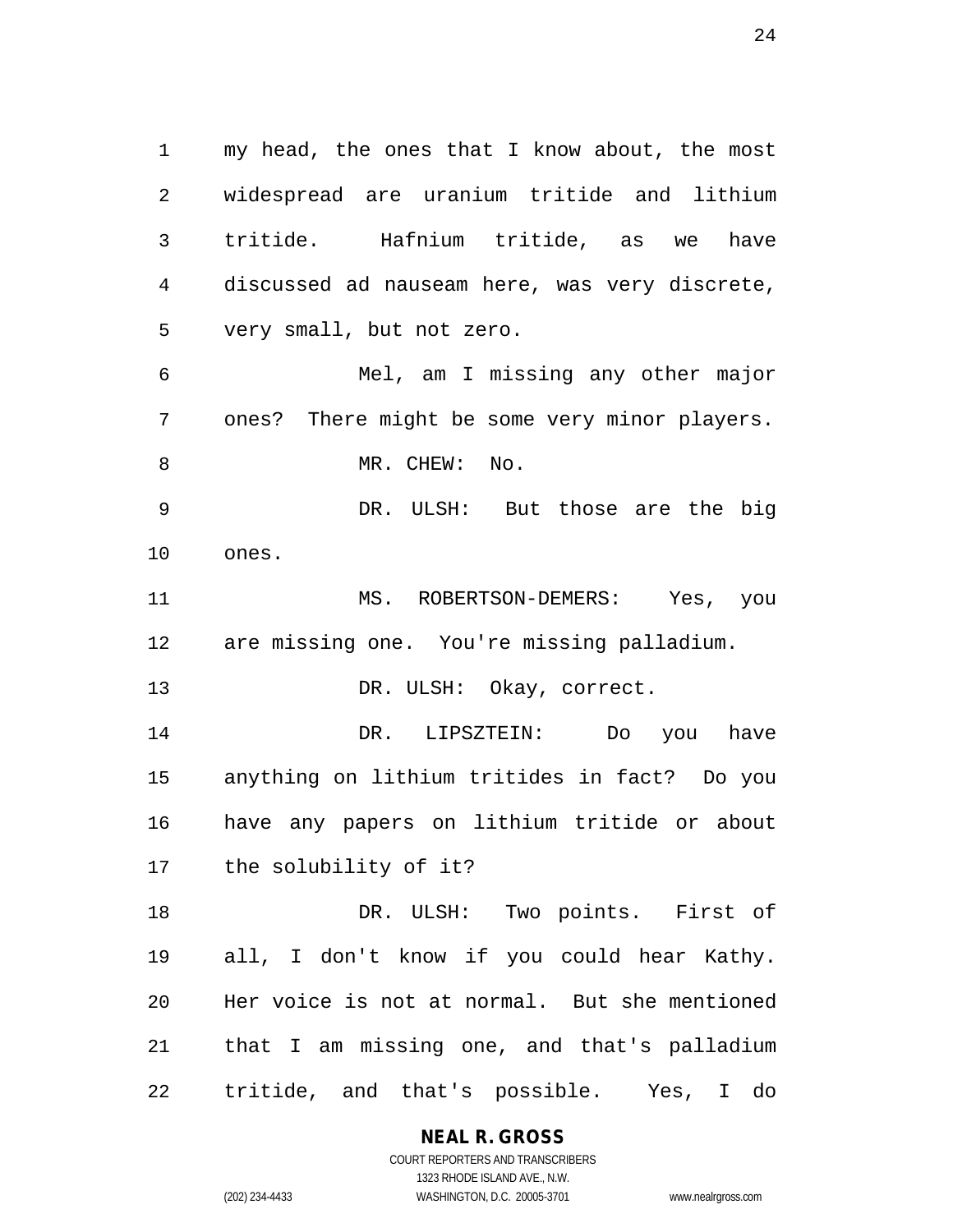recall hearing that that was at Mound. I can't recall exactly to what extent, but we could look at that. DR. LIPSZTEIN: Palladium tritide. DR. ULSH: Yes. DR. LIPSZTEIN: Okay, that would be a type S. DR. ULSH: What was the other one you asked about? Lithium, lithium tritide, yes. 11 DR. LIPSZTEIN: Yes. DR. ULSH: It is definitely less soluble than hafnium. I don't know if it's type M or F off the top of my head. MR. CHEW: It is much more soluble. 17 DR. ULSH: More soluble, yes. 18 And then, with regard to your larger question, what are we going to do in a situation where, if there was a tritide with an exposure potential that we didn't know how to handle it?

**NEAL R. GROSS**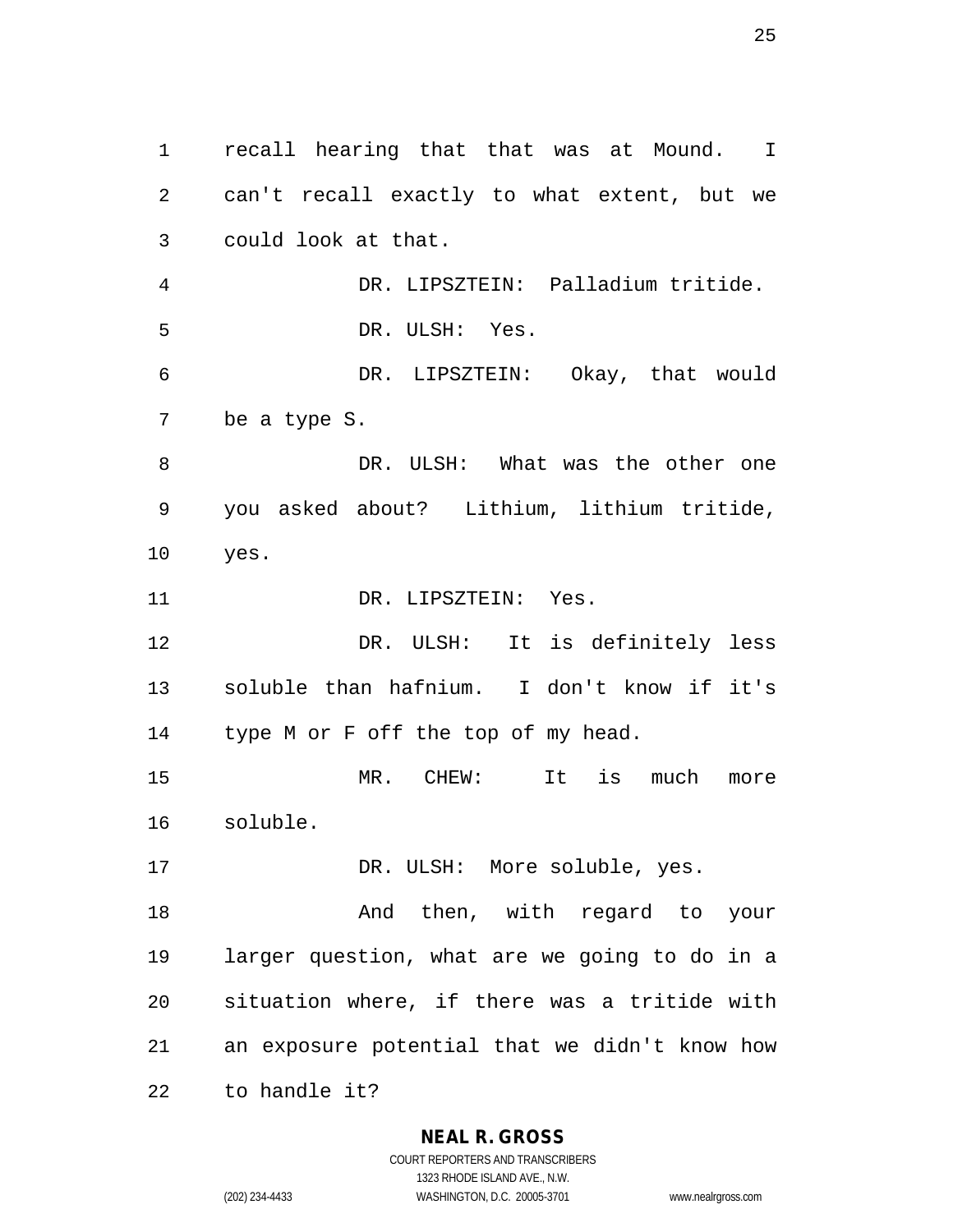1 Let's assume, just for the sake of discussion -- and again, I'm not proposing this, but just to make this clear in terms of an SEC context -- let's assume that there are other tritides out there that are type S. Well, so what? That's not an SEC issue.

 So we treat all tritium as type S. I'm not saying we are going to do that, but what I'm saying is that demonstrates to you that it is not an SEC issue. We can argue about it under a TBD context or even under a dose reconstruction context.

 For instance, if we've got a claimant where we do a dose reconstruction and he's got tritium exposure, I mean the mechanisms are in place for SC&A to review these dose reconstructions, and you could come up with a possible finding, "Hey, NIOSH, you didn't give this guy potential exposure to uranium tritide or even hafnium tritide." And we could discuss that under the context of a dose reconstruction review. We have an entire

### **NEAL R. GROSS**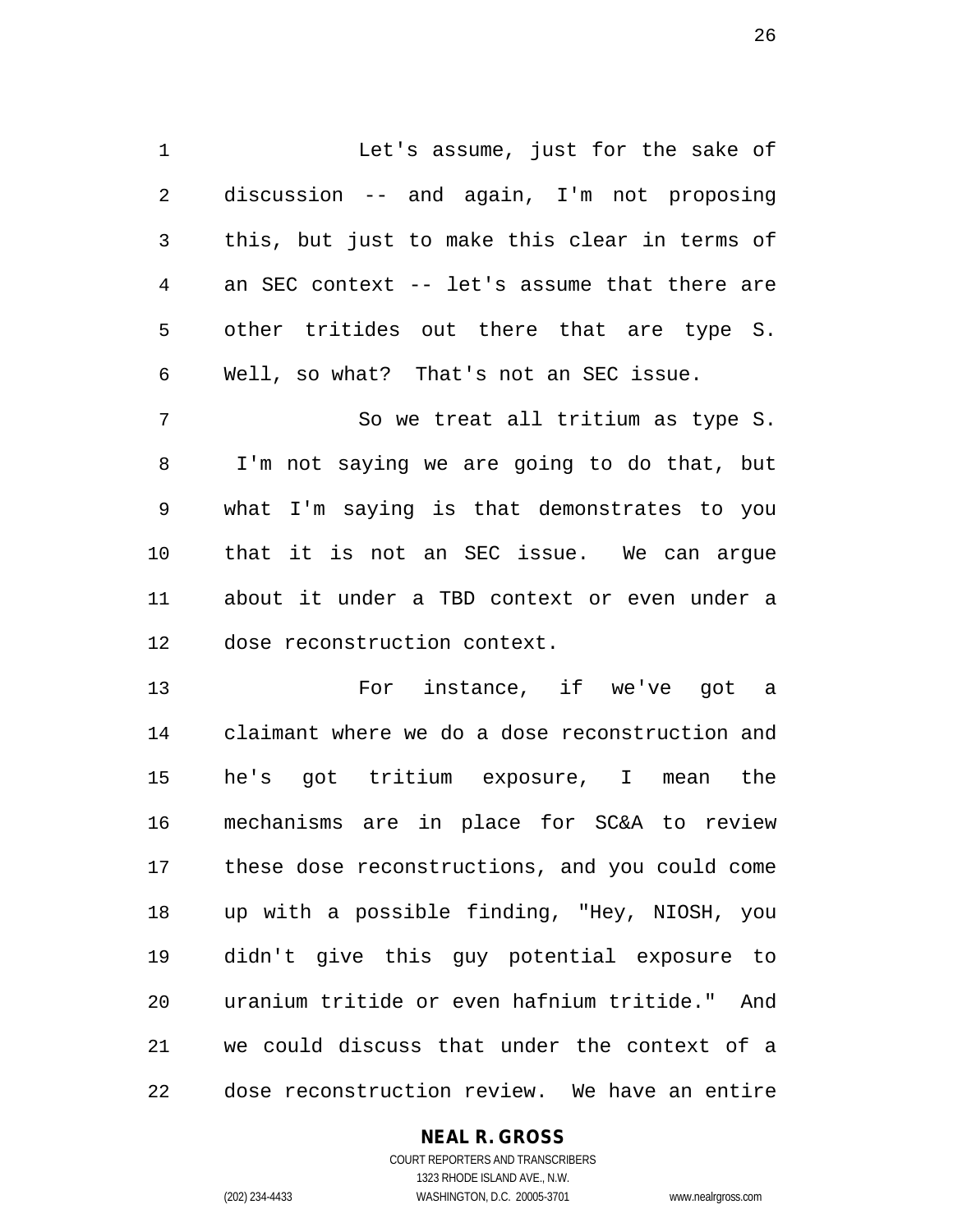subcommittee dedicated to that.

| 2              | But even under the worst                       |
|----------------|------------------------------------------------|
| 3              | circumstances, if we accept everything that    |
| $\overline{4}$ | you say, it's not an SEC issue. We're going    |
| 5              | round and round in circles on this, and it's   |
| 6              | just not an SEC issue under any scenario.      |
| 7              | DR. LIPSZTEIN: No, it's an SEC                 |
| 8              | issue if you don't know what solubility the    |
| 9              | tritium compound is.                           |
| 10             | DR. ULSH: How about type S?                    |
| 11             | DR. LIPSZTEIN: If you are telling              |
| 12             | me that, if you don't know, you are going to   |
| 13             | treat it as type S, then we have to go into    |
| 14             | the problem of the dose being too high and the |
| 15             | source term being too high. That's what you    |
| 16             | discuss on OTIB-0066.                          |
| 17             | DR. NETON: I'm confused, Joyce.                |
| 18             | DR. MAURO: Maybe I can help out.               |
| 19             | DR. NETON: Yes.                                |
| 20             | DR. MAURO: It goes, again, toward              |
| 21             | plausibility. Interestingly enough, during     |
| 22             | the course of this meeting we ran into the     |

**NEAL R. GROSS**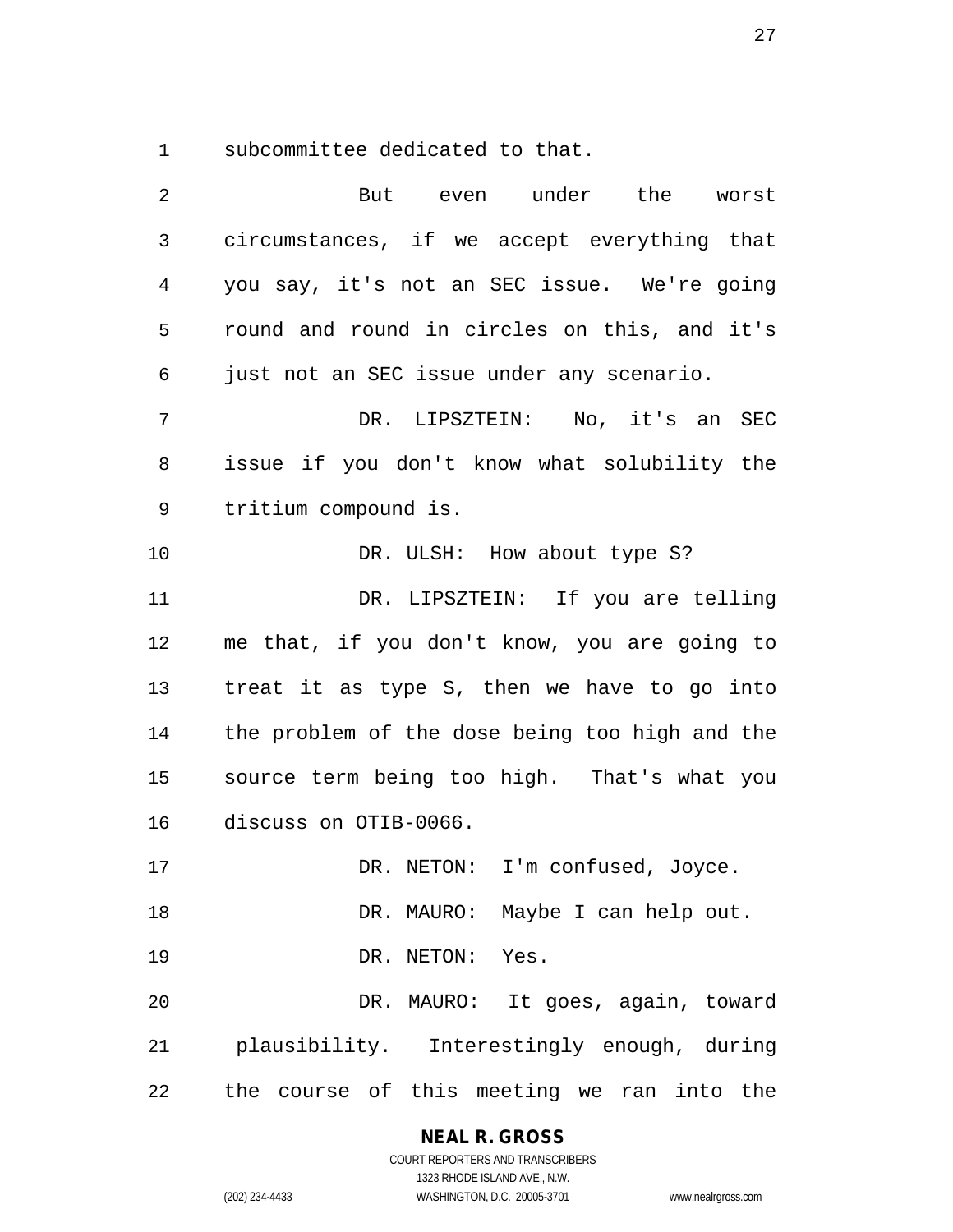duality of the problem. We noticed when we were talking about radon that there was some discussion that it would be implausible to assume that the doses could have been as high as 10,000 rem associated with some of the measurements that were made.

 Now it's my understanding that some of these assumptions regarding tritides, we could talk about those and going from the bioassay data to the respiratory tract dose. If you assume it's type S, it may be on that order of doses of that magnitude.

 So we have a very interesting -- and, listen, I'm sympathetic. This business of plausibility, the bounding, sufficient accuracy, and finding that place where you strike that right balance is not an easy thing to do.

 Now what we are hearing right now is a strategy that, for this particular application, certainly it is claimant-favorable. It is claimant-favorable off the

# **NEAL R. GROSS**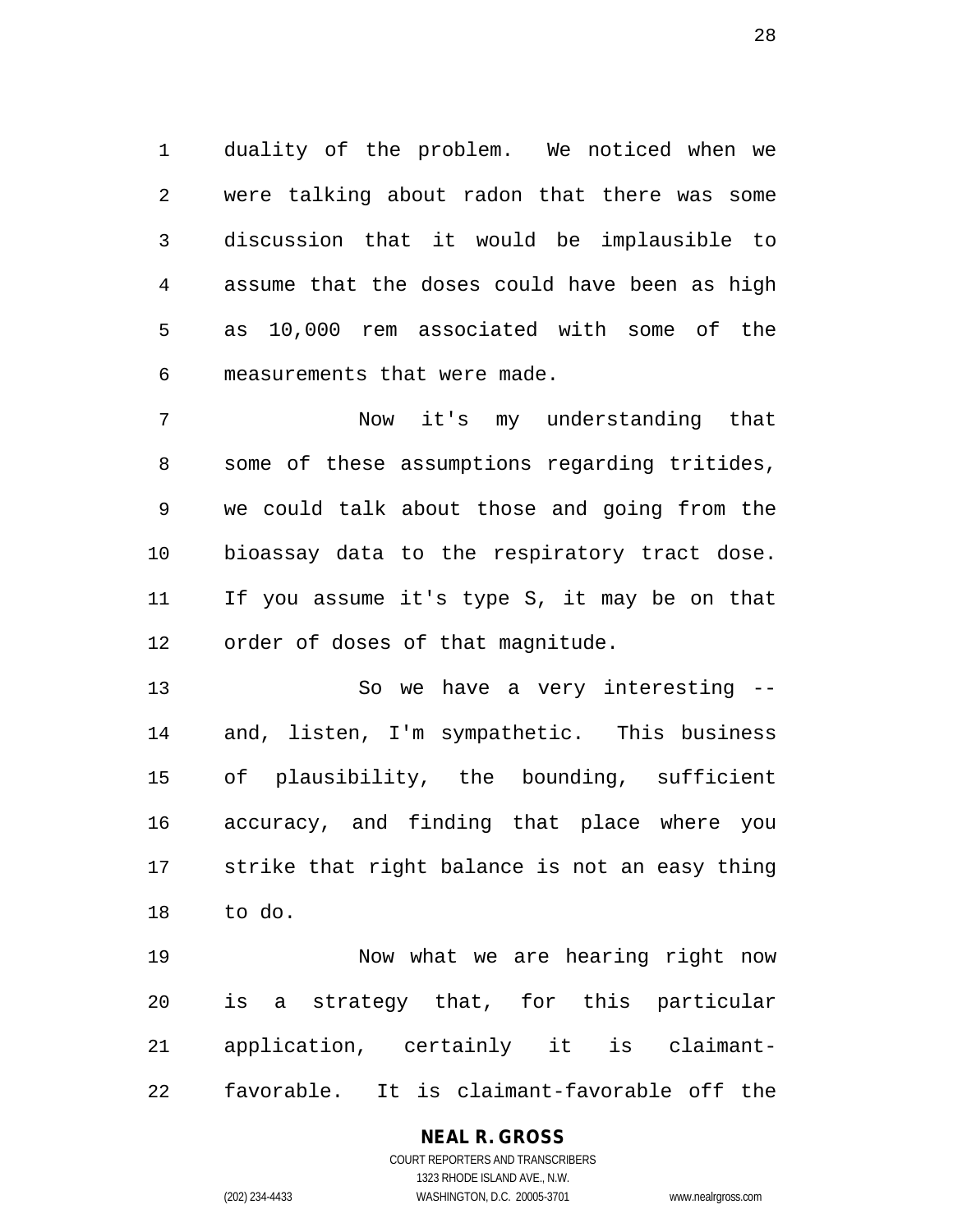charts. But, unfortunately, it is so claimant-favorable that it starts to bring us into the world of plausibility.

 I think it is important that we talk about this. It's only fair that we share it with the Work Group that we know that this is a difficult question. When and where and under what circumstances does the issue of plausibility rise and needs to be dealt with? I guess I could put that on the table.

 MEMBER ZIEMER: But, John, is it implausible, if you're unsure of the solubility class, to select the higher one? 14 DR. MAURO: No.

 MEMBER ZIEMER: Why is that implausible?

 DR. MAURO: It's that the person was always -- here's where I think implausibility comes in, in my view. We have a person that worked there for many years. We know that probably most of the time he's working with tritiated water. But there's

# **NEAL R. GROSS**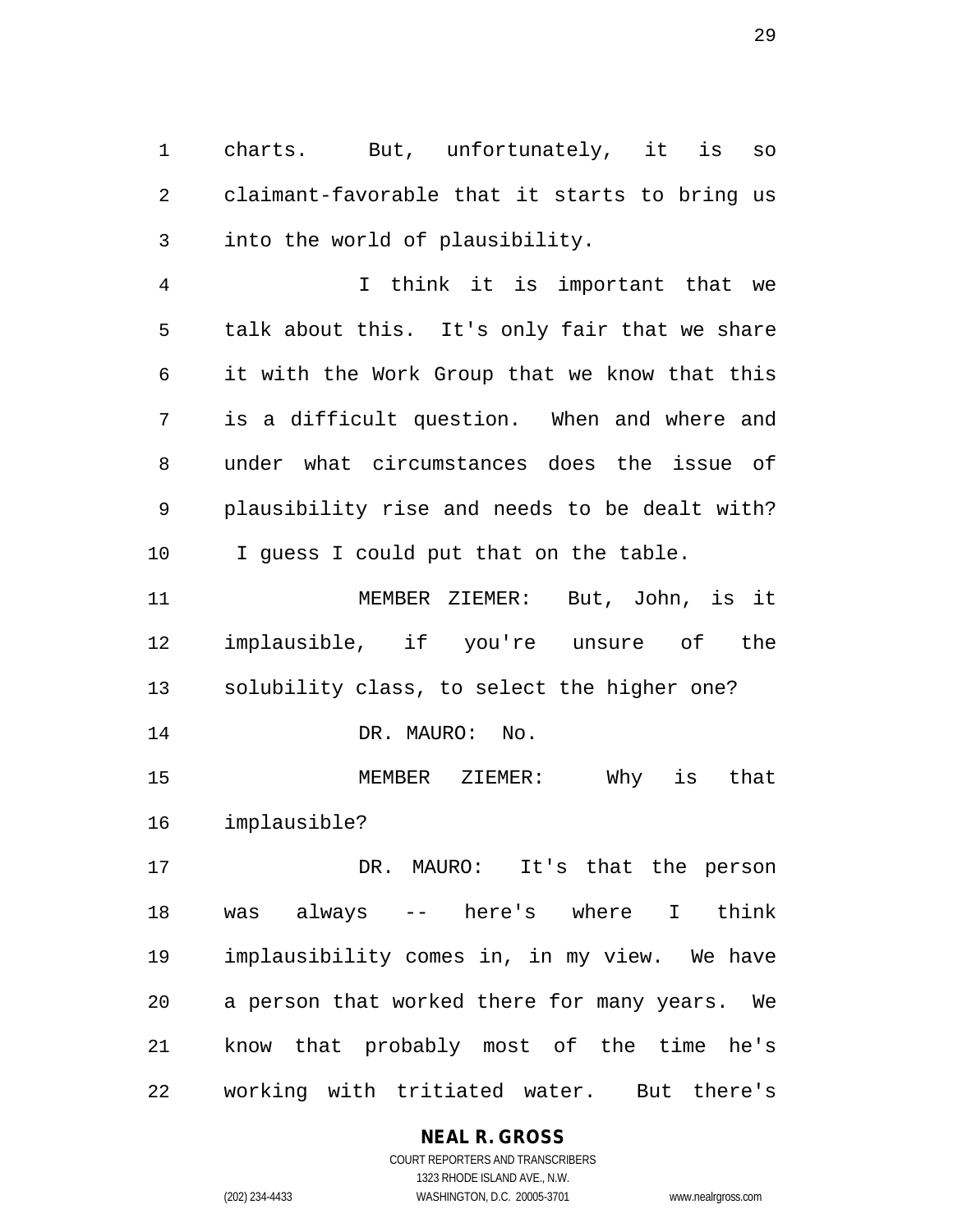also the very real possibility that, by the nature of his job responsibilities, that from time to time he may have found himself in the situation where he's dealing with one of the intermediary or possibly even the type S, even for a short period of time.

 Now we know with type S we're talking about a difference in lung dose of a factor of 10,000. In other words, going from the urine sample to the dose, a 10,000-fold difference.

 So it doesn't take very much assumption of how long was the person exposed to hafnium type to deliver a substantially higher dose, even if it was only for a few days. I believe, even if it were only a few days.

 So what I'm getting at is that, where I'm heading is, in the end, you may have a person that worked there for five years, where you really don't know when and under what circumstances he might have been exposed

#### **NEAL R. GROSS** COURT REPORTERS AND TRANSCRIBERS

1323 RHODE ISLAND AVE., N.W.

(202) 234-4433 WASHINGTON, D.C. 20005-3701 www.nealrgross.com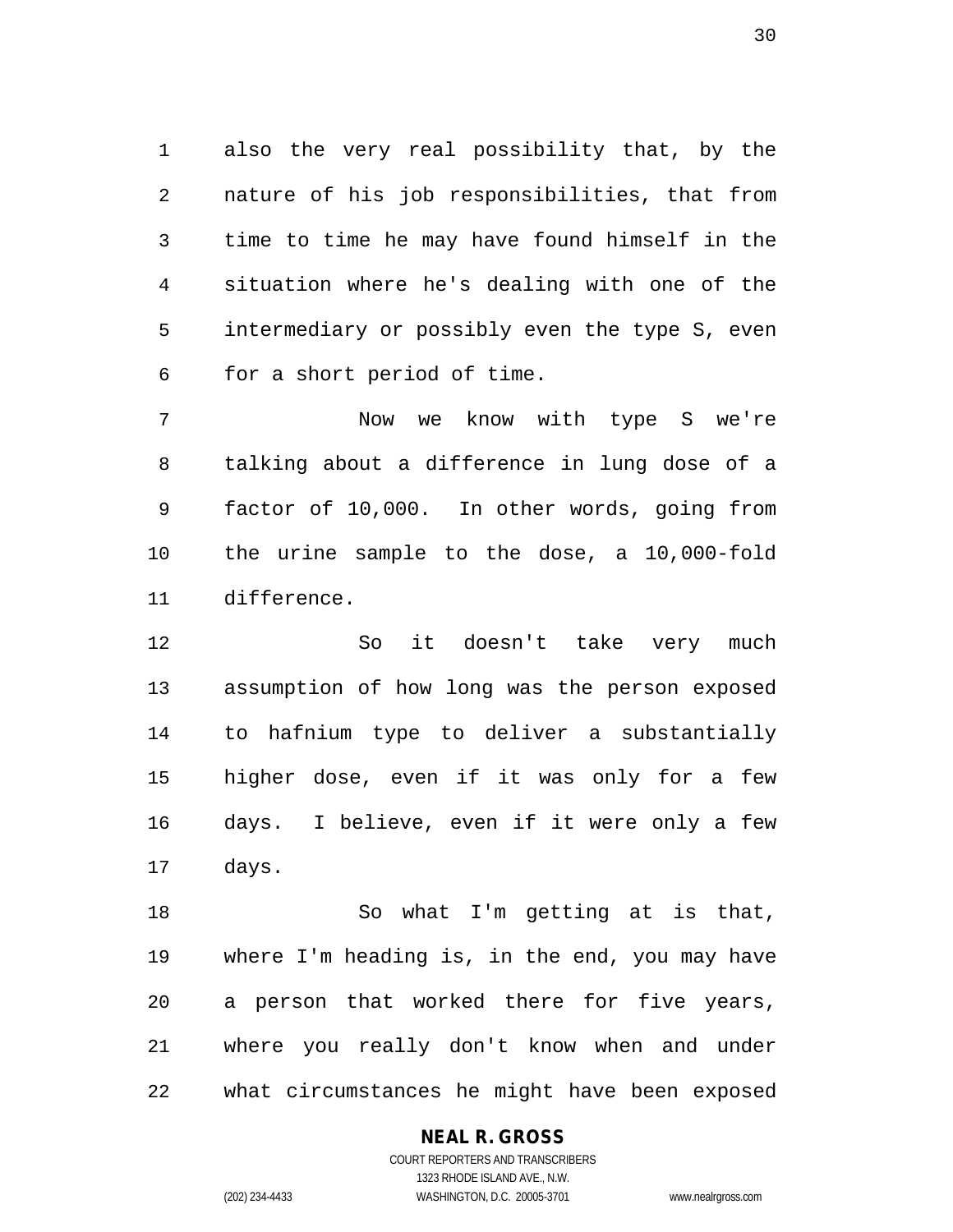to hafnium, but you agree that, yes, that was possible that some period of time he may have encountered and had to work with hafnium, and some of his intake may have been hafnium, which leads us to a place where, from what I'm hearing, you will assign the entire duration of his exposure, which could be several years, every one of those bioassay samples collected every two weeks are going to be assumed to be due to the intake of hafnium. As a result, you are going to assign to him a dose that is going to be tens of thousands of rads to the respiratory tract, as opposed to 1 rad. MEMBER ZIEMER: I assume you

 wouldn't start that assignment until the hafnium work started.

 DR. MAURO: Yes, and that would be fairly reasonable.

 DR. NETON: But let's back up a little bit, though. I mean you are kind of making a couple of arguments here.

One is that these doses are going

**NEAL R. GROSS** COURT REPORTERS AND TRANSCRIBERS 1323 RHODE ISLAND AVE., N.W.

(202) 234-4433 WASHINGTON, D.C. 20005-3701 www.nealrgross.com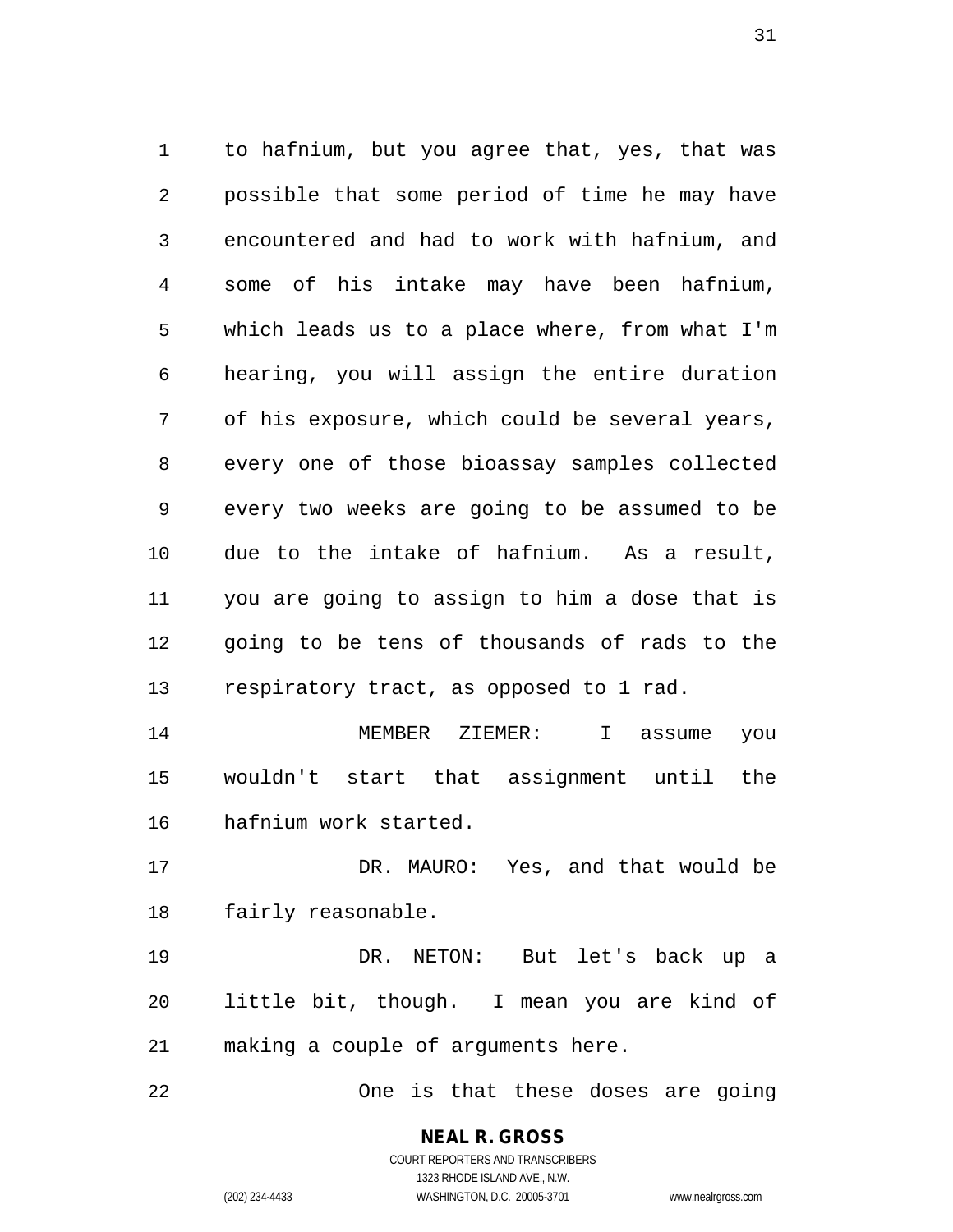to be extremely large. I think I would like to clarify, yesterday, I mean, it was stated in this meeting that these radon doses from ET1 and ET2 were going to be large. I don't necessarily believe that it was the doses that are implausibly large. I think the exposures have ended up being these huge exposures. That's a different issue.

 I think any time you have a valid dose model and it comes out large, it is what it is. I mean on face value we can argue all we want about the technical adequacy of the models. But if it's accepted, then it is a valid model, end of story.

 When you get into these tritium tritide exposures, though, what you are arguing is that it's not plausible to give the guy 18,000 rem. Well, in fact, we may or may not do that. If it only takes, like you're suggesting, a couple of days, then it truly is plausible. If two days' exposure puts the guy over 50 percent, we'd probably stop the dose

### **NEAL R. GROSS**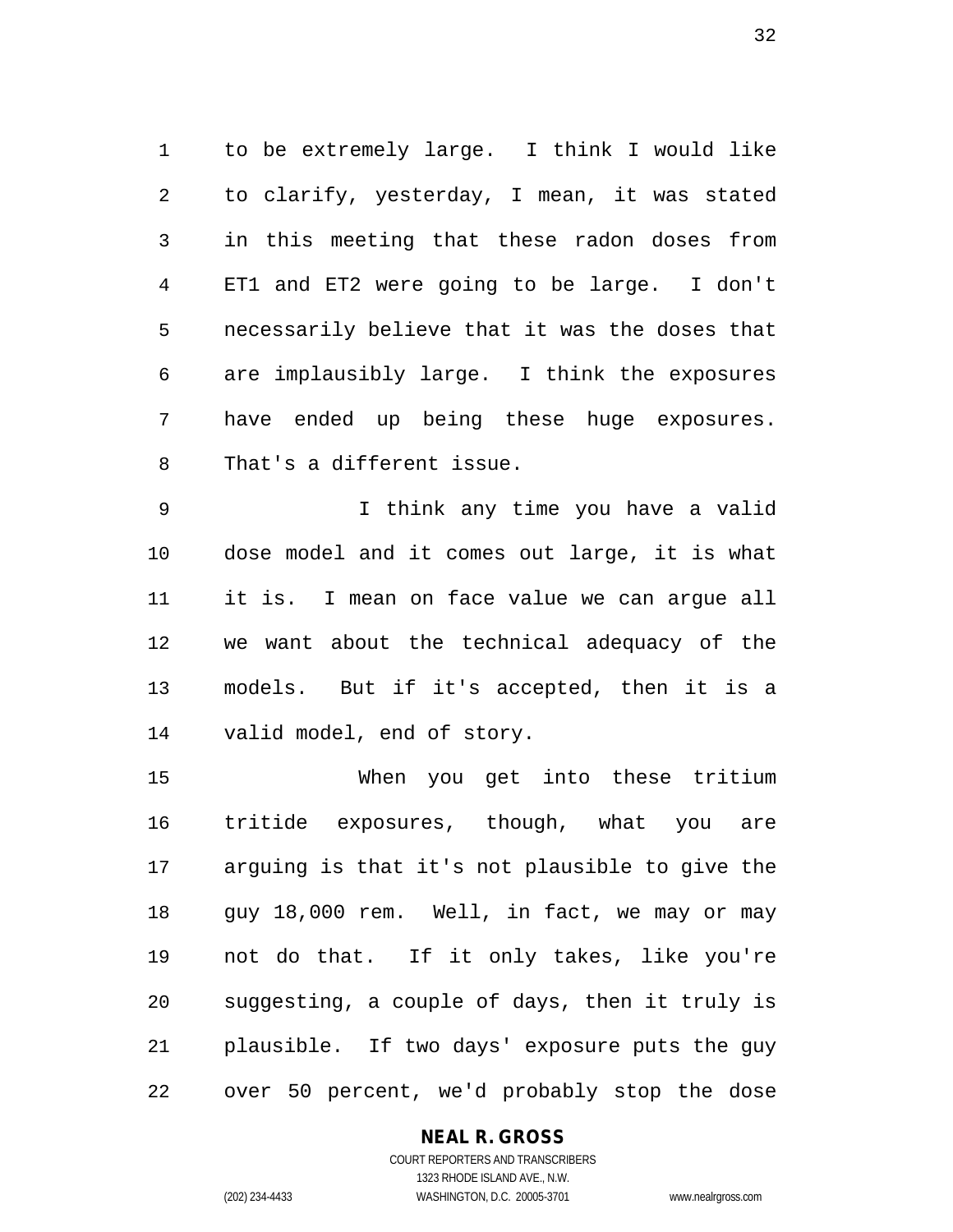reconstruction. That is how we do it. These dose calculations are done to the point where you don't waste time reconstructing exposures over 50 years if a very small exposure will put the guy over 50 percent. I mean that's the way the program is set up.

 So, by your very argument saying it is implausible he worked five years, but on the other side of the coin you're saying only two days' possible exposure could put that guy into the 50 percent.

12 DR. MAURO: Oh, no, it's good.

 DR. NETON: I'm missing your point here.

 DR. MAURO: No, I hear what you're saying.

 DR. ULSH: And here's another point that we haven't discussed in turn that is specific to Mound. People who were working with tritium at Mound, as similar to other tritium-type facilities, were giving urinalysis samples, I want to say, at least

# **NEAL R. GROSS**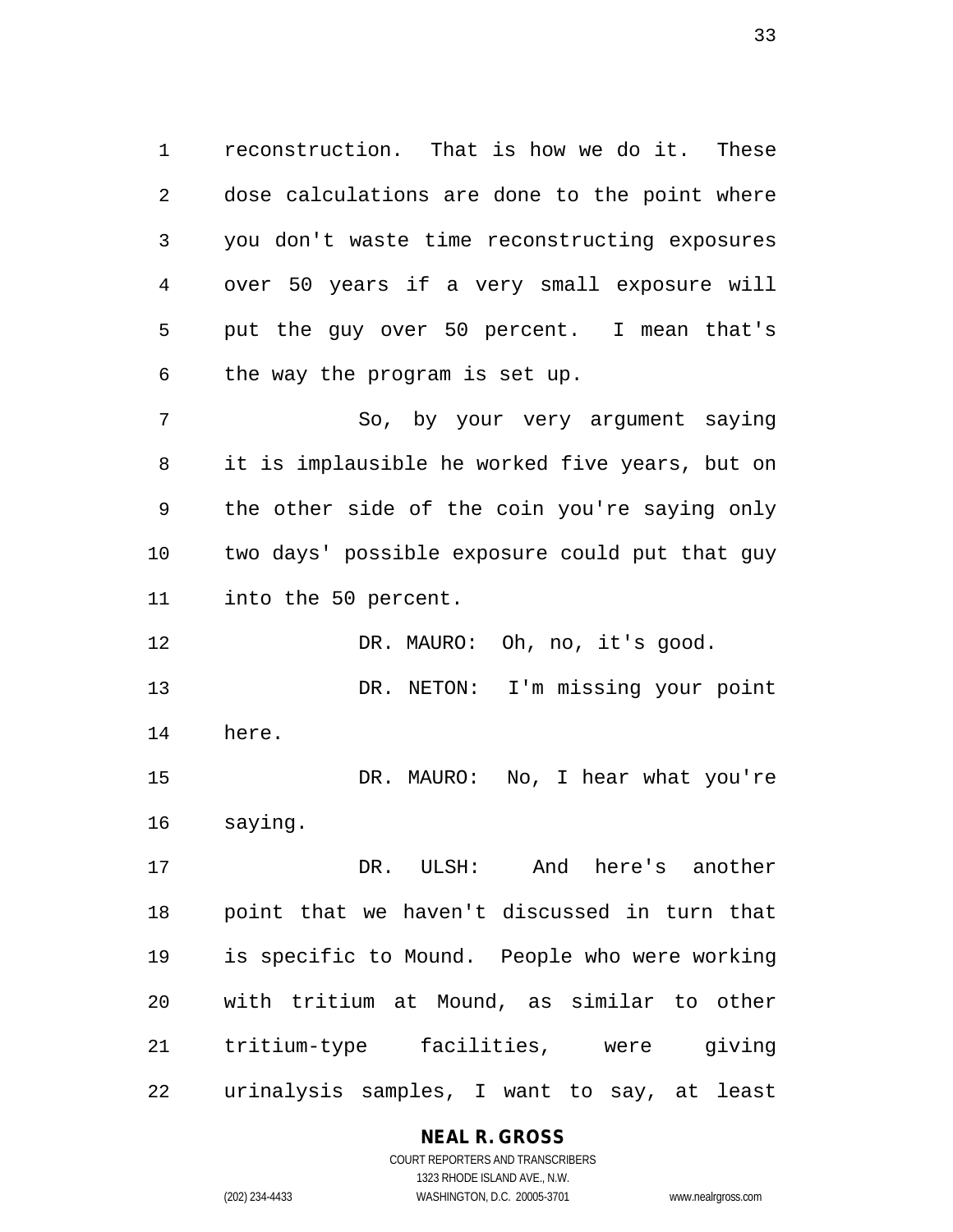twice a week, maybe more frequently, but I would have to look to be sure, so very, very frequently.

 If you're talking about a highly insoluble tritium compound, there is a distinctive pattern that you would see in the excretion curve from these people. That is explained in McConville and Woods, 1995.

 McConville, we interviewed him. He explained to us that, when the concern about hafnium tritide surfaced in the nineties because of the DOE order that I can never remember the number of and the technology shortfall that existed, he went back through the bioassay records and looked for any possible evidence of exposure to insoluble tritium compounds. He found three.

 So I think that needs to be brought to bear here, too, to give you context of how big an issue we're talking about here. DR. MAURO: I have a problem with

the concept you just described. The reality

### **NEAL R. GROSS**

COURT REPORTERS AND TRANSCRIBERS 1323 RHODE ISLAND AVE., N.W. (202) 234-4433 WASHINGTON, D.C. 20005-3701 www.nealrgross.com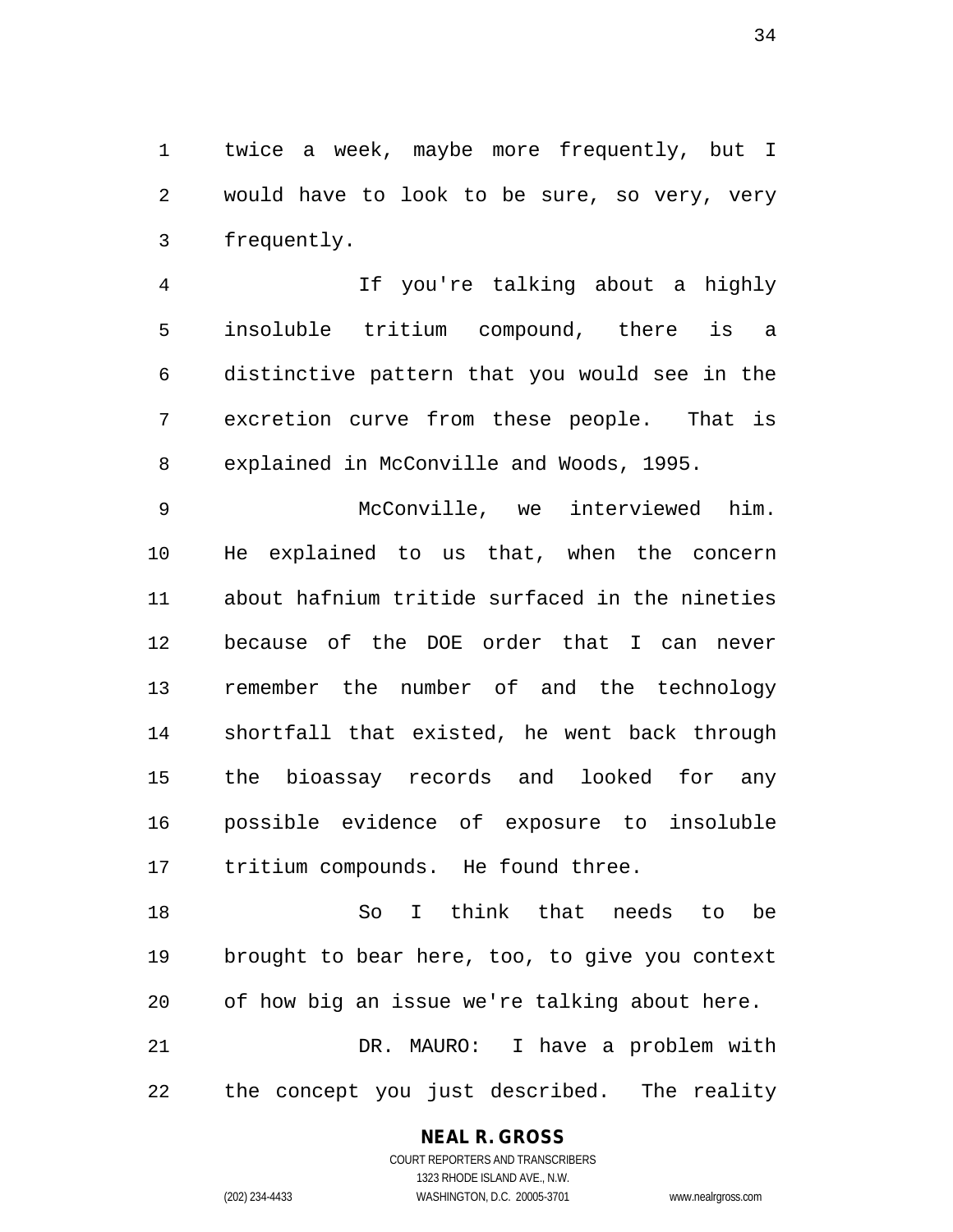of the situation is, if a person is simultaneously being exposed to tritiated water and hafnium tritide, and let's say 90 percent of the intake is tritiated water and 10 percent of the intake is tritide, the tritide contribution to what you are going to see in the urine is going to be invisible. It is going to be completely dwarfed.

 So, therefore, you would never know. I mean there's going to be an excretion pattern associated with the hafnium contribution that is going to be completely hidden by the excretion from the tritium. So the fact that you don't see patterns in the urine of individuals who are sampled on a weekly basis that would be indicative of hafnium is not surprising because we all know that it is likely that the person, if he was exposed to some hafnium, he probably was also exposed to some tritiated water, and it is 21 going to be completely hidden.

So I don't think you can make your

**NEAL R. GROSS** COURT REPORTERS AND TRANSCRIBERS

1323 RHODE ISLAND AVE., N.W.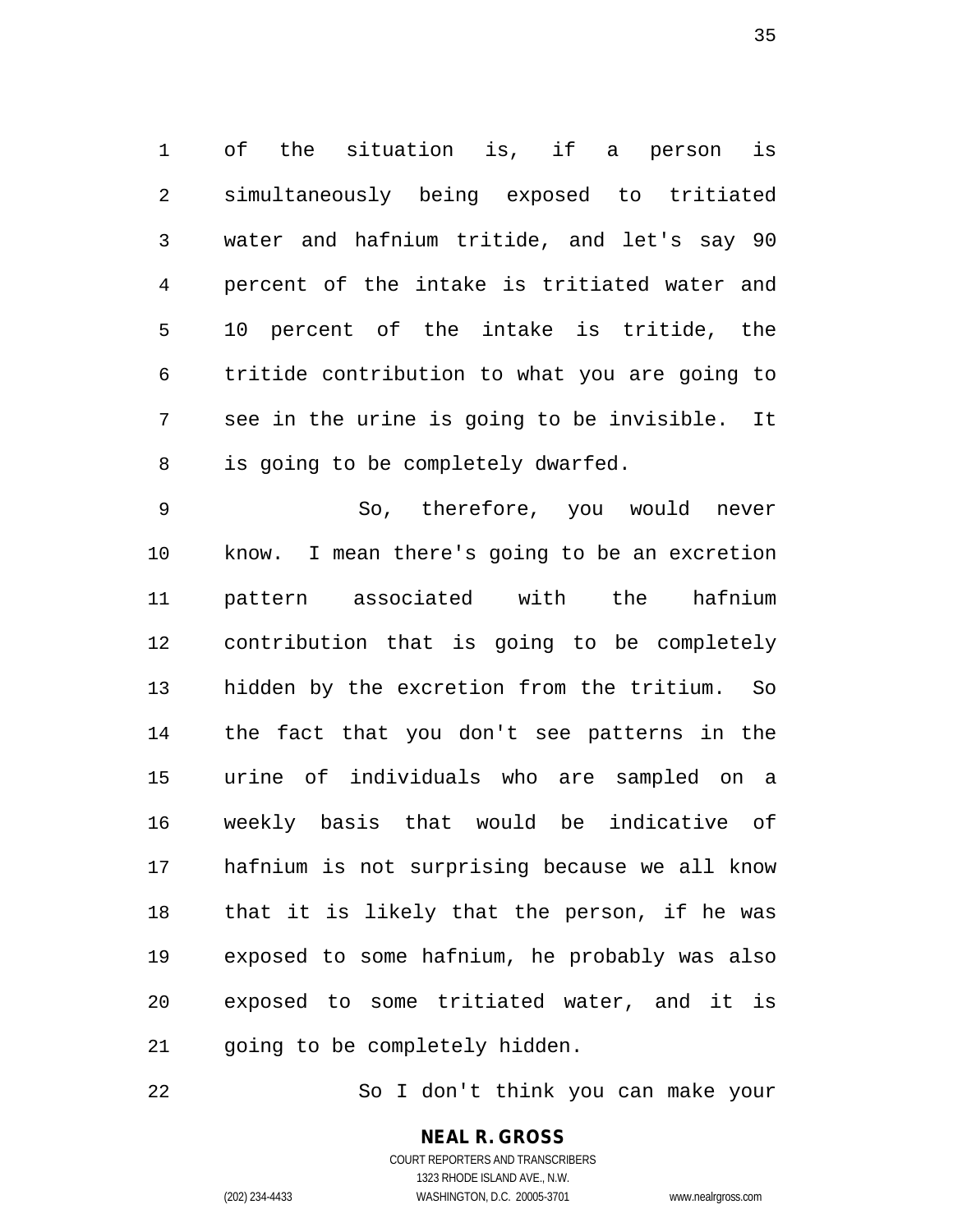case that you are not seeing very much because only when he is only exposed to hafnium by itself would you observe the kinds of patterns that you would see. Once you get a little bit of tritium, it's gone; you can't see it.

 DR. LIPSZTEIN: Yes, that's very right. You can't see it because it is going to be covered by the other exposures. So you really can't distinguish.

 Jim, there is a paragraph in OTIB-0066 that describes our problem. It says, if the metal substrate of the SMT is not known, type S solubility should be assumed. However, fairly modest tritium urine concentration can imply extremely large type S SMT exposures that might be quite implausible, and it gives an example of a urine excretion of 1 microcuries per liter of tritium that would result -- begin 30 days after the exposure, would mean 300 millicuries, assuming a fraction of 10 to the minus 6 escaping from the source term. So that is from OTIB-0066.

### **NEAL R. GROSS**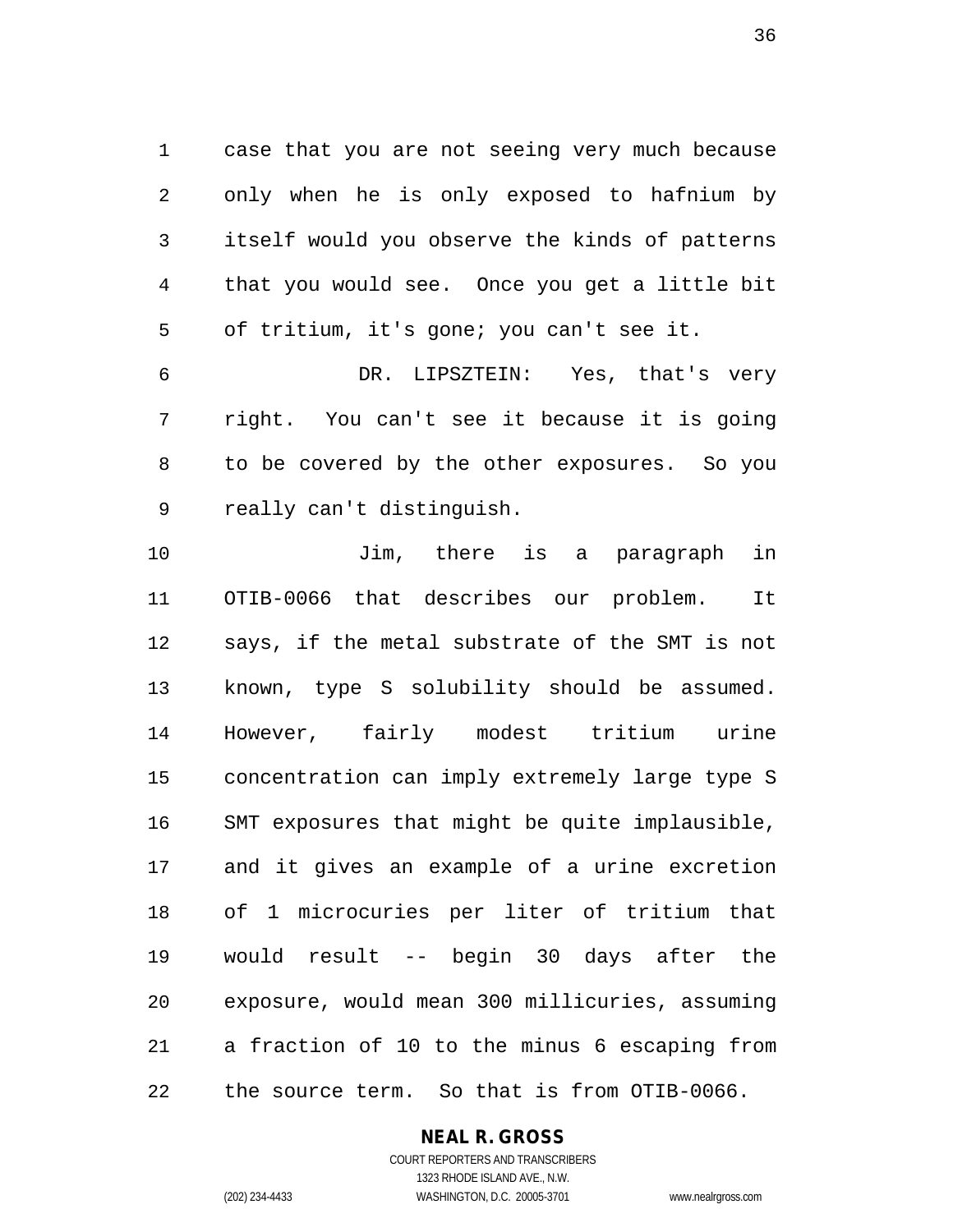CHAIR BEACH: Kathy has been trying to come in for -- sorry.

 MS. ROBERTSON-DEMERS: Can I say something, too, to add to that? The Mound special tritium compound Technical Basis Document also re-emphasizes this. From this perspective, what they are doing is they are using the standard bioassay procedure, which is designed to detect soluble tritium compounds in applying the model.

11 11 It says, because the identity of all tritiated materials encountered in the workplace is not well known, and the dissolution rates applicable to the encountered tritium materials are not well known, uncertainty in dissolution rates to be applied to the deconvolution of the urine bioassay excretion curves ranges over three to four orders of magnitude, conservative assumptions for identities in dissolution can lead to greatly overestimated doses of three to four orders of magnitude.

## **NEAL R. GROSS**

COURT REPORTERS AND TRANSCRIBERS 1323 RHODE ISLAND AVE., N.W. (202) 234-4433 WASHINGTON, D.C. 20005-3701 www.nealrgross.com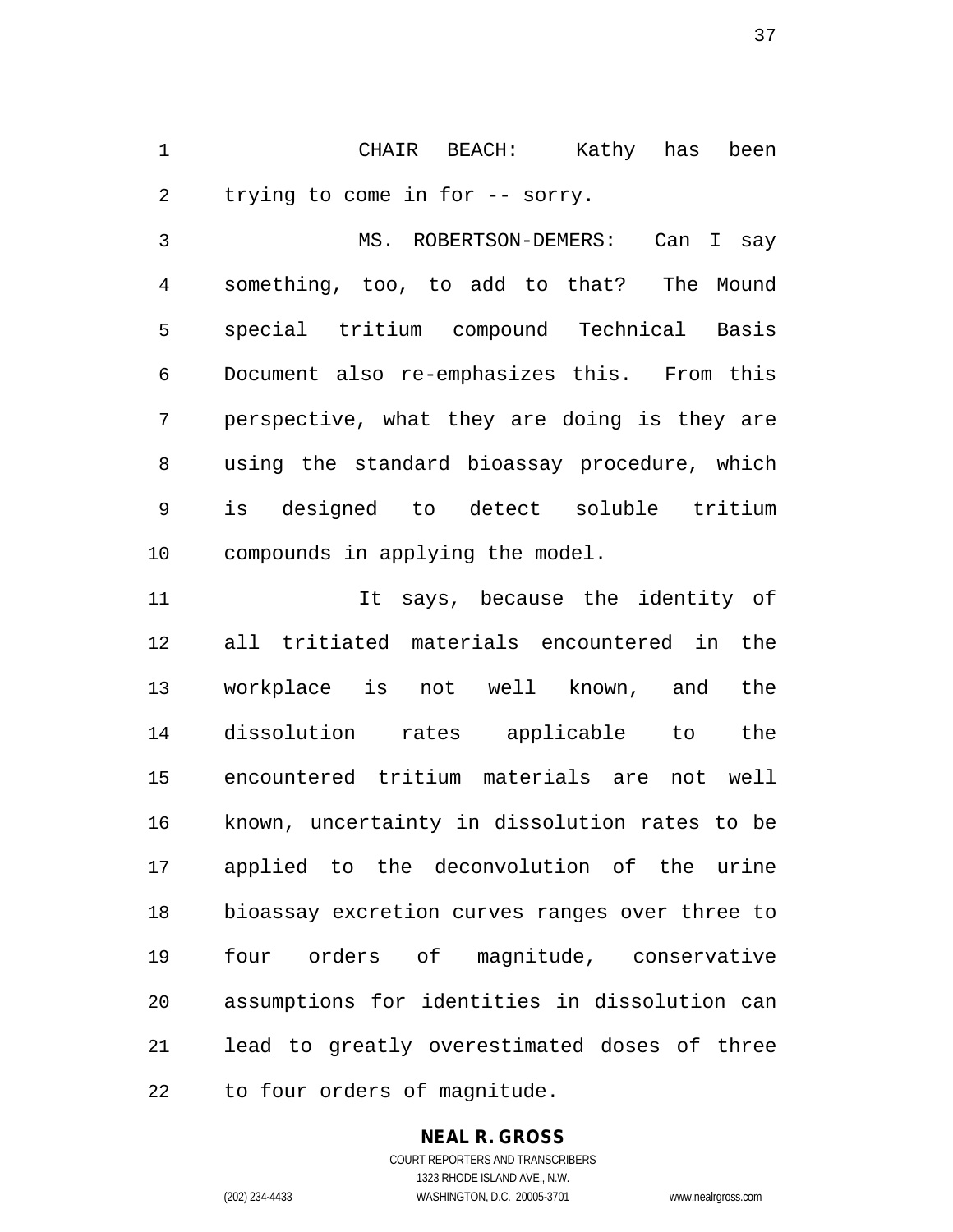Because, in addition, urine data for particulate intake is readily obscured for extended periods of time by small intakes of readily assimilated HTO, urine bioassay is considered to have substantial shortfalls for assigning intake in dose from stable tritiated particulates.

 DR. ULSH: And again, I would remind you to consider the context of that document. Yes, there is a technology shortfall because you can't, with bioassay, detect doses as low as 100 millirem per year, as required by the DOE order. That is totally different from what we do in this program.

 MS. ROBERTSON-DEMERS: Could you explain to me why you think that that is based upon the 100-millirem limit?

 DR. ULSH: Because that's the order that was in place at the time that document was written, and that was the nature of --

MS. ROBERTSON-DEMERS: But this is

#### **NEAL R. GROSS** COURT REPORTERS AND TRANSCRIBERS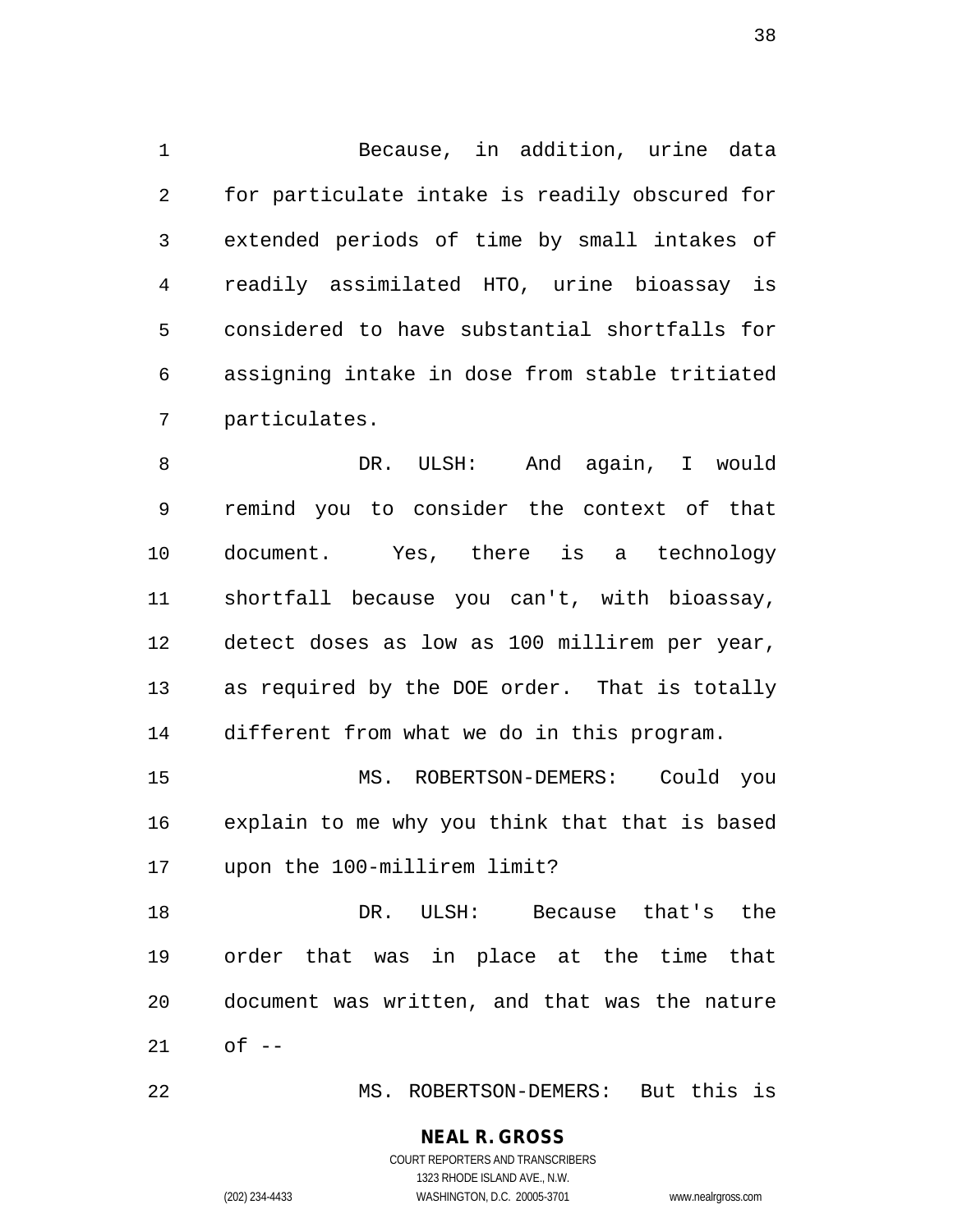not the order itself. This is a different document.

 DR. ULSH: I know that, but that was in response to the requirement placed on Mound, and every other site in the DOE complex, to be able to detect exposures as low as 100 millirem per year. They were concerned because they couldn't do that in this case. DR. NETON: What date is that document that you're reading from? 11 MS. ROBERTSON-DEMERS: 2001. DR. NETON: Yes, I believe the order became effective in 1994, I think, or thereabouts. So anything after 1994 would have to be in compliance with 10 CFR 835, which had a 100 millirem AEDE requirement, CEDE requirement. MS. ROBERTSON-DEMERS: Well, I guess the document is not calling that out. This document is not calling that out. DR. NETON: What's the genesis of

the document? Who wrote the document?

**NEAL R. GROSS** COURT REPORTERS AND TRANSCRIBERS 1323 RHODE ISLAND AVE., N.W. (202) 234-4433 WASHINGTON, D.C. 20005-3701 www.nealrgross.com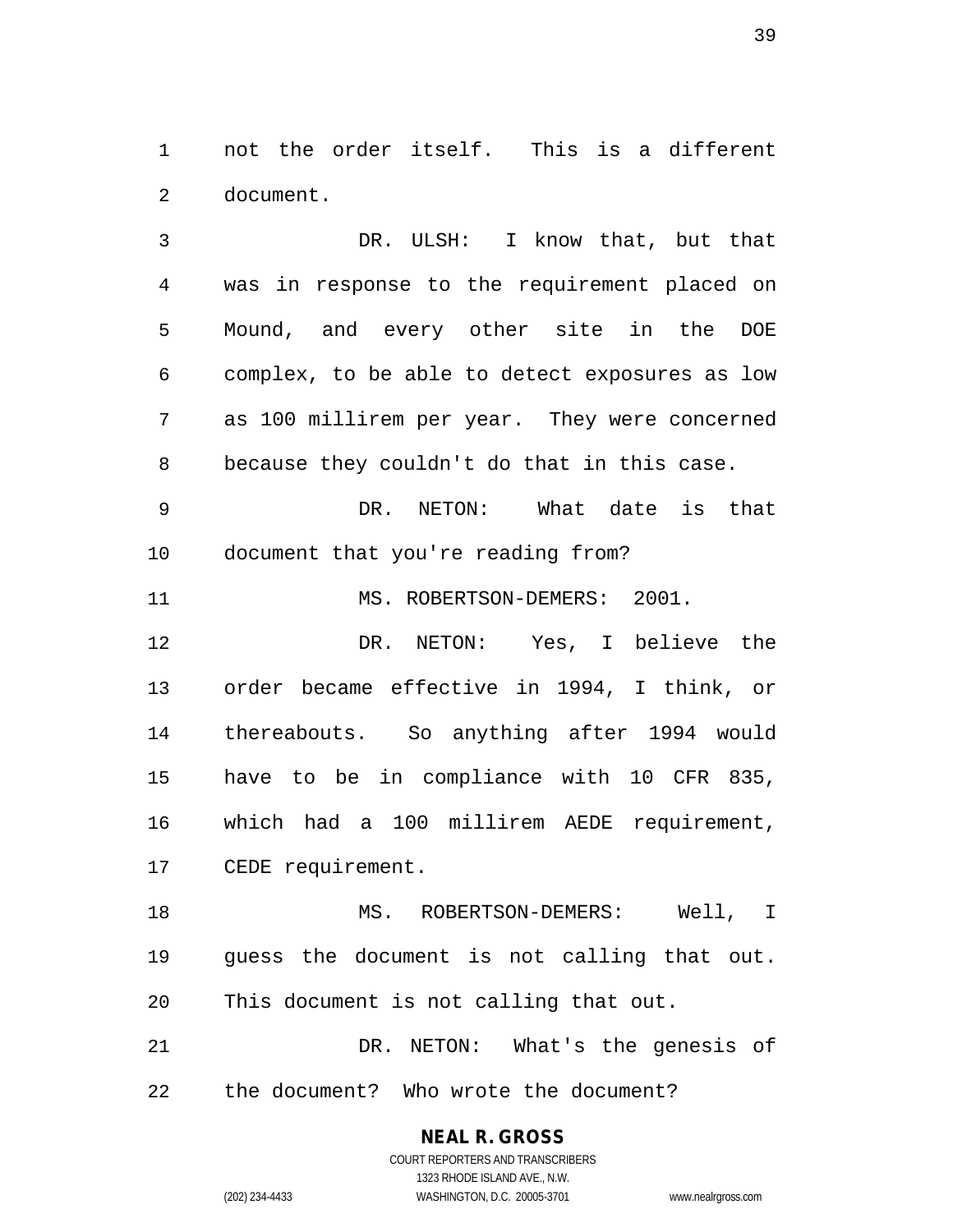MR. HINNEFELD: This is Stu Hinnefeld.

 If I could offer a comment, it would sound to me that this was the Technical Basis Document from the Mound internal dosimetry program. That's what you're reading from? Is that right?

 MS. ROBERTSON-DEMERS: This is the Mound Technical Basis Document --

 MR. HINNEFELD: I think this was the DOE one.

12 MS. ROBERTSON-DEMERS: -- for stable tritiated particulate and in organic compounds--

 MR. HINNEFELD: All right, so it is a portion of the internal dosimetry. So this document was instructing essentially the dosimetrists at Mound and writing for the sake of reviewers, because that's what those were written for, so reviewers could come and make sure you had technically evaluated your program.

**NEAL R. GROSS**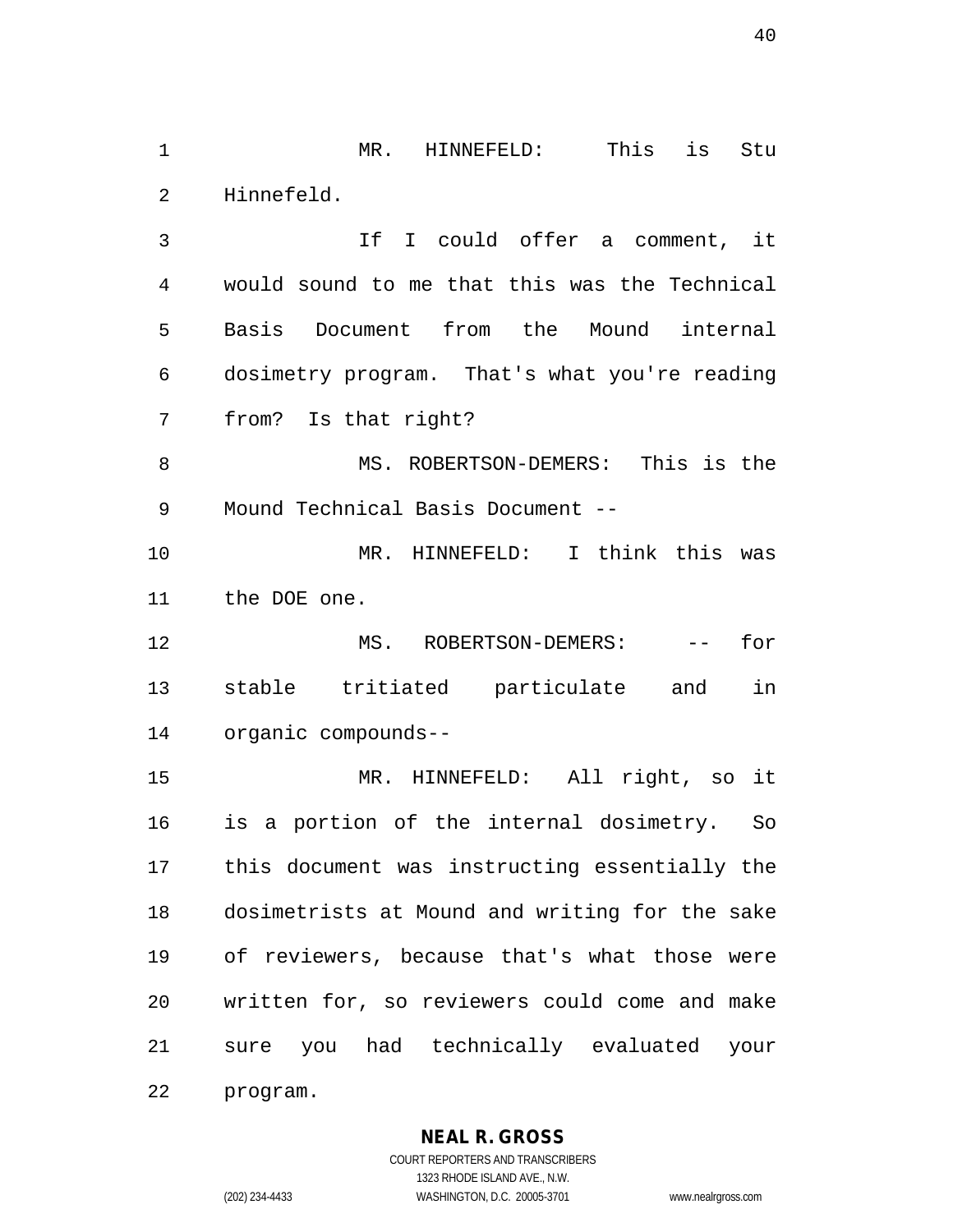It was describing to them, it was telling the dosimetrist do not assign a dose based on type S stable metal tritides from all tritium doses because we don't want to record doses that high because we don't really think they're that high.

7 I mean that's what they did that for. That's certainly the way it sounds to me. That's why I would write something like that that way.

 So they would say don't just assume that you have this type S material, to record the dose, you know, the dose of record, which in generating the dose of record, we all know sites generating dose of record, some of them did a good job and some of them maybe were a little shady. And for that reason, we don't rely on dose of records in the program, and we have developed approaches that we will not underestimate people's dose.

 So the fact that it was not appropriate for Mound to do dosimetry from

#### **NEAL R. GROSS** COURT REPORTERS AND TRANSCRIBERS 1323 RHODE ISLAND AVE., N.W.

(202) 234-4433 WASHINGTON, D.C. 20005-3701 www.nealrgross.com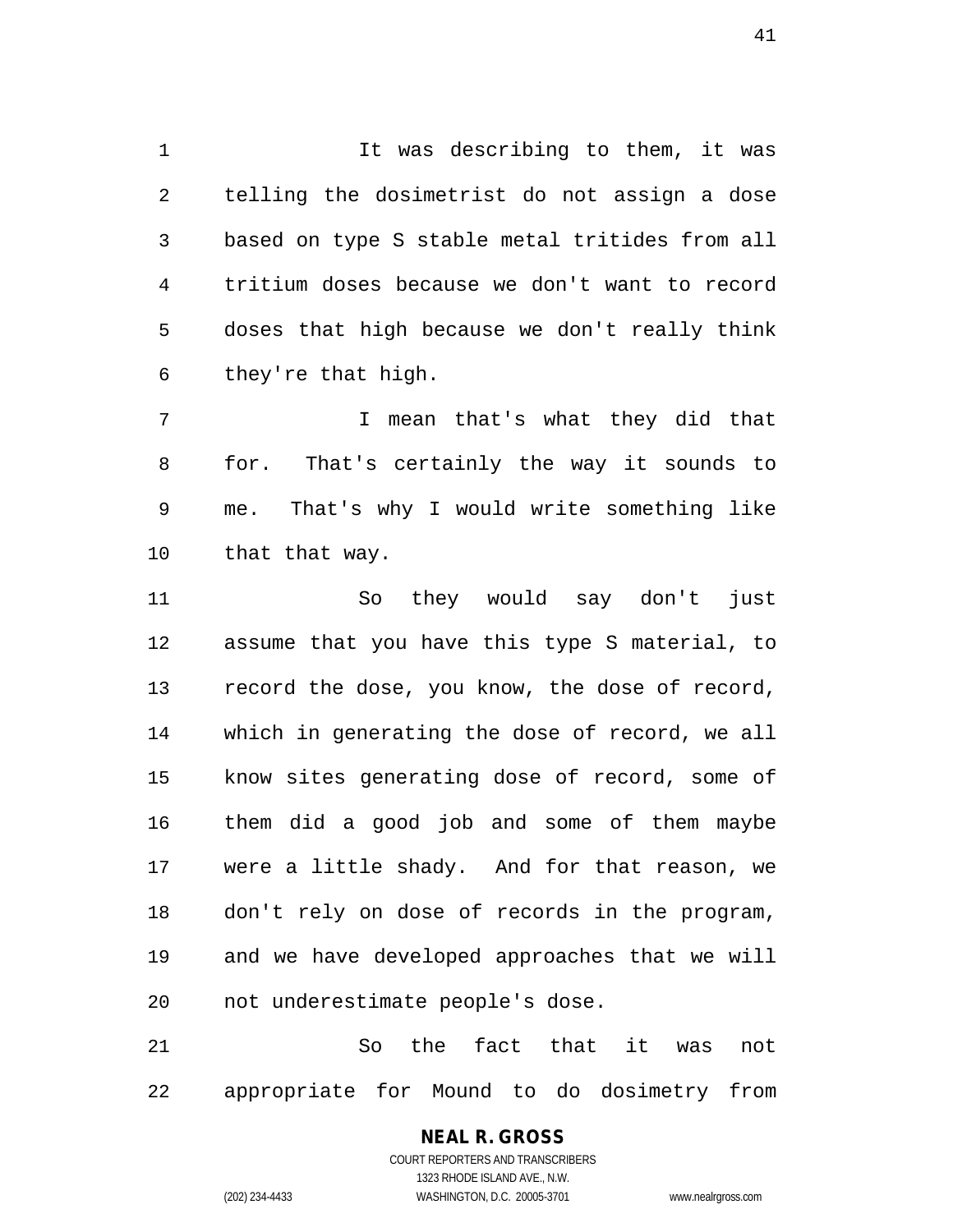bioassay because of the mixed exposure, which is certainly a decision I would have made, had I been in their position, I don't see how that really pertains to the decision of the suitability of this, using this for dose reconstruction in this program, which is, of course, the subject of debate. So I am just listening to the debate today. MS. ROBERTSON-DEMERS: Can I ask you, then -- 12 MR. HINNEFELD: Sure.

13 MS. ROBERTSON-DEMERS: -- when Tom Lebone wrote OTIB-0066, and he made the statement that Joyce just read, what was his intention there? Was it for 100 millirem?

 MR. HINNEFELD: I don't know. I don't know what that was about, and I didn't know the statement was there.

 DR. NETON: Right, Tom's statement stands. I mean it is true that if you have a large tritium output in the urine and you

## **NEAL R. GROSS**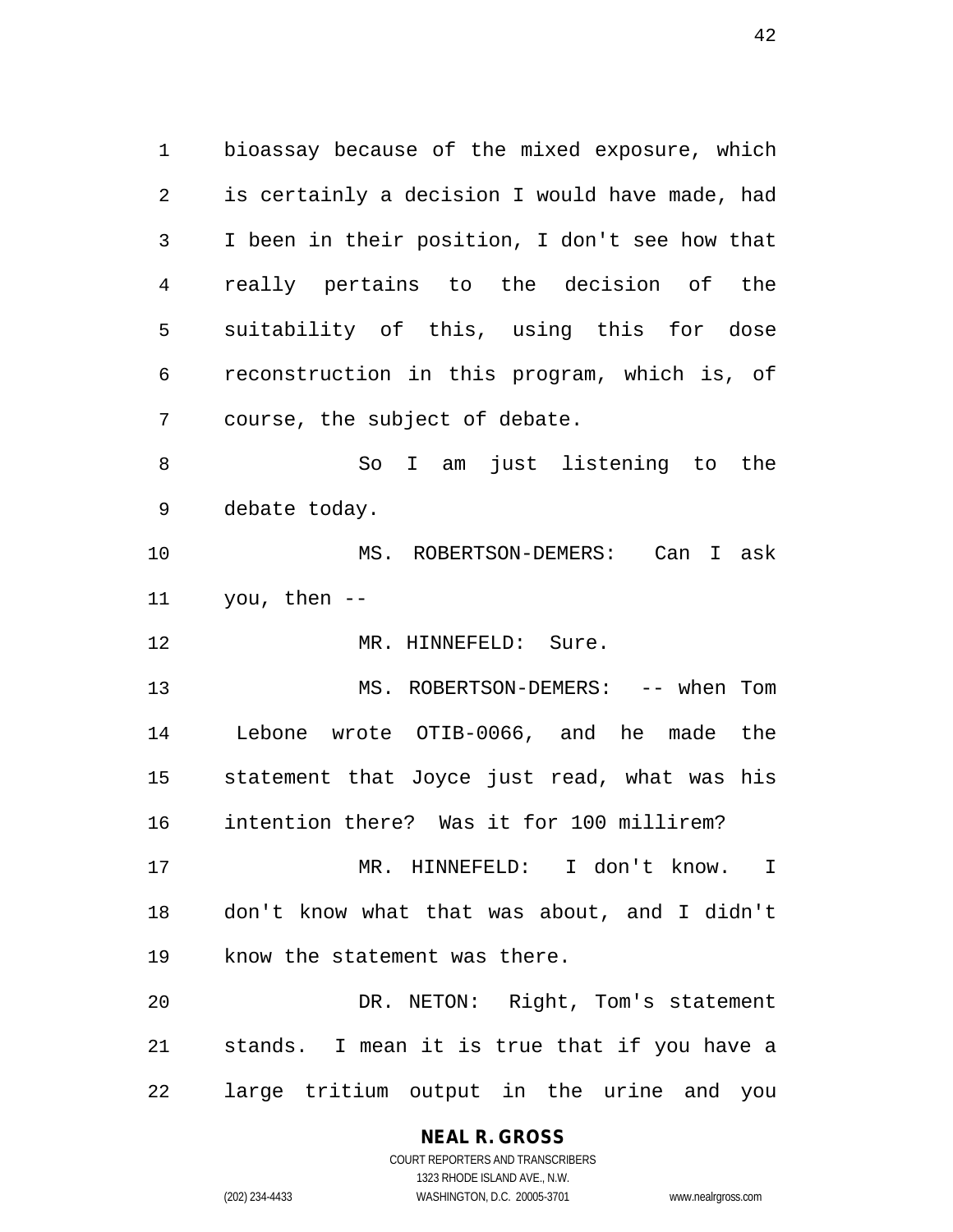apply blindly type S to it, you will come up with some very extremely high intakes that are implausible. That's true.

 But underlying in there is the assumption that there may have been some type S material. It doesn't take much in there to put you over the 50 percent PC calculation.

 DR. MAKHIJANI: Jim, wouldn't the same argument apply to radon? Because you've got this person sitting there. You could say, well, you could assume that he sat there for two days, and it put him over the 50 percent. Then why go to -- it seems to be exactly the same thing.

 I mean you've measured high -- DR. NETON: You are talking about

like the Mound radon situation?

 DR. MAKHIJANI: Yes. Yes, exactly the --

 DR. NETON: No, we have one measurement taken over, one series of measurements taken over a couple of days over

## **NEAL R. GROSS**

COURT REPORTERS AND TRANSCRIBERS 1323 RHODE ISLAND AVE., N.W. (202) 234-4433 WASHINGTON, D.C. 20005-3701 www.nealrgross.com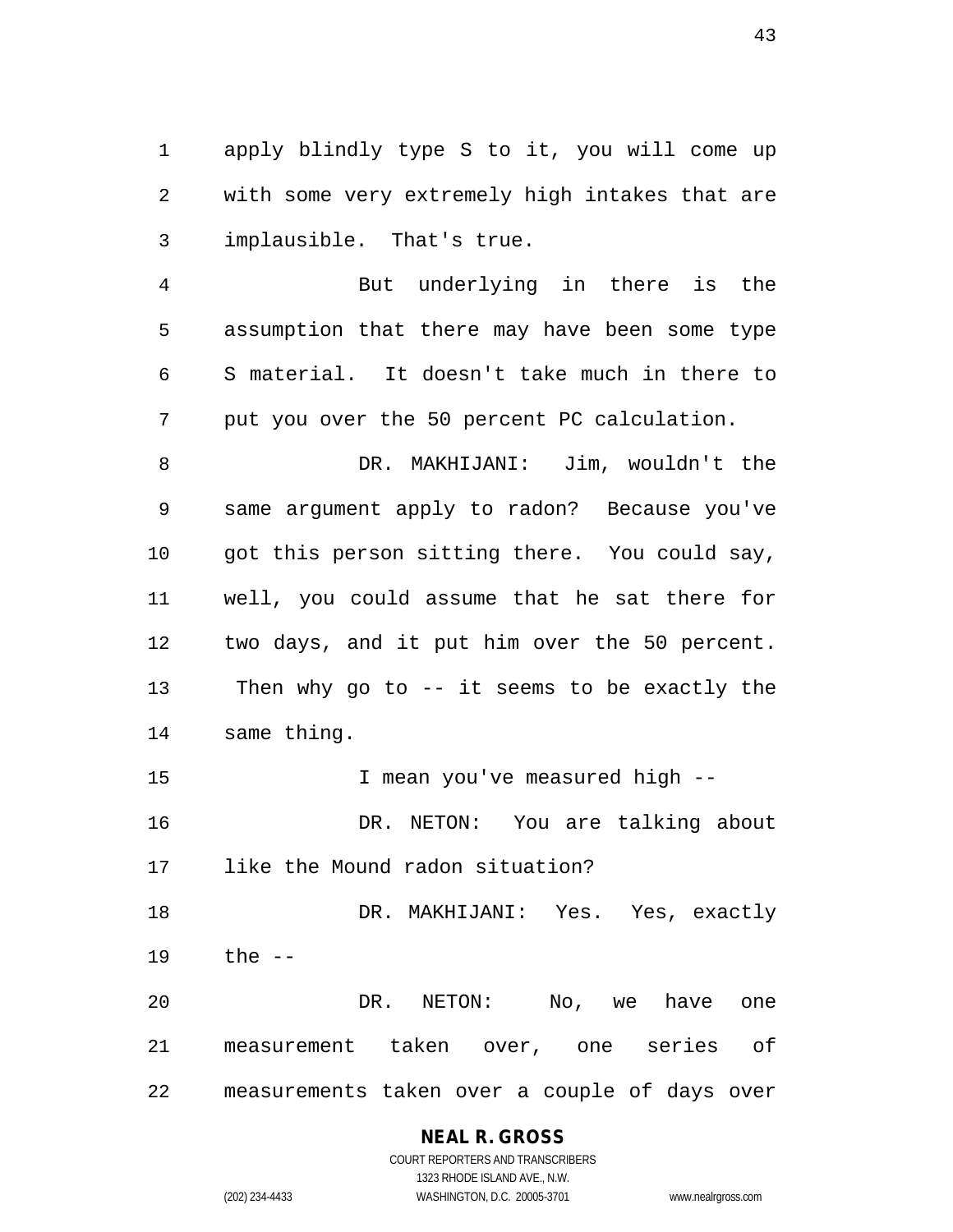a 20-year period, trying to reconstruct the doses back in time 20 years, that's the big issue there, in my opinion.

 With different building ventilation rates, patterns, unknown cracks, ventings, that is really the problem there.

 DR. MAKHIJANI: In doing the calculation that you did, you know, going back and extrapolating, and so on, there are certain reasonable assumptions that you can make, possibly reconstruct ventilation, you can't do the cracks, and so on.

 But you have a measurement that -- I'm just throwing this out for argument, as to whether there's a consistency in the discussion. You have the measurement that is made near a hole in the ground, as I understood the discussion. So you're going to have an inlet of radon that --

 DR. NETON: We don't know what that measurement really means, Arjun.

MEMBER ZIEMER: Well, that was the

# **NEAL R. GROSS**

COURT REPORTERS AND TRANSCRIBERS 1323 RHODE ISLAND AVE., N.W. (202) 234-4433 WASHINGTON, D.C. 20005-3701 www.nealrgross.com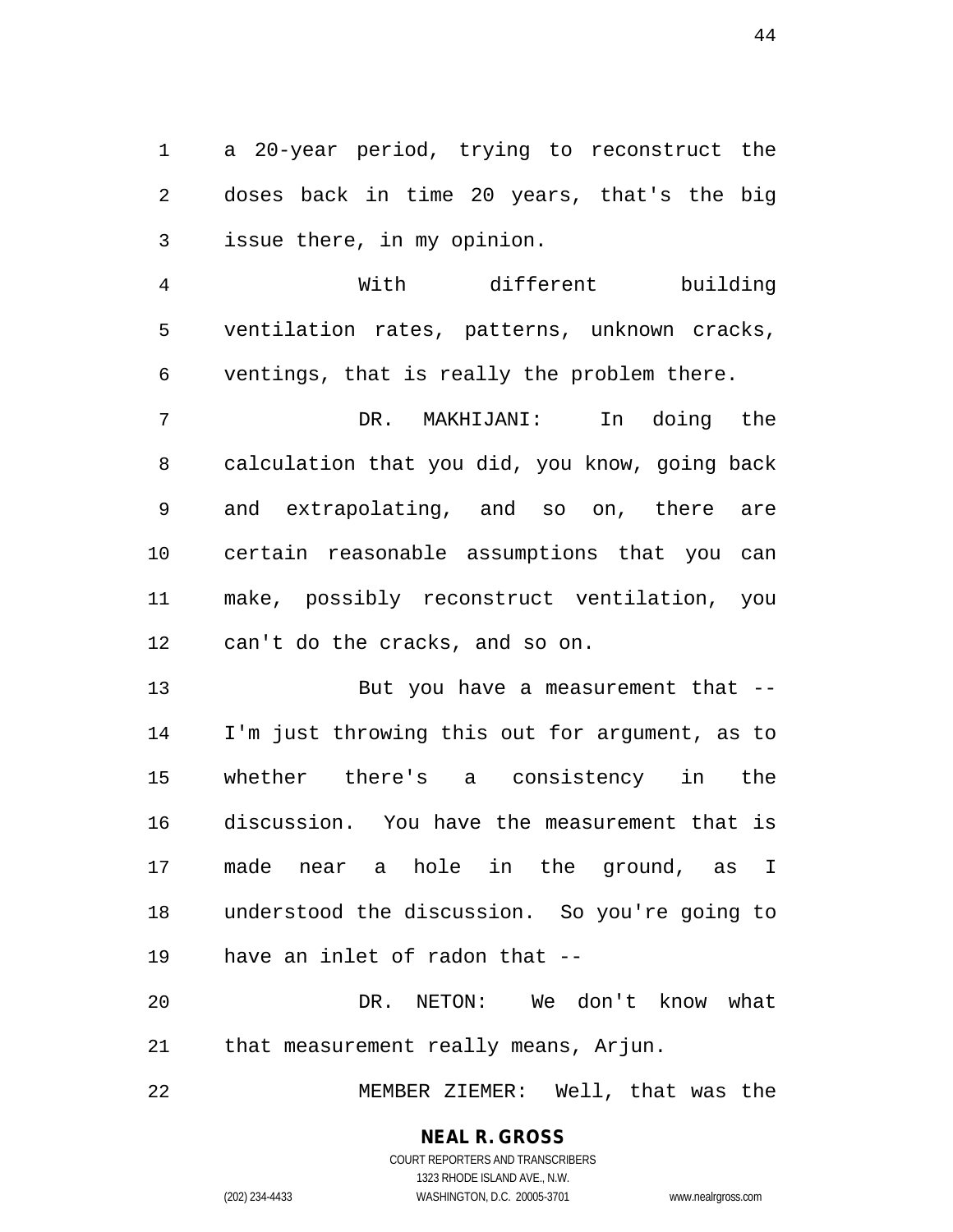same question I asked yesterday. Can you really not reconstruct that? And you have not only the measurement issue, I guess, but you have all the other parameters and the time issues and the nature of these, but it is kind of a separate --

 DR. NETON: You have no direct measurements of the three different gases that were coming out of that hole. They were measuring, they were trying to measure radon-222 with something like a diffusion barrier device. Then the concentration came out something like 200 picocuries per liter. No one knows what that really was because it was calibrated to measure radon diffusion through a permeable barrier.

 DR. MAKHIJANI: But you have a parallel situation here, I would argue, just listening to the discussion, at least possibly parallel situation, that should be considered before the issues get settled, which is that seems highly unlikely that anyone is exposed

## **NEAL R. GROSS**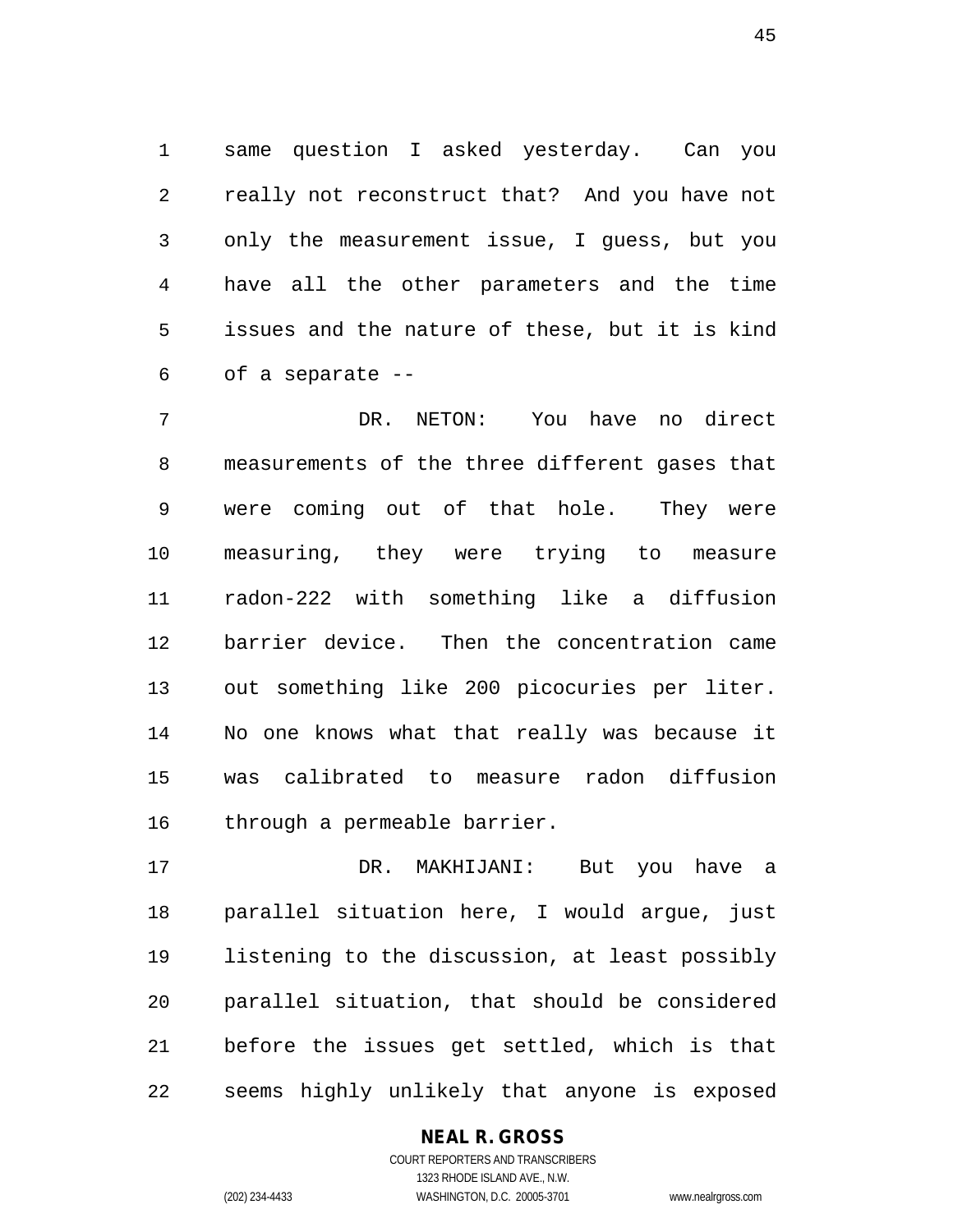to hafnium tritide as the principal exposure over a long period of time.

 And you're going to assume that they were exposed to hafnium tritide over possibly a much longer period of time than they were. I mean where it goes over 50 percent is not a relevant consideration because you could talk about other cancers. I mean this is not just about lung cancer. You're going to compensate lung cancers probably just on the basis of plutonium.

 So you can say, well, you never even go to the tritide. You've got the plutonium-238. They are going to compensate all the lung cancers. So the tritide argument doesn't even enter the cancer, lung cancer, argument for the most part, I would say. Right?

 But if the situation at Mound is that you are confronted with a mixture, and the typical mixture is mostly soluble stuff, then you don't really have a model for the

## **NEAL R. GROSS**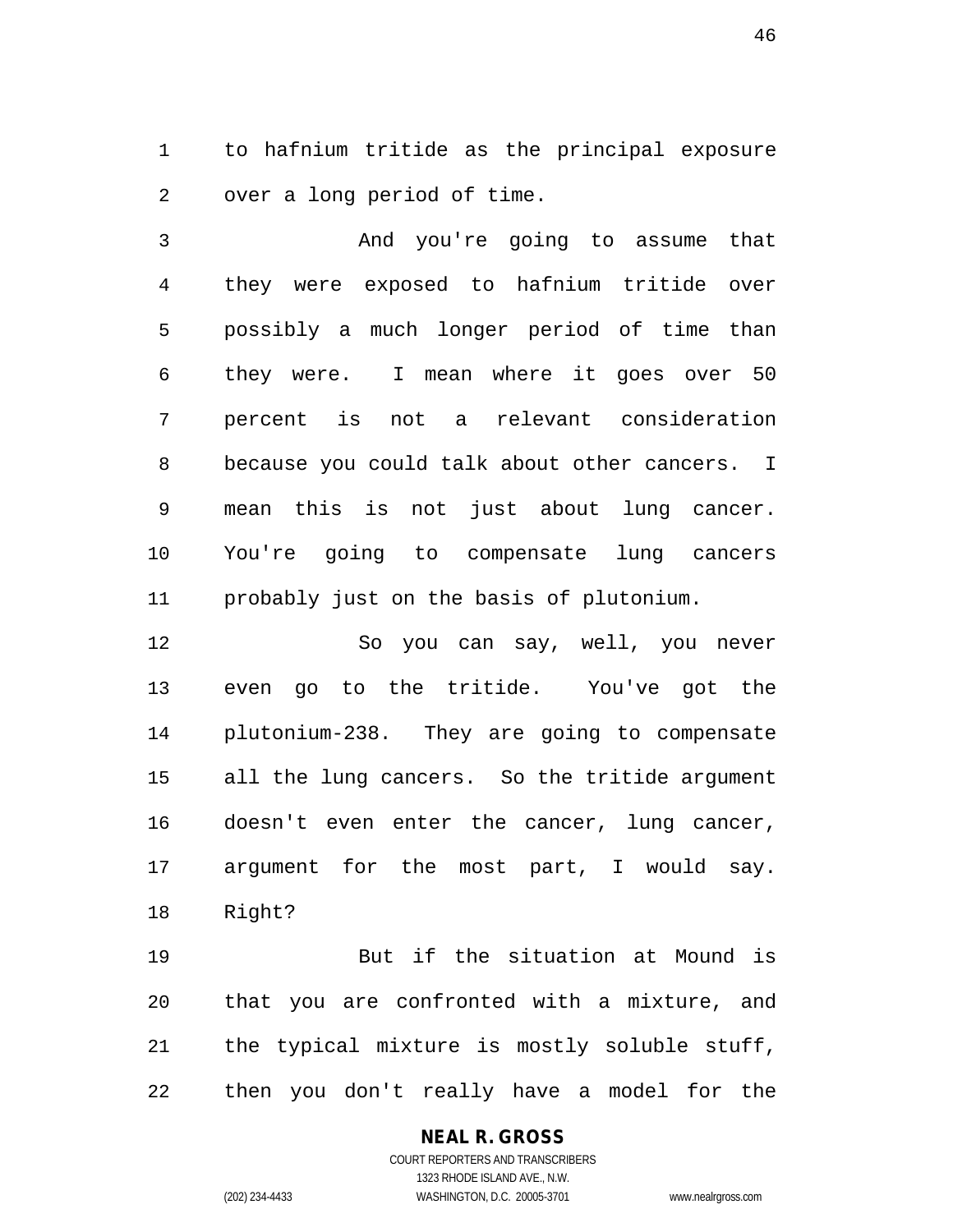situation at Mound.

2 1 I think it is at least arguably a very similar situation in that you can't model the radon because you don't have the measurements. In this case, you have no measurements for what metals, what kinds of tritides were in the air, just like you don't have measurements for what kind of radon was in the air. DR. NETON: But let's go back, I mean, again, Super S issue, though, I think is

 analogous to this. We're doing exactly the same thing for Super S complex-wide. There's a huge difference in dose per unit intake to the lung. And why is that different? Why is that acceptable and this one is not?

 I'm not sure if it's because the population is potentially smaller. I'm not sure that --

 DR. MAKHIJANI: No, no, that's different because you actually know that people were exposed to Super S plutonium, and

## **NEAL R. GROSS**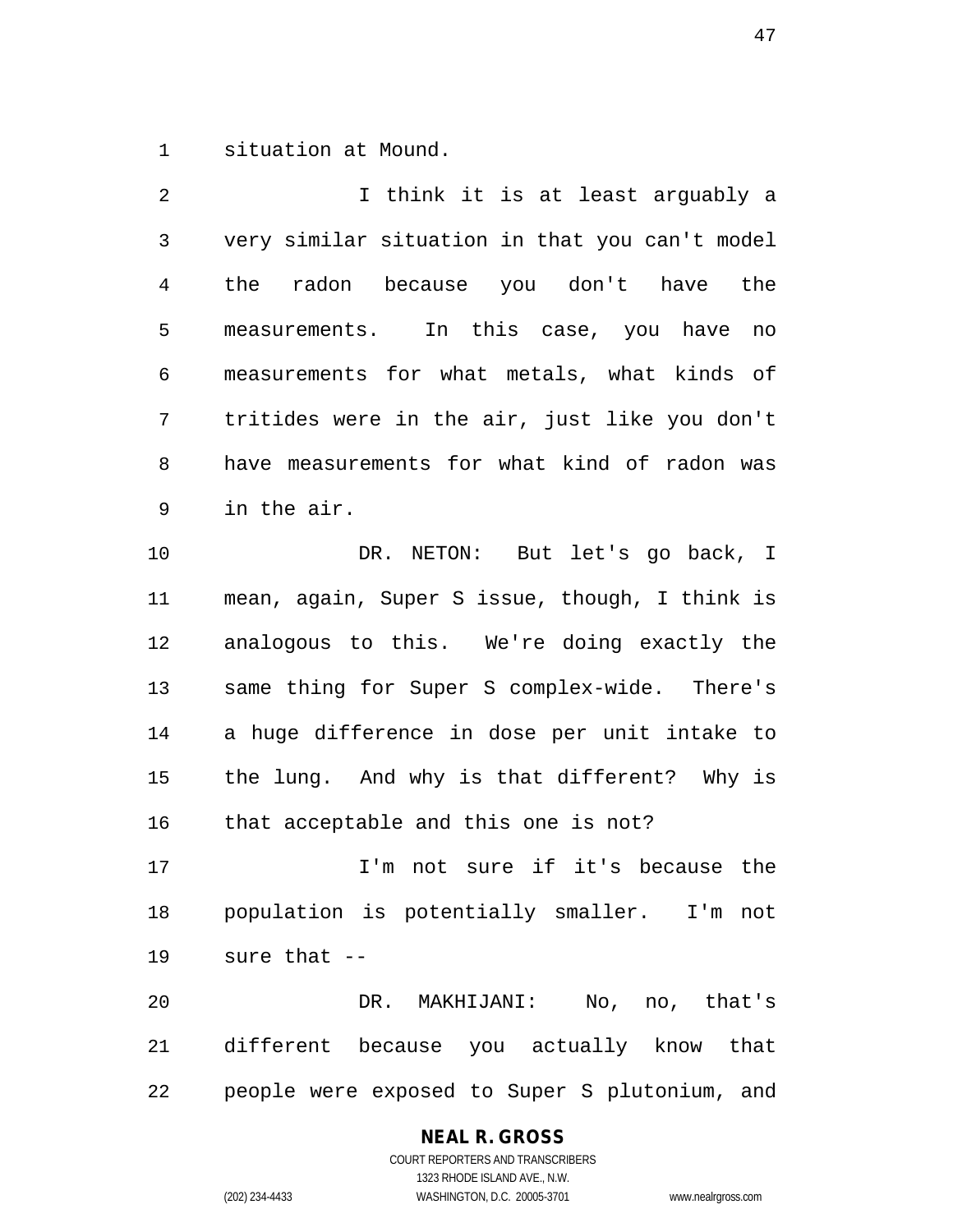a lot, for protracted periods of time.

 DR. NETON: Everybody? Not everybody. Well, that's my point. So how do you know which ones are getting the over- assigned doses that are implausibly large? DR. MAURO: Yes, I think that is where it comes down to. If you could say that here we have a person -- let's take one person at a time. Is it plausible that he was exposed for protracted periods of time to Super S at Rocky? And the answer might very well be, yes, it is possible because he was working at this location and during this time period. So it is plausible that that could have happened.

 This also goes toward uranium type M and S. Is it plausible that this facility person was consistently exposed to this particular form of uranium? And the answer, for that person, the answer is, yes, it could very easily be yes. And therefore, you always, whatever the form is -- so you're in a

## **NEAL R. GROSS**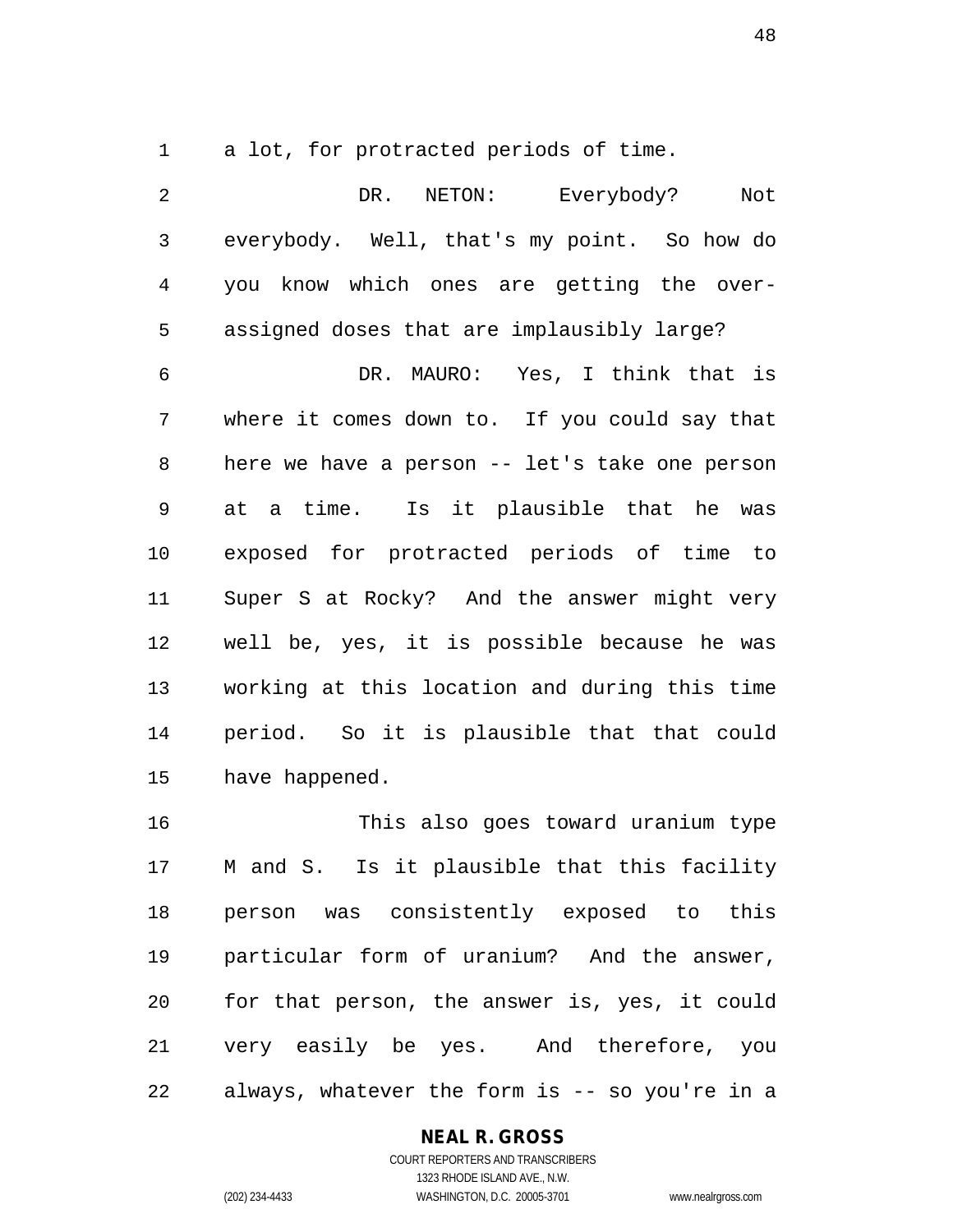situation where plausibility is manageable. And you can say, because of the magnitude of the amount of material and the time period over which the amount of material was handled, for any given individual, it is not out of the question that he could have gotten a worst-case situation.

 I guess what we are asking here is, is it plausible that there's anyone who was exposed to hafnium tritides exclusively over long periods of time? And if the answer is no to that, we have a plausibility issue.

 DR. ULSH: The answer to your question is, yes, there were a couple of people who were exposed to hafnium tritide. We know who they were. There are very well-documented incidents.

 Over long periods of time, no. These are discrete incidents, accidental.

 DR. MAURO: There's where I think the different concepts, and how they're applied and their decisions were made, put us

## **NEAL R. GROSS**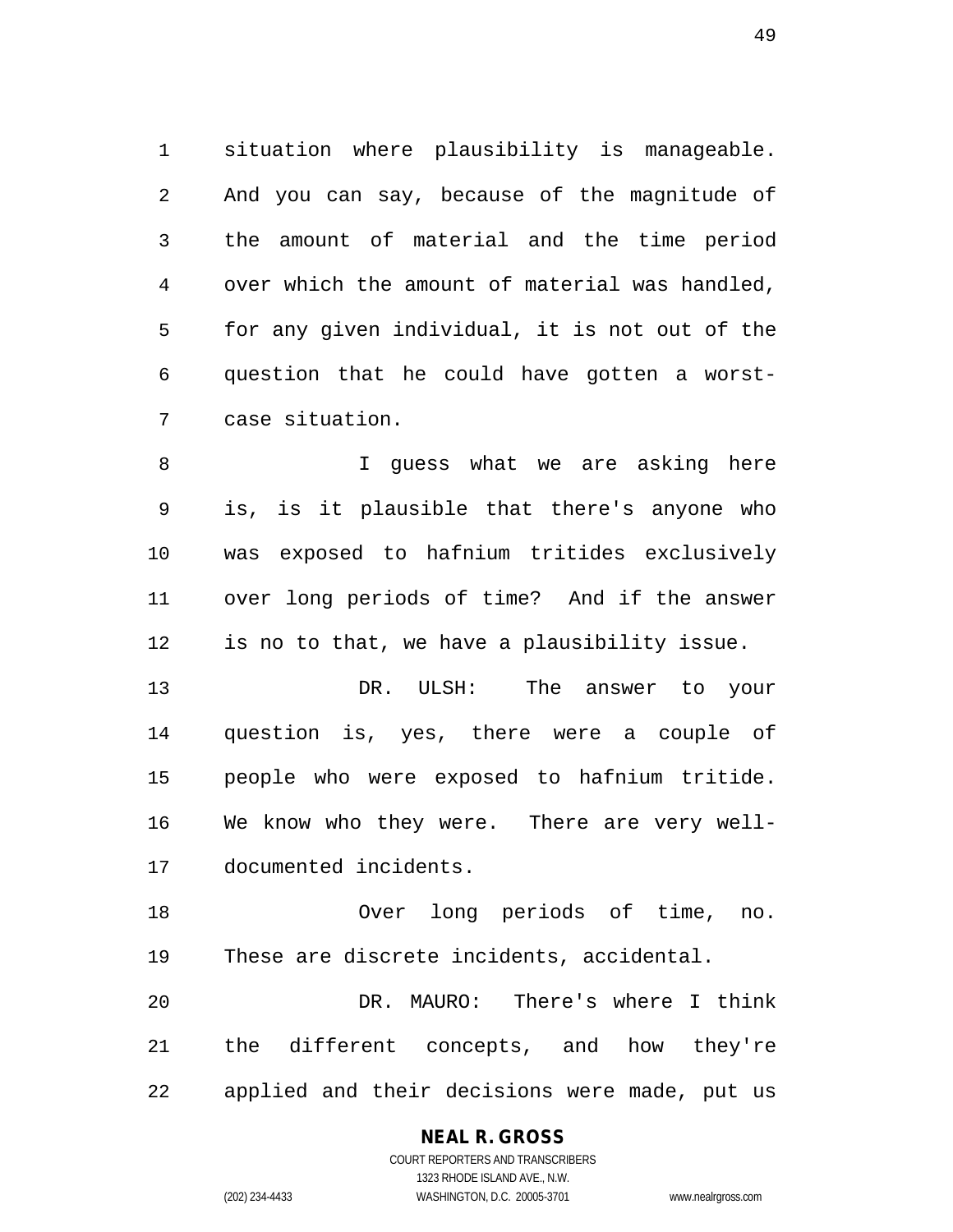in a different arena. I think the arena with regard to Rocky and high-fired plutonium in general, this is a fairly widespread, large quantity situation.

 We're in a different arena. It is very unusual, very, very small quantities with the potential, though, to have doses that are 10,000 times higher, if you use that assumption. This is a very challenging situation.

 DR. NETON: I still think we need to look at the individual dose reconstructions that were done, as Brant started off at the beginning of the session. Take an individual dose reconstruction and do an evaluation. Was this reasonable to assume that this person was or was not exposed to hafnium, you know, some very insoluble tritides?

 I think that is based on a composite, looking at his file, his exposure history, what buildings he might have worked in, the job category. All kinds of things go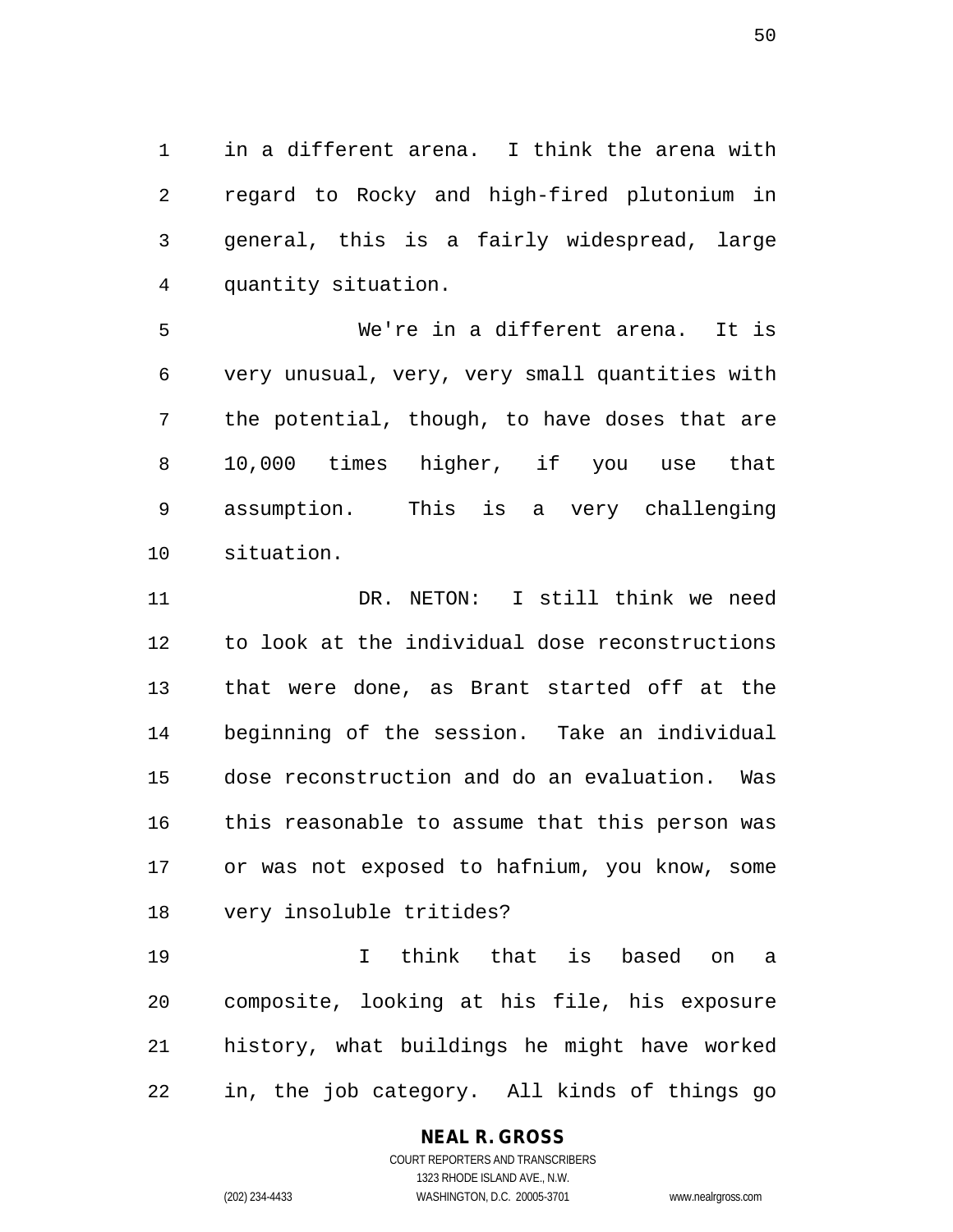into these dose calculations. These are not aggregate. We just don't take 300 cases and say, okay, all these lung cases are going to get hafnium tritide. That's not the way it works in dose reconstruction.

 So we have to make some value judgments about the potential exposures.

 MR. FITZGERALD: I think my reaction yesterday, when you were, I think, citing or referencing, we were sort of saying, you know, by extension, one couldn't define these worker cohorts. We're, obviously, still in the process of doing that.

 I think your reaction was, well, you know, it doesn't really matter. I mean you might end up not being -- it might be a much more expansive group of workers, but that doesn't bother us because, if we don't have definitive information, we'll default to applying a type S.

 MEMBER ZIEMER: It still has to be plausible, though.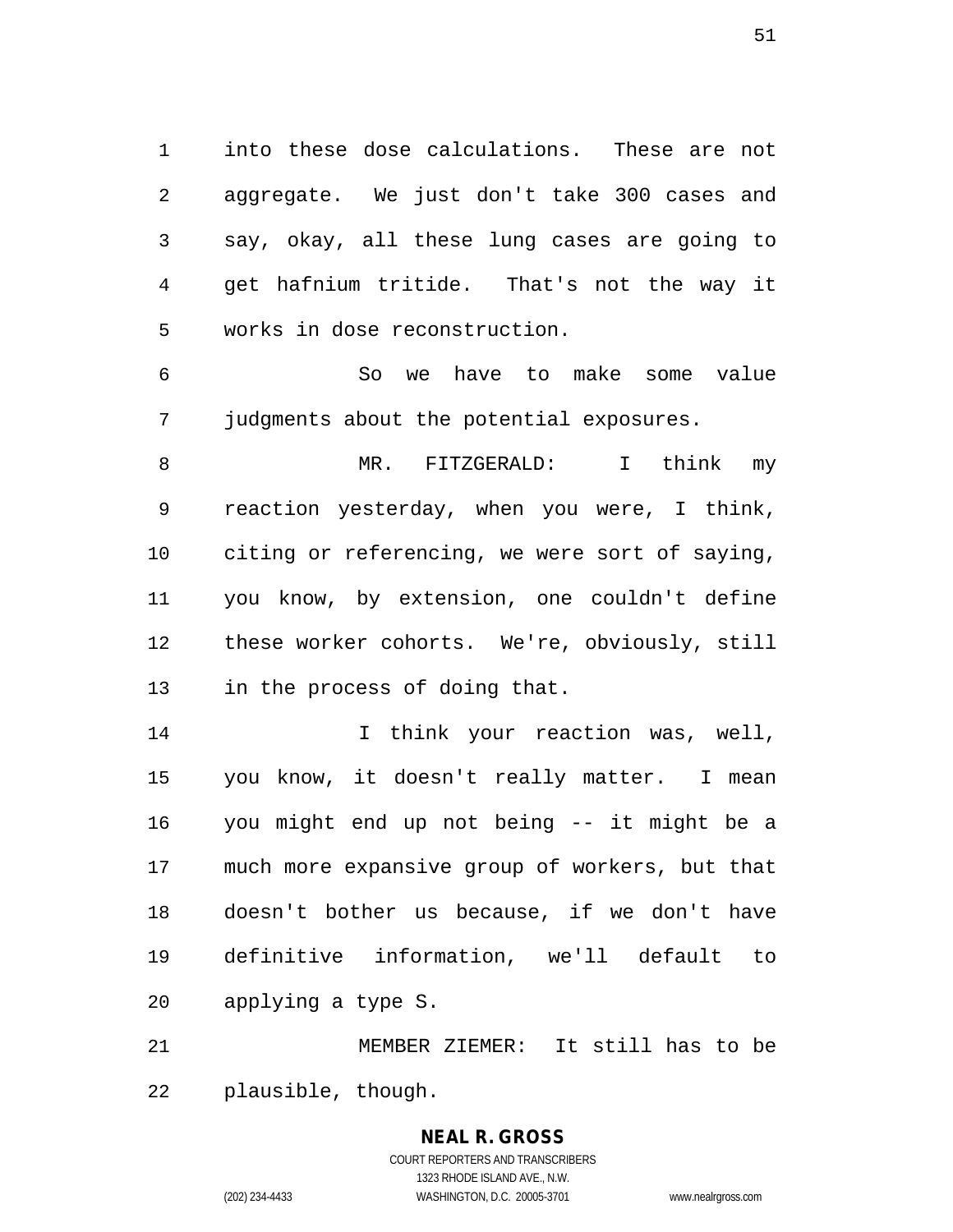DR. NETON: Yes, if it were truly plausible that that cohort of workers were exposed.

 MR. FITZGERALD: Well, I'm just saying, if you're in SW and R, and you can't come up with a roster, that I think Brant has brought to us for the 10 workers, but you come up with sort of we don't really know. We don't know if maintenance workers went in and out, say it's scrap metal, whatever it is going to be. So it becomes sort of an undefined class in those buildings. It then becomes a little more analogous to the radon issue, where you are not going to have that information to make that judgment.

 I think you even alluded to this yesterday. Well, you know, you might end up assigning everybody to type S because you can't do that. That's where I think we end up moving from the couple of folks that Brant was referring to, which is a plausible situation, to one where the plausibility comes into

## **NEAL R. GROSS**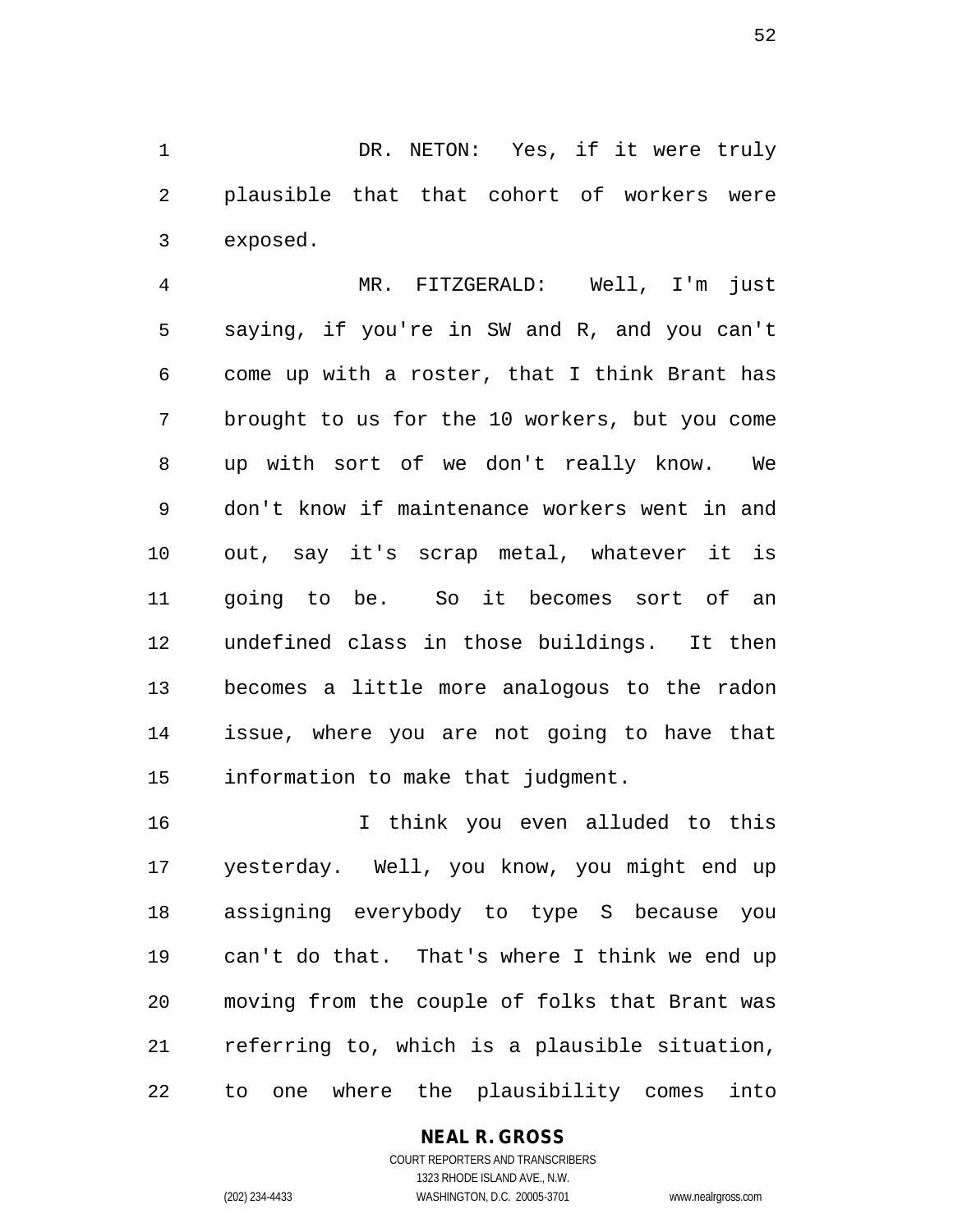question because you know there wasn't a long-term exposure to hafnium.

 But, nonetheless, since you can't define by worker category or location those who might have been likely exposed, then everybody is going to get this assignment. That assignment is, by definition, going to be extremely high.

 In the tritium areas, particularly in the earlier years, these exposures were high. They exposed them right up to the limit. That's what we got from the people at Mound, that, basically, in the early days, the production era, they had extremely high tritium exposures. So this is not trivial.

 If you, in fact, apply that factor for some of these workers, it is just going to be implausibly high.

 DR. ULSH: What do you mean by early days, ballpark?

 MR. FITZGERALD: Well, I am just saying --

> **NEAL R. GROSS** COURT REPORTERS AND TRANSCRIBERS

> > 1323 RHODE ISLAND AVE., N.W.

(202) 234-4433 WASHINGTON, D.C. 20005-3701 www.nealrgross.com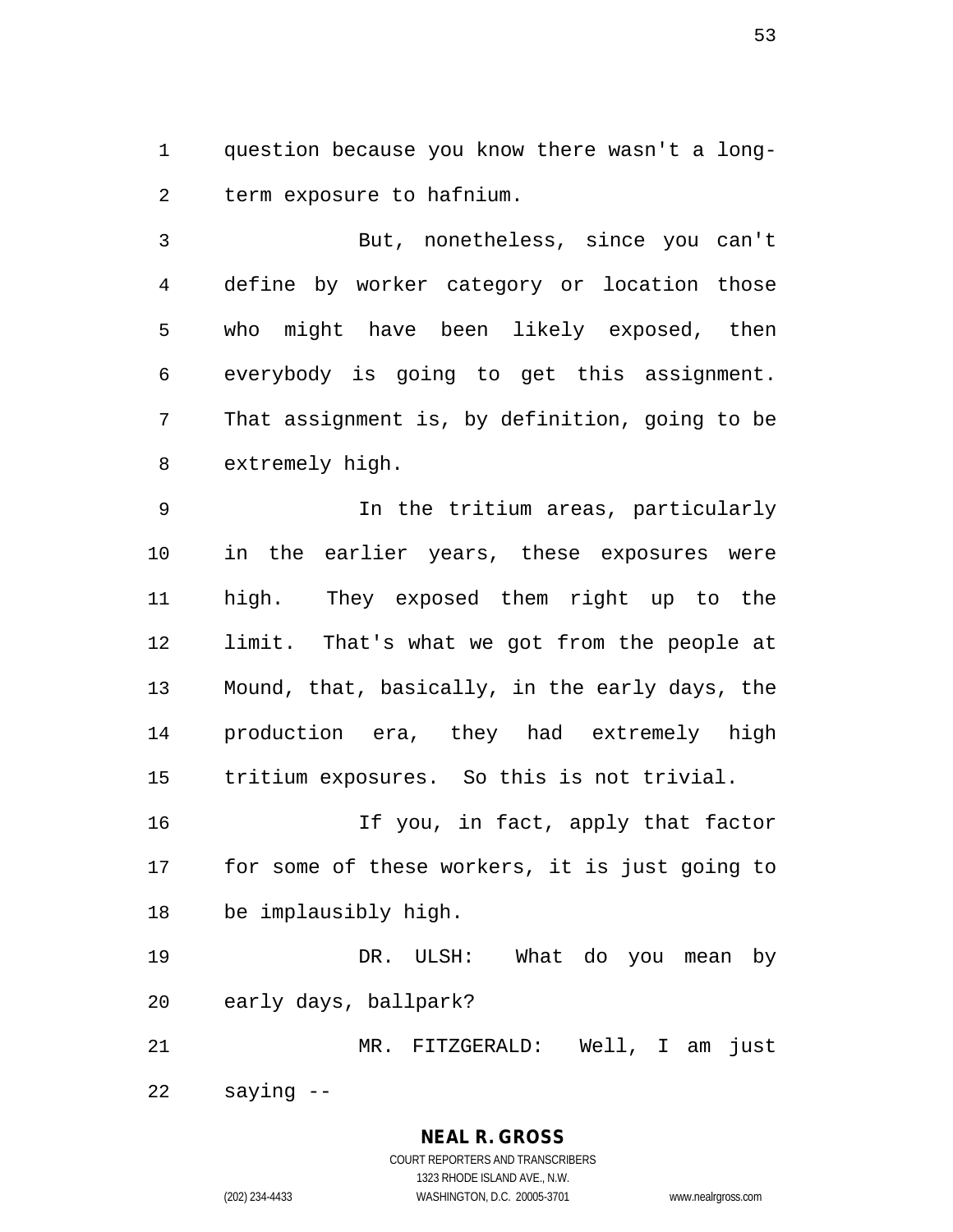| $\mathbf 1$ | DR. ULSH: Fifties?                             |
|-------------|------------------------------------------------|
| 2           | MR. FITZGERALD: No, even the                   |
| 3           | seventies, sixties and seventies, the tritium  |
| 4           | levels were pretty, I mean the exposure levels |
| 5           | were fairly high.                              |
| 6           | This multiplication factor I think             |
| 7           | would put you in that realm of just --         |
| 8           | DR. MAURO: Yes, tens of thousands              |
| 9           | of rem.                                        |
| 10          | MR. FITZGERALD: Tens of thousands              |
| 11          | of rem. So I think it is analogous to the      |
| 12          | radon issue from that standpoint. Once you     |
| 13          | end up having to default in applying this to a |
| 14          | larger population, many of whom already have   |
| 15          | high tritium HTO exposures, I think that's     |
| 16          | where it becomes $--$ and this is what I think |
| 17          | one sentence was trying to convey in that      |
| 18          | piece -- but, in a sense, I think it puts you  |
| 19          | in that realm.                                 |
| 20          | DR. ULSH: Well, what you're                    |
| 21          | talking about here, as Jim has said, number    |
| 22          | one, Super S is not just at Rocky. We're       |

**NEAL R. GROSS** COURT REPORTERS AND TRANSCRIBERS 1323 RHODE ISLAND AVE., N.W.

(202) 234-4433 WASHINGTON, D.C. 20005-3701 www.nealrgross.com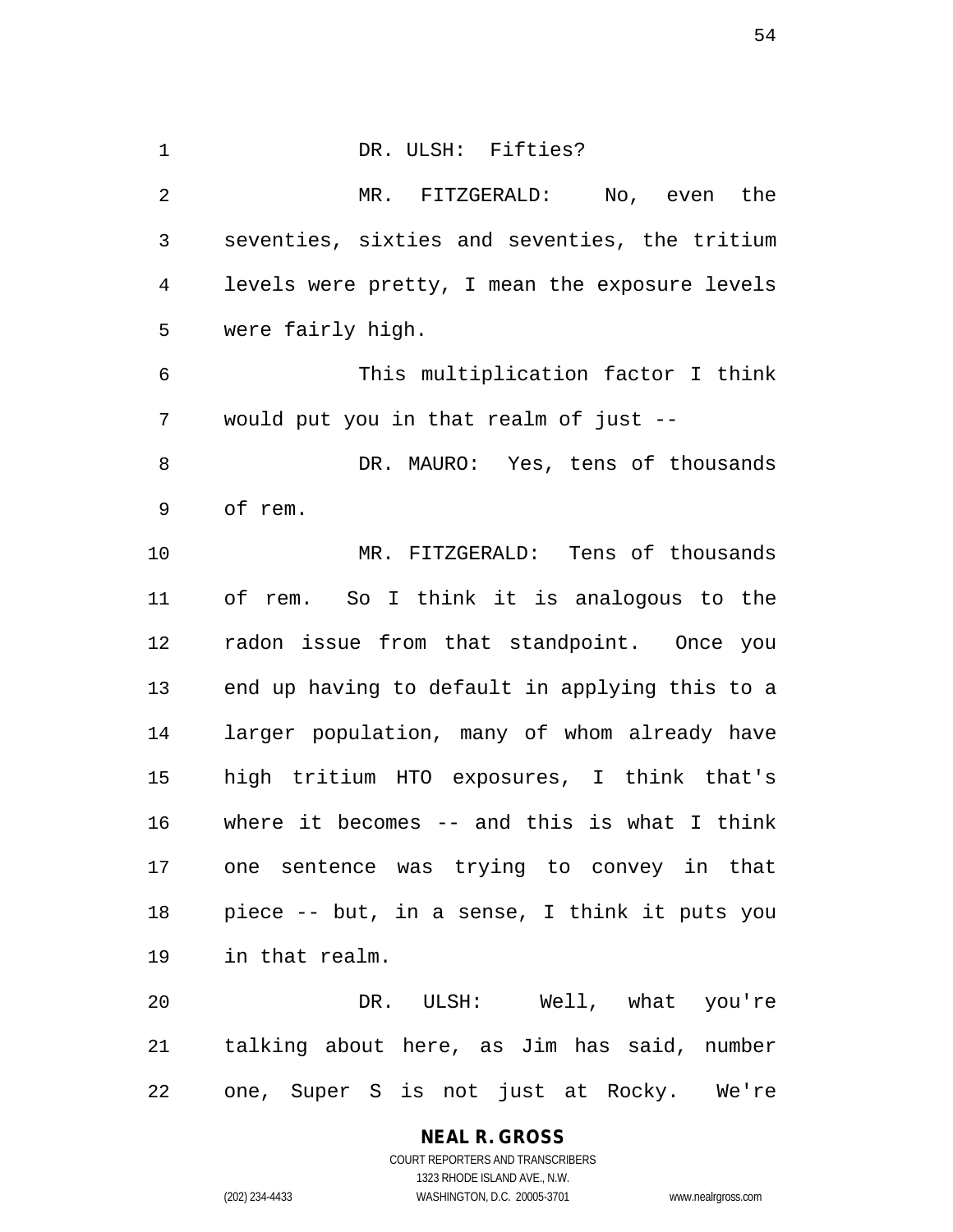applying it complex-wide. We are applying it to people who there is no evidence to suggest that they were ever exposed to Super S plutonium, but we're doing that.

 And you don't even have to go to Super S. Look at uranium. That's type S. Hafnium tritide is type S.

 We're applying, if we don't know the solubility class of the uranium, we're applying type S. I don't understand why that's acceptable everywhere else, but at Mound, doing exactly the same thing only with a different element, is not acceptable.

14 DR. NETON: That is very reasonable. Eighty-plus percent of the lung cancers in this program are compensated.

 MR. FITZGERALD: I think the difference goes back to John's comment, which is, if the likely exposure pathway -- and I think Brant alluded to it -- was limited to a small number of workers, but by virtue of lack of measurements and the ability to measure,

## **NEAL R. GROSS**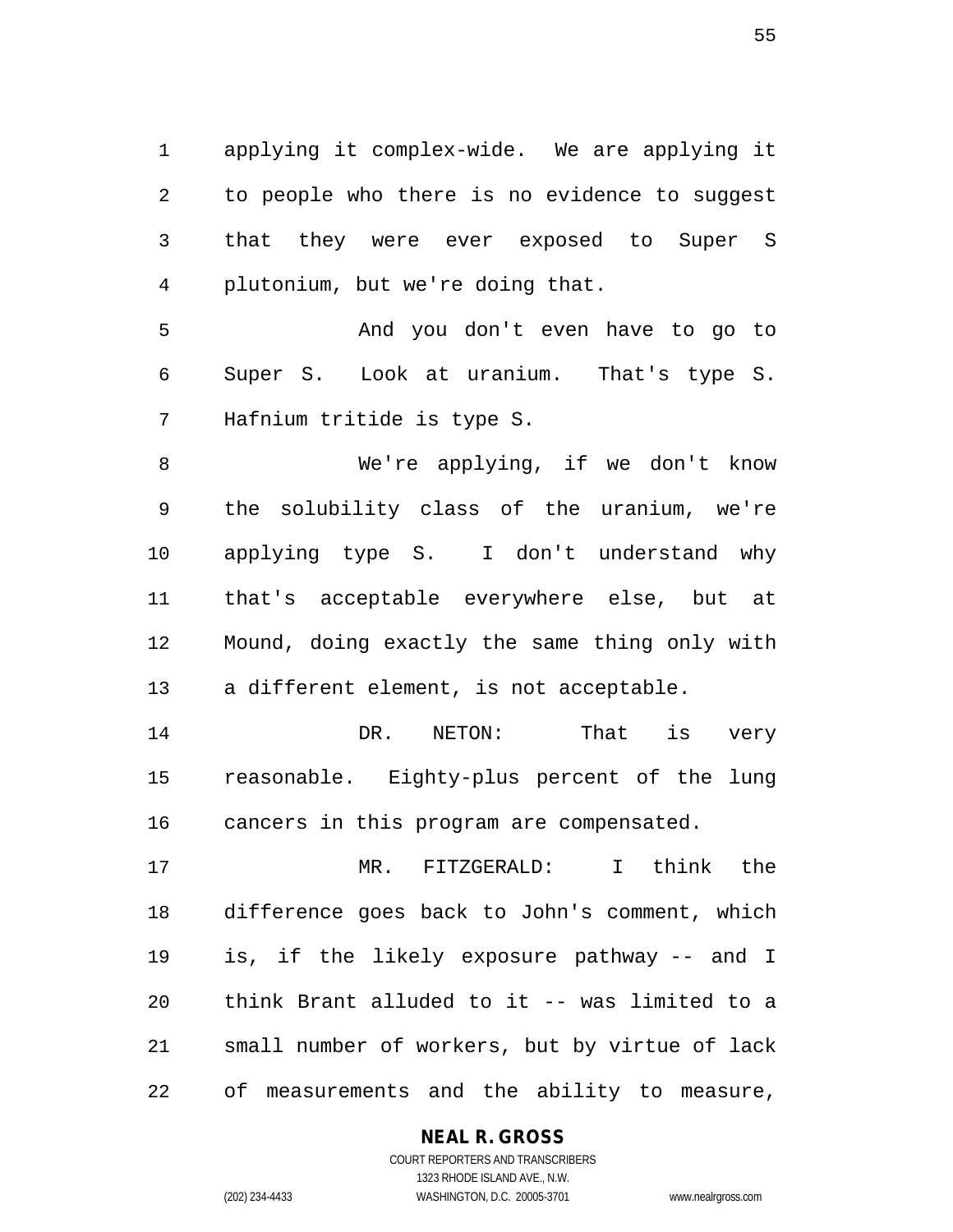you by default have to apply it to everybody, then I think you get into this question, is that plausible to do so?

 We've already acknowledged that, whether it's two, three, four, ten that are clearly exposed, if on a maximizing strategy one assigns it to everybody, and that is a tremendous dose, I don't see how -- I don't know if that is directly analogous to the high-fired Pu.

 DR. NETON: Well, let's back off from everybody. I mean let's, again, confine it to people who work with tritium --

14 MR. FITZGERALD: Right.

15 DR. NETON: -- had lung cancer. Okay? Because it is only going to really -- lung cancer may be --

 MR. FITZGERALD: That's the universe.

 DR. NETON: That's the universe. So it is much more confined. Those who are not monitored, such as administrative staff,

## **NEAL R. GROSS**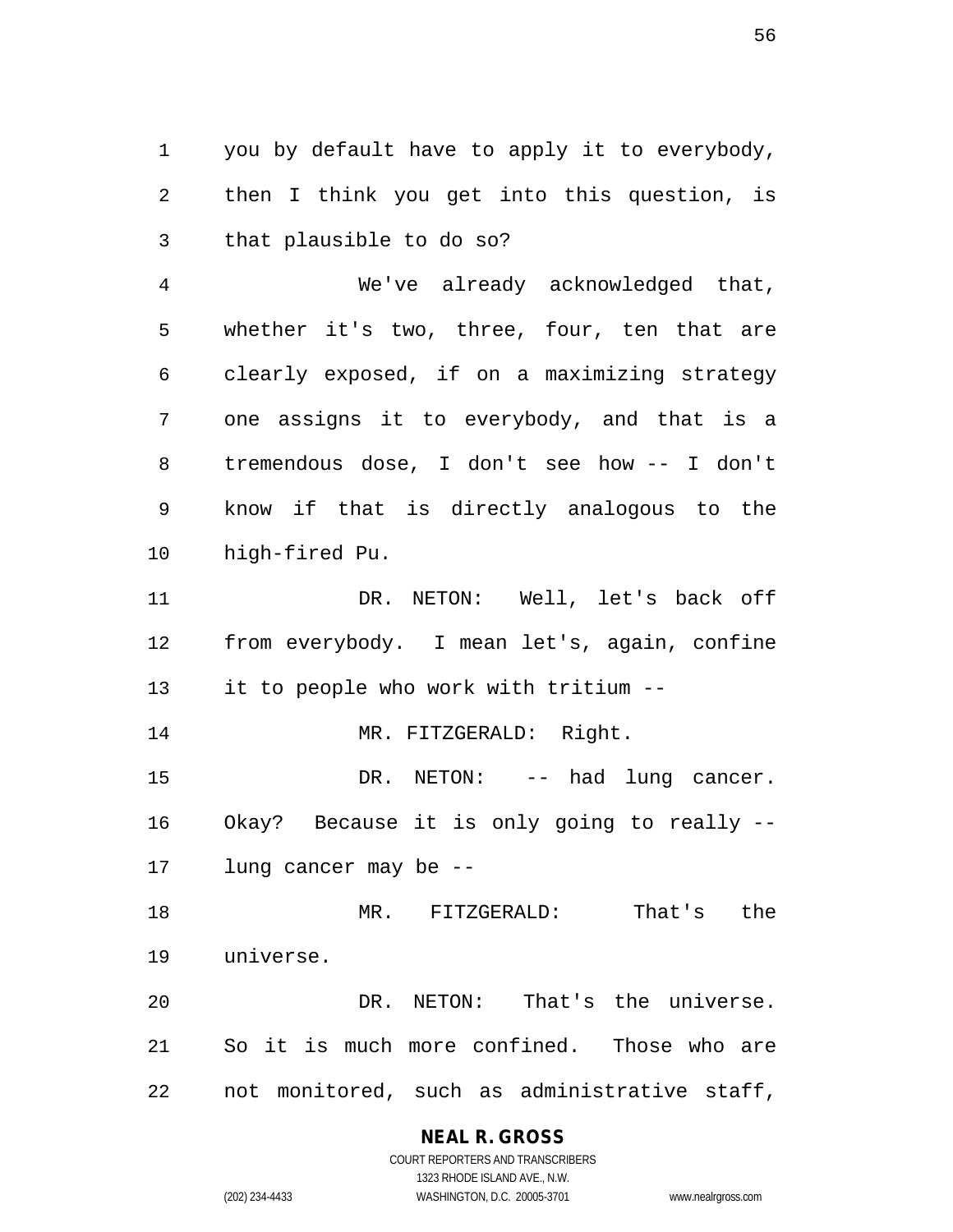secretarial staff, professional staff who didn't work with tritium, are not going to be assigned this. So it's not everybody, all claimants. Okay? It is a much smaller subset of the population.

 MEMBER ZIEMER: Well, the other comment I would make on this thing is that, if you can't delineate specifically that they were not in that area, you have made the statement it's plausible that they were. I mean you can't say it's not plausible and yet say they could have been in there.

 It seems to me, logically, I mean I don't personally think it's likely, but the statement that says, "I can't show that they weren't in there," you are, in essence, saying it's plausible that they were.

18 I think if you get to that point, you are not assigning a lifetime dose. You are only saying they have to be there a couple of days, or whatever it is, right? And that is the dose you are assigning, and then you

**NEAL R. GROSS**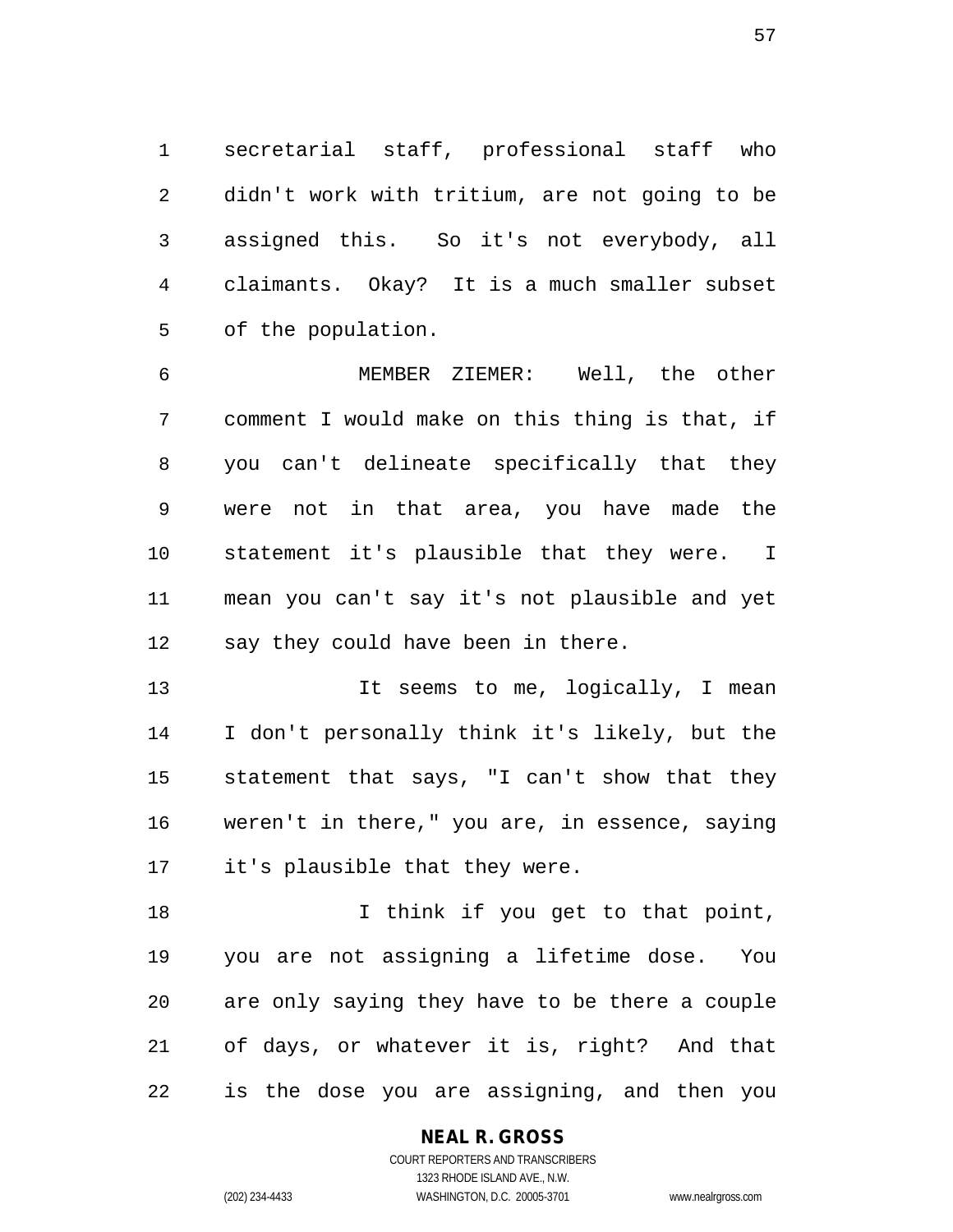are stopping. So you are never saying that they got 10,000 rem. I don't know, whatever it is.

 But I'm having trouble with, I mean I don't like the idea of that sort of a big group, because we have this everywhere, and our gut feeling is it can't be.

 But if you can't show that it's not plausible for them to be in there, you are saying it's plausible. Right? Think about that.

 MR. FITZGERALD: Yes, I understand what you're saying and I don't disagree.

 DR. MAURO: The reason we reopened this is I felt it was important to get this on the record. I understand it is a tough one. But now I believe we have a nice, complete record, and how it's dealt with --

19 DR. NETON: For the third time.

(Laughter.)

21 DR. MAURO: Is that right --

MR. FITZGERALD: Well, we had the

**NEAL R. GROSS**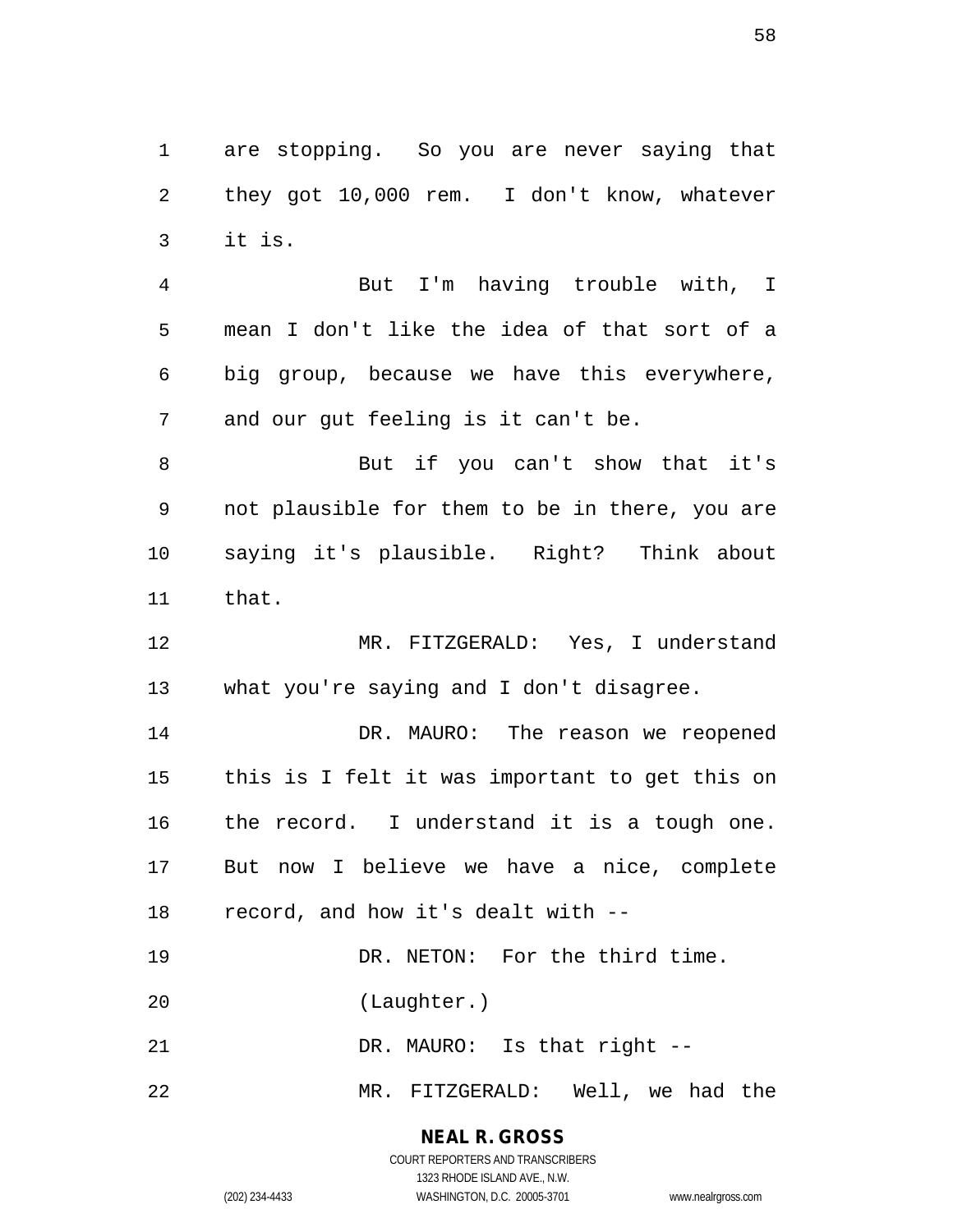radon discussion after the tritide, and that kind of, you know, brought some of these things in focus.

 Your questioning yesterday certainly, you know, some of these, I guess, criterion for probing this thing struck a cord as far as --

 MEMBER ZIEMER: Well, I'm as uncomfortable as Arjun was on the radon issue, simply because your gut feeling is, well, you have some information; why can't you reconstruct? But I guess it gets to a point where --

 DR. NETON: There's too many unknowns, especially going back 20 years.

MEMBER ZIEMER: Yes.

17 DR. NETON: That, to me, we've never been successful at taking contemporaneous measurements and going back 20 years. I can't recall when we've ever been able to do that, I think, convince folks that it is sufficiently accurate.

## **NEAL R. GROSS**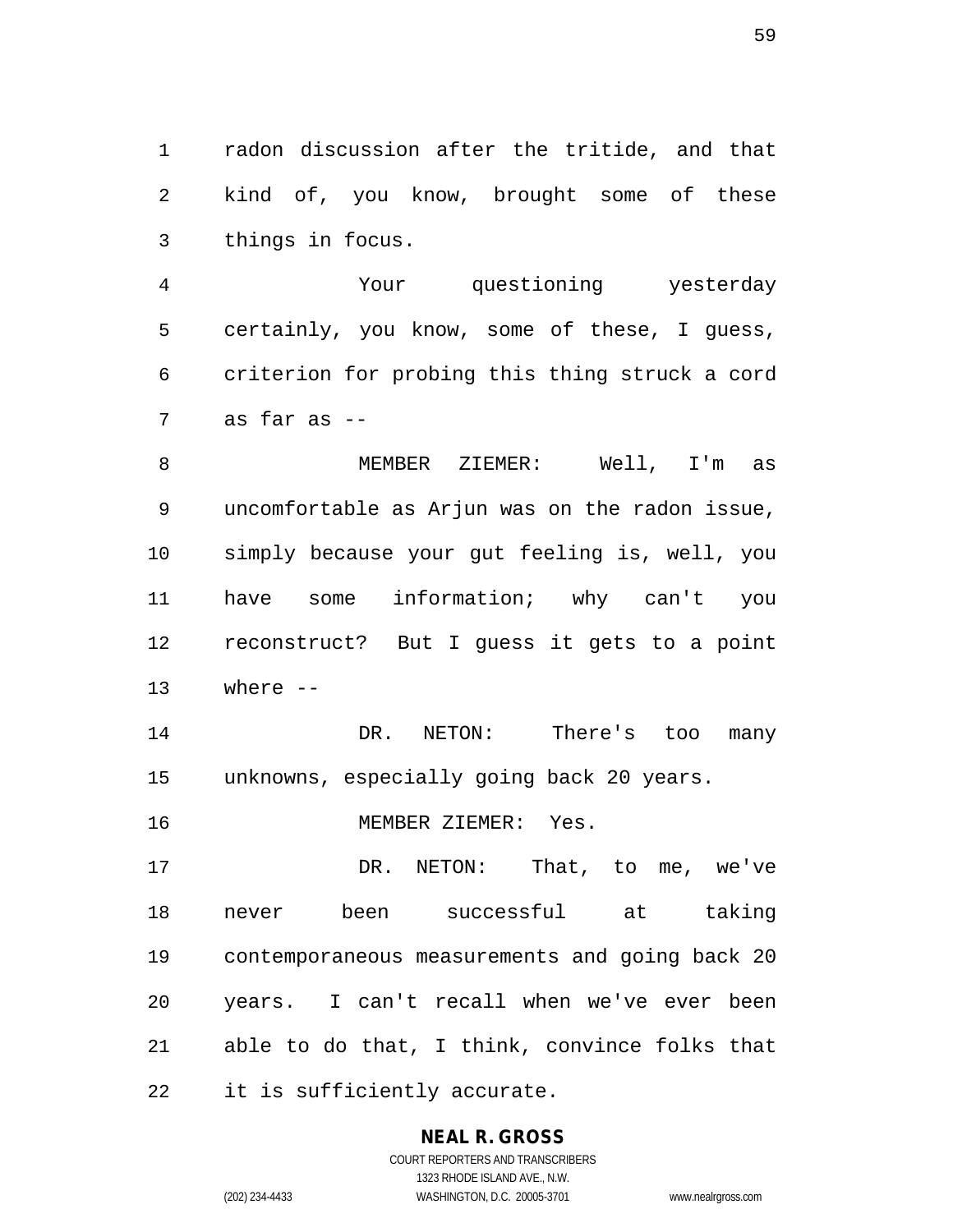MR. FITZGERALD: Well, this is helpful. I think just comparing the two issues and making sure that there is a rationale between the two is helpful.

 CHAIR BEACH: So are there any action items that came out of the earlier discussion with Joyce? I know Joyce asked for some information. I just want to make sure. So we're okay there? I don't need to -- okay, I just wanted to make sure I didn't miss anything.

 DR. LIPSZTEIN: I want to know from the Road Map which were the important tritides.

15 DR. ULSH: Does that mean that you are just going to answer that again or --

 CHAIR BEACH: No, I just wanted to make sure Joyce was okay --

19 DR. ULSH: No? Okay.

 CHAIR BEACH: -- and didn't need anything in writing or anything from you on that.

**NEAL R. GROSS**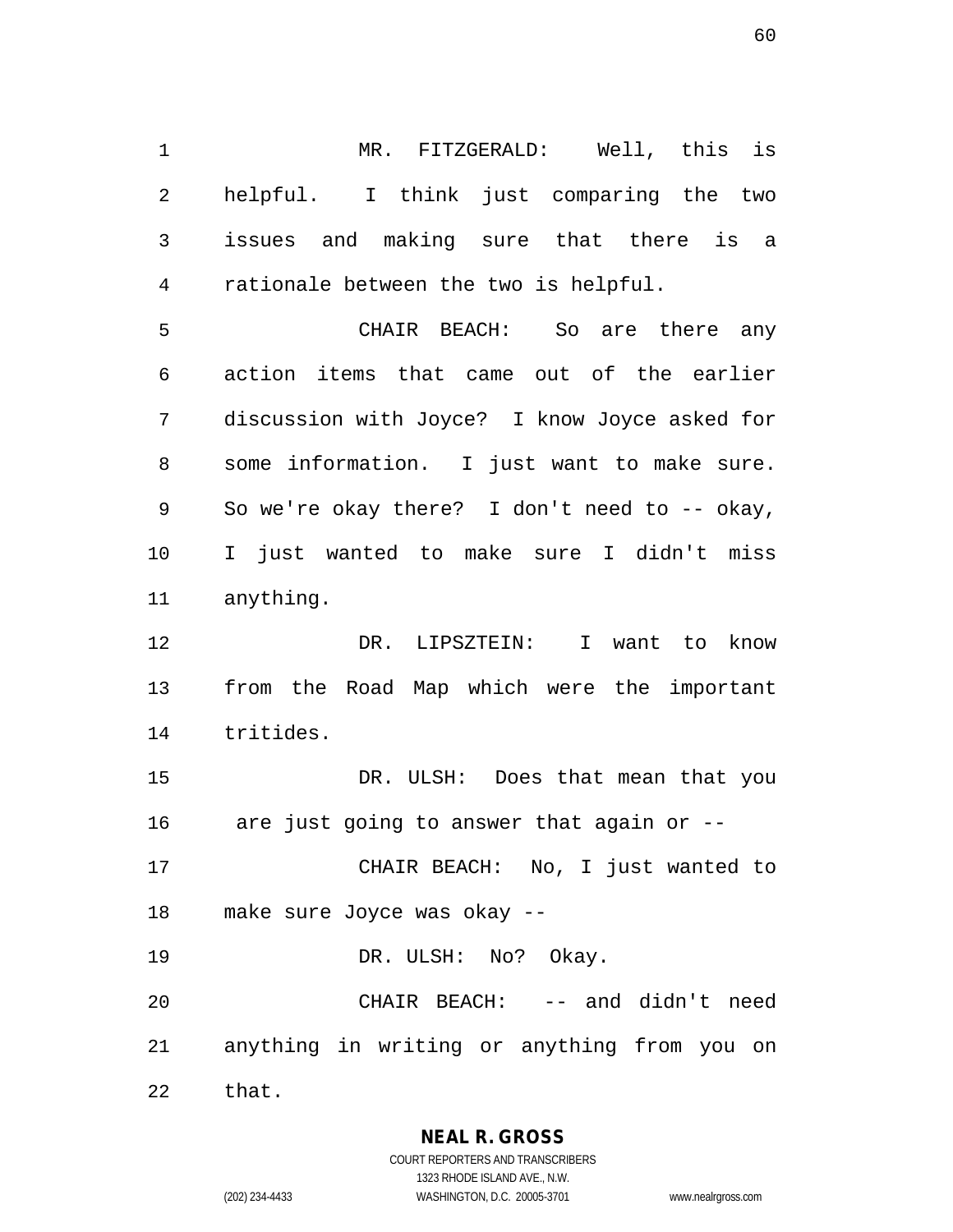So the next item on the agenda is data adequacy and completeness of internal dose records. So is NIOSH -- Brant, are you prepared to start on that? I have it down as NIOSH, but -- DR. ULSH: Yes. Well, I can just kind of go over the sequence of events, and then just open it up to discussion. This has been an ongoing topic of discussion. The latest development, I think, is our issuance of our response to SC&A's latest White Paper. Our response came out in November of 2009. That builds on the iterative cycle that we go through typically on these issues. It originally started as a matrix issue listed in SC&A's issues matrix in February of 2008. We discussed it at a number of work groups. I list that in the White Paper. SC&A, the significant event is

> COURT REPORTERS AND TRANSCRIBERS 1323 RHODE ISLAND AVE., N.W. (202) 234-4433 WASHINGTON, D.C. 20005-3701 www.nealrgross.com

**NEAL R. GROSS**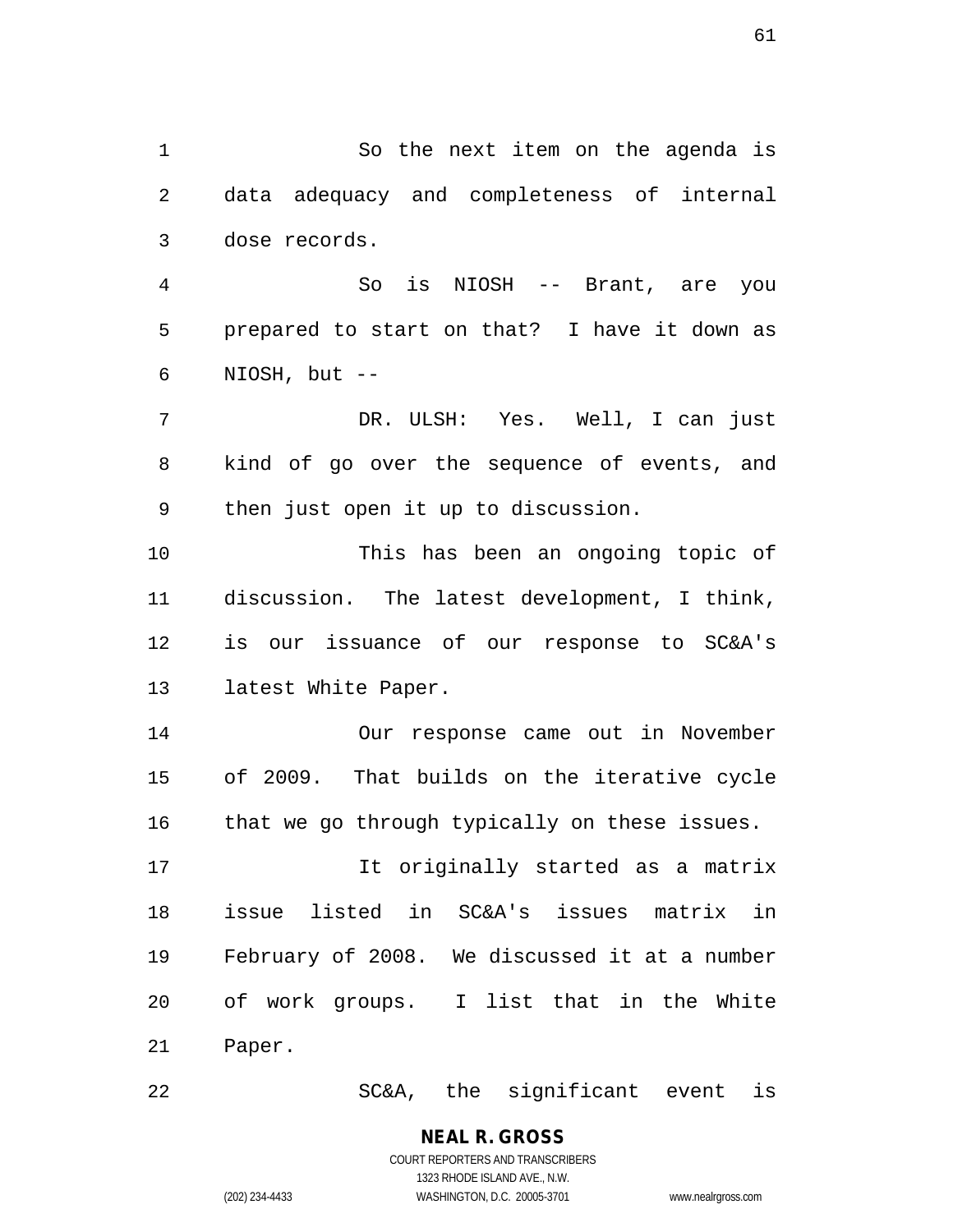probably us issuing our responses to the matrix items. That occurred in July of 2008. That was followed by SC&A issuing their reports in April of 2009 on this issue. And then we again discussed it at a Working Group meeting in May of 2009. Then we issued our response in November. There were a number of issues raised by SC&A. I feel like we have addressed them thoroughly in the November release and many times previously. So I guess I would just open it up to anything else that SC&A wants to discuss or the Working Group. 15 CHAIR BEACH: Bob? DR. BISTLINE: Well, I'll go ahead and try to kick off a few points of concern that still exist as far as SC&A. The first of which gets back to the discussion of gross alpha bioassay methodology that was used and the rapid gross alpha bioassay radiochemistry methods that

**NEAL R. GROSS**

COURT REPORTERS AND TRANSCRIBERS 1323 RHODE ISLAND AVE., N.W. (202) 234-4433 WASHINGTON, D.C. 20005-3701 www.nealrgross.com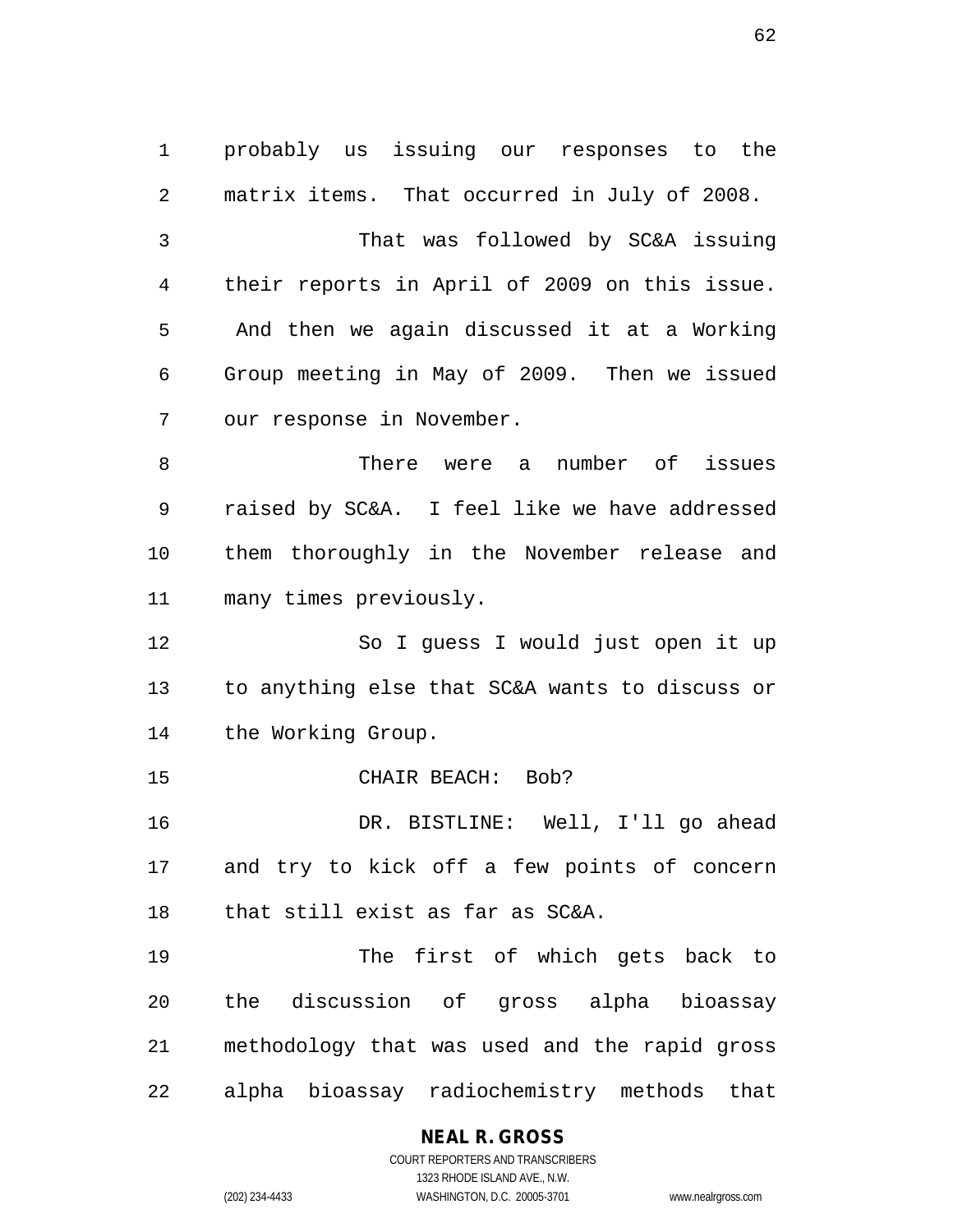were referred to as plutonium analysis in the procedures; that it was sufficient to cover actinides, including plutonium, uranium, protactinium, americium, and possibly curium, but that radium is not brought down by this method. So the process is missing the radium. So it is sort of a misnomer here.

8 The recovery of the gross alpha technique was usually quoted at 90 percent, but ranged from 60 to 90 percent by [identifying information redacted], and equal chemical recovery yield, there's a real question, again, as to whether the recovery was equal for all of the components. If the recovery for thorium, protactinium, uranium, plutonium, and other radionuclides are recovered at the same or comparable percentages, this wouldn't be an issue. But the question is whether they are coming down in the same recovery.

 Mound bioassay personnel did not specifically evaluate whether there was a

## COURT REPORTERS AND TRANSCRIBERS 1323 RHODE ISLAND AVE., N.W. (202) 234-4433 WASHINGTON, D.C. 20005-3701 www.nealrgross.com

**NEAL R. GROSS**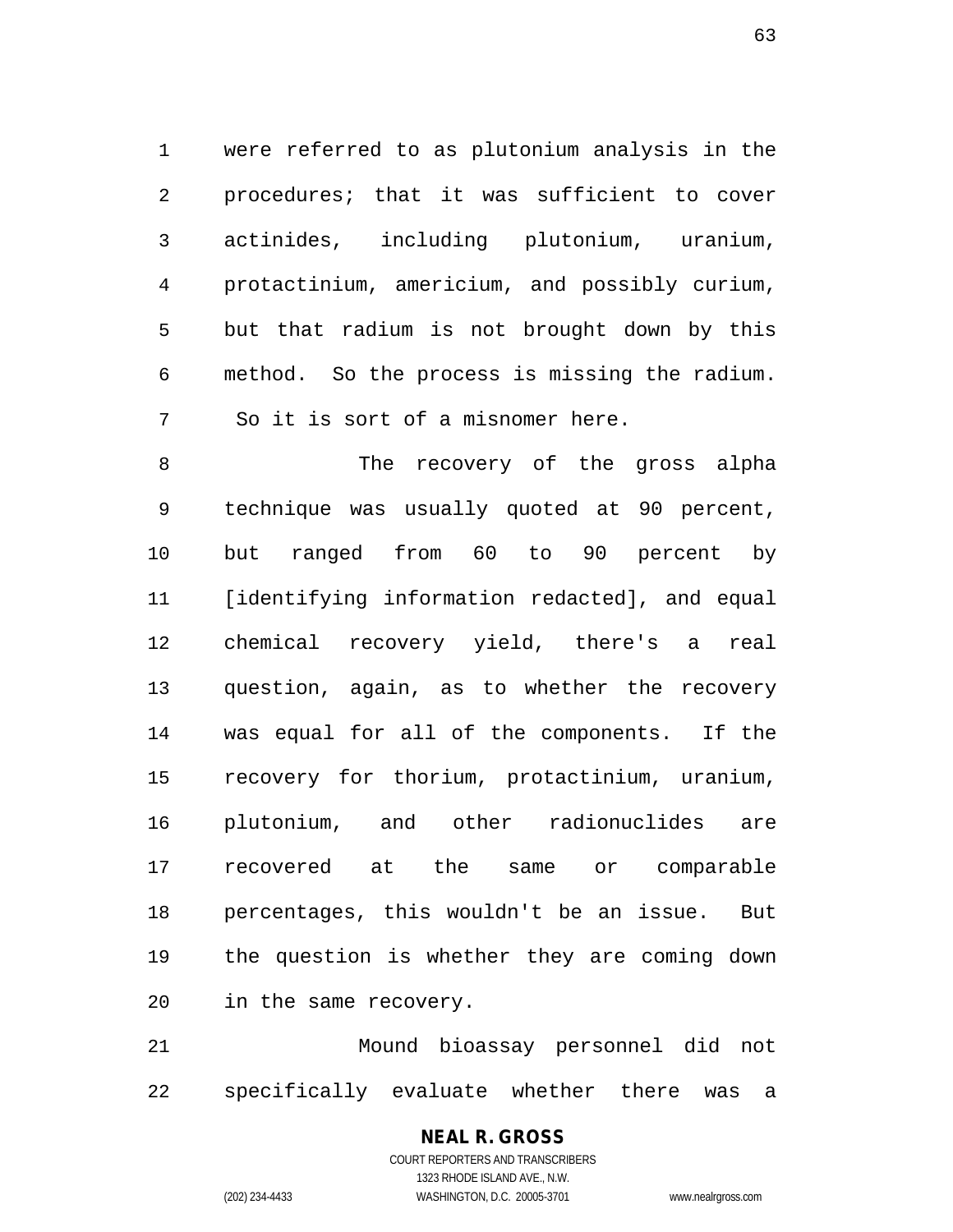differential in recovery for particular actinides recovered with the gross alpha procedure, nor has NIOSH provided the differential recoveries of alpha emitters.

 Another point is, with the implementation of the anion exchange, specific rate of nuclides were eluted from the column. This was primarily done for plutonium. Then, unless the field of health physicists communicated to the bioassay group that workers were exposed to other radionuclides, it wasn't done.

 So the question is whether there was consistency in routine. Whenever it was an incident involved, the field person in general was communicating this, it appears. But the question is whether this was done on a routine basis, that it would not be specific after the anion, they went to the anion, that it was only pulling -- they were only looking at one specific isotope. That would be your plutonium.

## **NEAL R. GROSS**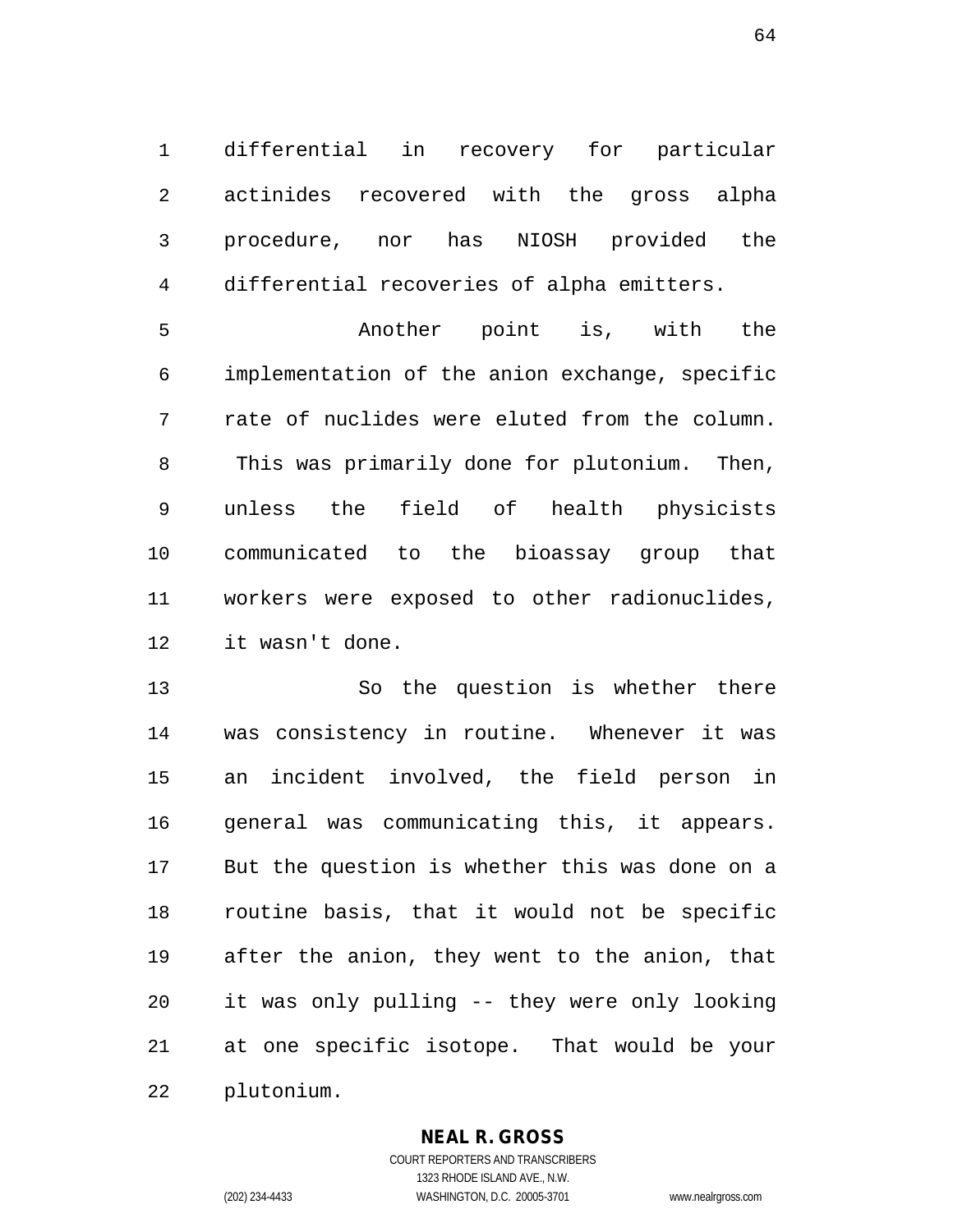**identifying** information redacted], in 1992, indicates this rapid gross alpha determination was used through 1977, and the bioassay supervisor indicates that anion exchange was implemented earlier than this. MESH indicates a bioassay type of gross alpha or total alpha up through 1970, and we know the procedure was in place in the mid-'66 and mid-'67 and started. And with the anion exchange, there

 is now a gap of radionuclides other than plutonium and specific radionuclides. At this point, the bioassay is radionuclide-specific, and other alpha emitters were not covered. It kind of gets back to the point earlier.

 NIOSH has made two assumptions with respect to the rapid gross alpha. First, for the purpose of monitoring other alpha emitters, the bioassay represents a gross outflow result. Two, for the high-fired plutonium-238 modeling, the same bioassay represents plutonium-238 results. It is not

## **NEAL R. GROSS**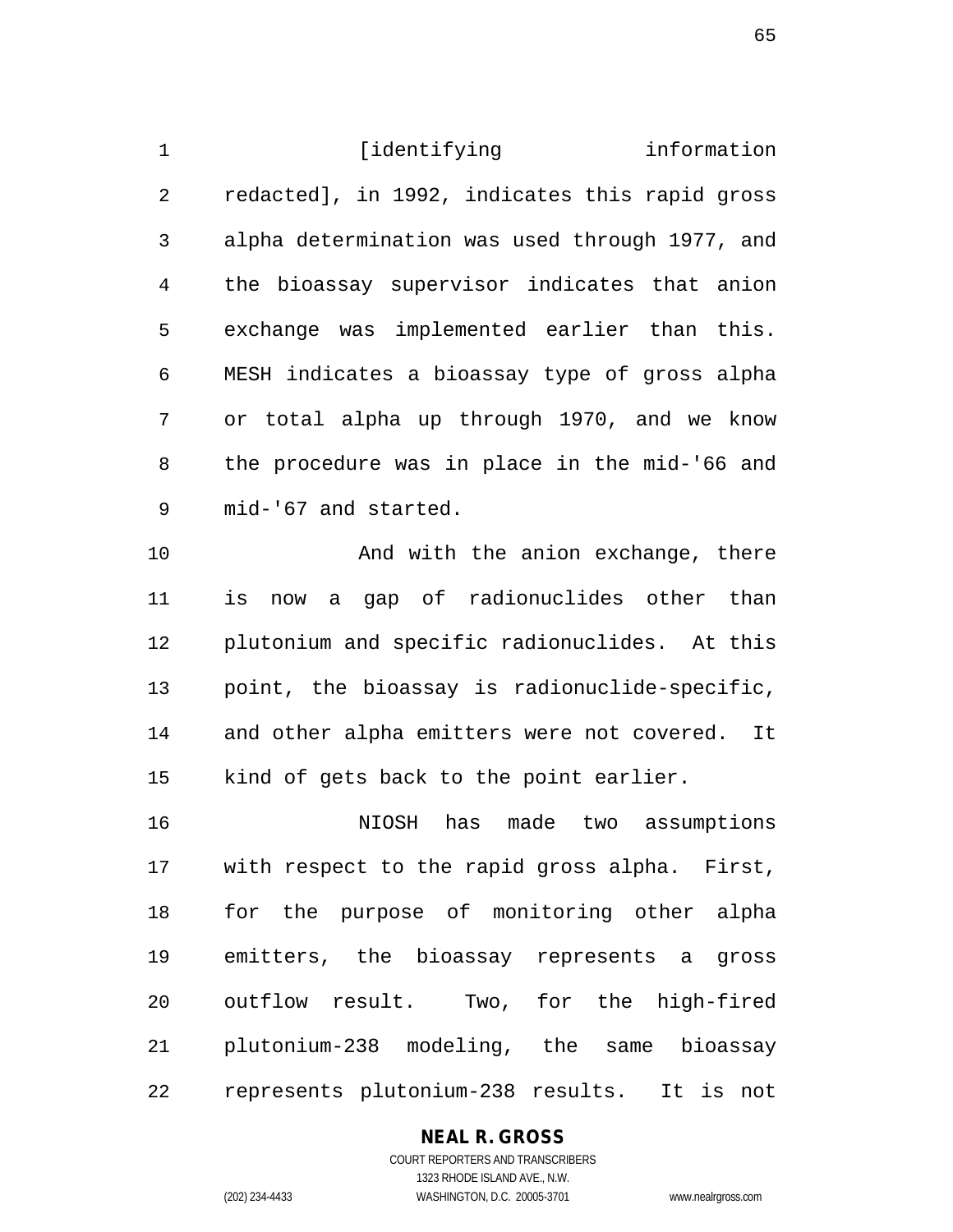clear how the use of these two different guiding assumptions on NIOSH's part can be rationalized. The next point, dealing -- MEMBER ZIEMER: Could I interrupt just a minute? DR. BISTLINE: Yes. MEMBER ZIEMER: Just to help us out, can you kind of tell us where you are in either the tables or the NIOSH paper, so I can track? MS. ROBERTSON-DEMERS: We're working off our own list. MS. JESSEN: Yes, I think it's comment 1-3. DR. ULSH: Actually, I was going to cover that in my response, Paul, if you can wait that long. MEMBER ZIEMER: Oh, okay. CHAIR BEACH: Well, before you start again, let's break this down into the issues, too, and we will just have you

> **NEAL R. GROSS** COURT REPORTERS AND TRANSCRIBERS

1323 RHODE ISLAND AVE., N.W. (202) 234-4433 WASHINGTON, D.C. 20005-3701 www.nealrgross.com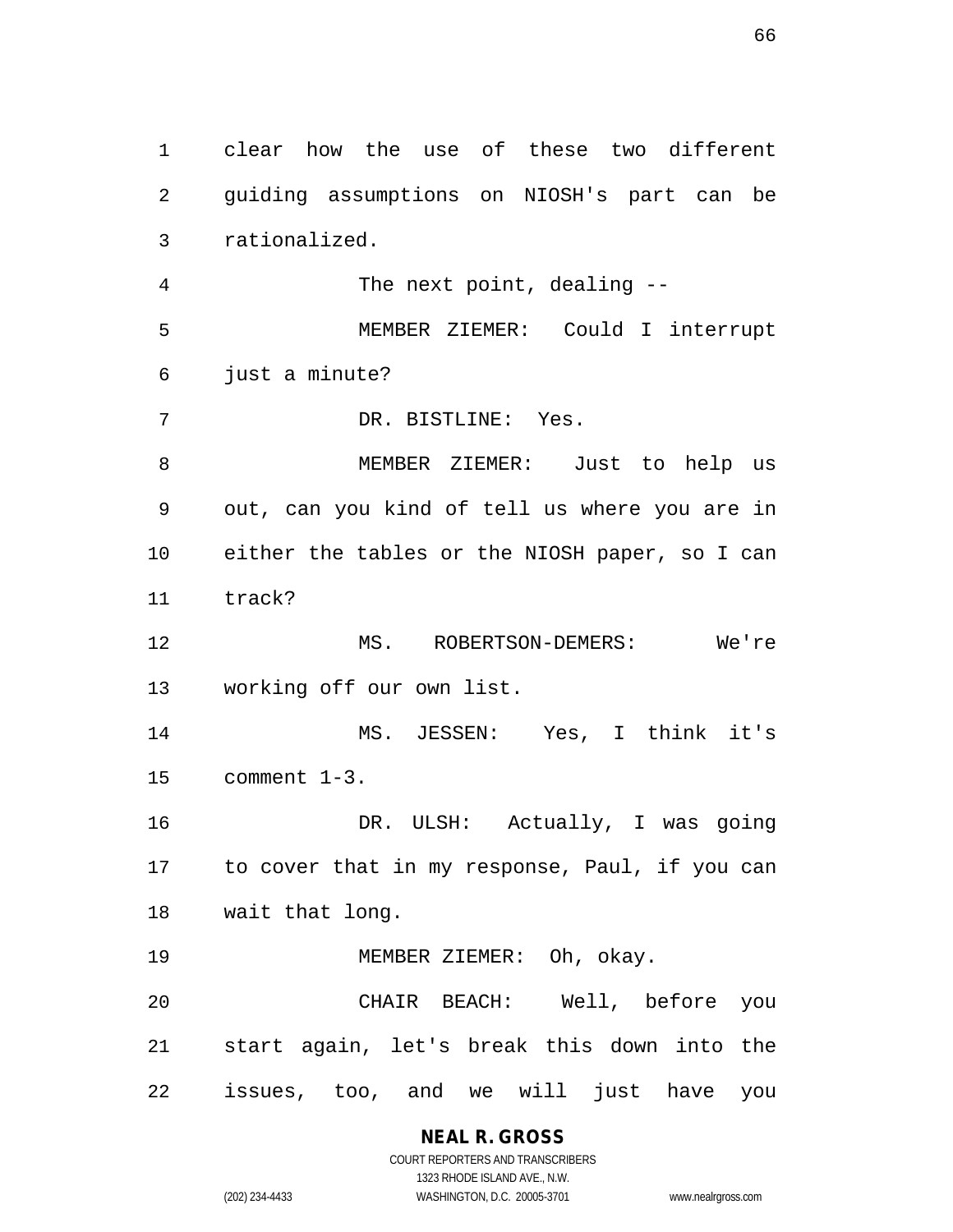respond.

 DR. BISTLINE: Okay. CHAIR BEACH: So, the first one with the gross alpha. DR. BISTLINE: Okay. CHAIR BEACH: But go ahead. DR. BISTLINE: Go ahead? Well, that completes the gross alpha, I think, that I have. 10 CHAIR BEACH: I think, that way, we all won't get lost in that -- DR. BISTLINE: Yes, that's a good idea. 14 CHAIR BEACH: -- if that's okay. DR. BISTLINE: I think that is a good idea. DR. ULSH: Okay. So you want to start with gross alpha? 19 DR. BISTLINE: Yes. DR. ULSH: That was responded to by NIOSH in Response 1-3. I want to quote a paper that was written, of his own accord, by

## **NEAL R. GROSS**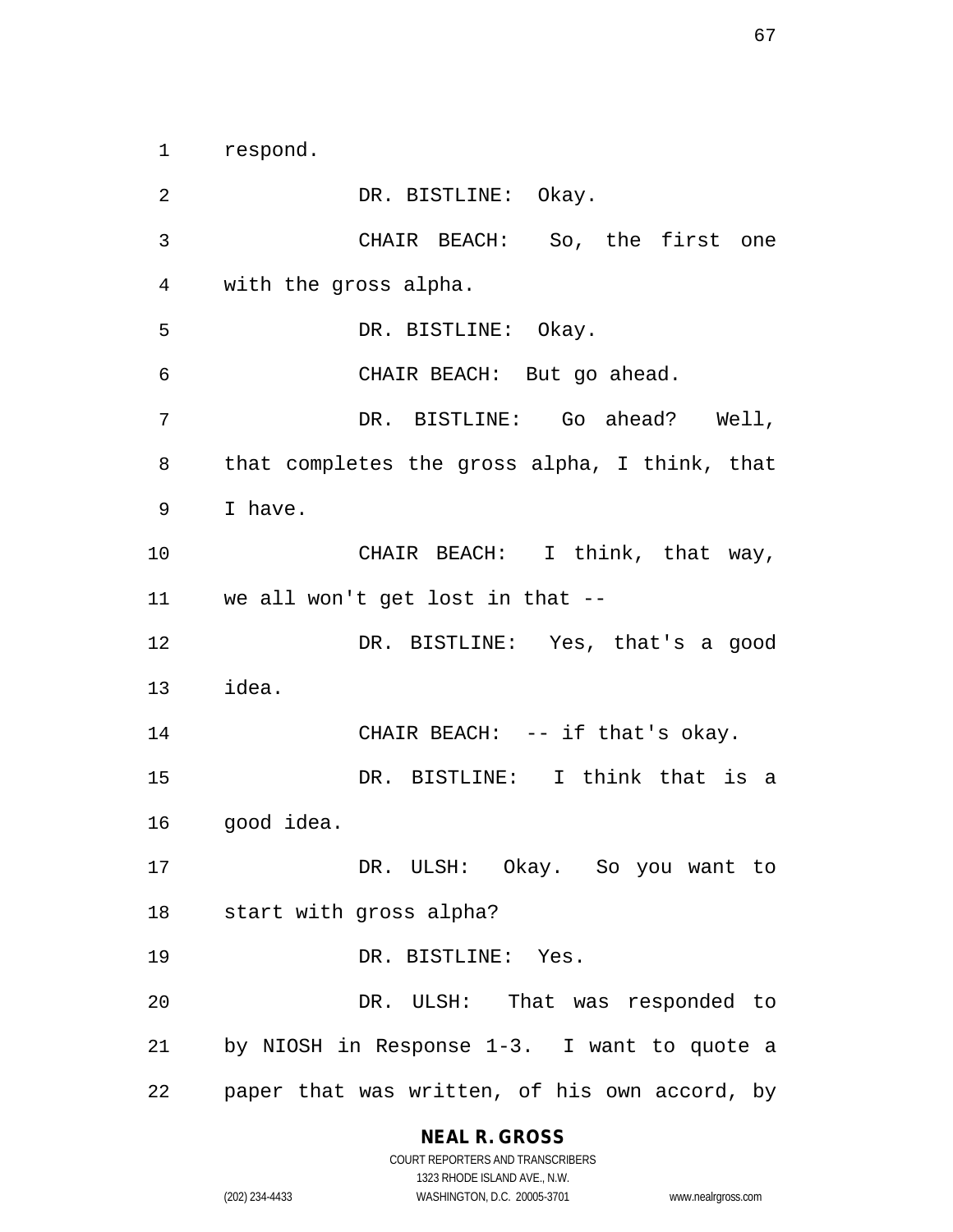Warren Sheehan recently. It is in the SRDB. And here's what it says:

 Mound's primary need was detecting plutonium uptake, although there were other radioactive materials being handled in small quantities. The adopted procedure was, in fact, a gross alpha method. This was considered an asset in meeting Mound's needs.

 Mound was aware that other radionuclides, such as thorium and protactinium, also carried through in this method. As such, it was a catch-all for the many minor projects going on in Mound in the late fifties and early sixties.

 I would ask you to remember that time frame.

 Mound's position was that training laboratory technicians to run one non-specific procedure was preferable to having a host of procedures applying various chemical separations. This practice -- and I emphasize this -- This practice also reduced the chance

## **NEAL R. GROSS**

COURT REPORTERS AND TRANSCRIBERS 1323 RHODE ISLAND AVE., N.W. (202) 234-4433 WASHINGTON, D.C. 20005-3701 www.nealrgross.com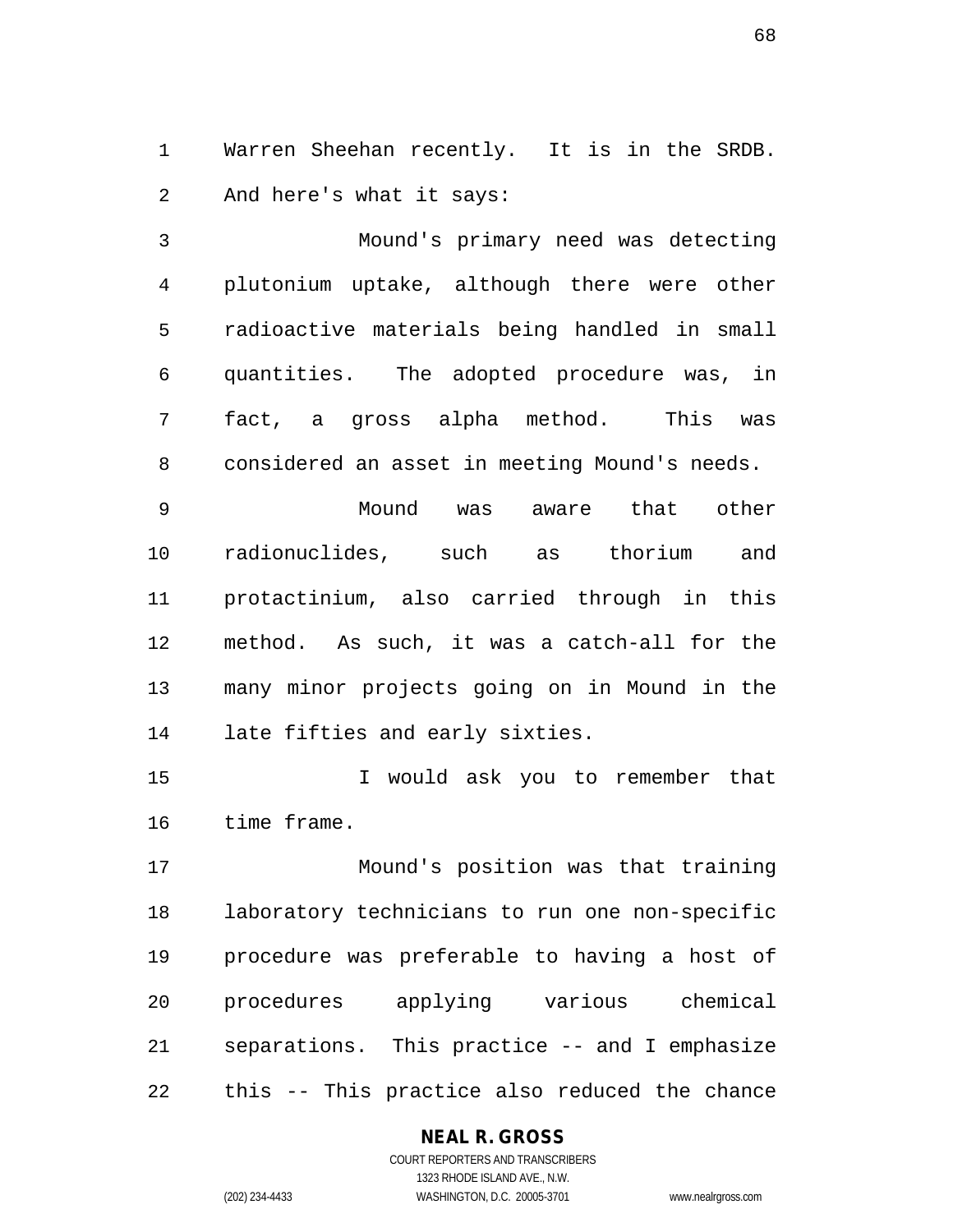of using the wrong procedure for a particular individual's analysis.

 Individual employee results were associated with employee work assignments and recorded into the records accordingly. Specific chemistry could always be applied when the situation called for it.

8 Plutonium was, by far, the most potentially harmful isotope at Mound. Therefore, if an analysis result was erroneously assigned as plutonium, results would have been overstated favoring the employee.

 Now that was written -- I was surprised when Warren sent this in. He was 16 the guy in the bioassay section doing this.

17 MS. ROBERTSON-DEMERS: May I say something?

DR. ULSH: Yes.

 MS. ROBERTSON-DEMERS: I believe that what we have said is that the rapid alpha technique does bring down the alpha emitters.

## **NEAL R. GROSS**

COURT REPORTERS AND TRANSCRIBERS 1323 RHODE ISLAND AVE., N.W. (202) 234-4433 WASHINGTON, D.C. 20005-3701 www.nealrgross.com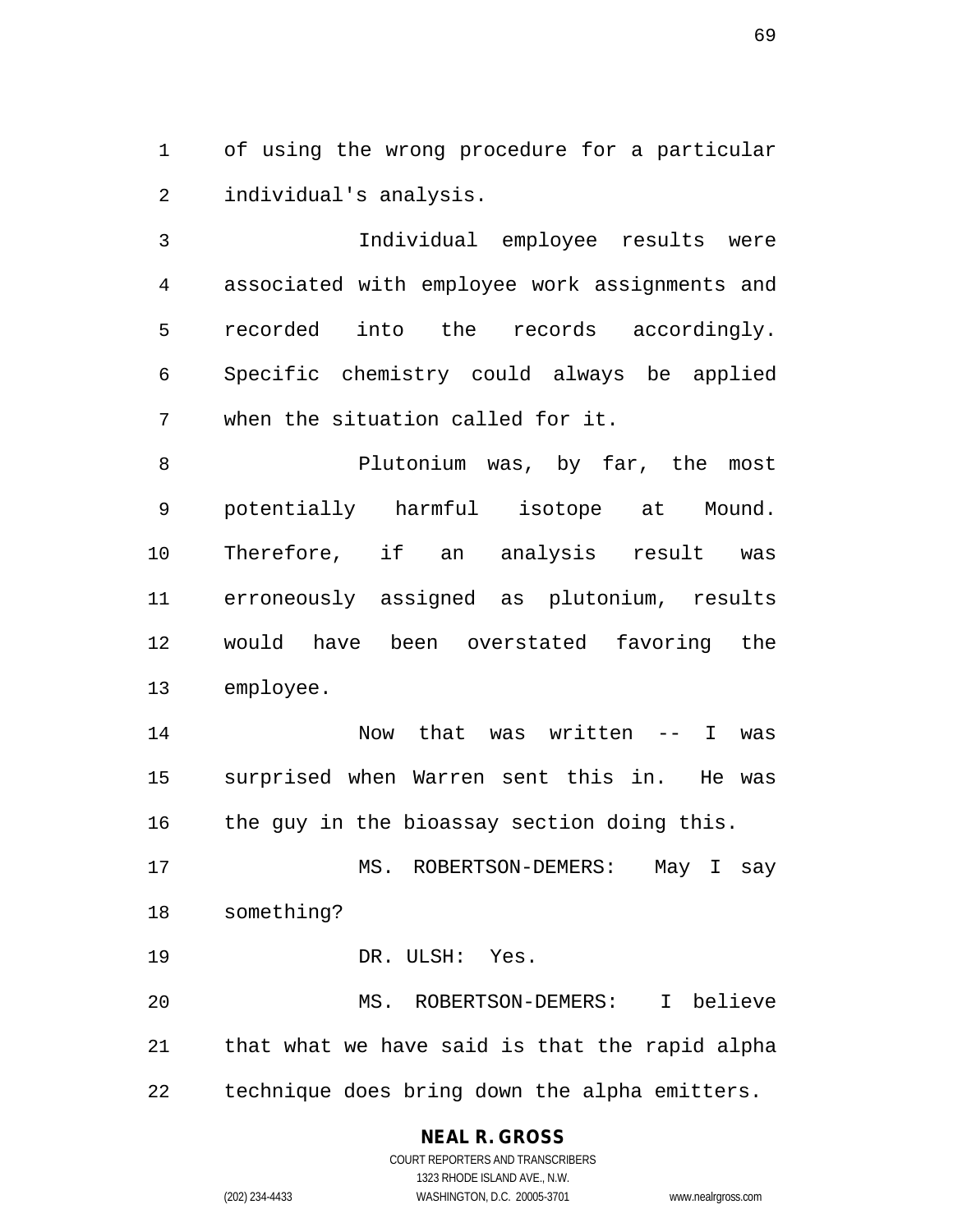DR. ULSH: Yes. MS. ROBERTSON-DEMERS: Okay. Except for radium. Where I was able to obtain that information was from the same person who wrote that document. We did a subsequent interview with him asking very detailed questions about the radiochemistry procedures, to the point of, what radionuclides are you bringing down when you add the cerium -- 11 DR. ULSH: Kathy, sorry. Have you made those notes available? Do we have those notes? MS. ROBERTSON-DEMERS: This has just been done. Okay? So, yes, we can make them available. Our problem is not so much the rapid gross alpha, but when you implement the anion exchange, you have a column. By adjusting the pH, you can move various radionuclides off that column. Okay? What this individual was telling

> **NEAL R. GROSS** COURT REPORTERS AND TRANSCRIBERS

> > 1323 RHODE ISLAND AVE., N.W.

(202) 234-4433 WASHINGTON, D.C. 20005-3701 www.nealrgross.com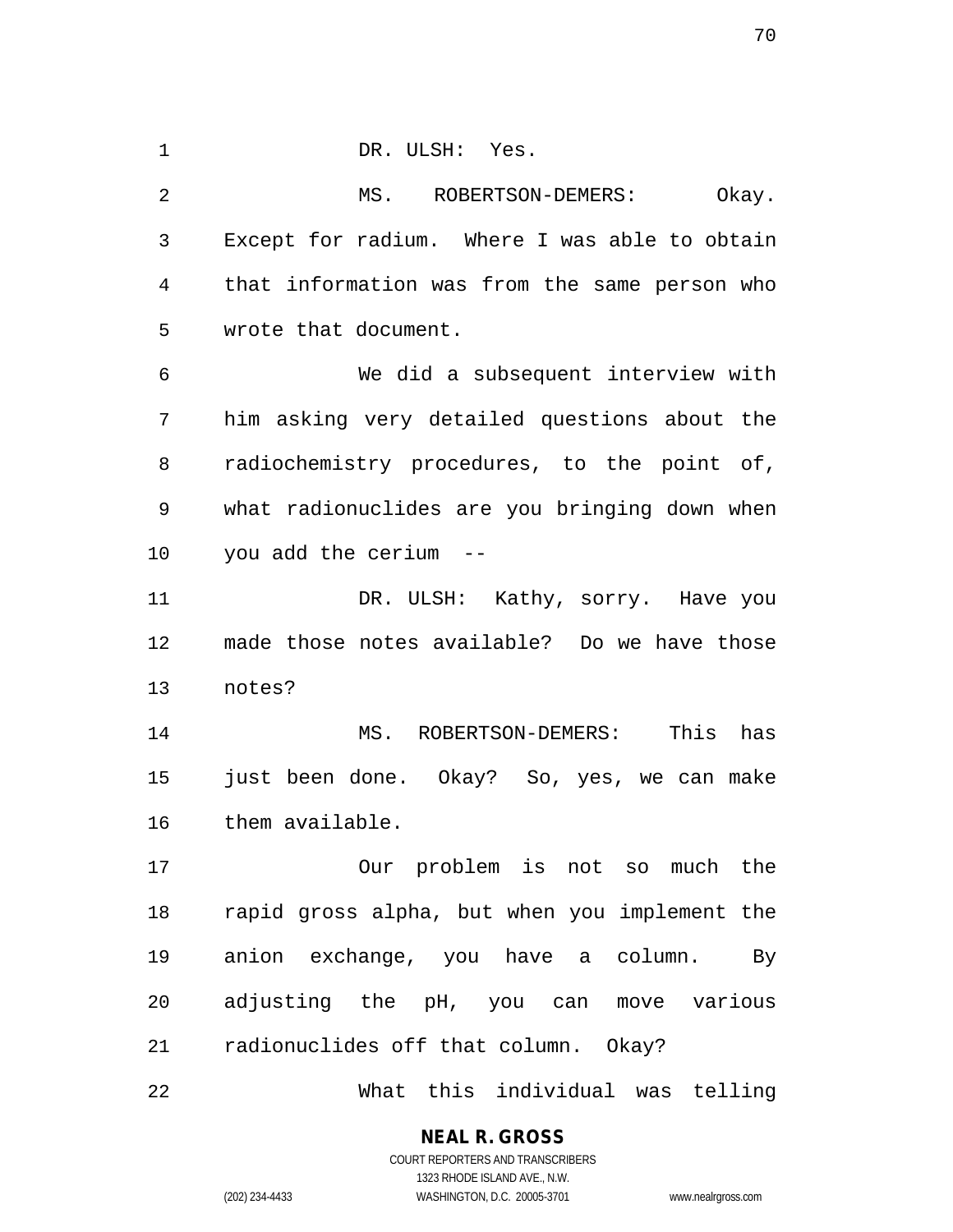us is, as a routine practice, they pulled off plutonium only, even though they could, by the procedure, if they wanted to, pull out thorium or uranium or americium. But that was very time-consuming. So they pulled plutonium. Okay? DR. ULSH: Okay. 8 MS. ROBERTSON-DEMERS: Only. DR. ULSH: Okay. MS. ROBERTSON-DEMERS: Unless the field HP came to them and said, Joe Smith is working on a thorium project. You need to pull off the thorium also. Okay? 14 DR. ULSH: Okay. DR. NETON: That seems counter to what Brant just read. 17 DR. ULSH: No, it doesn't. I can explain that. DR. NETON: Oh, okay. I'm sorry. DR. ULSH: But I don't want to interrupt. Go ahead. 22 DR. NETON: Sorry about that.

> **NEAL R. GROSS** COURT REPORTERS AND TRANSCRIBERS

> > 1323 RHODE ISLAND AVE., N.W.

(202) 234-4433 WASHINGTON, D.C. 20005-3701 www.nealrgross.com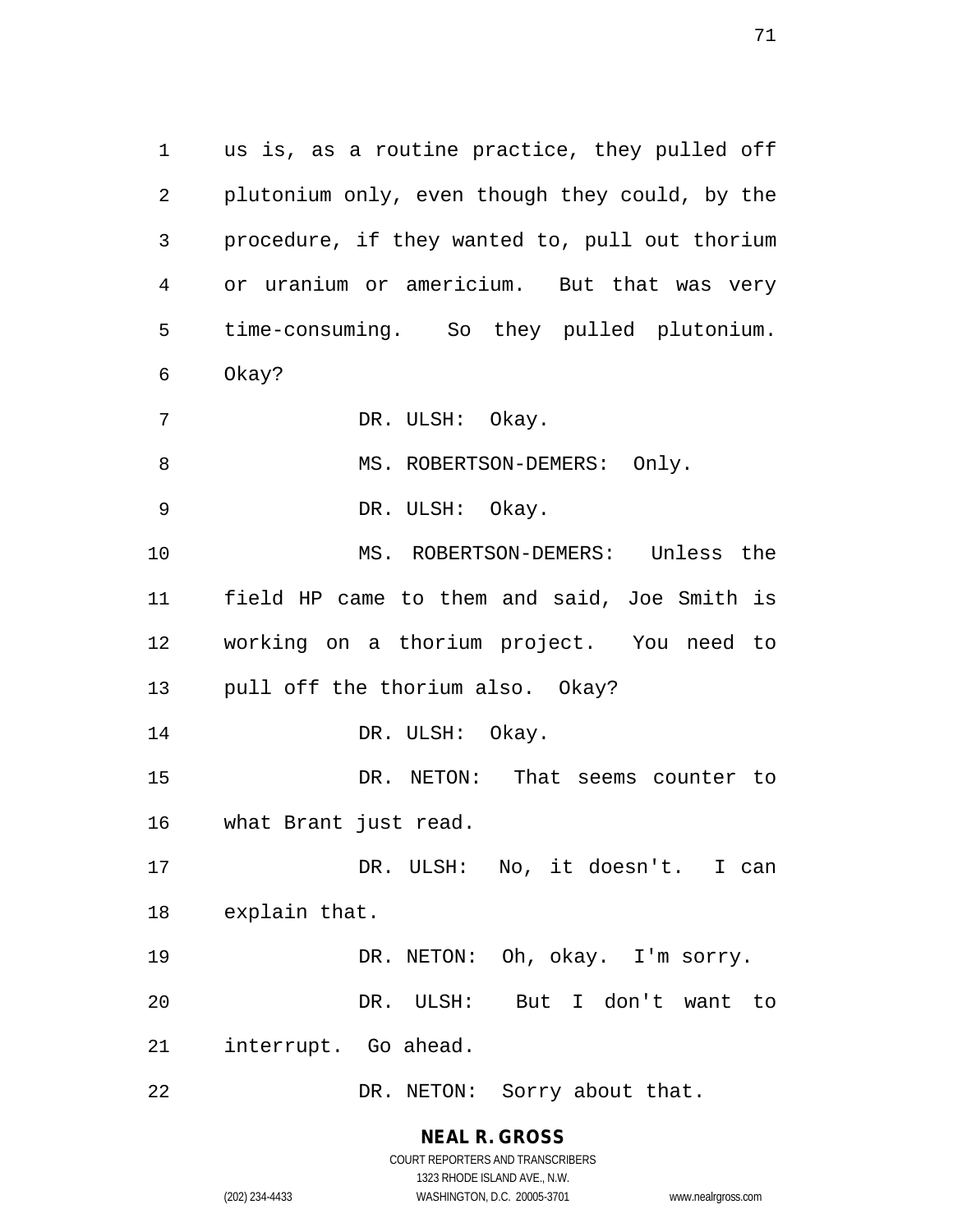MS. ROBERTSON-DEMERS: I will make this information available to you. Okay? This is what I have been told, and it is not counter to what he read because, if their primary concern was plutonium, they would only elute the plutonium. DR. NETON: That's not the way I understood that to be. DR. ULSH: Okay. Shall I respond? Are you done? I mean I don't want to cut you off. 12 MS. ROBERTSON-DEMERS: Right. DR. ULSH: Okay. Was there someone else on the line that wanted to say something? I thought I heard someone. MR. SHEEHAN: Yes, this is Warren. 17 DR. ULSH: Hello, Warren. MR. SHEEHAN: Brant? Is this Brant? Hello, Brant. DR. ULSH: Yes, yes. Hello, Warren. Go ahead. MR. SHEEHAN: Okay, I want to say

> **NEAL R. GROSS** COURT REPORTERS AND TRANSCRIBERS 1323 RHODE ISLAND AVE., N.W.

(202) 234-4433 WASHINGTON, D.C. 20005-3701 www.nealrgross.com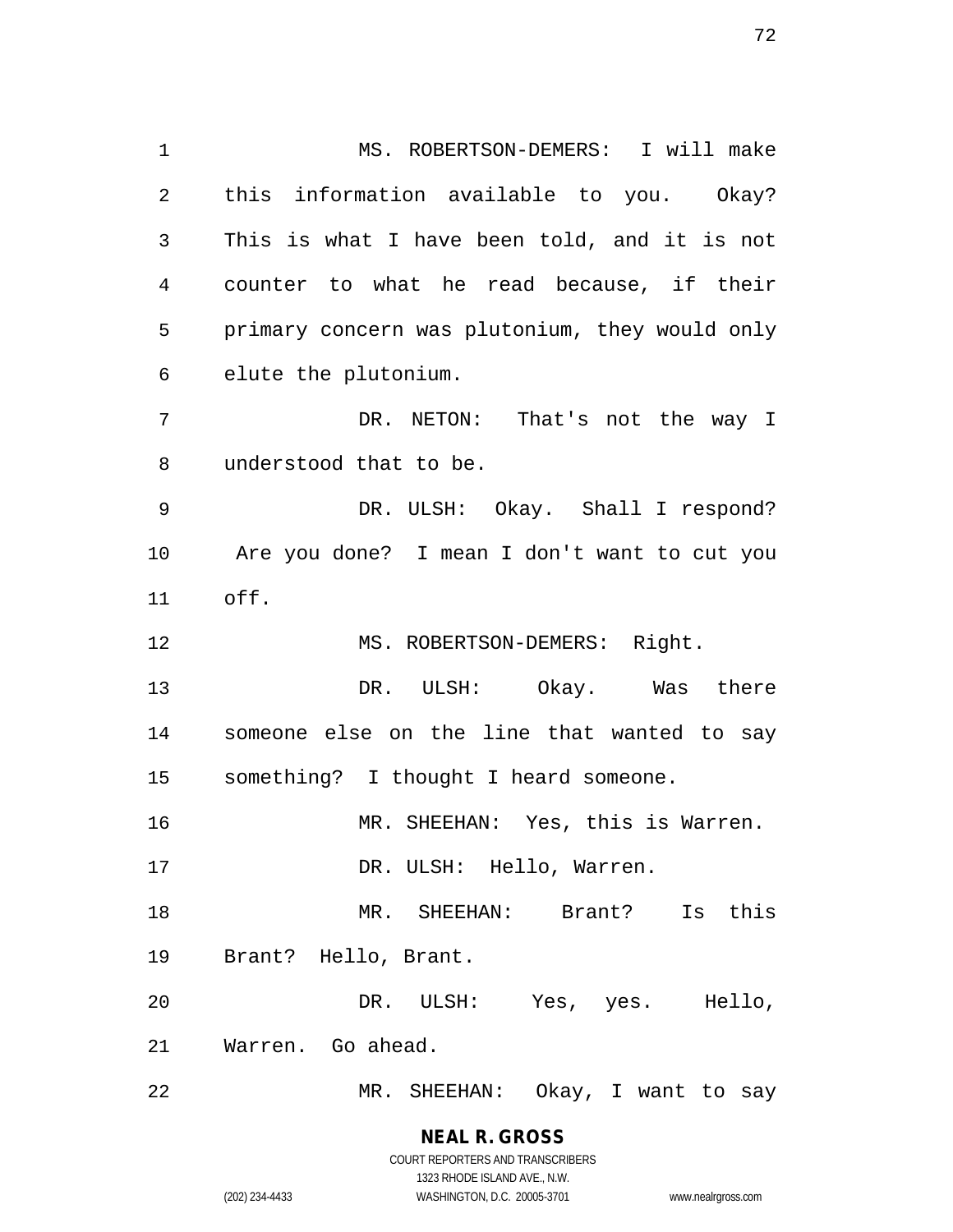something about not pulling the radium down. By the time that we dropped that step of the procedure, the radium was no more concern. This was like '59-60. So I don't see where that's a problem, period.

 That was brought up, was it not, earlier?

8 DR. ULSH: Yes, it was.

 MR. SHEEHAN: No, I don't see that as being -- in other words, the last of the radium samples were run probably in the '59-60 time frame. Beyond that point in time, the cave was already old history, and there was no reason to be offering surveillance there.

 Now the other issue about the column and the manipulation of the column, I don't frankly remember what year we started using the column, but, again, I think this is beyond the period when we had all these little small ionium, protactiniums, whatever. Programs were already history by this time. When we went to the column, then

**NEAL R. GROSS**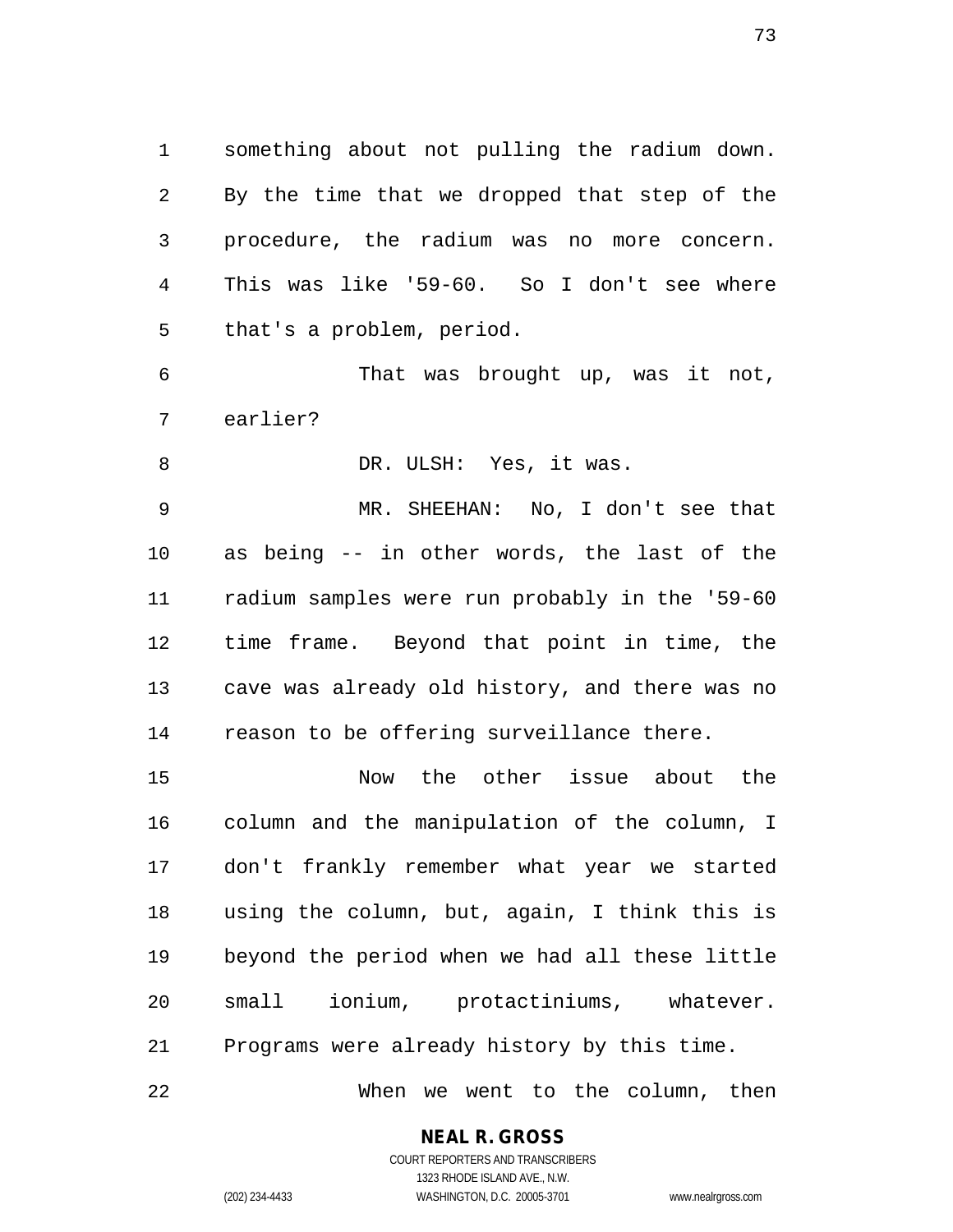we were primarily -- we really had only one concern, and that was plutonium. I don't know if this clears that up or not.

 DR. ULSH: Let me get something clear in my head. When you say, "the column," are you talking the anion exchange procedure or is that a separate issue?

 MR. SHEEHAN: No, to add the column was just an adjunct that you could insert into the normal procedure, the gross alpha procedure. Instead of mounding the cerium fluoride, you actually dissolved it and put it through a column.

 So the chemistry up to that point would be identical whether you went through the column or whether you didn't. So, when you went through the column, now you could perform specific chemistry, as the lady pointed out, you know, by altering the normality, the acid to which you did the elution off the column.

So she's perfectly right. If you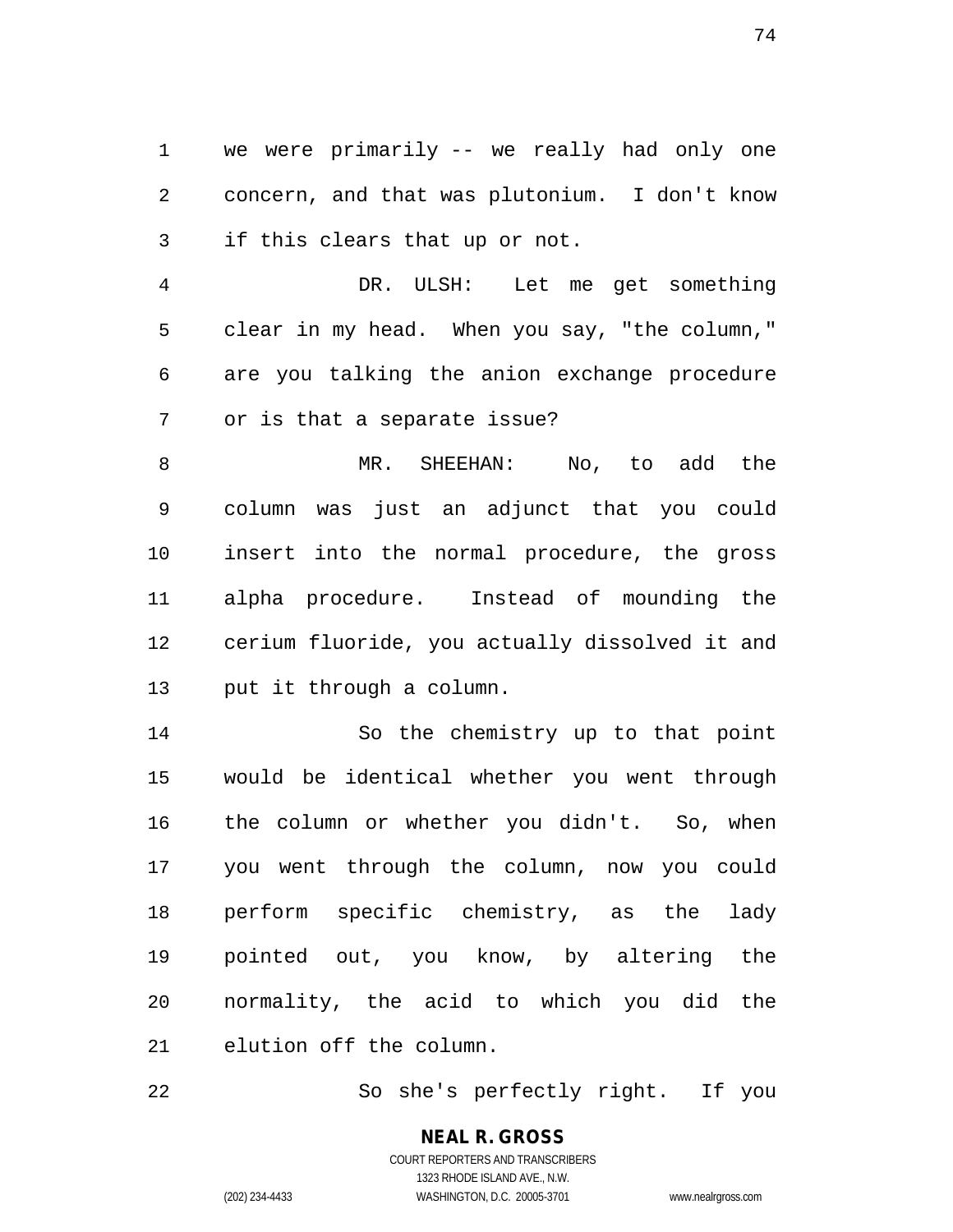went on to the column and eluted only with 8 normal nitric acid, you probably are only going to see the plutonium. You're not going to see some of those other isotopes, but we weren't looking for them at that point.

 DR. ULSH: And that's why I asked you, when I read that statement from Warren's document, to remember the time frame. Because the programs that you are talking about, off the top of my head, the reactor waste program, the uranium program, the ionium program, those were all concluded in the fifties, at latest the early sixties.

14 MR. SHEEHAN: Right. Yes. Actually, we were still doing gross alpha primarily clear up into probably '63. I don't know. These dates kind of elude me right now, but maybe we should have maybe kept a better count of that, but we didn't. We didn't go into column chemistry until we had passed that phase. Let's put it that way.

DR. ULSH: I would like to read to

# **NEAL R. GROSS**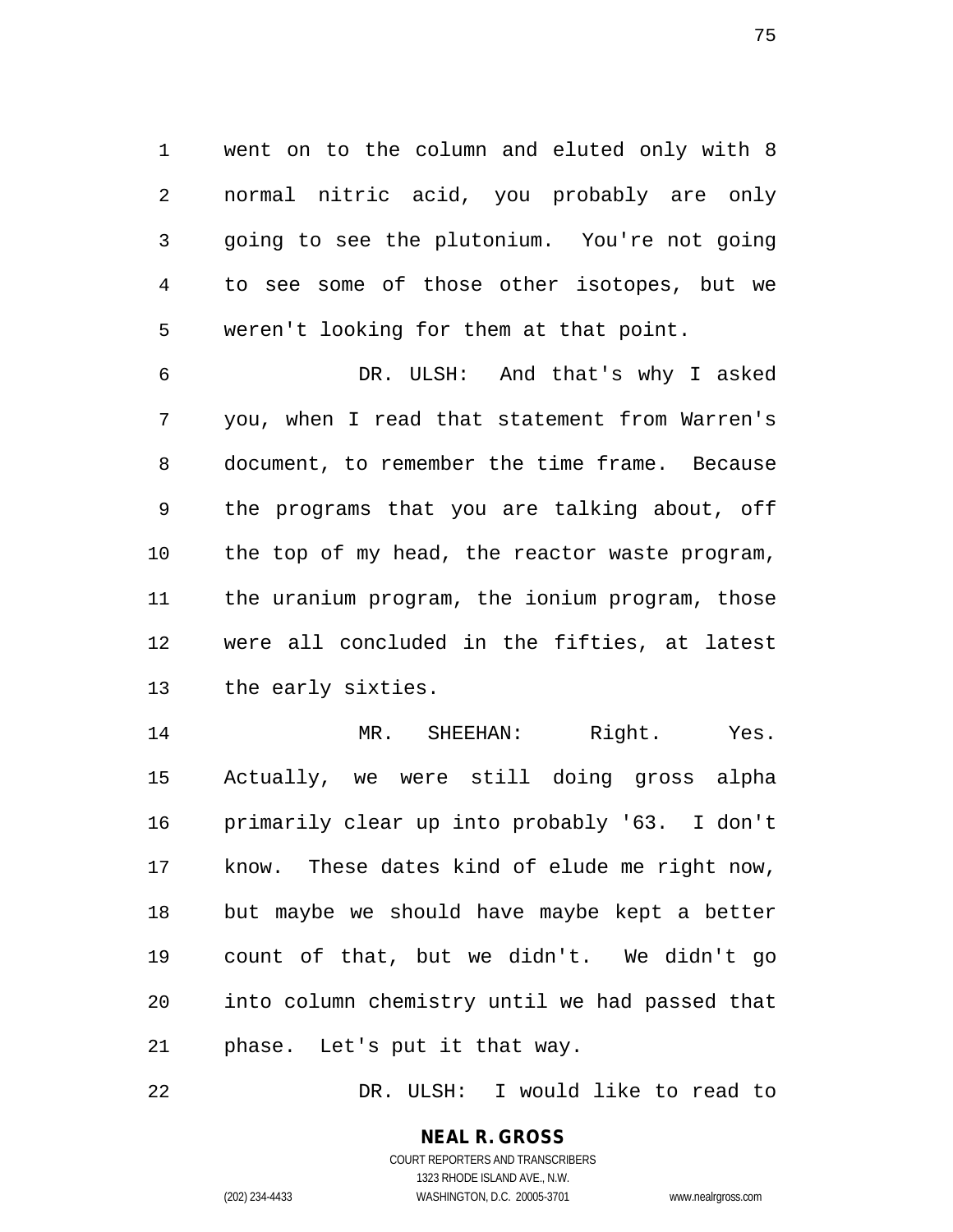you another comment. Anion exchange was used in 1966 and 1967.

 SC&A made this comment in our response. It is designated as Comment 1-8. And our response says, SC&A seems to be implying that, during the '66-67, that the Mound bioassay program lacked the capability to detect alpha emitters other than plutonium or uranium because the anion exchange procedure was selected for these two radionuclides, the fundamental mistake being made is SC&A's assumption that only the anion exchange procedure was used during this time frame. This is inaccurate.

 Though the anion exchange procedure was conducted for most of the work in this time frame, when the primary exposure was to plutonium, in fact, the gross alpha procedure was conducted during this time as well.

21 [identifying information redacted], 1992, page 336, reports that, on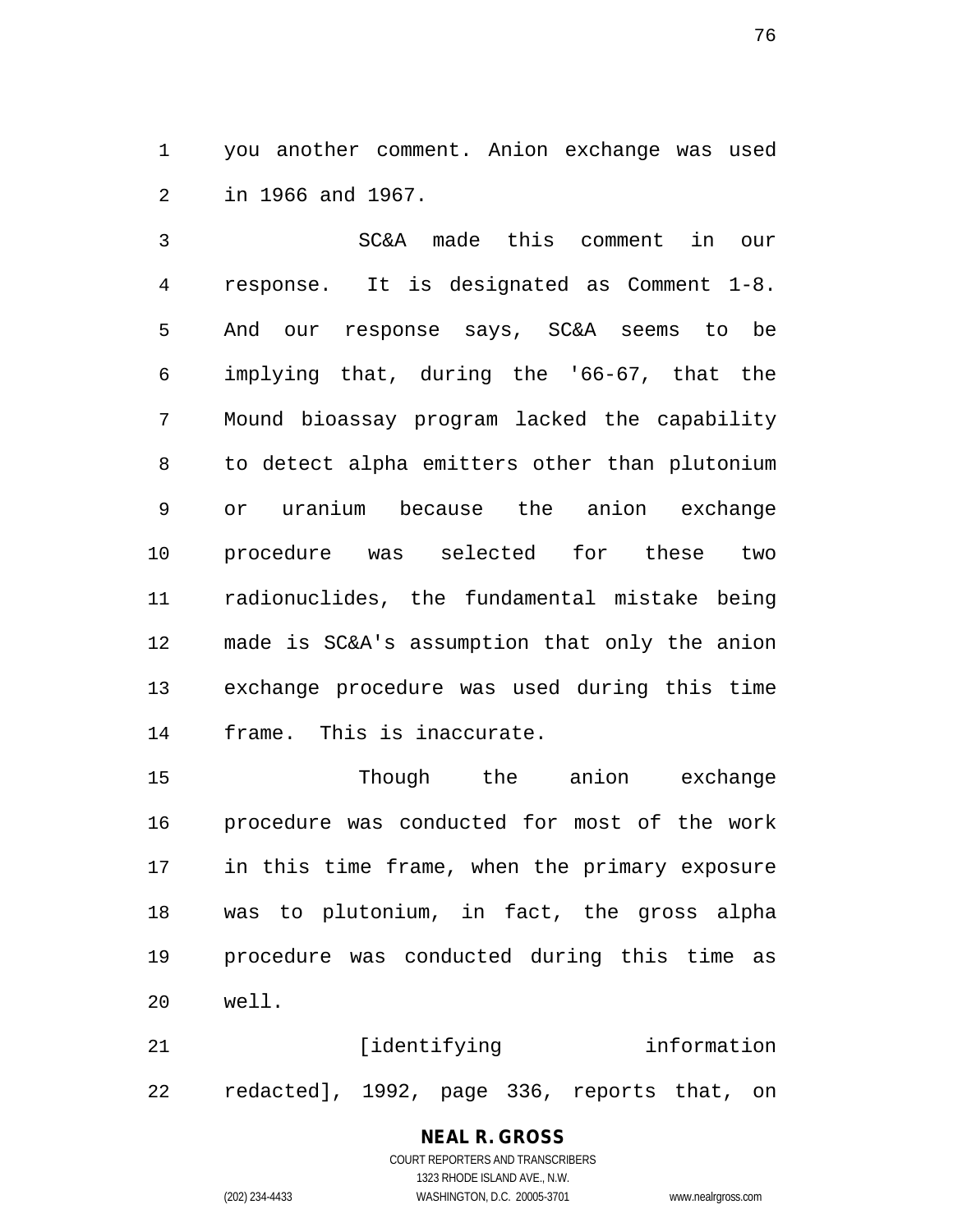February 11th, 1966, a memo was issued -- and this is a quote -- urine results would be reported as plutonium or uranium since they were then using anion exchange separation.

 Here's the important part, It is to be noted, however, that for certain work areas they continued to report a small number of gross alpha as well as a few radium and thorium extractions, they were not just doing anion exchange.

 As you would expect, I mean it's logical, if there was potential exposure to other radionuclides, they used the appropriate bioassay method.

 MS. ROBERTSON-DEMERS: Can I say something about your quote?

17 DR. ULSH: Sure.

MS. ROBERTSON-DEMERS: That is a

quote from the [identifying information

redacted] document.

21 DR. ULSH: Right.

MS. ROBERTSON-DEMERS: And I

# **NEAL R. GROSS**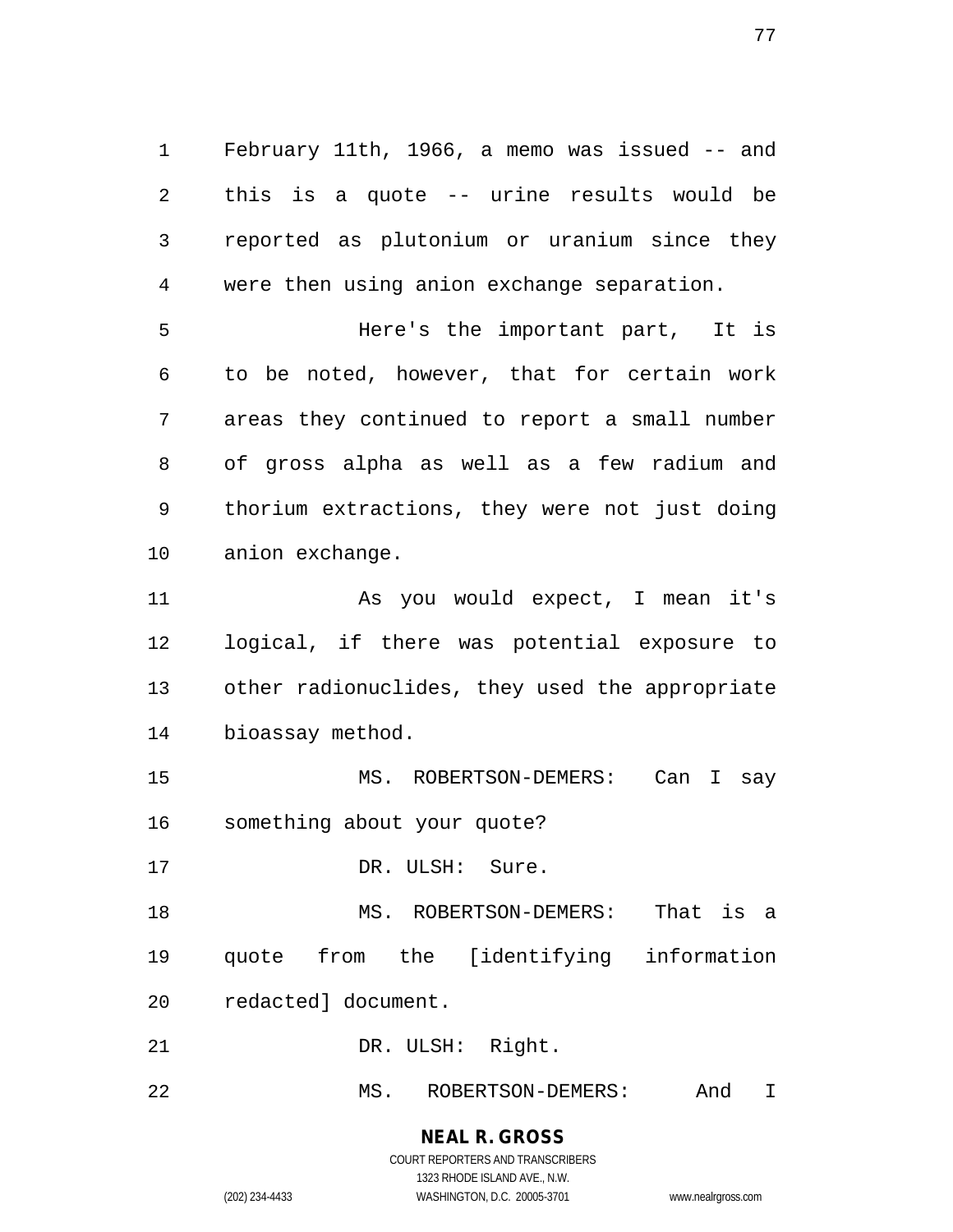actually went back to the memo, and I would like to read the quote from the memo. Starting with this report, all 24- hour urinalysis results are being reported as plutonium and uranium, as we are now using anion exchange separation, which is selective. DR. ULSH: I believe that's what I said. MS. ROBERTSON-DEMERS: That is not exactly what you said. MR. STEWART: That was [identifying information redacted] memo, Kathy? MS. ROBERTSON-DEMERS: That was the radiochemist. DR. ULSH: Right. We are not denying the anion exchange procedure is selective for plutonium. What we are saying is, in situations where there was a potential exposure to other radionuclides, and they were very far and few between at this point in

time, they had the capability to do the non-

#### **NEAL R. GROSS**

COURT REPORTERS AND TRANSCRIBERS 1323 RHODE ISLAND AVE., N.W. (202) 234-4433 WASHINGTON, D.C. 20005-3701 www.nealrgross.com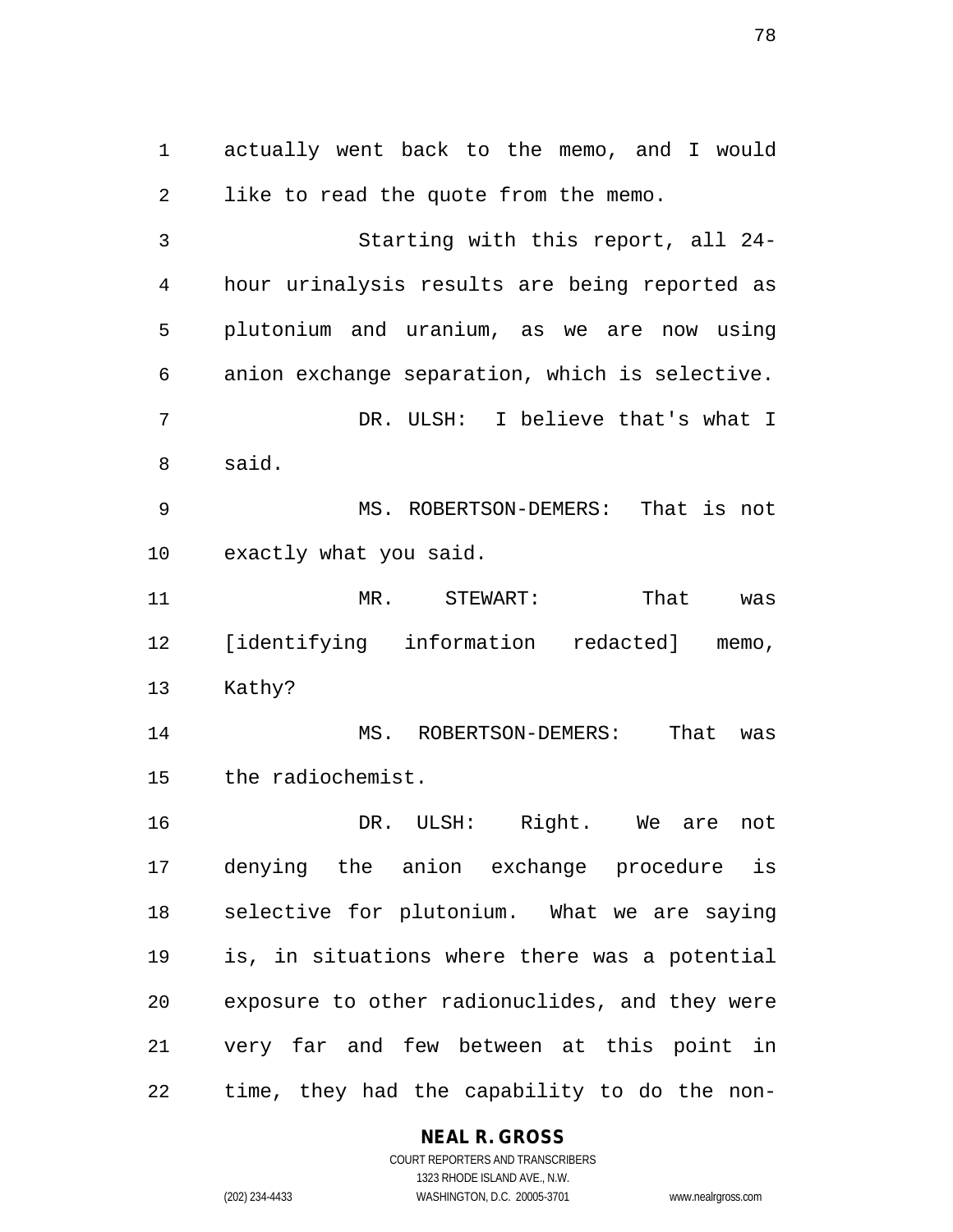specific gross alpha, and, in fact, they did. 2 MS. ROBERTSON-DEMERS: We are not -- okay. When I looked at the plutonium bioassay data in MESH, okay, and I looked at the type, okay, I can see the radionuclides that they did the analysis for. Okay?

 And through 1970, you will see gross alpha or total alpha. After that point, they start listing either thorium or plutonium-238, or whatever they eluted from the column.

 I realize these procedures were available, but that does not necessarily mean that there is a bioassay result available, that they actually pulled off all these items. MR. KATZ: Warren, this may be your phone, actually. I think it is a cell phone, but we are hearing cut-ins from the phone, and I think it is because someone is not on mute. If you could mute your phone? Use \*6 if you don't have a mute button. Someone on the phone, again, whoever doesn't

### **NEAL R. GROSS**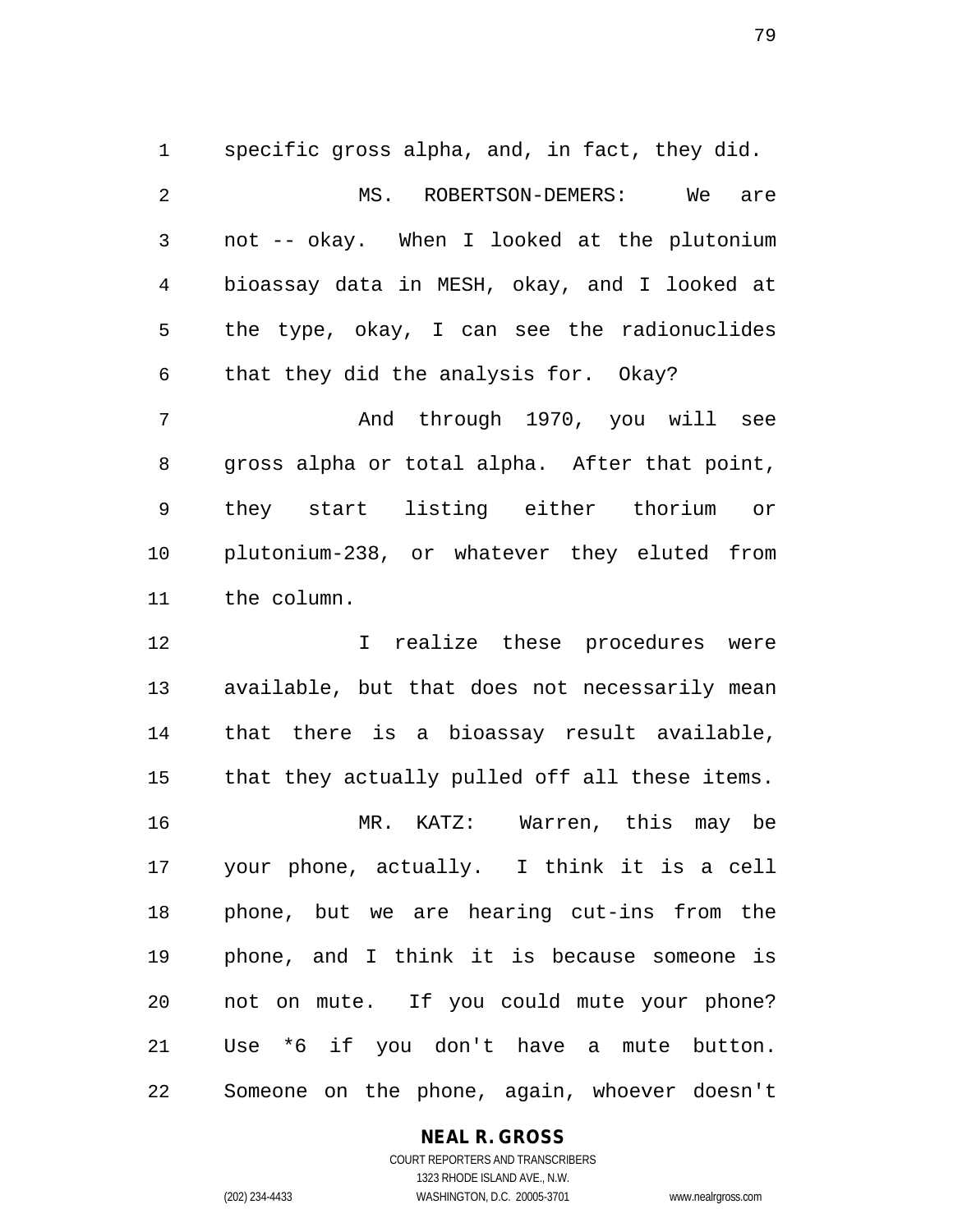have their phone on mute, can you try muting your phone? Use \*6, if you don't have a mute button.

Thank you.

 MS. ROBERTSON-DEMERS: The question comes down to, were the radionuclides present when anion exchange was being used, and was bioassay sampling actually collected? And was the field effectively communicating with the bioassay group when they needed to be eluting other radionuclides or performing special analysis?

 Then, also, how are you going to differentiate a result that is labeled as plutonium-238? How are you going to differentiate whether that was done by anion exchange or rapid gross alpha?

 DR. ULSH: I am probably not because what it says here is that they recorded the results as appropriate. So, for instance, if they did this procedure and did the specific chemistry to pull off uranium, it

### **NEAL R. GROSS**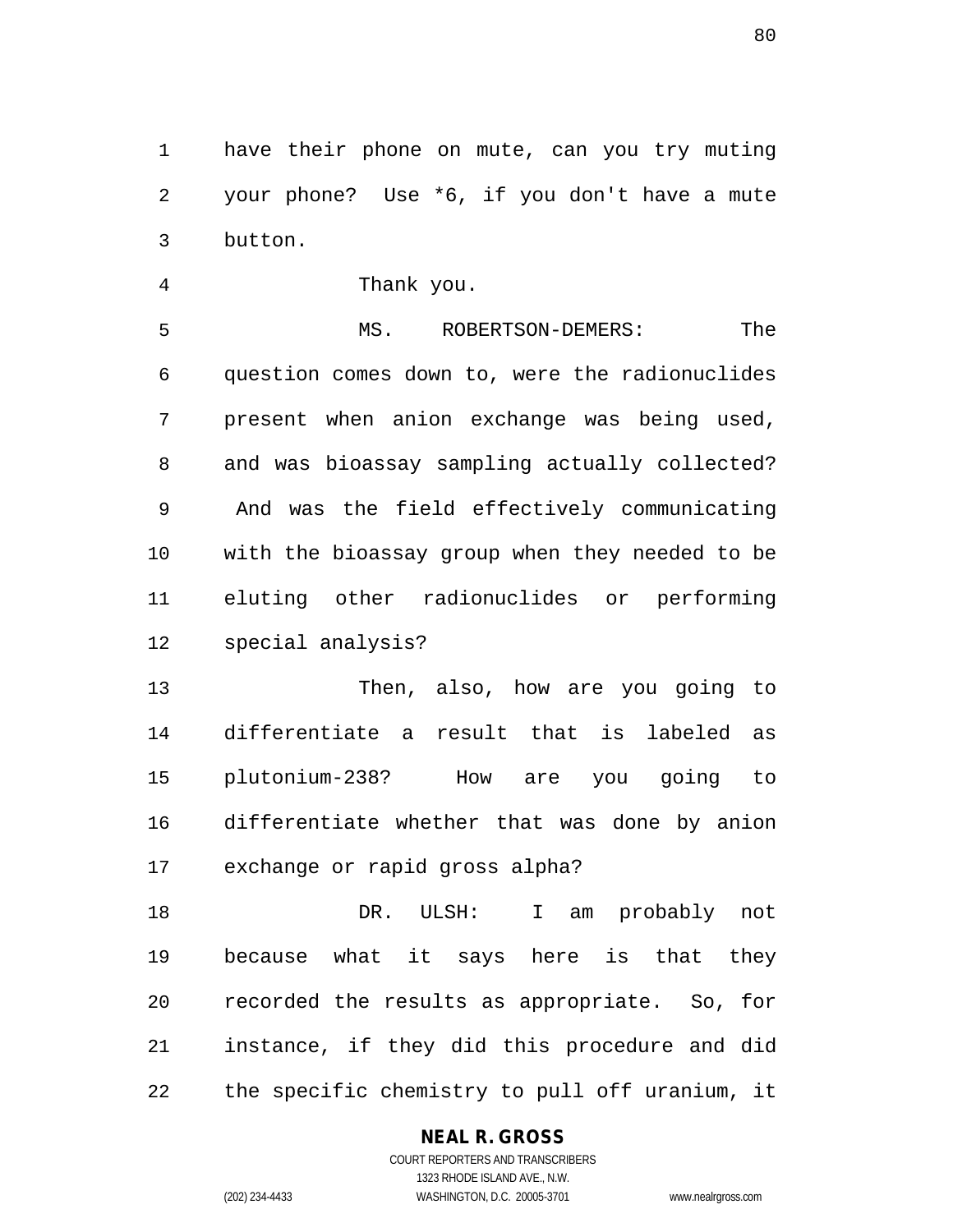was recorded as uranium. If it was recorded as gross alpha, we will assume that it was plutonium-238, unless we have indications otherwise, because, by and large, the work that they were doing at Mound was plutonium-238 at that time.

 Again, during the time they had anion exchange, '66 to '67, specific to plutonium, they also had gross alpha. In fact, they did do a small number of gross alpha commensurate with the size of the programs involving these other radionuclides.

 Yes, of course, we have to assume that the field communicated with the bioassay laboratory. We have no evidence to suggest that they didn't. In fact, to the contrary, that's not what [identifying information redacted] indicates and it's not what -- well, I don't want to speak for Warren. Warren can speak for himself.

 But I just don't see what the SEC issue is here. They had the bioassay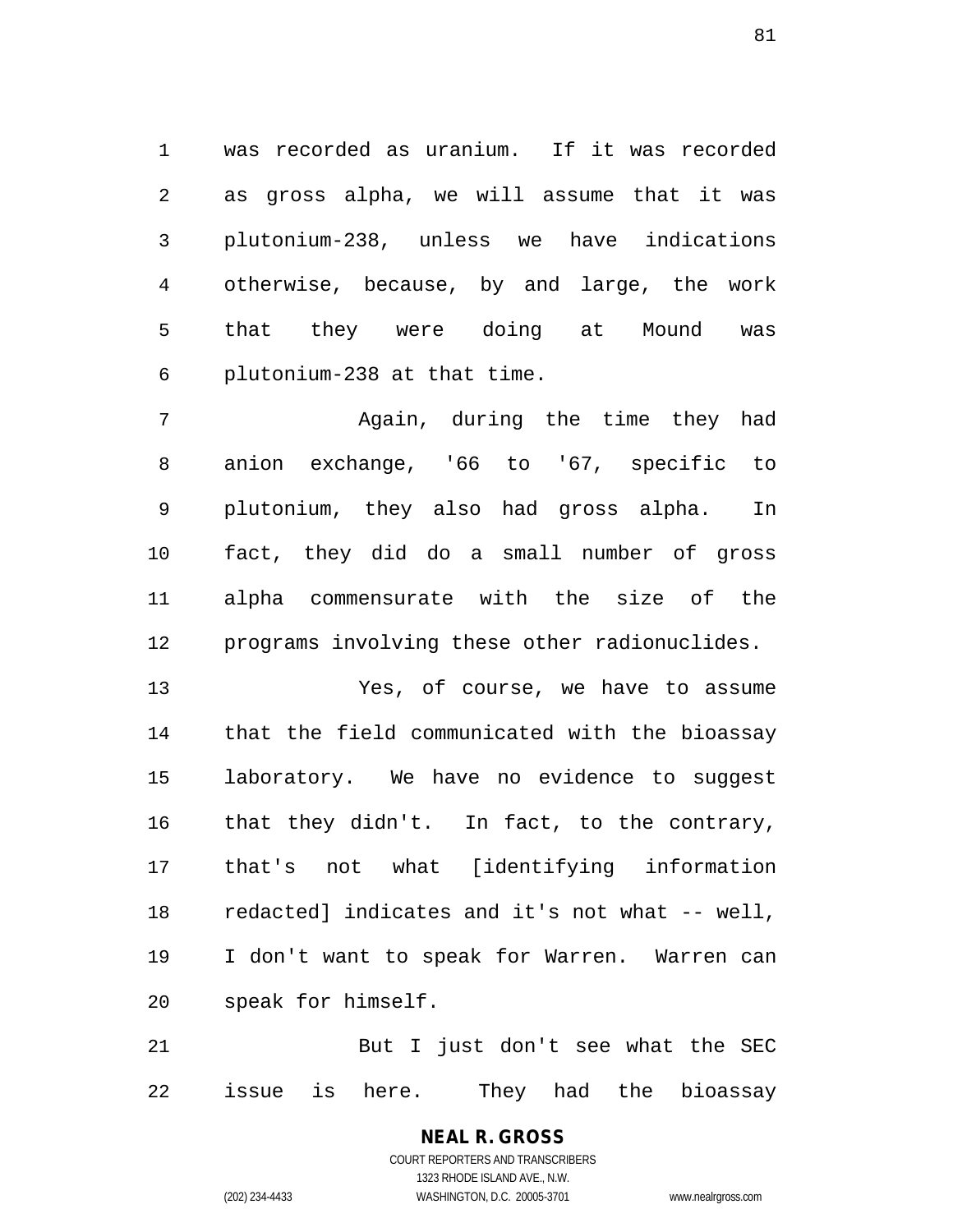capabilities to detect the elements that they were working with.

 MS. ROBERTSON-DEMERS: Bioassay capabilities do not equate to actually collecting samples.

 DR. ULSH: So you're saying that there were situations where they should have collected samples and they didn't?

9 MS. ROBERTSON-DEMERS: Yes.

 DR. ULSH: Okay. Let's talk about those. Give me some examples.

 MS. ROBERTSON-DEMERS: I've given you an entire table where these things were noted as being handled in the Road Map, and there's no coverage of bioassay.

 DR. ULSH: Okay. So we're talking about the Road Map now. Again, as we discussed earlier, the Road Map lists any element, any radionuclide that could have possibly been in a particular room, not that there was a confirmed presence of it, but just that it was possible.

### **NEAL R. GROSS**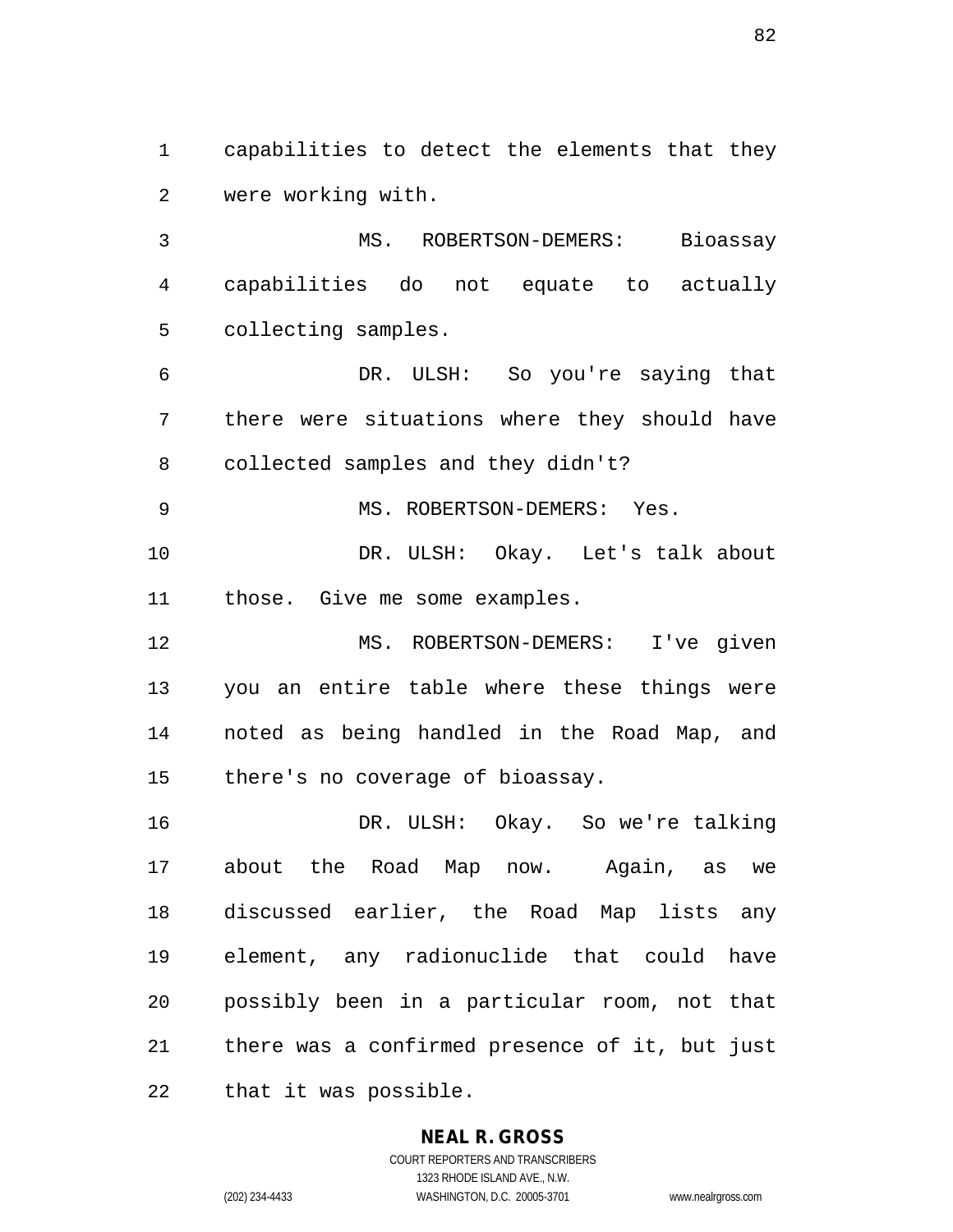1 And again, the piece that you are not considering is the exposure potential. If I walk through -- I'll use the same example again -- if I walk through a room, if I even stored in a room sealed sources, that does not equate to an exposure potential and it does not equate to a need to do bioassay. If the Road Map is your basis, you are misinterpreting the Road Map. 10 MS. ROBERTSON-DEMERS: Well, then, in that case, the Road Map is not valid because you haven't fine tuned it to such a level that we know when the radionuclides were actually at Mound. DR. ULSH: What radionuclides do you want to talk about, Kathy? We'll go through them. I can tell you when the uranium program was. I can tell you when the ionium program was, protactinium. MS. ROBERTSON-DEMERS: Well, let's just throw out actinium.

DR. ULSH: Obviously, actinium was

**NEAL R. GROSS** COURT REPORTERS AND TRANSCRIBERS 1323 RHODE ISLAND AVE., N.W. (202) 234-4433 WASHINGTON, D.C. 20005-3701 www.nealrgross.com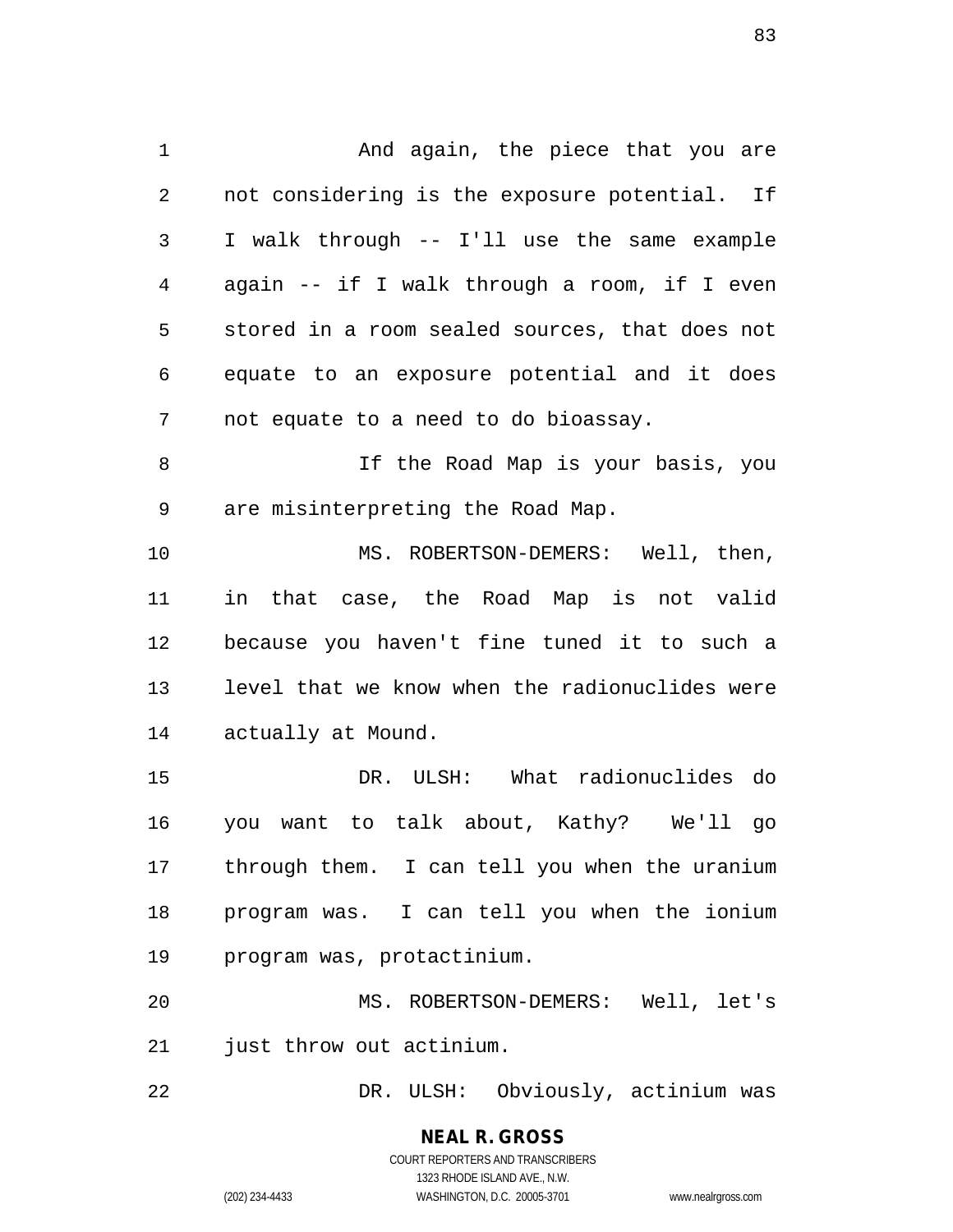present at Mound from 1949 to '59. That was the basis of the SEC. They had a small where they opened an ampule of it in the SW new cave in the early 1960s, '64 I think.

 After that, as far as I am aware, the only actinium activities that presented an exposure potential, even a theoretical exposure potential, would have been residual contamination. Of course, the most notable of that is during D&D that resulted in the Price- Anderson Act violations, which we have discussed at length in other situations.

 What else do you want to talk about?

 MS. ROBERTSON-DEMERS: Well, I'm going to give you some data that you probably ought to consult --

18 DR. ULSH: Okay.

19 MS. ROBERTSON-DEMERS: -- about varied actinium drawings in counting soil in an outside area in the 1990s.

DR. ULSH: Okay.

**NEAL R. GROSS** COURT REPORTERS AND TRANSCRIBERS

1323 RHODE ISLAND AVE., N.W.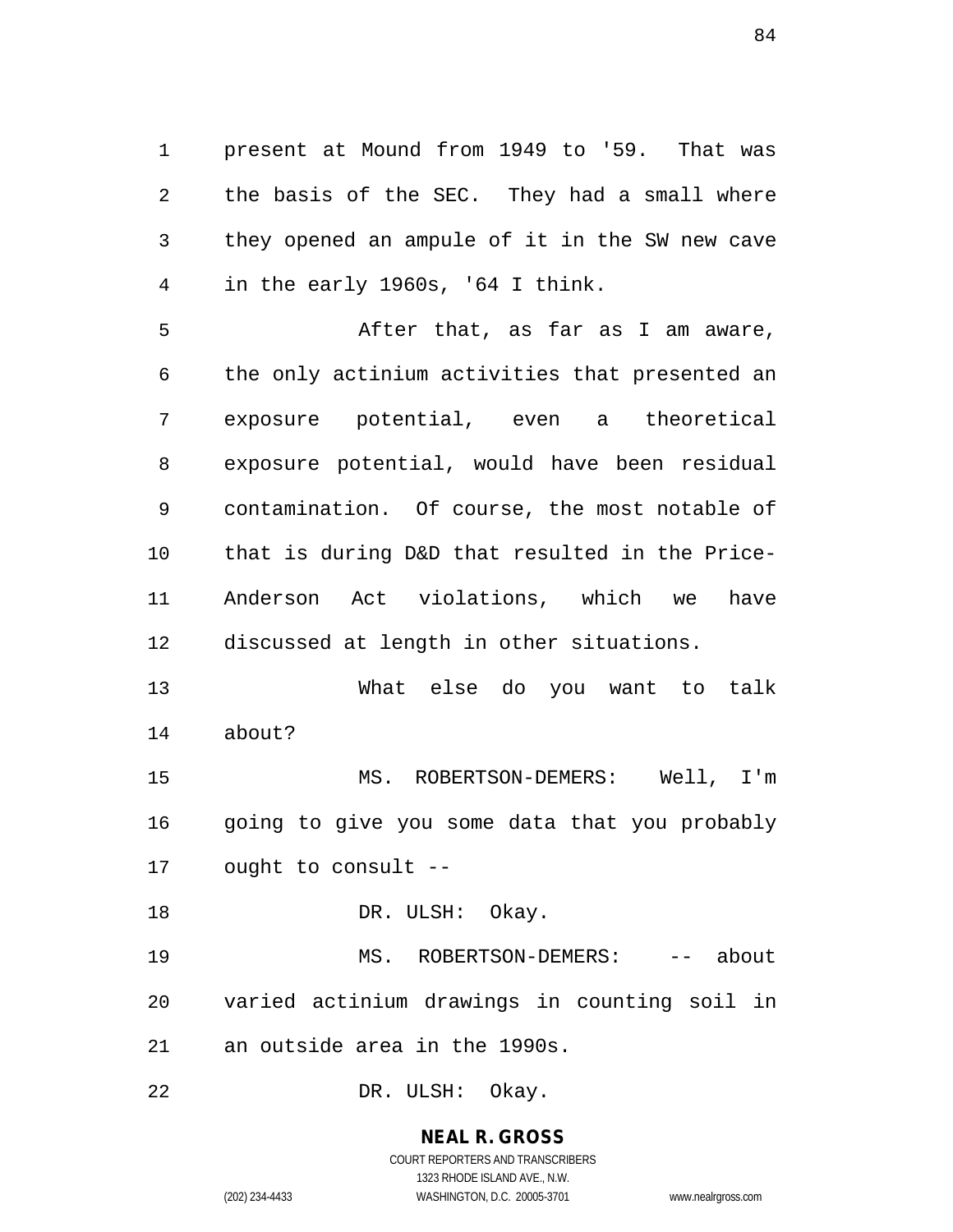MS. ROBERTSON-DEMERS: There was actinium, for example, in the soil, and that would indicate to me that it was not a sealed source. DR. ULSH: Well, I'm not saying it was a sealed source. MS. ROBERTSON-DEMERS: What I'm saying is there's a lot of contamination that has been identified that indicates a lot of what you have said are encapsulated sources

 DR. ULSH: I used that as a specific example. I'm not saying -- I did, I believe, say residual contamination.

were, indeed, not encapsulated.

 MS. ROBERTSON-DEMERS: And I guess we need to get to the bottom line on the Road Map because that Road Map answers several matrix items, and if it is, indeed, just kind of a pie in the sky, and not really giving us the information on when and where items were handled, then we don't have an answer to several matrix items.

### **NEAL R. GROSS**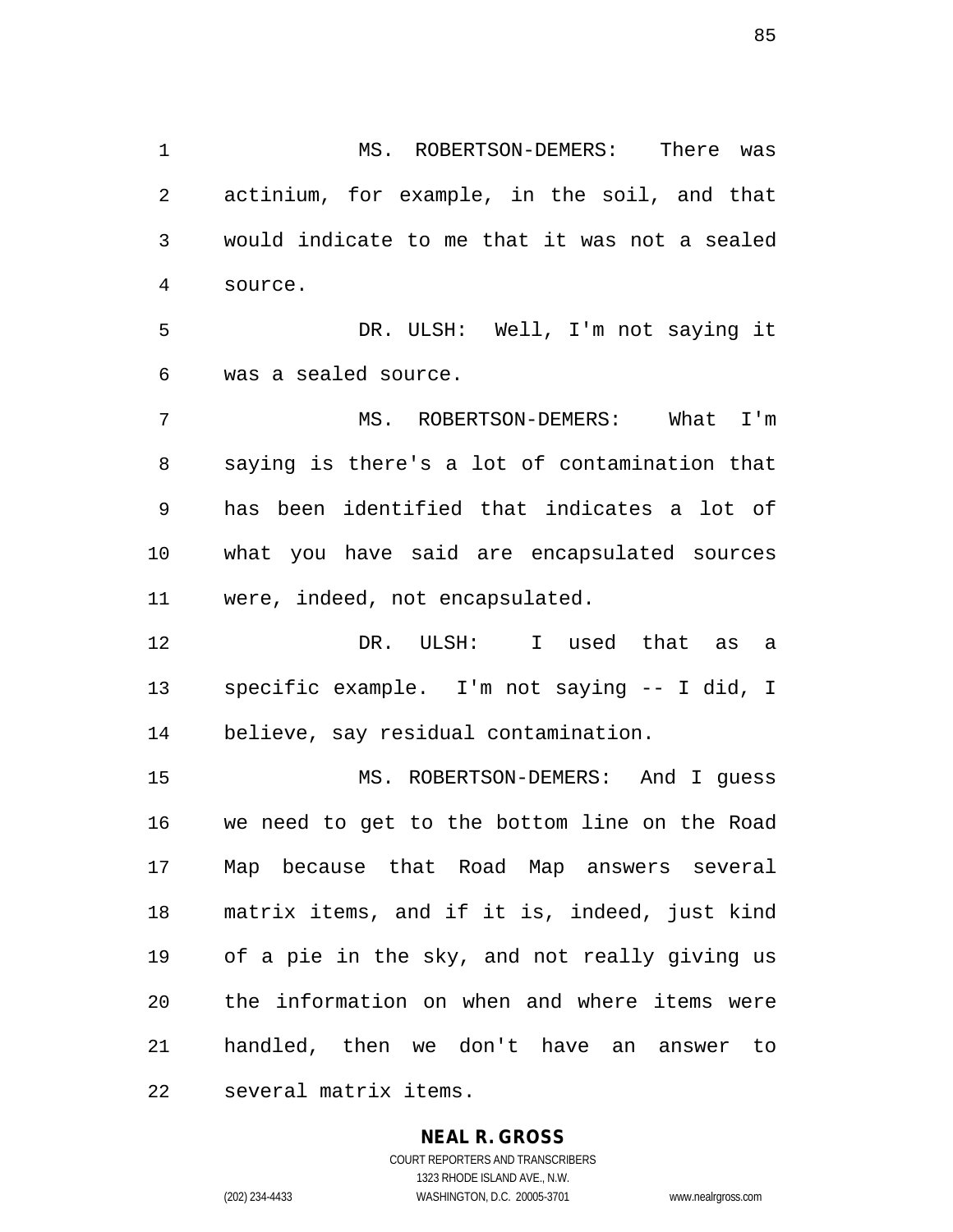DR. ULSH: No, I never said that it was pie in the sky. I never said that it was -- I forget what other term you used. What I said was it was built off of the [identifying information redacted] document. So it is a visual representation of what you find in the [identifying information redacted] document. That's all it is. It is not meant to be a categorical list of every exposure situation.

 You can imagine that Mound had an operating history from 1940ish up through ultimate D&D. You can't capture that in one particular document.

 If there are particular situations that you are concerned about, we will be happy to discuss those. But in terms of -- I can't talk about generalities here.

 MS. ROBERTSON-DEMERS: Well, if I go to the Road Map, and I look up, you know, when actinium was handled, it gives me a very long period of time. Okay? It stems from the

# **NEAL R. GROSS**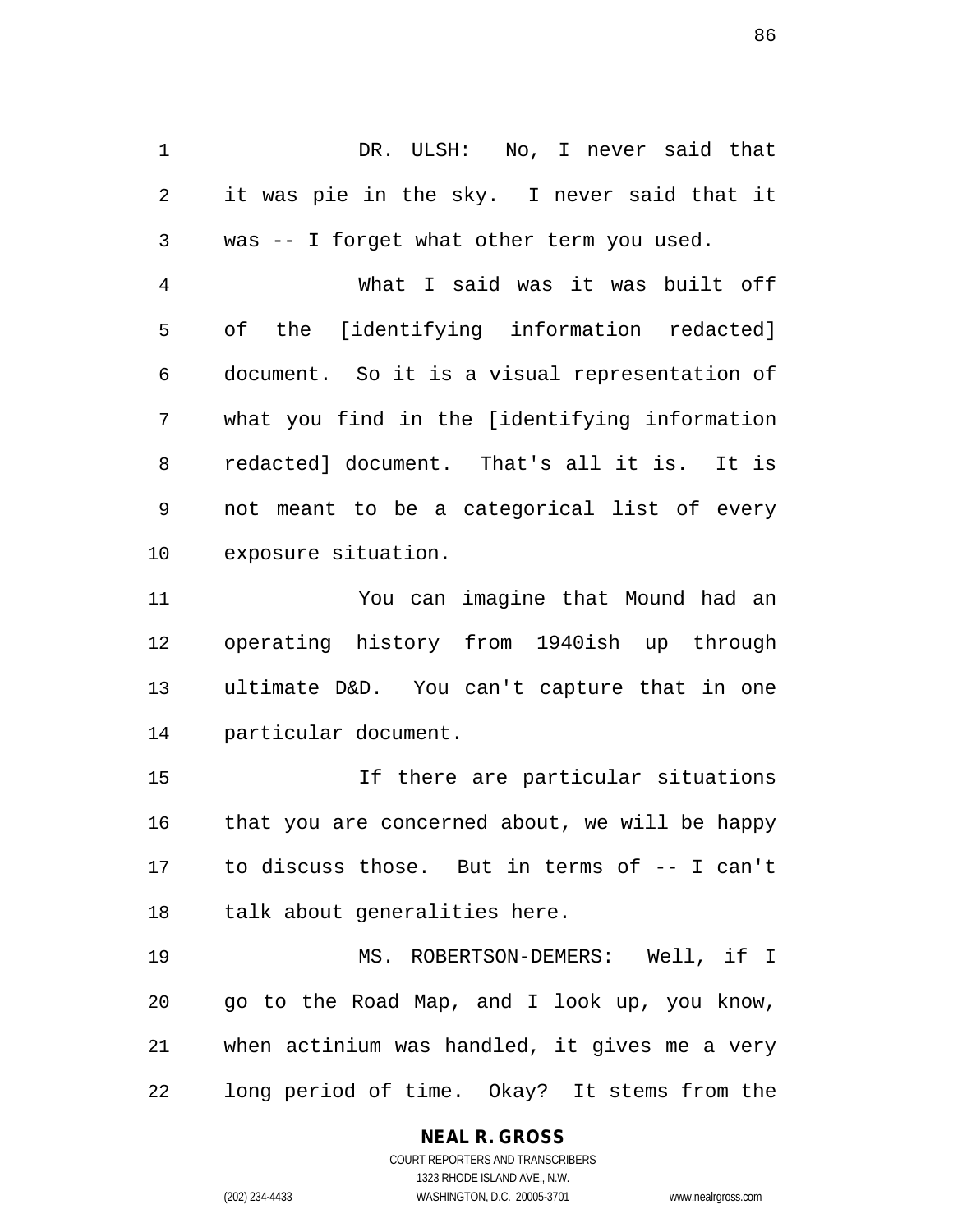forties through closure. If you were to take it was handled at some building at some location --

 DR. ULSH: No, it was present at the site potentially in -- the Road Map is meant to indicate the possible universe of places where, if you were going in to do D&D, you want to be conservative. You want to take samples, workplace characterization for even the potential elements that might have been there. It's not to say that they were. It is just this is kind of, well, it's a Road Map for people who are doing D&D to go in and say, okay, what kind of a bioassay program should I establish here? What should I look for?

 It doesn't mean that it was there. It just means that that is what you should probably look for during D&D. That was the purpose of the [identifying information redacted] document, and then, consequently, the Road Map.

MS. ROBERTSON-DEMERS: So it

**NEAL R. GROSS** COURT REPORTERS AND TRANSCRIBERS 1323 RHODE ISLAND AVE., N.W.

(202) 234-4433 WASHINGTON, D.C. 20005-3701 www.nealrgross.com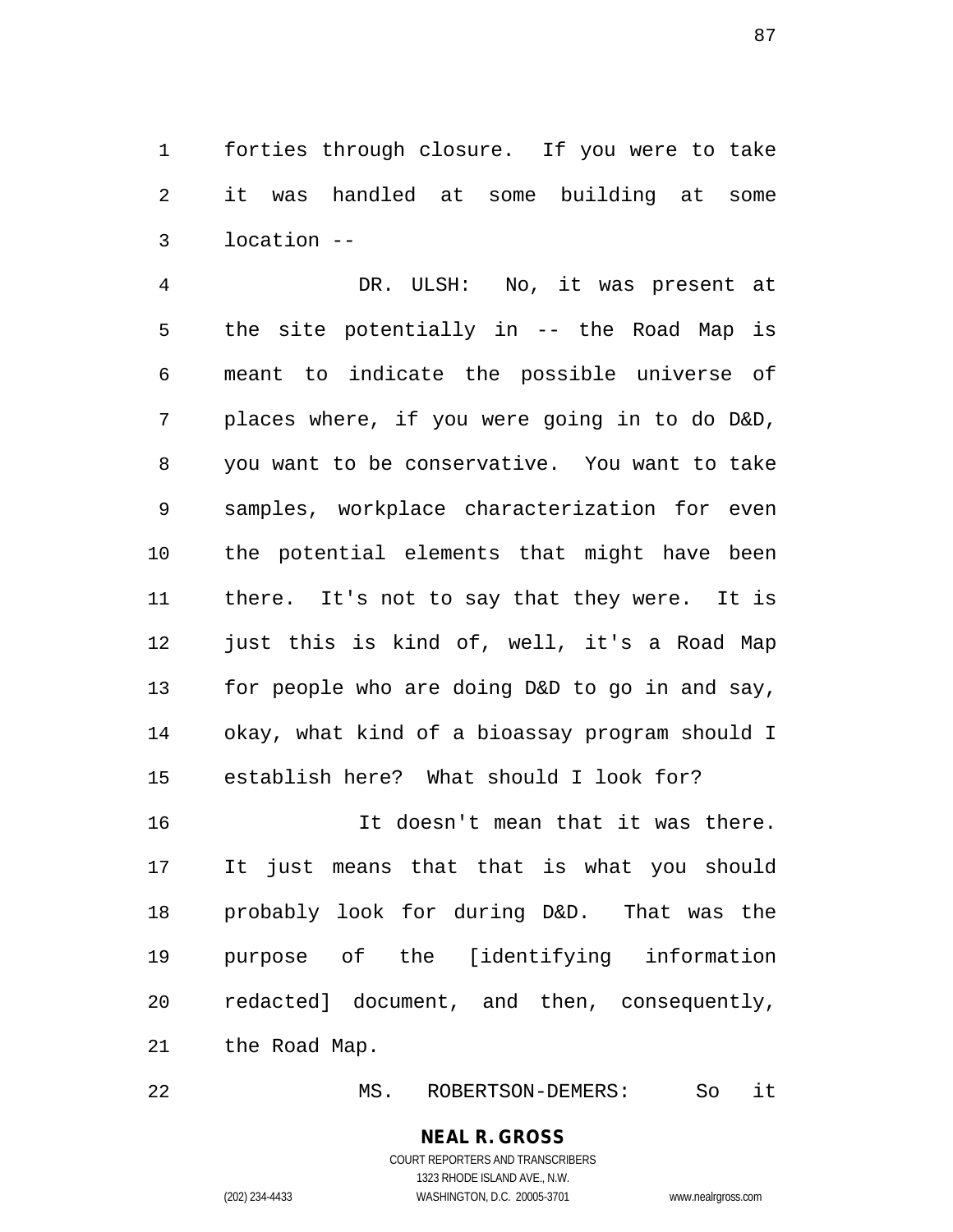doesn't really answer those matrix items because you haven't adequately characterized when radionuclides were present.

 DR. ULSH: No, I just told you -- sure we have when radionuclides were potentially present. Now, if you're interested in particular ones, of course, I would refer you, start with the Road Map as to what's possible. If you're interested in actinium, go look at the reports on the radium, actinium, thorium program primarily. Whatever the guy -- I'm not going to say his name for Privacy Act reasons -- interview him, which we did on the actinium issue. The thorium program, the same thing. You know, the re-drumming program, we talked to the people involved in that.

 So, no, I wouldn't say you stop with the Road Map. That is not a shortcut to doing any more research.

 MS. ROBERTSON-DEMERS: How is the dose reconstruction supposed to use this?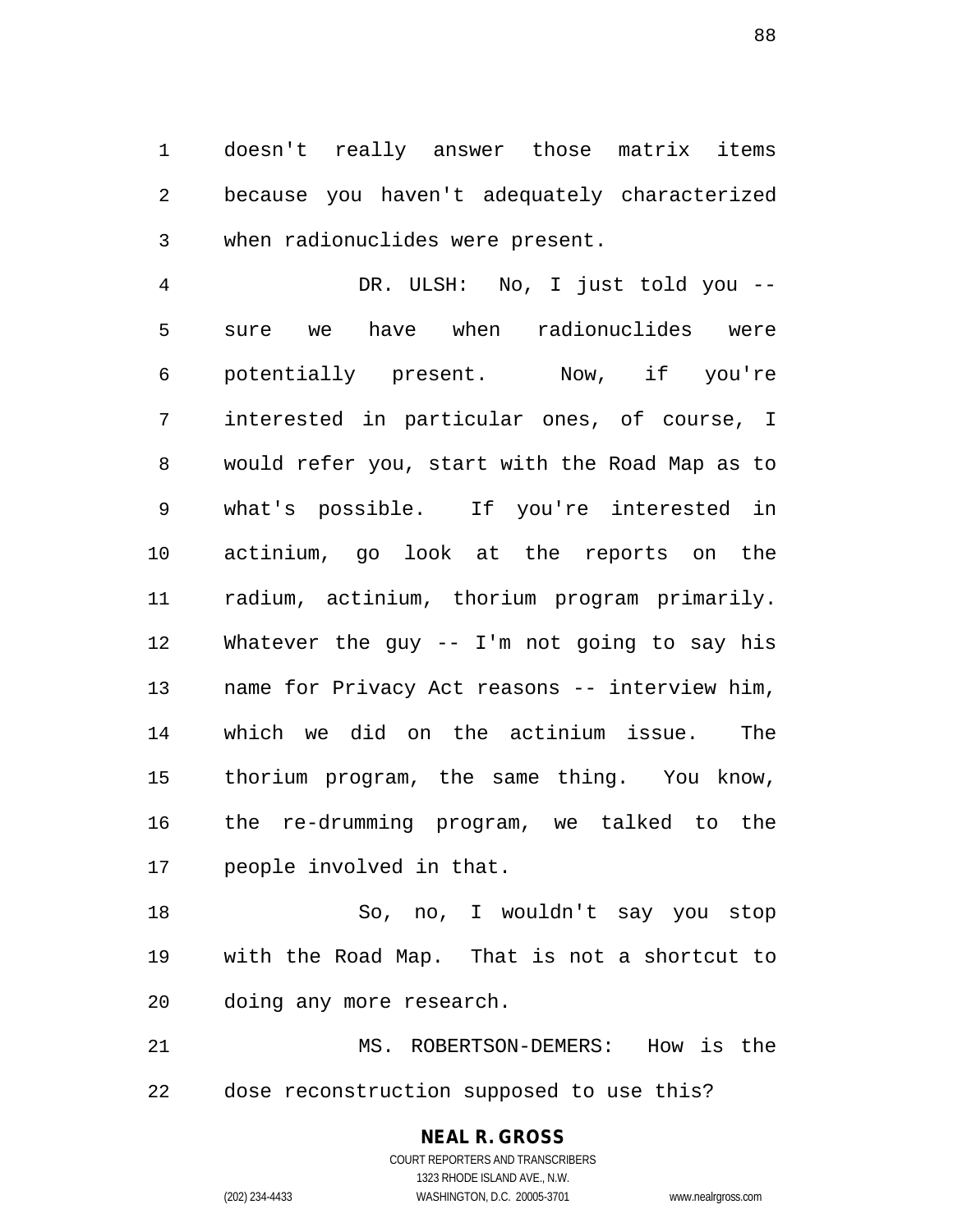MS. ROBERTSON-DEMERS: The Road Map. DR. ULSH: The Road Map was not constructed for dose reconstructors. It was constructed for this Working Group to evaluate the SEC petition. We never presented the Road Map as an addition to the TBD or an addition to instructions for dose reconstructors. The way that a dose reconstructor would evaluate for a particular claimant what internal doses do I need to reconstruct is the same way you would do it for the 30,000 other cases that we have in the complex. You would look, first of all, at their bioassay record. You would look at their job history to see what radionuclides they might have been exposed to. You would look at their CATI, where we specifically asked, "What

1 DR. ULSH: To use what?

can have the opportunity to tell us that.

So those are the kinds of things

radionuclides were you exposed to?" And they

### **NEAL R. GROSS**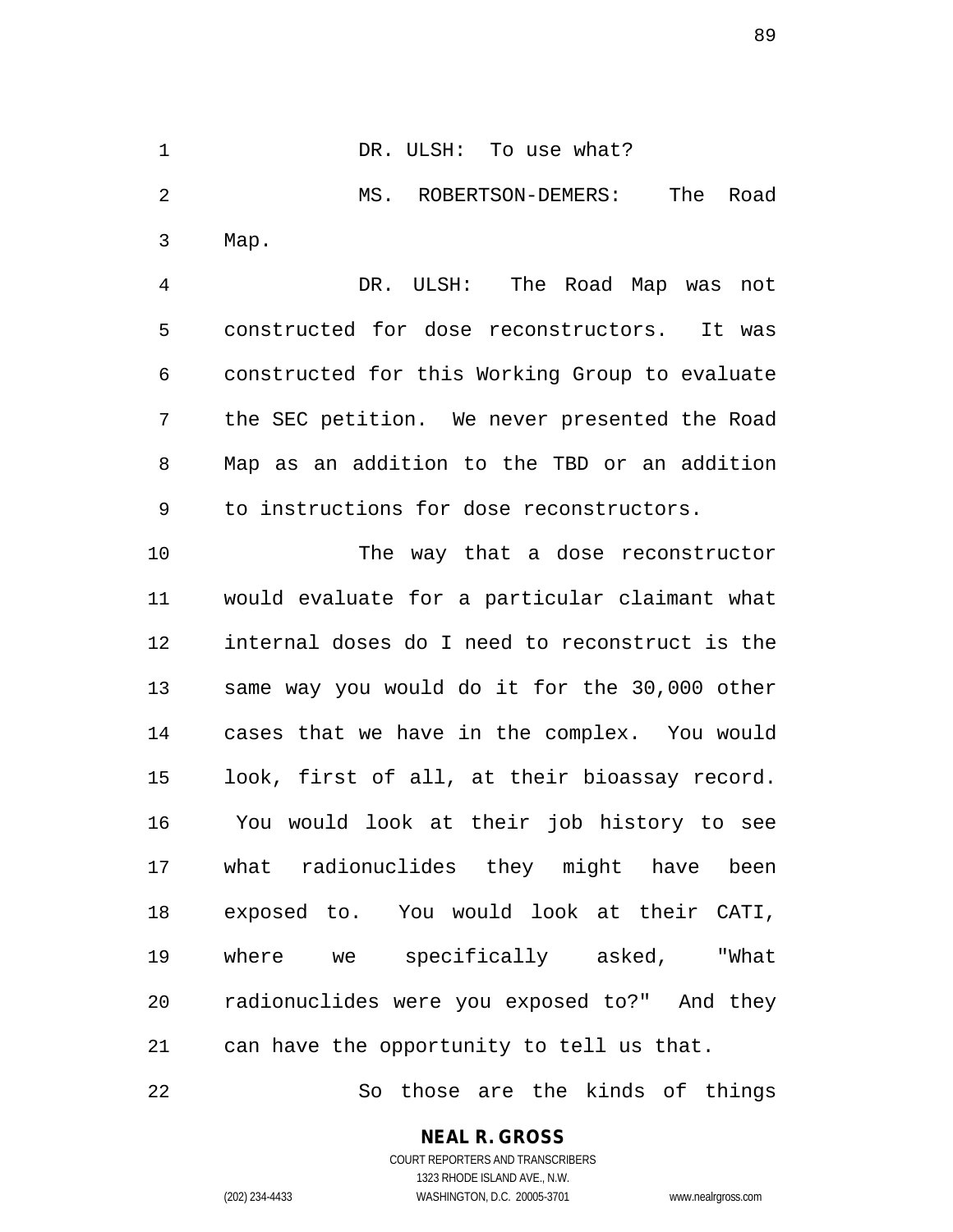that you would do, similar to any other dose reconstruction. Yes, you might even pick up the Road Map and have a look, but I wouldn't say that that is an essential dose reconstruction document. That's not what it was designed for.

 MS. ROBERTSON-DEMERS: In that case, I would say that you need to go back and fine-tune and tell us when those radionuclides were really there, so we can determine whether there is a bioassay method applicable to those.

 DR. ULSH: Well, that is certainly a topic that the Working Group can discuss, and if you want to task us to do that, at this point in time we could do it. Keep in mind, we have discussed specific radionuclides over the course of this investigation for the past two years. If there are particular ones you are concerned about, ask us. We will go look. DR. NETON: Yes, let's talk about actinium maybe, because that seems to be what

### **NEAL R. GROSS**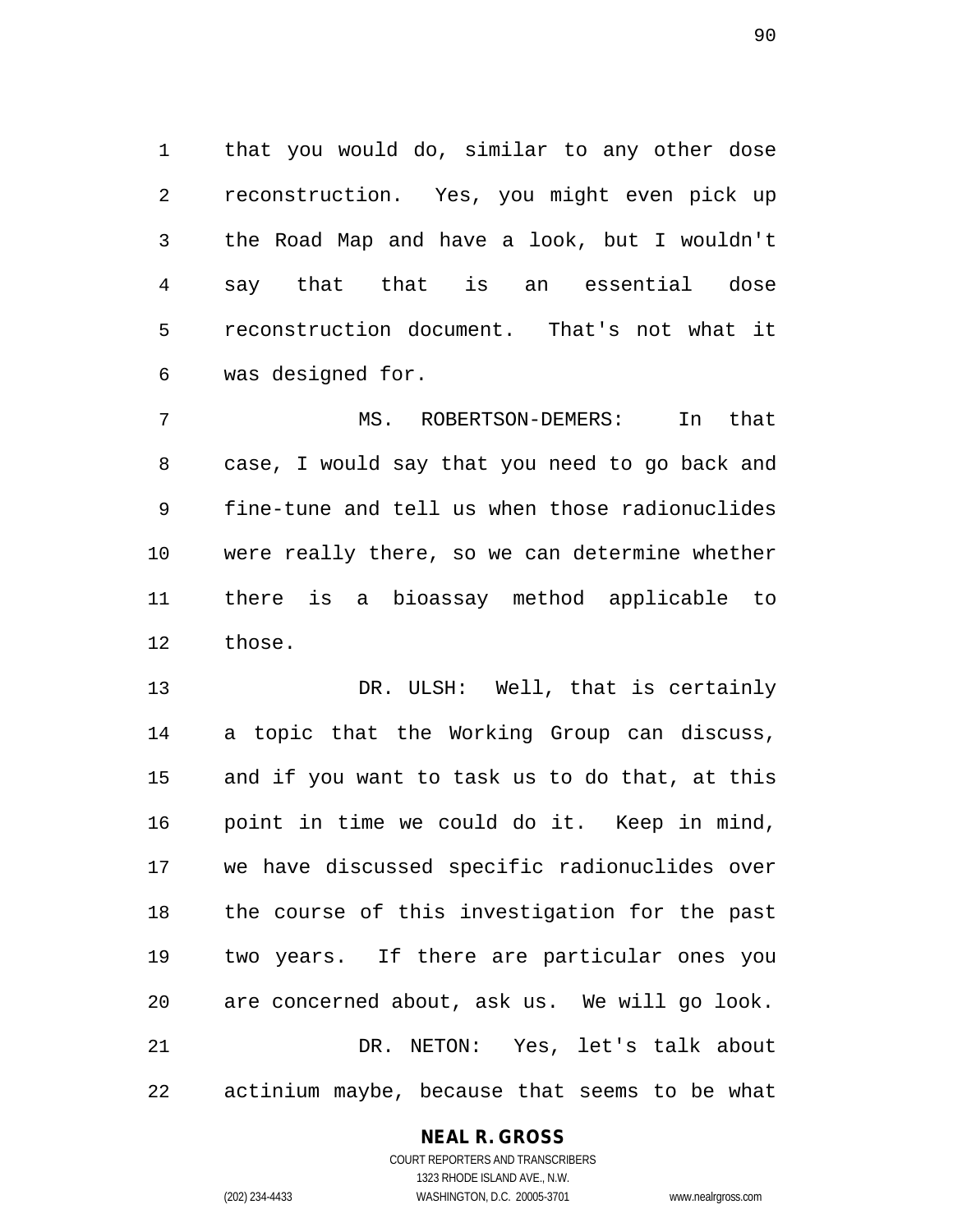the current issue here is. I mean it seems to me that Brant has put forth the idea that actinium production in any types of quantities ended in the late 1950s, early sixties, something like that.

 DR. ULSH: Well, the old cave operations ended in 1959.

8 DR. NETON: Okay. So the cave was D&Ded, and then, as far as you know, no subsequent research activities occurred with actinium, except for maybe this couple of little source --

 DR. ULSH: Yes, they did some calorimetry, but nothing that would present -- DR. NETON: But, in the interim, somehow all that material got buried on site, and Kathy is talking about this actinium found in drums in the 1990s. So, presumably, this material was on site, but I guess the question I have is, what is the potential for exposure to these drums that were there in contaminated soil discovered in the 1990s? Were the

# **NEAL R. GROSS**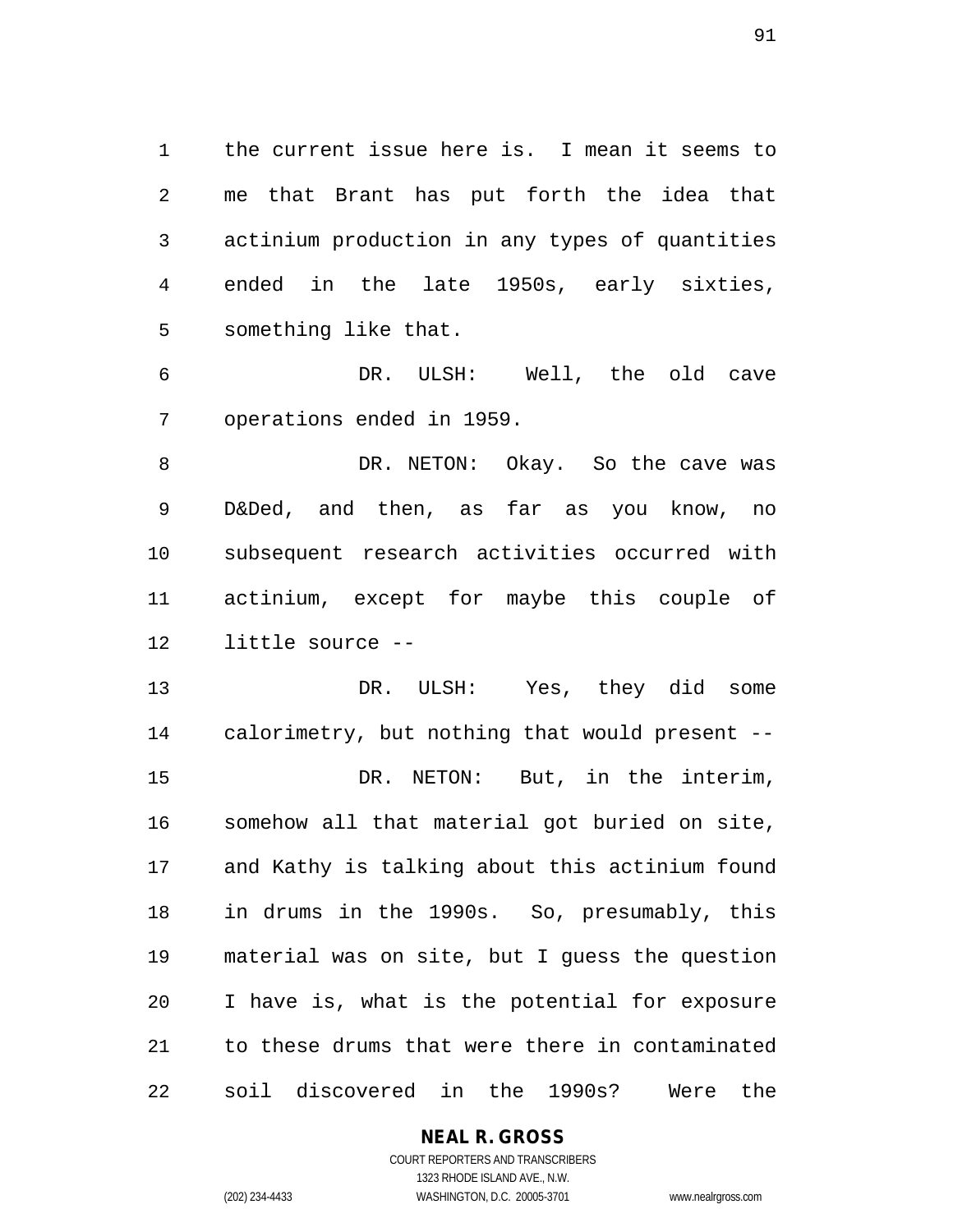workers out there romping around in these burial grounds, digging them up? So is there any potential for exposure?

 MS. ROBERTSON-DEMERS: In that particular case, when we identified actinium in the soil, it was remediation --

 DR. NETON: That is what I am saying.

 MS. ROBERTSON-DEMERS: There was a remediation program.

11 DR. NETON: So there is a big gap here between the 1960s, when everything was dug up and buried, and you're speculating maybe that in those 30 interim years something occurred to expose these workers anew to this actinium source. I'm missing --

 MS. ROBERTSON-DEMERS: Let me do this in a little bit different way. Actinium-227 bioassay specific is available through determination by radium-223 for 53 through 59. There's actinium in sample in 64, in 89, in 94 through 2005. Okay?

# **NEAL R. GROSS**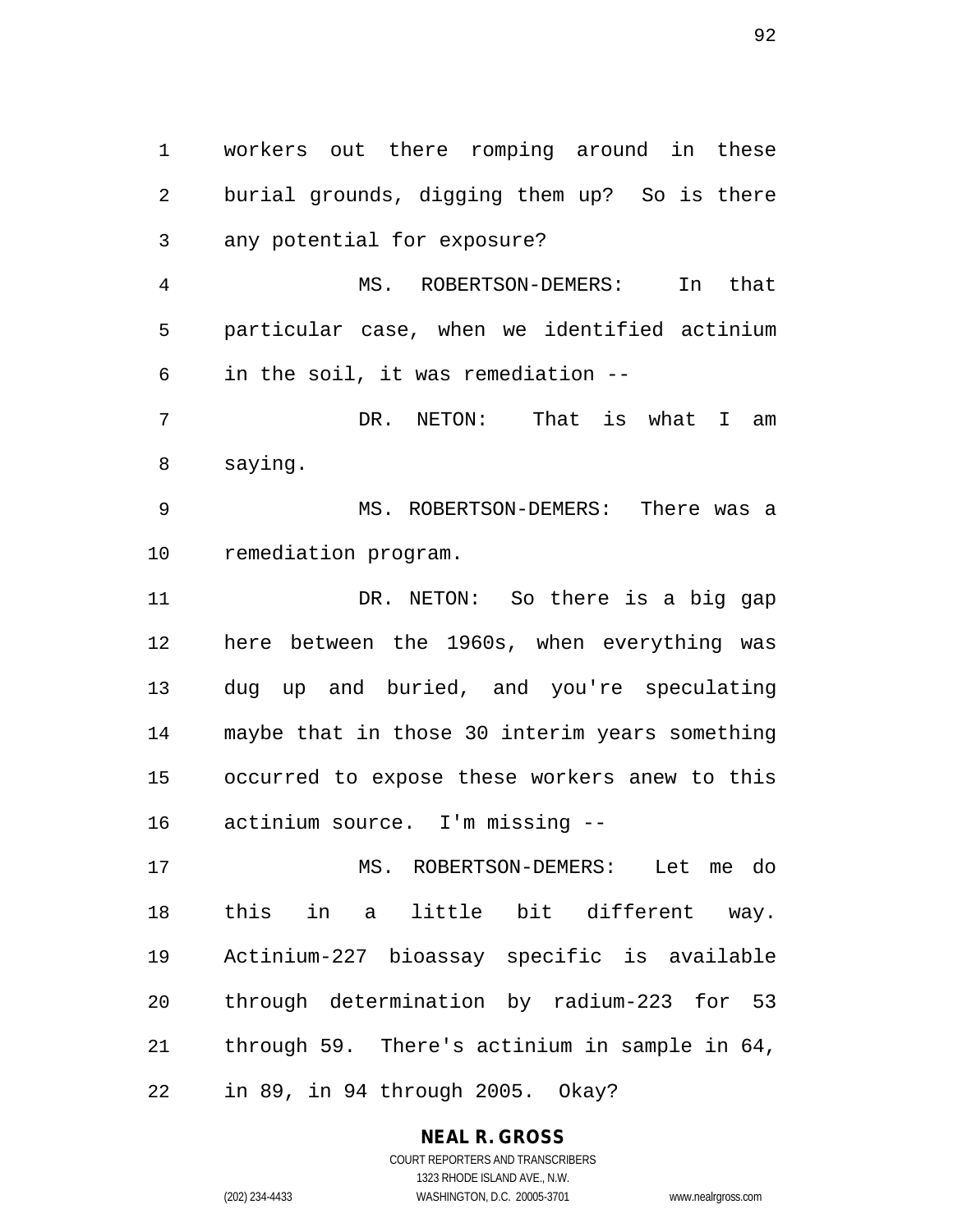1 1 I'm going to turn the question around on you. Okay? Demonstrate to me that actinium was not present in the years where I don't have any bioassay. DR. NETON: Well, wait a minute, Kathy. DR. ULSH: Well, go ahead. 8 DR. NETON: No, go ahead. DR. ULSH: The time frame was 40 to 59, 64 -- 11 MS. ROBERTSON-DEMERS: No. 12 DR. ULSH: I'm sorry. MS. ROBERTSON-DEMERS: The bioassay data, there is data available for 53 through 59, 64, 89, and 94 through 05. DR. ULSH: Okay, 53 through -- MS. ROBERTSON-DEMERS: Okay. Now let me add one other thing. Okay? Your own Road Map says it was there from 1948 to present. DR. ULSH: Okay. Again, first of all, let me start with your first question.

> **NEAL R. GROSS** COURT REPORTERS AND TRANSCRIBERS

1323 RHODE ISLAND AVE., N.W. (202) 234-4433 WASHINGTON, D.C. 20005-3701 www.nealrgross.com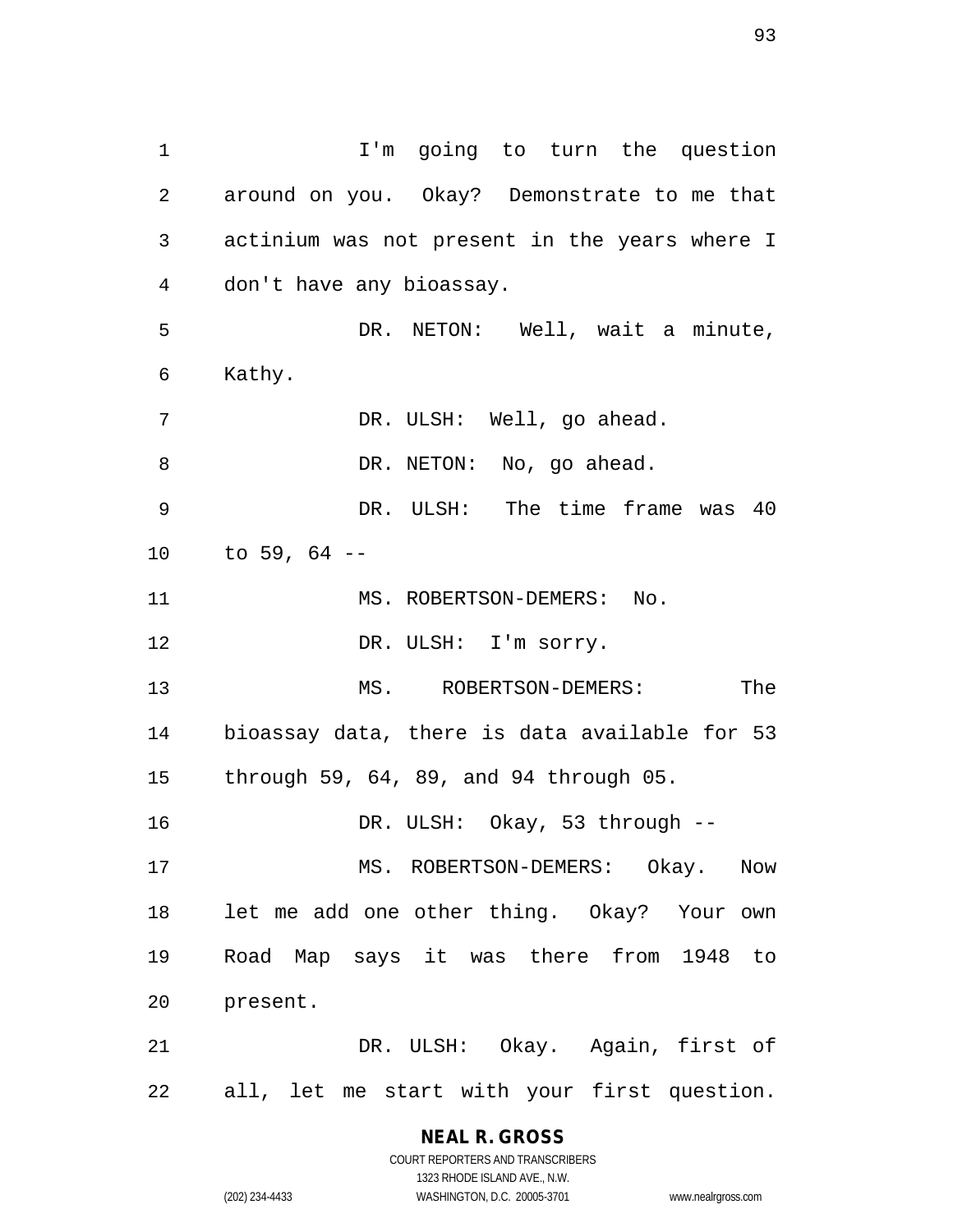53 to 59, that's the basis of the SEC. Sixty- four, that's I think probably the operation in the SW new cave. If you want the name of the guy, I can give it to you under the right circumstances. Eighty-nine, I'm not sure. I don't know. I know that they were starting D&D then. Ninety-four through 05, that gets into the heavy-duty site D&D. That's why you see actinium bioassay there.

 Yes, the Road Map says actinium was present on site from 48 to present. It sounds about right to me, but that does not indicate an exposure potential.

 Let me give you an example. R corridor 5, which I assume -- this is an assumption on my part -- there was specific, small, discrete spots of actinium contamination related to the old cave operation. Those were identified. Those were painted over.

 Fast forward to 1994, and they go in and start D&Ding. I don't know if they

> **NEAL R. GROSS** COURT REPORTERS AND TRANSCRIBERS 1323 RHODE ISLAND AVE., N.W.

(202) 234-4433 WASHINGTON, D.C. 20005-3701 www.nealrgross.com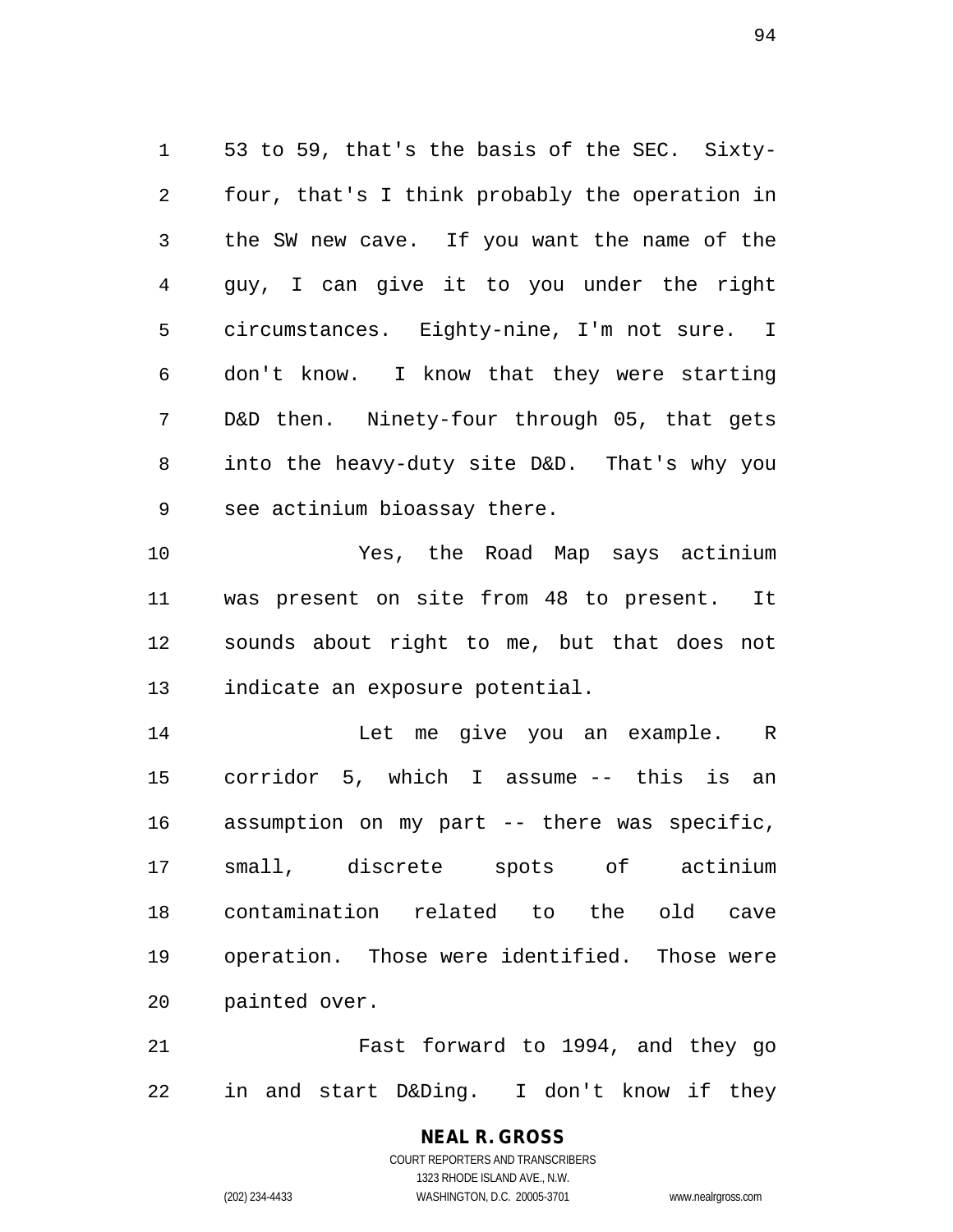demolished that. I think there was a demolition project. Certainly, they were doing sandblasting.

 Now you re-expose that actinium because you blast off that paint that was put on. There's an exposure potential again.

 In the intervening years, no. That's why you do the D&D. That's why you immobilize it.

 Was it present? Yes. That does not indicate an exposure potential.

 MS. ROBERTSON-DEMERS: All I'm asking you to do is to tell me there was no actinium present from 60 to 63, from 65 to 88 --

 DR. NETON: Kathy, I don't think anybody is saying there was no actinium present.

19 DR. ULSH: I'm not saying it. DR. NETON: I think what people are saying is there was no exposure potential. There were no ongoing activities to generate

**NEAL R. GROSS**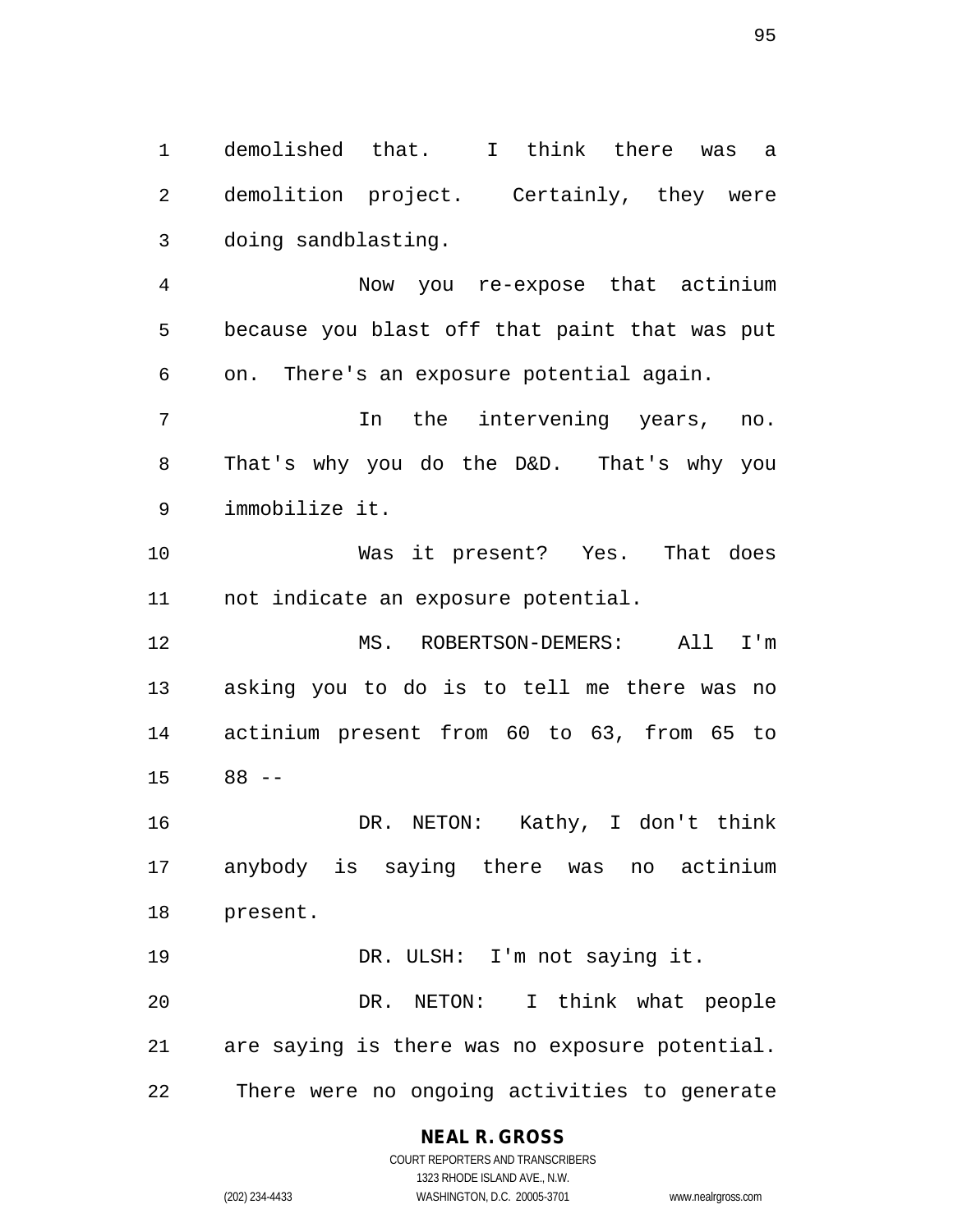airborne or exposure potential activities.

 MS. ROBERTSON-DEMERS: But I cannot determine that from the Road Map. DR. NETON: Well, you have access to the same documents we have, Kathy. We have not identified any operations or activities that would generate a potential for actinium. You are free to look at those as well and see if we have missed something. But you have heard Brant say that we know of none. So I don't know what else we could provide you. I really don't. If you want us to put it in writing -- MS. ROBERTSON-DEMERS: It seems to me that -- DR. NETON: -- we have identified no actinium -- MS. ROBERTSON-DEMERS: It seems to me that you've got a document, [identifying information redacted], that says dates are present. Yet --

### **NEAL R. GROSS**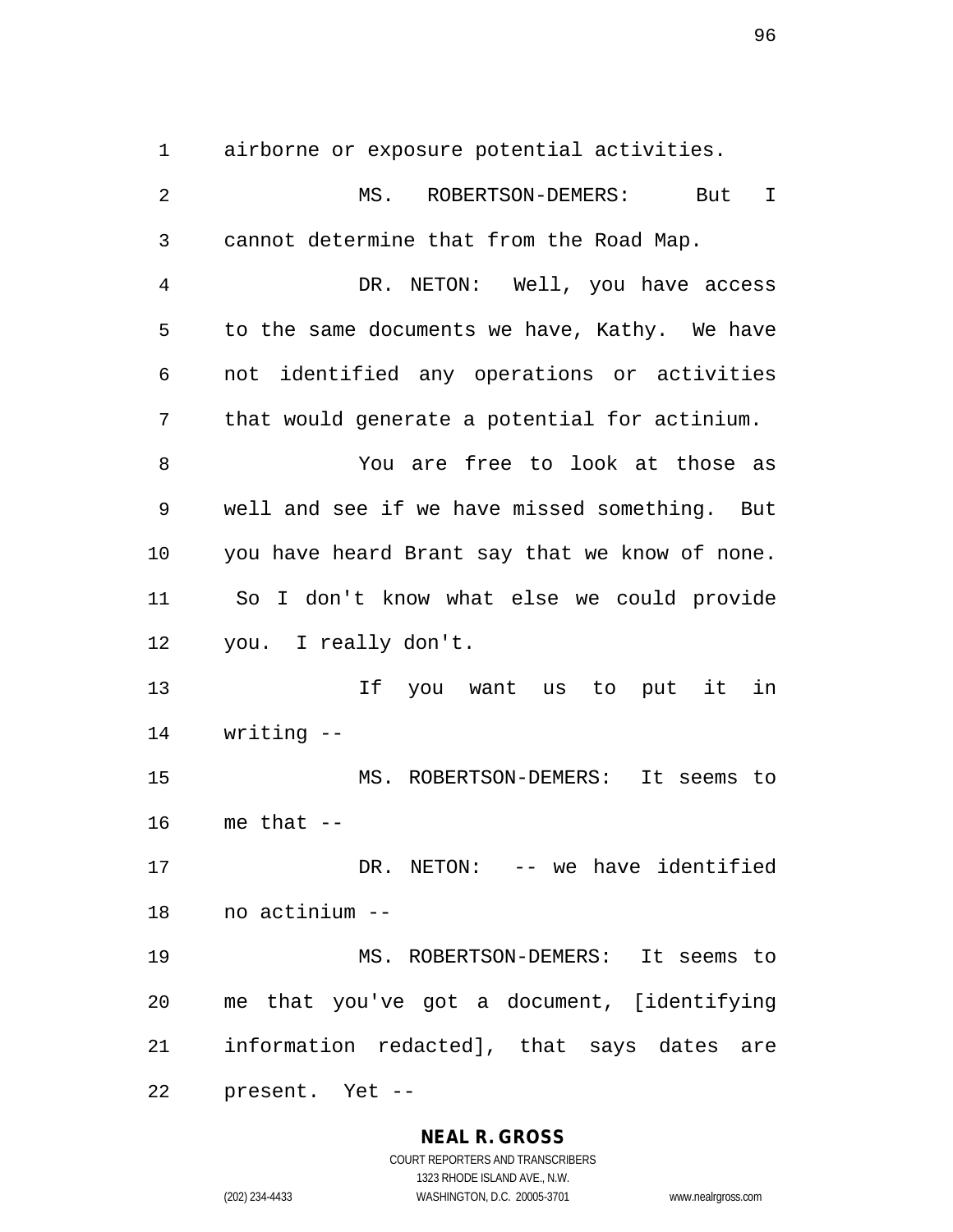DR. NETON: Present versus exposure is a different story, Kathy. DR. ULSH: It doesn't even say present. It says potentially here in a particular location. MS. ROBERTSON-DEMERS: Okay. Now prove to me that it isn't. DR. NETON: I think we're done talking. I think our position -- MR. HINNEFELD: I don't know how we would ever prove a negative. How would we prove something is not somewhere? MS. ROBERTSON-DEMERS: You revise your Road Map to be more accurate. MEMBER ZIEMER: Well, the Road Map is the [identifying information redacted] document summarized. You can't revise what the [identifying information redacted] document -- I don't follow the logic at all. MS. ROBERTSON-DEMERS: What I'm saying is, if actinium wasn't really there from 1948 to present --

#### **NEAL R. GROSS**

COURT REPORTERS AND TRANSCRIBERS 1323 RHODE ISLAND AVE., N.W. (202) 234-4433 WASHINGTON, D.C. 20005-3701 www.nealrgross.com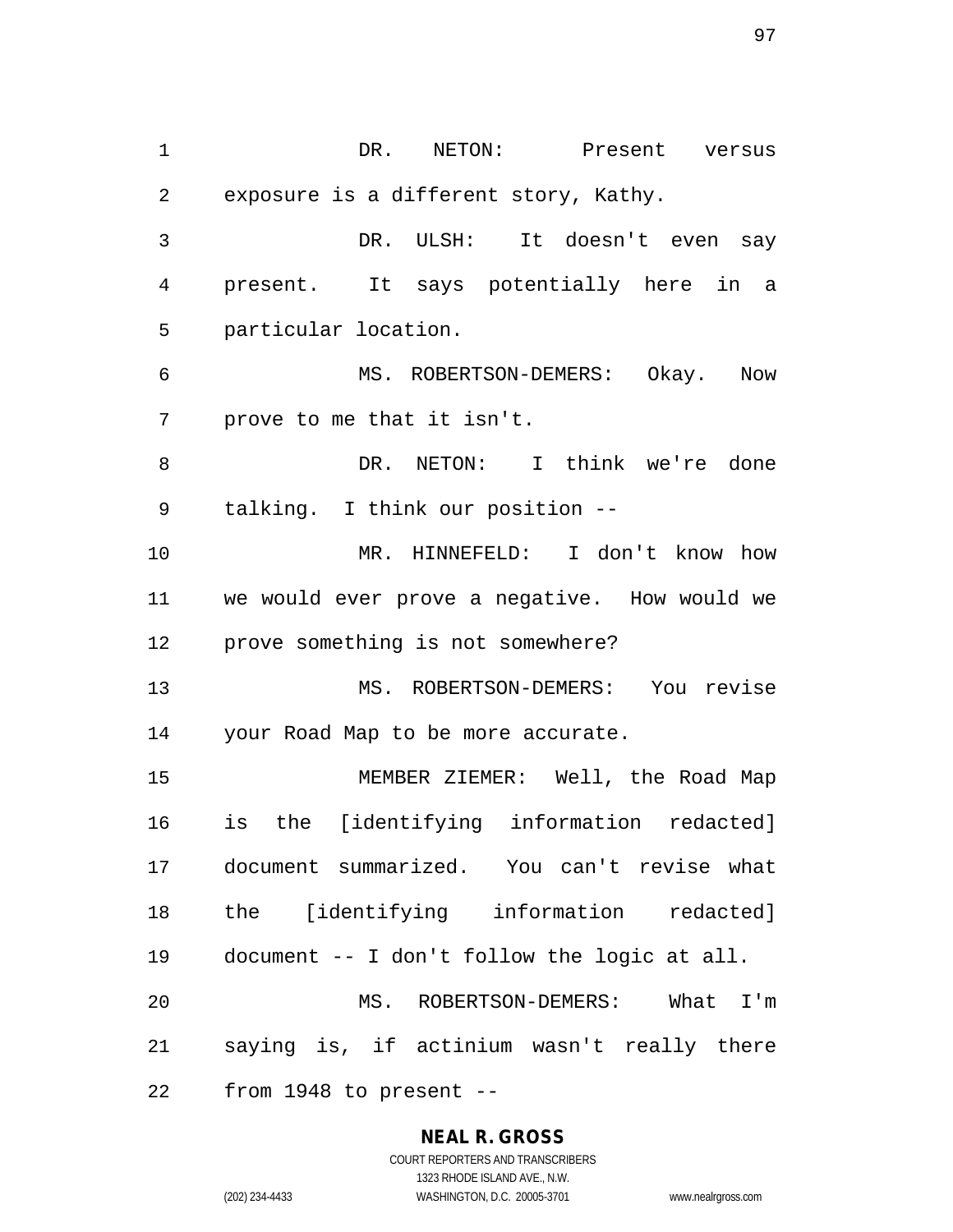MEMBER ZIEMER: Nobody has said that. MS. ROBERTSON-DEMERS: The [identifying information redacted] document says that. MEMBER ZIEMER: It says it wasn't there? 8 MS. ROBERTSON-DEMERS: It was. MEMBER ZIEMER: Yes. 10 MS. ROBERTSON-DEMERS: It was. MEMBER ZIEMER: Nobody is saying that that's wrong. MS. ROBERTSON-DEMERS: Okay. No, what I'm saying -- MEMBER ZIEMER: I don't understand the argument, even, that you're making. It doesn't -- MS. ROBERTSON-DEMERS: What I'm saying is, what the [identifying information redacted] document says, that it was there from 49 to present, and it was not available in the form where individuals could have an

**NEAL R. GROSS**

COURT REPORTERS AND TRANSCRIBERS 1323 RHODE ISLAND AVE., N.W. (202) 234-4433 WASHINGTON, D.C. 20005-3701 www.nealrgross.com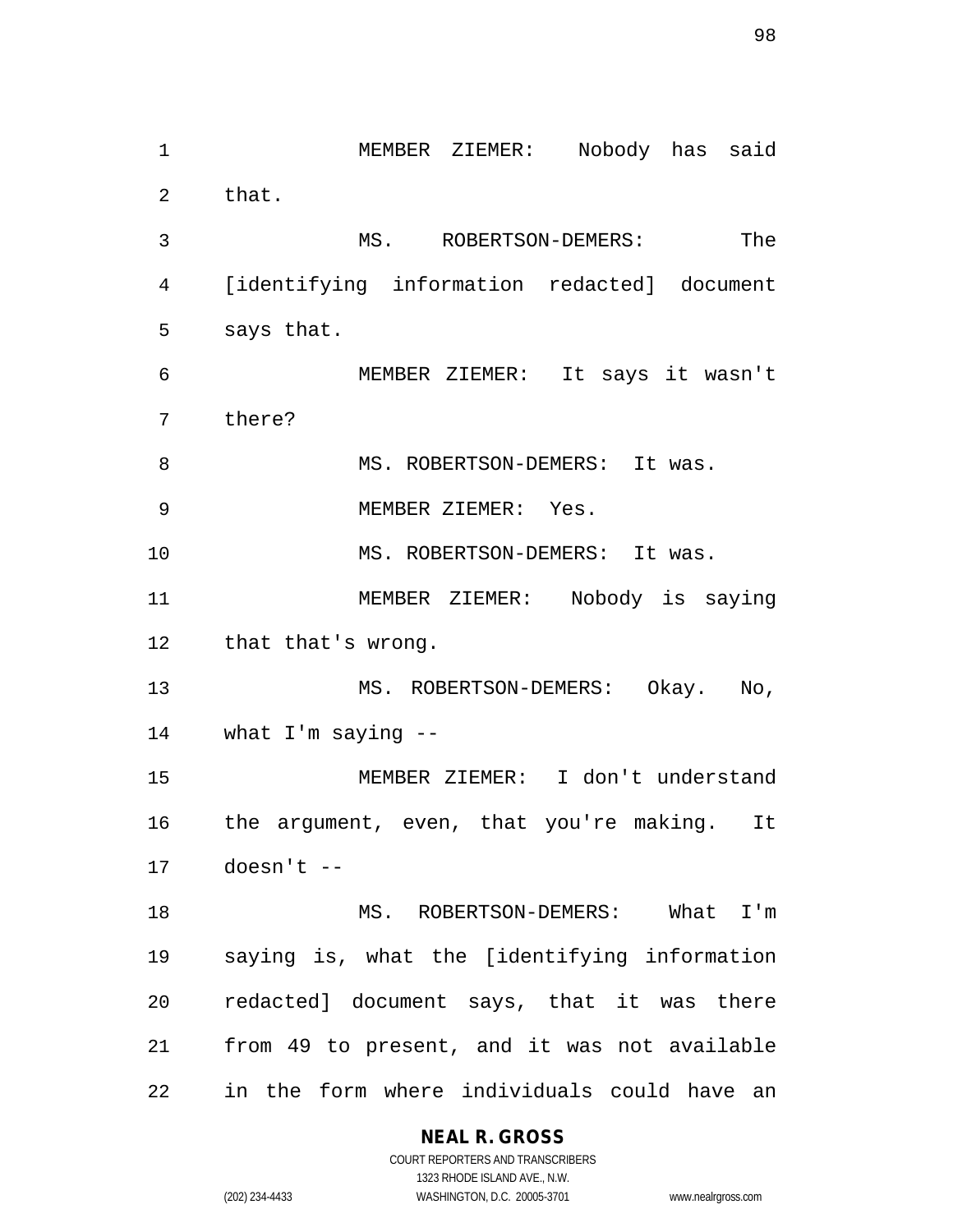uptake, then we need to know during which specific years. Because that's what we're hearing, there's only specific years from 48 to present that it was available for uptake. MEMBER ZIEMER: That's what we

just said.

 MR. HINNEFELD: What you are asking for is another document like the Road Map, but rather than just show presence, show the exposure potential? During what time there was an exposure potential?

 MR. FITZGERALD: Can I jump in just a little bit?

 I think let's just go back and I think Brant summarized where this all came from. I think in the very beginning we looked at the Site Profile and brought some issues forward to the ER review, which spoke to whether or not there was bioassay capability for, I think for other sites we called it other nuclides, but, you know, these very specific nuclides, and we identified and there

### **NEAL R. GROSS**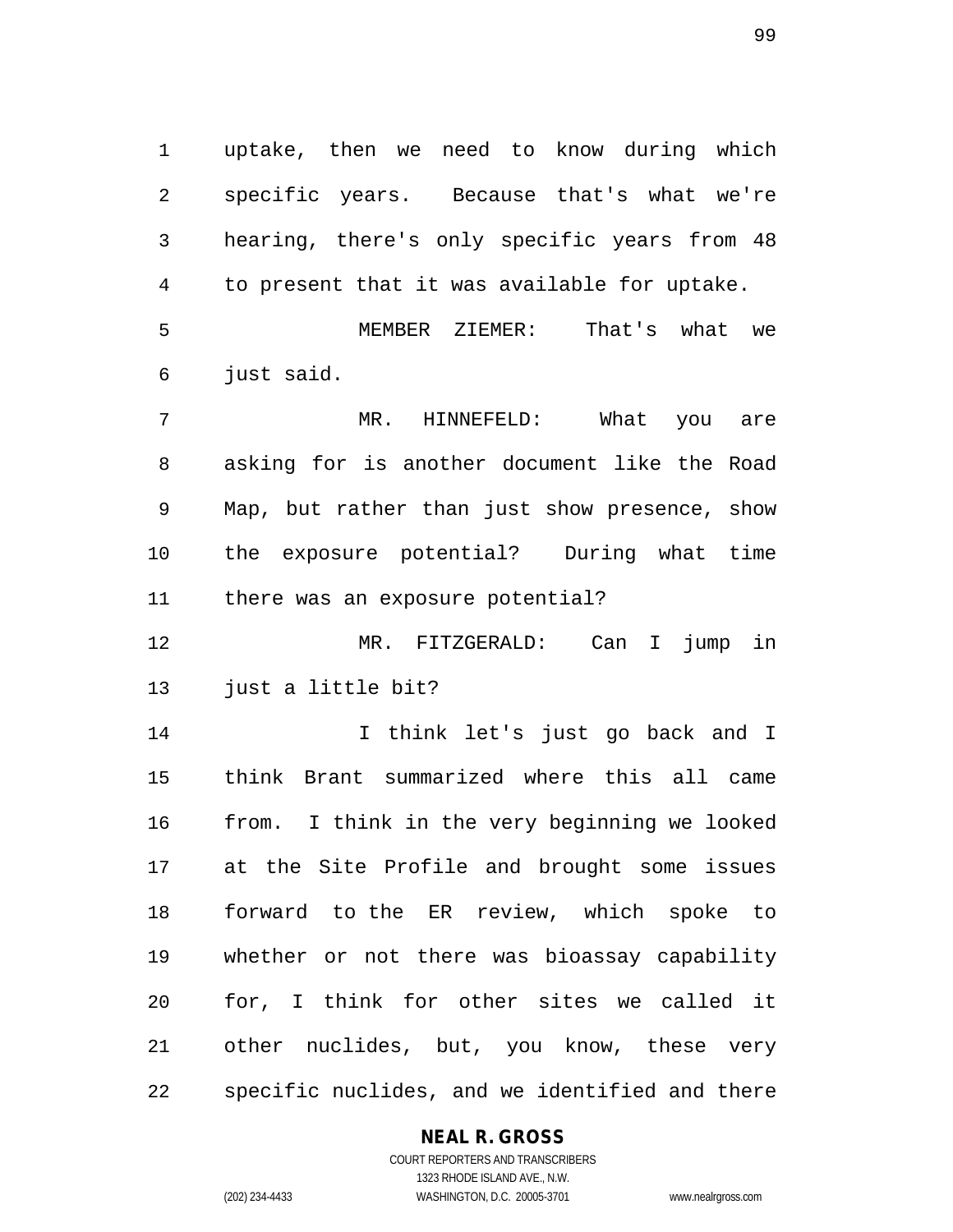were probably five or six issues where we asked the specific question, and that did get discussed, I think, on the table.

 Because of this sort of collection of various and sundry nuclides, I think the response was to roll these up into a Road Map based on the [identifying information redacted] report, just to have an easier way to look at all these nuclides.

 What we are, I think, establishing not the first time, but maybe establishing in a more firm way is that the Road Map just reflects the [identifying information redacted] report, and the [identifying information redacted] report just reflects the potential presence of these nuclides, but it doesn't really speak to maybe the original question that we had for some of these nuclides, whether or not both exposure potential existed and a bioassay capability was available.

22 So I think there is a gap there.

#### **NEAL R. GROSS** COURT REPORTERS AND TRANSCRIBERS

1323 RHODE ISLAND AVE., N.W.

(202) 234-4433 WASHINGTON, D.C. 20005-3701 www.nealrgross.com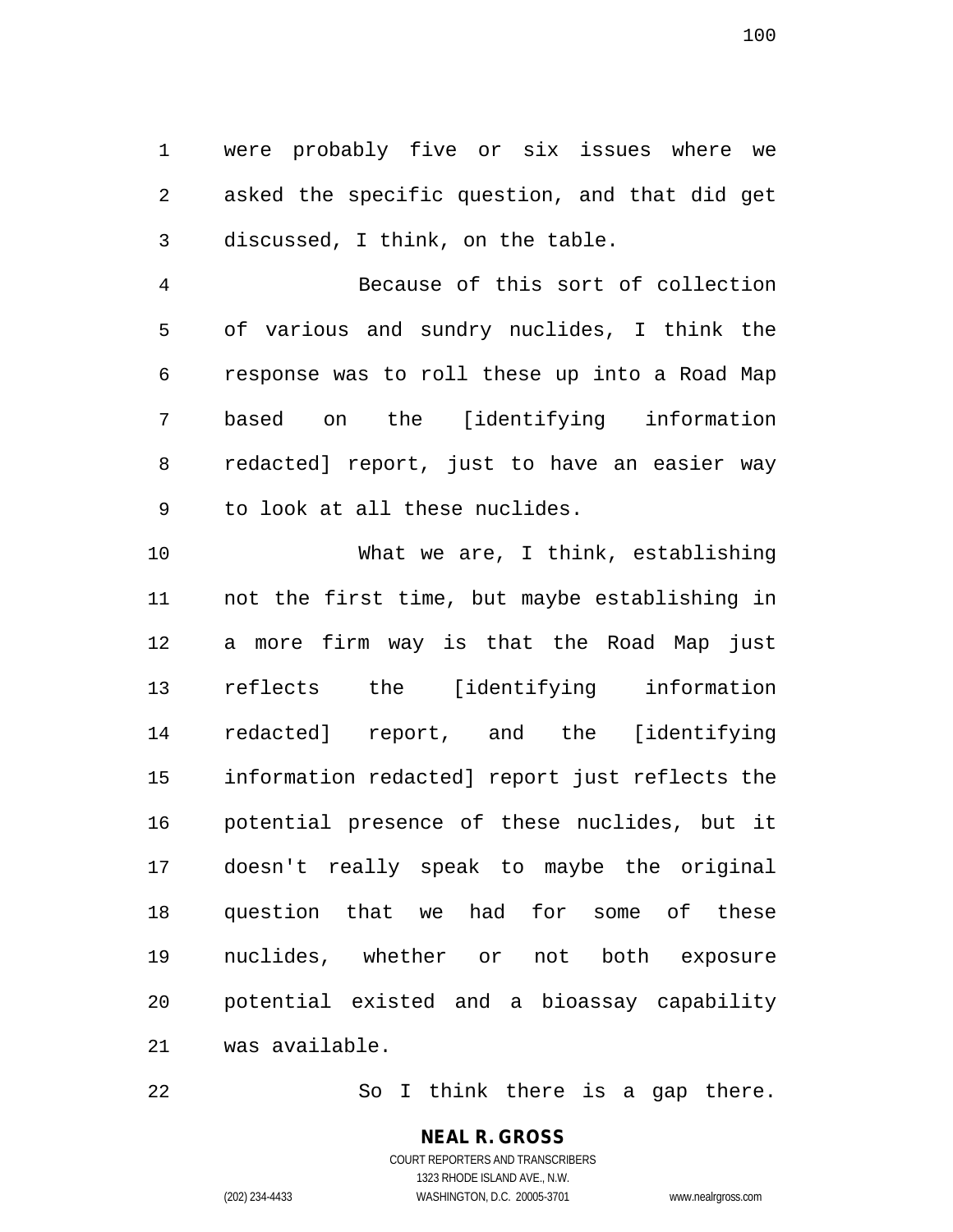I think we are maybe talking past each other a little bit on this one.

 But, in terms of the exchanges of White Papers, I think we are sort of down to the point, okay, the Road Map helps, but it didn't necessarily add any new information that we couldn't get from the [identifying information redacted] report. We still have some questions on specific nuclides, you know, issues. You know, we did lay these out.

11 11 I think what we could do, just to bring this to a close, is just identify what specific nuclides remain in terms of whether or not there was an exposure potential, then, in fact, whether there was a bioassay capability at the site in that time frame for that exposure.

 I think we could nail that down a little better, but get away from deciding whether or not the Road Map does the trick or not, because the Road Map really is a mapping of the [identifying information redacted]

#### **NEAL R. GROSS** COURT REPORTERS AND TRANSCRIBERS

1323 RHODE ISLAND AVE., N.W.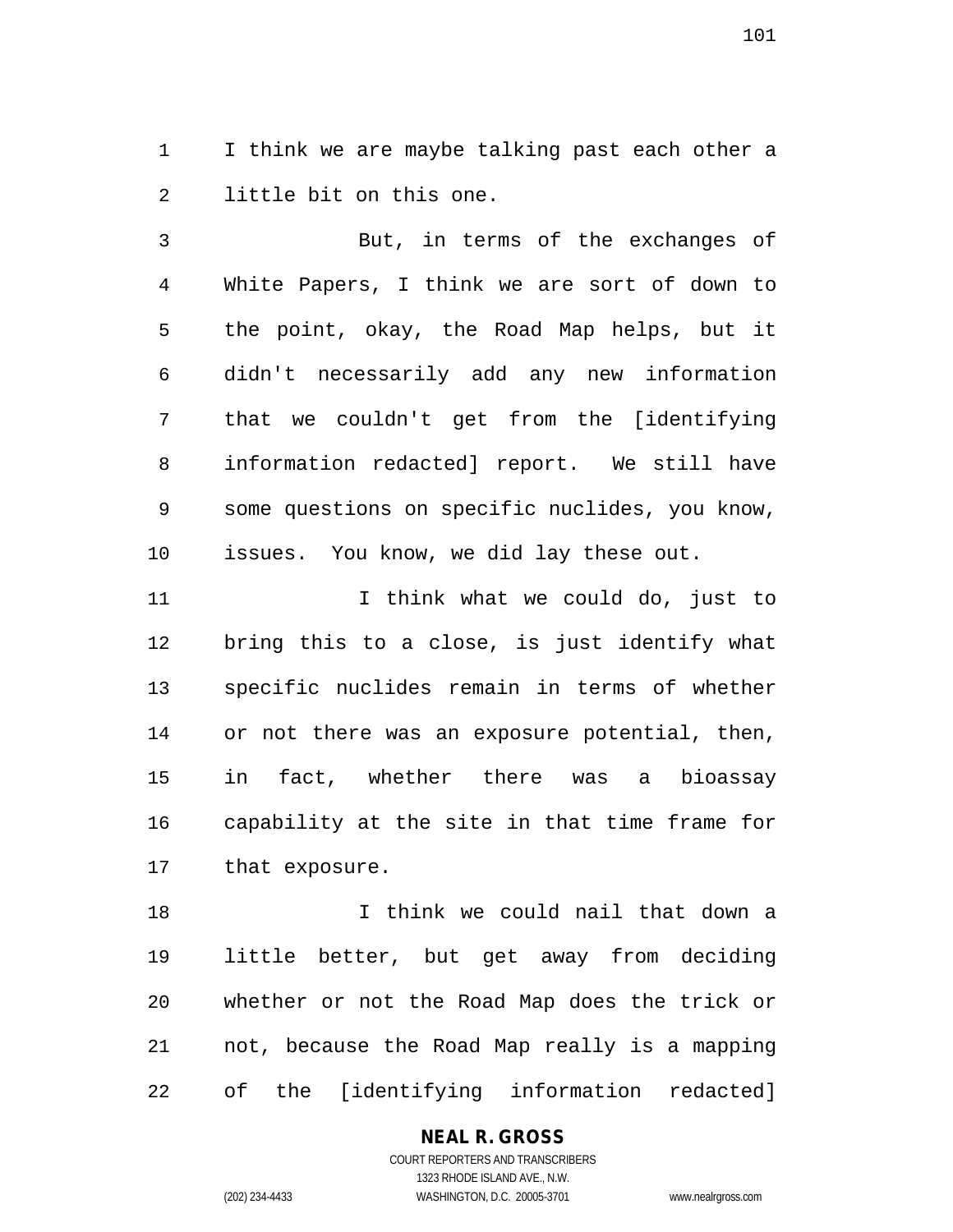report. So we are arguing over something that won't get us where we need to go anyway.

 So what we can do that would be helpful, and if it is agreeable to the Work Group, is just simply -- it sounds like we started doing it for actinium, but just kind of nail down some specific examples. Go back to the nuclides that we identified in the original matrix and pull some of those and say, you know, can we, for those time periods where we do have an identified presence, can we establish whether, 1) exposure potential existed. And we can look at the same documents as Jim has suggested. And if, in fact, we can establish that exposure potential, then can we nail down whether the bioassay capability existed or not? And just kind of nail this thing down, rather than deal with it in a very broad sense.

 DR. ULSH: And as you do that, Joe, I would refer you to our White Paper. Look at Attachment A, which starts on page 18,

# **NEAL R. GROSS**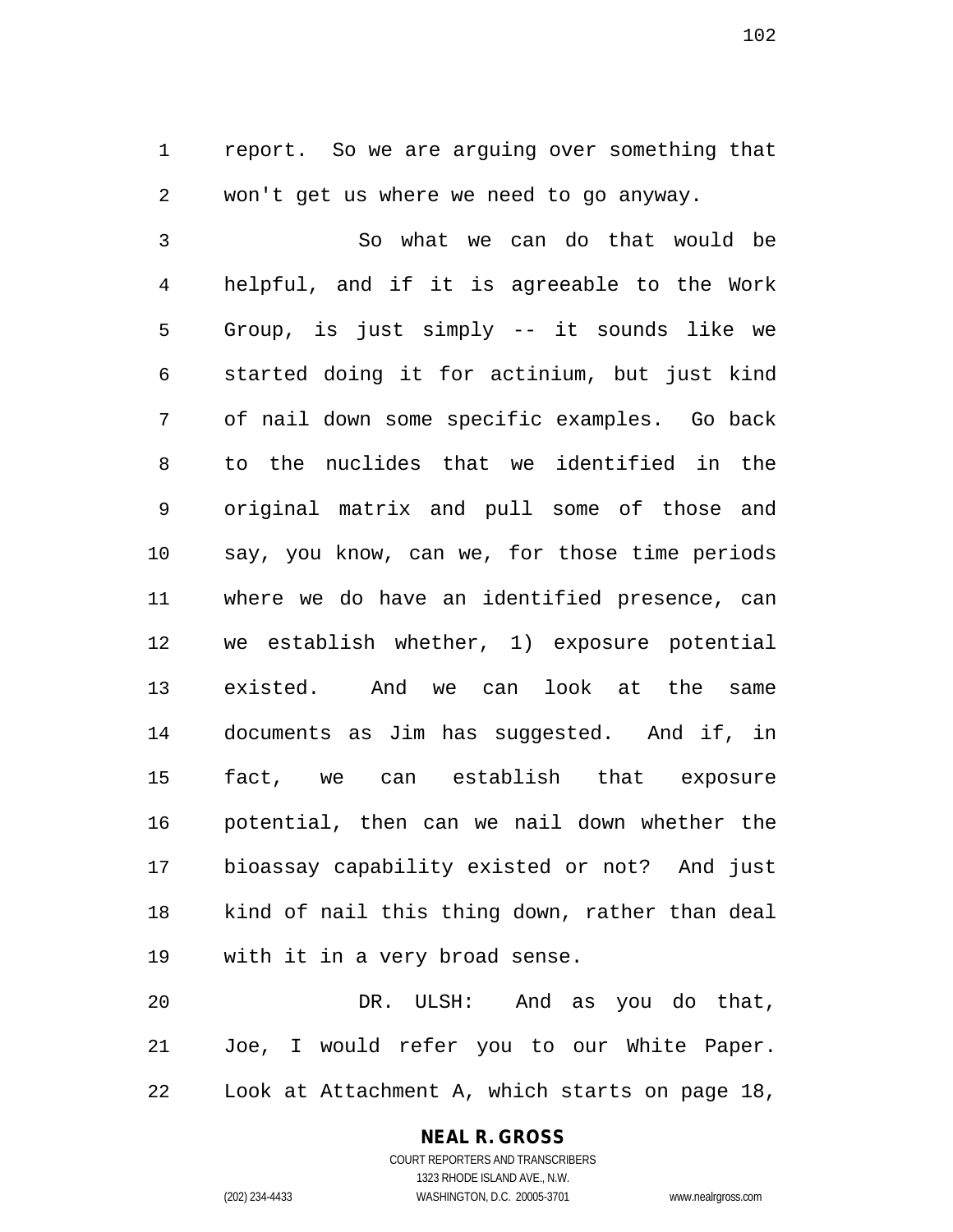and then look, also, at page 24, which is another table that talks about specific radionuclides that SC&A has raised a concern about. MR. FITZGERALD: I'm sorry, what was the second one, Brant? DR. ULSH: It's page 24. Unfortunately, it's not numbered. MR. FITZGERALD: Okay. Do you have -- DR. ULSH: But, to give you a summary, I'll start with the second one first. It has three columns, radionuclides and era, summary of SC&A-identified issues -- that's our summary, by the way, I think -- and, also, our response, our NIOSH evaluation of these issues. Some of the radionuclides listed are actinium-227, bismuth-210, cobalt, cesium, a number of others. Stop me if you need me to. So 24 there.

> **NEAL R. GROSS** COURT REPORTERS AND TRANSCRIBERS 1323 RHODE ISLAND AVE., N.W. (202) 234-4433 WASHINGTON, D.C. 20005-3701 www.nealrgross.com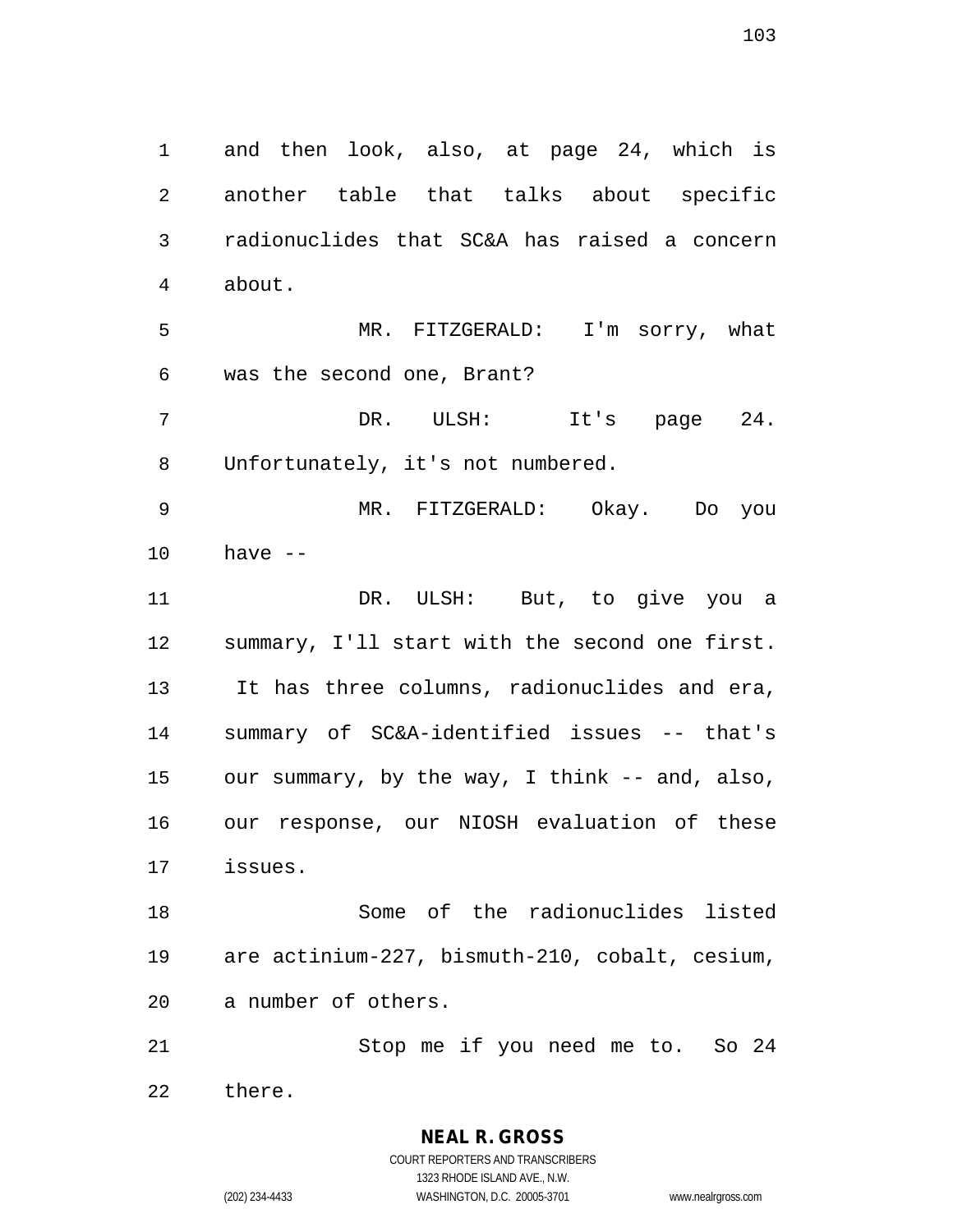Now, to go back to the first one, page 18, this list, this is called Attachment A. The first column is informal source term and title. It gives a description loosely of the program involved. The second column is the constituent radionuclides, and it lists the major radionuclides of concern. 8 So I agree the approach that you have suggested would be very helpful, so that we can talk specifically and not generally. But I would also say that we are pretty far a ways down the road here, taking in mind what's

 already been done. And if there are additional questions or remainder issues --

 MR. FITZGERALD: Well, I think that's what I want to get to, rather than sort of keep this in a broad discussion, which we have had, but get down to specific examples and let those examples pretty much settle the question of whether to present gaps or questions that remain. But get it very specific, so that we are talking in

# **NEAL R. GROSS**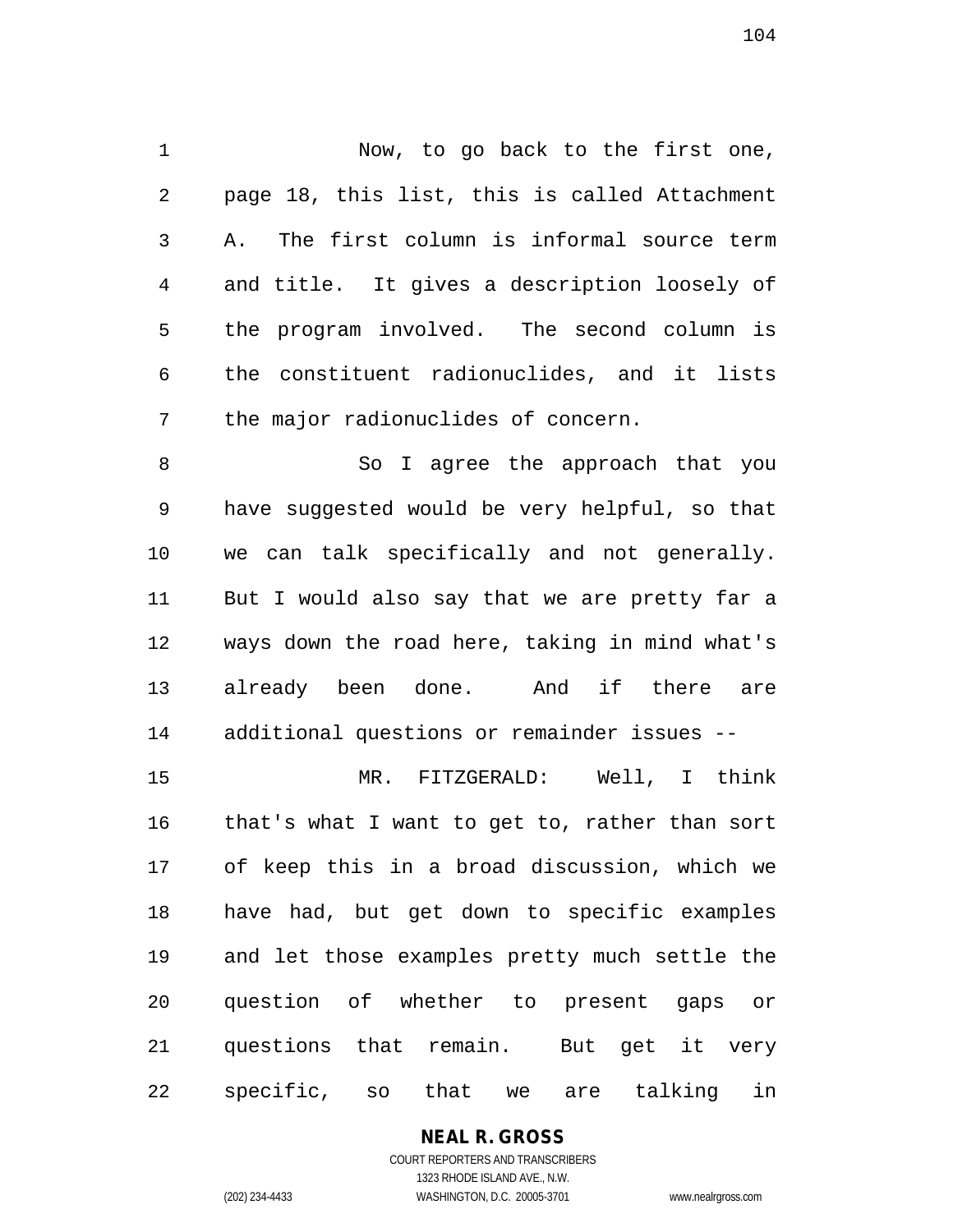generalities now, if that's agreeable.

 CHAIR BEACH: I am agreeable to that. It just takes us back to the matrix. MR. FITZGERALD: Well, to some extent, but there has been a lot of work done since then. I don't think we're going back to the matrix -- CHAIR BEACH: Right, right. MR. FITZGERALD: -- as a starting point. I agree with Brant, we just build on what we have done already and what NIOSH has presented, but getting a lot more specific and come up with specific examples to present. So we will take that action and provide you those specifics, and then see where that settles. 17 DR. ULSH: And, hey, if you've got names of people, that would make it real easy, but I suspect you probably don't. MEMBER ZIEMER: Well, whose action is this? MR. FITZGERALD: Names of people,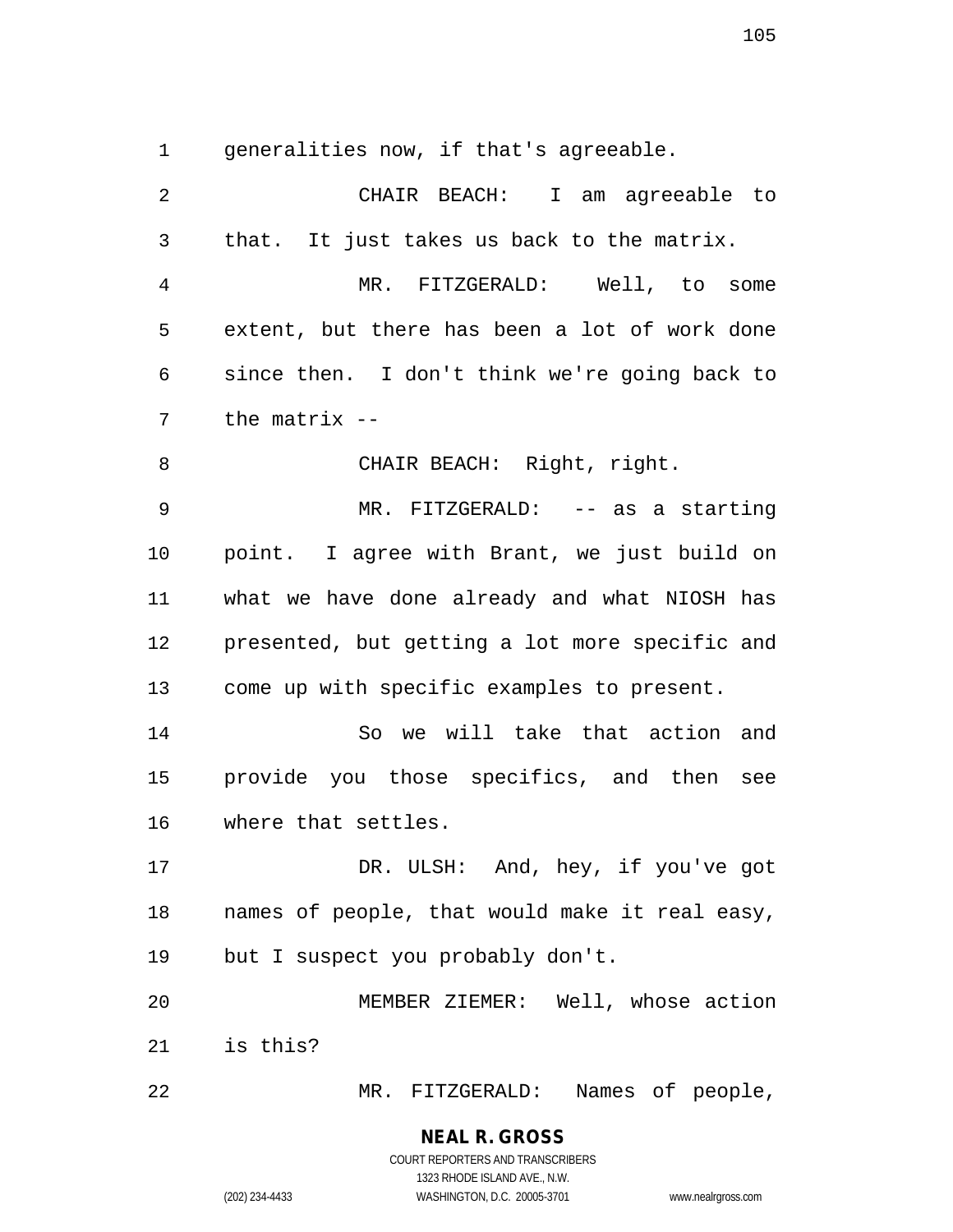I mean in terms of --

 DR. ULSH: If you are concerned about a particular program or exposure incident -- MR. FITZGERALD: Oh, no, I think we've got to be as explicit as possible. If we can nail it down -- MR. CHEW: Brant, could I ask SC&A a question? Joe, what would you consider evidence to you that that particular radionuclide in that particular area on the Road Map was an exposure potential or not an exposure potential? MR. FITZGERALD: Well, I think I go back to Jim's comment that we have access to the same operational documentation that NIOSH does, plus interviews. I mean the same body of information. If we can select two or three areas where I think -- well, the first question is to reach some agreement there was an exposure potential. I mean, if we can't

**NEAL R. GROSS**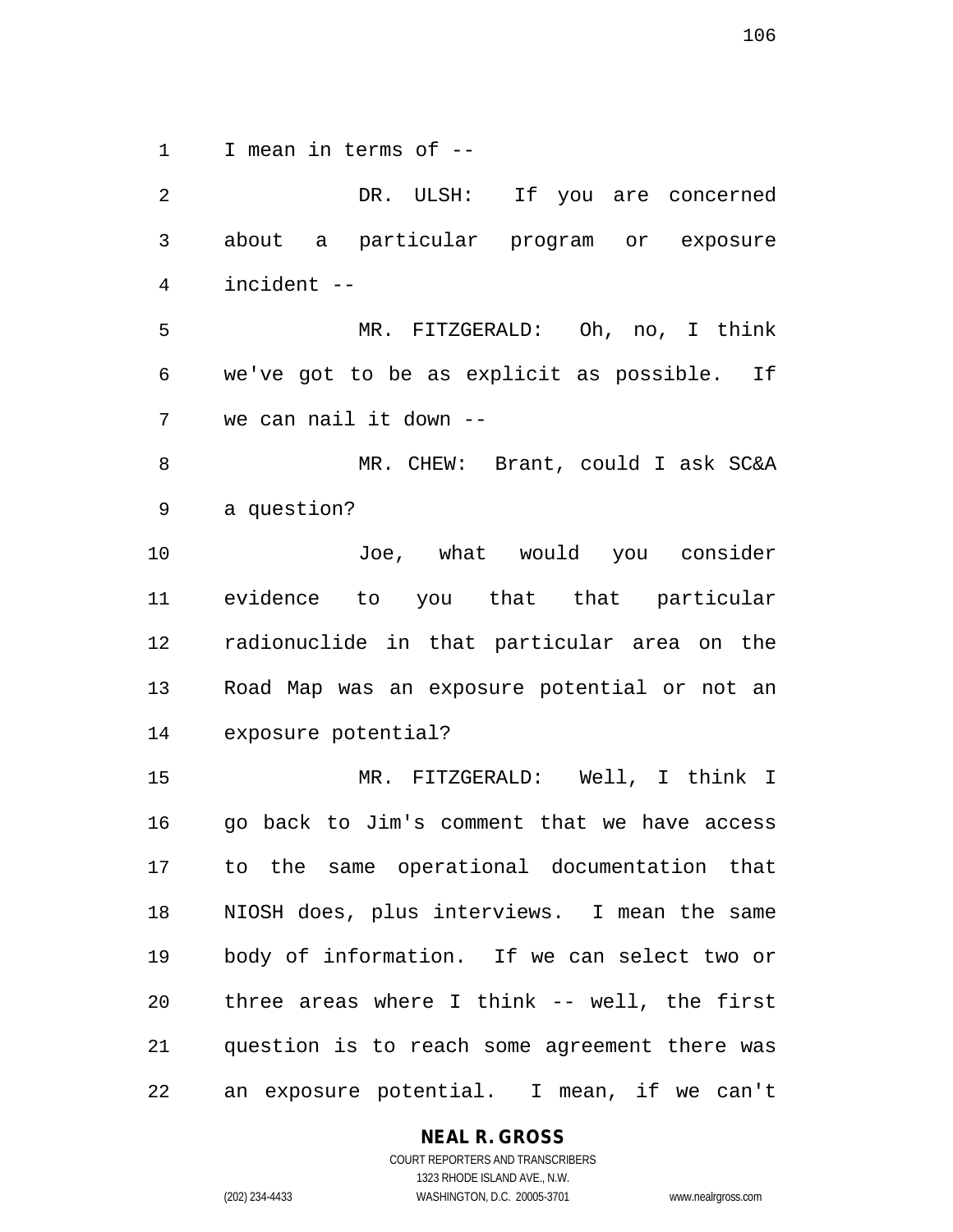get there, then discussing whether or not bioassay capability was available doesn't make any sense.

 So we would present what we think is an argument that there was an exposure potential for that time period. Then, basically, ask, since we probably don't have that specific information, whether or not we can establish bioassay capability.

 MEMBER ZIEMER: Well, I would like to ask why this isn't a NIOSH activity. NIOSH is stating that they believe they know the periods where there was exposure potential. They believe they have the information about when bioassay was done and what the particular projects were and the locations as well. Why isn't this just a table that they put together and then you say we agree or we don't?

 I have my usual problem with having SC&A do it. In my mind, it is a task of the agency.

DR. NETON: Well, I think the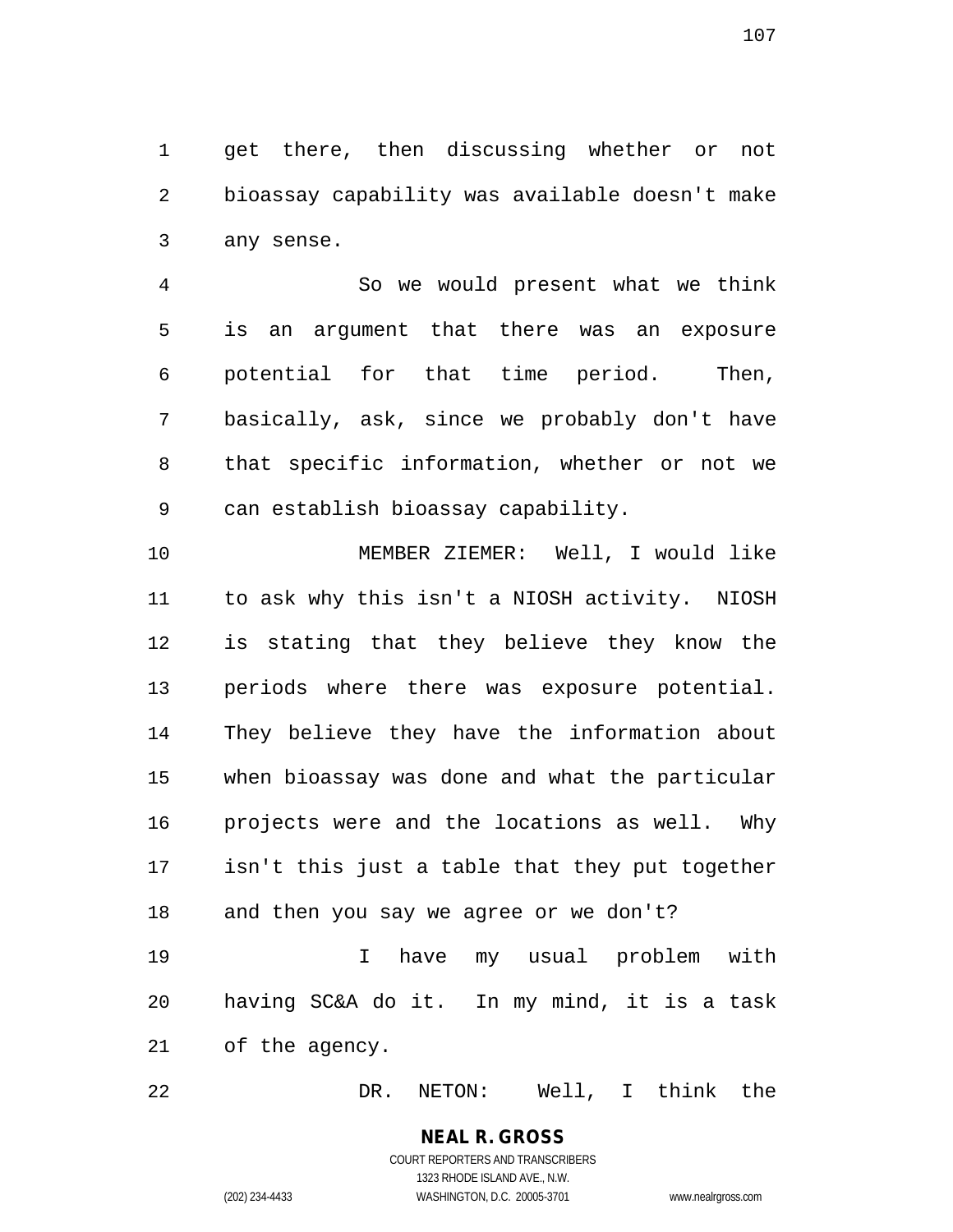question is a little different, Paul. I think the question is, where we have bioassay data, I think SC&A would agree that, well, there was something going on and it was monitored. What they are saying is, how do you know something didn't happen -- something happened that wasn't monitored in those intervening years.

8 And we see no evidence of that. So it would be hard for us to put together a list and say we looked at the list and nothing happened.

 MR. FITZGERALD: What I heard was sort of this, if you can show us or give us some indication of where that gap or that question is, then we could at least have that to go by.

 DR. NETON: Well, but Kathy has clearly enumerated that. I mean she's posited these years where there was no bioassay, and she is suggesting show us. She is saying to us, show SC&A why there was no bioassay program. We're saying because we see no

### **NEAL R. GROSS**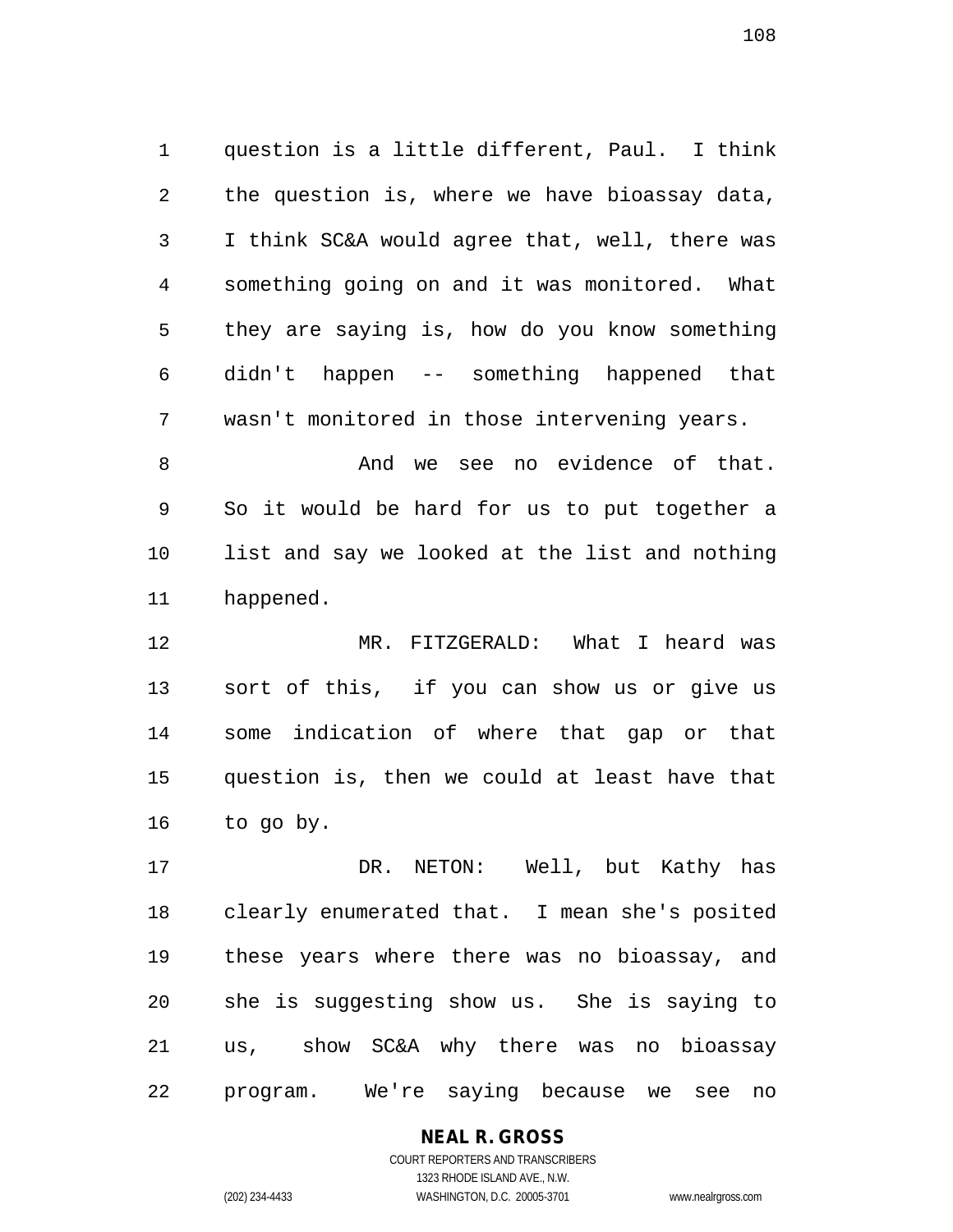evidence of any activity occurring.

 MR. FITZGERALD: Right. DR. NETON: So that's all we can say. MR. FITZGERALD: Right. And I think what we are trying to supply is, okay, we owe you -- 8 DR. NETON: Right. MR. FITZGERALD: -- not only the nuclides, but we also need to give you some indication of why we think there's -- 12 DR. NETON: That's the question. 13 DR. MAURO: I think the burden, if you folks have laid out a network of scenarios over time and bioassay programs, and there are windows of time where the judgment was made at that time that there was no need to look specifically at those radionuclides -- and obviously, in the words you read, that was the judgment. What we just said is that, well, but there were these windows of time that

> COURT REPORTERS AND TRANSCRIBERS 1323 RHODE ISLAND AVE., N.W. (202) 234-4433 WASHINGTON, D.C. 20005-3701 www.nealrgross.com

**NEAL R. GROSS**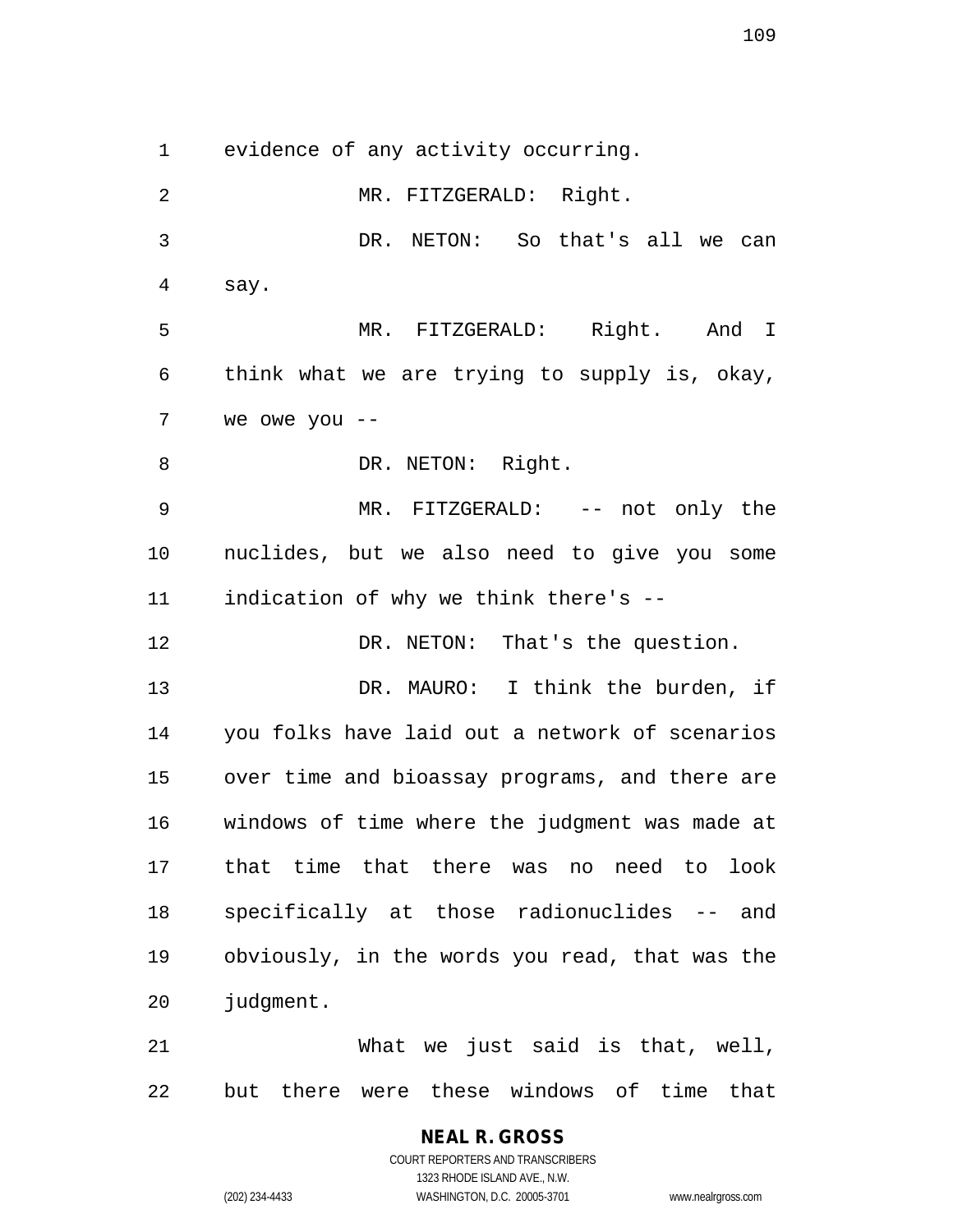maybe there was something going on. I think that if we are going to make that statement, we have to show why we believe that might have happened.

 I don't think we default to the assumption that, just because it was unsoluble, that automatically increases your exposure potential.

 Now the only reason I say that is that, because there are other time periods where exposure potential was admitted to, engaged and dealt with. So it wasn't as if it was something that the administration of the program was blind to right up to the nineties. So, I mean, I'm thinking about it as, clearly, you've made a case that the people in charge who were collecting the data were well aware that actinium was a problem

 when it was being handled, even up to the D&D operation, so I'm hearing. But there were time periods where some judgment, obviously, was made that it wasn't necessary to

## **NEAL R. GROSS**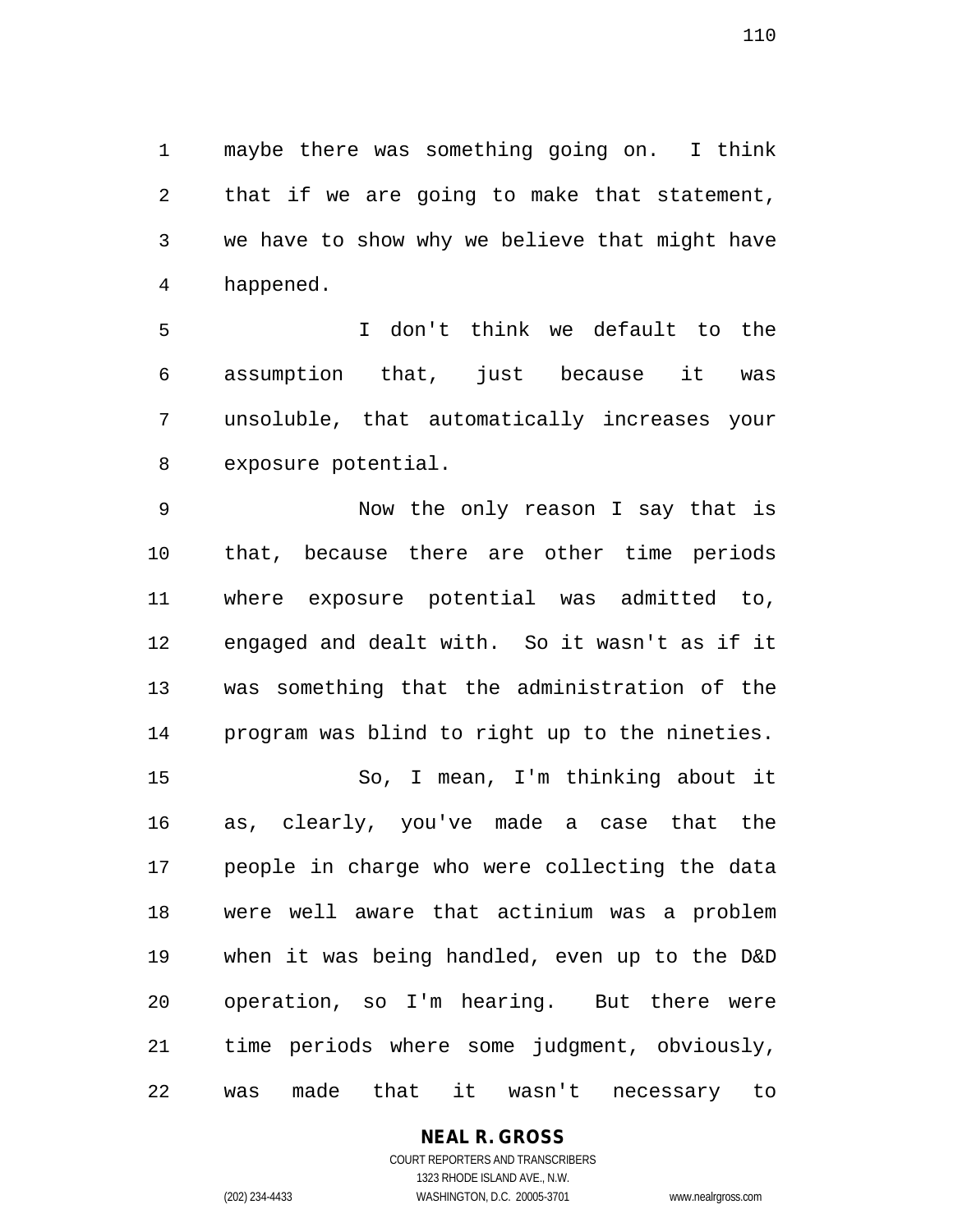explicitly look for that.

 Now your position is, well, you trust that judgment, that -- DR. NETON: Well, not only do we trust that judgment, but we see no evidence -- DR. MAURO: Now we are saying that, and this is an interesting question now, if we are going to raise this as an issue, I guess we have to offer up some evidence that we think, wait a minute, we might have had a window where you missed something important. I think that's my read of this, and this, certainly, -- ground rules -- MEMBER ZIEMER: Well, it seems to me it's got to be more than presence on the site. DR. MAURO: And I would agree with you that it has to be more than presence on the site. MEMBER ZIEMER: I thought the question was whether or not bioassay capabilities corresponded to the use periods

# **NEAL R. GROSS**

COURT REPORTERS AND TRANSCRIBERS 1323 RHODE ISLAND AVE., N.W. (202) 234-4433 WASHINGTON, D.C. 20005-3701 www.nealrgross.com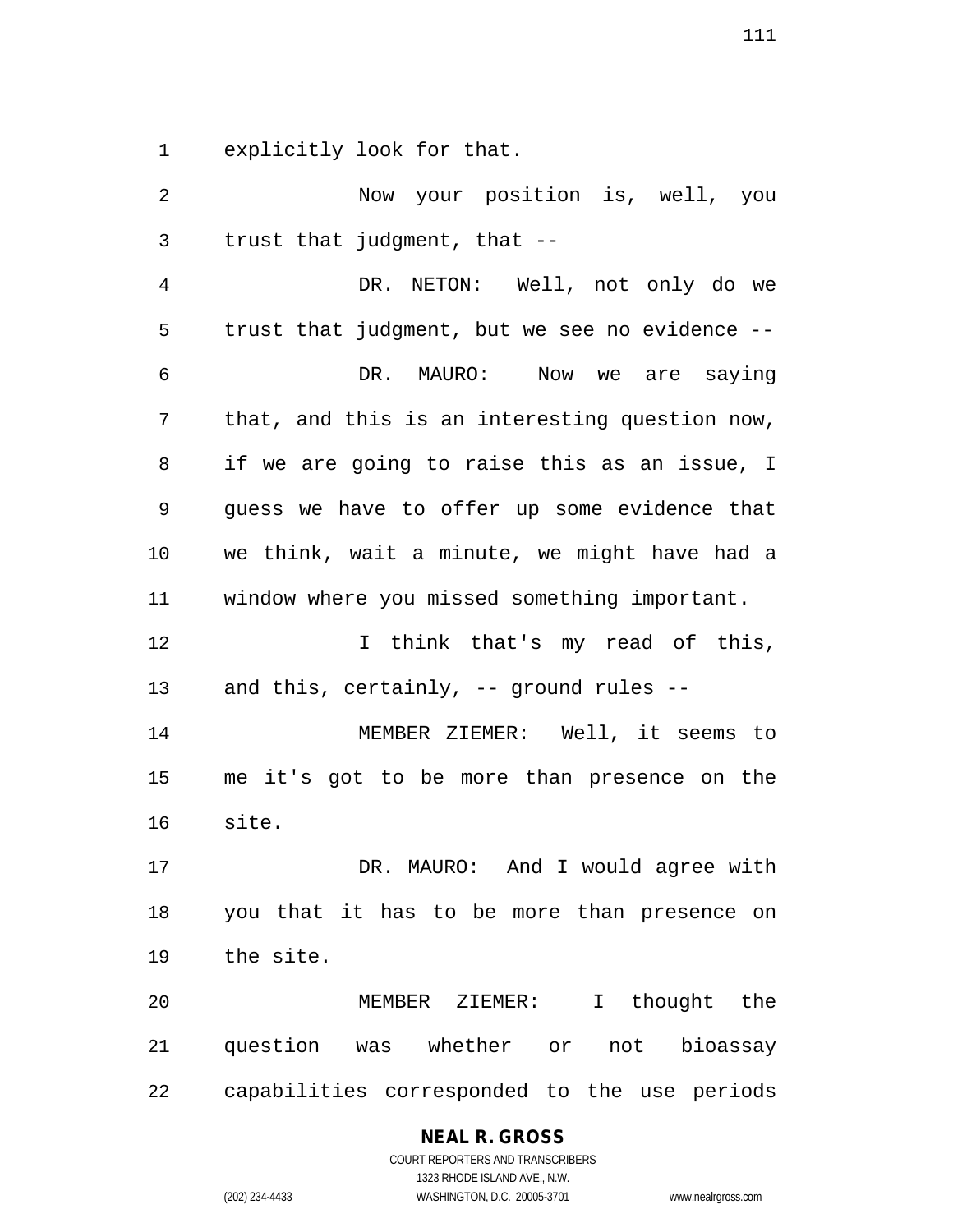in question, that that was not --

 MR. FITZGERALD: Well, I don't think you get to that issue until you answer the exposure -- MEMBER ZIEMER: Well, I thought that's what Kathy was asking, whether or not -- 8 MS. ROBERTSON-DEMERS: The use periods, as I guess, not defined by [identifying information redacted], but defined by national use of the radionuclide on site. MEMBER ZIEMER: Right. As I understand it, the Road Map isn't defining use. It is defining presence, pretty much. 16 DR. ULSH: Potential presence. MEMBER ZIEMER: That is the reason I was asking whose job it is. If it is only an issue of whether or not there's a coincidence between bioassay capabilities and actual use periods, I think you have that information; what use periods you are

**NEAL R. GROSS**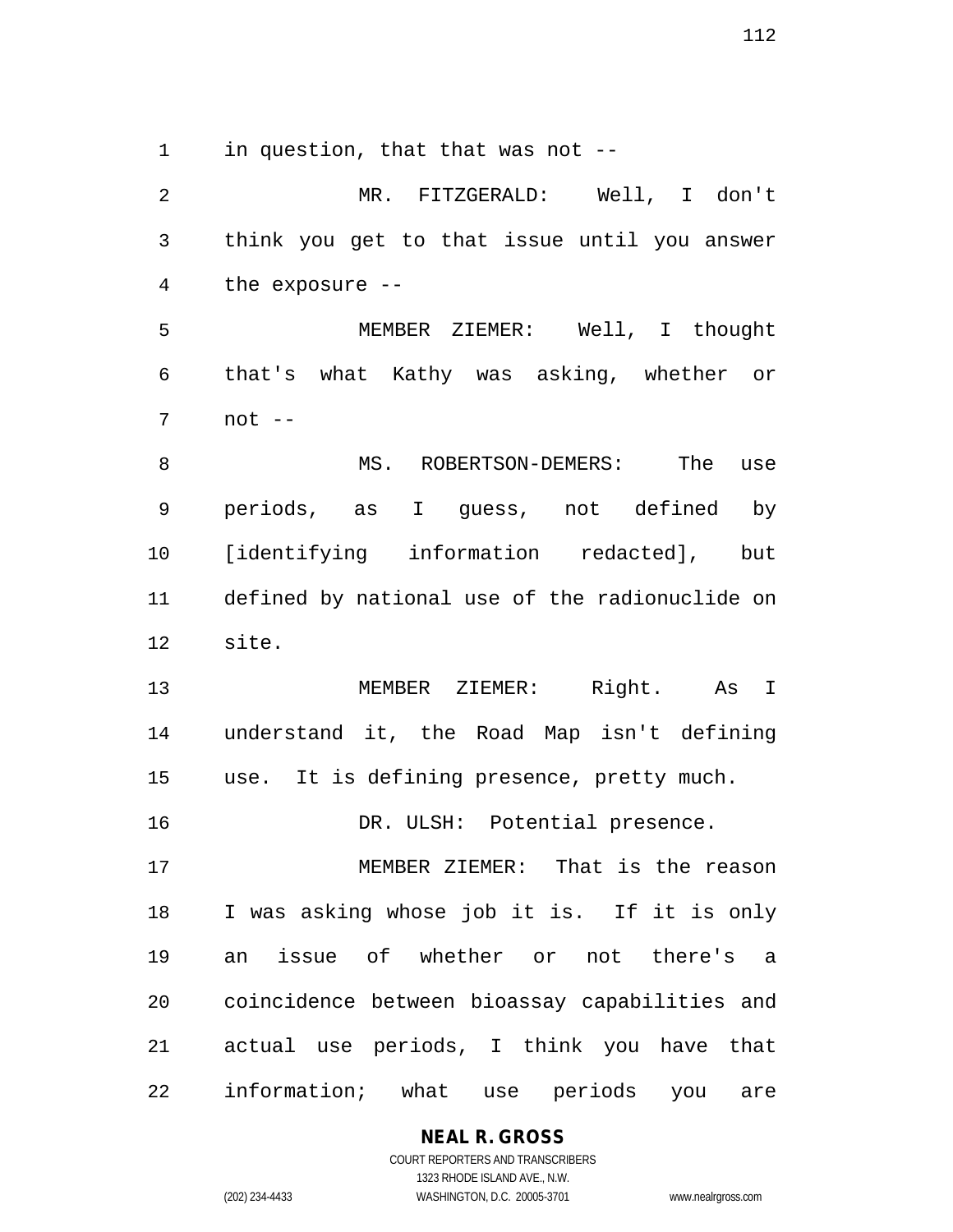defining, you already have that. If you're asking, is there evidence of use outside of those values, that's a different question.

 DR. MAURO: Yes, I would say, and I will defer to the Work Group in terms of interpretation of, how far does SC&A go when we present the case. Now, in my mind, if there's a window of time where there were no bioassays collected for a particular radionuclide, but there were before because they knew certain things were going on, and they were after because they knew certain things were going on, I would say, obviously, the program had the wherewithal to make those judgments.

 Now, if we're going to come in and say there's a window of time where it wasn't collected, I think the onus is on us to show that there was a judgment made that was incorrect at that time.

 MEMBER ZIEMER: Or, yes, you find that there is some --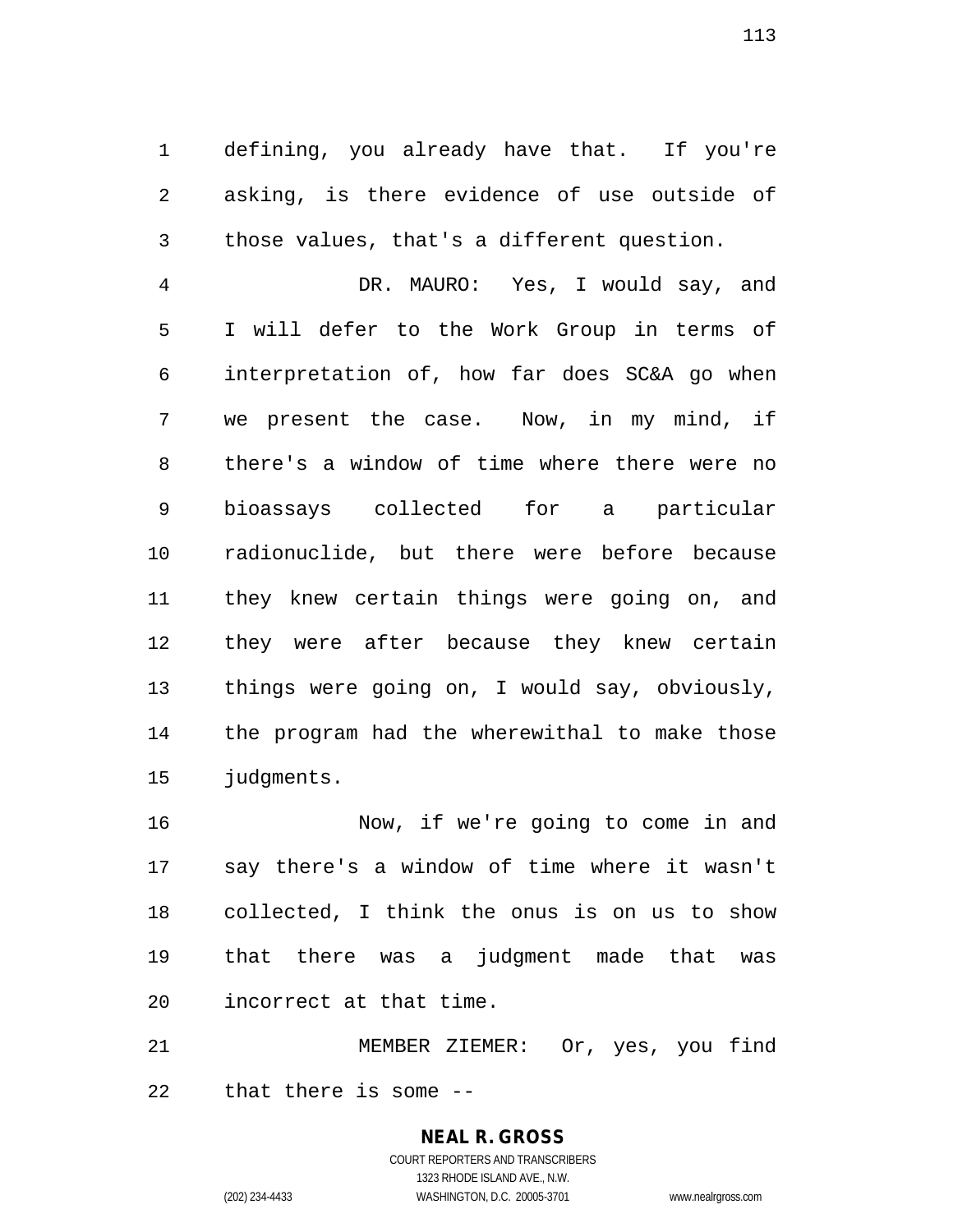DR. MAURO: Yes. MEMBER ZIEMER: -- work going on. DR. MAURO: Yes, and as opposed to imposing that on NIOSH, it seems to me that we have to have affirmative evidence that there was something wrong that they didn't do it here.

 I don't know whether or not the Work Group agrees with that or not, but, in my opinion, in this particular circumstance, if we are going to say there's a window of time where the material was present but there was no bioassay, but at the same time we know that there was the wherewithal to deal with the problem, then we have to say that, uh oh, I think there were certain things going on in this time period where the bioassay wasn't collected, and that's a problem. Obviously, we haven't done that.

 MEMBER ZIEMER: Well, I just have two other comments. One is that I want to make sure that there is a match-up or that you

#### **NEAL R. GROSS** COURT REPORTERS AND TRANSCRIBERS 1323 RHODE ISLAND AVE., N.W.

(202) 234-4433 WASHINGTON, D.C. 20005-3701 www.nealrgross.com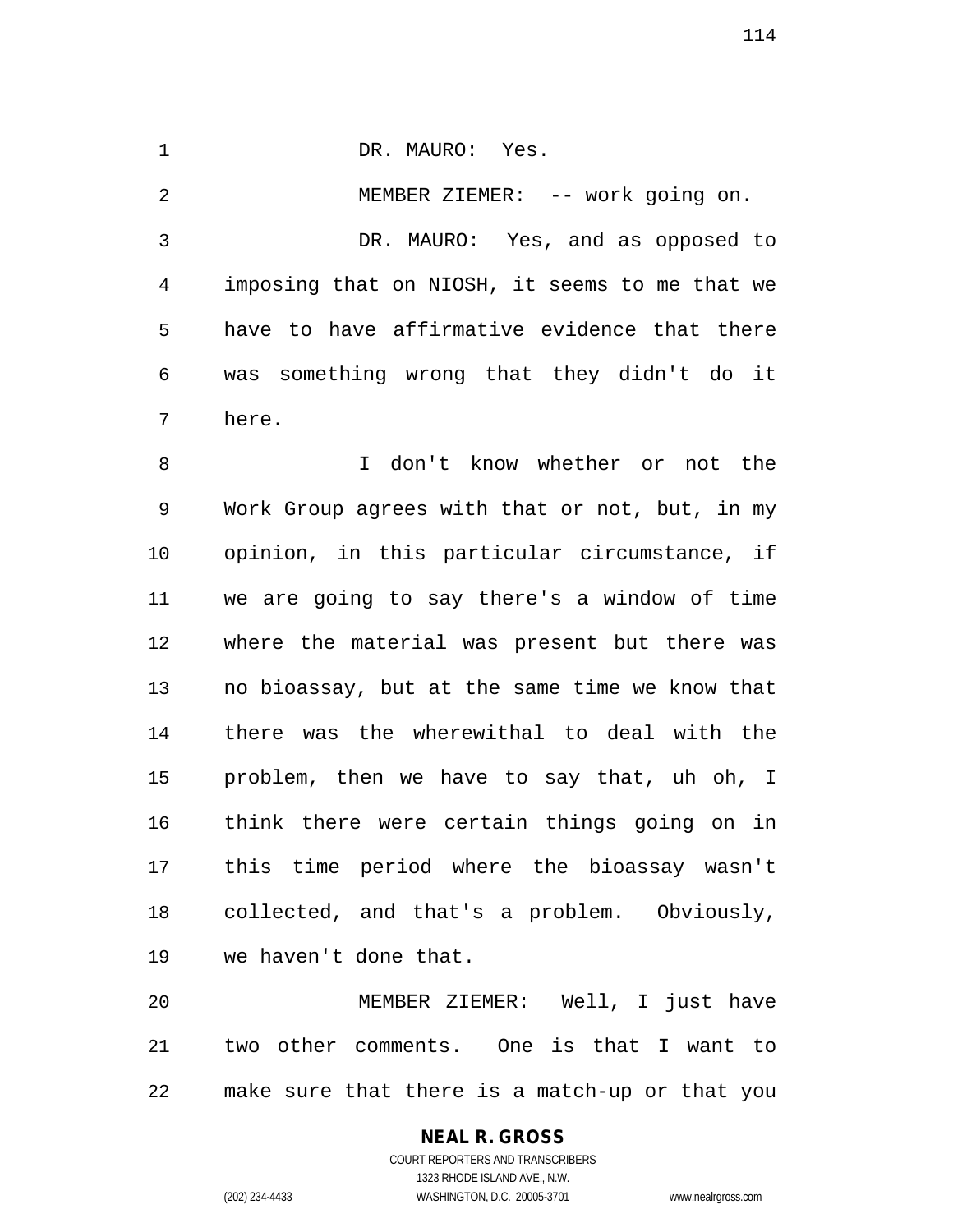guys have provided for Kathy the match-up between what you say the existing programs are, I mean the active -- if SC&A needs that, it seems to me you could provide that pretty easily.

 The other concern that I have is that, if you go on the path you are talking about, you may be in the position of trying to prove the negative, also. It may be an unending task to show, to say, well, I haven't found anything yet, but give me another five years and I'll find something.

- (Laughter.)
- No, I --

 DR. MAURO: And I agree with you 100 percent. When do you stop?

 MEMBER ZIEMER: If there's some obvious regime or some obvious activity that jumps out, but, otherwise, you're searching for an unknown.

21 But I want to make sure that I understood whether you, Kathy, have what you

## **NEAL R. GROSS**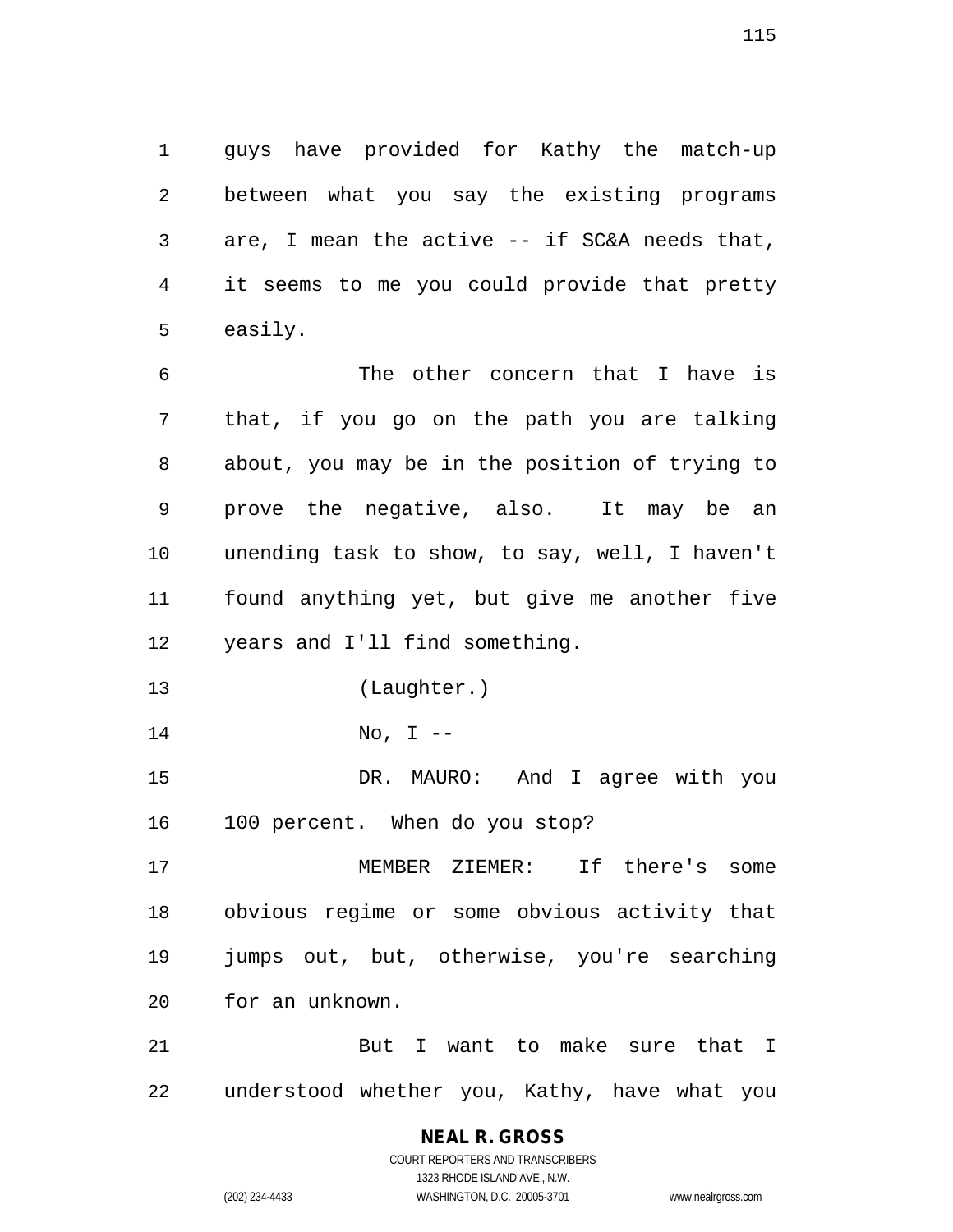were asking for originally.

 MS. ROBERTSON-DEMERS: I would propose that they take Attachment A and add the years to it. MEMBER ZIEMER: That would be helpful then, and see how that matches up with the bioassay. It seems to me that just integrating some data you already have, is that right? MR. CHEW: John, I just want to make one other comment. I think it would be important to also see what you are going to define as exposure potential. Okay? I think that's important. Because if you are going and doing D&D, and it's only 100 d per m per hundred square centimeter, is that exposure potential? DR. MAURO: It is certainly a reasonable question. MR. CHEW: Good. Okay. MR. STEWART: I just have one observation. It was mentioned earlier that we

**NEAL R. GROSS**

COURT REPORTERS AND TRANSCRIBERS 1323 RHODE ISLAND AVE., N.W. (202) 234-4433 WASHINGTON, D.C. 20005-3701 www.nealrgross.com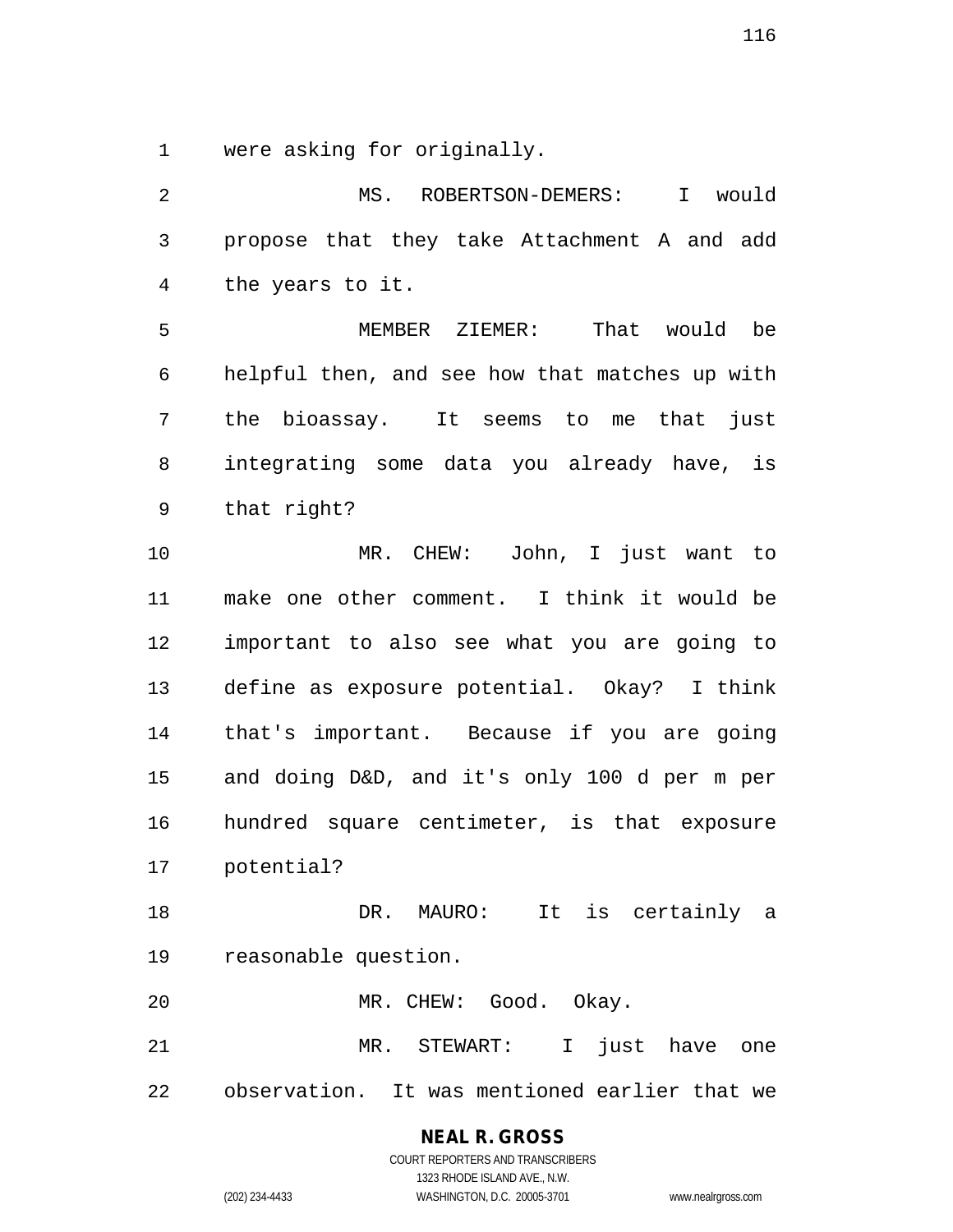should look in the record and find negative judgments for when bioassay was required. We don't see that in record. What we see is we decided we needed a bioassay for X. We need a bioassay for X. They don't say, we determined today again that we don't need the bioassay and for Y. We don't see those judgments on the record. So that is going to be difficult for us to base any decisions on.

 Then, the other thing is, when we do see a problem with the bioassay, typically, in the record, what, in fact, happened is, [identifying information redacted] at one point said we didn't really have a program for actinium, radium, and thorium in the fifties, in the early fifties, until their procedure came out in 54, I believe.

 So they owned up to that. So this is an example of how they have handled the negative judgments, but that's all we've got, as far as I know.

MEMBER CLAWSON: Well, I guess I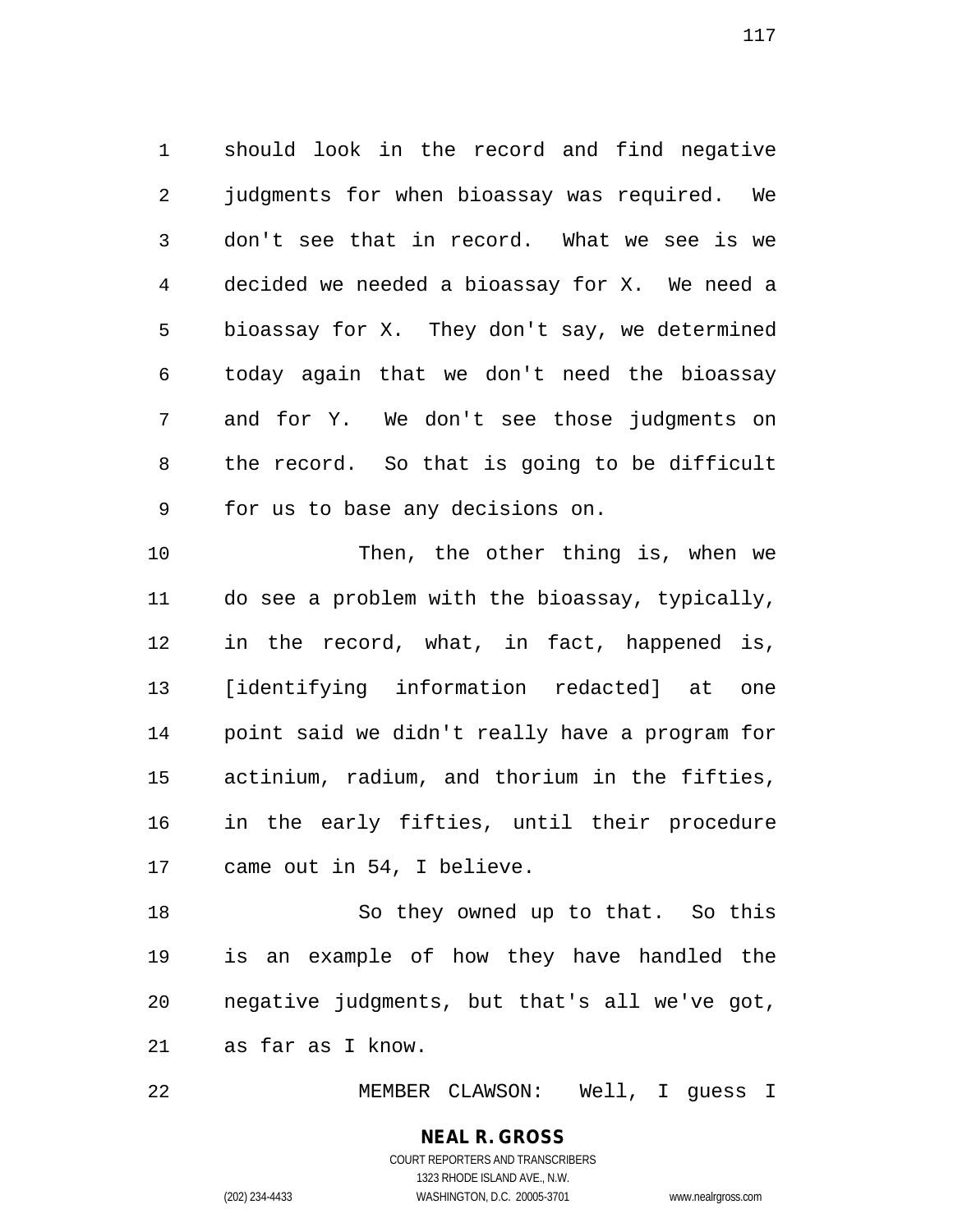kind of need to have it cleared up, too, because my understanding of this [identifying information redacted] document was the Holy Grail of all. My understanding was that there was potential for that in these areas for all this time. And now I'm hearing that, no, it's only for this time.

 My question, too, is, Brant, you have put that they had certain projects going on from this date to this date, and then they stopped like this. I don't really think that they would just throw everything into a barrel and clean it up and walk away.

14 I am kind of wondering how long it took them to get rid of the process, how long it took them to clean this up and get it out and where did they store it and what did they do with it? Because in my experience, we may have stopped a project six years ago, but in a lot of our cells it was still sitting there for years. We never cleaned it up until years down the road, but we were off the bioassay

## **NEAL R. GROSS**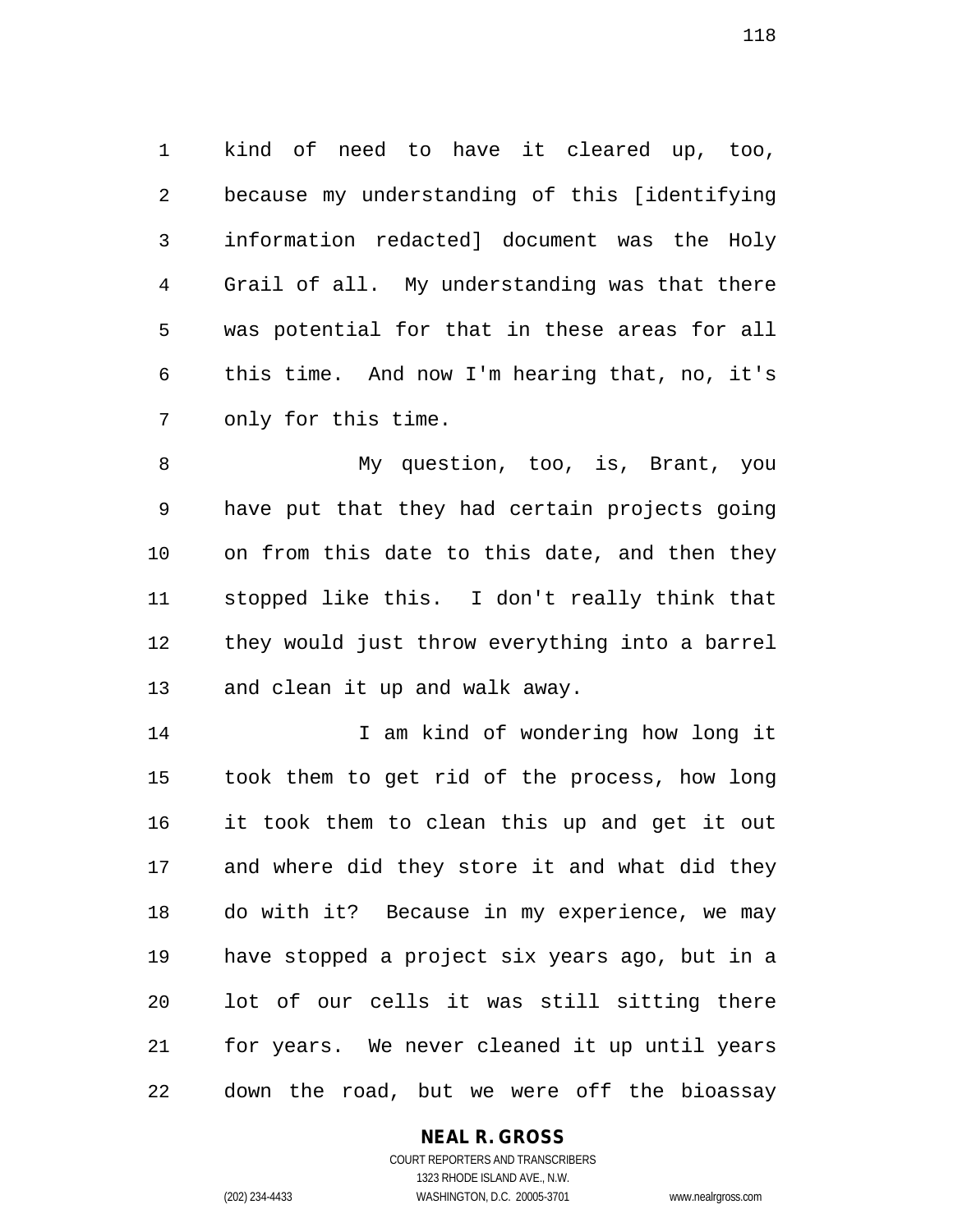programs.

 DR. ULSH: Right. MEMBER CLAWSON: But it was still there. DR. ULSH: Okay. MEMBER CLAWSON: I was really under the impression this [identifying information redacted] document was not -- I was under the impression that there was a potential for these. 11 DR. ULSH: Okay. I can maybe clarify that, Brad. The purpose of the [identifying information redacted] document, I think it was written in 95-ish, give or take, and revised maybe after that. The purpose of it was, okay, we're now facing a large-scale D&D of the site. 18 MEMBER CLAWSON: Right. DR. ULSH: Before I send workers into D&D, I want to know what potential nasties they might encounter while they are there. So you can imagine, if you were in

**NEAL R. GROSS**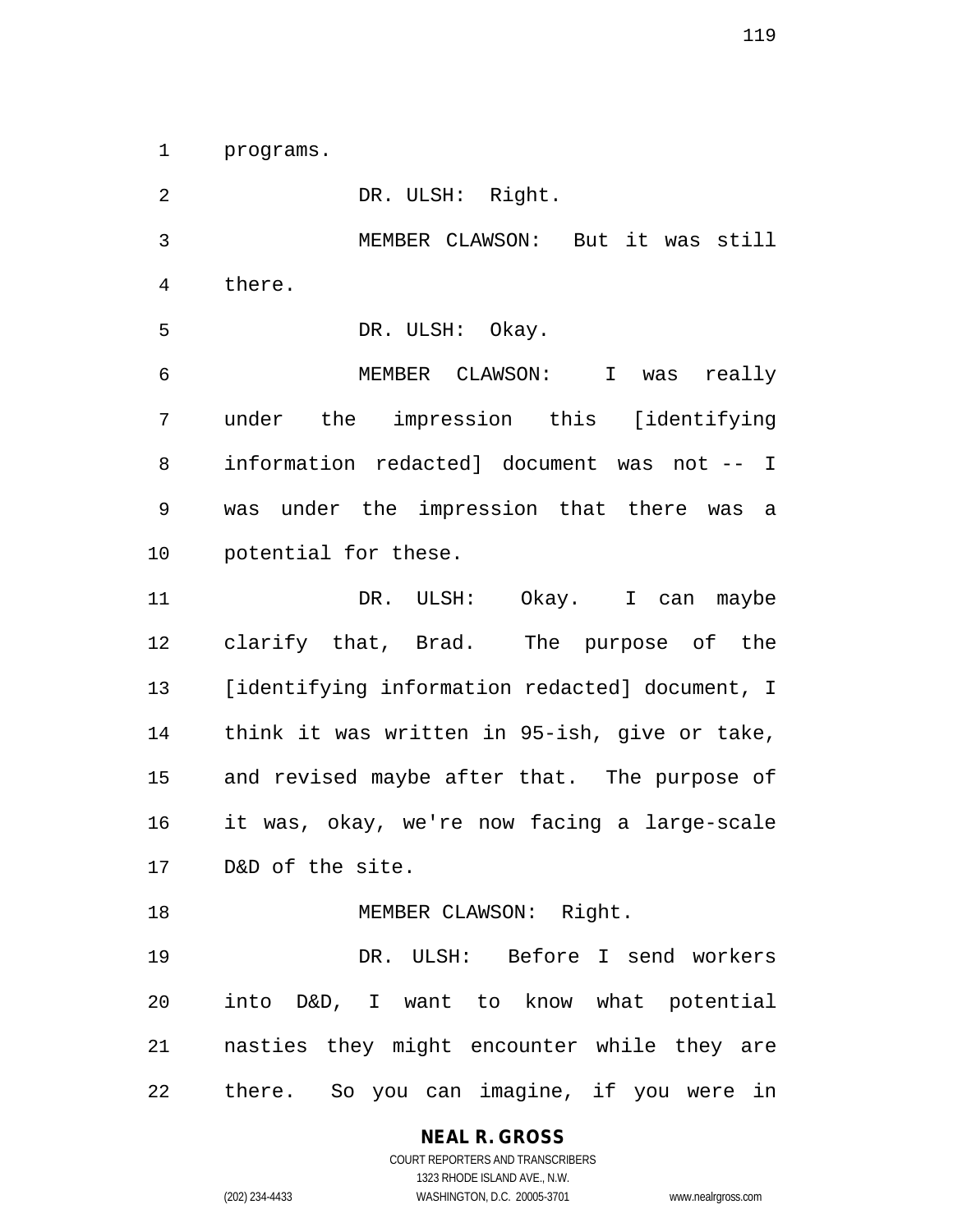that position, you would take the position that, if there's any indication at all that actinium, for instance, might have been there, we're putting it on this table, so that they do the appropriate monitoring for it or, similarly, for thorium, uranium, plutonium, whatever.

 So it's meant to be all-inclusive in terms of what might have potentially been there, enough that you would say, as a D&D manager, I had better be doing some monitoring for this. That was the purpose of the [identifying information redacted] document.

 MEMBER CLAWSON: And I understand that now, but previously I did not understand that that's what this document was for. I thought this was going back in time and showing the potentials that were in these rooms for all these years.

DR. ULSH: Okay.

MEMBER CLAWSON: That's what I

took as this document.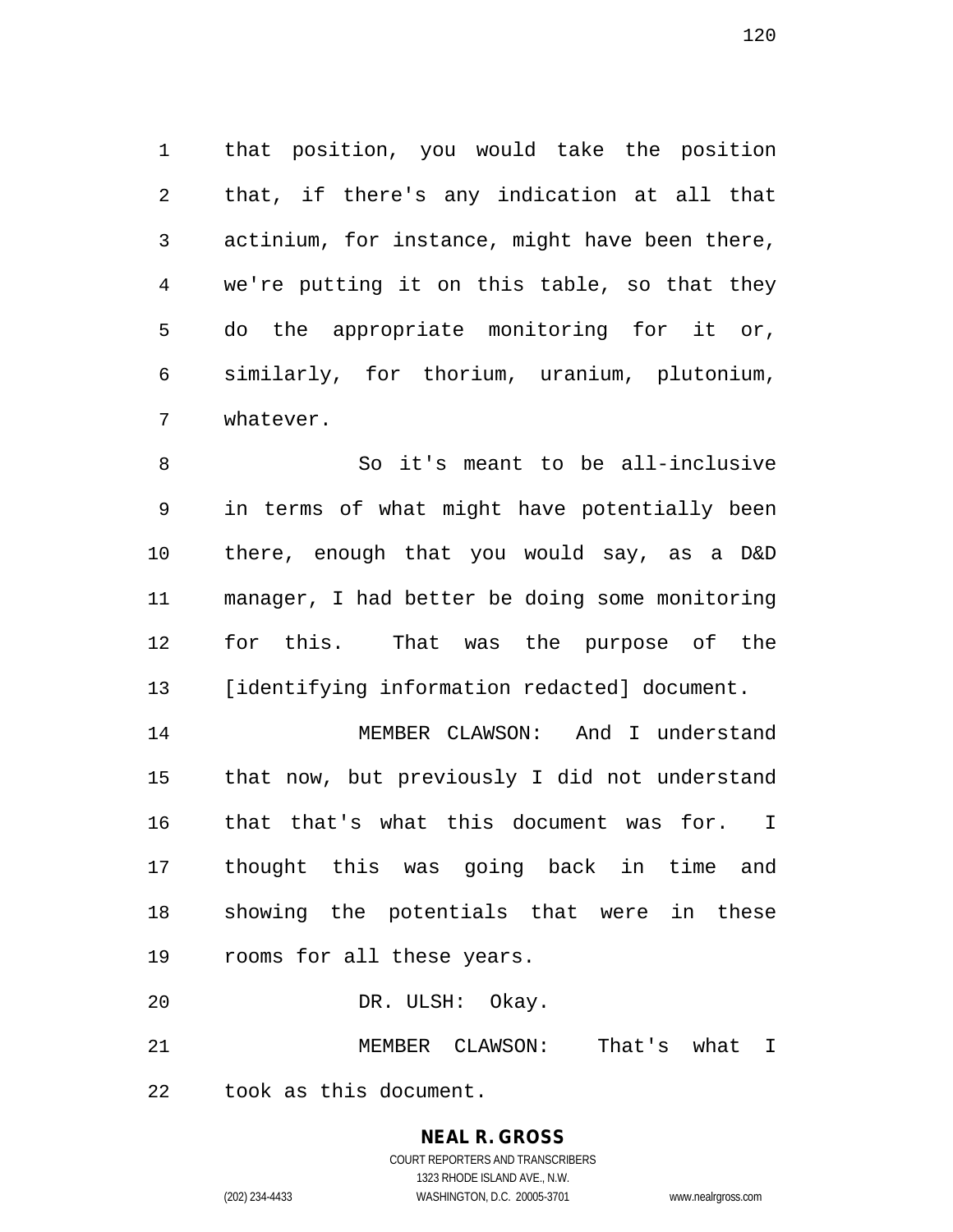But, also, the thing is that you cut off at 64, or whatever, that there was no more exposure. I hope that there's something there that can prove, yes, that operation may have stopped, but, again, I know from my experience that it takes years to take care of a lot of these problems.

 DR. ULSH: Let me give you an example of exactly what you're talking about. The radium, actinium, thorium separations in the old cave were the basis for the SEC. That program operated, I think, 1954 or 1955. So you might ask, well, why, then, do we extend the SEC period up to 59.

15 MEMBER CLAWSON: We know why.

 DR. ULSH: Well, it's because there were several iterations of trying to D&D the place. Starting in, I think, 57, they tried, went in and characterized afterwards, and decided this isn't clean enough. That effort extended all the way up to 1959, when they concreted in the whole place. Well, was

## **NEAL R. GROSS**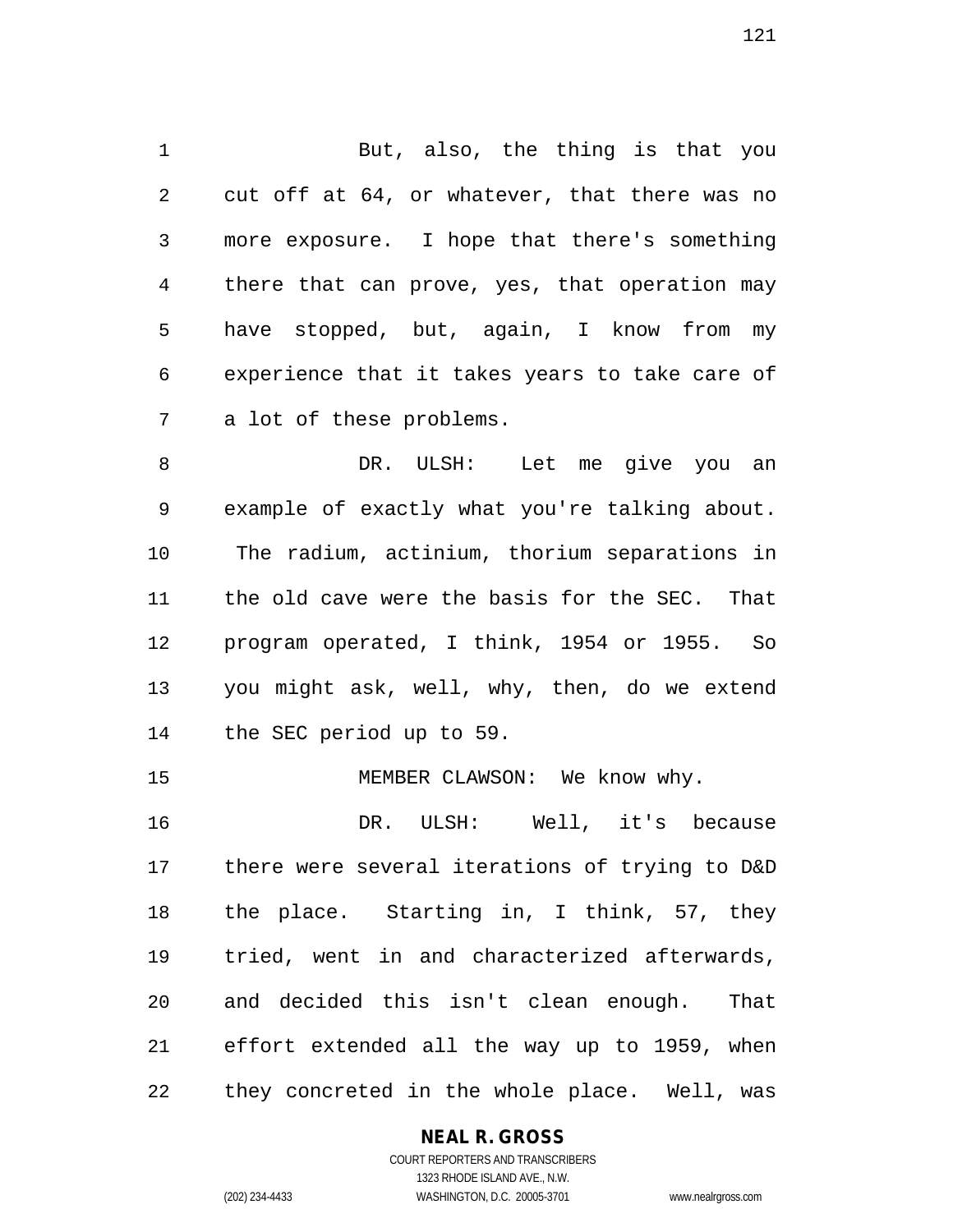it done there? No. That's why we have a radon problem in the next 20 years. MEMBER CLAWSON: Right. DR. ULSH: Let me give you another example. The thorium refinery program, they had planned to do a thorium-232 refinery, and in anticipation of that, they received a large quantity of thorium-resilient oxides, among other material. MEMBER CLAWSON: The K-65 stuff. 11 DR. ULSH: No, monazite, not K-65. MEMBER CLAWSON: I see some K-65 -- DR. ULSH: That's a different one. That's different. The example I'm talking about is only thorium refinery. Shortly after they planned to do that and received the material, they canceled the project. The thorium refinery, I think they did a couple of runs, but shut it down before it ever operated. Now I'm left sitting here with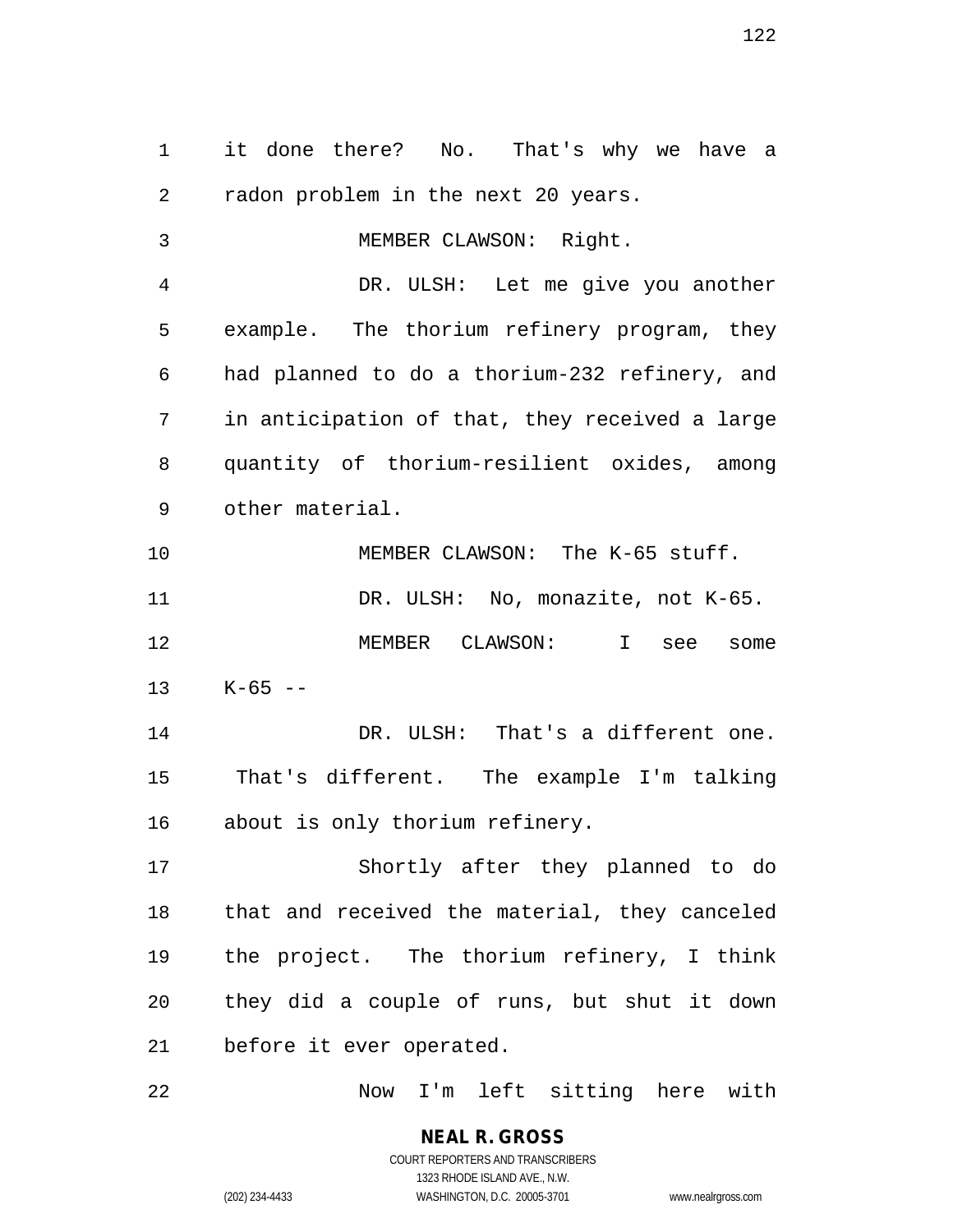these drums of thorium-232. What am I going to do with it?

 Well, they stored it onsite. It is the subject of numerous re-drumming because it was corrosive. That happened in the summertime, the summer months, because it was stored outside, and that's when you want to do it, when it is warm.

 Again, a perfect example of presence onsite, but they were only doing active operations in the summer months. It is an intermittent project.

 Eventually, they dumped it into Building 21, which is located on the south boundary, one of the boundaries of the site. I think it's south. I might be wrong on that. Anyway, it is towards the unoccupied side of the site.

 It sat in Building 21 up until 1970-something, when they contracted with a company to come in, haul it away.

That is exactly the kind of

**NEAL R. GROSS** COURT REPORTERS AND TRANSCRIBERS 1323 RHODE ISLAND AVE., N.W.

(202) 234-4433 WASHINGTON, D.C. 20005-3701 www.nealrgross.com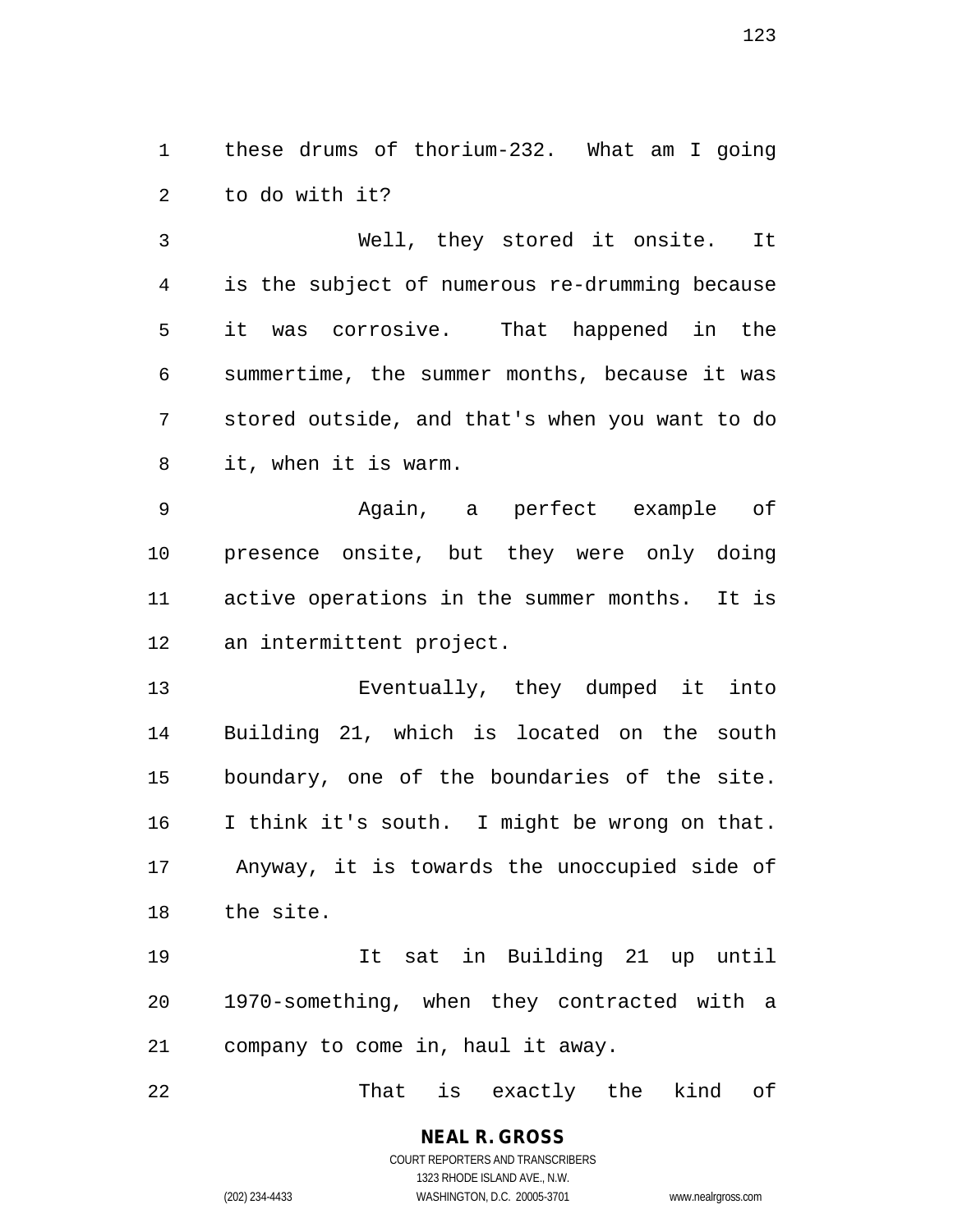situation I think that you are talking about, and it makes it a good point that I think I'm trying to make. That is, yes, the material is present onsite, but that is not the end of the story. You have to consider what was done with it and when. Was it an intermittent operation? And what was the exposure potential during that time? CHAIR BEACH: Can I jump in? DR. ULSH: Sure. CHAIR BEACH: Is it time for a break? (Chorus of yeses.) (Laughter.) CHAIR BEACH: 11:35, does that work for everybody? MR. KATZ: Okay. So I am just going to put the phone line on mute until 11:35. (Whereupon, the above-entitled matter went off the record at 11:18 a.m. and resumed at 11:36 a.m.)

> **NEAL R. GROSS** COURT REPORTERS AND TRANSCRIBERS

1323 RHODE ISLAND AVE., N.W. (202) 234-4433 WASHINGTON, D.C. 20005-3701 www.nealrgross.com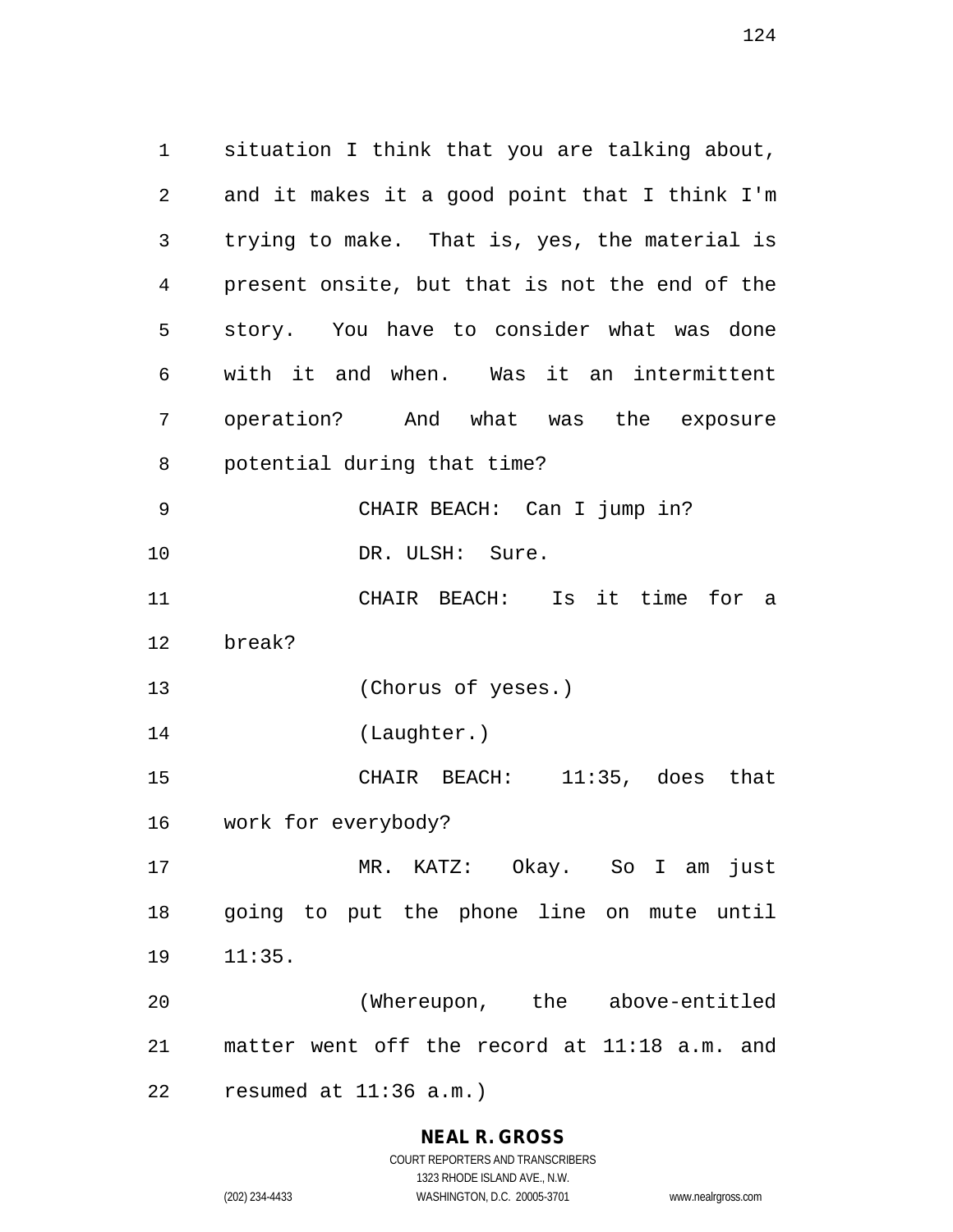MR. KATZ: This is the Mound Working Group and we are reconvening after a short break.

 CHAIR BEACH: We are still discussing the adequacy and completeness of data. I believe, Bob, you are ready for the  $-$ 

 DR. BISTLINE: Yes, let me key up one other issue. That is just to make a point of it, and that is the issue that we kind of slid over in the process here that dealt with the recovery in the gross alpha, that when they are bringing down all of this, eluting this down, the question that Mound bioassay personnel did not specifically evaluate whether there was a differential in recovery for particular actinides recovered with the gross alpha procedure, nor has NIOSH provided the differential recoveries of alpha emitters. I think this is a serious question, because if you had an instance where, for instance, thorium-232 and

## **NEAL R. GROSS**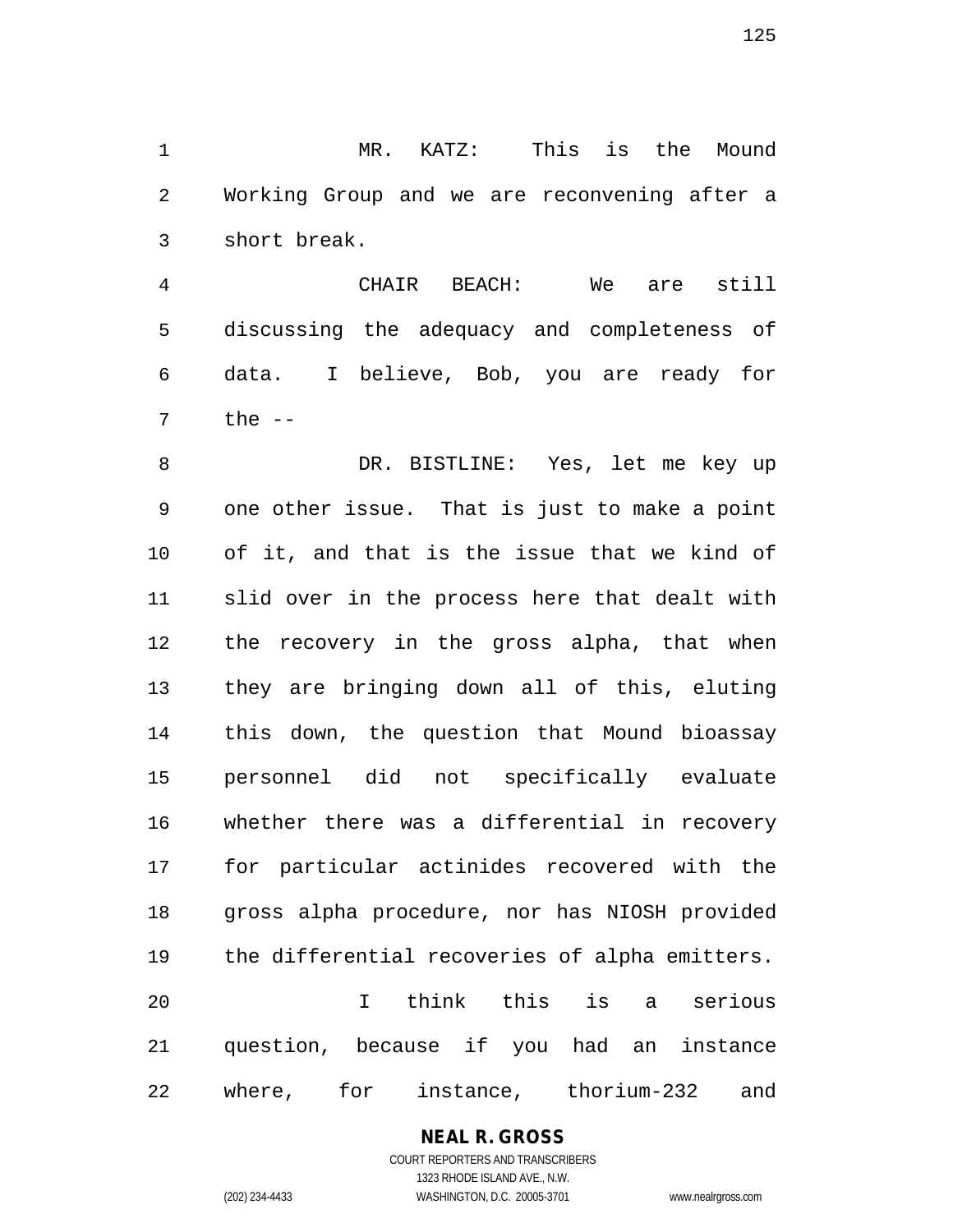palladium-231 had only 10 percent recovery, it is going to make a big difference. If they are not coming down equally, you don't have an equilibrium situation. So this is a concern on the part of SC&A. There is nothing that we have been able to find dealing with this issue, with the efficiency, whether there was equal efficiency.

 DR. NETON: Are you talking about the anion exchange column, Bob?

12 DR. BISTLINE: Yes, yes.

 DR. NETON: When we did the stripping off --

 DR. MAURO: No, no, no, the gross. The gross, right?

17 DR. BISTLINE: Oh, the gross, yes. This is on the gross.

 DR. NETON: It is alpha with cerium precipitations?

DR. BISTLINE: Yes.

DR. ULSH: I would direct you to

**NEAL R. GROSS** COURT REPORTERS AND TRANSCRIBERS

1323 RHODE ISLAND AVE., N.W.

(202) 234-4433 WASHINGTON, D.C. 20005-3701 www.nealrgross.com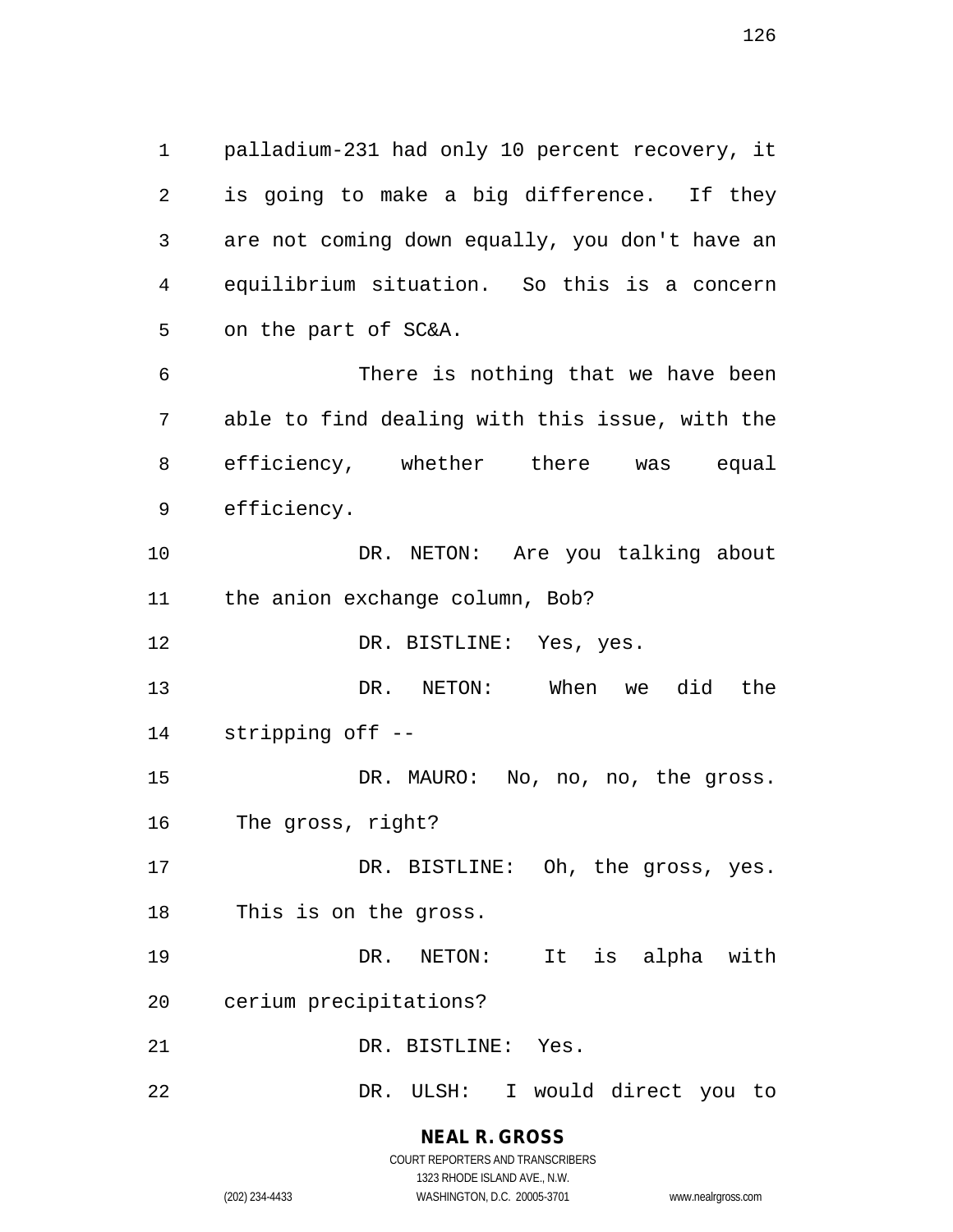SC&A Comment 1-7 in our Response. The comment was, it is important to validate the ER's assumption that the chemical recovery is equivalent for all alpha emitters in the generic gross alpha procedures.

DR. BISTLINE: Yes.

 DR. ULSH: So our response, Response 1-7 says that, the ER makes no statement, the Evaluation Report makes no statement that the chemical recovery for all alpha emitters is equivalent. However, for the MLM1-003 procedure, radium recovery averaged 94.3 percent. The actinium/thorium fraction recovered an average of 96.3 percent. The reference for that is [identifying information redacted] and [identifying information redacted], 1954, pages 10 and 8, respectively.

 Plutonium also carried through in the thorium fraction, as did protactinium. For this reason, Mound considered this a gross alpha procedure. The reference for that is

> **NEAL R. GROSS** COURT REPORTERS AND TRANSCRIBERS

1323 RHODE ISLAND AVE., N.W. (202) 234-4433 WASHINGTON, D.C. 20005-3701 www.nealrgross.com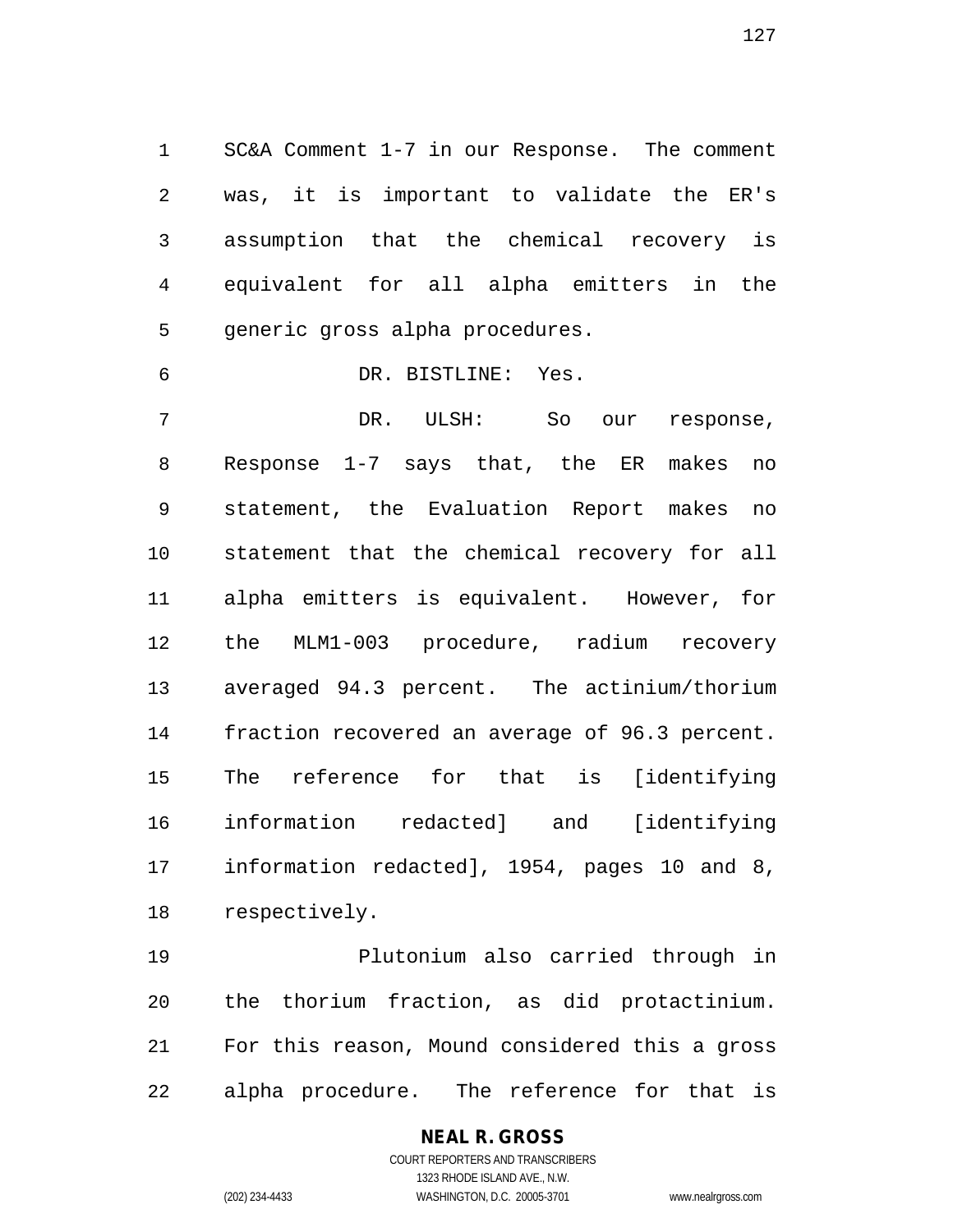Sheehan, 2009.

 MS. ROBERTSON-DEMERS: Excuse me, but the [identifying information redacted] documents are a different procedure than the rapid gross alpha procedure for plutonium. They are relevant to the radium procedure, as I understand it, and were modified for plutonium. DR. ULSH: Well, I believe we called it the MLM1-003 procedure. You're right, we are talking about MLM1-003, which is what they used for actinium, thorium, and radium. So what we are saying here is I don't think the gross alpha was used necessarily for radium, actinium, and thorium. Just MLM1-003 is used for that. Then, to finish the response, recoveries for plutonium bounds primary bioassay need in the late 1950s, according to Sheehan, 2009, when monitored and investigated, as documented in Sheehan, Woods,

**NEAL R. GROSS**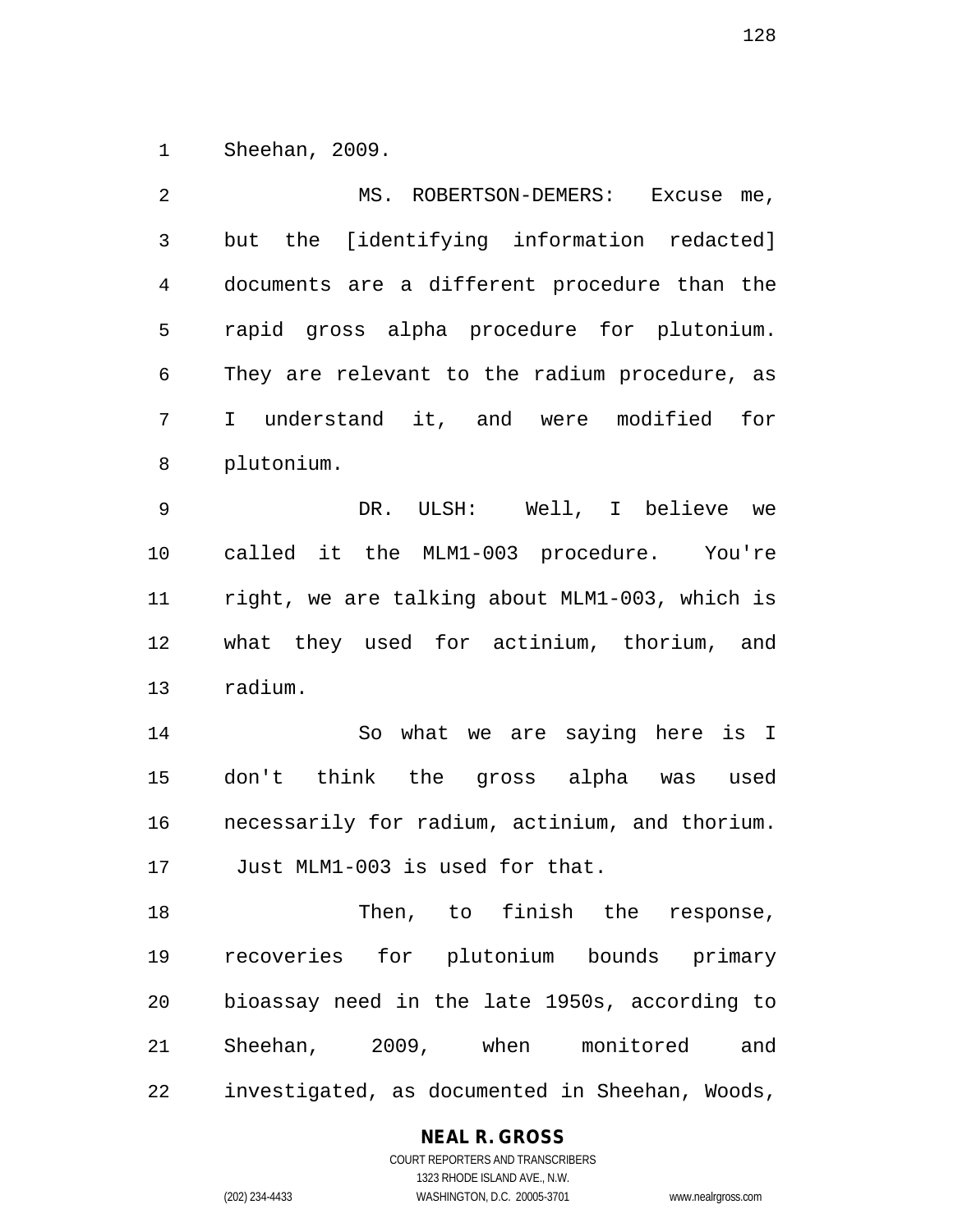and [identifying information redacted], 1963. So we have at least addressed, prepared a response to SC&A on this issue. So, if the Working Group has further concerns, we would be happy to follow up, if you want to task us with a follow-up item, but that's our response that is on the table. 8 MS. ROBERTSON-DEMERS: I just want to make it clear that the procedure from 1954 that you are talking about is not the same as the rapid gross alpha procedure for plutonium. 12 DR. ULSH: I understand, Kathy,

 and I'm not saying that MLM1-003, which is what is clearly referenced here, is the same as the rapid gross alpha procedure. What I'm saying is the recovery for the technique that was used for actinium, thorium was as specified here, and that's MLM1-003.

 MS. ROBERTSON-DEMERS: And that's only applicable to the radium, actinium, and thorium era.

DR. ULSH: Well, if you use the

**NEAL R. GROSS** COURT REPORTERS AND TRANSCRIBERS

1323 RHODE ISLAND AVE., N.W.

(202) 234-4433 WASHINGTON, D.C. 20005-3701 www.nealrgross.com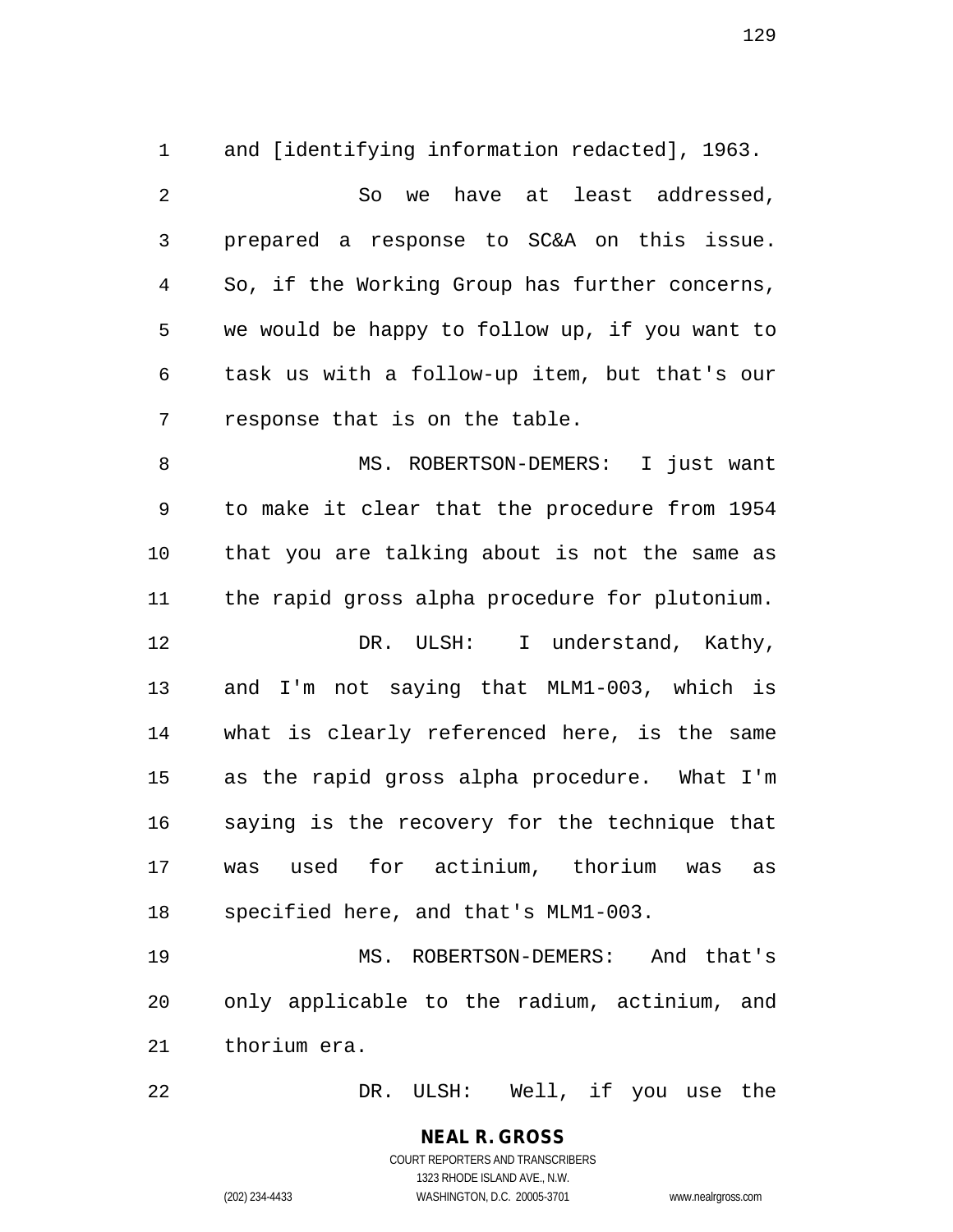same technique in a different year and do it the same way --

 MR. HINNEFELD: Can I ask kind of a process question here? What Brant has read from is something that we prepared and submitted to the Work Group some time ago. DR. ULSH: November 2009. MR. HINNEFELD: Okay. So what we are hearing today is that that response did not satisfy the question. That's what we're hearing today. DR. ULSH: I don't know. I guess that's what I'm asking. MR. HINNEFELD: Okay. Well, I'm just trying to sort out where we are. DR. ULSH: Yes. MR. HINNEFELD: But we have not yet seen a description of the deficiencies in our response. So wouldn't that be the next step in the process? MR. FITZGERALD: Yes, this is a

recent dialog, yes. It is a recent dialog.

## **NEAL R. GROSS**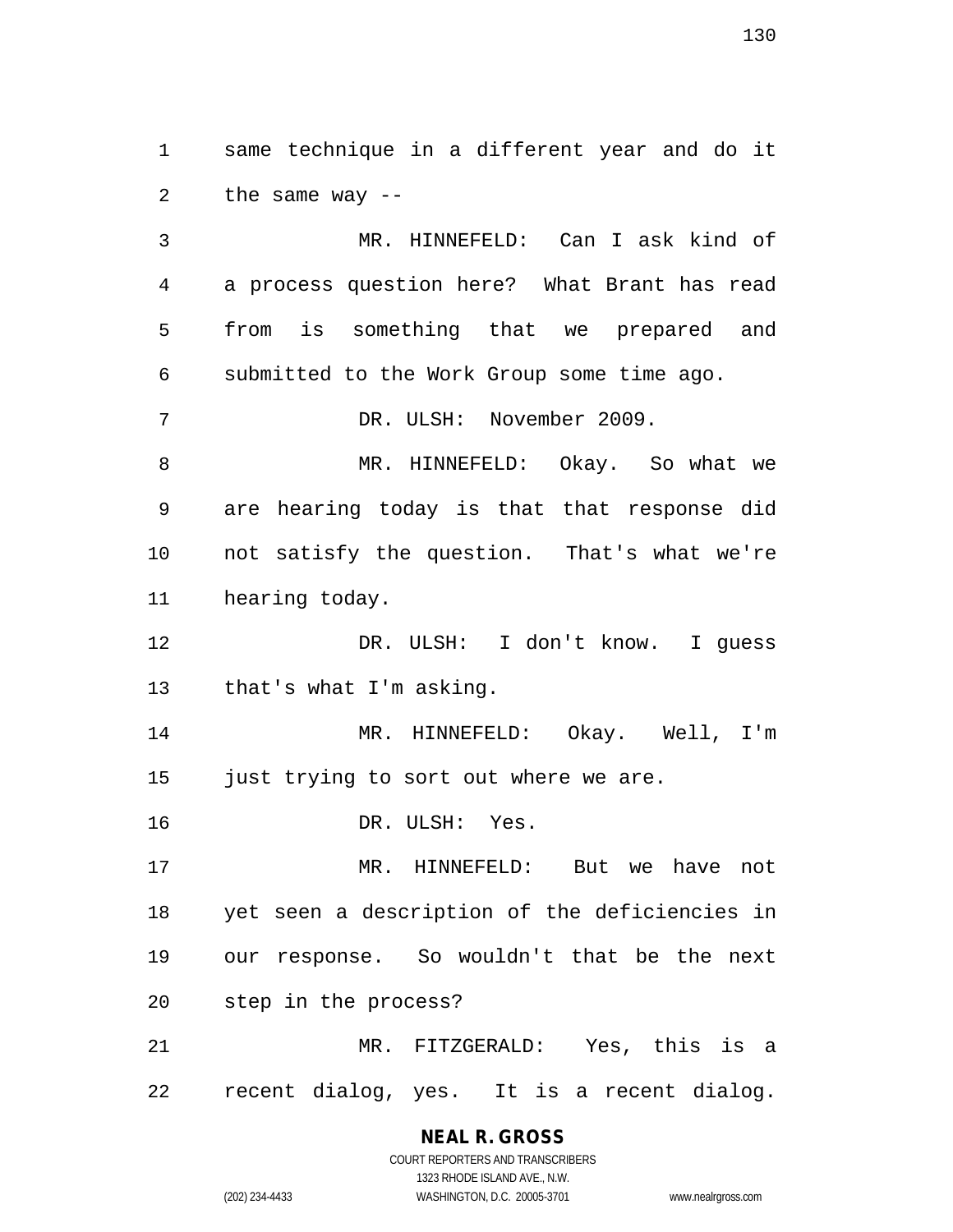There has not been an opportunity for exchange. I mean we're talking a little over a month. So this is real-time in a sense.

 MR. HINNEFELD: I mean we can do that today, if you want, but it sounds to me like an additional response. I mean, if this response is not adequate, and as I understand it, there was a procedure called the gross alpha procedure --

10 MS. ROBERTSON-DEMERS: Actually, it was called the plutonium bioassay.

 MR. HINNEFELD: Okay, it was called the plutonium bioassay.

 MS. ROBERTSON-DEMERS: To confuse everybody.

 MR. HINNEFELD: Okay. That doesn't help. But they considered it gross alpha because it brought down things in addition to plutonium.

20 MS. ROBERTSON-DEMERS: Right. MR. HINNEFELD: It brought down everything but radium, is what I heard a while

## **NEAL R. GROSS**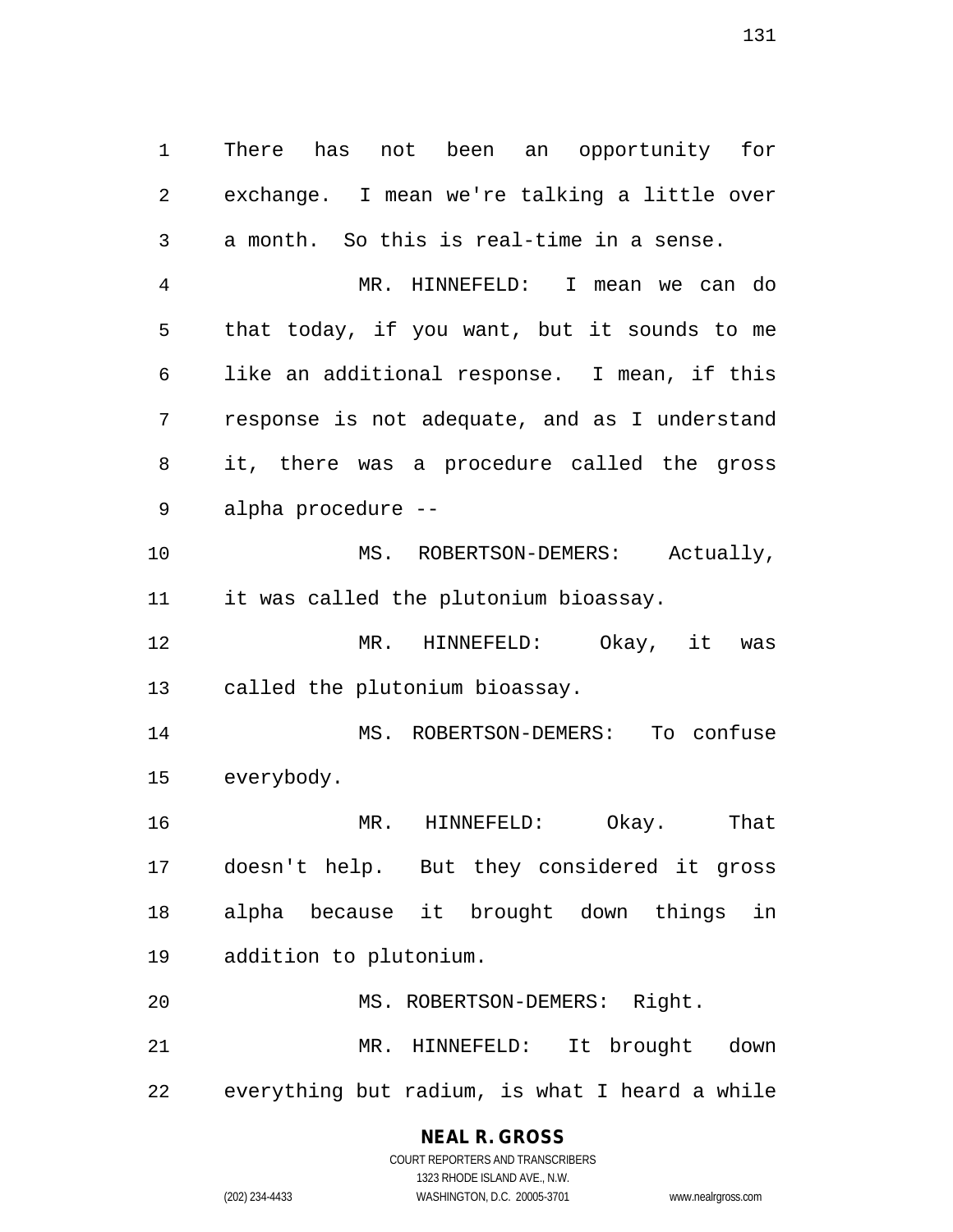ago. Is that right?

2 MS. ROBERTSON-DEMERS: Right. MR. HINNEFELD: Okay. And there is a state of recovery for that procedure, and the comment here is that, well, this recovery was stated to be that, but they never really evaluated bringing down thorium or uranium or americium, or whatever the other alphas were that they were bringing down. So they didn't really evaluate that. So how do we really know recovery is 60 percent? And how do we know that that is a suitable -- in order to interpret this gross alpha result for non- plutonium intake? So, essentially, that is the issue. I don't know. I don't know if we need to research more or if we can answer that today or not. MS. ROBERTSON-DEMERS: The recovery that they used was 90 percent. 21 MR. HINNEFELD: Okay. MS. ROBERTSON-DEMERS: All we want

> **NEAL R. GROSS** COURT REPORTERS AND TRANSCRIBERS

> > 1323 RHODE ISLAND AVE., N.W.

(202) 234-4433 WASHINGTON, D.C. 20005-3701 www.nealrgross.com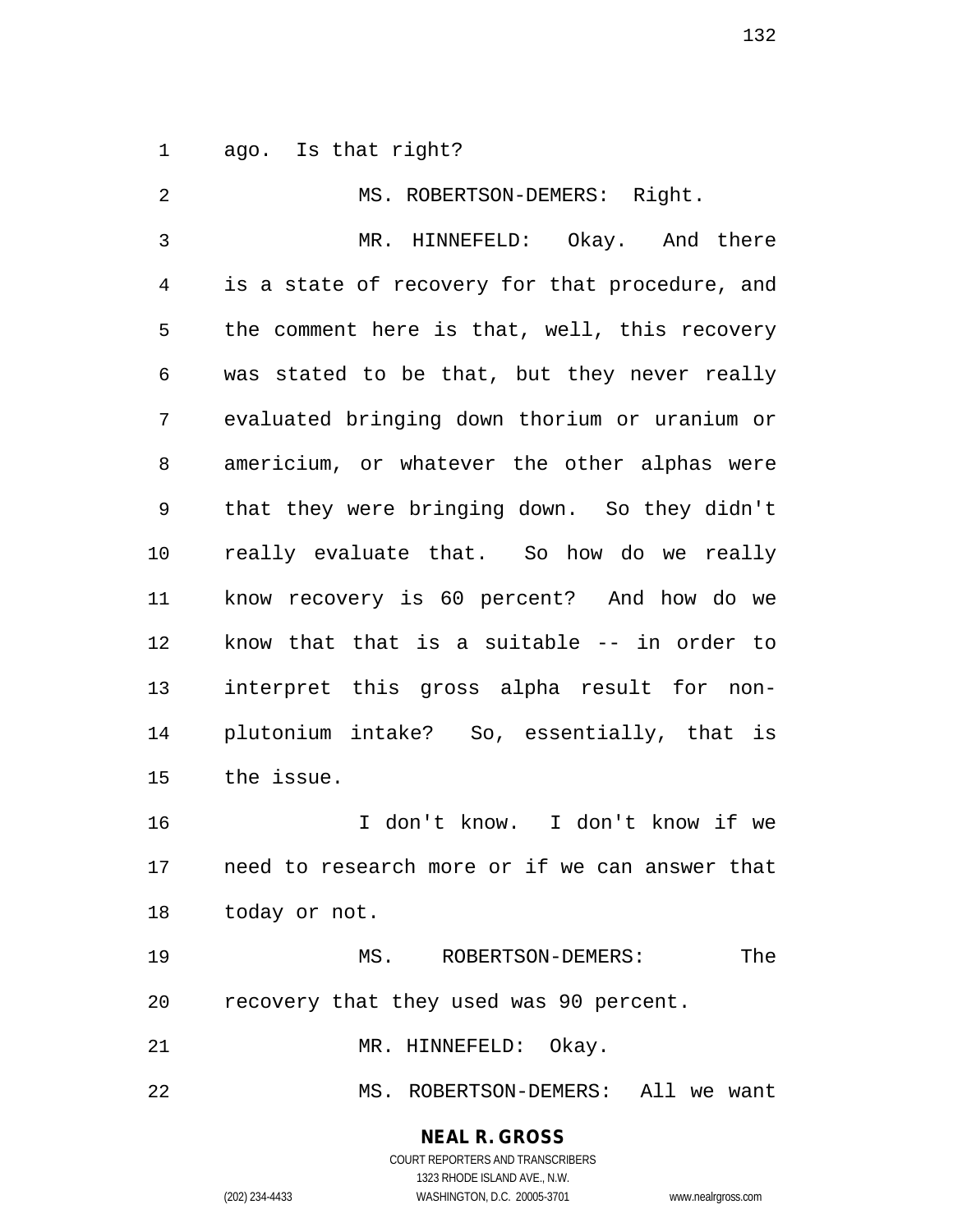to know is that the thorium came down at 90 percent, the uranium came down at 90 percent. MR. HINNEFELD: Right. So, to the extent that a gross alpha analysis is used for non-plutonium, then there is this open question there of, is this 90 percent recovery really appropriate for these other radionuclides? That's the question. Okay. So I think we understand the question. I don't know if we can talk about that today or not. DR. ULSH: What radionuclides are you concerned about? I assume uranium is on that list. 15 MS. ROBERTSON-DEMERS: Uranium, thorium, americium, protactinium. MR. FITZGERALD: Weren't these identified in the original White Paper? DR. BISTLINE: Yes. Thorium, protactinium, uranium, plutonium, and other radionuclides. DR. ULSH: I have got thorium,

(202) 234-4433 WASHINGTON, D.C. 20005-3701 www.nealrgross.com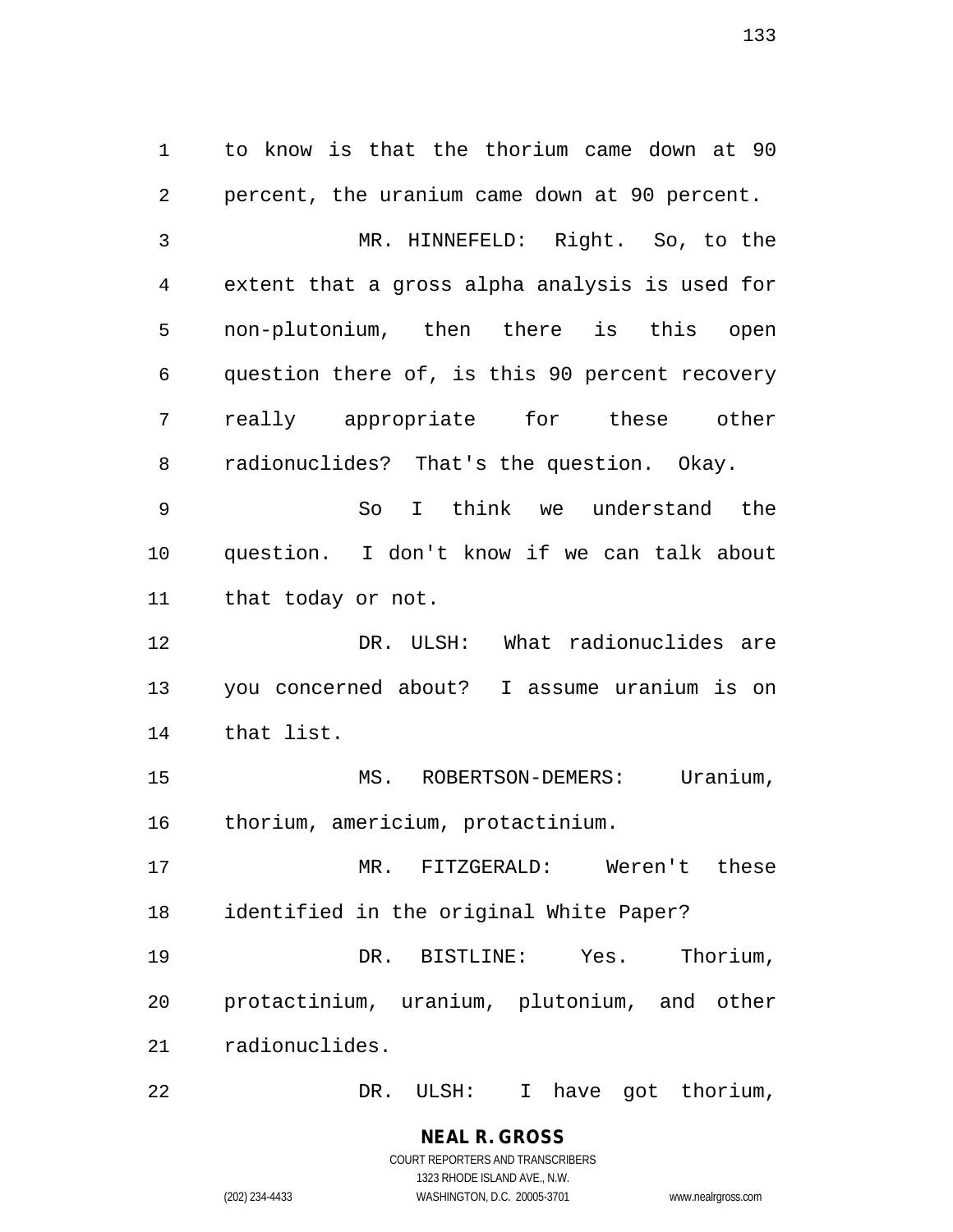uranium, protactinium. What am I missing? There were more of these -- DR. BISTLINE: Thorium, protactinium, uranium, plutonium -- MS. ROBERTSON-DEMERS: Yes, and there's a couple of others that he said came down, americium -- CHAIR BEACH: But they're in your White Paper. MR. FITZGERALD: Those were identified in the White Paper that went over in April, it would have been. 13 DR. ULSH: Well, basically, what I did in our response document is that I went through piece by piece. MR. FITZGERALD: That is what I'm just wondering. You know -- 18 DR. ULSH: It may be in here, but -- MR. FITZGERALD: It may be in there. I don't have it. We can check. 22 DR. ULSH: Okay. How about this?

## **NEAL R. GROSS**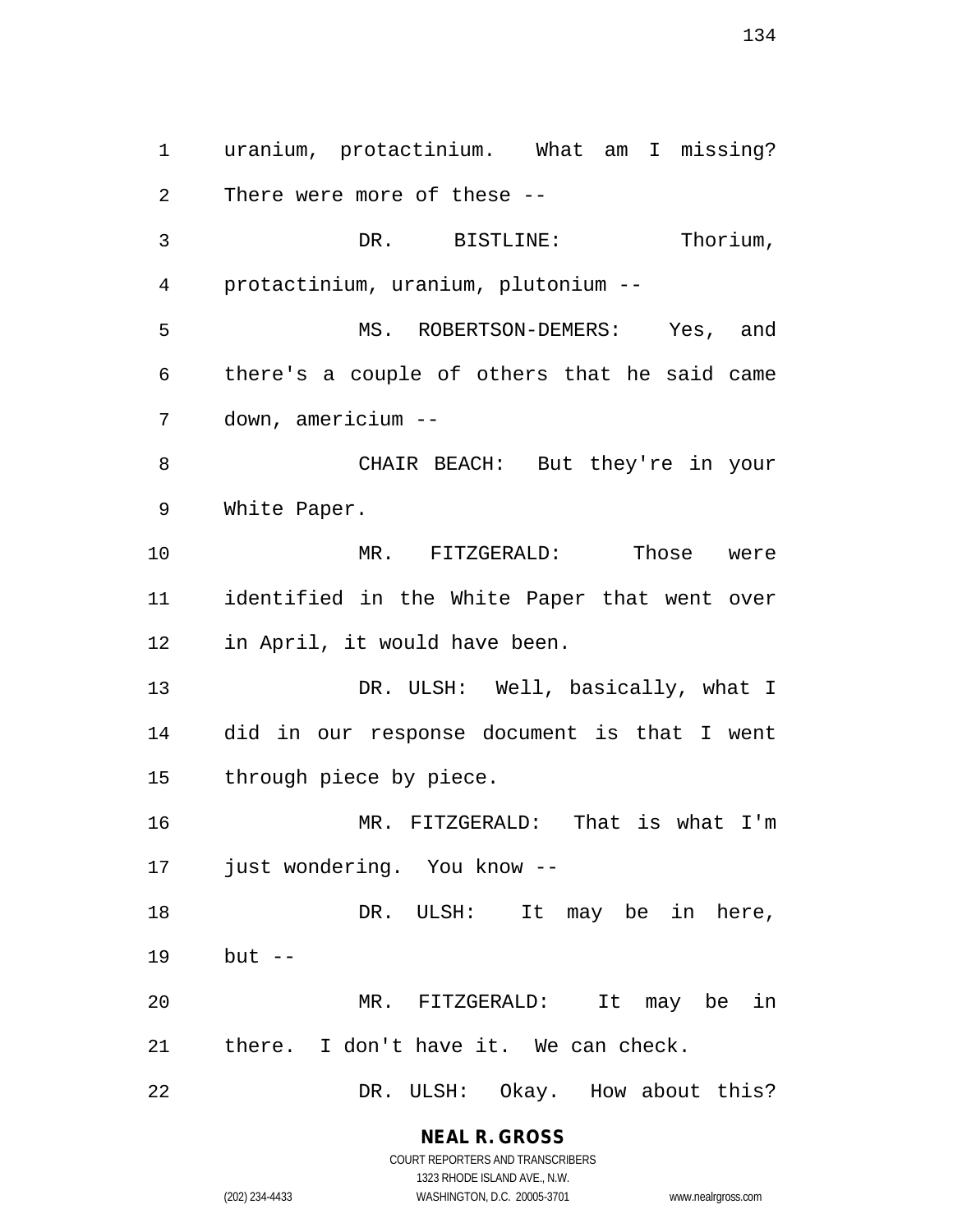I've got thorium, uranium, protactinium, plutonium, and americium. If we're missing any, let us know. Is that reasonable? MS. ROBERTSON-DEMERS: Well, and

 the other one that came up in the interviews, curium and we're not sure if that comes through or he wasn't sure it came through.

8 DR. ULSH: If it is agreeable, Josie, what I will do is go back and look at the references again and see if I can come up with numbers for recovery for these other radionuclides for the gross alpha technique, or I've also got to check to see whether thorium was actually, whether this was the technique used for it. I'm not sure. I can't say at the moment.

 DR. NETON: But let me ask a question. I thought earlier I had heard that this gross alpha technique was used in general, but there was specific concern about some operation that would rely on some other process. Is that not correct?

## **NEAL R. GROSS**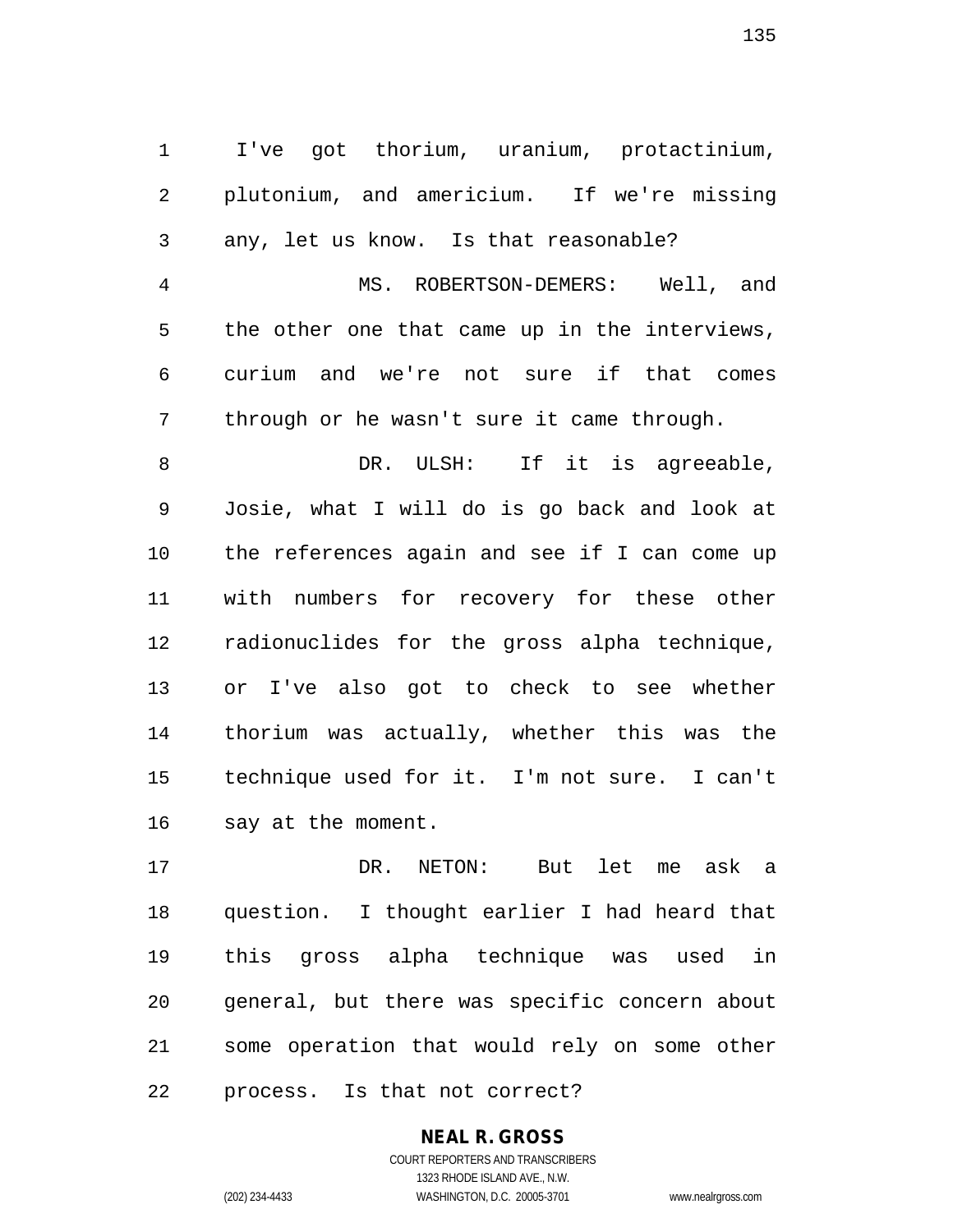DR. ULSH: Well, the way it was, Jim, it was a 20-or-so-step procedure, and at different stages in those 20 steps -- maybe it was after; Don, correct me if I'm wrong -- but they did the same procedures up to a point, and then they would have a branch. Okay, if we're concerned about thorium, we're going to do this one elution. If we're concerned about something else, we will do this different elution. I think that's -- DR. NETON: But we're talking about the gross alpha, though. We didn't go further. MS. ROBERTSON-DEMERS: The first 20 steps. DR. NETON: But the gross alpha would bring down all the gross alpha emitters. I mean, presumably, that's what they're saying. This is the sort of cerium precipitation is the way I understand it. 21 DR. ULSH: Right. DR. NETON: And they would not go

> **NEAL R. GROSS** COURT REPORTERS AND TRANSCRIBERS

> > 1323 RHODE ISLAND AVE., N.W.

(202) 234-4433 WASHINGTON, D.C. 20005-3701 www.nealrgross.com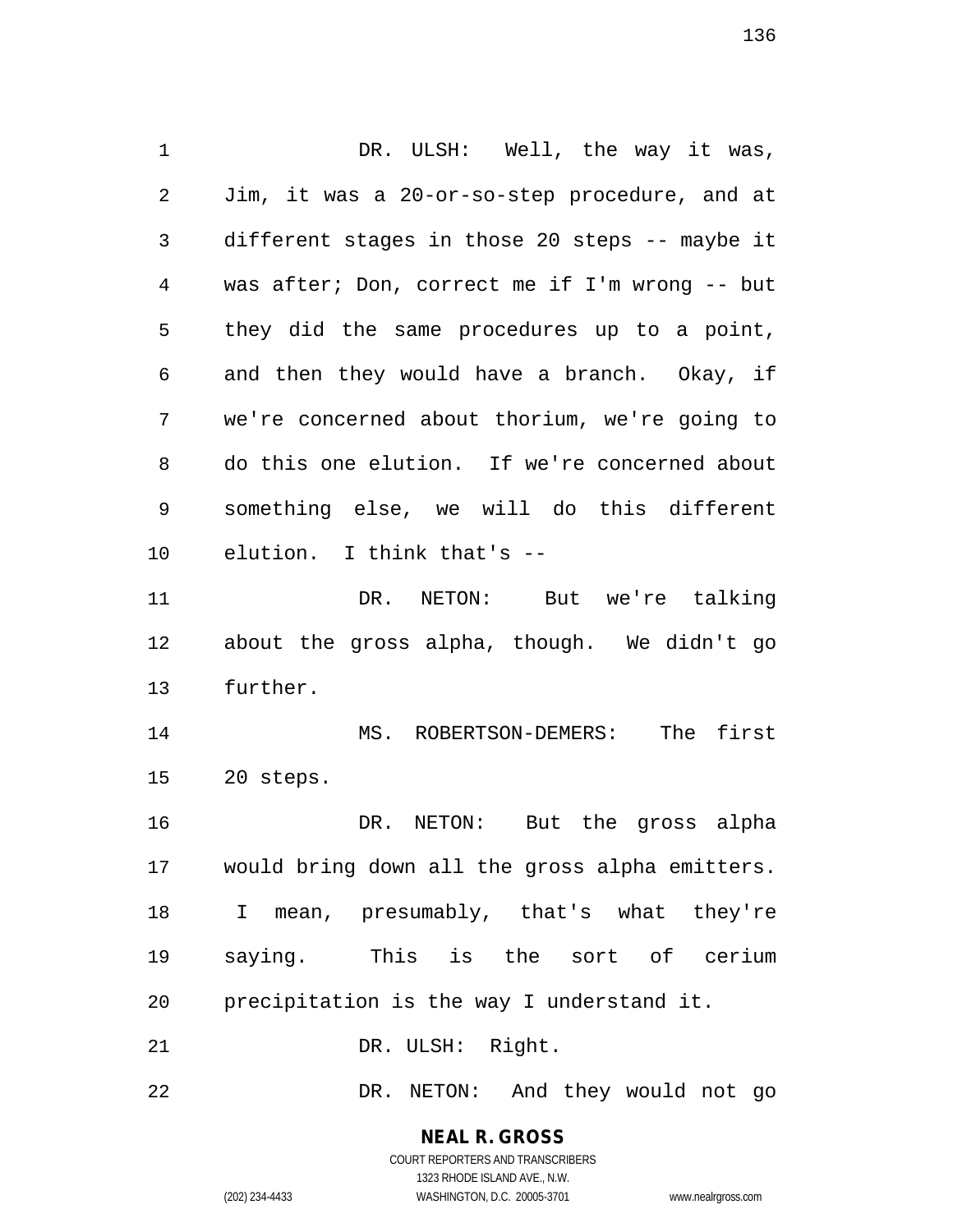any further with that unless they believe there to be some type of a potential exposure, unique exposure scenario, where they could go and isolate the individual radionuclides. DR. ULSH: Right. MS. ROBERTSON-DEMERS: Well, there's some question as to when they started routinely implementing anion exchange, which is now part of the procedure. DR. ULSH: Well, the best documentation -- I didn't know that there was a question on that. That's '66 and '67. That is when they did the anion exchange. 14 MS. ROBERTSON-DEMERS: Actually, they did it starting in '82, according to [identifying information redacted]. What we brought up was that the date provided by [identifying information redacted] may or may not be the right dates, and that's what Warren was saying on the phone.

 DR. ULSH: He was? Maybe he did. Maybe I missed it. I don't know.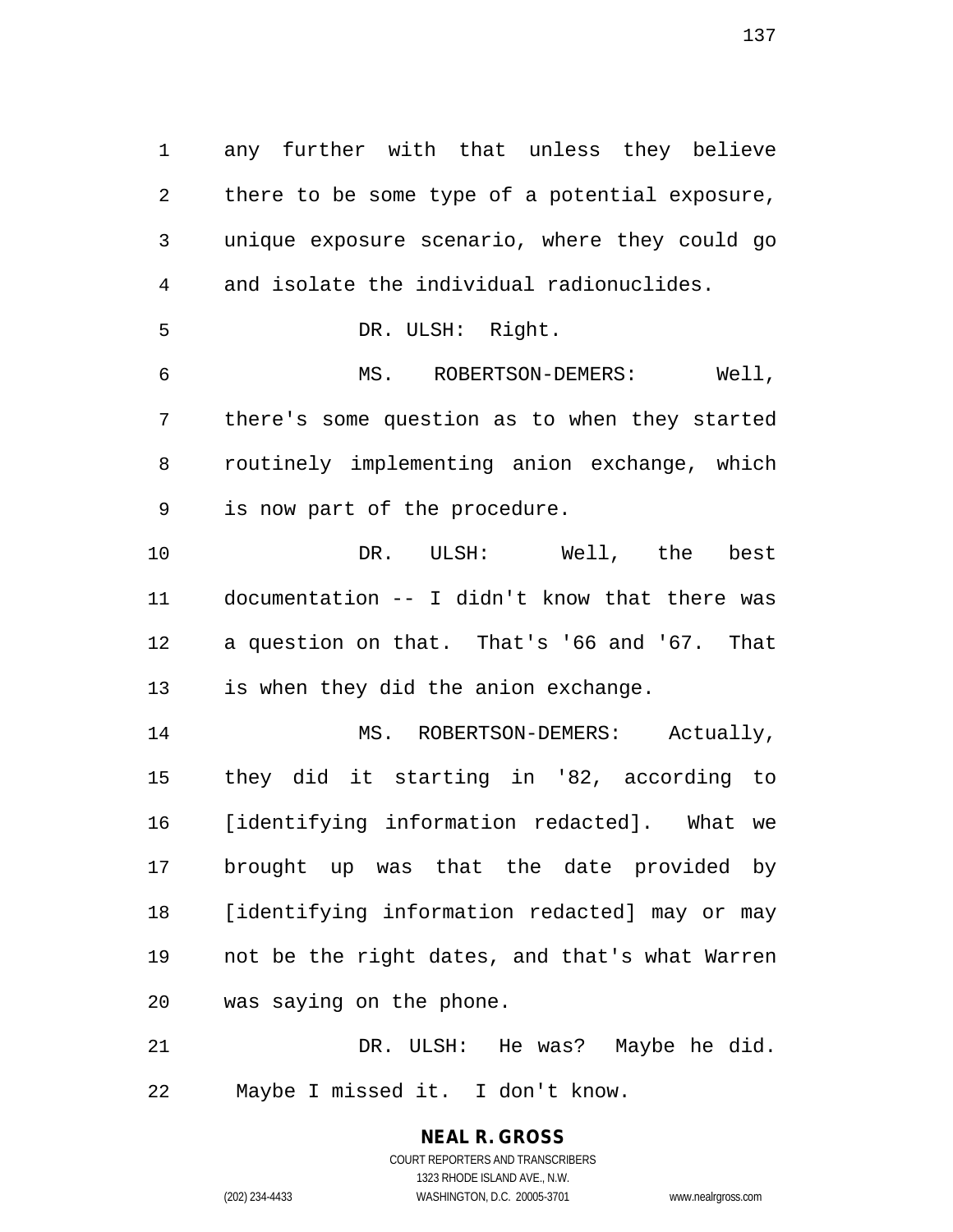DR. NETON: Okay. Well, I guess I didn't want to complicate the issue here. It sounds to me like we've got an assignment here to go back and look at the quantitative processing of these samples for different radionuclides.

 I would suspect, you know, I've done chemistry like this before. I would be surprised if there was a differential. I mean the rare earths go down -- cerium precipitation will bring down most of the stuff out of the solution.

 MS. ROBERTSON-DEMERS: Well, let me clarify here. It is the first 20 steps of the program. It's the rapid gross alpha determination, is what we are talking about, not the anion exchange.

 DR. NETON: I understand, but I don't think there's 20 steps in a gross alpha determination, are there? That sounds to me like --

MS. ROBERTSON-DEMERS: Well, I was

#### **NEAL R. GROSS** COURT REPORTERS AND TRANSCRIBERS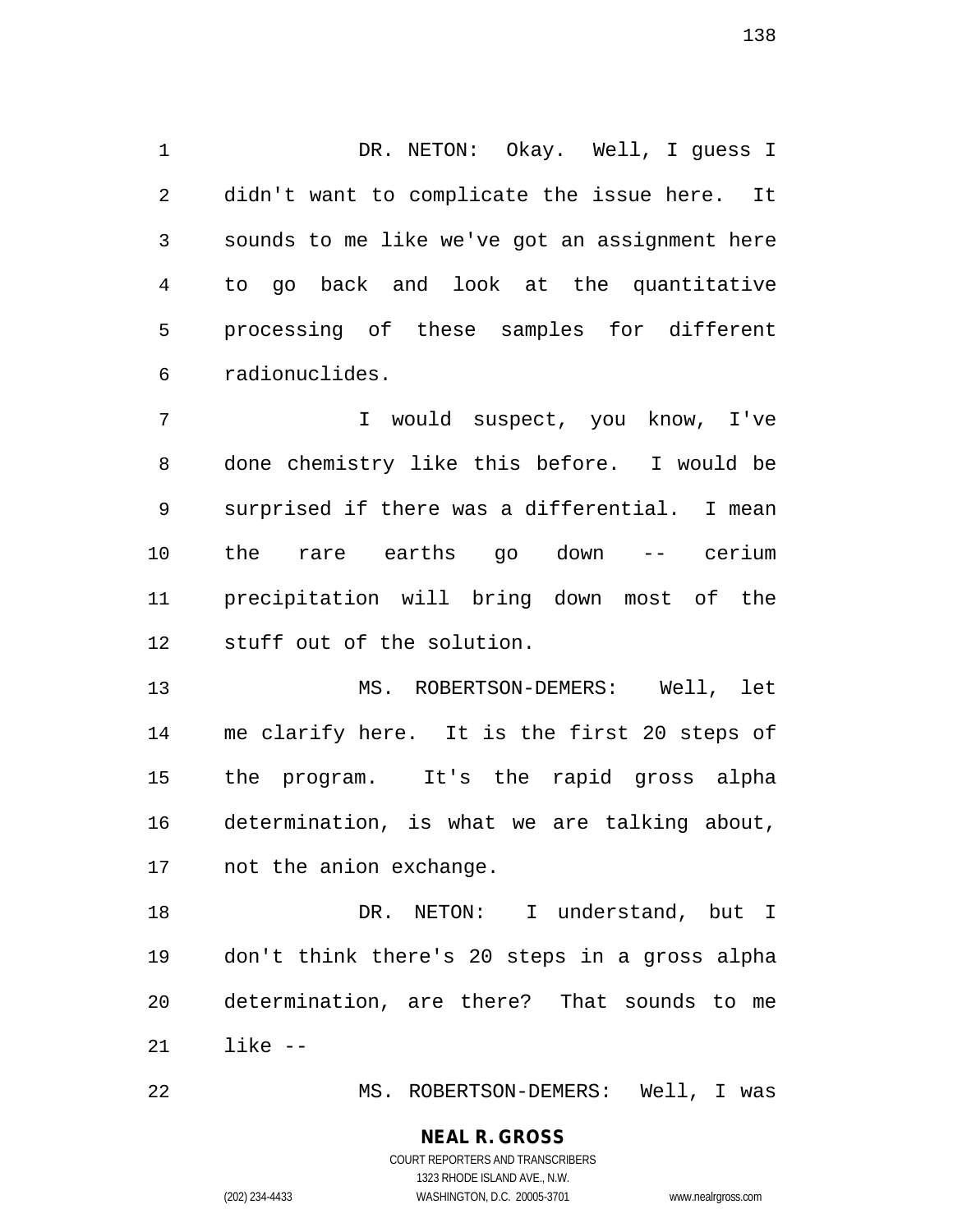trying to communicate to Brant, you know, he can go back and look at the procedure.

 DR. NETON: Yes, but you're talking about the gross alpha, where there is no attempt made to isolate individually the radionuclides. I understand.

 CHAIR BEACH: And, Kathy, you will get other radionuclides if they don't have them on the list.

10 DR. ULSH: Okay.

11 DR. BISTLINE: Ready to move on? I think the next issue is, and it sort of goes into the same vein as what we were discussing with gross alpha, but this is a different issue. It's the beta gamma issue, beta gamma emitters.

 First of all, the fact that the availability of bioassay technique does not equate to appropriate implementation of the fact that there is an absence of beta gamma in the internal monitoring period for a majority of the years when beta gamma emitters were

## **NEAL R. GROSS**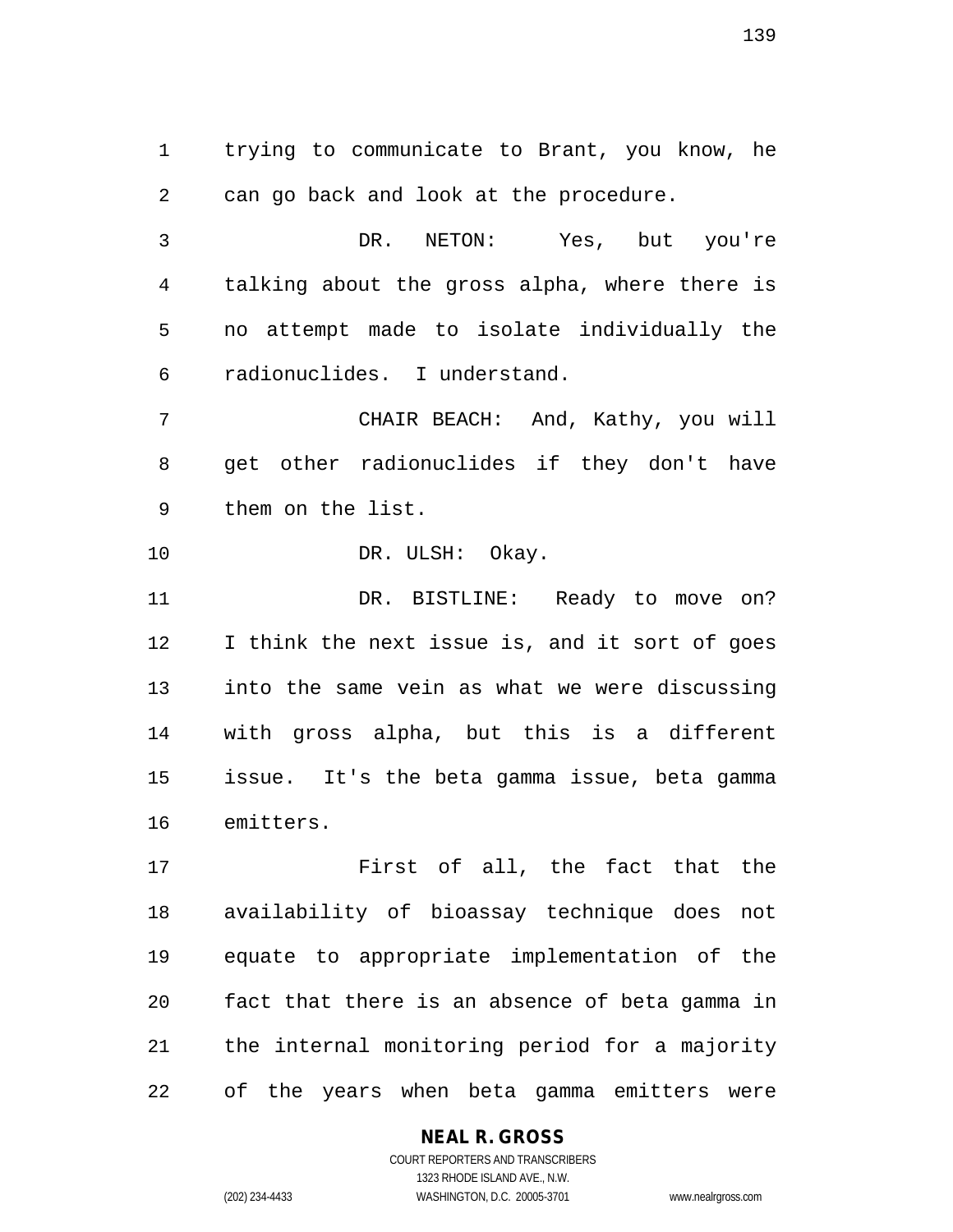present at Mound, particularly the production era.

 Urine bioassay data have been located for cesium-137 in '93 through '95; cobalt-60, '93 through '95; manganese-54, '94 through '95, and the strontium-90, '93 through '97.

8 And NIOSH has indicated that beta gamma emitters played a minor role at Mound, in Mound activities, and for the most part only existed in trace quantities, research and production-scale operations. They have not produced objective data regarding the quantities of material handled or processed or the concentration for these radionuclides.

 Going along with this, well, let me say that the Road Map -- and again, this talked about Road Map, but it identifies situations where beta gamma emitters were handled in the absence of alpha emitters. However, a method of reconstructing doses from beta gamma emitters has not been presented,

## **NEAL R. GROSS**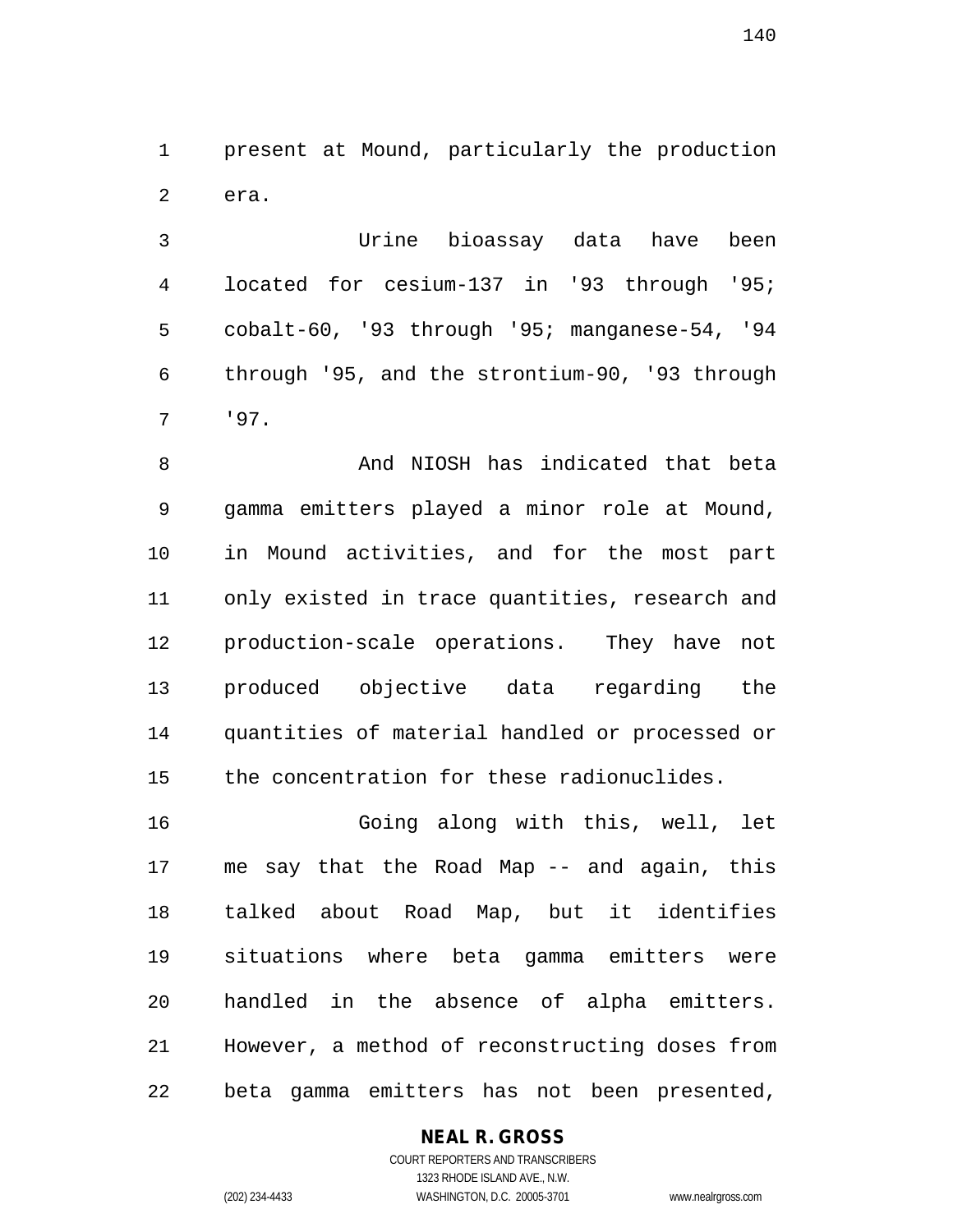closely linked with the issue are previous SEC determinations made for other sites.

 It gets into the issue that Mound extracted polonium-210 from bismuth targets, irradiated at Hanford for the development of initiators, beginning in 1943 at the Dayton Laboratory, and work was transferred to the Mound lab in Miamisburg, Ohio, in 1949. This process was started in February 1949 at Mound. NIOSH stated that the Monsanto Chemical Company Evaluation Report, that polonium impurities produced a number of activation products that were beta emitters. Silver-112 was a particular problem with beta particles, and there are others, other beta- emitting radionuclides of concern, antimony and iron, cobalt, cesium, bismuth, tin, zinc, mercury. I could give the isotopes of those, but will not to save time.

 I think it is more important to deal with this issue, and that is that NIOSH has determined at this time that there's a

#### **NEAL R. GROSS** COURT REPORTERS AND TRANSCRIBERS 1323 RHODE ISLAND AVE., N.W. (202) 234-4433 WASHINGTON, D.C. 20005-3701 www.nealrgross.com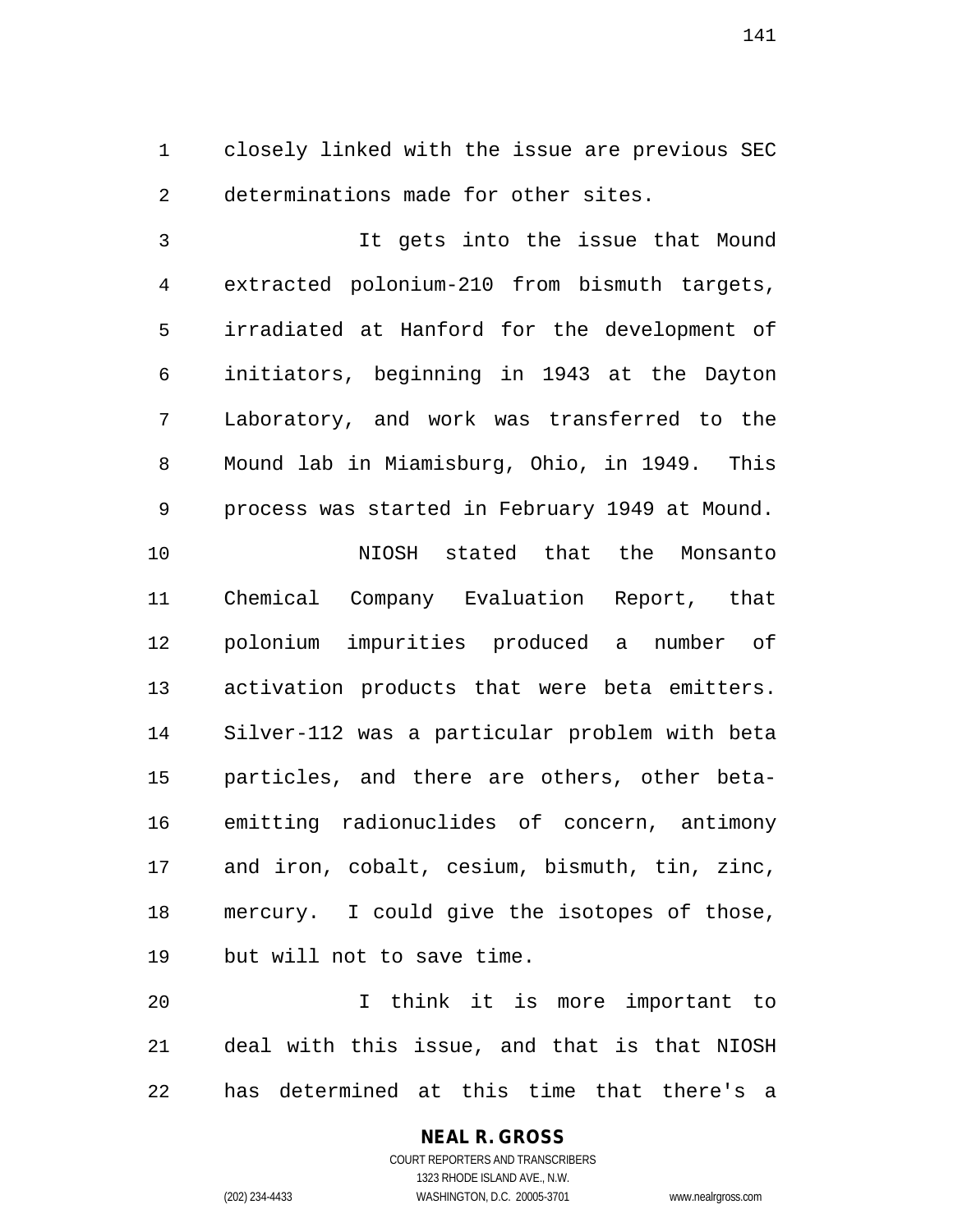lack of sufficient monitoring and source term data for nuclides other than polonium between 1943 and '49 at MCC, Monsanto Chemical Company. Although polonium bioassay data used in conjunction with coworker data from Mound lab, an ambient environmental polonium intake, internal intakes could be used to support internal dose reconstruction, due to a lack of information, internal exposure data for the use and production of radionuclides other than polonium.

 NIOSH has concluded that there are insufficient data available to support internal dose reconstruction with sufficient accuracy at the Monsanto Chemical Company for the time period 1943 through 1949. This inability to complete internal dose reconstruction at MCC for the 1943 through '49 time period is because of a lack of information and internal exposure data for radioisotopes other than polonium, such as antimony, and so on.

**NEAL R. GROSS**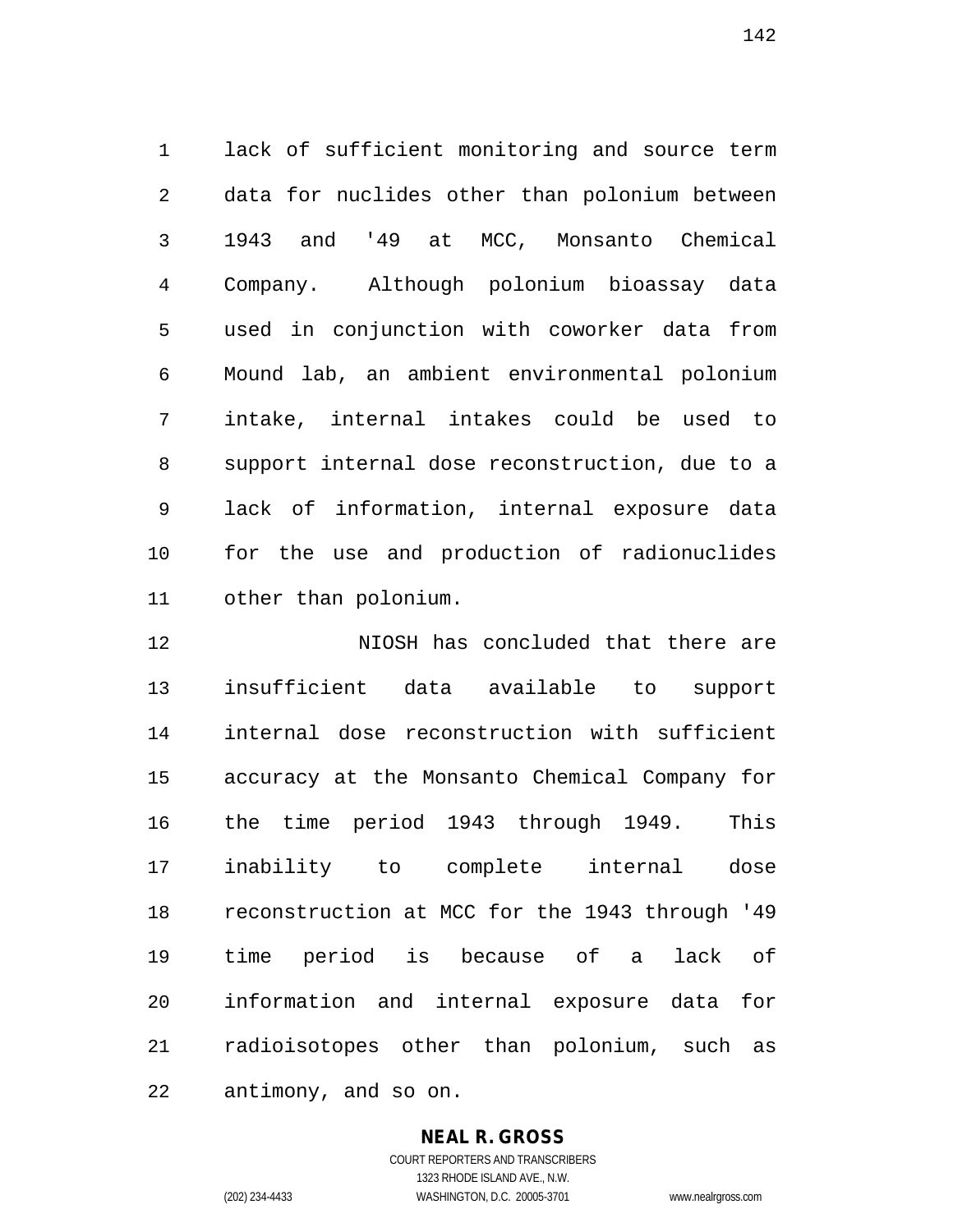NIOSH has provided justification for excluding Mound workers from 1949 through September of 1949, although they have granted an SEC for MCC for the period immediately prior to this, and for Mound, starting in October of 1949.

 But polonium work continued at Mound through 1971, with decontamination of the major polonium production area completed in '73. There has been no explanation of why the situation at MCC, which was a basis granted the SEC at MCC, is different from that in the Miamisburg location.

 In addition to the polonium work, beta gamma emitters were associated with operations at LLNL and LANL, where SECs were granted for fission and activation products prior to '74, actinium, curium, neptunium, thorium, strontium.

 Limited beta gamma measurements at Lawrence Livermore National Labs and Los Alamos National Lab were not suitable for dose

## **NEAL R. GROSS**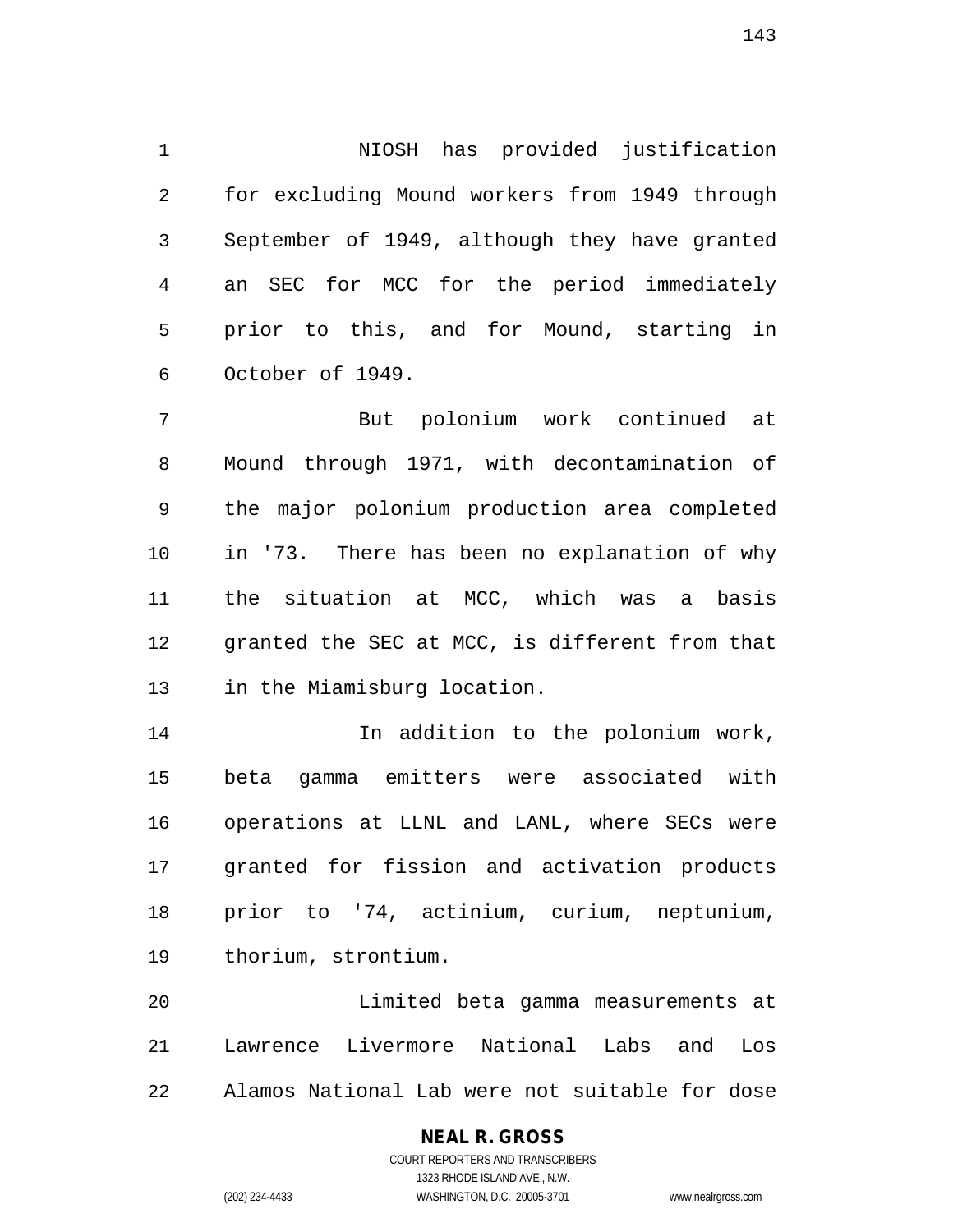reconstruction. Yet, the absence of data prior to the 1990s for beta gamma emitters at Mound does not warrant an SEC.

 Again, at LLNL and LANL, the availability of workplace air monitoring is limited and covers only some buildings and time periods. For many situations, NIOSH has indicated materials were handled in small or trace quantities. However, they have not provided quantitative information, ratios of secondary radionuclides, of primary radionuclides, or the relative dose secondary radionuclides will deliver, and whether it will influence the claims.

 So I'll stop at that because that kind of summarizes the issue of beta gamma emitters issues that we have.

 MR. STEWART: Firstly, I would just like to make a couple of comments about Monsanto Chemical Company's approach at the Mound site, because there's really no data out there right now.

#### **NEAL R. GROSS**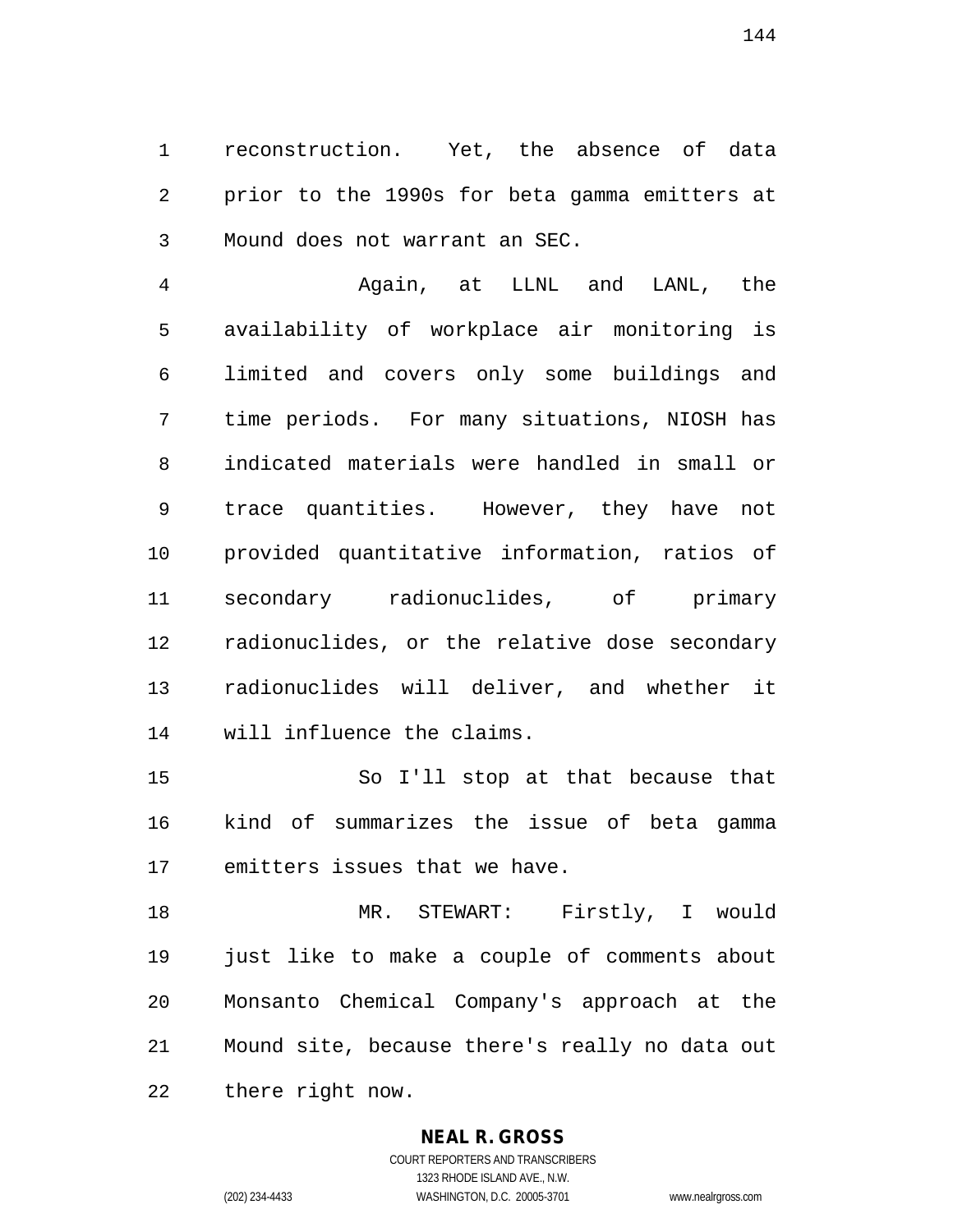Before, when we had some information on the Monsanto Chemical Company or the Dayton Laboratory operation in the Mound site Technical Basis Document, but that has been taken out, since it was separated out as an SEC.

 I just wanted to bring up a couple of points. We have a fundamentally different exposure at the Dayton Laboratory operations than we do at the Mound site. The Dayton Laboratory operations did some other operations when they were researching the parts that they were fabricating, eventually using polonium. But, in the early days, there was a significant amount of work with radium as well. There were several other radionuclides that they look at.

18 And you can see in the internal - - in the external dose records that are available -- they're not complete -- there are some very large beta doses to some of the researchers, and those are episodic, or

## **NEAL R. GROSS**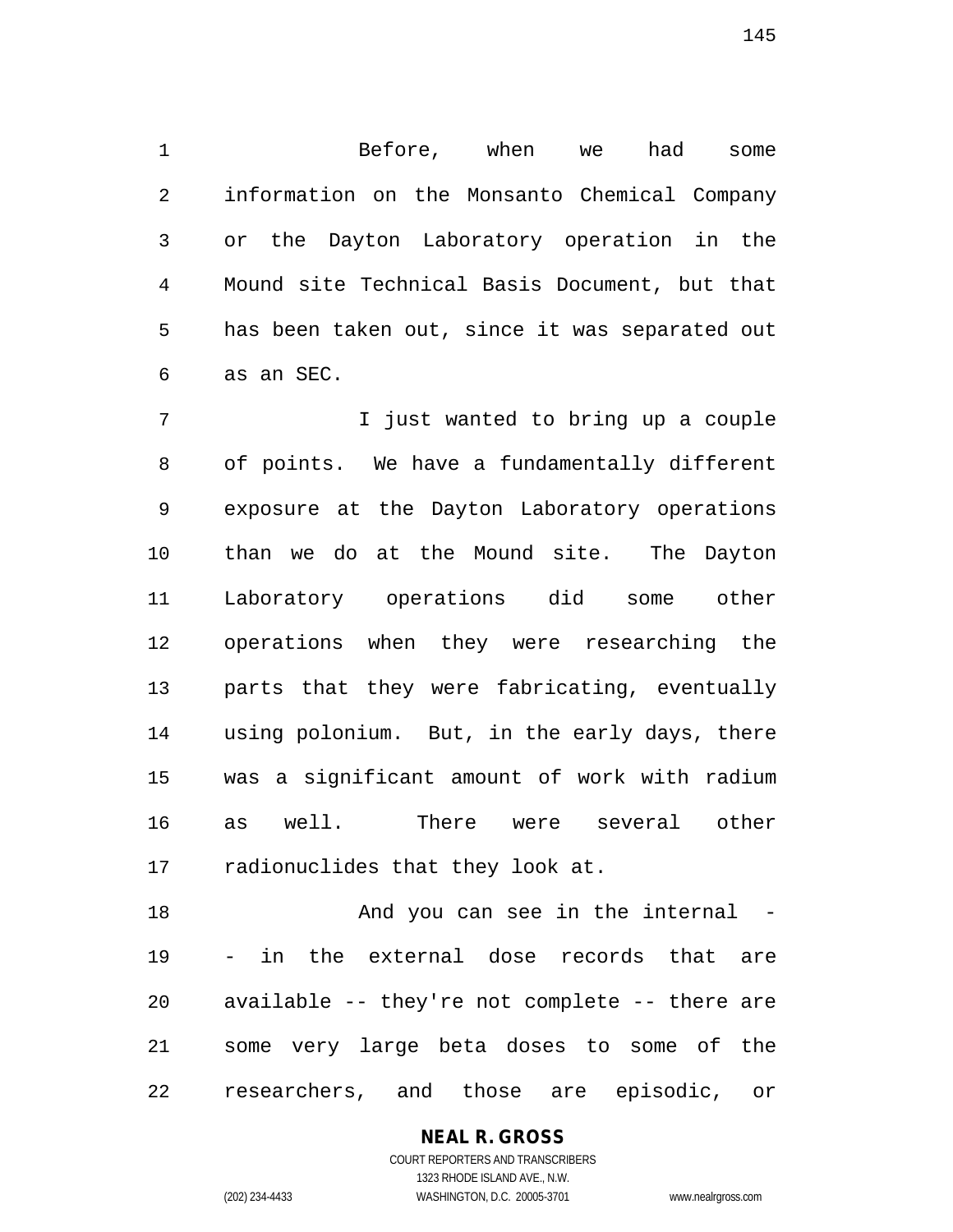intermittent, rather, based on what they were doing at the time. Okay?

 Another important fact to keep in mind was that, when they eventually settled on the polonium process, they had not yet settled on the source of that material. By the time they got to Mound, they had determined that the best way to fabricate polonium was not from recycling it from lead tailings and things like that. But, by processing irradiated bismuth bricks, which went through the reactor at Hanford or another, I think Oak Ridge, which are fundamentally different than fuel. I'll just point that out.

 So, by the time they got to the T Building at Mound, they were just using irradiated bismuth. So you have kind of a different source term than you would have in, say, in a fuel operation. Okay? And finally, the levels of control at the Dayton Laboratory facilities were a lot

less. They were working in fume hoods and in

### **NEAL R. GROSS** COURT REPORTERS AND TRANSCRIBERS

1323 RHODE ISLAND AVE., N.W.

(202) 234-4433 WASHINGTON, D.C. 20005-3701 www.nealrgross.com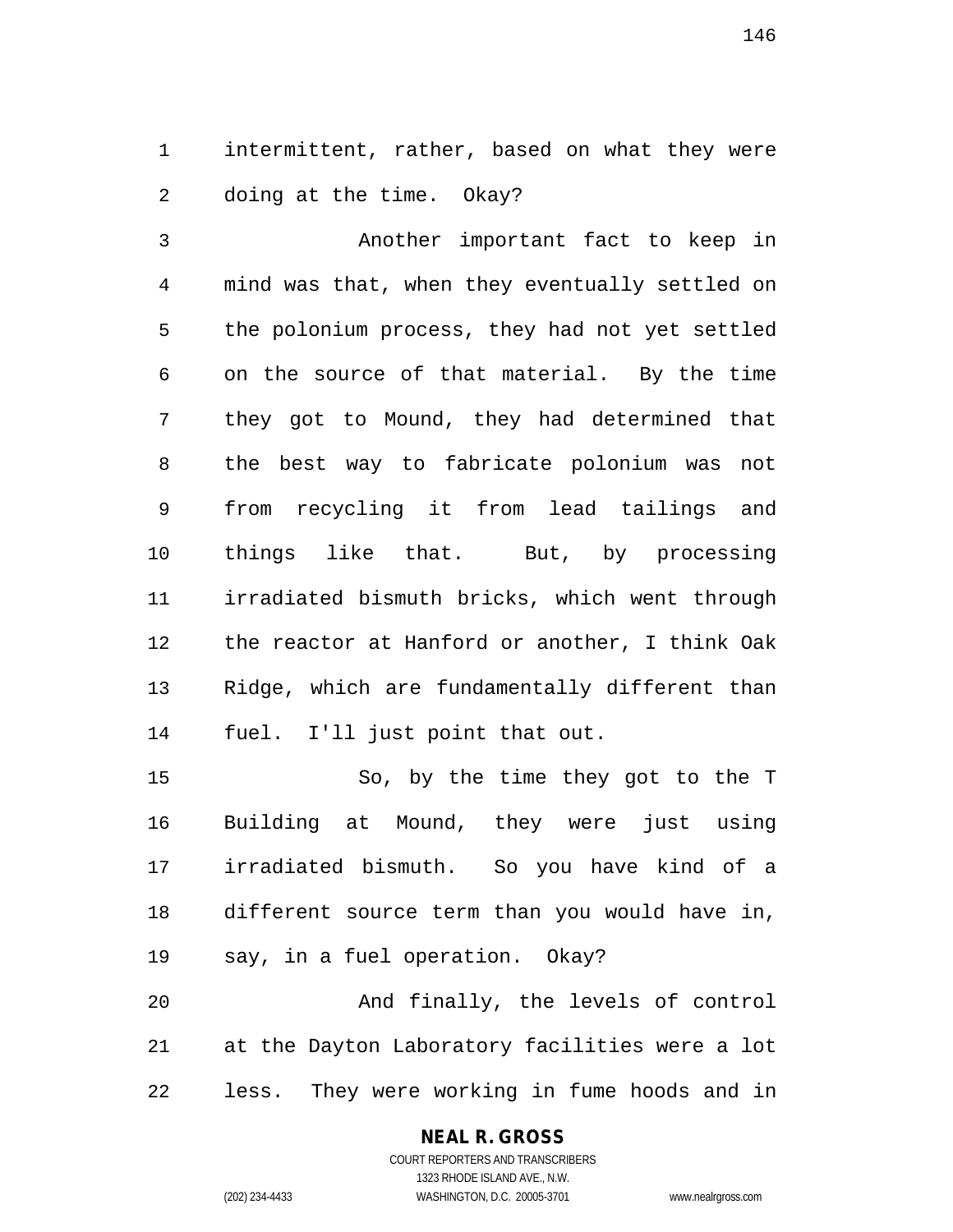some cases bench tops. So there were a lot of internal doses at that point, and they had very high levels, levels that would scare us under our current controls.

 Part of the reason, they kept getting better controls, but they couldn't really get there until they had designed a purpose-built facility to do that. Okay?

 Now they also had other radionuclides there. I mentioned radium earlier, but they only had bioassay for polonium. So all we can predict was the polonium intakes from their records. Okay? Having said that, I'll turn it

over to Brant to respond.

 DR. ULSH: Well, yes, I was going to make some of the similar points. If you think about how we have handled other situations in an SEC context, we have repeatedly been questioned on our ability to back-extrapolate in time. I would say that that cuts both ways.

## **NEAL R. GROSS**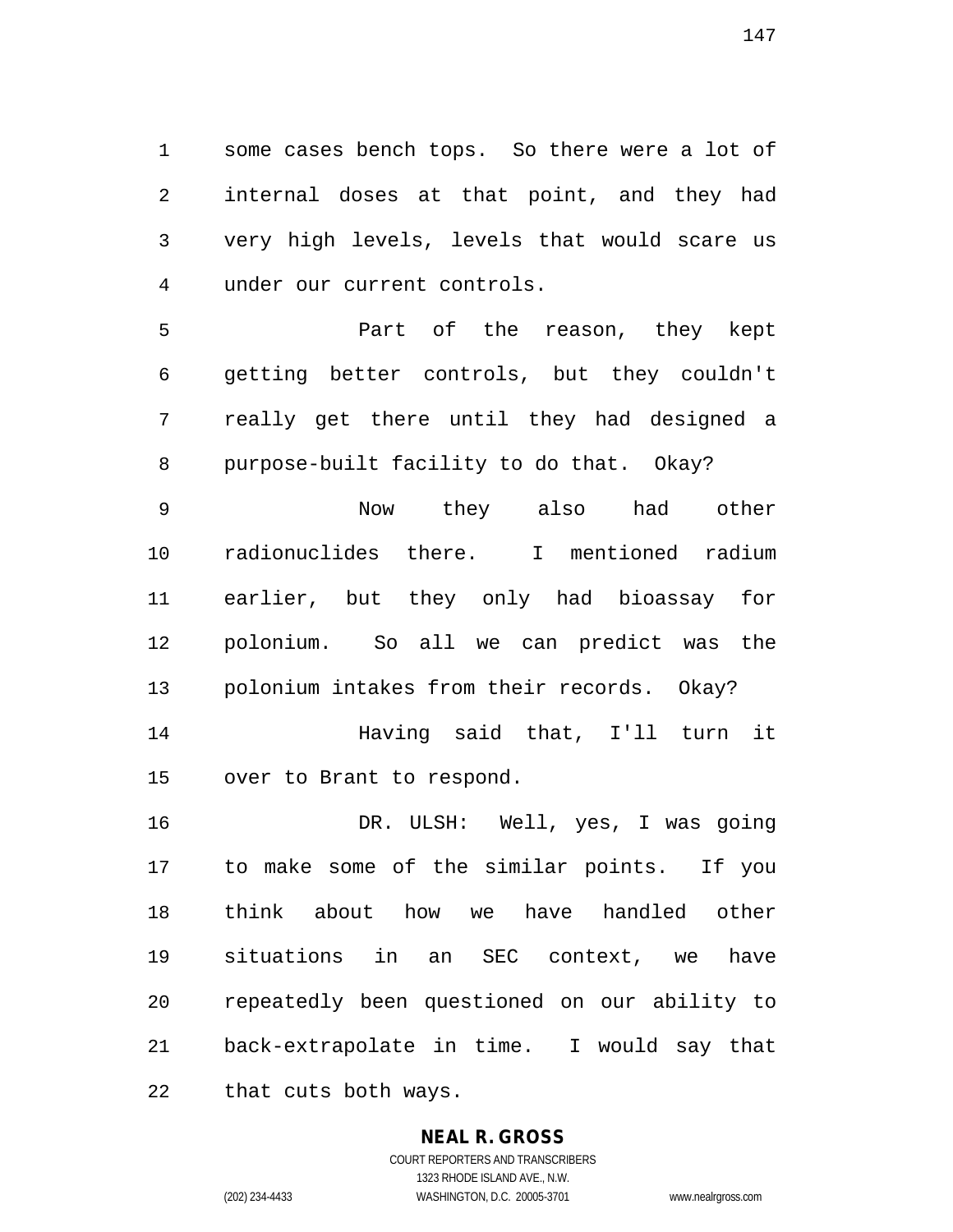You cannot back-extrapolate blindly in time from Mound to Monsanto and assume necessarily that the similar problems exist. And in fact, there's reason to think that they didn't.

 A couple of the reasons Don mentioned. The source term is different. But, also, one of the main reasons of building the T Building at Mound Laboratory was to build on the experience of the Dayton Lab, take in mind the problems that they experienced at Dayton Lab, and to improve the controls that were instituted in the T Building to minimize exactly the exposure problems that they experienced at Dayton Lab.

 It is true that there were some beta gamma emitters produced and activation products, in particular, produced in the cans that were used to encase the bismuth before they went through the reactor. That was the source of a lot of the beta and gamma problems associated with the polonium program.

## **NEAL R. GROSS**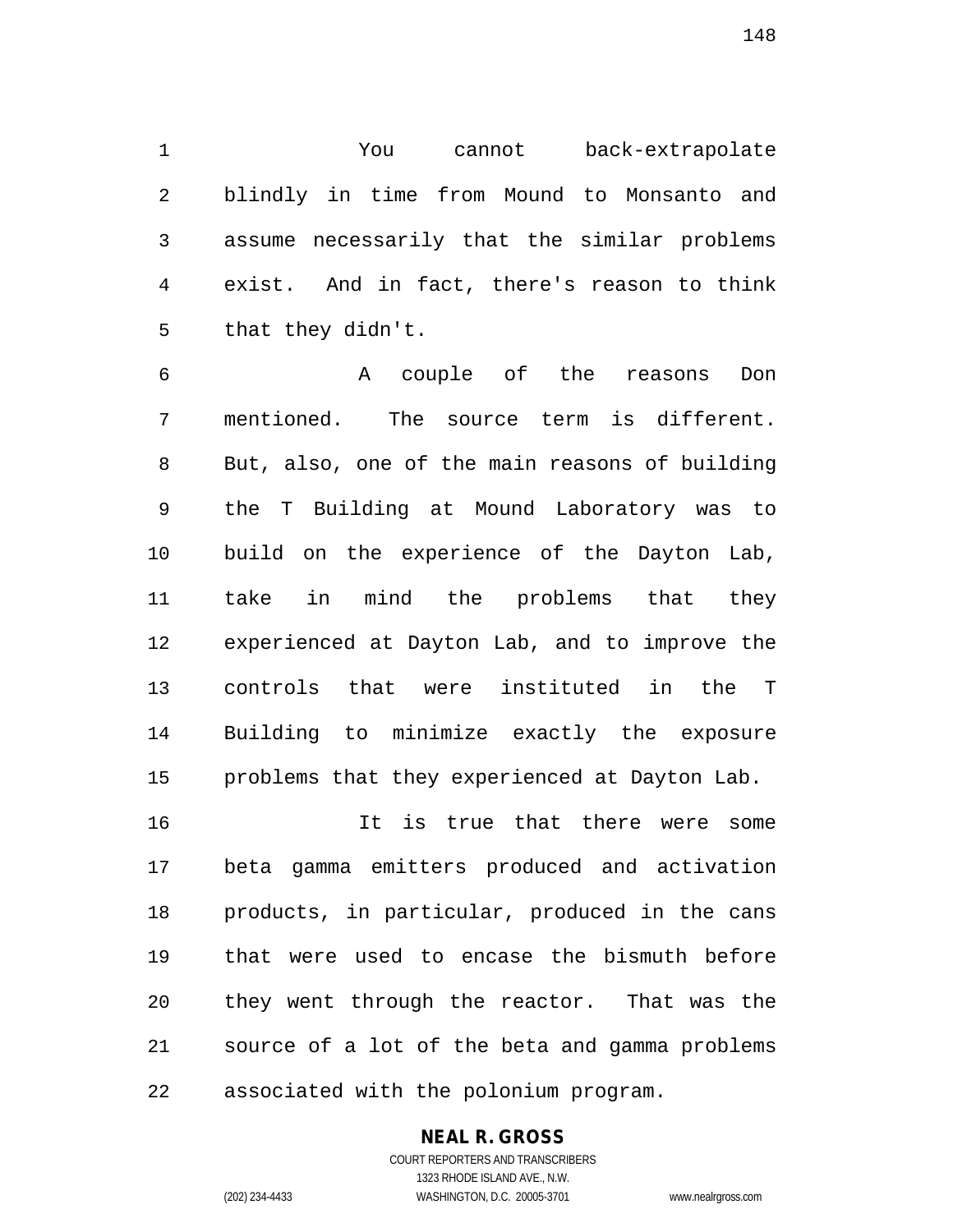I would also remind you that we have thousands of, I believe it's thousands, of polonium bioassay. It's hard to imagine that, if you're talking about contaminants in polonium, you would, number one, be concerned about the minor constituents and not the polonium. The polonium would be the primary radionuclide. If you got an intake of these other alpha or beta -- sorry -- of these other beta gamma emitters, you would see it in a polonium intake.

 So some of the other programs, and there weren't many, that involved beta gamma emitters would have been the reactor waste program. Again, that is entirely within the SEC period. I don't think it's claimant- favorable to say that the people were exposed to beta gamma emitters during the SEC period and we cannot reconstruct it. If you want us to say that, we will talk about it, but I don't think you really do.

In terms of other things that were

**NEAL R. GROSS** COURT REPORTERS AND TRANSCRIBERS

1323 RHODE ISLAND AVE., N.W.

(202) 234-4433 WASHINGTON, D.C. 20005-3701 www.nealrgross.com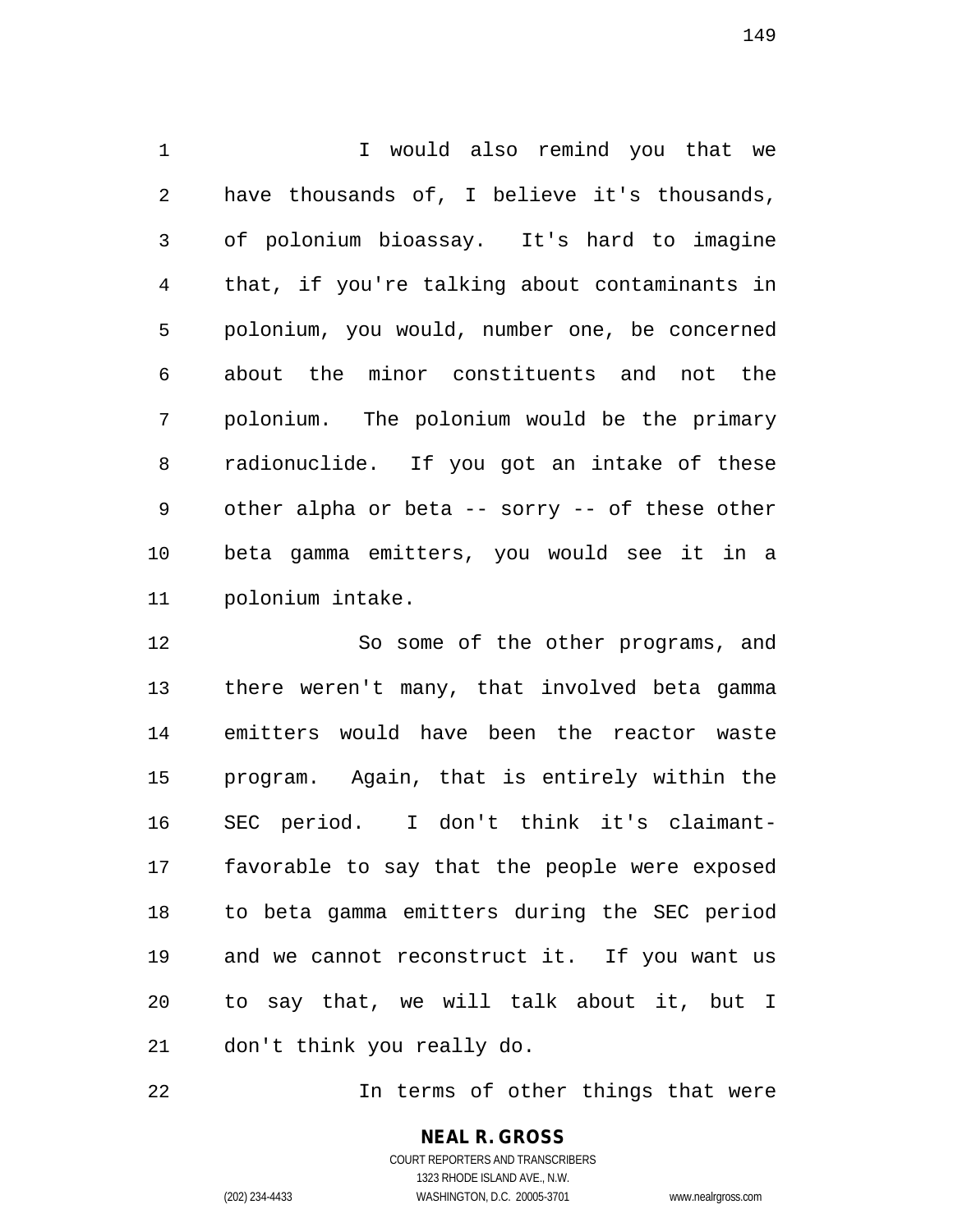handled in isolation, we are not aware of any big project, you know, major-scale programs that occurred with beta gamma emitters in isolation that would have led to a significant exposure potential.

 Sure, on occasion, I think there was a small strontium operation, and to call it an "operation" is even an exaggeration. I think it involved two people, Don? Two research chemists, we know who they were. It is not like they had a strontium program or a cesium program that we're aware of.

13 13 I don't think I'm misspeaking, am I?

 MR. STEWART: There was one operation of cesium; they were pulling it out of a waste stream.

 DR. ULSH: Right, right. So I just don't see how there was a large exposure potential to beta and gamma emitters at Mound. Again, the primary purpose, the primary work at Mound was, first, polonium and

### **NEAL R. GROSS**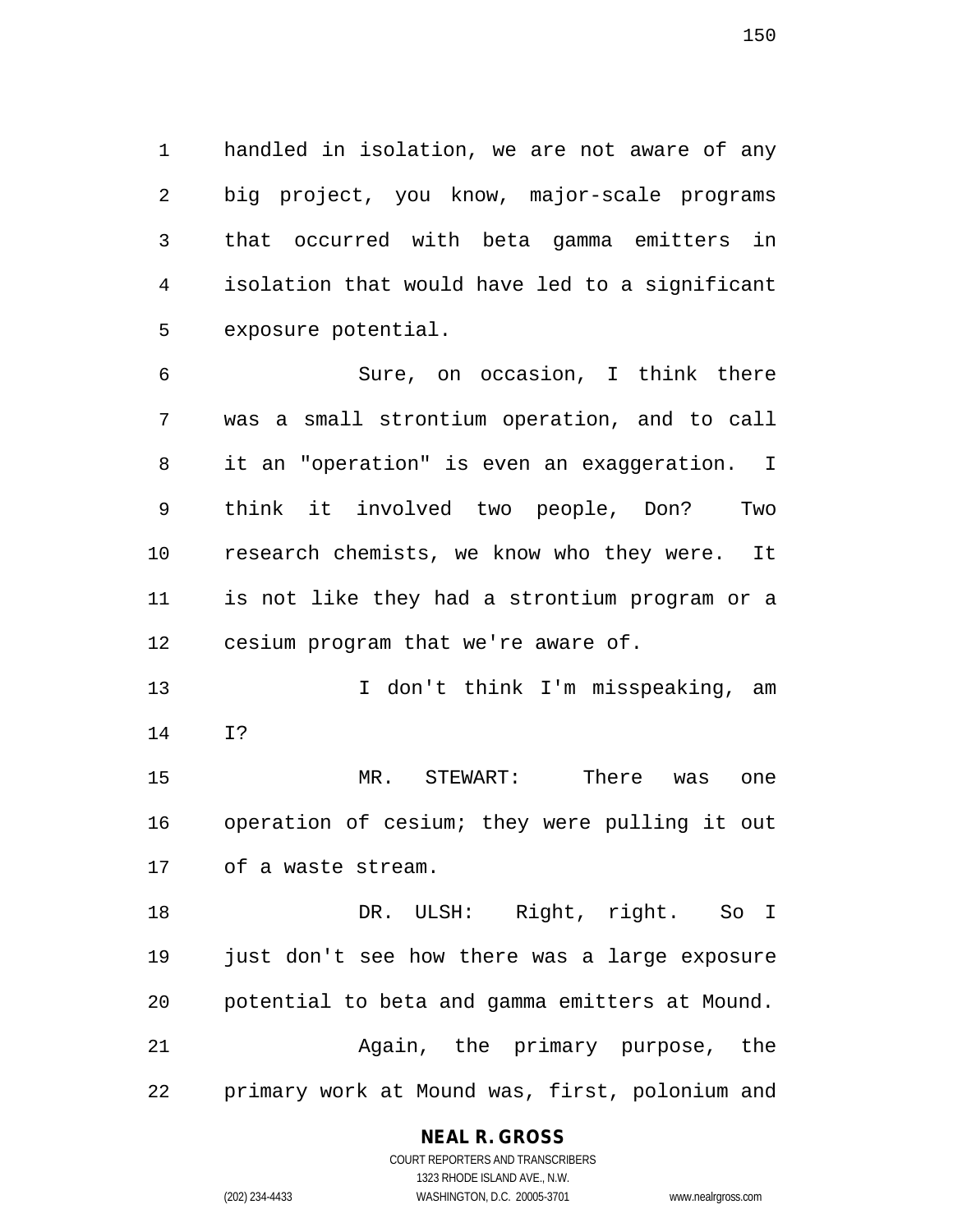then later plutonium-238. That's the haystack that we're talking about here, not the needles.

 MS. ROBERTSON-DEMERS: Do you know the timing of the exact date when they started the differential processes for polonium, meaning extracting it from the lead, extracting it from the bismuth slug, and so forth?

 MR. STEWART: That is in the Dayton Laboratory period. So it is not specifically covered.

13 DR. ULSH: Well, at Mound, Kathy, I think that was one --

 MS. ROBERTSON-DEMERS: What I would like to do is compare the processes that were used for polonium extraction from the beginning through '73.

 MR. STEWART: Dayton Laboratory is already an SEC.

 MS. ROBERTSON-DEMERS: I want to compare the different processes at Dayton Lab

## **NEAL R. GROSS**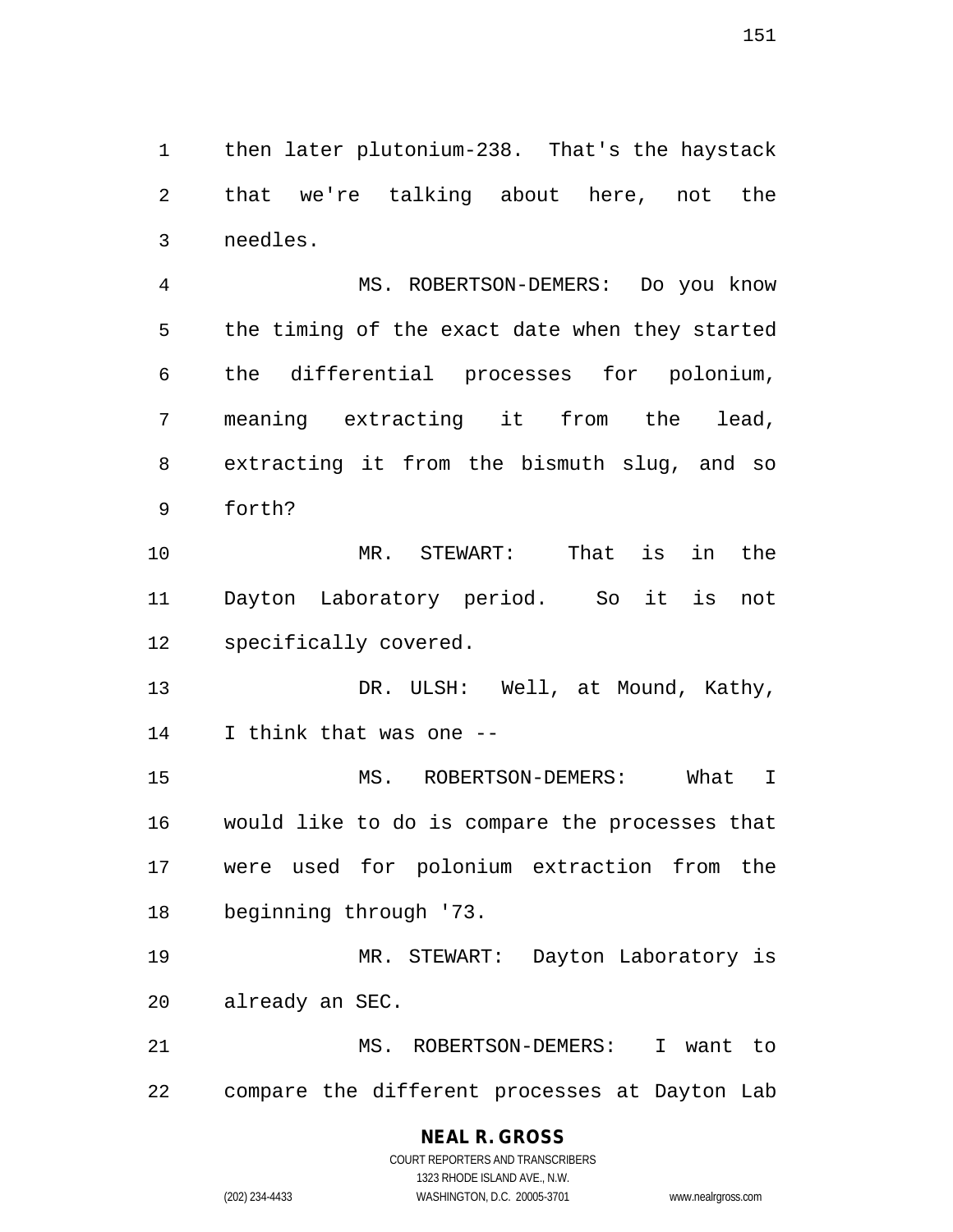with what happened at Mound.

| 2              | DR.<br>ULSH:<br>If that is something          |
|----------------|-----------------------------------------------|
| 3              | the Work Group would like us to follow up on, |
| $\overline{4}$ | we can look for process descriptions for the  |
| 5              | polonium program at Mound and Dayton Lab.     |
| 6              | MS. ROBERTSON-DEMERS: Right now,              |
| 7              | I am just asking for the dates for when the   |
| 8              | changes in the processing of polonium         |
| 9              | happened.                                     |
| 10             | DR. ULSH: Well, whenever it                   |
| 11             | started at T Building, I don't know; I'm      |
| 12             | guessing here, Kathy, but I know that Mound   |
| 13             | Lab started operation in 1949. I believe that |
| 14             | it was either '49 or '50 that the T Building  |
| 15             | went operational. It might be a year or       |
| 16             | $two --$                                      |
| 17             | ROBERTSON-DEMERS:<br>Okay, $I'm$<br>MS.       |
| 18             | going to ask the question differently. What   |
| 19             | was the process at the Dayton Labs when it    |
| 20             | closed, the polonium process? And what was    |
| 21             | the process in T Building in 1949?            |
|                |                                               |

22 MR. STEWART: The T Building

**NEAL R. GROSS** COURT REPORTERS AND TRANSCRIBERS 1323 RHODE ISLAND AVE., N.W.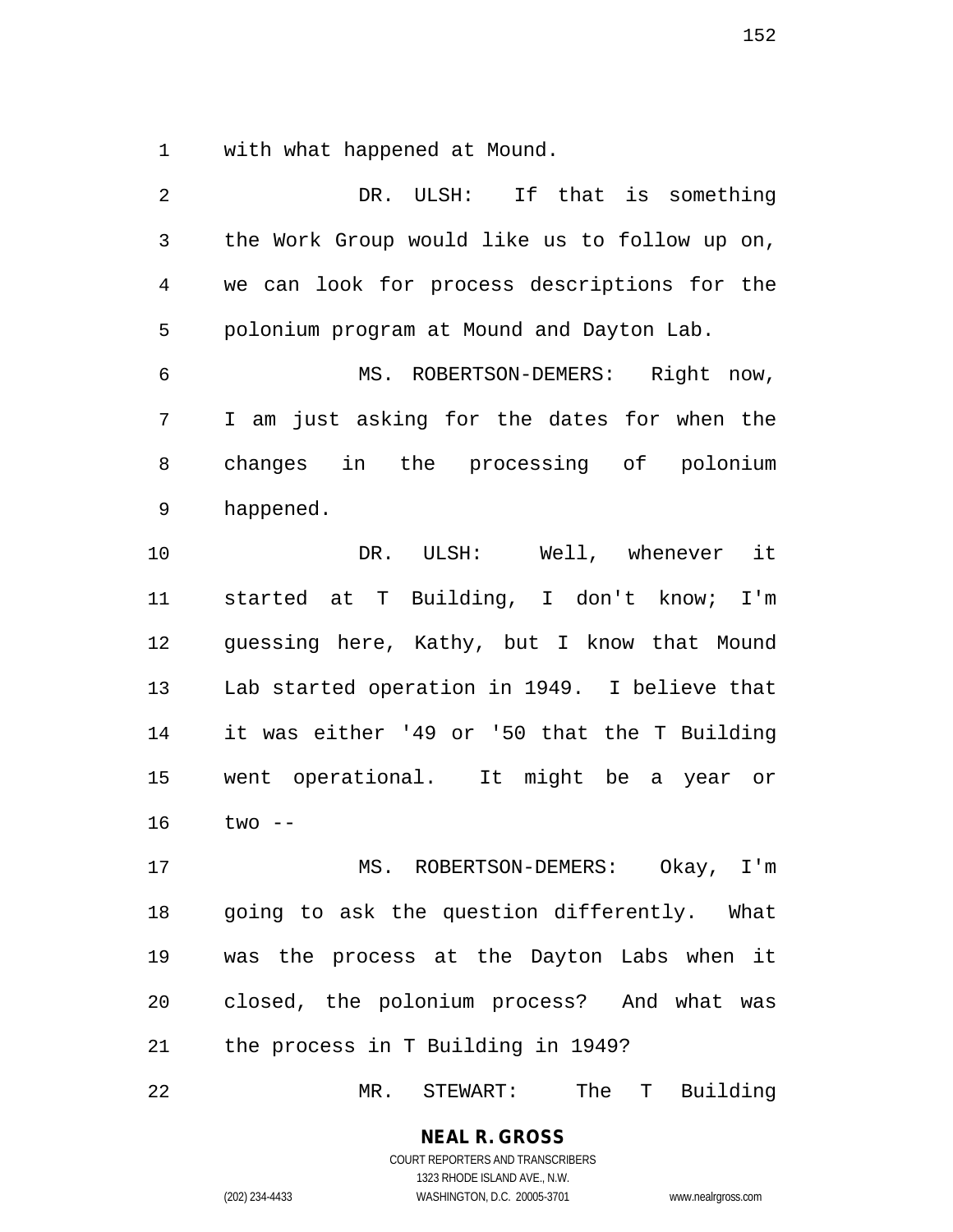process was irradiated bismuth bricks. Later irradiated bismuth cans. That's what they were set up to do.

 MS. ROBERTSON-DEMERS: What was the process in 1948 at Monsanto?

 MR. STEWART: I honestly don't know when they stopped using lead tailings and when they started to do the bismuth bricks prior to the Mound operation. I can get you that information, if you feel it is useful. However, I will point out that that is covered under an SEC at this point.

 MS. ROBERTSON-DEMERS: What we are trying to understand is exactly -- I'm trying to get a better understanding of exactly why, and I know that you guys have talked, given your points why the situation at Monsanto, where you're calling out the same radionuclides that were in the activation products, is different than the situation in 1949 at Mound.

DR. ULSH: Well, I think the

# **NEAL R. GROSS**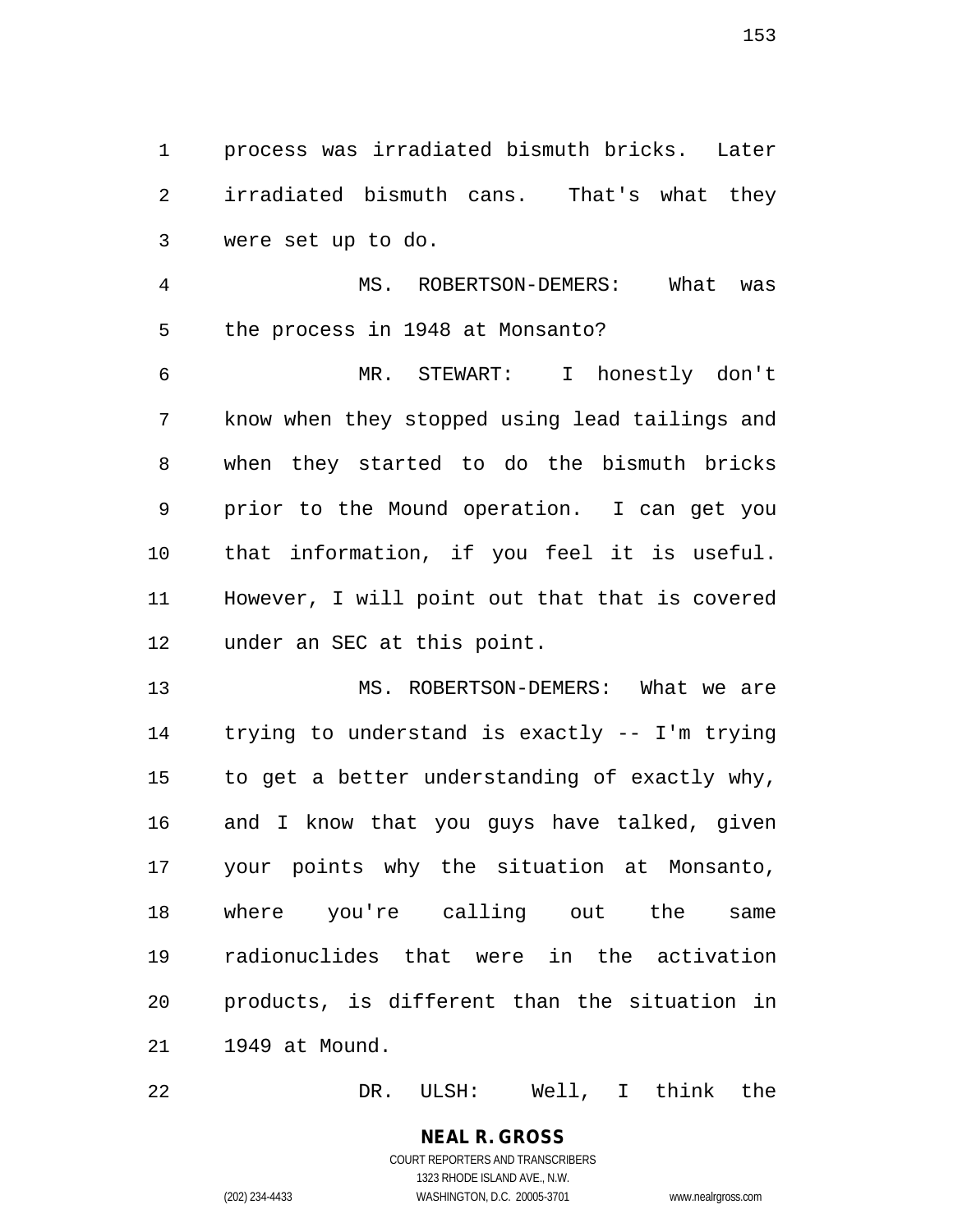primary reason that we consider the situation to be different is that it is a totally different facility, and the T Building at Mound was built specifically to minimize the exposure potential that occurred at the Dayton Lab. The exposure potential was not only from polonium, but, as Bob I guess mentioned, all of their activation products.

 That's why they built T Building the way they did, a closed system, remote handling, to minimize the beta and gamma exposure potential.

 MS. ROBERTSON-DEMERS: Okay. So what you're saying is the difference is radiological controls?

 DR. ULSH: As opposed to what? I mean, yes, radiological controls certainly plays into it, yes.

 MS. ROBERTSON-DEMERS: I'm trying to understand the differences between them. DR. ULSH: Radiological controls

is certainly a significant factor in this. I

### **NEAL R. GROSS**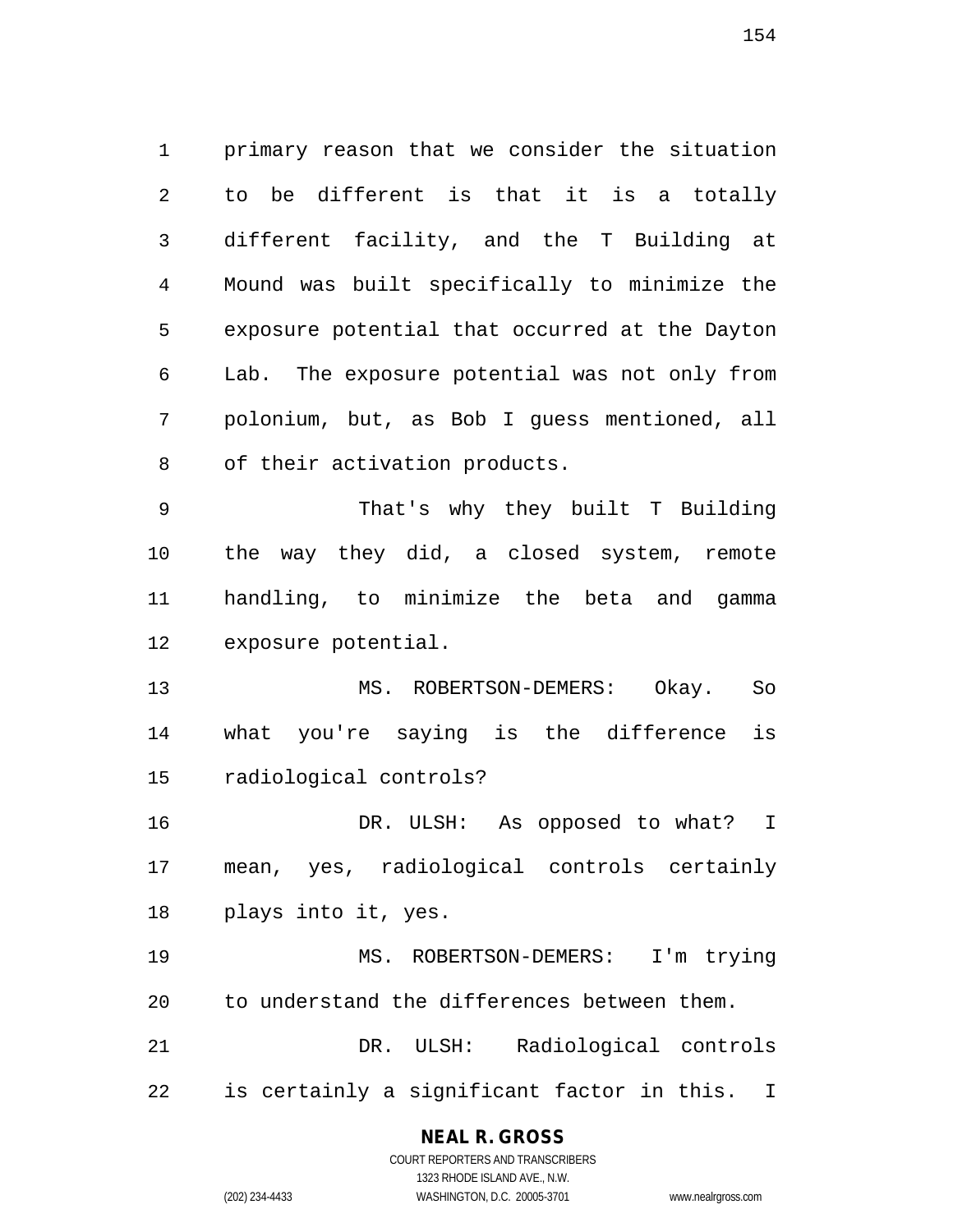agree with that. And again, the source term differences that Don described.

 MS. ROBERTSON-DEMERS: And I guess I'm not quite understanding why Monsanto calls out, you know, all of these specific radionuclides.

 DR. ULSH: Again, because there was an exposure potential at Monsanto Chemical Company to be exposed to these different radionuclides because of their lack of radiological controls as compared to, say, for instance, the T Building.

 MS. ROBERTSON-DEMERS: Okay. So it's coming down to radiological controls? 15 DR. ULSH: By and large, yes.

 MS. ROBERTSON-DEMERS: Because the isotopes --

 MEMBER ZIEMER: Well, wasn't it also process? DR. ULSH: And process for at

least a portion of the time.

MS. ROBERTSON-DEMERS: Well,

**NEAL R. GROSS** COURT REPORTERS AND TRANSCRIBERS

1323 RHODE ISLAND AVE., N.W.

(202) 234-4433 WASHINGTON, D.C. 20005-3701 www.nealrgross.com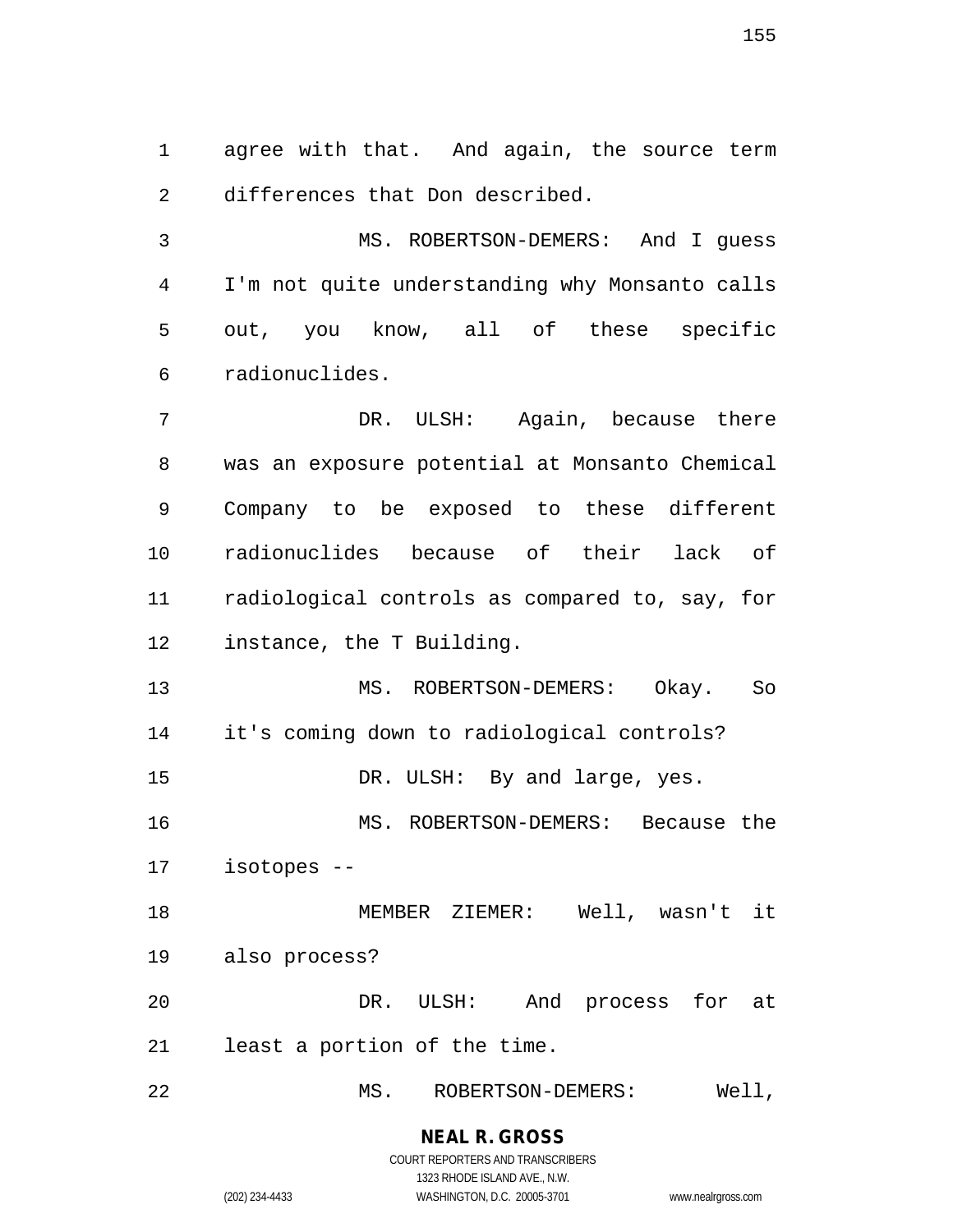that's what I'm trying to understand.

 DR. ULSH: So I think, then, what you're asking -- Don, if I understand what you said, was they started with, let's just call it, a led tailings recovery effort at Monsanto Chemical Company. At some point in time, and it's probably not a bright line -- I'm just guessing here -- they decided, no, this isn't going to work out; we're going to do irradiated bismuth bricks. MR. STEWART: Right. DR. ULSH: And that happened sometime during the Monsanto Chemical Company -- and then that process carried on at Mound. Am I correct so far? MR. STEWART: Yes. I don't have those dates for you because I wasn't prepared for this question. DR. ULSH: Yes. If the Working Group is interested in this question, we can try to track down the date at Monsanto Chemical Company, when they switched from lead

### **NEAL R. GROSS**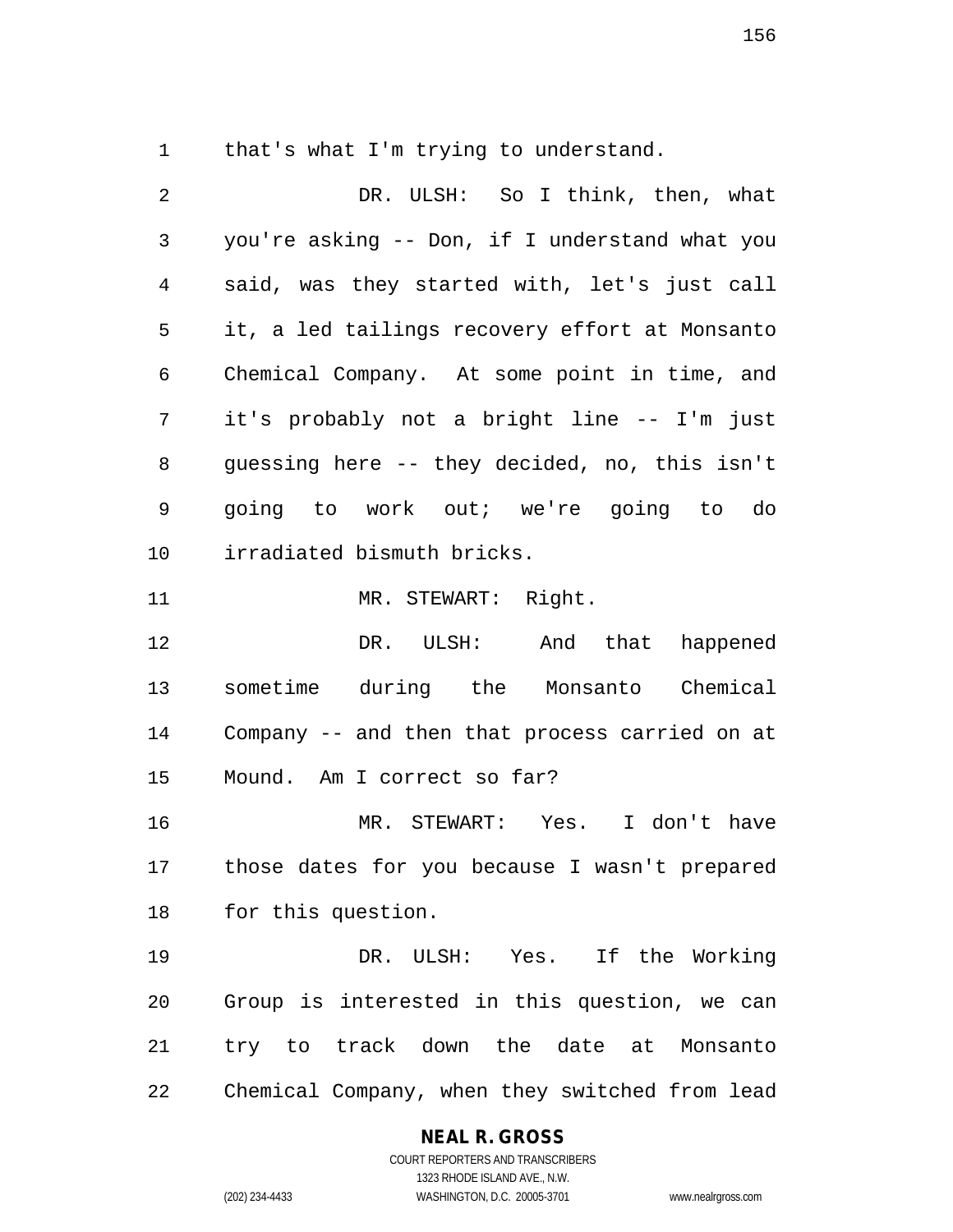tailings to bismuth bricks. I don't know why we need to, but if that's something you are interested in, we will do it.

 MEMBER ZIEMER: It sounds like the decision to do that was based on radiological issues, that you had all these beta gammas that were a problem in the process, and there may be some efficiency issues, too, but --

 DR. ULSH: I think that might be a major factor, too.

 MEMBER ZIEMER: Yes, but from an exposure dose point of view, as I understand, at Monsanto they had a lot of beta gamma stuff that was problems.

 MR. STEWART: Well, we don't know a lot about that. Certainly I saw some beta dose rates on film badge results. So I inferred from that that there was a beta gamma problem.

 DR. ULSH: Well, and in fact, we have been told that.

MEMBER ZIEMER: But your focus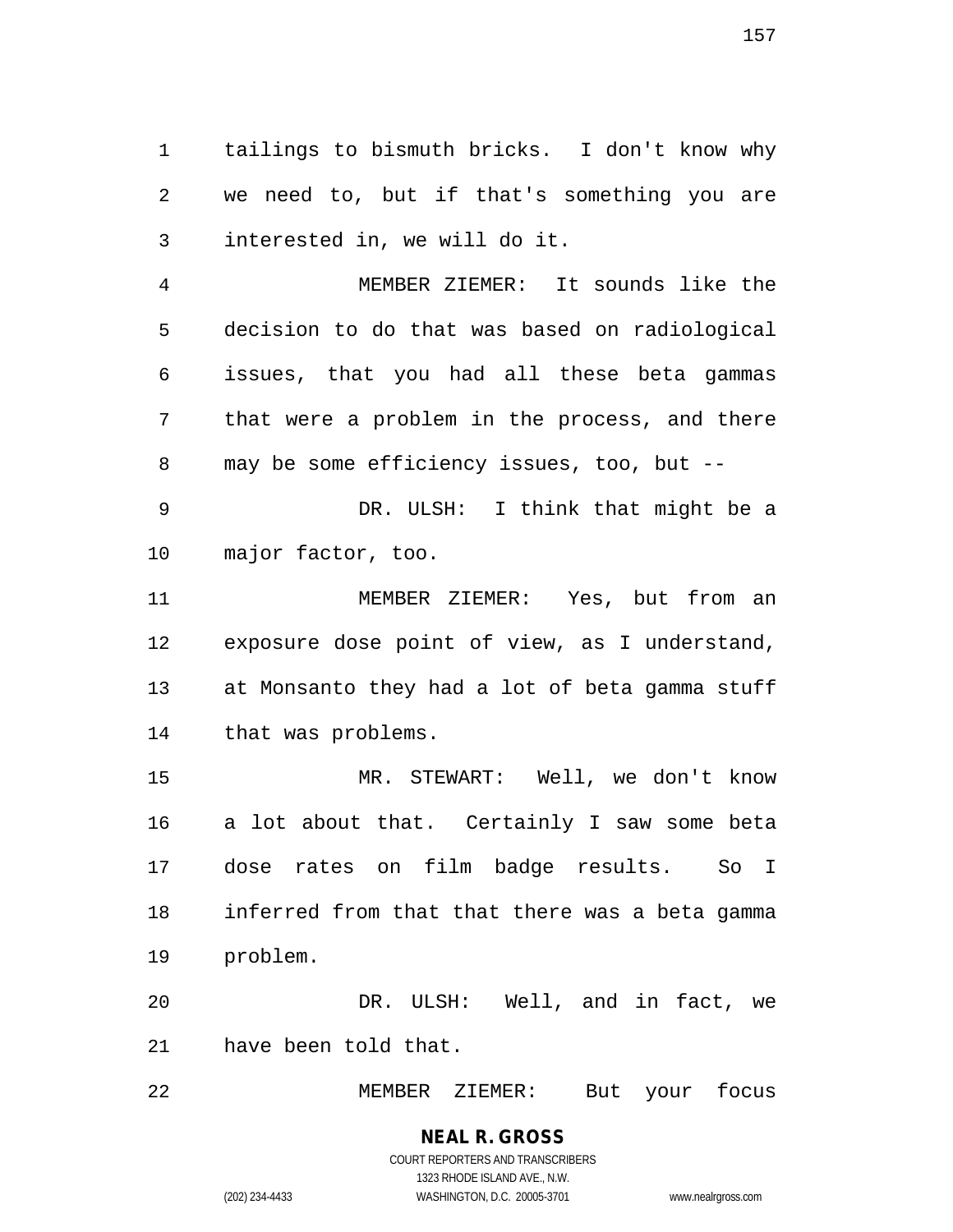here is on internal --

| $\overline{2}$ | DR. ULSH: Right.                               |
|----------------|------------------------------------------------|
| $\mathfrak{Z}$ | MEMBER ZIEMER: -- dose from beta               |
| 4              | gamma, which per unit activity is typically    |
| 5              | much lower than alpha, but I guess it's a good |
| 6              | question: is the beta gamma, as I understand,  |
| 7              | Bob, your question, is the beta gamma, do we   |
| 8              | know that it is insignificant compared to the  |
| 9              | alpha? Is that sort of the underlying          |
| 10             | question?                                      |
| 11             | DR. BISTLINE: That's it.                       |
| 12             | MEMBER ZIEMER: And then --                     |
| 13             | it<br>MS. ROBERTSON-DEMERS: Was                |
| 14             | insignificant to all organ cases.              |
| 15             | CHAIR BEACH: Is there a specific               |
| 16             | period you're looking for? Is it the pre-SEC   |
| 17             | for Mound time period of February --           |
| 18             | MS. ROBERTSON-DEMERS: Well, can I              |
| 19             | break it up into two periods?                  |
| 20             | CHAIR BEACH: Sure.                             |
| 21             | MS. ROBERTSON-DEMERS: There is                 |
| 22             | February 1st, 1949 through September 30th,     |

**NEAL R. GROSS**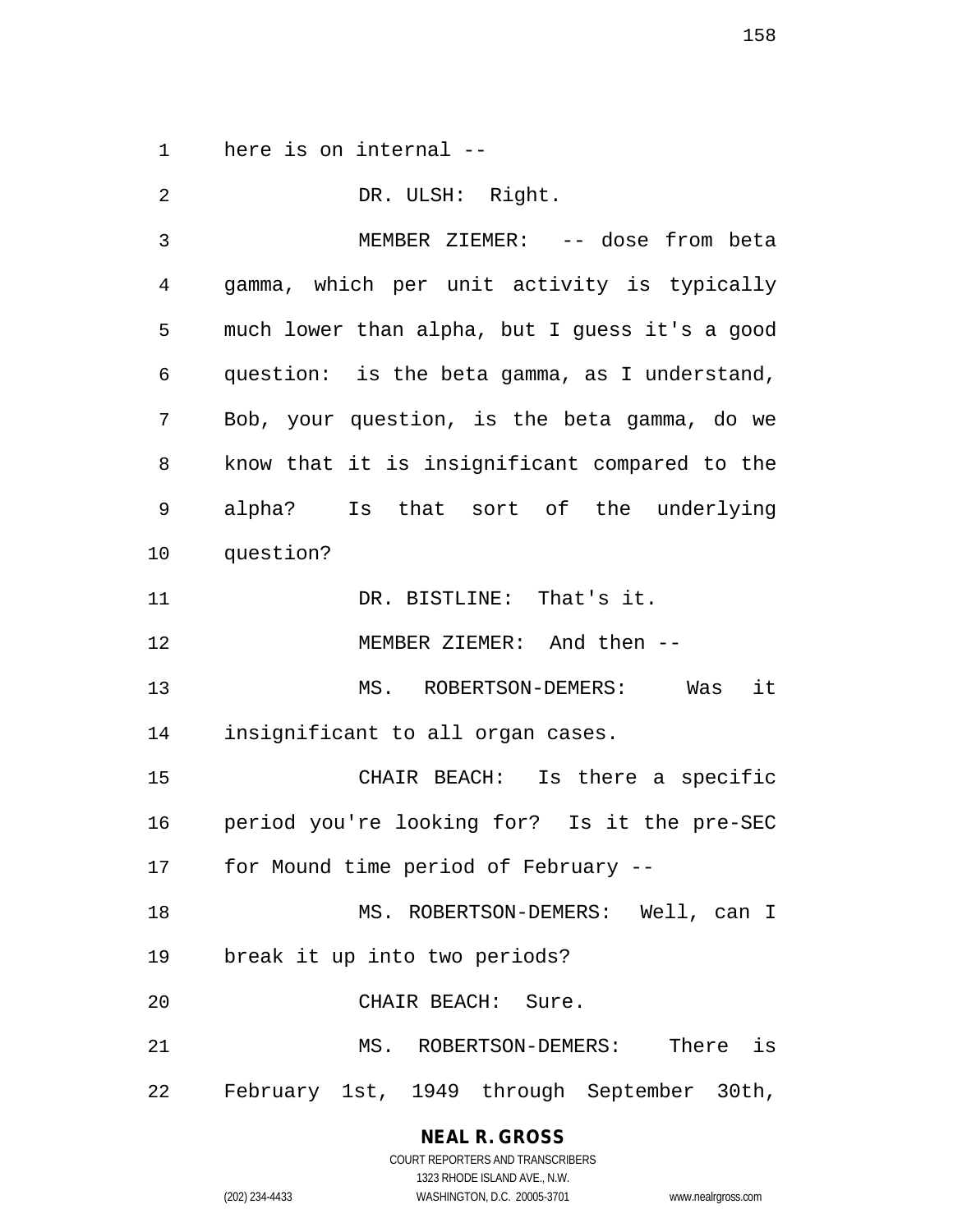1949. Okay?

 MEMBER ZIEMER: Which is what? MS. ROBERTSON-DEMERS: Which is an uncovered period that the petitioner requested. DR. ULSH: February 1st through September what? 8 MS. ROBERTSON-DEMERS: Through September 30th. CHAIR BEACH: And you said you were going to break it into two? MS. ROBERTSON-DEMERS: Yes. Okay. Now there was another piece of information on that time period, too. In addition to the issue with polonium, there was also for a period of time a lack of neutron monitoring, which was also specified in the Monsanto report as rationale for granting an SEC. DR. ULSH: So are you implying, then, that there are no or, rather, insufficient neutron monitoring during the polonium program at Mound? Is that where

**NEAL R. GROSS**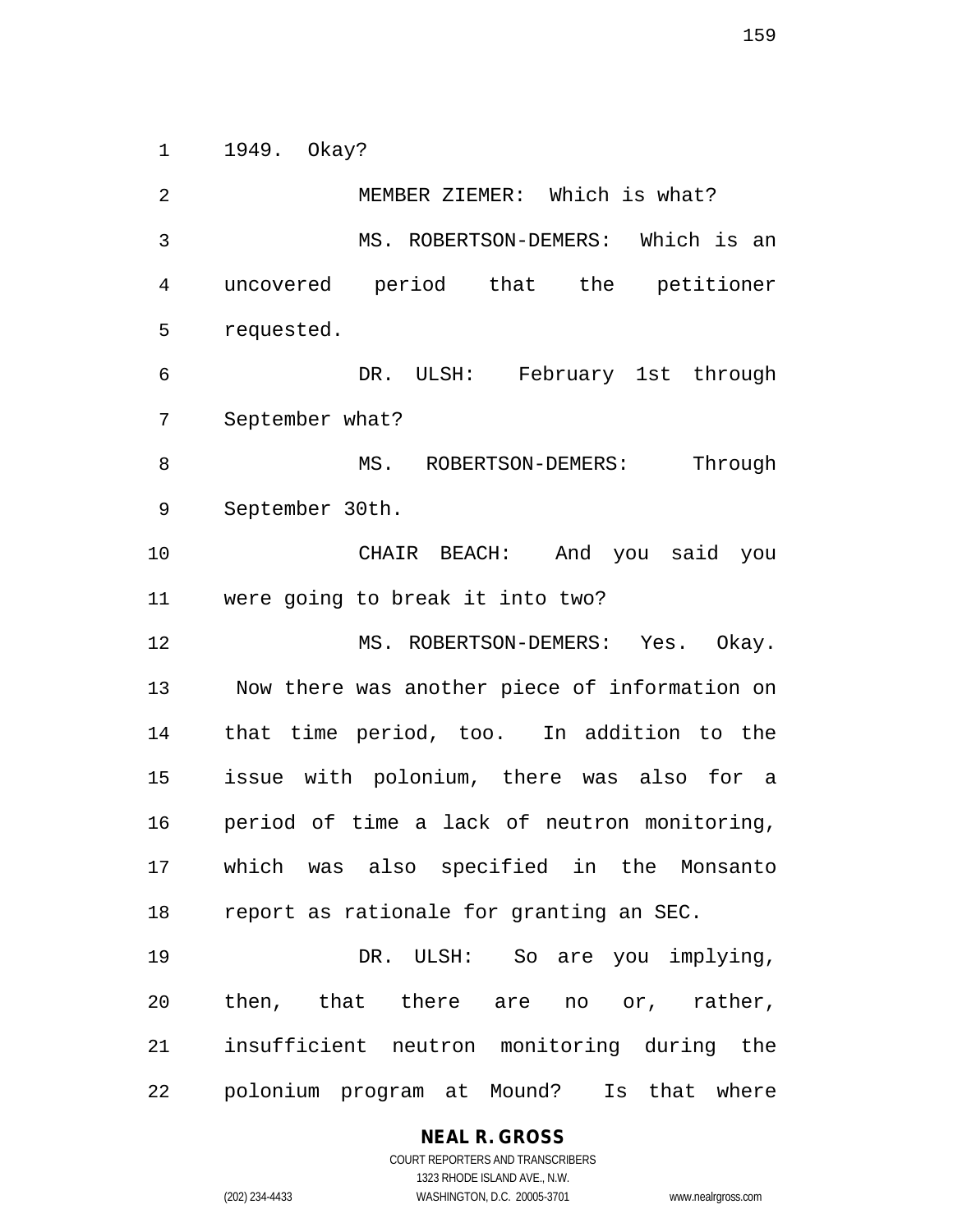you're headed?

 MS. ROBERTSON-DEMERS: Neutron monitoring started up in August. So there was a period of time when there was no neutron monitoring. MEMBER ZIEMER: But that's a different question. 8 MS. ROBERTSON-DEMERS: Yes, but it plays into that time period. MEMBER ZIEMER: Yes, yes. DR. ULSH: August of '49? CHAIR BEACH: The same time period you mentioned before, February 1st -- 14 MS. ROBERTSON-DEMERS: Yes. CHAIR BEACH: -- 1949 to September 30th, 1949. MR. HINNEFELD: Pardon me. Is the origin of this question that the Mound SEC starts in October something, or when did it start? MS. ROBERTSON-DEMERS: It starts in October.

**NEAL R. GROSS**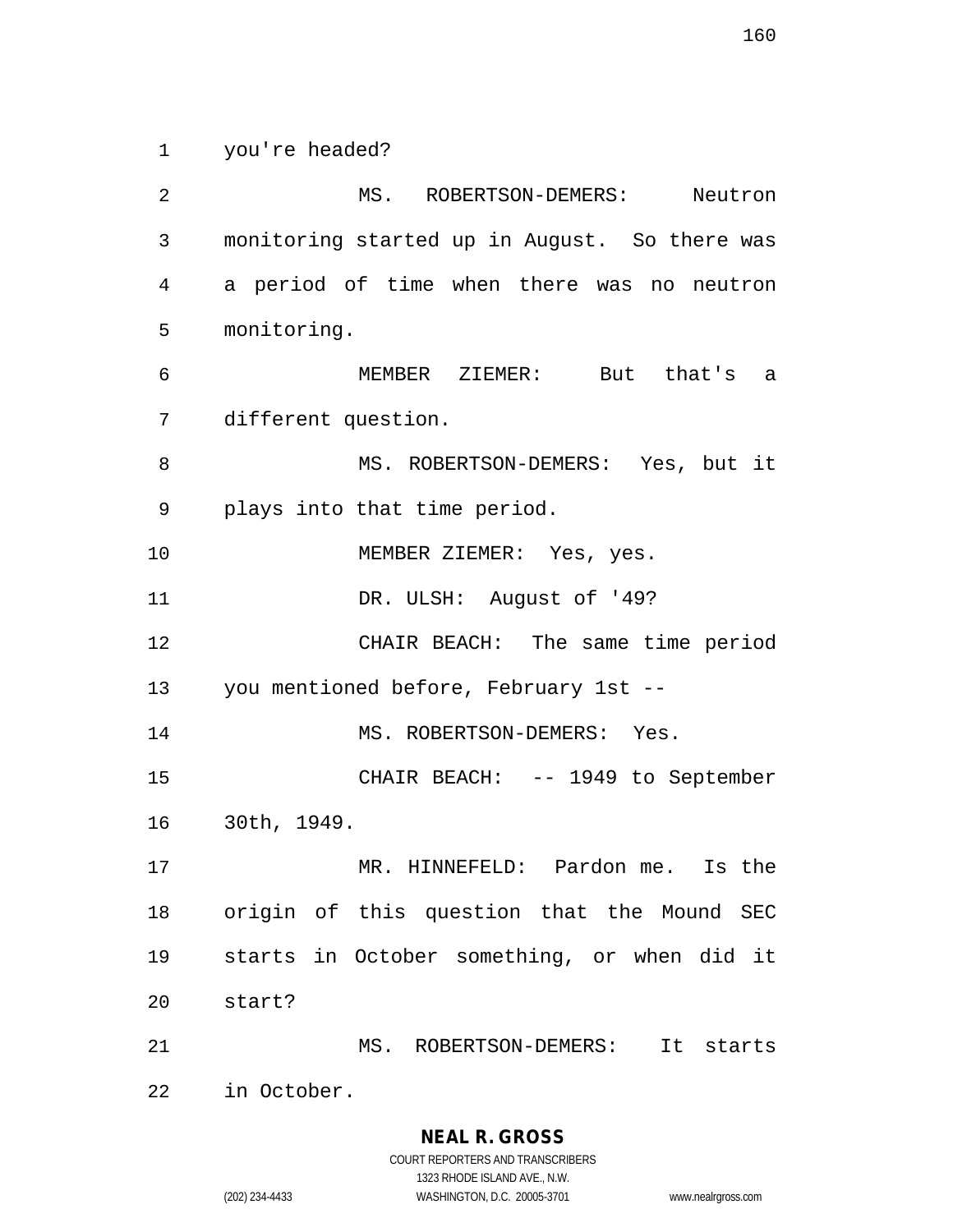MR. HINNEFELD: Of 1949. But you would have to say there was radiological work there starting in February? Is that what you're saying? 5 MS. ROBERTSON-DEMERS: Right. MR. HINNEFELD: Okay. Well, I certainly wasn't aware of that. DR. ULSH: I don't know. All I can tell you is that the basis for the current SEC at Mound was when the material for the radium, actinium, thorium separations came on site. It was not related to the polonium program. Off the top of my head, I don't have memorized when the T Building went hot. I mean that's a time of transition from Monsanto to Mound. There might be a gap. I don't know. MR. HINNEFELD: We will have to go check. We are not prepared to do that today. MR. STEWART: Yes, I will observe that your quotation from [identifying

> **NEAL R. GROSS** COURT REPORTERS AND TRANSCRIBERS

> > 1323 RHODE ISLAND AVE., N.W.

(202) 234-4433 WASHINGTON, D.C. 20005-3701 www.nealrgross.com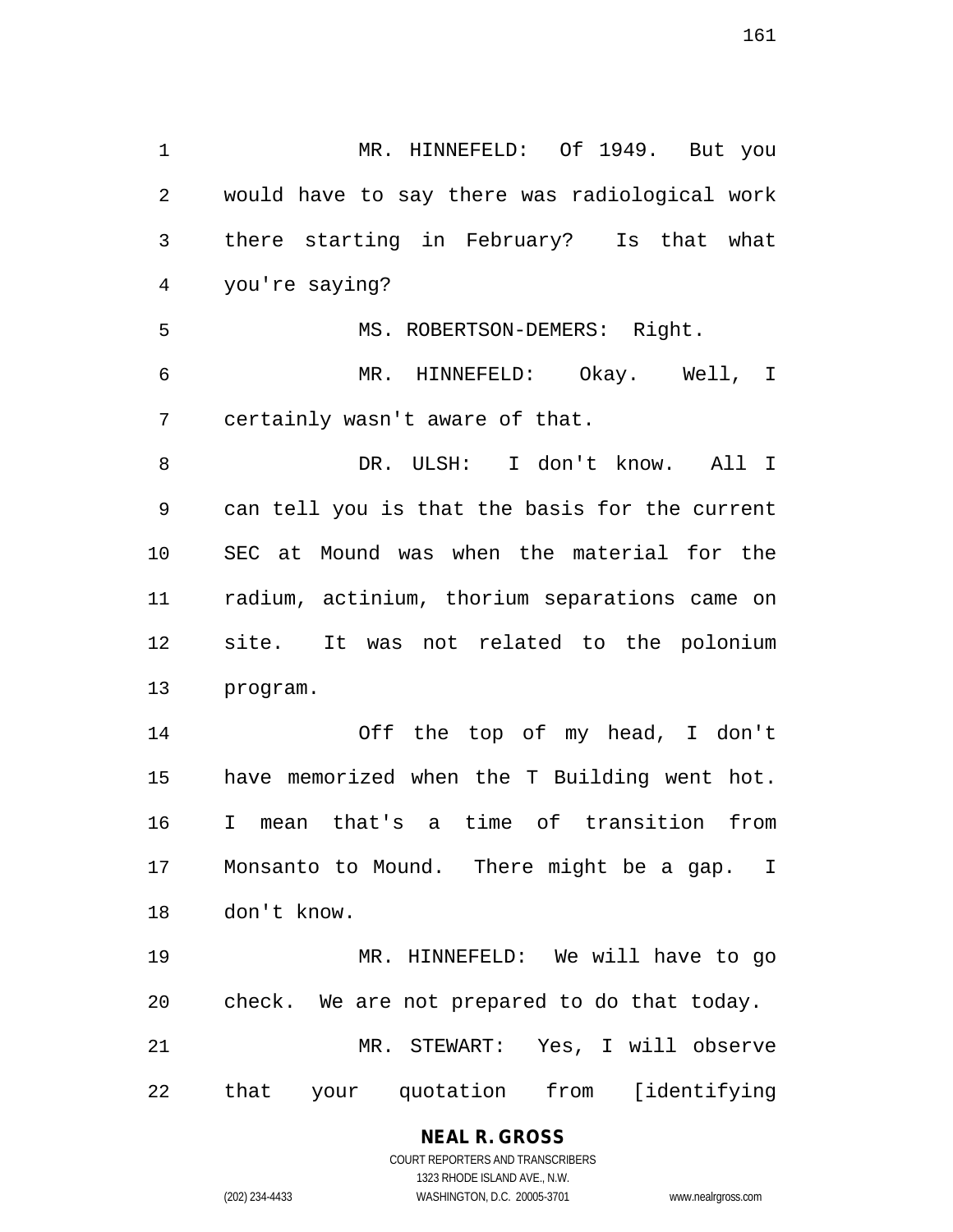actually says we have neutron monitor prior to September. DR. ULSH: Are you looking at me or -- okay. I didn't think I said that. (Laughter.) MR. HINNEFELD: We'll have to investigate that period of time. That seems to be what the question is about, is that 10 period of time from February to October. MS. ROBERTSON-DEMERS: The question is there's indication that the polonium process started up in February. 14 MR. HINNEFELD: Okay. CHAIR BEACH: Okay, so that's for polonium. Now you brought up neutrons. MS. ROBERTSON-DEMERS: Well, no, I meant -- CHAIR BEACH: Okay. MS. ROBERTSON-DEMERS: I'm just saying that, for that same period of time,

information redacted] that you're referring to

there's also a question that Monsanto was --

## **NEAL R. GROSS**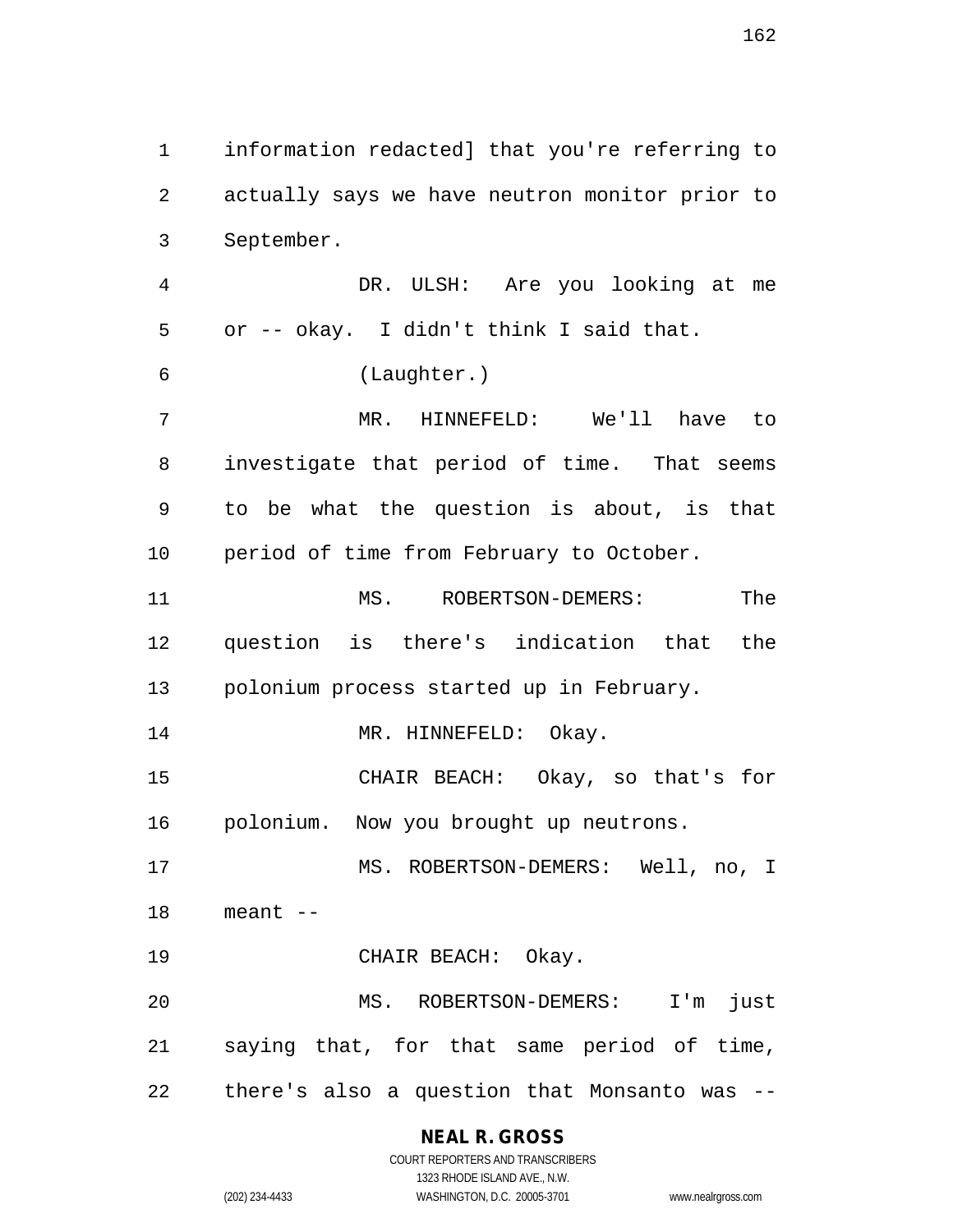also another reason for granting the SEC was for the lack of neutron monitoring. And you have the same situation from February through August of that time period.

 MR. HINNEFELD: Have you cited any references for us about the origin of the radiological work? Or what's the basis of stating that the radiological work started in February of '49? Are those in something you provided to us?

 MS. ROBERTSON-DEMERS: I don't know. I'll have to go back and get the reference for you.

 MR. HINNEFELD: Okay. I mean it seems to me what you are saying is there is this gap period from February to October of 1949 when radiological work was going on at Mound, when there hasn't been a lot of consideration of how we are going to do that. I think I'm not sure about the

 guys in the room, but I kind of thought that, well, Mound started as an SEC. That's kind of

### **NEAL R. GROSS**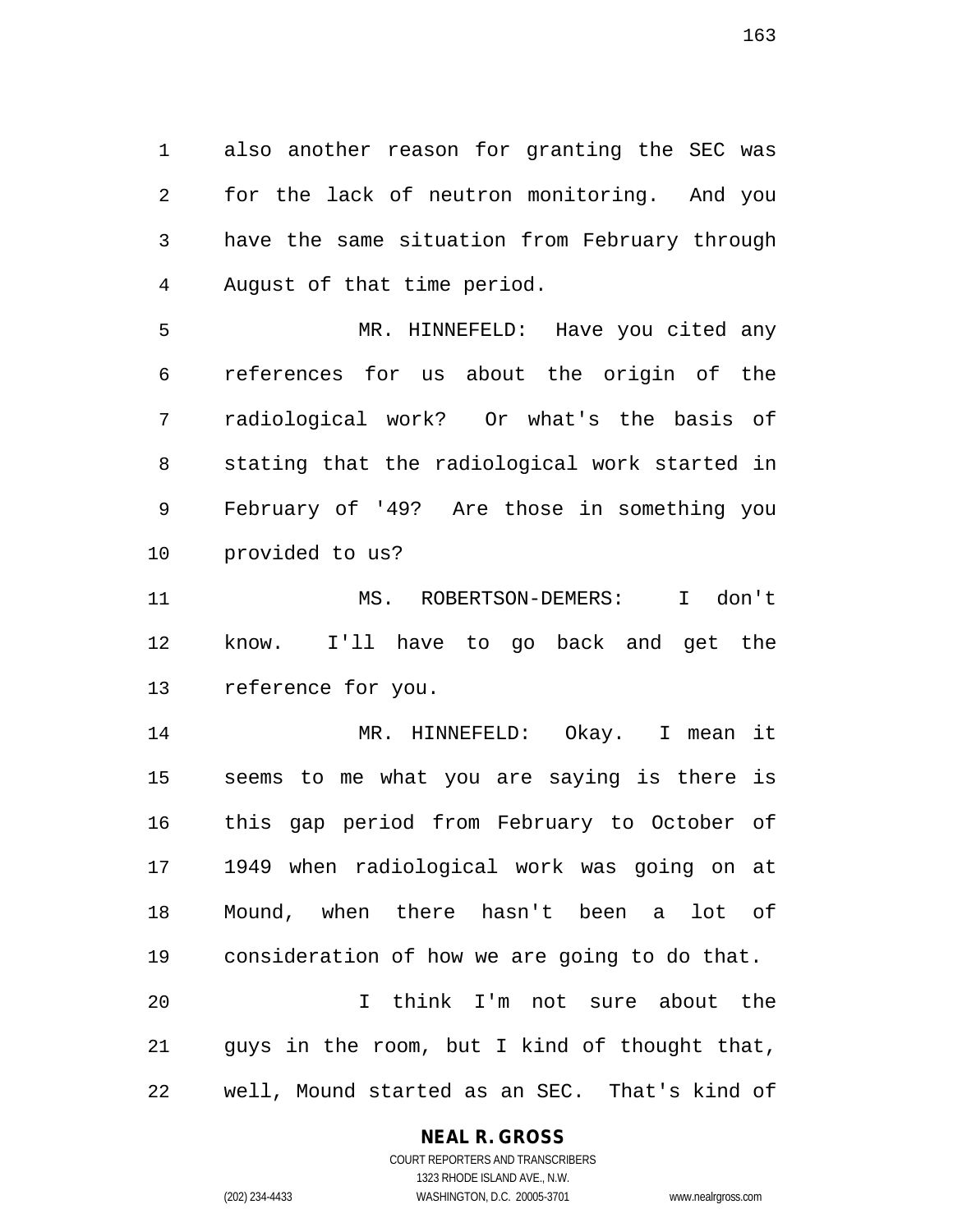what I thought was going on. Maybe I'm wrong on that.

 DR. ULSH: Well, again, it's a little misleading to think of MCC, Monsanto Chemical Company, as one facility. I mean there was Unit 1, 2, 3, 4.

7 MR. HINNEFELD: Yes, okay.

8 DR. ULSH: And they involved -- I mean polonium was the primary operation, but, yes, there is this time of transition between MCC and Mound. In terms of when the polonium work actually started at Mound, I don't know. It's not a question that we have focused on. I don't have that off the top of my --

 MR. HINNEFELD: Okay. We're not prepared to deal with this question today, but you'll find out.

18 DR. ULSH: Right. MR. CHEW: In the [identifying

information redacted] document.

 DR. ULSH: Go ahead and tell us what [identifying information redacted] says.

## **NEAL R. GROSS**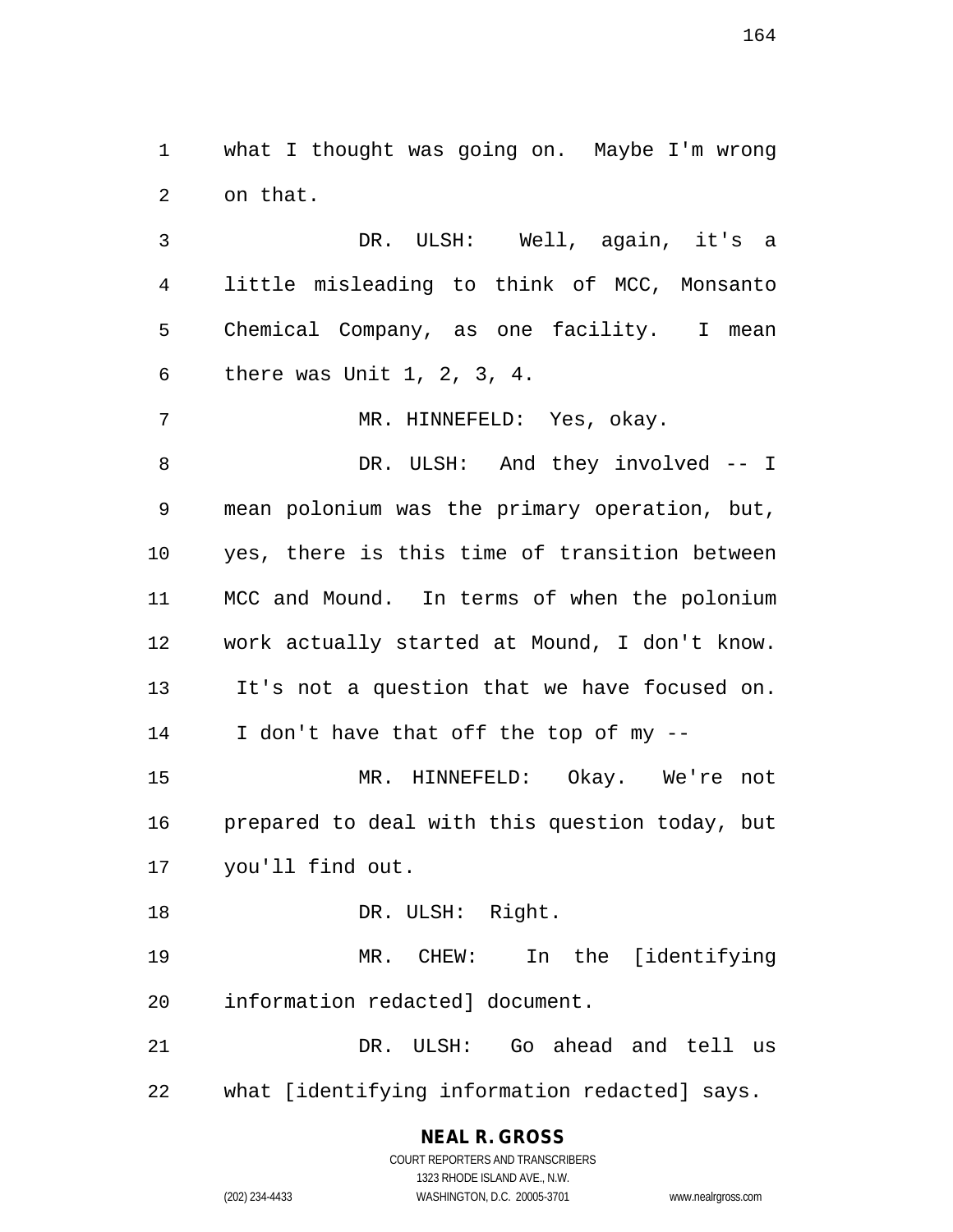MR. CHEW: The [identifying information redacted] document said in R Building, 127, and just gave a time frame. In 1948, the polonium pilot program started in room 127 and room 120, 1948, but did not give any more details. 7 MR. HINNEFELD: In R Building. MR. CHEW: In R Building, in rooms 127 and 128. DR. ULSH: I think you're right. I think there's gap between the end of the Monsanto SEC and the beginning of the Mound SEC. I wouldn't argue with that. In terms of these other issues that you talked about a lot, you said -- MS. ROBERTSON-DEMERS: There's that time period, and then the other concern is the beta gamma emitters from March 1st, '59 forward -- this is the other section of it -- with the lack of bioassay data.

 DR. ULSH: Which beta gamma emitters are we talking about? From '59

# **NEAL R. GROSS**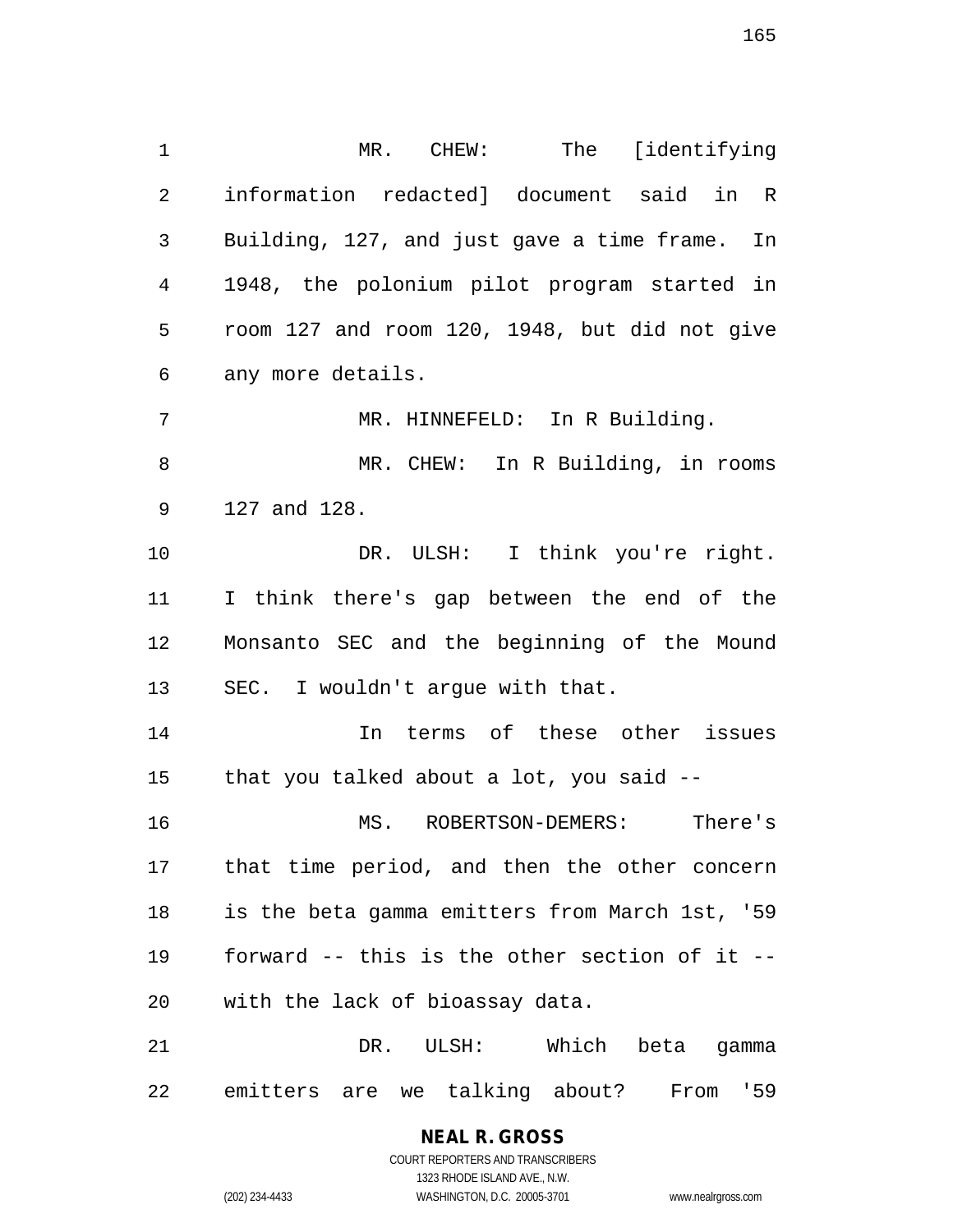forward?

 MS. ROBERTSON-DEMERS: Involves cesium -- DR. ULSH: Well, again, I'm not aware of any -- MS. ROBERTSON-DEMERS: Anything that was a part of the aluminum -- DR. ULSH: So you're associating these with the polonium program? 10 MS. ROBERTSON-DEMERS: Not exclusively. DR. ULSH: All right. As I understand your concern, you've named cobalt, cesium -- I don't know, maybe a few others, I don't know -- associated with the polonium program, but you're also, I think, saying that these presented an exposure hazard at Mound outside of the polonium program. Am I -- MS. ROBERTSON-DEMERS: The gamma emitters were not only associated with the polonium program, but they were associated with other programs --

### **NEAL R. GROSS**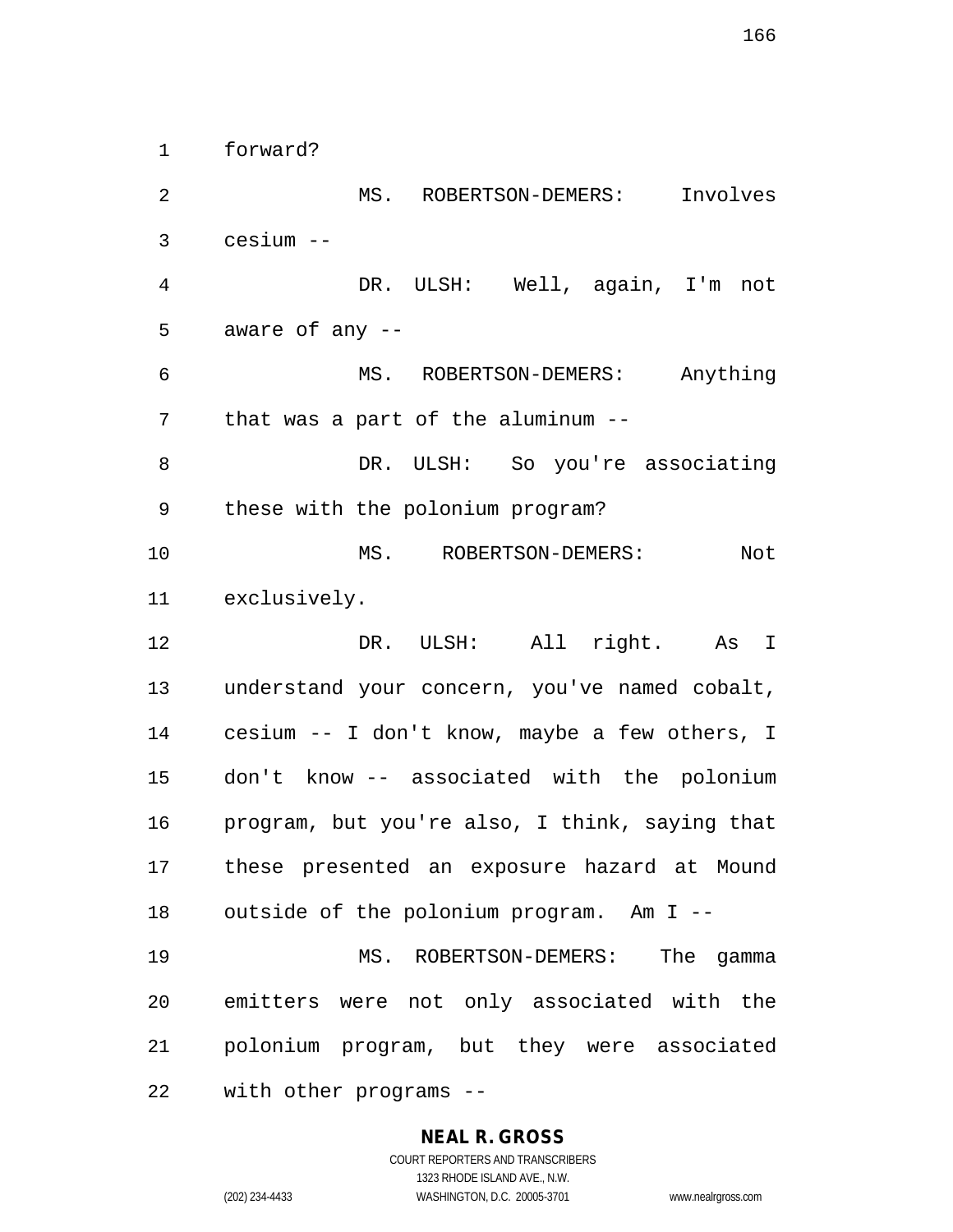1 DR. ULSH: Yes, they were. MS. ROBERTSON-DEMERS: -- outside of the SEC. DR. ULSH: Okay. Can you give me a hint as to what you're talking about, which ones? MS. ROBERTSON-DEMERS: What about the process in the WD Building? I mean this comes back to the Road Map, which you're asking us to provide additional data for. DR. ULSH: No, actually, I'm just asking what your concerns are. I just want to make sure that we answer your concerns. MS. ROBERTSON-DEMERS: So that kind of goes into WD 101, 104. 16 MR. CHEW: What page are you on there, Kathy? 18 MS. ROBERTSON-DEMERS: Ninety, 94, 95. MEMBER ZIEMER: Is this in the Road Map, now -- MS. ROBERTSON-DEMERS: Yes.

> **NEAL R. GROSS** COURT REPORTERS AND TRANSCRIBERS

> > 1323 RHODE ISLAND AVE., N.W.

(202) 234-4433 WASHINGTON, D.C. 20005-3701 www.nealrgross.com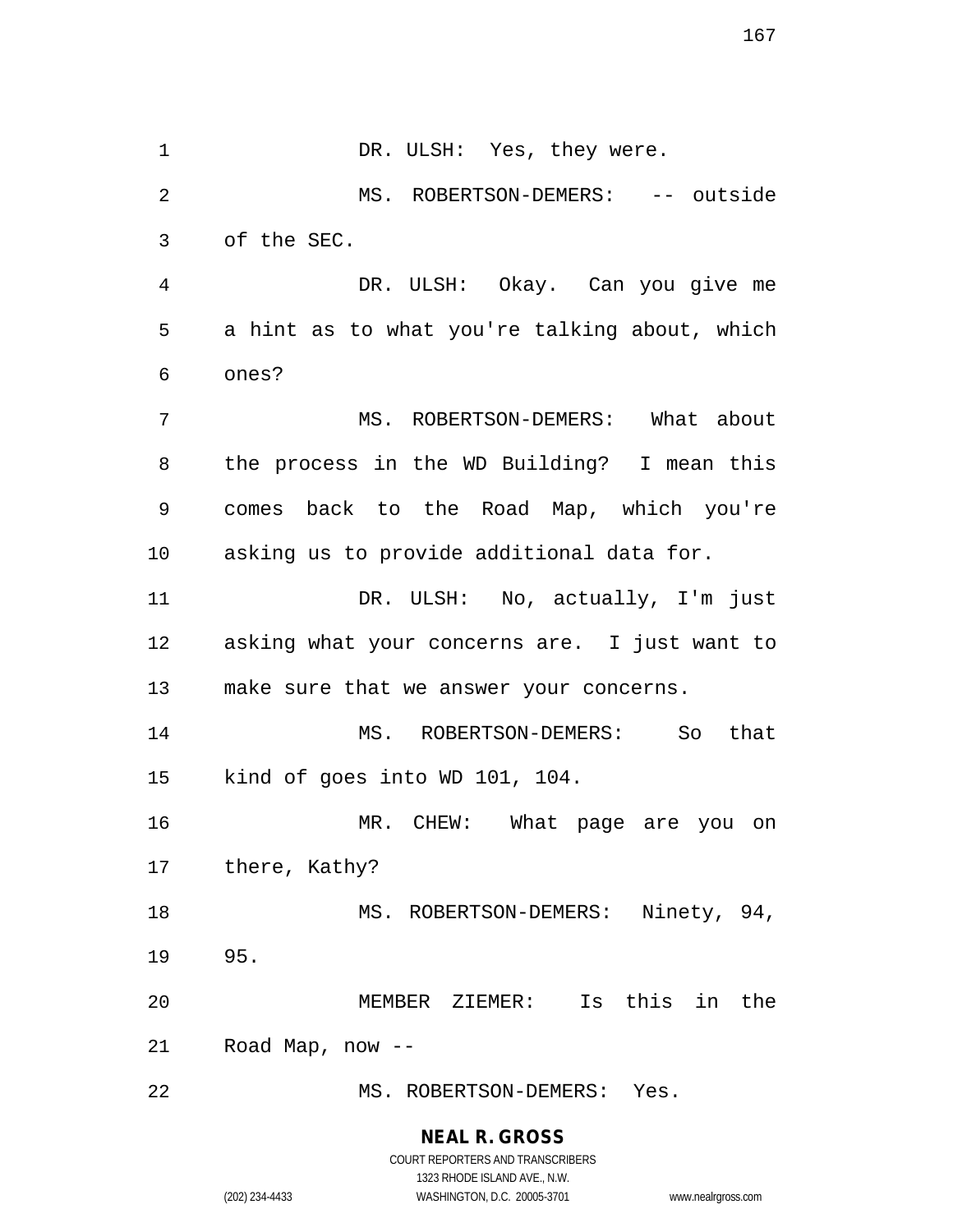1 DR. ULSH: Okay. This -- MS. ROBERTSON-DEMERS: It's page 98, 112. And there's several examples of where this stuff is coming up. The same page, 98, WDA118A. DR. ULSH: Okay. Hold on, just give me a sec. Do you have a time frame, Kathy? I'm not looking at the Road Map right now. MS. ROBERTSON-DEMERS: For which one? DR. ULSH: Your concern about WD Building. MS. ROBERTSON-DEMERS: Okay. Let me go backwards here. For WDA112, for example, 1980 to '84. DR. ULSH: Okay. Here's what I can tell you about cesium at least. It was a one-time shot. Oh, by the way, the reference here is -- do I have a SRDB number on there? Well, the MLM number is MLM-2929, and it's got

**NEAL R. GROSS**

COURT REPORTERS AND TRANSCRIBERS 1323 RHODE ISLAND AVE., N.W. (202) 234-4433 WASHINGTON, D.C. 20005-3701 www.nealrgross.com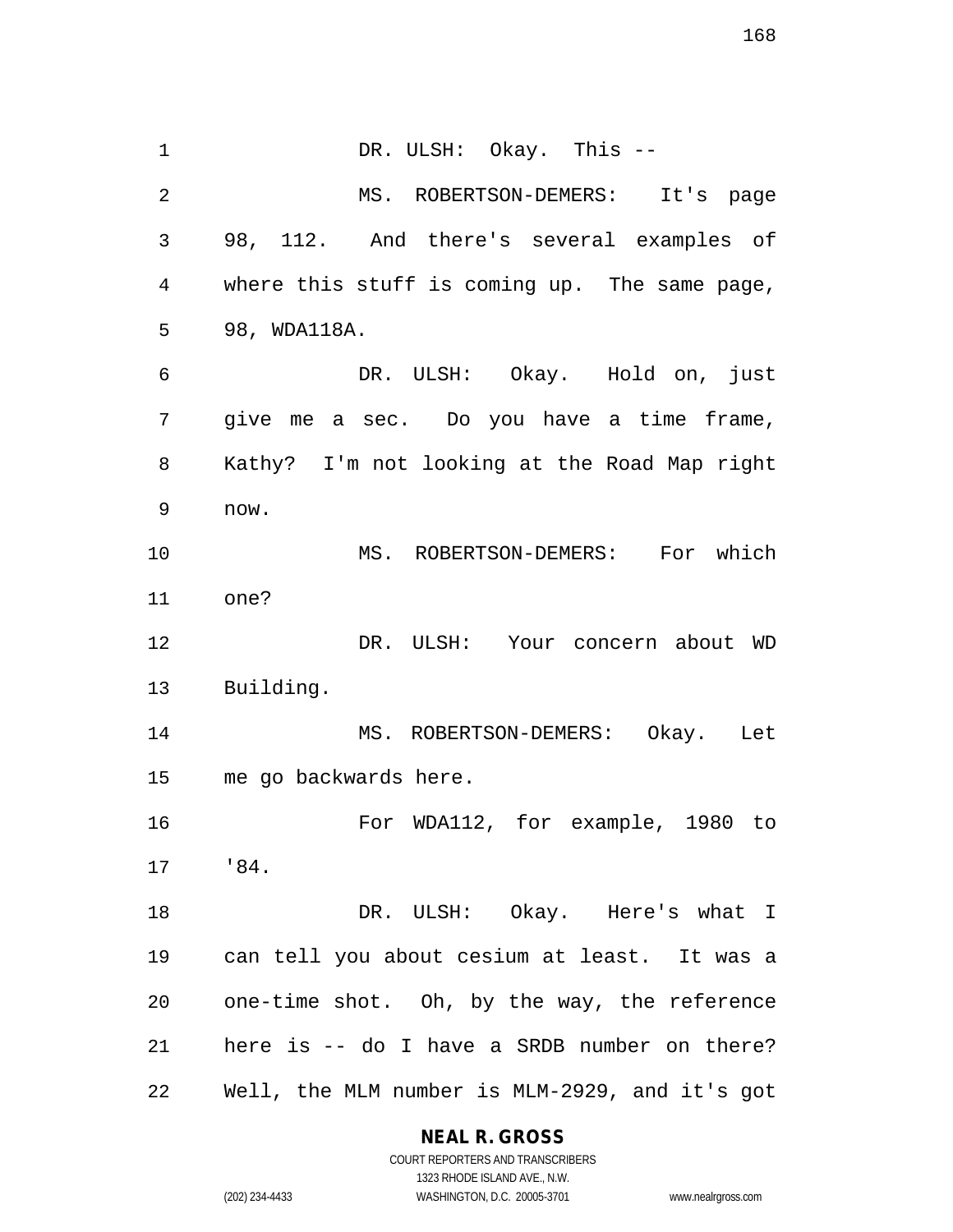an SRDB cover sheet here and unfortunately, I'm not adept at picking out the SRDB number. First author is W. H. Bond. What we're talking about here is removal of cesium from a salty aqueous waste with sodium tetraphenylboron.

 What I have highlighted here is that in this waste it's supernatant. The cesium-137 counts ranged from 570 down to 4 counts per minute.

 Okay. "The waste disposal group" -- this is from the intro -- "The waste disposal group at MRC Mound has the responsibility of processing low-level contaminated aqueous waste generated during normal operations. Usually, these wastes are contaminated only with plutonium-238. Occasionally, other isotopes, such as actinides, occur in the waste.

 "With minor process alterations, these isotopes are easily removed. However, cesium-137 leaked from a tank used for

# **NEAL R. GROSS**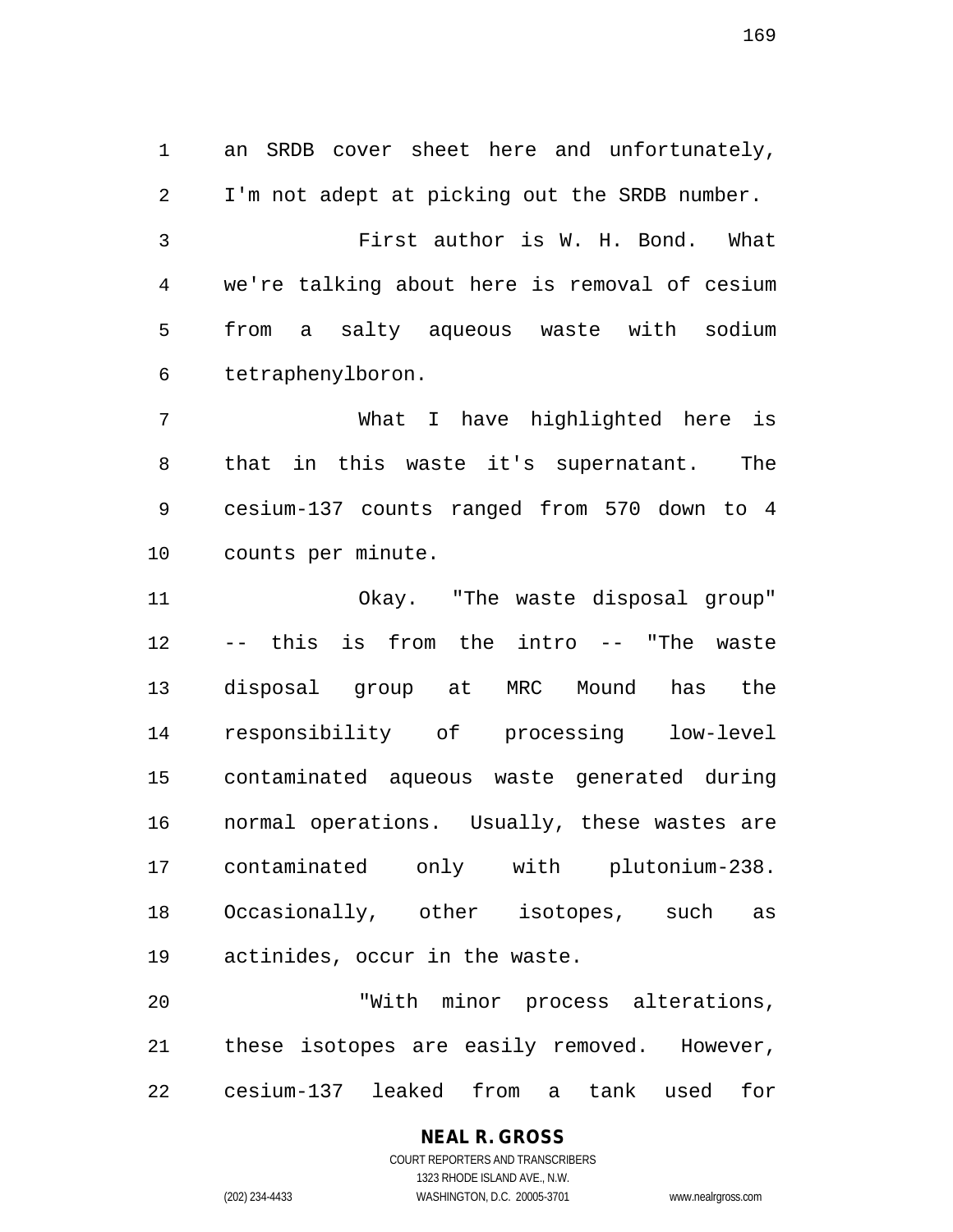development waste and was the major contaminant in one 4600-gallon batch."

 "This waste" -- I'm moving around now. This is not a continuous quote. "This waste was not likely to be encountered again. The physical processes, such as reverse osmosis and evaporation, were eliminated because of the one-time-only aspect."

 So the point I'm making there is that this is not an ongoing program. This document clearly indicates that it is a one-time-only situation.

 "The cesium concentrations are provided."

15 15 I think that might be all -- and I think this is dated, this is 1982. So it corresponds with the time frame you're talking about. I believe someone might have said -- I don't know if it was you -- that there were some cesium bioassays around that time period. MS. ROBERTSON-DEMERS: Ninety, it

was in 1990.

### **NEAL R. GROSS** COURT REPORTERS AND TRANSCRIBERS

1323 RHODE ISLAND AVE., N.W.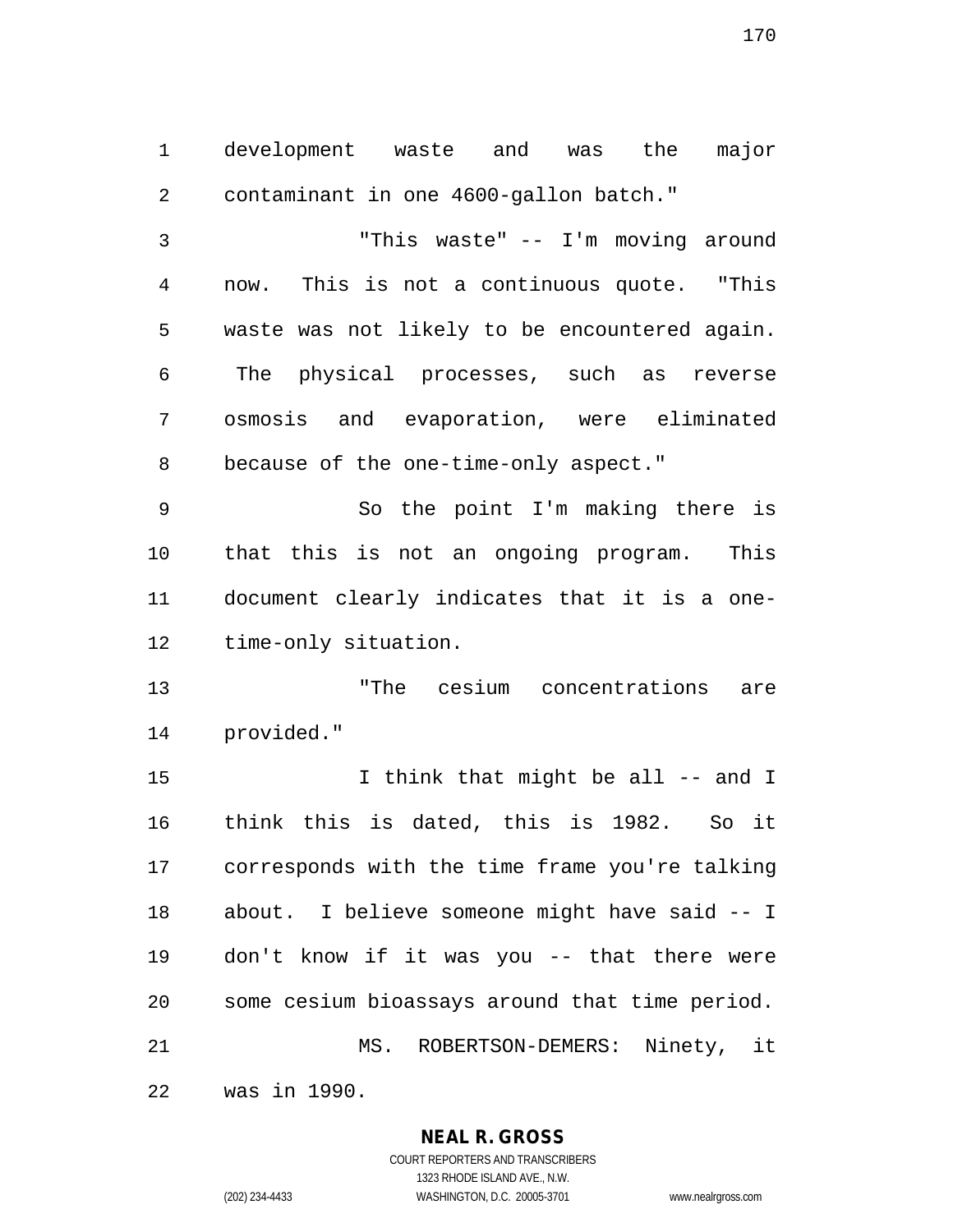1 DR. ULSH: Okay. Nothing around this time period? 3 MS. ROBERTSON-DEMERS: No. DR. ULSH: Okay. MEMBER ZIEMER: What was the date there? DR. ULSH: Well, it's a little unclear, Paul. I think I guessed from the references -- there's a card attached; I can show it to you -- 1982. MR. STEWART: The data captured says 8/13/81. DR. ULSH: Okay, '81 or '82. So that's what I know about cesium in WD Building, this one-time operation. I'm not saying there's nothing else. I'm just saying this is all I'm aware of. If there's anything else -- MR. STEWART: Are you talking about bioassay results in the mid-nineties? DR. ULSH: Well, she said that there are cesium results in the nineties.

## **NEAL R. GROSS**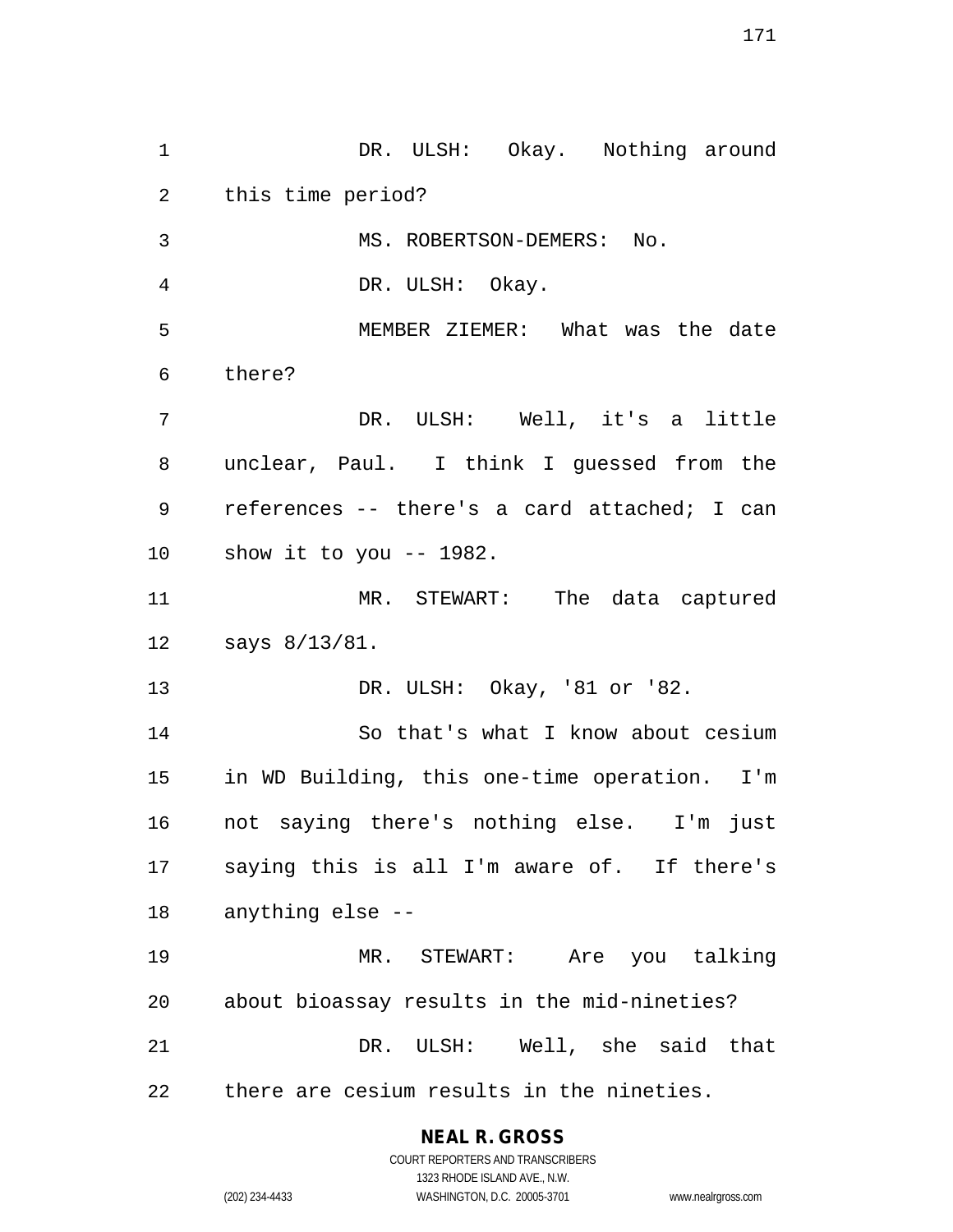MR. STEWART: Are you talking about in vivo results? 3 MS. ROBERTSON-DEMERS: No. MR. STEWART: They're not in vivo results? MS. ROBERTSON-DEMERS: No. They're urinalyses. DR. ULSH: I'm not sure. I haven't seen the cesium results in the 1990s, and I don't know what the rationale for taking them was. MEMBER CLAWSON: When you say a one-time use, was it one time for a great period or was it just one day we did this? DR. ULSH: No, I didn't say one- time use. The authors did. MEMBER CLAWSON: No. Well, this is what I'm saying. I'm trying to understand if one-time use, is this a run of so much? DR. ULSH: Yes. Yes. It's one batch of waste that was contaminated with cesium. It says, "This waste was not likely

**NEAL R. GROSS**

COURT REPORTERS AND TRANSCRIBERS 1323 RHODE ISLAND AVE., N.W. (202) 234-4433 WASHINGTON, D.C. 20005-3701 www.nealrgross.com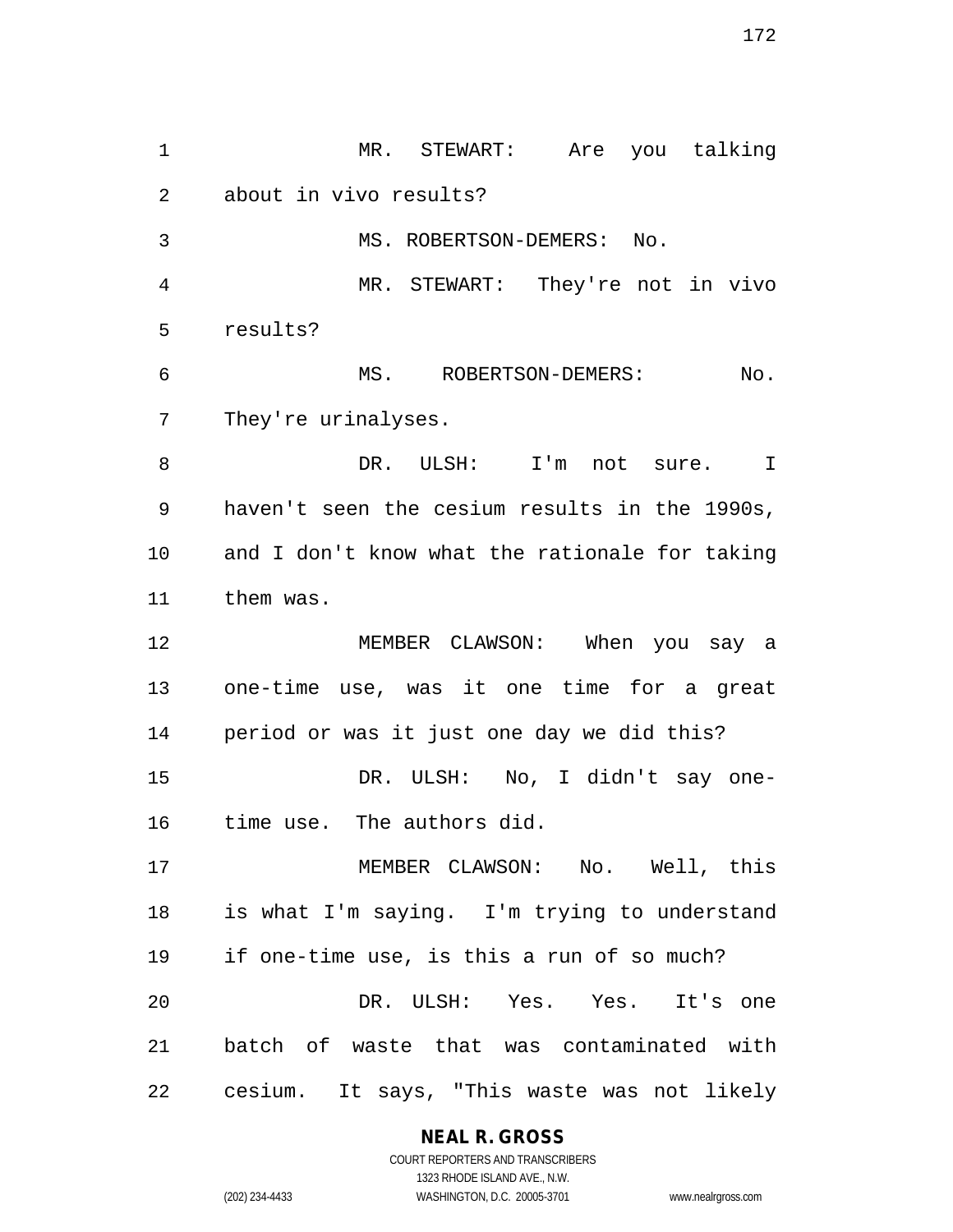to be encountered again. The physical processes, such as reverse osmosis and evaporation, were eliminated because of the -- quote -- one-time-only aspect. That's the words of the author, not me.

 CHAIR BEACH: But no dates? Or did you say '80 --

8 DR. ULSH: Well, this document I think is dated around 1982, but it might be '81 because that's what the data, the document date says. So it's either '81 or '82, Josie. That's about as close as I can narrow it down right now.

 MR. CHEW: The [identifying information redacted] document is between '80 and '84. So you're right.

 DR. ULSH: So this is a bit more specific of a range.

 MR. STEWART: I will just make a statement here about dose reconstruction. If we were to encounter cesium-137 results in a claim, even outside a period of concern that

### **NEAL R. GROSS**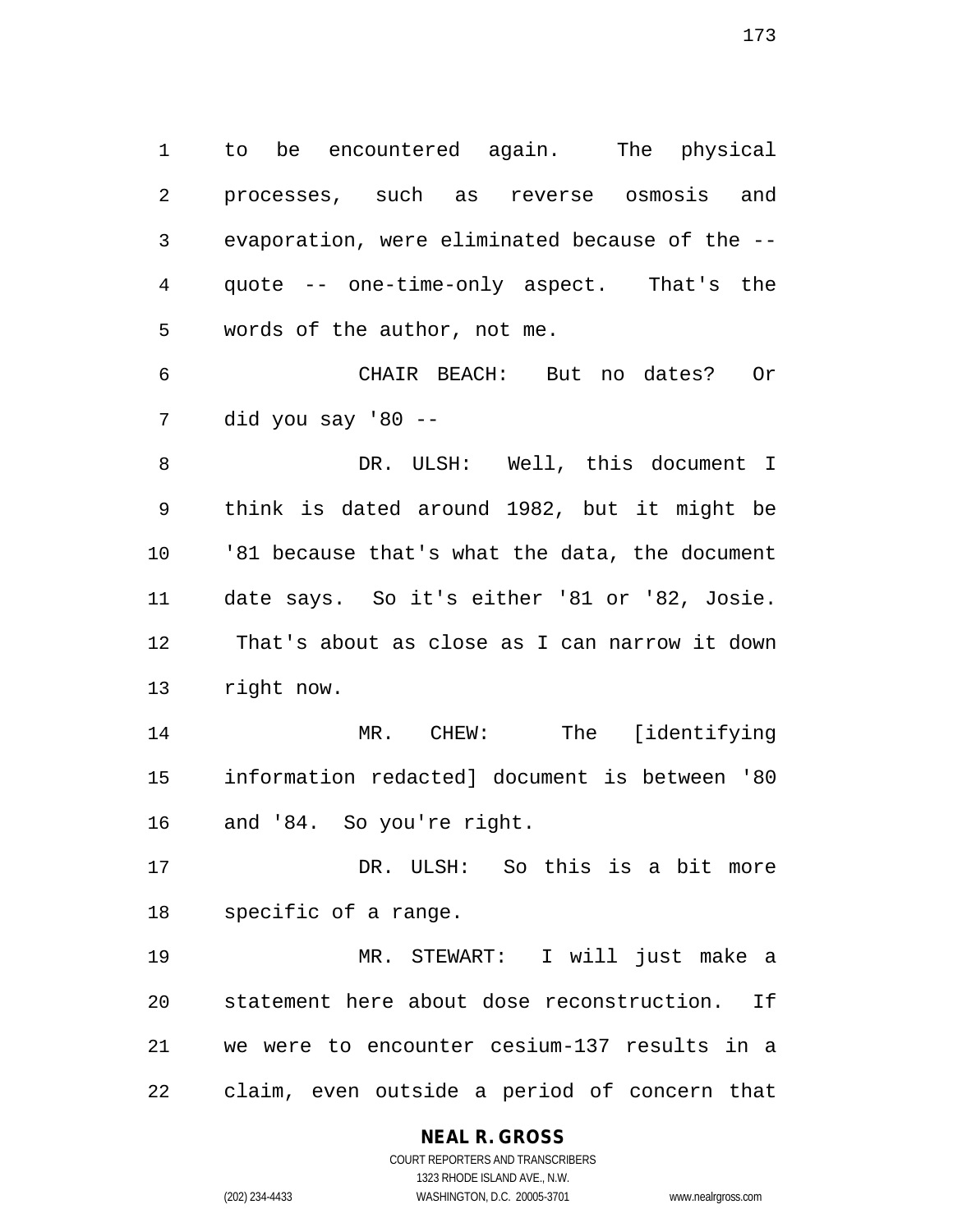was mentioned in the TBD, we would assign this dose for negative results, and we would assign, you know, an assumed dose, based on bioassay results. But the results are in the record. It's going to end up in the dose reconstruction, regardless of whether the TBD says to do it or not. MS. ROBERTSON-DEMERS: The point is there are no results. MR. STEWART: I thought you just said there were results. DR. ULSH: No, no, she said in '90. MS. ROBERTSON-DEMERS: No results in '90, '93 to '95. 17 MR. STEWART: Okay. 18 MS. ROBERTSON-DEMERS: Not in '80. MR. STEWART: We're not presuming the source term during that time. But, even though we're not presuming the source term during that time, it's going to end up in the

> **NEAL R. GROSS** COURT REPORTERS AND TRANSCRIBERS

1323 RHODE ISLAND AVE., N.W. (202) 234-4433 WASHINGTON, D.C. 20005-3701 www.nealrgross.com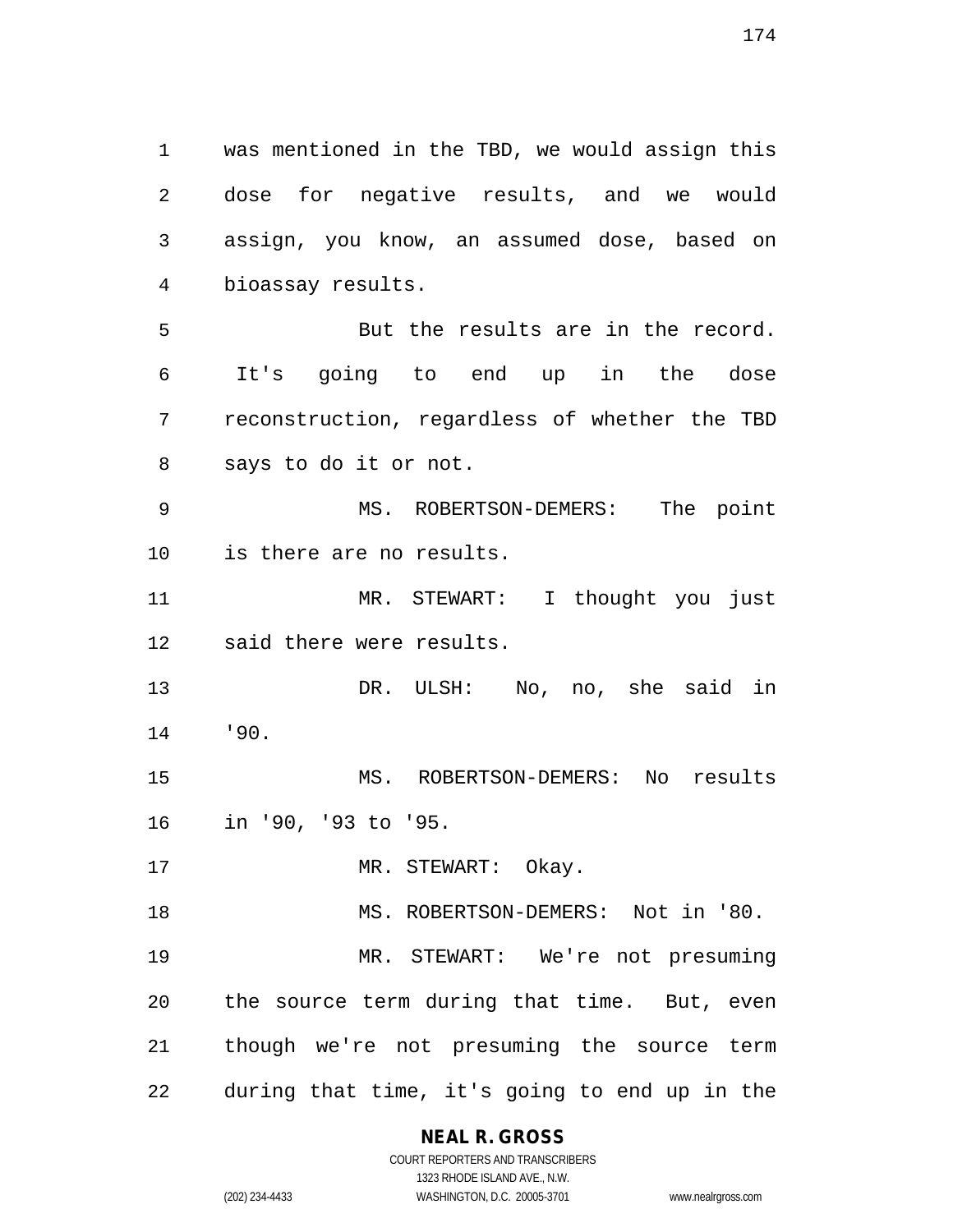dose reconstructed because the result is in the record.

 DR. ULSH: No. Hold on. Hold on, Don. I think you're confused here a little bit.

 What we have here is a description of an event or a run here of a waste processing event that happened around the 1981 or '82 time frame, and at least what they are saying here is that there are no corresponding bioassay results for cesium.

 MR. STEWART: For that event. I see.

 DR. ULSH: And we see cesium results in '93 to '95, is what they're saying. And what you're saying, I understand what you're saying. For those results in '93 to '95, we would include them in the dose reconstruction. That doesn't address this situation here, though.

 MR. STEWART: That's correct. It does not address that.

> **NEAL R. GROSS** COURT REPORTERS AND TRANSCRIBERS 1323 RHODE ISLAND AVE., N.W. (202) 234-4433 WASHINGTON, D.C. 20005-3701 www.nealrgross.com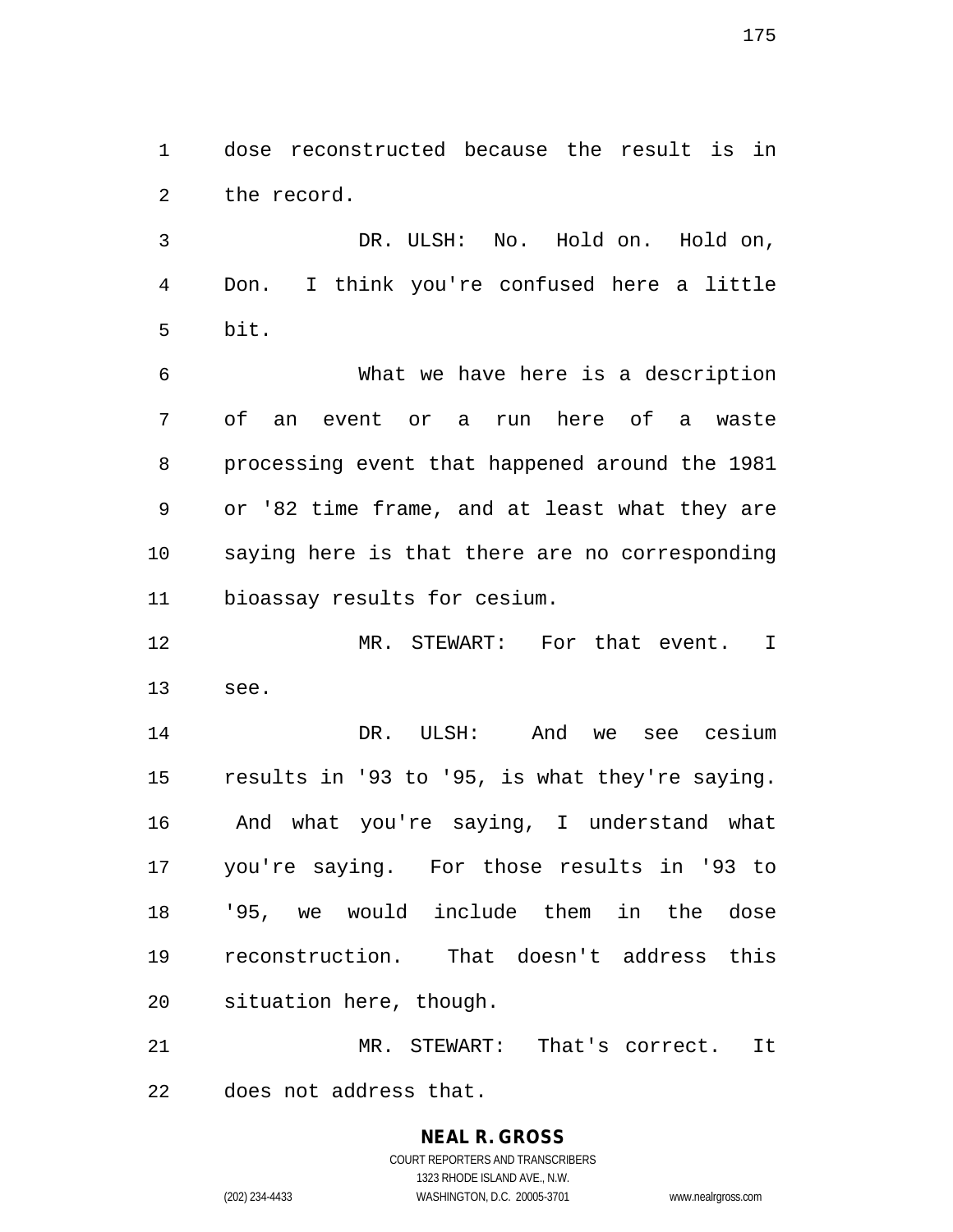DR. ULSH: Right? Have I accurately summed up everybody's words? I'm not sure. I mean, obviously, well, first of all, at least according to this document, it says that it is a one-time-only thing. It's not an ongoing thing. That is what this document appears to indicate to me. I would have to look at the details of the process to determine whether or not there was an exposure potential. I mean, if this is an entirely closed system, you wouldn't expect there to be an exposure potential, but I can't say that at this point in time. If you would like, we can examine this a little further. MS. ROBERTSON-DEMERS: I thought that was part of the table we were doing. MR. FITZGERALD: Yes. In the larger context of providing, I think, specific examples with the question of exposure potential, this seems to be part and parcel of

## **NEAL R. GROSS**

COURT REPORTERS AND TRANSCRIBERS 1323 RHODE ISLAND AVE., N.W. (202) 234-4433 WASHINGTON, D.C. 20005-3701 www.nealrgross.com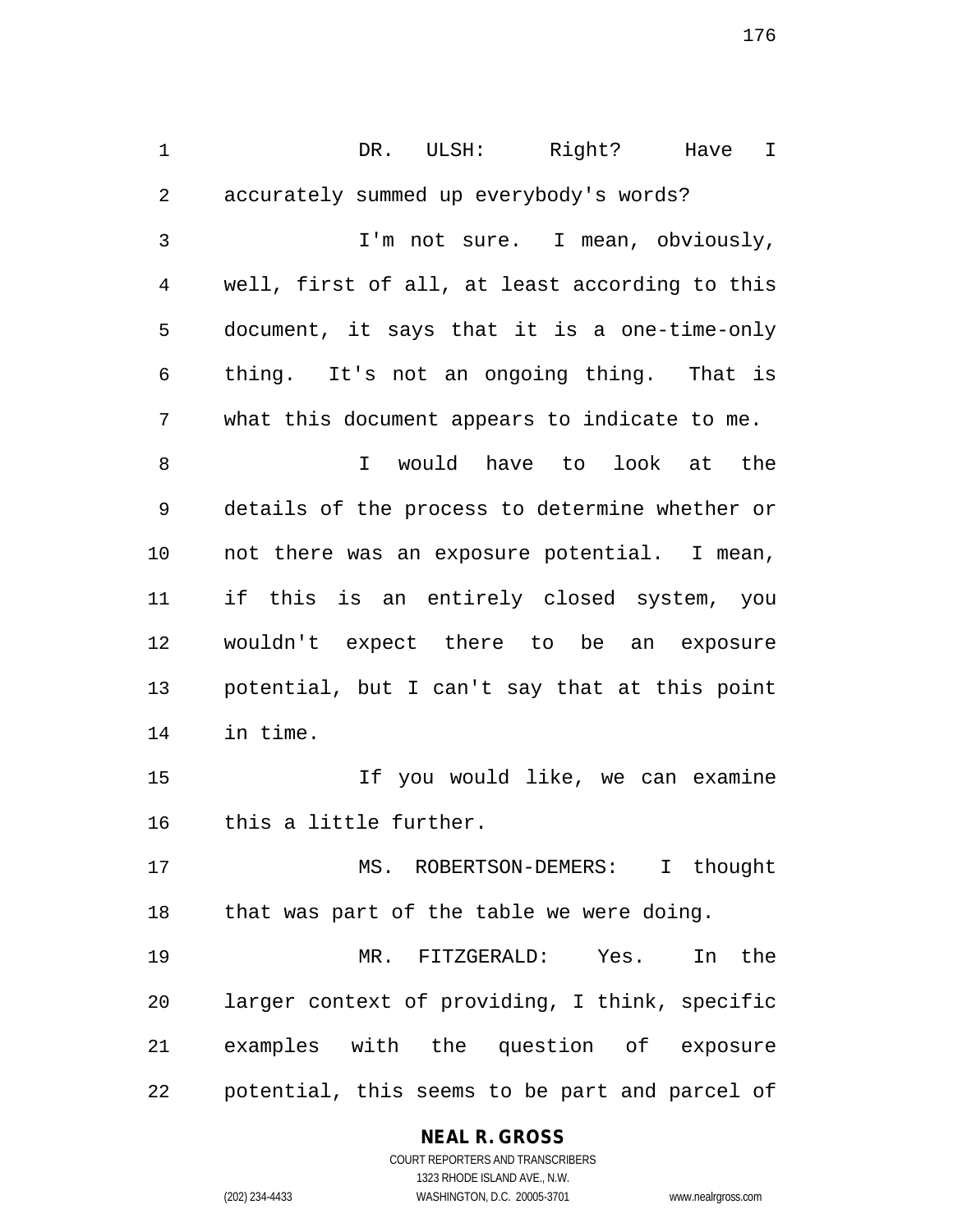that, that we would identify, for example, this one as one that we would want you to pursue and give you some -- actually, in this case, we actually have the evidence that would be the starting point perhaps for you to look at it.

 So we would include this as part of the list that we would provide. Rather than trying to parse this out, make it part of the package.

 MEMBER ZIEMER: Do you have the concentrations of the solutions?

 DR. ULSH: The abstract, Paul, says the concentration in the supernatant of the waste was from 570 down to 4 counts per minute per mil.

 MEMBER ZIEMER: Well, you would have to know efficiencies, but --

 DR. ULSH: I think there might be more information, hold on.

 MR. CHEW: That is down to the nanocurie level then. It says in nanocuries.

# **NEAL R. GROSS**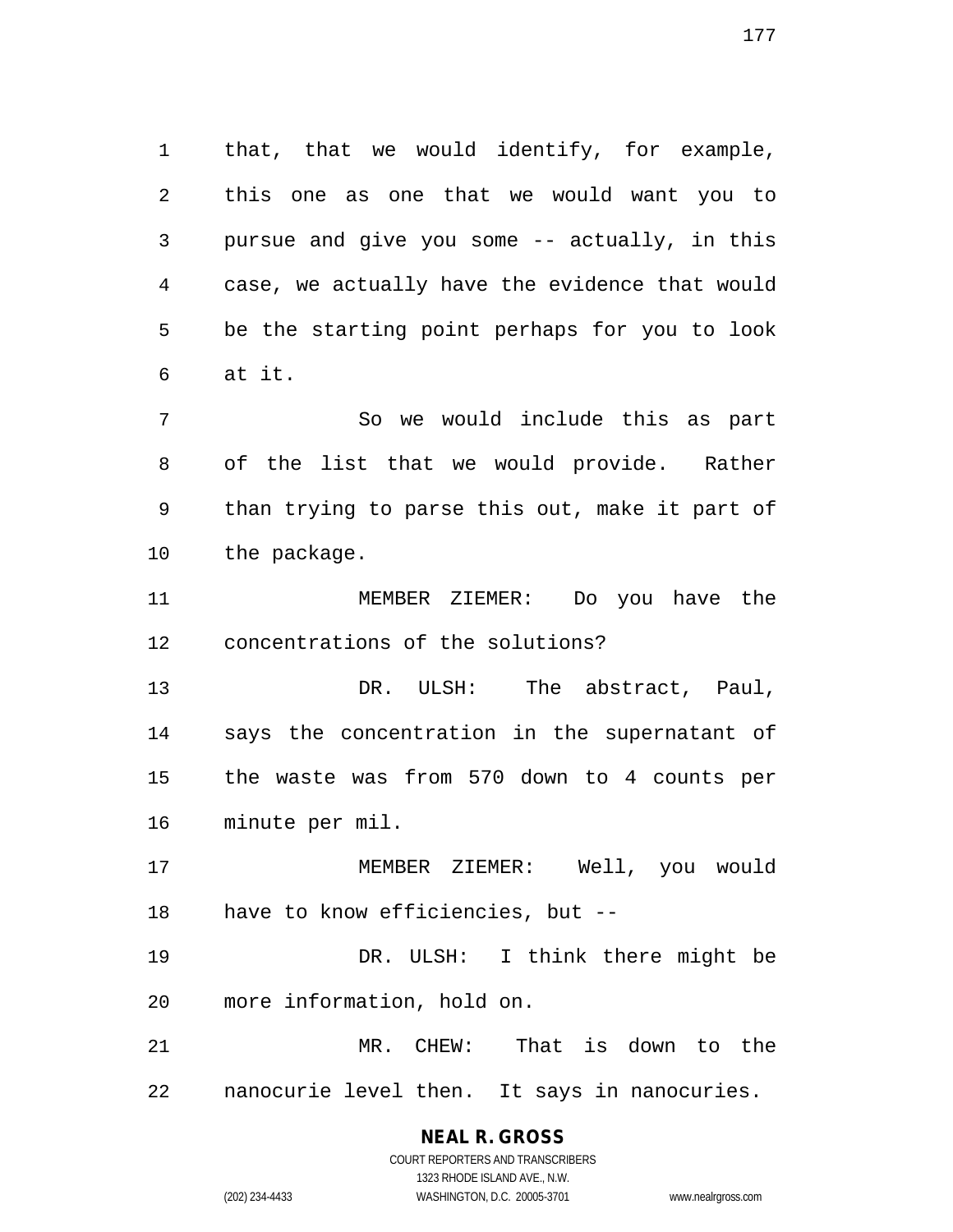1 DR. ULSH: There is a -- hold on. Let me read it to you, so I don't misstate it. "However, cesium-137 leaked from a tank used for development waste and was the major contaminant in one 4,600-gallon batch." MEMBER ZIEMER: Is that the concentration of that batch? DR. ULSH: I believe -- that's the way I'm interpreting it. DR. NETON: What year was this batch? DR. ULSH: Well, Jim, we've got two possibilities. The data capture sheet says 8/13/81. DR. NETON: Okay, '81. That's close enough. DR. ULSH: Yes, so it's '81 or '82. I don't know. There's some interpretation here. I don't want to give you these other -- I'll show you these numbers, if you would like, but I don't know quite how to

> **NEAL R. GROSS** COURT REPORTERS AND TRANSCRIBERS

1323 RHODE ISLAND AVE., N.W. (202) 234-4433 WASHINGTON, D.C. 20005-3701 www.nealrgross.com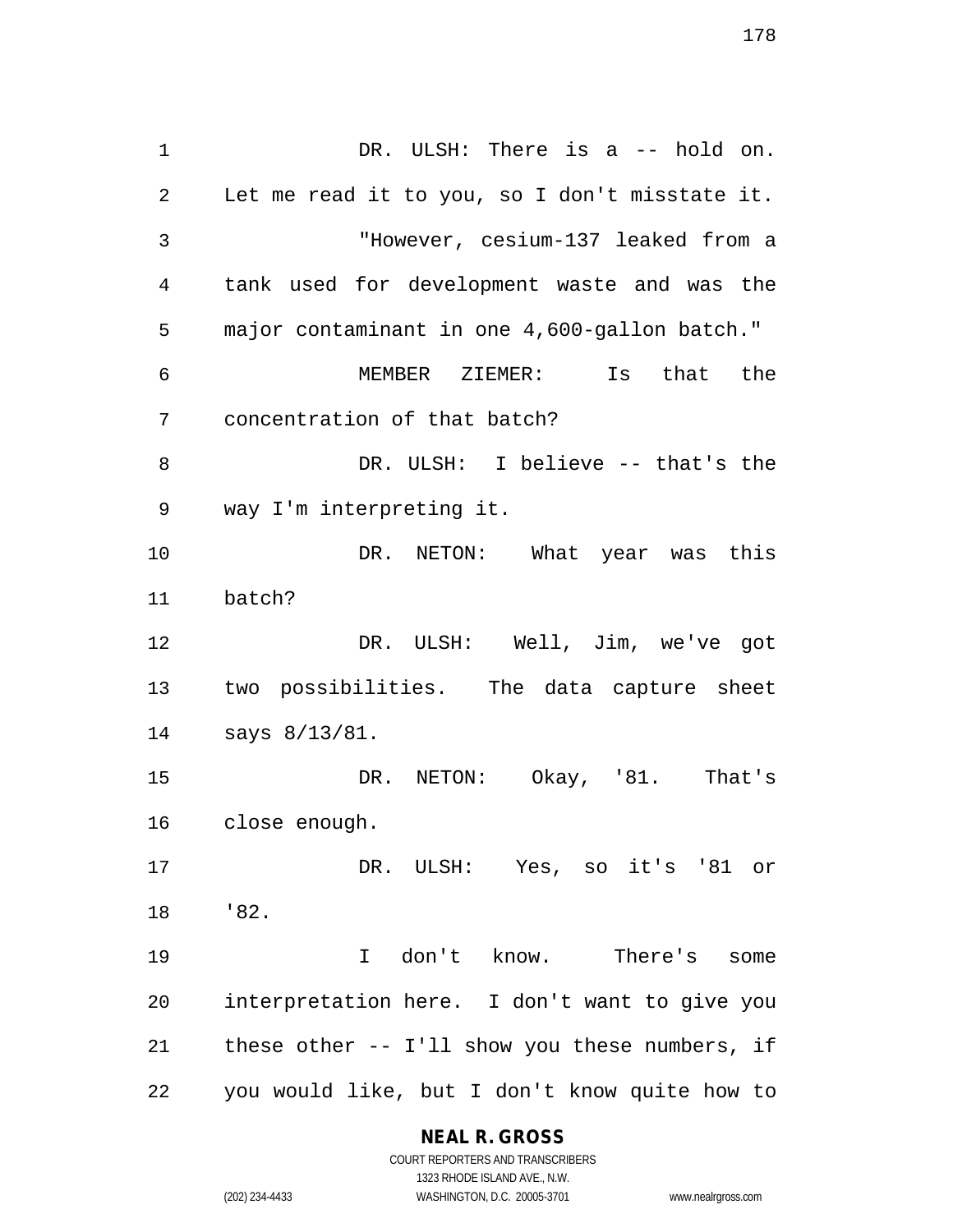interpret.

 DR. BISTLINE: What source term is this waste? Does it say? Or where it came from? DR. ULSH: Not specifically here. MR. STEWART: It said it was from development wastes. DR. BISTLINE: Yes, so that's what I'm wondering. Something was going on that generated this. MR. STEWART: Well, it leads me to wonder if that wasn't that bismuth phosphate plant process way back when. DR. BISTLINE: Now we're in the eighties. It makes you wonder. MR. STEWART: Yes, but if they didn't process it, it's been around in the waste stream for a long time. You know, cesium is going to come into solutions. It's quite easy. DR. BISTLINE: Yes, it's half-life

and everything.

### **NEAL R. GROSS**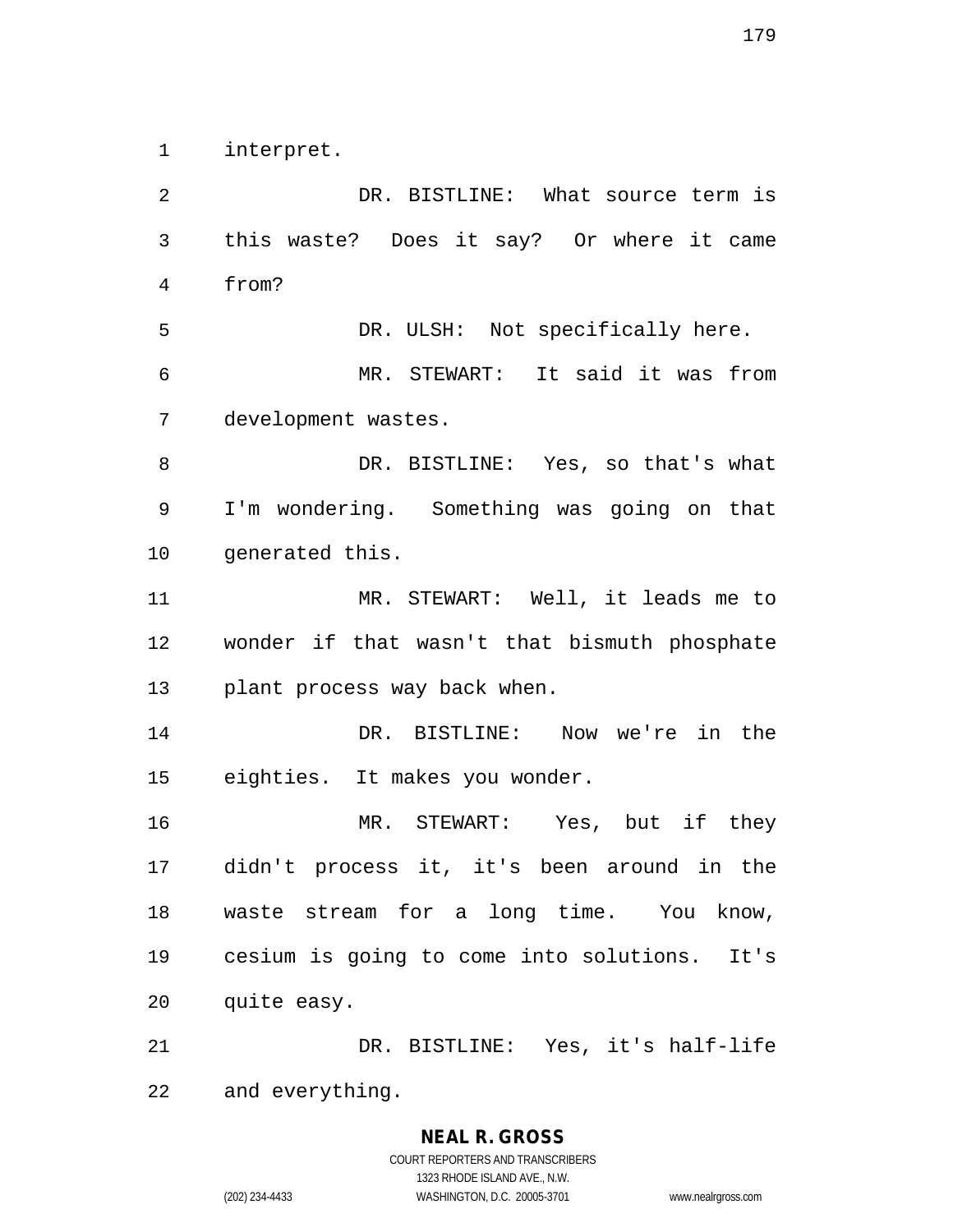DR. ULSH: I would have to look at this closer, but on my cursory inspection here -- it's been a while since I've looked at this -- I don't see any clues that would answer your question or yours one way or the other. DR. BISTLINE: It just raises a question in your mind as to where it came from and what was going on. MEMBER CLAWSON: This also comes back to what I said earlier about, when a process stopped -- 13 DR. BISTLINE: Yes, certainly. MEMBER CLAWSON: -- where did it all go? You know, if this had been sitting around since the forties in there, or whatever, that's -- DR. BISTLINE: Well, we ran into it at Rocky. We knew of a project that was going on in the 83 Building back in the 1960s,

there had been some plutonium-239 in there,

and in the 1990s they came to me and I said

### **NEAL R. GROSS**

COURT REPORTERS AND TRANSCRIBERS 1323 RHODE ISLAND AVE., N.W. (202) 234-4433 WASHINGTON, D.C. 20005-3701 www.nealrgross.com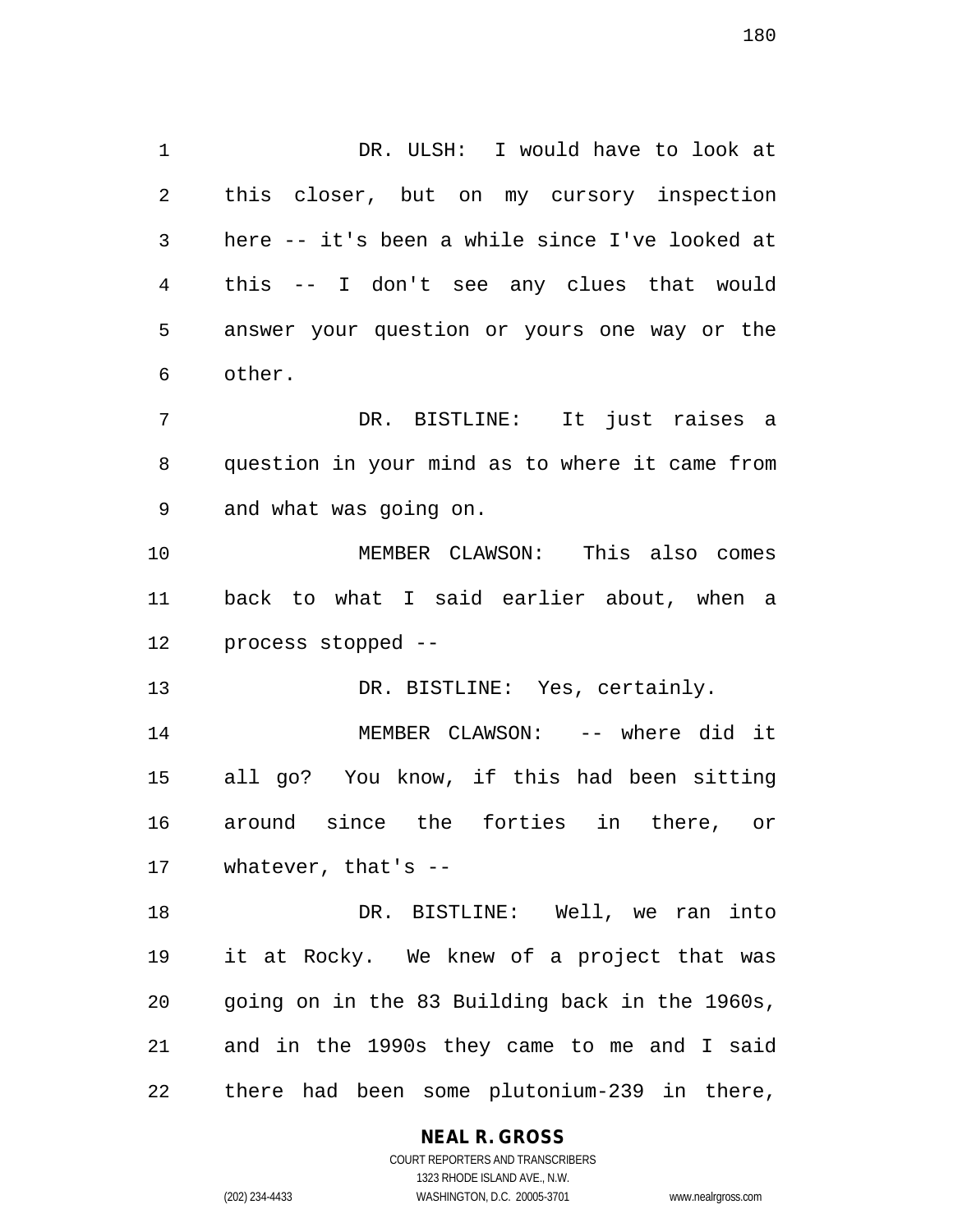1 and everybody said, no, it couldn't have been; they never did have plutonium there. I knew of one project that went on and, sure enough, they found it under the lathes and up in the ventilation system.

 DR. NETON: Well, this is kind of normal operations. It was generated during normal operations at Mound, is what this says. So it wasn't something that had been brought in --

11 DR. ULSH: Wait where?

 DR. NETON: "The waste disposal group has the responsibility for processing low-level contaminated aqueous waste generated during normal operations."

DR. ULSH: Keep reading.

 DR. NETON: "Usually, these wastes were -- occasionally, other isotopes occur in the waste."

 Yes, but this sort of indicates that something was generated during the normal -- during an operation at Mound. It

## **NEAL R. GROSS**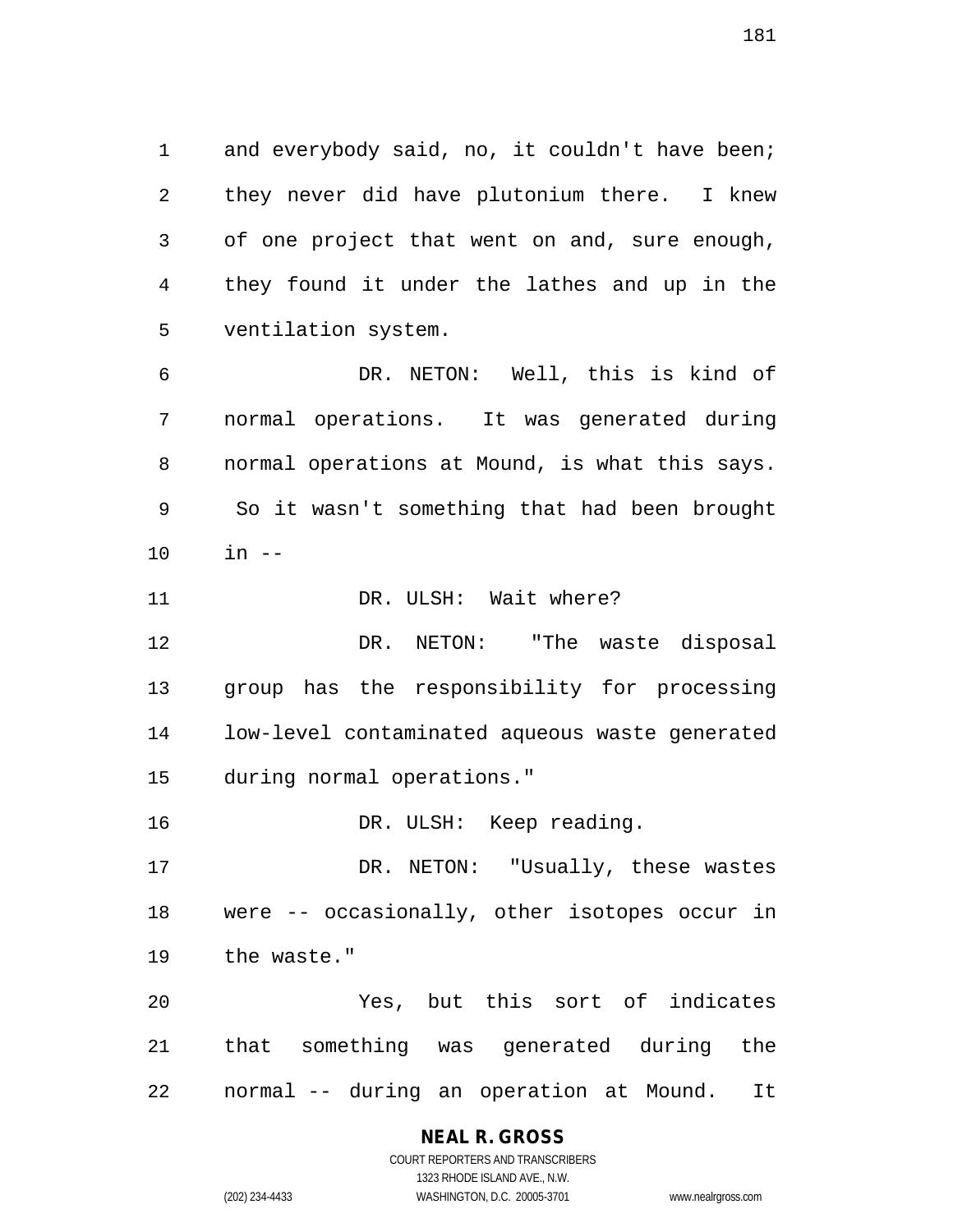wasn't that they brought in this waste from somewhere else.

 DR. ULSH: Right. It is not waste that was brought in from somewhere else and processed at Mound. I didn't get that impression from this.

 DR. BISTLINE: No, but the question is, where? You know, what room or what building generated this? So who could have gotten exposure? Or was there a potential --

 DR. ULSH: If you would like, we can take it as an action item to review this particular situation further.

 CHAIR BEACH: And I think it will be part of SC&A's --

(Simultaneous speaking.)

 MEMBER ZIEMER: Brant, do we know if Mound had access to whole body counting services at all?

DR. ULSH: Yes, I believe they

did, yes.

**NEAL R. GROSS**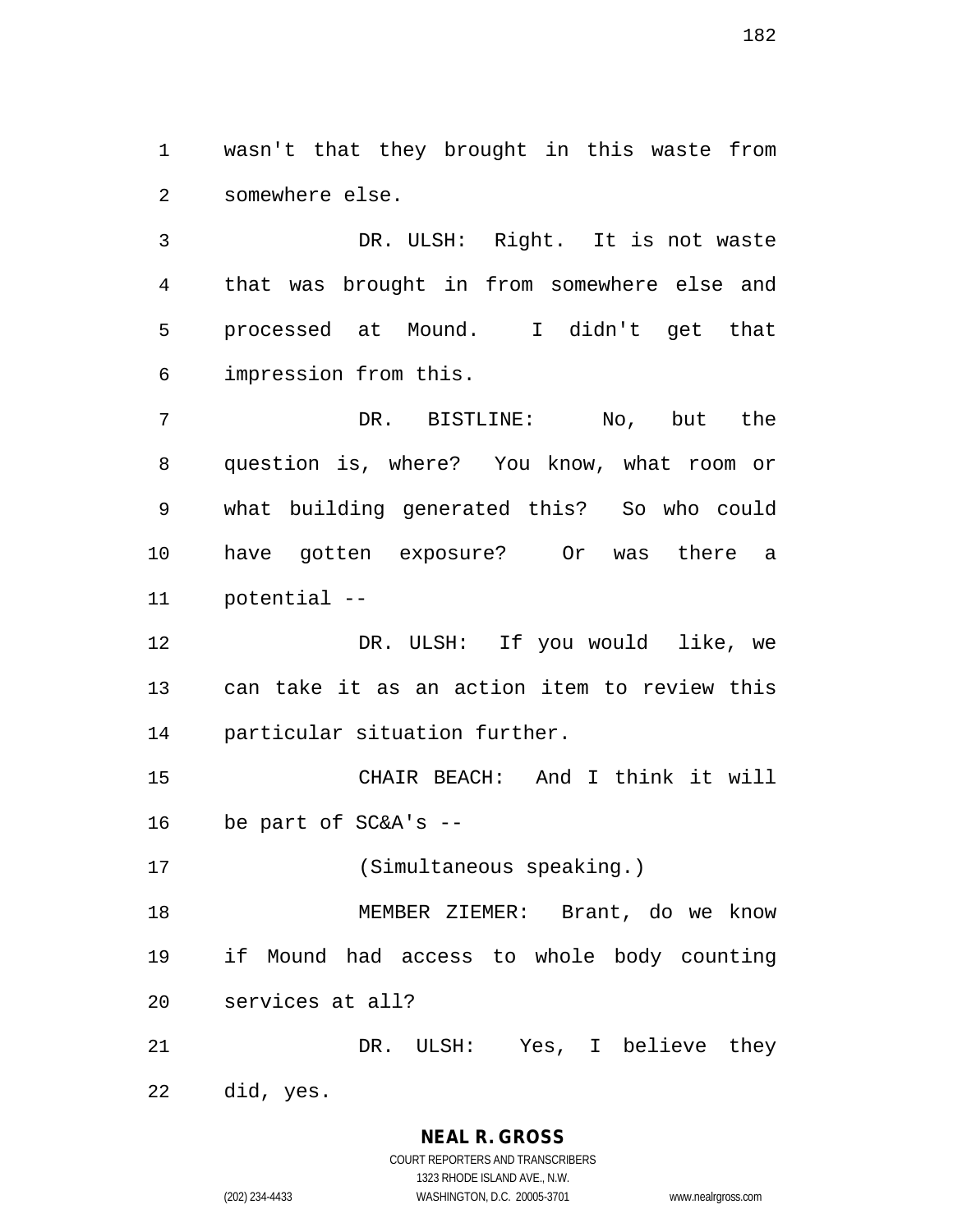MEMBER ZIEMER: Because if you had a concern about cesium, I am not sure you would be doing urine analysis. It would be much easier to have -- I mean they didn't have their own whole body counter, right? DR. ULSH: I believe they did. MEMBER ZIEMER: Oh, they did? 8 DR. ULSH: Yes. (Simultaneous speaking.) DR. BISTLINE: It was in the seventies because it was after that accident in Rocky Flats, and they came, got plans from us as to how to go about building that lung counter. MR. HINNEFELD: They had their own at some point. 17 DR. BISTLINE: Yes. MEMBER ZIEMER: Cesium distributes in the total body, mostly tissue, but it is pretty easy to detect, either a crystal or a  $-$ 

MS. ROBERTSON-DEMERS: I think

**NEAL R. GROSS** COURT REPORTERS AND TRANSCRIBERS

1323 RHODE ISLAND AVE., N.W.

(202) 234-4433 WASHINGTON, D.C. 20005-3701 www.nealrgross.com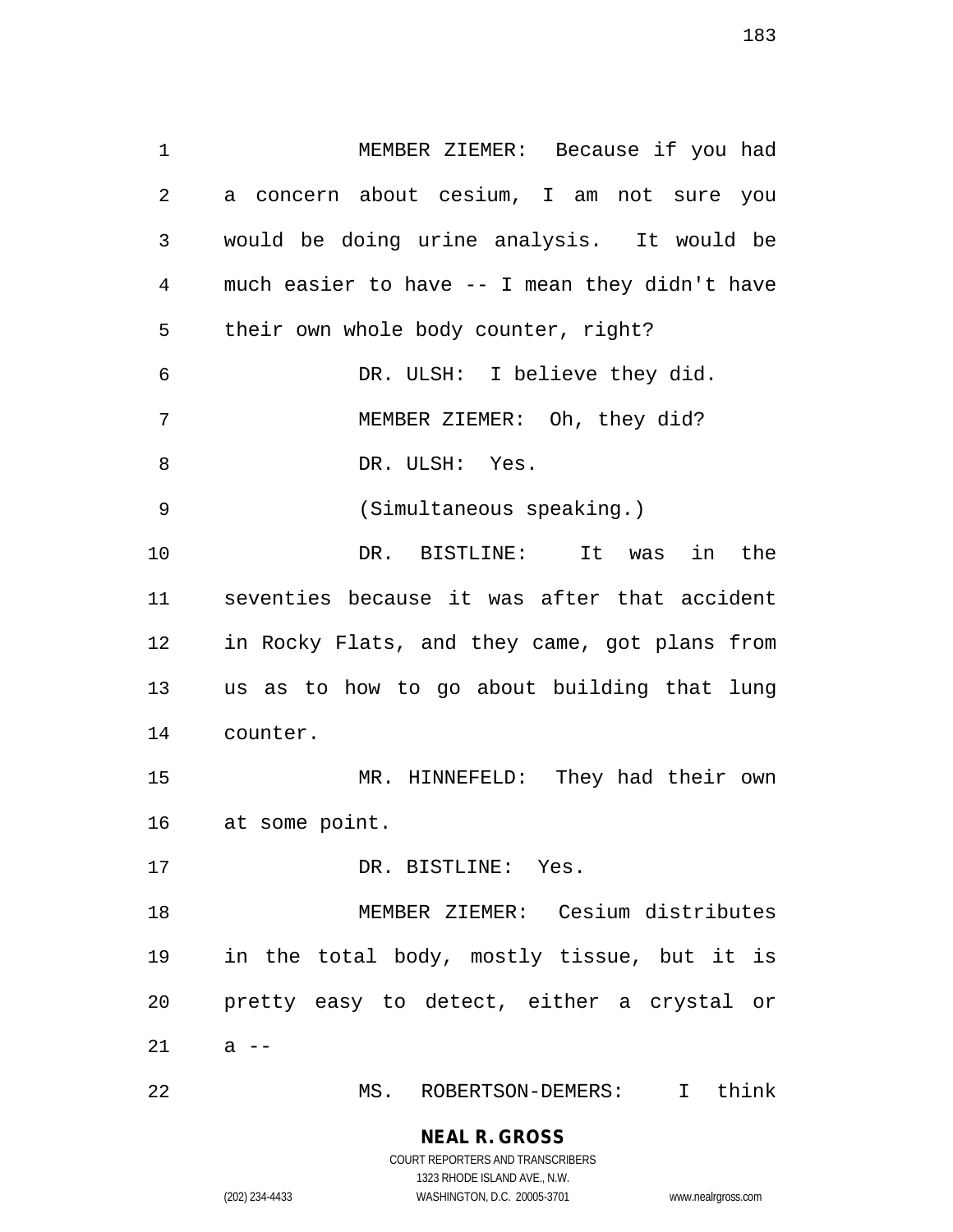there was some question as to the type of the whole body counter in the energy range that was affected over.

 MEMBER CLAWSON: Well, that comes out --

 MEMBER ZIEMER: Well, if you calibrate, it doesn't matter. You can calibrate for cesium. You may have issues of efficiency, but then you just count longer. I mean you can use a crystal that's not designed for -- if I were doing cesium, I would use a big sodium iodide. But if it's a little one that someone was using for --

14 DR. BISTLINE: 238.

15 MEMBER ZIEMER: -- 238 X-rays or something, you can still do it, but the efficiencies are just poor.

18 DR. NETON: Well, I quess the question is, do we have any cesium-137 unusual counts in bioassay records?

MR. CHEW: Yes.

DR. NETON: We do?

## **NEAL R. GROSS**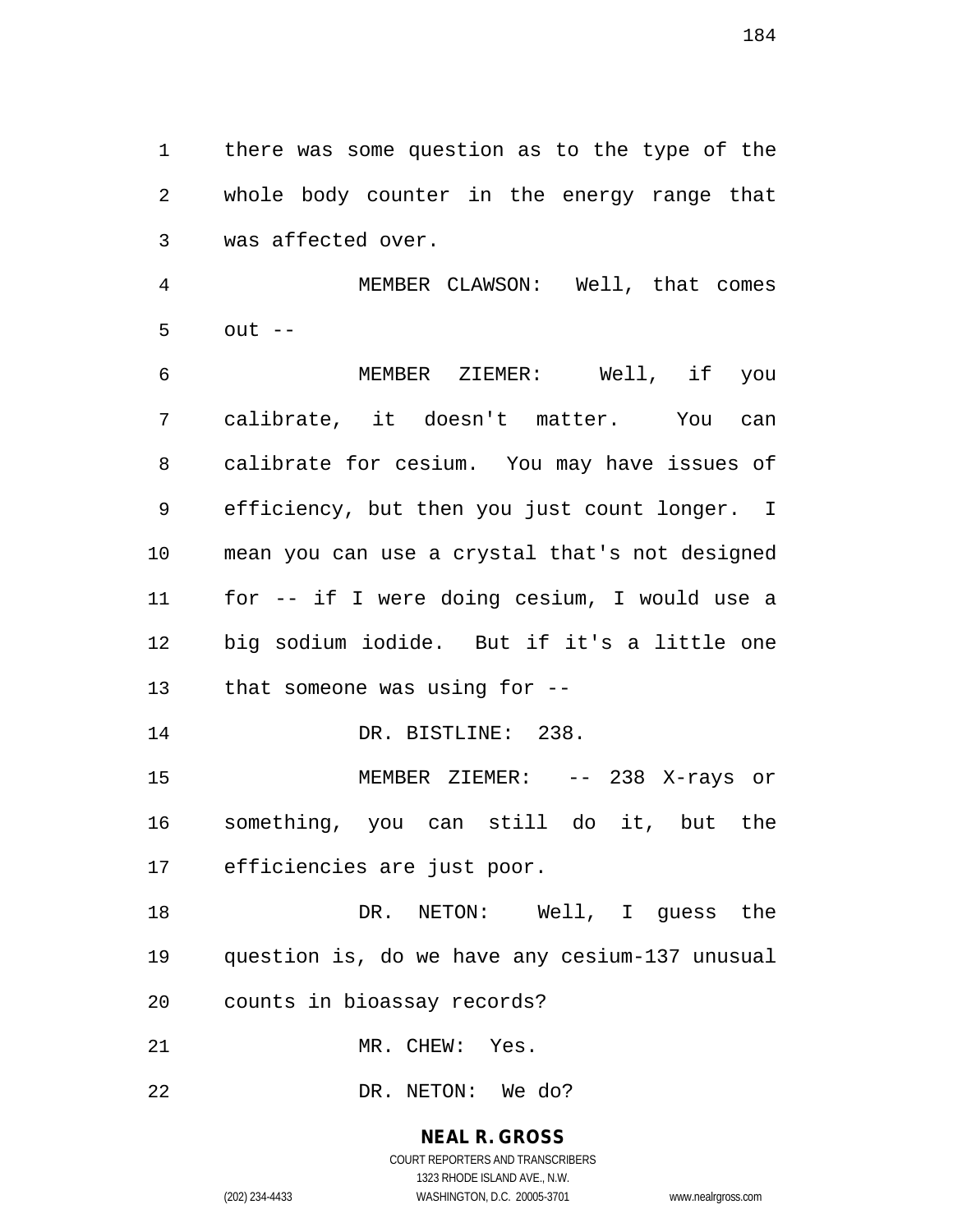MR. CHEW: No, that's the question.

 DR. NETON: We need to look at that. I mean, yes.

 MEMBER ZIEMER: Well, I wasn't asking that specifically, but it might be a good question. But it just occurs to me, if someone was concerned about internal exposures, I'm not sure I would expect them to be doing a urine bioassay. It's so easy to do these things.

 Cobalt would be the same way, a very specific peak. But strontium would be a different problem.

 DR. ULSH: Strontium is different. MR. CHEW: Bob, to answer your question, at least I'm going to reference the [identifying information redacted] document again, recognizing what it is supposed to be for. It says, "In 1948 to 1951" --

 MEMBER ZIEMER: Can you talk a little louder, Mel?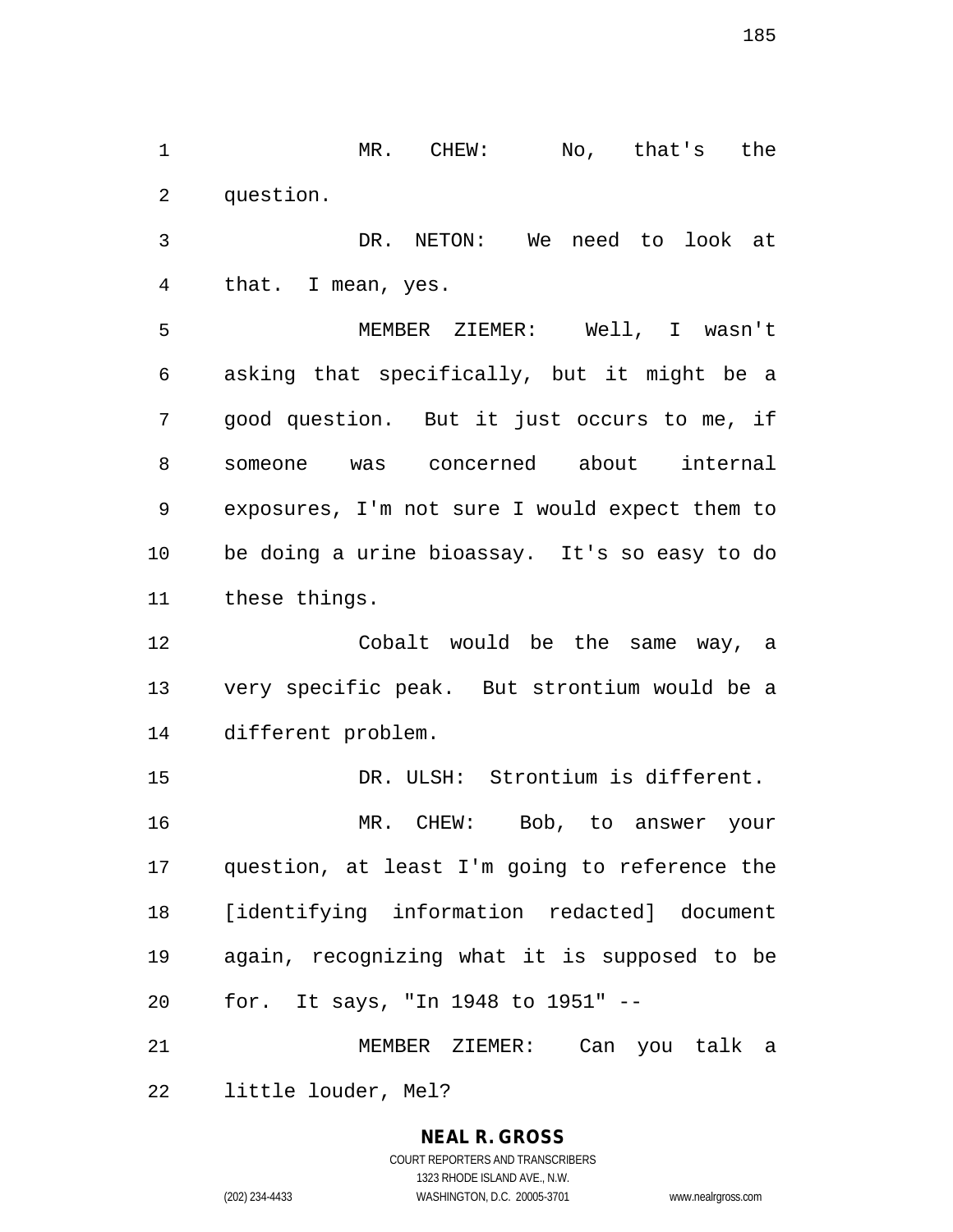MR. CHEW: -- "five shipments of bismuth phosphate was received from Hanford, which included crib materials and samples from two other stages of the process, and the plutonium separation program from irradiated uranium-235, PUREX, and tributyl phosphate materials from Oak Ridge." DR. ULSH: But that's the reactor waste program. MR. CHEW: Yes. DR. ULSH: And what was the end date on that, Mel? MR. CHEW: And that was '48 to '51. DR. ULSH: It could have. I don't know. MR. CHEW: Cesium came along with that. So, when they scooped it off, they probably stored it. We don't know that. CHAIR BEACH: So let me check in -- excuse me. Sorry. We're getting close to the lunch hour. How much data adequacy do you

> **NEAL R. GROSS** COURT REPORTERS AND TRANSCRIBERS

> > 1323 RHODE ISLAND AVE., N.W.

(202) 234-4433 WASHINGTON, D.C. 20005-3701 www.nealrgross.com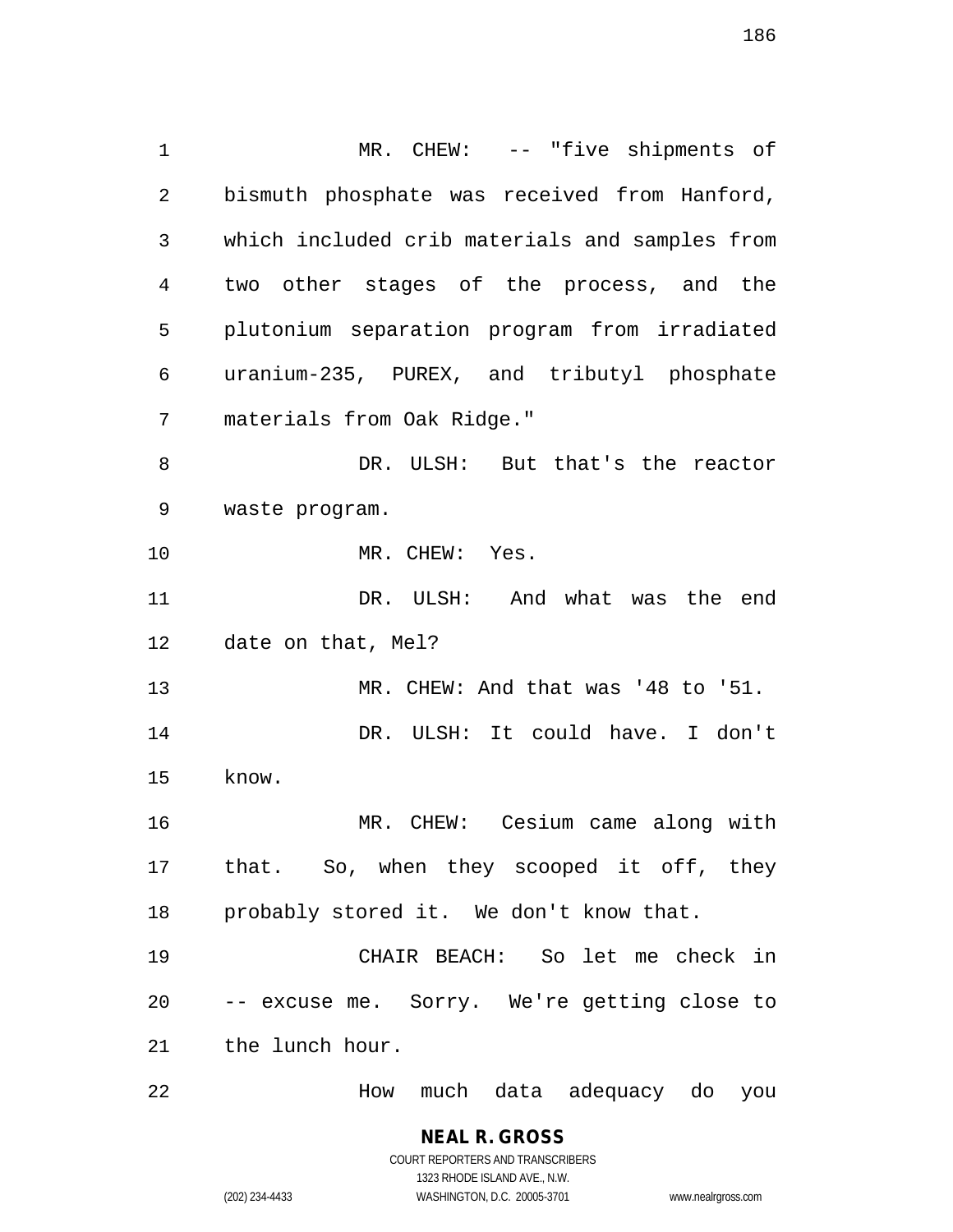think we still have to go? I was hoping to wrap it up before lunch, but if not -- DR. BISTLINE: Well, there is the completeness issue. That might be a bit of a discussion. I think we ought to just do lunch. CHAIR BEACH: Okay. So I will suggest that we go ahead and break for lunch then, 12:30 to 1:30. MEMBER CLAWSON: So am I clear on this last item, that you guys are going to research into it? Part of it was looking at 12 the whole body. 13 DR. NETON: Well, that's going to be part of, I think, the SC&A list of areas where there were activities that we may not have adequate bioassay data for. 17 MEMBER CLAWSON: Okay. DR. NETON: Didn't show up on their list. We certainly would be aware of -- we will pursue that. 21 MEMBER CLAWSON: Okay. MR. KATZ: So we are adjourning

> **NEAL R. GROSS** COURT REPORTERS AND TRANSCRIBERS

> > 1323 RHODE ISLAND AVE., N.W.

(202) 234-4433 WASHINGTON, D.C. 20005-3701 www.nealrgross.com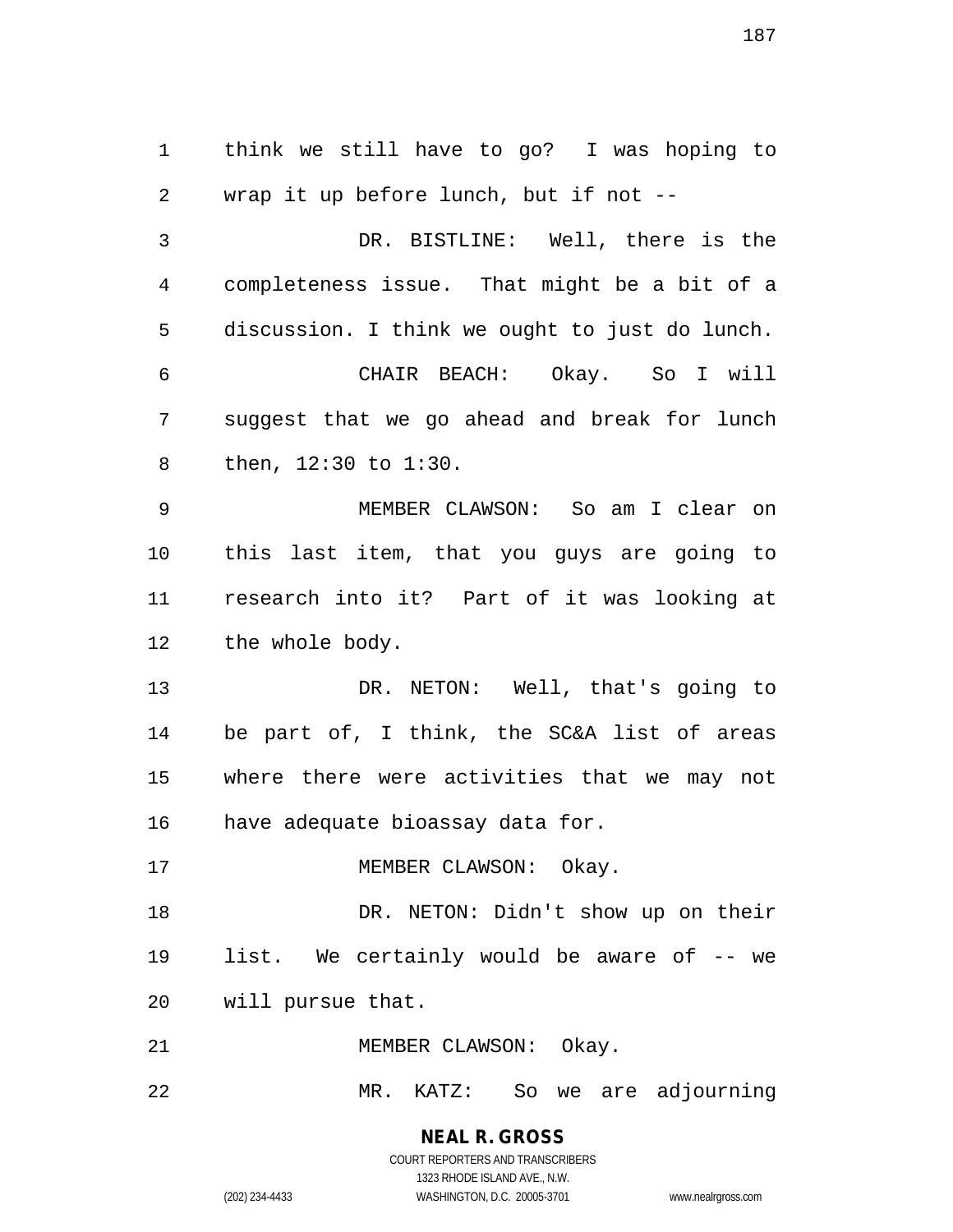for lunch. We will be reconvening, for folks on the phone, at 1:30. Thank you, everybody. (Whereupon, the above-entitled matter went off the record at 12:32 p.m. and

resumed at 1:31 p.m.)

- 
- 

# **NEAL R. GROSS**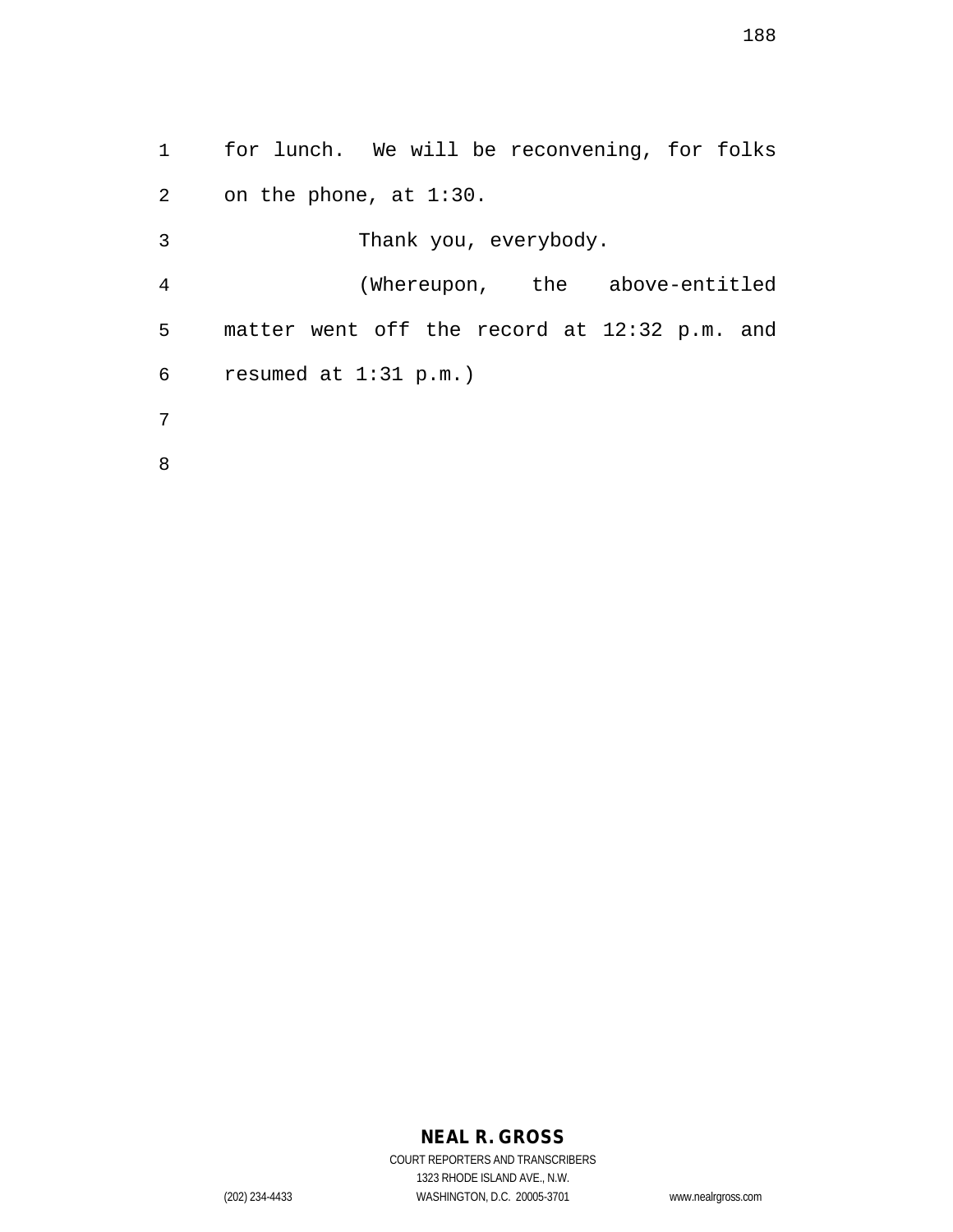A-F-T-E-R-N-O-O-N S-E-S-S-I-O-N 1:31 p.m. MR. KATZ: Good afternoon. This is the Mound Working Group, the Advisory Board on Radiation and Worker Health. We are reconvening after lunch break, and we're ready to go. Josie? CHAIR BEACH: We are going to continue our discussion on data adequacy and completeness. One agenda item, I am going to note for the record, right after data adequacy and completeness, we are going to go into shallow dose. That should be a very quick topic. One of the members is going to leave early. So, with that, we will go ahead and I can turn it back over to you, Bob. Would you like to continue? DR. BISTLINE: Okay. The next issue is the data completeness issue. One of

#### **NEAL R. GROSS** COURT REPORTERS AND TRANSCRIBERS 1323 RHODE ISLAND AVE., N.W. (202) 234-4433 WASHINGTON, D.C. 20005-3701 www.nealrgross.com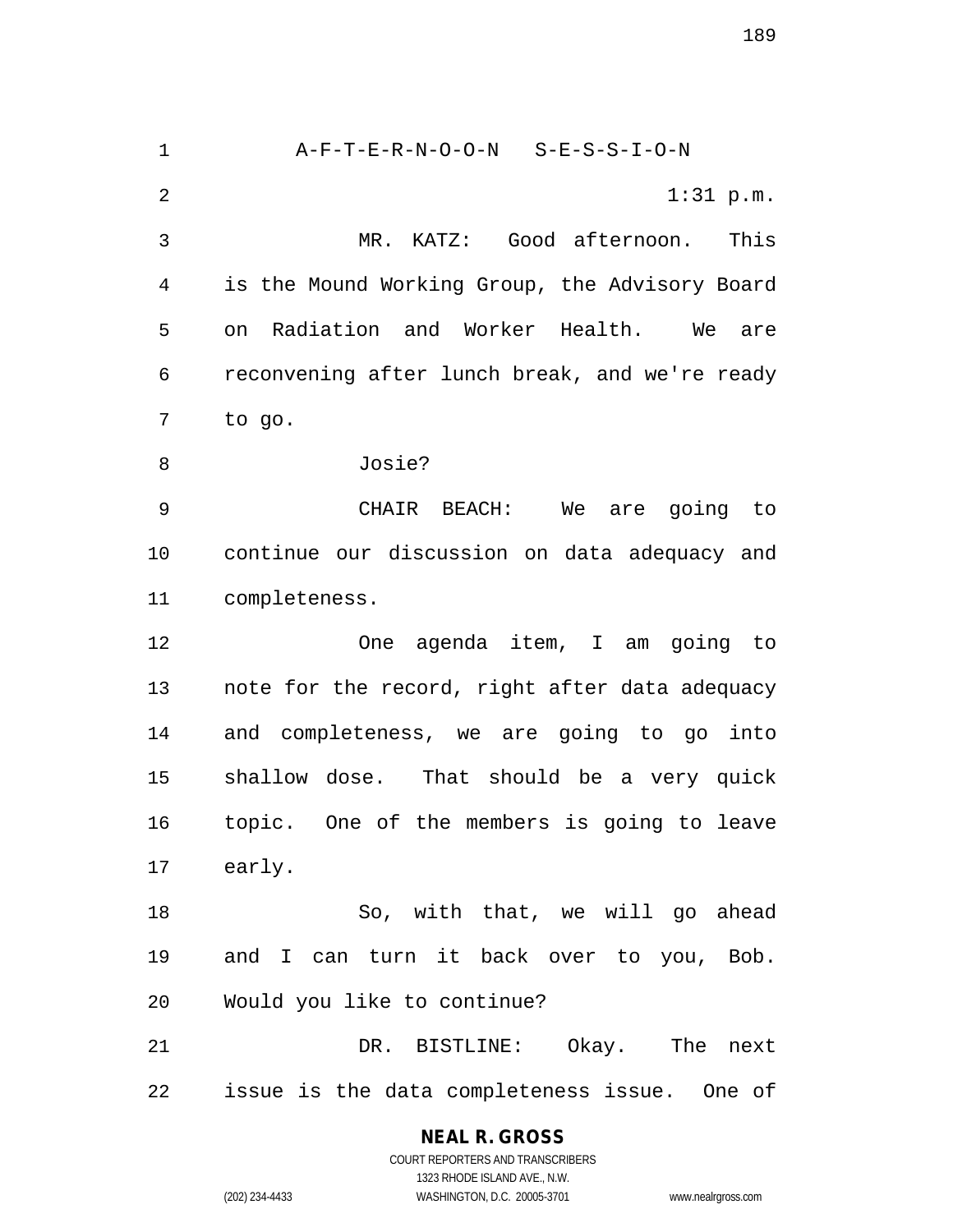the issues, one of the big things about this is our concern that dose reconstructors use a comprehensive set of internal and external dosimetry information on individual records.

 When one looks at the list of sources of information, internal dosimetry and external dosimetry, it's about a page long of different data files and sources of information. The primary data available for use by the dose reconstructors are internal and external dosimetry information found in the individual's radiation exposure file and electronically through MESH, if printouts are not already available in the file.

 NIOSH, in their response to data completeness, failed to address many items raised in Mound's internal dosimetry data completeness, such as, number one, multiple bioassay results for a single day, which are not two independent samples, but one sample that was split.

Two, inconsistencies between the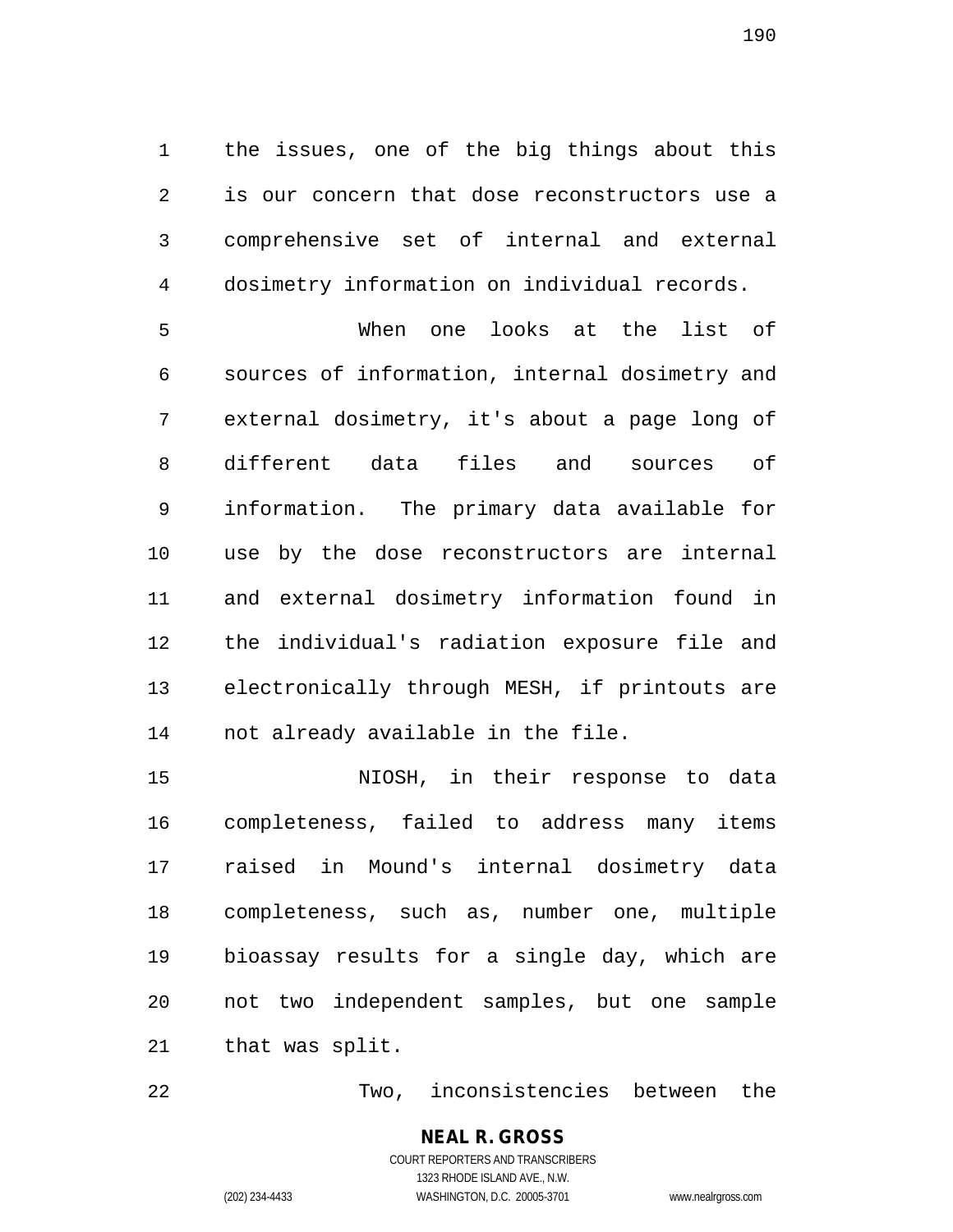PORECON and POLON data, and incomplete fecal data in the individual exposure file and electronic data.

 And fourthly, incomplete in vivo data in the individual's exposure file and electronic data.

 Fifthly, the absence of MJW database results, absent from the individual file and MESH, which contain unique bioassay information for other radionuclides.

 To obtain a full monitoring history for any individual, the dose reconstructor must have to consult, may have to consult sources other than the individual file or MESH. Based on conversations with our own individual reviewing DRs, this is not a routine practice.

 Another item is tritium data in MESH prior to October of 1981 is only available in milligram and is based on an HTO intake. Log books are in many cases the only source of tritium bioassay data for this time

#### **NEAL R. GROSS**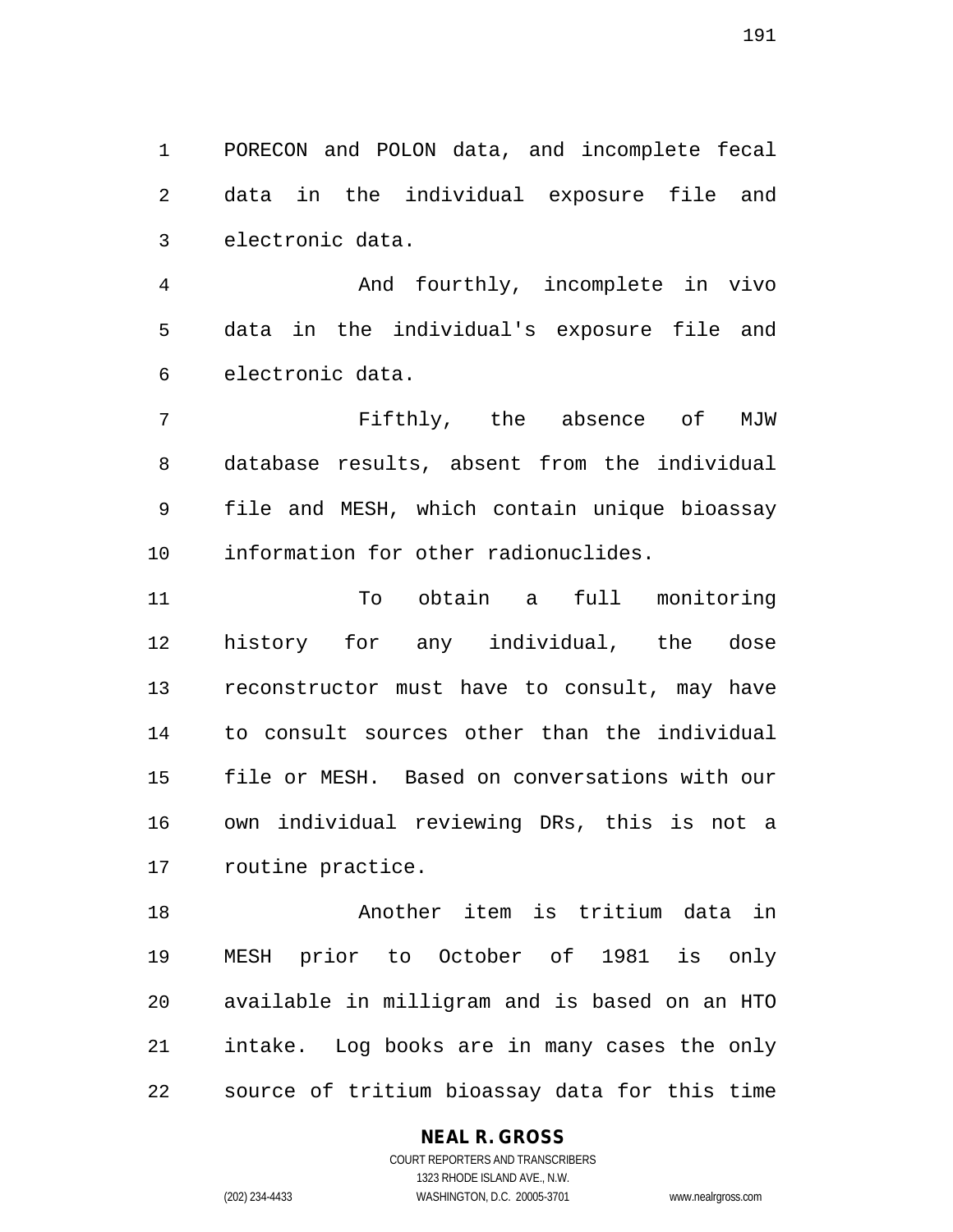period. There are two years for which bioassay data has not been located. And based on the approach defined by NIOSH for STCs, this data is critical for assessment of dose.

 And lastly, the petition raised the issue of Mound plant employee health records being removed from Mound and buried in Los Alamos, New Mexico. Implicit with the bound records burial in Los Alamos is whether the buried records contain dose reconstruction data that, one, are not available elsewhere and, two, are critical to conducting the dose reconstruction with sufficient accuracy.

 The point is that a review of the classified set of records retrieved from MJW Corporation, by MJW Corporation from Los Alamos, which is available at OSTI, does not provide direct evidence that unique dose reconstruction information was available in the buried records. However, the only direct evidence that can be obtained is by digging up the records and reviewing them.

## **NEAL R. GROSS**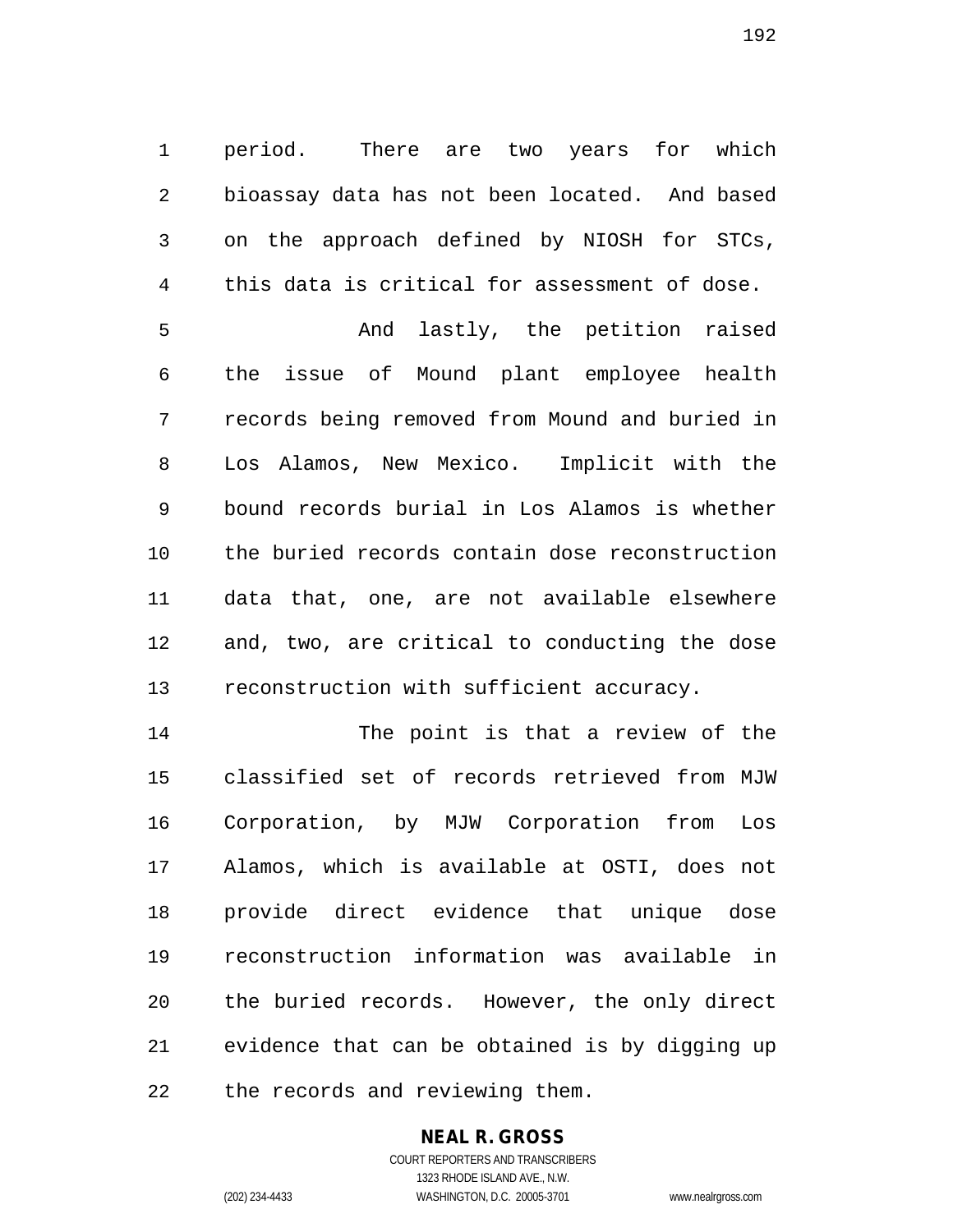1 1 I think that pretty well covers the points dealing with the data completeness issue.

Response?

 DR. ULSH: I would first note that a number of these issues have been discussed at length at previous Working Group meetings, and I'm thinking specifically of the buried records issue. It is almost like that conversation never happened because here we go again talking about the same thing.

 Also, I tried to catch all the issues that you mentioned, Bob. The first few, anyway, it seems to be it boils down to the dose reconstructor has to look in multiple places to get a complete file.

 Without commenting on the merit or not of that, that may be true. It may very well be true. I don't see why that, in and of itself, would be an SEC issue.

21 11 If there's an instance where they didn't do that, that would certainly be a

> COURT REPORTERS AND TRANSCRIBERS 1323 RHODE ISLAND AVE., N.W. (202) 234-4433 WASHINGTON, D.C. 20005-3701 www.nealrgross.com

**NEAL R. GROSS**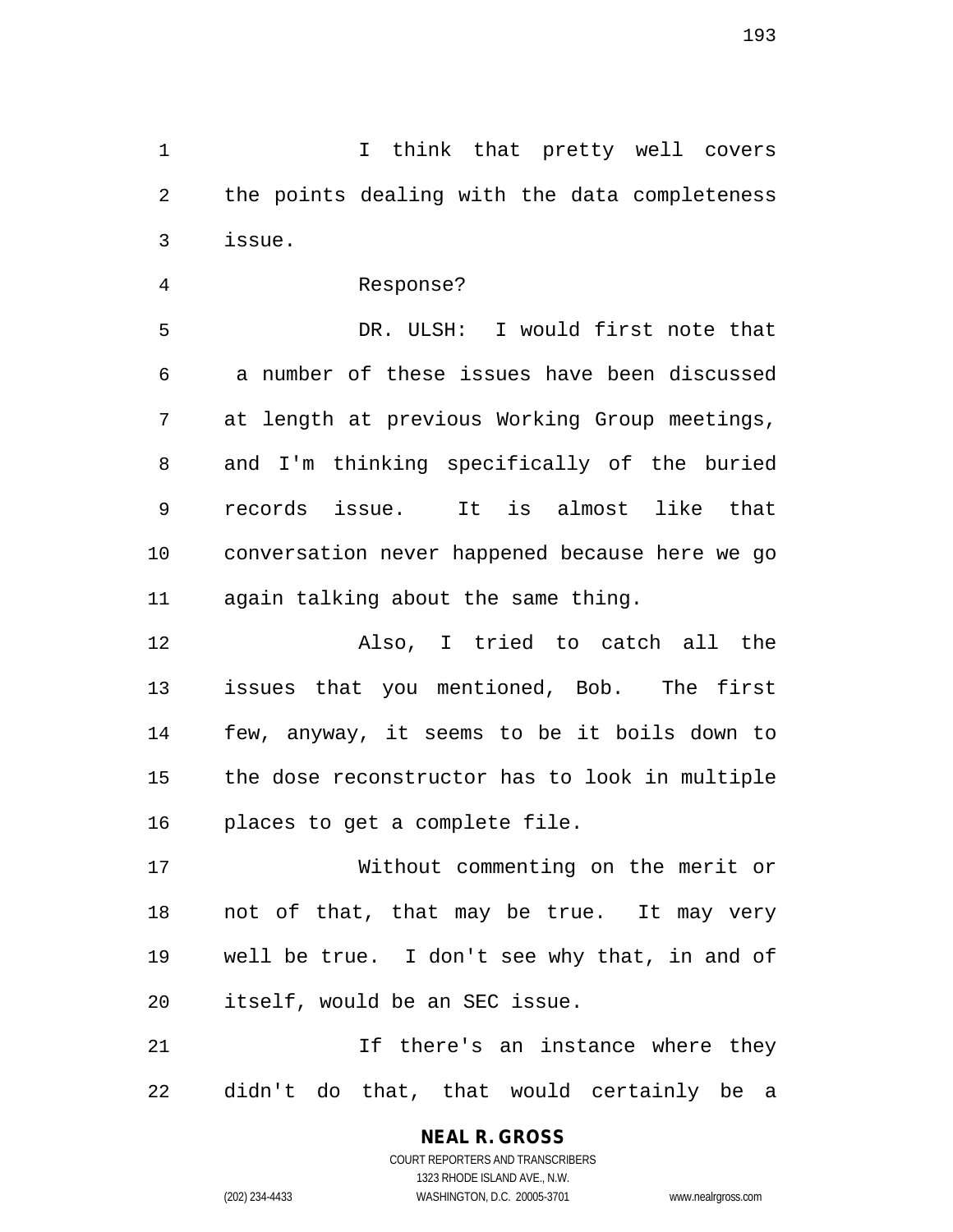valid criticism of the dose reconstruction. You might even be able to say we should alter our procedures to ensure that that was done for Mound dose reconstructions. I mean that would certainly be a valid criticism there, but that is not, in and of itself, an SEC issue.

 Fecal data, yes, it's true, it's the same as everywhere else. You would like to have more fecal data, but, it was for various reasons, it wasn't done a lot, the same as everywhere else. When we have it, we use it. But, primarily, Mound used urinalysis data. So that is true.

 MS. ROBERTSON-DEMERS: Can I identify something here? We are not necessarily saying that these issues are SEC issues because somewhere out there the data exists. We just want you guys to be using all the data available.

 DR. ULSH: Noted. We will use all the data available. And where we don't, we

# **NEAL R. GROSS**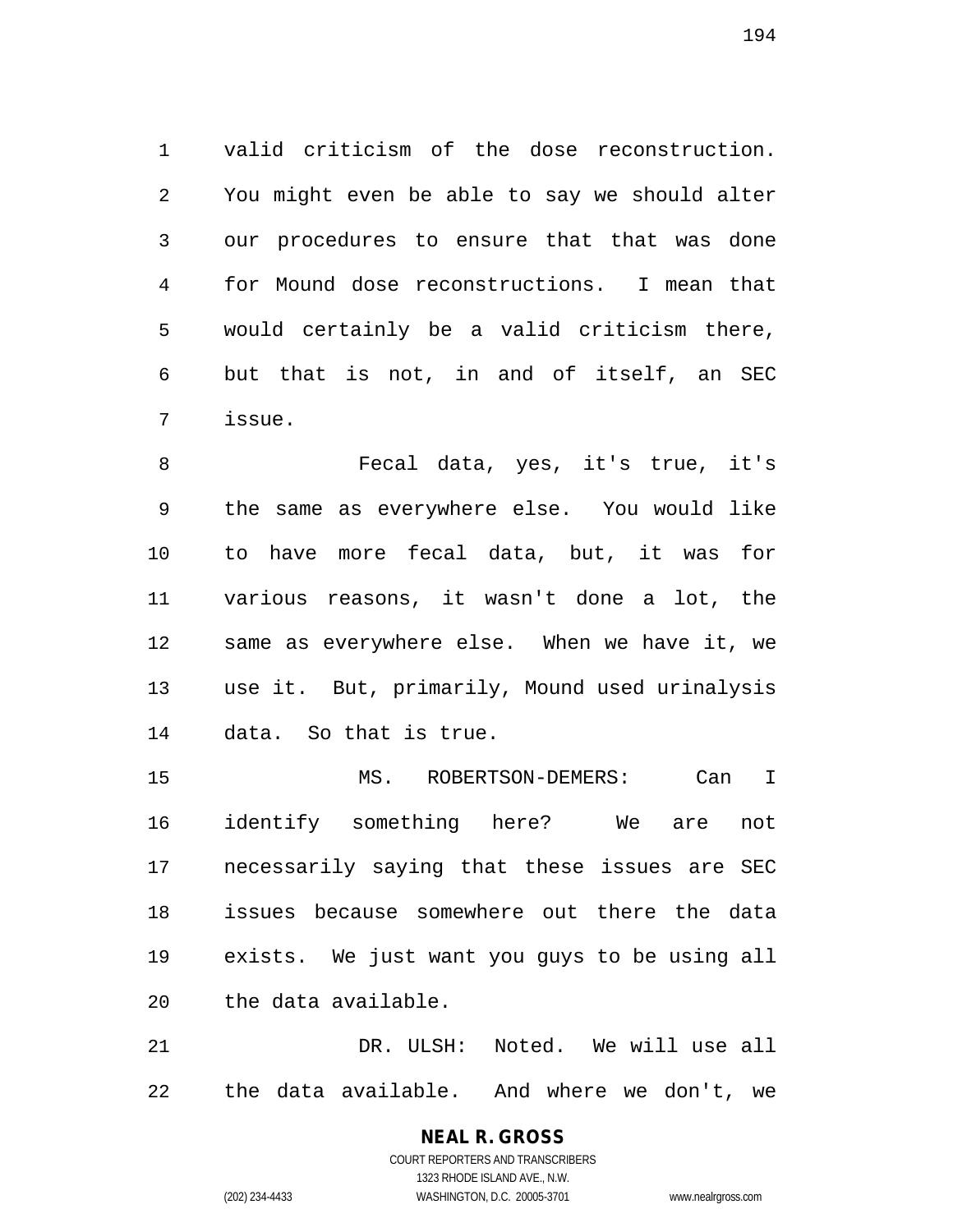should expect to be criticized for that. And if it's not an SEC issue, why are we talking about it in an SEC meeting? That would be my question.

 MS. ROBERTSON-DEMERS: Because we haven't closed out Items 12 and 13 yet.

 DR. ULSH: If it's an SEC issue, we should be talking about it. If it's not an SEC issue, we should be talking about it either not at all or at TBD review or a dose reconstruction review, depending on where the issue would most appropriately fit.

 Now, in terms of the tritium data, I don't know. It seems like you guys didn't get our response on this.

 MS. ROBERTSON-DEMERS: Yes, you said that there were a lot of the books also, and the question is, what are you doing? Are you going and pulling those tritium bioassay data out of the log books, which are not necessarily in the individual exposure file or MESH?

#### **NEAL R. GROSS** COURT REPORTERS AND TRANSCRIBERS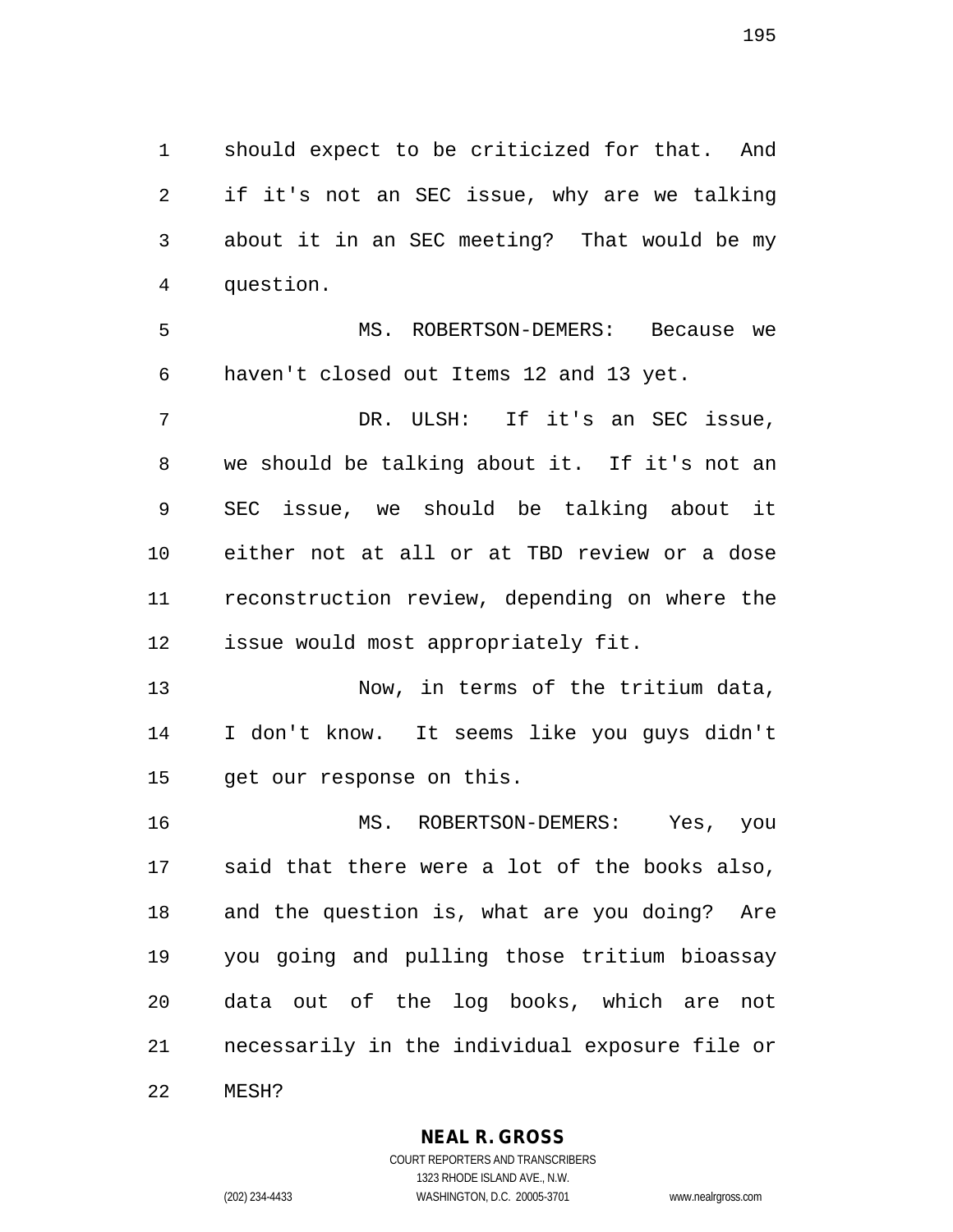DR. ULSH: To answer your question, I don't know if we're doing that yet. Because what we said in our response was that, yes, we originally stated, and you accurately captured what we stated, and that was that pre-1982 data are available only in terms of the annual dose in MESH, but that is no longer accurate.

 What is true now is we initially said that, but we discovered, I discovered a few sample pages that were captured by SC&A in September or October of 2008. Then, in 2009, I discovered those sample pages. That led me to re-request those boxes that SC&A had reviewed from DOE.

 I went and we had a data capture. We opened up those boxes, and they're full of the tritium log books, the tritium bioassay data. So we captured them.

 Now that happened fairly recently, the latter half of last year. So those have certainly been scanned and captured. Whether

1323 RHODE ISLAND AVE., N.W.

(202) 234-4433 WASHINGTON, D.C. 20005-3701 www.nealrgross.com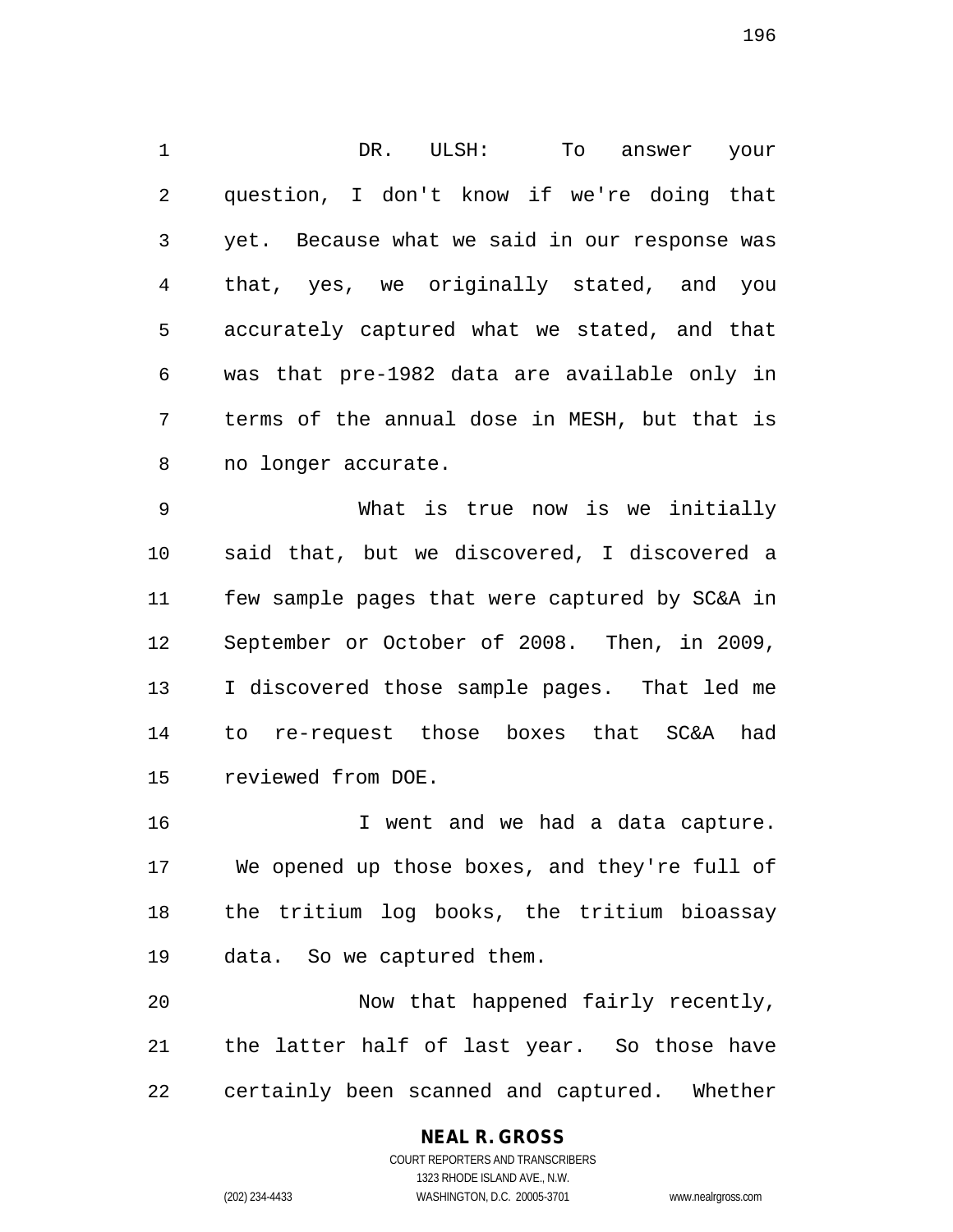or not they have been coded and are being routinely used in dose reconstruction yet, I can't say, but they certainly will be. MS. ROBERTSON-DEMERS: Well, that is the bottom-line question, is whether they are being used in dose reconstruction. DR. ULSH: Well, what I said was these data have been captured and will be available for tritium dose reconstruction. So, yes, we are committing to using that data as soon as we can get it in a form where it is routinely available.

13 And I would anticipate that this would probably result in a PER, where we would go back and look and make sure that either we redo the dose reconstructions as appropriate or determine that it's not necessary, just likes any other situation.

 MS. ROBERTSON-DEMERS: The reason that we brought 12 and 13 up is because they have not been closed down.

DR. ULSH: I understand, but we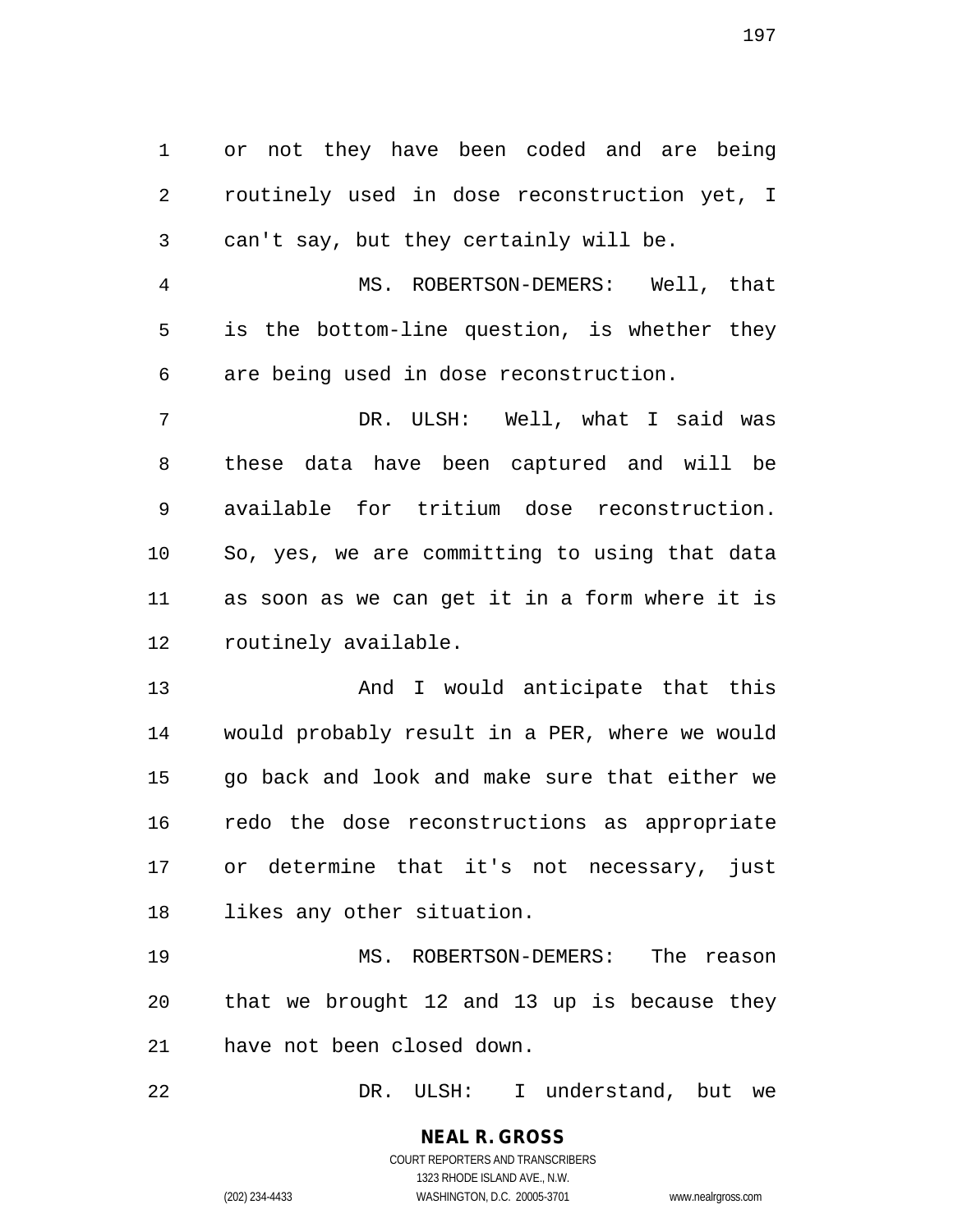responded to those issues. It appears that 2 those responses are not being registered.

 I mean, if you want to say that our response is inadequate in some way, fine, we'll entertain that. But it's a little frustrating that it has not even been taken into account.

8 MS. ROBERTSON-DEMERS: I will repeat what I just said, okay, about all the different sources of internal dosimetry data. The problem is not that it doesn't exist, okay, because it does. The problem is making sure it is used in dose reconstruction. That, I'm telling you, is not an SEC issue, I agree with you.

16 DR. ULSH: Okay.

17 MS. ROBERTSON-DEMERS: Okay?

 DR. ULSH: Do we need to keep discussing then?

 MEMBER ZIEMER: Well, the data have been captured now, and the intent is to use it? That's what we're hearing.

# **NEAL R. GROSS**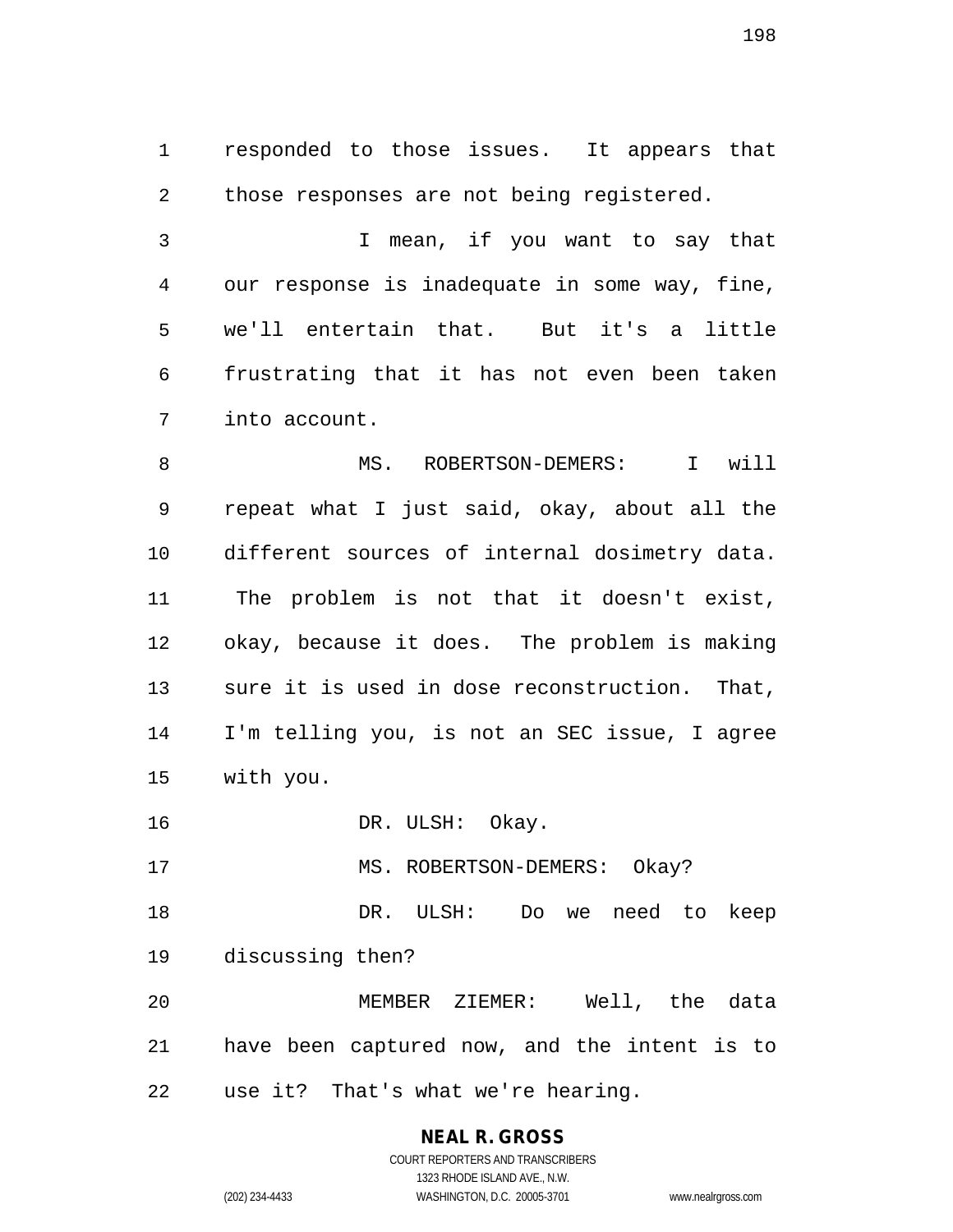1 DR. ULSH: Well, specifically, Paul, the tritium log books that contain the early tritium bioassay data -- MEMBER ZIEMER: Yes, right. DR. ULSH: -- have now been captured. MEMBER ZIEMER: Right. 8 DR. ULSH: And we are at some point in the process in terms of making that available for dose reconstruction, yes. 11 MEMBER ZIEMER: Right. CHAIR BEACH: Is there anything else, then, on -- 14 DR. ULSH: Buried records. CHAIR BEACH: Buried records, yes. DR. ULSH: If it is the judgment of the Working Group that the only way to resolve this is to go dig up the records, I would say it is pretty clear what the path forward is. 21 1 I didn't hear any new information in regard to this issue beyond what has

## **NEAL R. GROSS**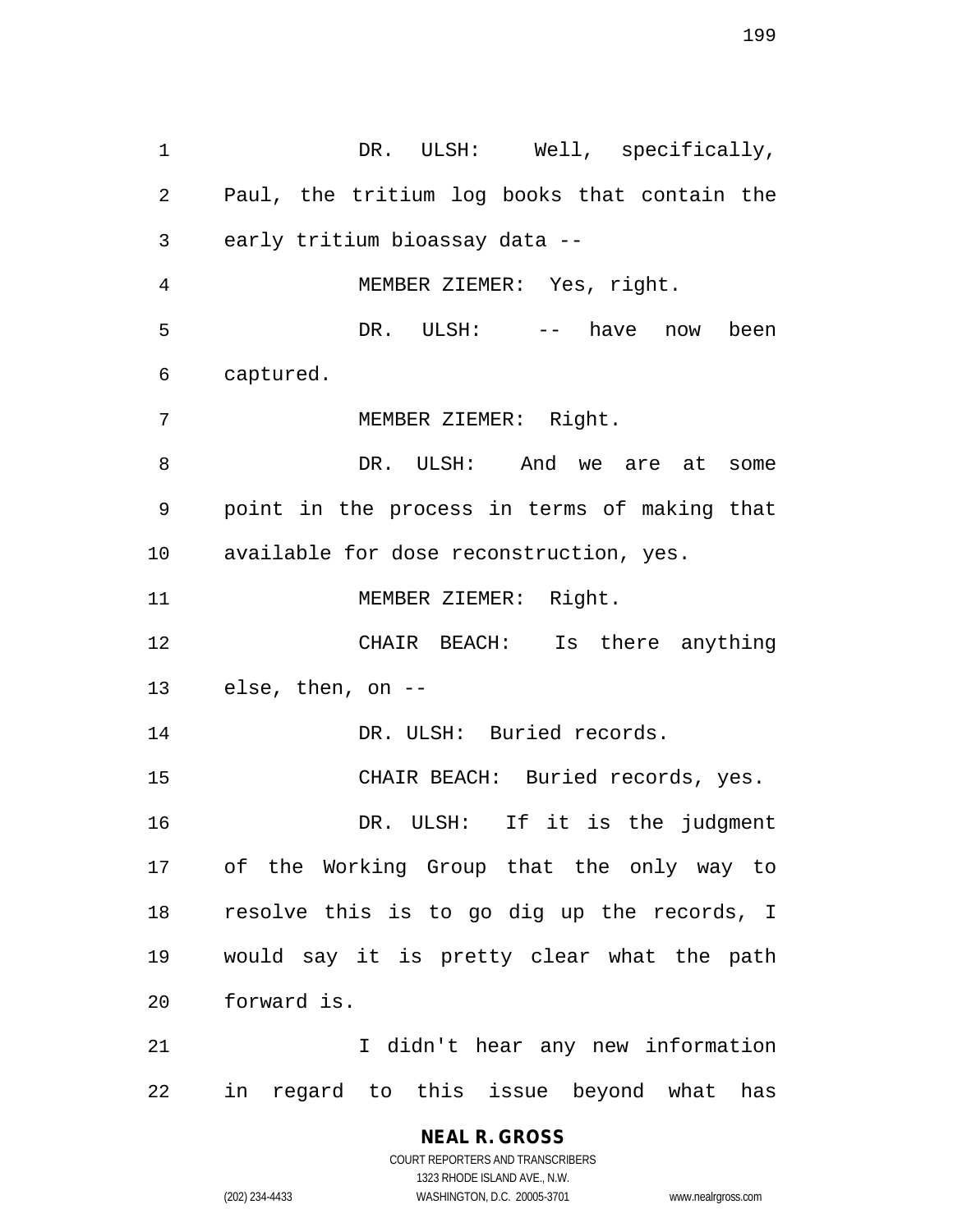already been discussed extensively at, I believe it was, the last Working Group meeting.

 I think I heard Bob say that MJW's review did not definitively show that there was unique bioassay data -- I might be getting some of this wrong, Bob -- in the buried records. But the only way to know for sure is to go dig up the records.

10 10 I can speak for NIOSH, I think, that we're not going to go dig up the records without compelling evidence that it contains unique bioassay data. Even if we did have it, I don't know that it would be feasible to do it. And even if it was done, I don't know what condition the records would be in to be used anyway.

 I don't think the status on that issue has changed since it was discussed last time. I don't know what more we could provide.

MS. ROBERTSON-DEMERS: What we're

# **NEAL R. GROSS**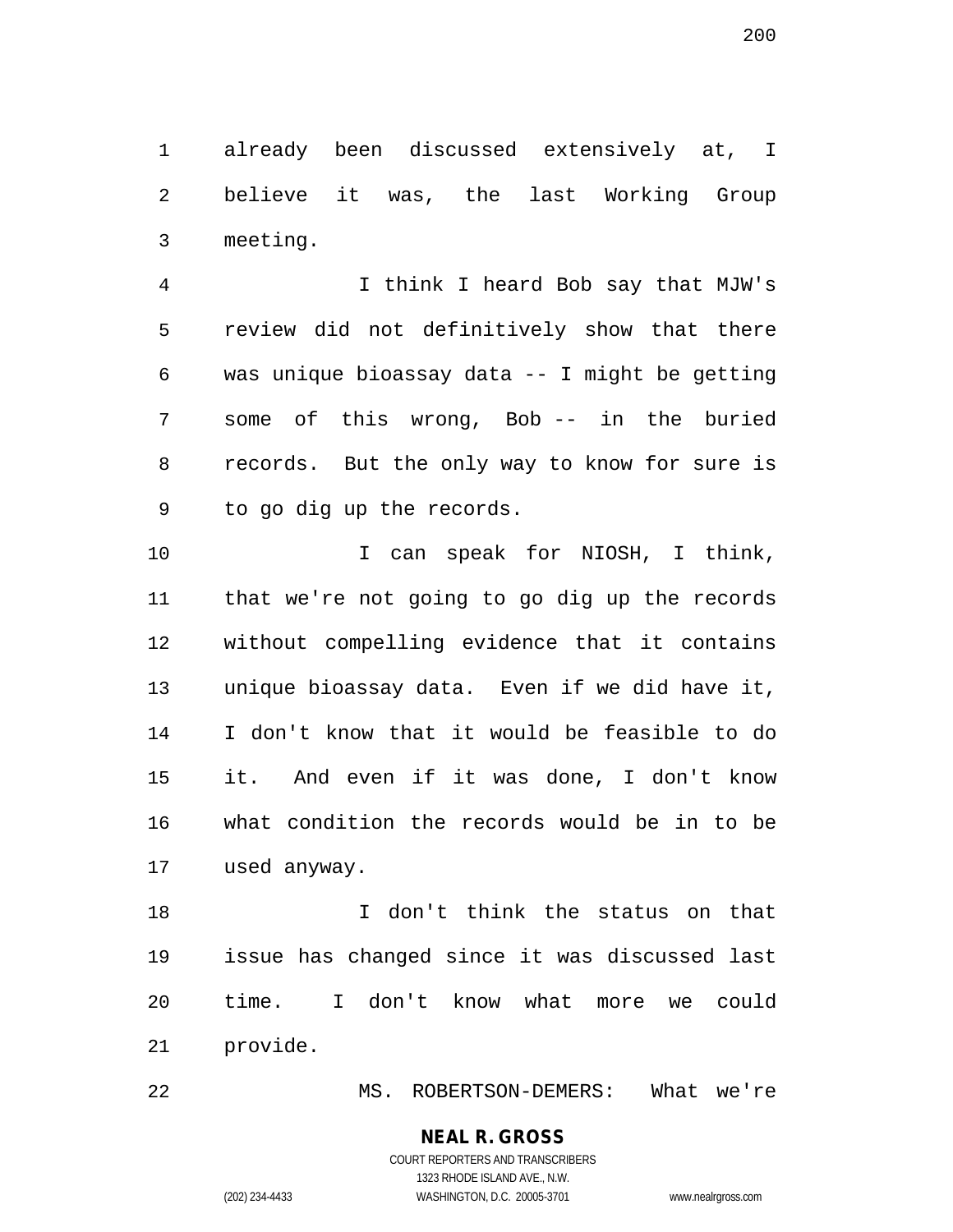saying is we can't give you any direct evidence. We can't prove that what's down underground has that data. Okay? And the only way we could do it is to dig it up, so they will be scanned. They're not going to dig it up.

 DR. ULSH: Well, then I would present to the Working Group, you have heard all the relevant information that NIOSH can provide. Correct me if I'm wrong, but I would say that you guys have probably done the same, and now it is in your hands. I don't know what else we could offer on that.

 MEMBER CLAWSON: So it is proving a negative or --

 DR. MAURO: This goes to the heart of every coworker model. We always have an incomplete database to reconstruct the dose for an individual, always. And usually there is a protocol. Every site has a protocol for dealing with how do you fill in information for missed dose and for workers who weren't

## **NEAL R. GROSS**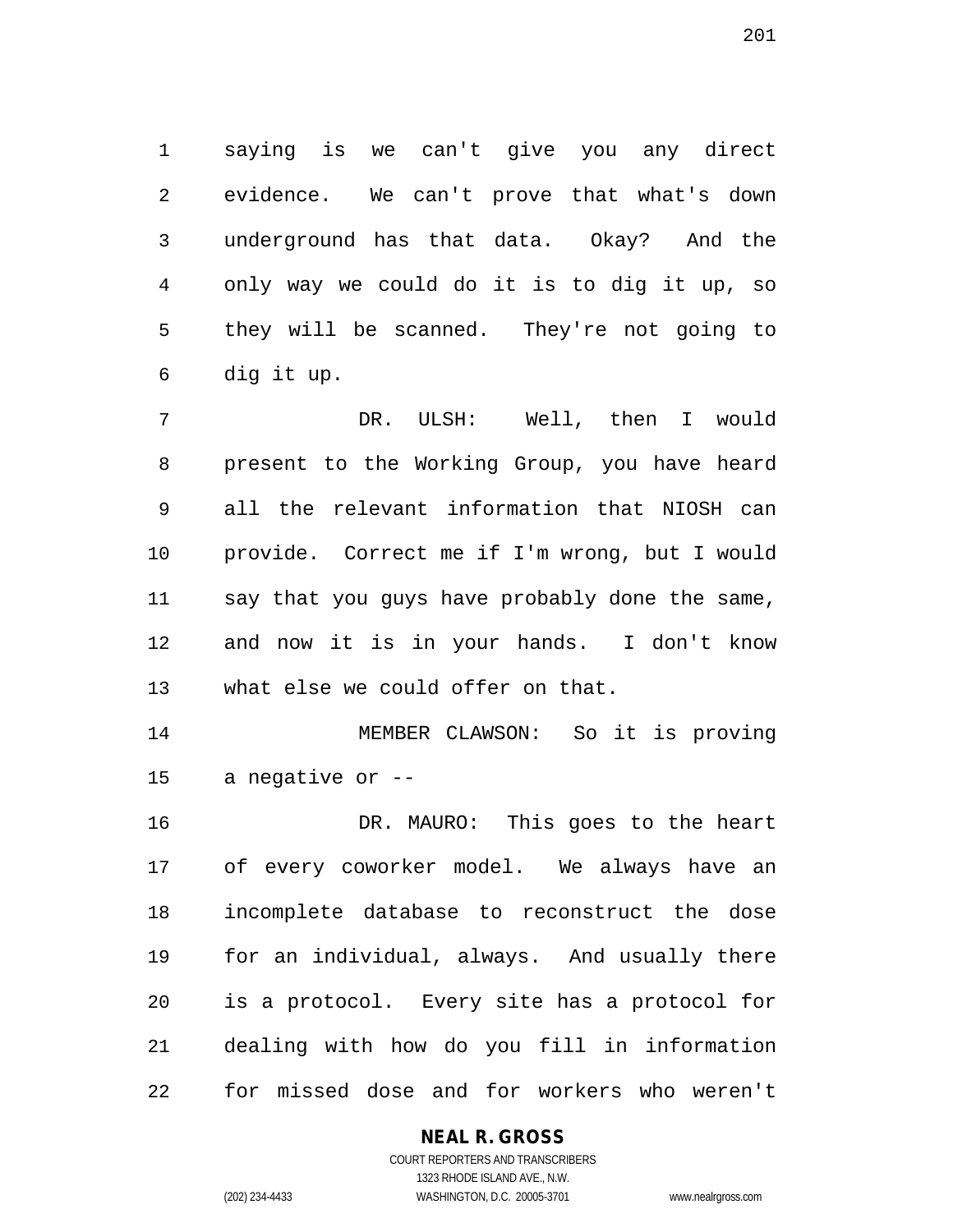monitored but should have been.

 Now this is very similar to the second case. There may very well be worker records that are not in a worker's file that are perhaps buried somewhere, whether it's bioassay or not. The question is, is the coworker model and the data on which it is based -- I presume we have a coworker model to fill in the blanks.

 In other words, if you're reconstructing someone's dose in tritium, or external dose, you have a film badge or a bioassay record for that person. It is probably missing some information, and you are going to have to fill in the information. I assume you have a coworker model.

17 The question always becomes, whenever we deal with any SEC issue, do you have sufficient information to build a scientifically-sound claimant-favorable coworker model?

Now, when we were looking at the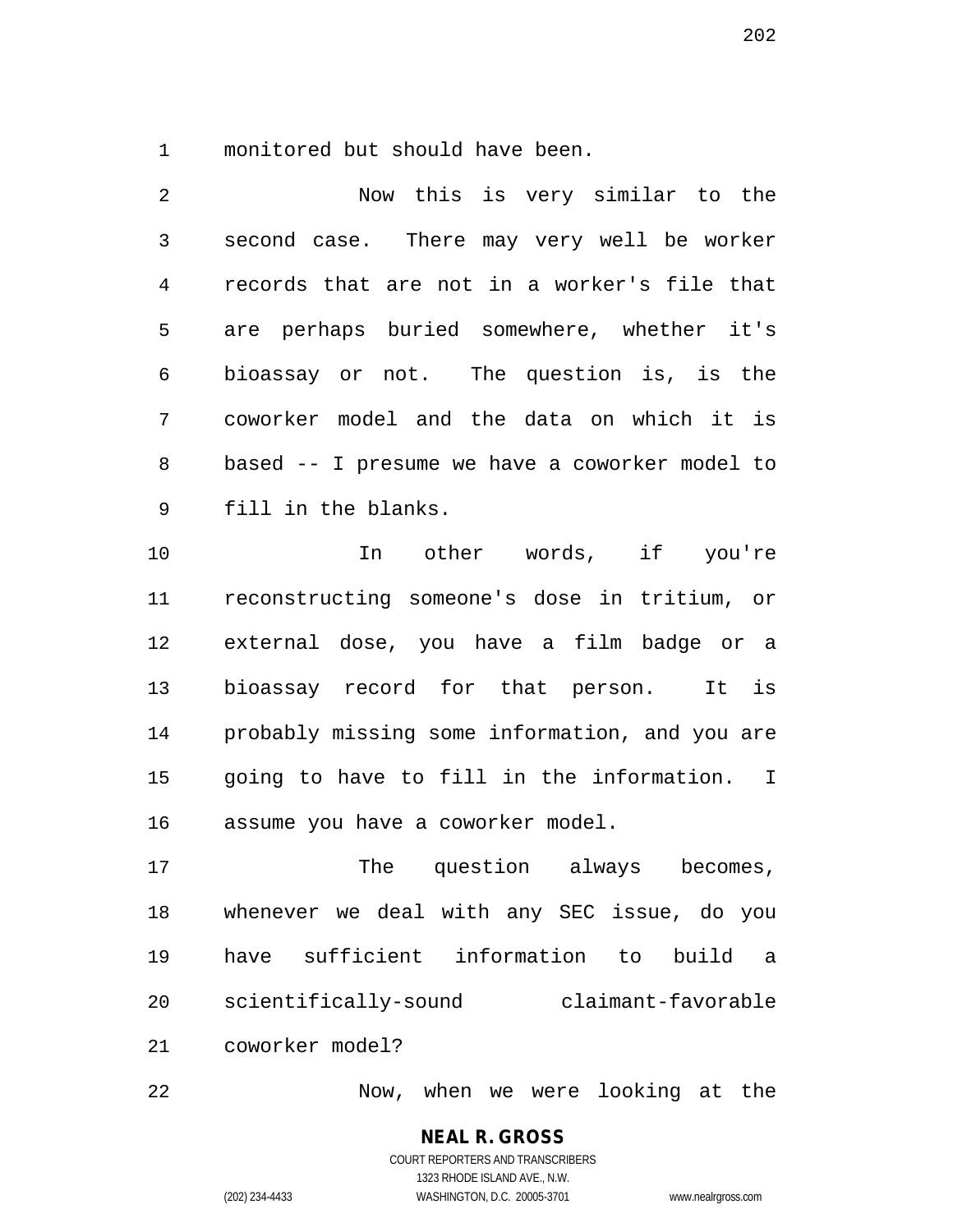records on which their coworker models are built that we find, usually the test we use for any site -- this goes to every site we look at -- we develop a little matrix. We say, okay, here's time and here's different job functions, and here are the different radionuclides as a function of time and job function that might be important to reconstruct a person's dose.

 Can we, for each one of these little boxes, and we think about it like a Rubik's cube, every box, do we -- and I say, "we" -- have the wherewithal to reconstruct the person's dose who may have operated in that box at this time period doing this job? We know that he probably was exposed to certain radionuclides, but we don't have a complete bioassay record for him. Do we have a coworker model that can assign to him a dose with sufficient accuracy?

 And this goes to the question of whether those records are lost or whether they

## **NEAL R. GROSS**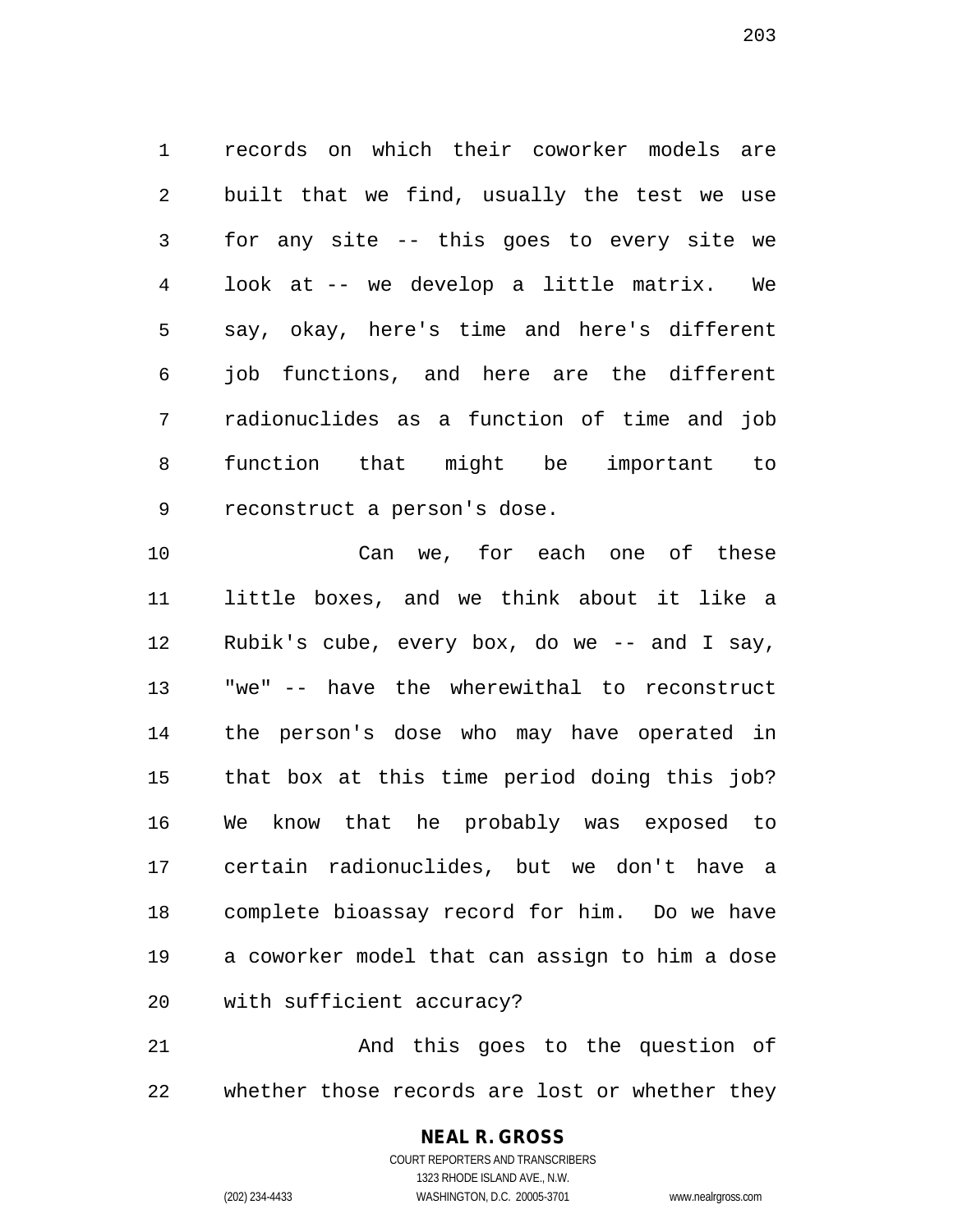were never collected in the first place. So I think that really goes to the heart of the matter: Is the coworker model adequate? Notwithstanding the fact that there may be some records that either were lost -- it's almost like when we were talking NTS; there was a lot of badges that were left behind. There's no doubt about it. We interviewed enough people to say that.

10 But our research showed that, notwithstanding the fact that there were badges left behind, a coworker model could be built where you could assign, where we felt that the upper end of the distribution wasn't compromised by that process. As a result, a coworker model could be built.

 What we have here is a similar situation. It sounds like it's clear that some records were buried.

 DR. NETON: Well, we don't know that.

DR. MAURO: Oh, we don't know

COURT REPORTERS AND TRANSCRIBERS 1323 RHODE ISLAND AVE., N.W. (202) 234-4433 WASHINGTON, D.C. 20005-3701 www.nealrgross.com

**NEAL R. GROSS**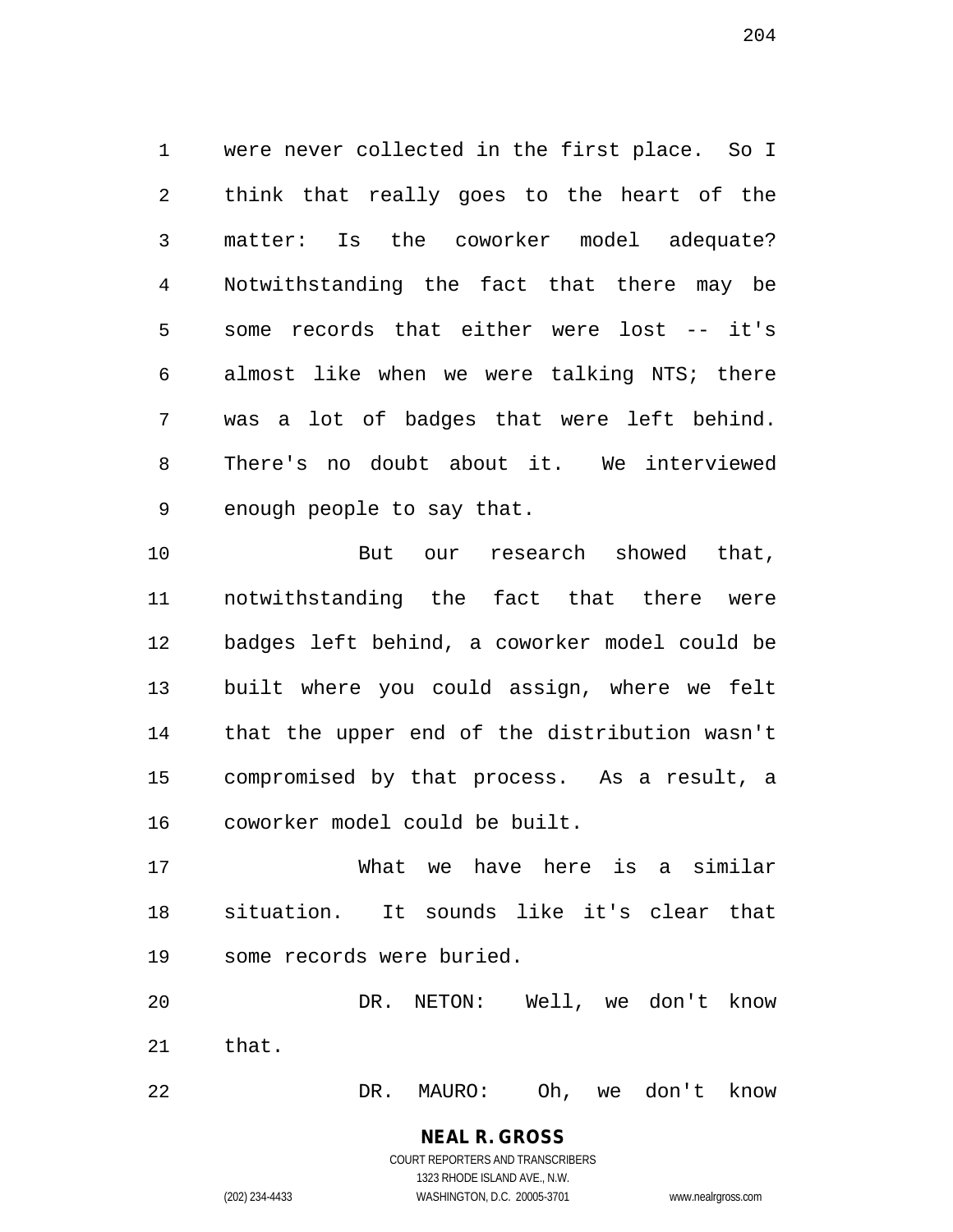that? Oh, okay. I didn't know that.

 DR. ULSH: We do know, John is correct, we do know that some records were buried. DR. MAURO: Okay. Now I'll take it  $-$  MS. ROBERTSON-DEMERS: We have indirect evidence that there were RadCon

records buried, but not direct.

 DR. MAURO: Okay. I am just trying to look at it as, if I was doing the dose reconstruction, can I still do this person's dose reconstruction, notwithstanding the fact that there might be some records that are not there that were lost, buried, or never collected in the first place? If I can't do that, we've got an SEC issue because I can't reconstruct this person's dose with sufficient accuracy. I mean I guess that is the question on the table.

21 The fact that there may very well be buried records, I don't think that

> **NEAL R. GROSS** COURT REPORTERS AND TRANSCRIBERS 1323 RHODE ISLAND AVE., N.W. (202) 234-4433 WASHINGTON, D.C. 20005-3701 www.nealrgross.com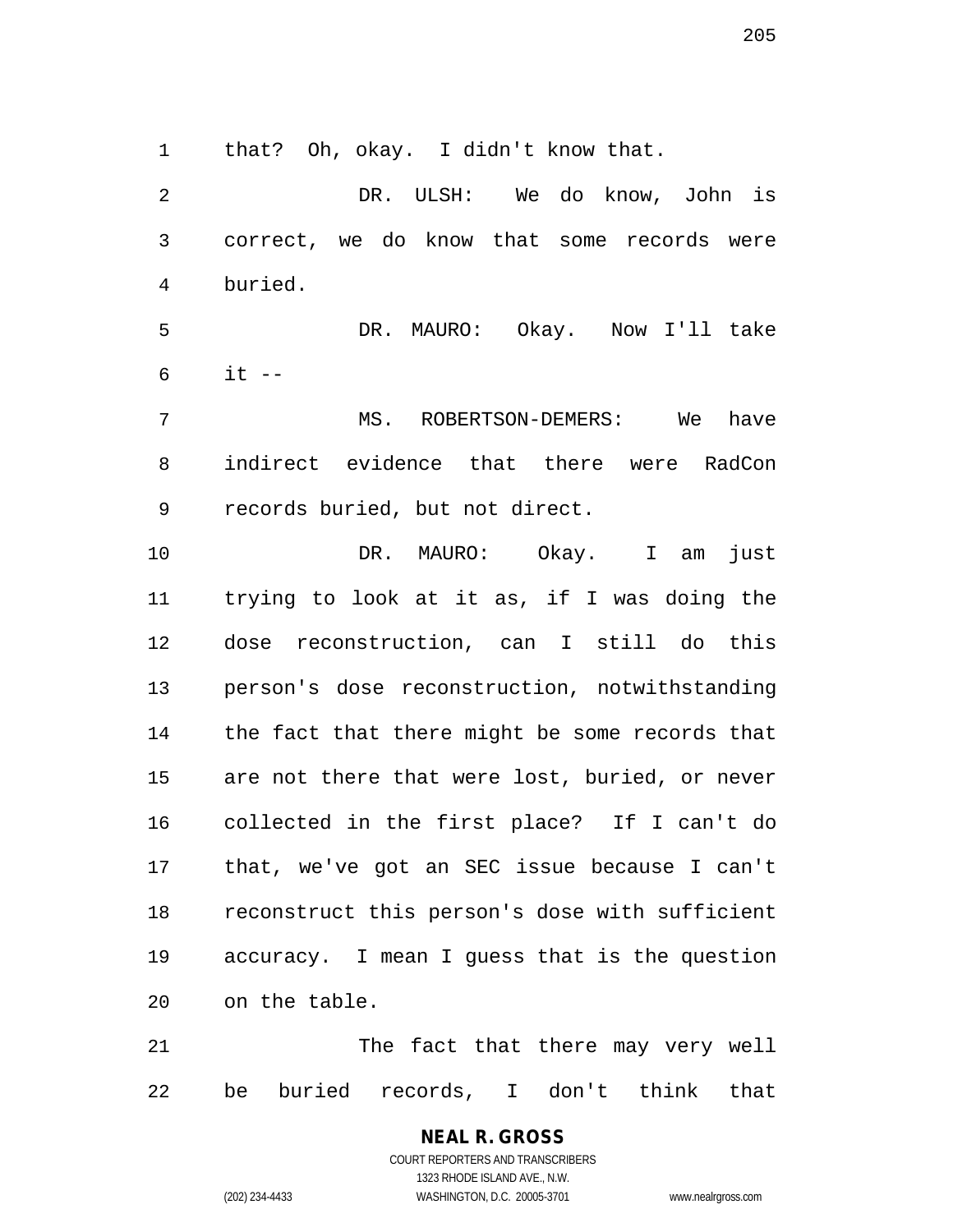necessarily means we have an SEC issue. Also, the fact that there might be some records that are buried that are bioassay records and, therefore, it is not a complete dataset, does not automatically mean you can't build a coworker model.

 So I guess the question is, you know, do we have some question whether you can build a coworker model?

 DR. NETON: Well, that is a different question. I mean, first, we start off talking about these records missing, and now you're saying that the coworker model should be robust --

 DR. MAURO: Well, I mean, in the end, that's the only reason why it is important.

18 DR. NETON: Well, maybe we should talk about that. I haven't heard any criticism of the coworker model.

21 MS. ROBERTSON-DEMERS: Actually, there is a coworker model for polonium. There

# **NEAL R. GROSS**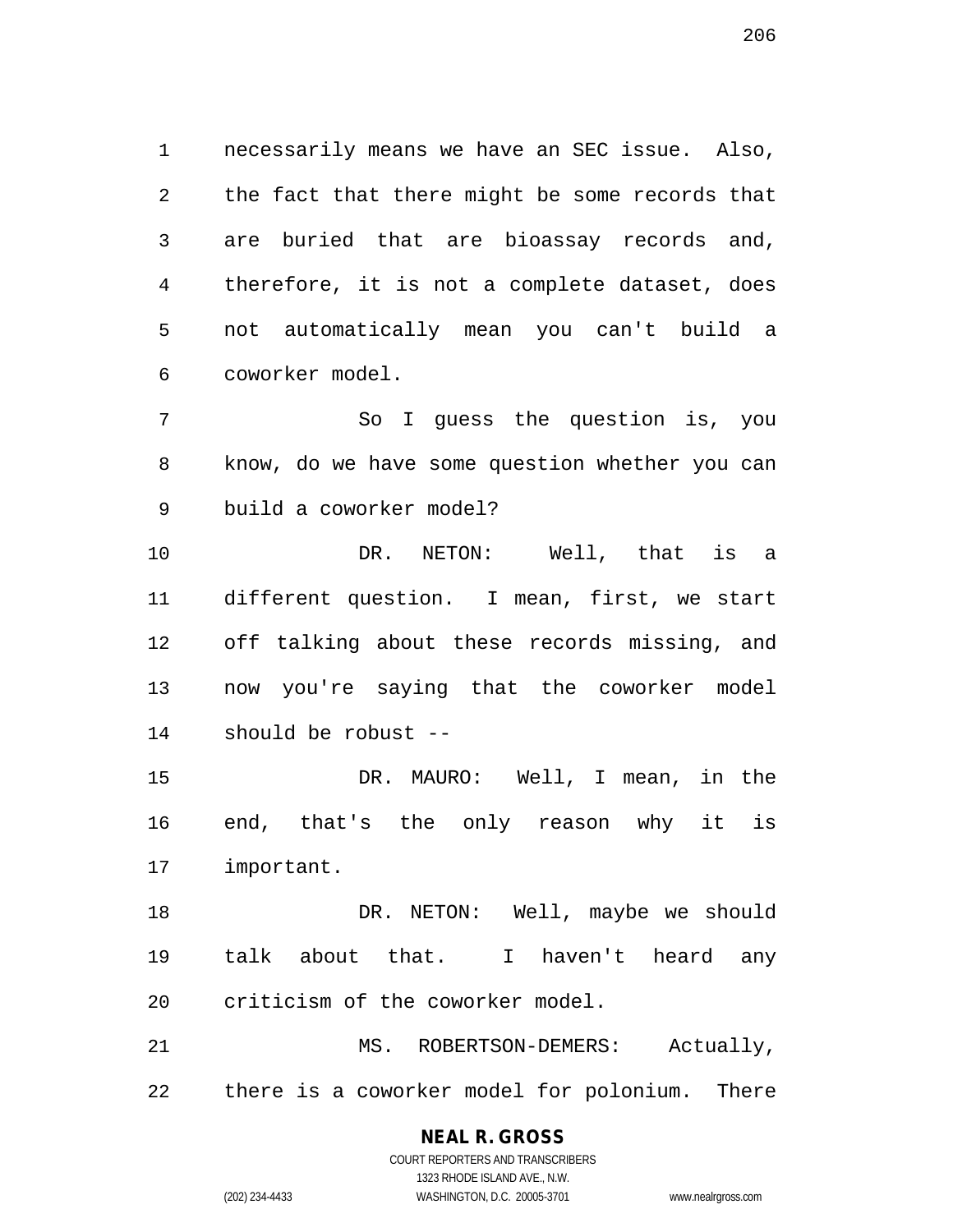is a coworker model for plutonium, period.

 CHAIR BEACH: Paul? MEMBER ZIEMER: The way I kind of look at this is, well, a couple of points. One is, if there were really a dearth of information, then gathering this additional, if there were additional, might be really critical. You have a really decent database here at this facility to start with. One could even argue that there is some likelihood, if there were rad records there, they might be duplicates even. I mean that would be an argument. I don't have any real basis for that, but you could think about why would you bury some records and not others. 17 The other thing that I think is

 sort of practical, and we sort of have done this in other cases, is to ask a kind of cost- effectiveness issue. What do we gain by the extra cost of -- what is the program gain? It's my, I don't know if it is a

**NEAL R. GROSS**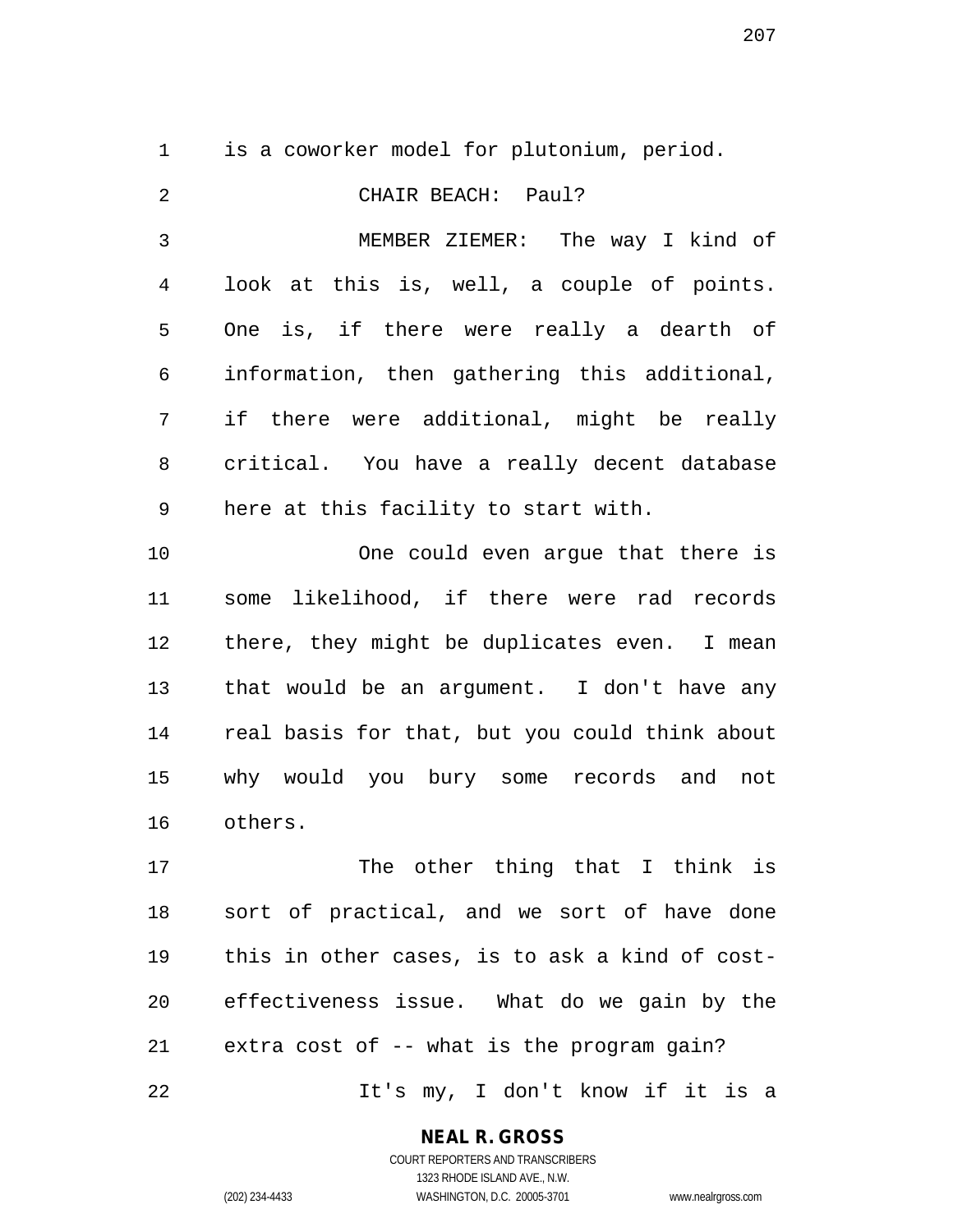feeling or just more of kind of the picture I get from what I hear from DOE as well as others who have looked at this, is that retrieving those records is not a trivial exercise. If it were, it would have been done.

 I'm not even sure DOE would be willing, without really compelling evidence, be willing to go in and dig those up. It was my understanding that that could be an issue with DOE even.

 So you would have to say, well, what's the cost/benefit of that? If it is going to cost -- I don't know, pick a number --

 MEMBER CLAWSON: Well, the last one was at \$5 million.

 MEMBER ZIEMER: Yes. If you're going to cost that, is it worth that, particularly with the dataset we have? So there's kind of a practical issue, too.

I think, at the end of the day,

**NEAL R. GROSS**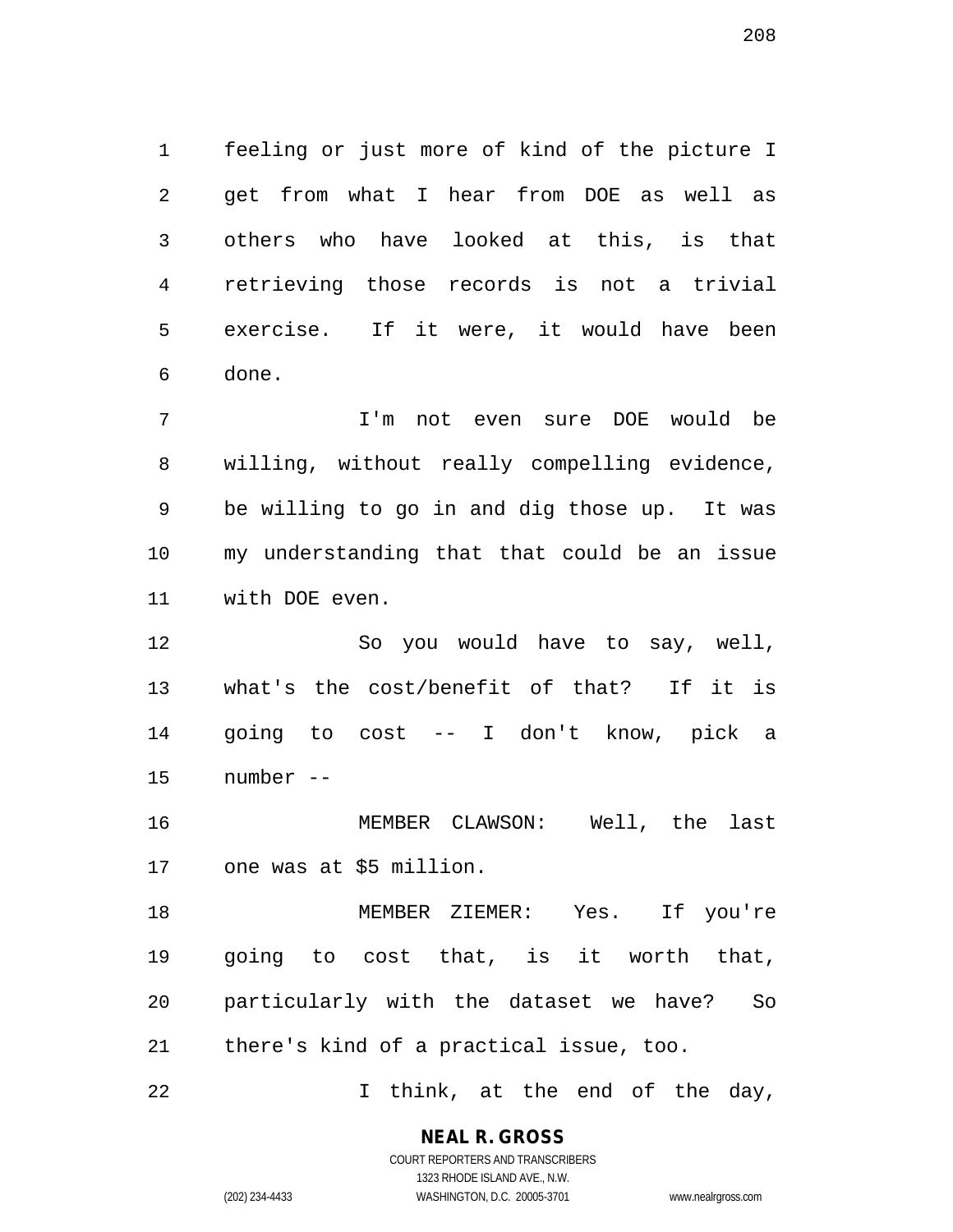you would have to say, yes, there is this possibility. Is it such that it's a show- stopper in terms of, as you say, John, either a coworker model or just individual dose reconstructions? So all you can say is, yes, that is a possibility. There may be more data out there that we don't have available. MS. BRACKETT: This is Liz Brackett. Can I say something? MR. KATZ: I'm sorry, do you want to repeat, Liz? MS. BRACKETT: I just said my name, that's all. I wanted to throw something in. MR. KATZ: Yes. MS. BRACKETT: We discussed this, I believe, at the last meeting, and I don't have the documentation in front of me because I thought this was a closed issue. But I think it was in the MJW documentation. I mean, granted, we did not look at every single

#### **NEAL R. GROSS**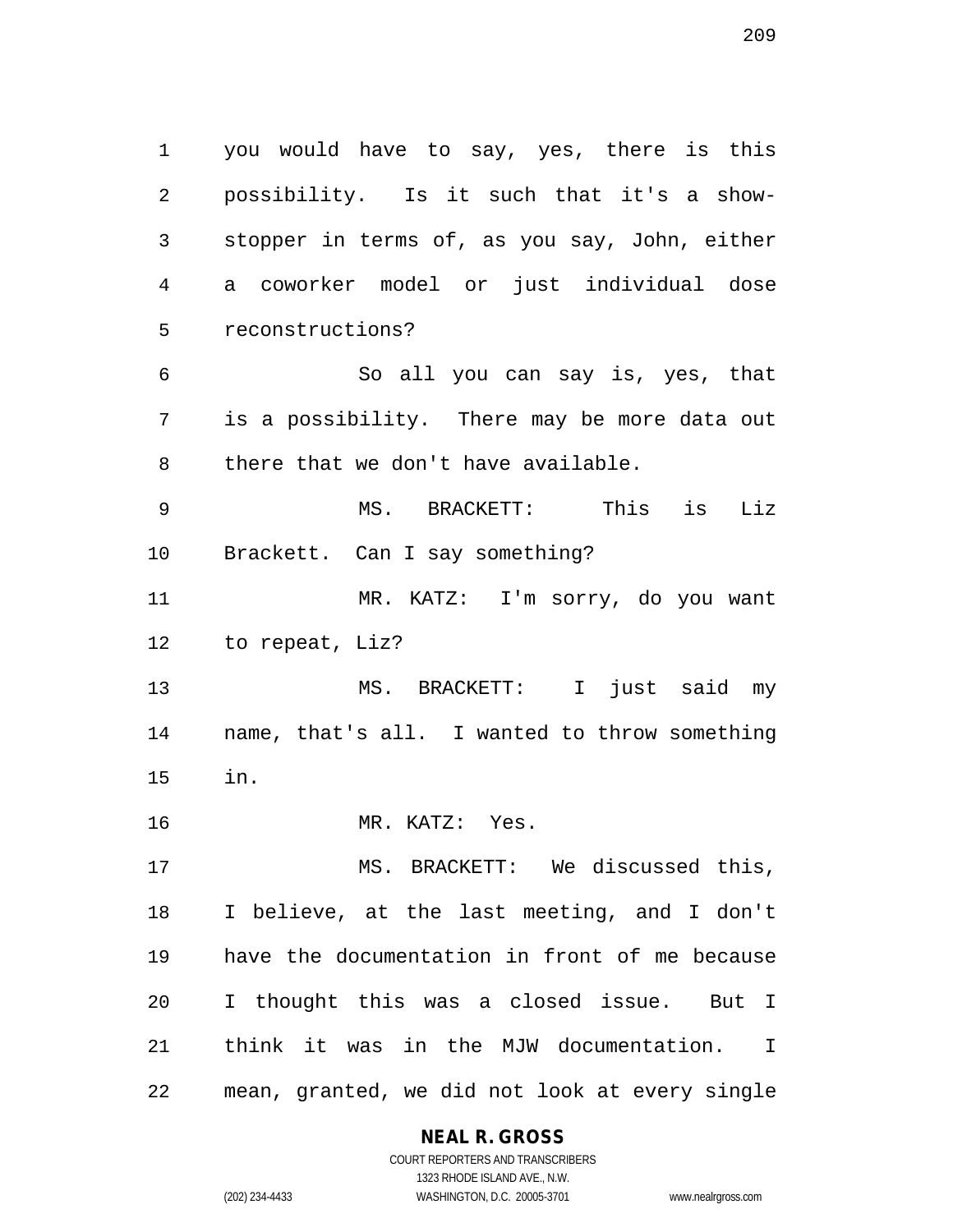box. We went looking specifically for bioassay data.

 But, in our final report, it says that we did not find anything at Los Alamos that was not already at Mound in their microfiche. We verified that everything that had been sent out there that we looked at was already still present at Mound on site, and there was a discussion about the microfiche and what might have happened to that. I don't know, microfilm and microfiche.

 DR. ULSH: Yes, you're right, Liz, that's exactly what I was referring to, the discussion at the last Working Group meeting. I don't believe that anything has changed since then, at least certainly not on our end. I haven't heard about anything that has changed on SC&A's end. I can't speak -- MEMBER CLAWSON: Liz, this is

Brad. Let me ask you a question.

 I remember this comment that was made out there. How much of it did you review

## **NEAL R. GROSS**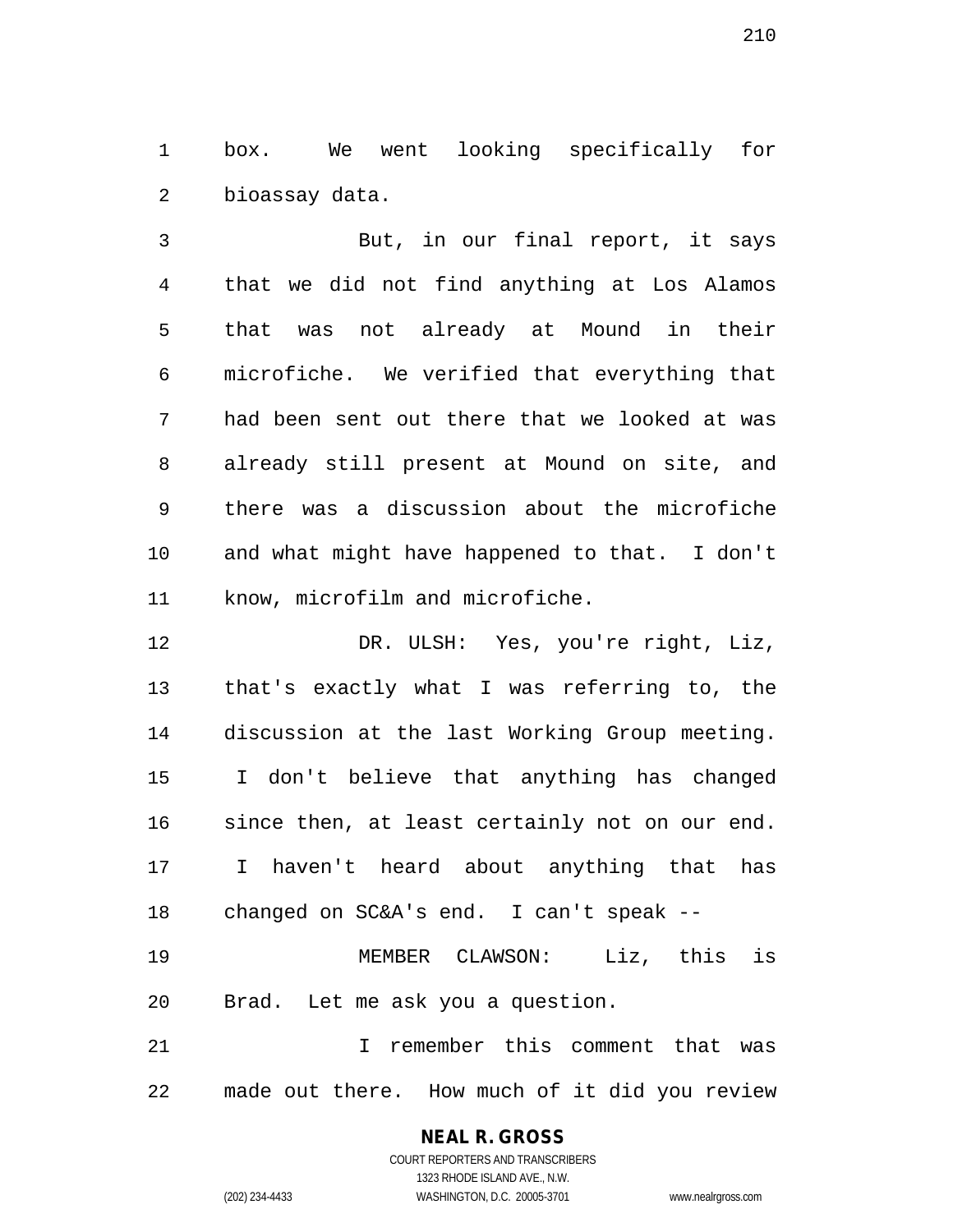out there at Los Alamos?

 MS. BRACKETT: Well, what I reviewed out there was a very small fraction of what got sent back. Unfortunately, I mean this was -- what -- 15 years ago? I don't remember the details. MEMBER CLAWSON: I understand. 8 MS. BRACKETT: But on site, I didn't look at a lot. But, after going on site and finding polonium log books, we asked for something like 45 or 50 boxes to be sent back, I think. Those were looked at. There was a lot reviewed on site because it was all shipped back to the site. MEMBER CLAWSON: And how many total boxes were buried? MS. BRACKETT: I don't know that because I wasn't aware that they were buried until this whole thing started. DR. ULSH: I think it's also important to put this into context. We are treating this like it is an unusual event. In

**NEAL R. GROSS**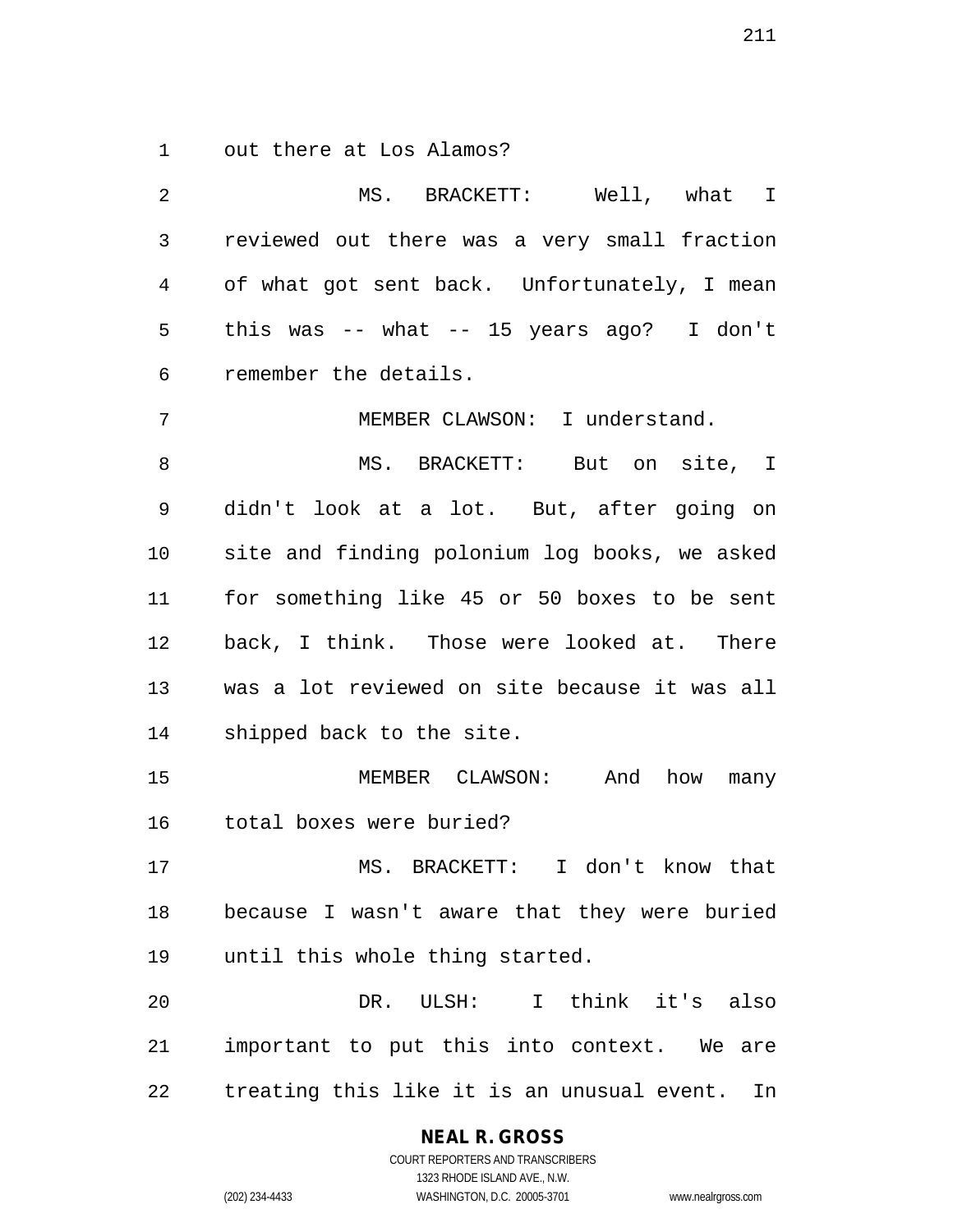fact, it's not. DOE, and the government in general, have a records retention schedule. Records are destroyed in one way or another all the time. The requirements for keeping records depend on what kind of records they are.

 Theoretically, at least, and everyone knows that no system is perfect, dosimetry records are supposed to be retained for -- I don't even know if there is a limit. 11 It might be 75 years.

 MR. HINNEFELD: I believe it is 70 years, but that can be different --

14 DR. ULSH: Seventy years.

 So you have to look at the weight of the evidence here. I think we have assembled the weight of the evidence, and now you just have to decide what you think about it.

 We don't have anything that suggests that unique bioassay data was included in this lot of records that was

## **NEAL R. GROSS**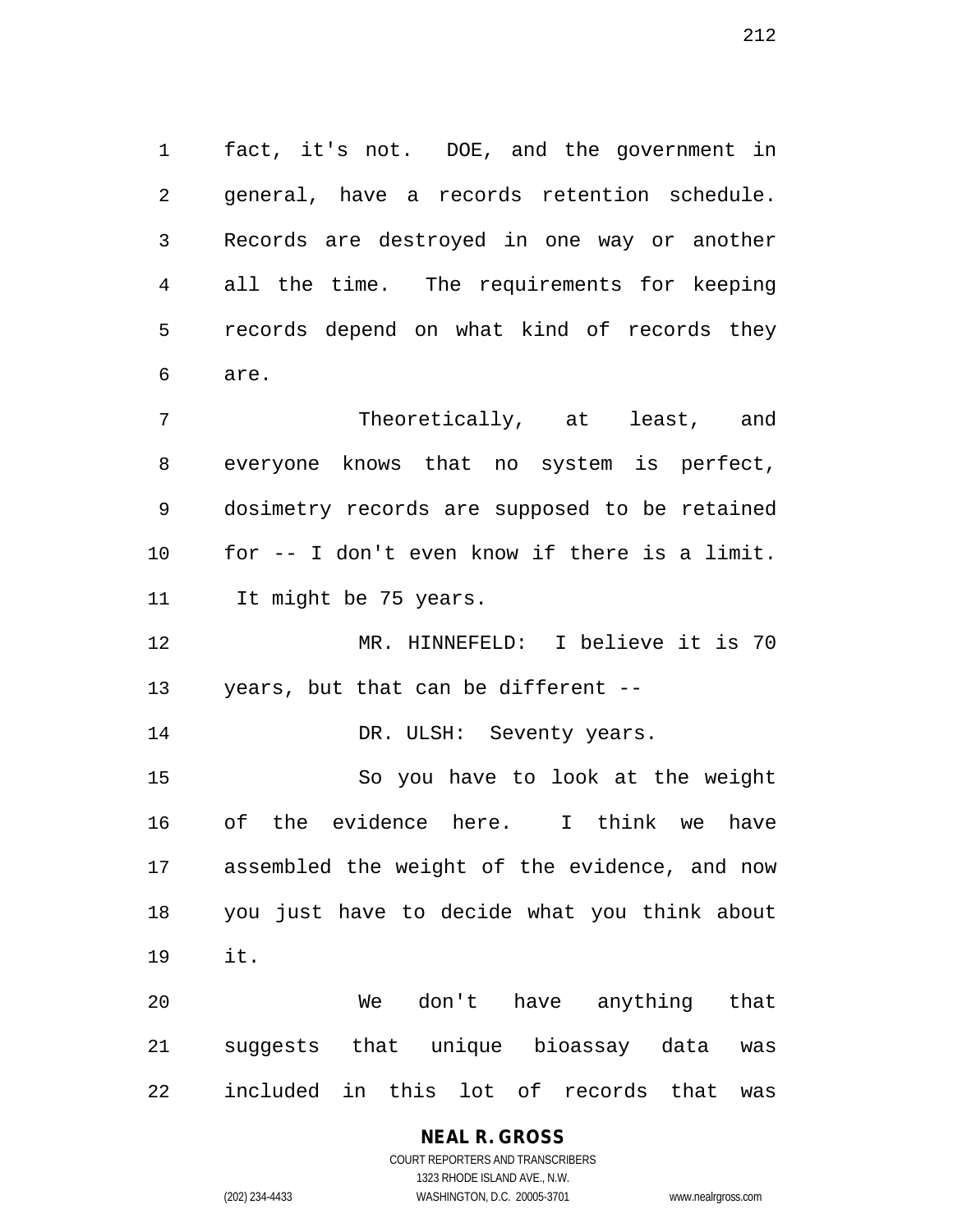buried. We do know some of the other types of records that were buried. I mean it is listed in there, financial records, some engineering records, those kinds of things. But that doesn't violate any records retention schedule.

 I just don't know what else could be provided. You can always speculate. Actually, I agree with SC&A; the only way to know for sure is to go out and dig them up, and I don't think that's even going to do it because who knows what condition the records would be in?

14 But you have to ask yourself, given the weight of the evidence that we have available, do you see a dramatic deficiency that would compromise our ability to do dose reconstruction with sufficient accuracy? I don't see it, but it's up to the Working Group.

 CHAIR BEACH: What does the Working Group think about the data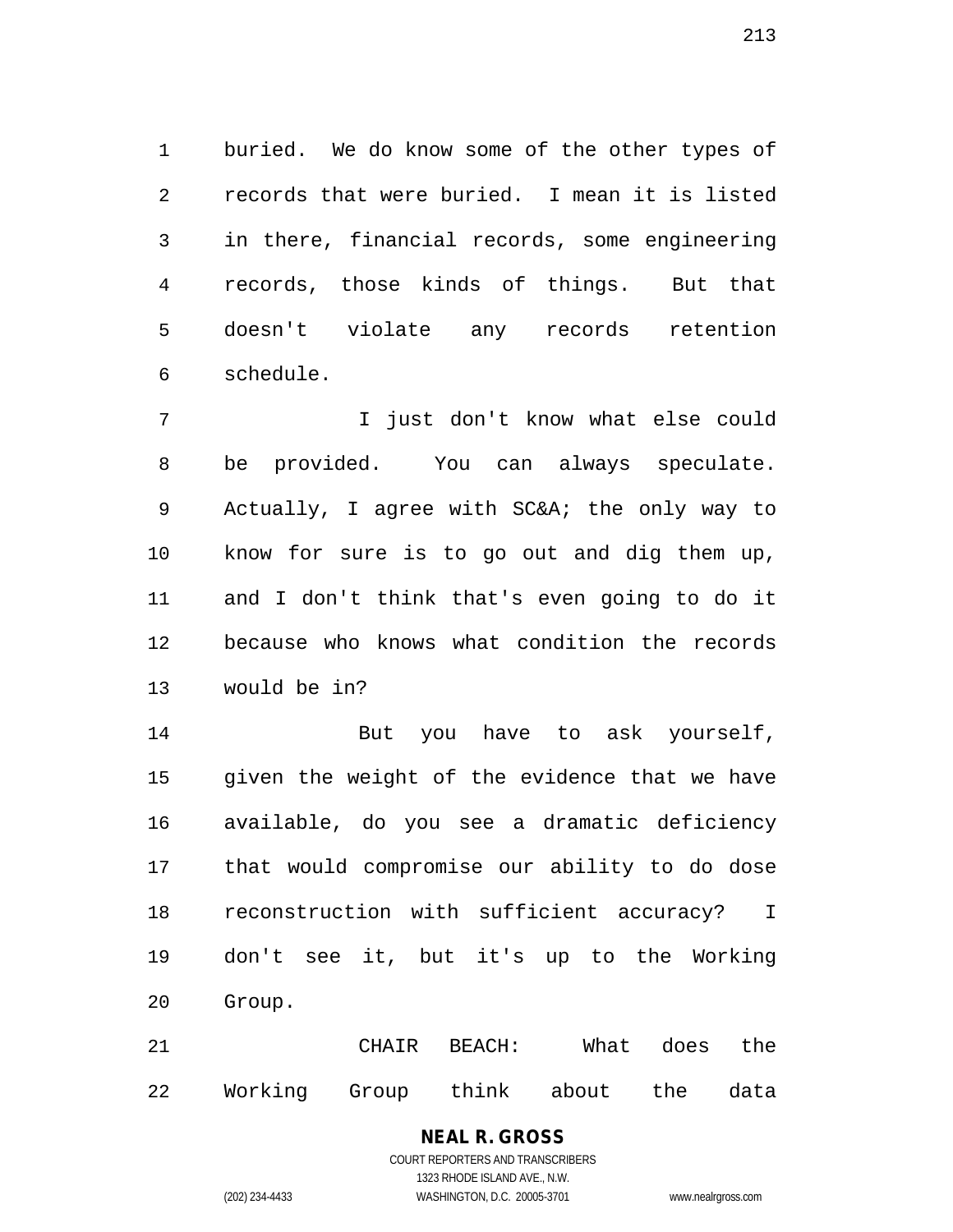completeness issue? It's kind of a separate issue.

 What I have heard is the first couple of issues you brought up are TBD issues.

 MS. ROBERTSON-DEMERS: That is 12. CHAIR BEACH: That's 12? Okay, I guess I have these under 13 then.

 MS. ROBERTSON-DEMERS: You mean because it's multiple records?

 CHAIR BEACH: Yes. Well, under data completeness issue, I have that all listed under 13.

 MS. ROBERTSON-DEMERS: Okay, data completeness is broken into, actually, data completeness, and then the Los Alamos records is the 13.

 CHAIR BEACH: Okay. I just don't know that we should continue this conversation on the buried records. Unless someone feels differently, I think we should close out this issue. Because unless we get something from

## **NEAL R. GROSS**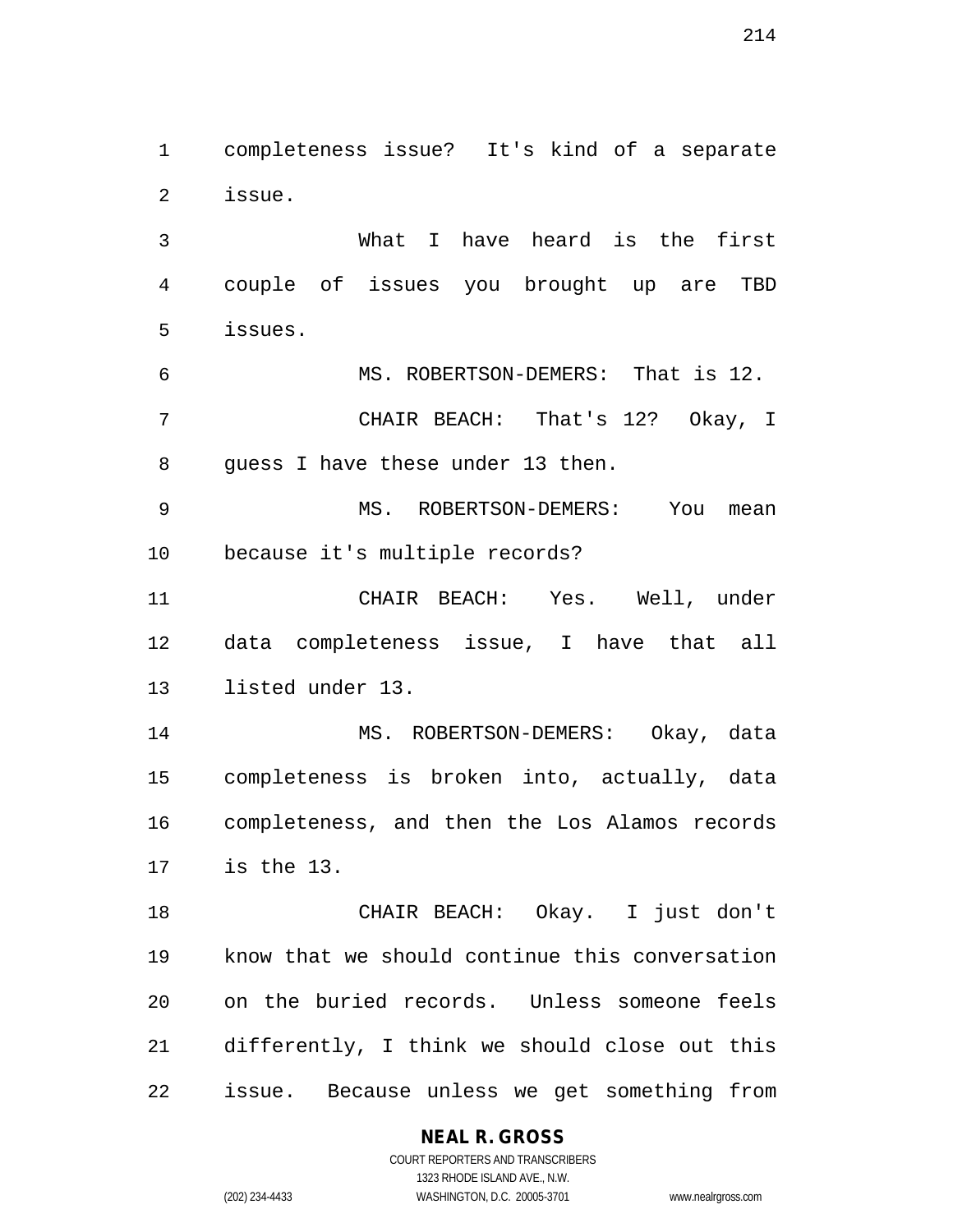NIOSH that they are going to dig up those records, then we just keep going back and forth on this same issue.

 MEMBER CLAWSON: Jim brought up something, and I guess I'm just going to voice my opinion of why it kind of concerns me somewhat.

 I know that we can fill in the gaps, and so forth, but to what accuracy? That gets into one of the real big questions and stuff.

12 They have just found what they have called log books, and they were tritium log books. Also, in all these buried records, it indicates that there were log books. Now 16 they're saying that they're engineering ones, and so forth like that.

 We have heard from so many petitioners, and so forth like that, that there was bioassay information that got buried, and so forth. Be it what it is or whatever else like that, it's kind of --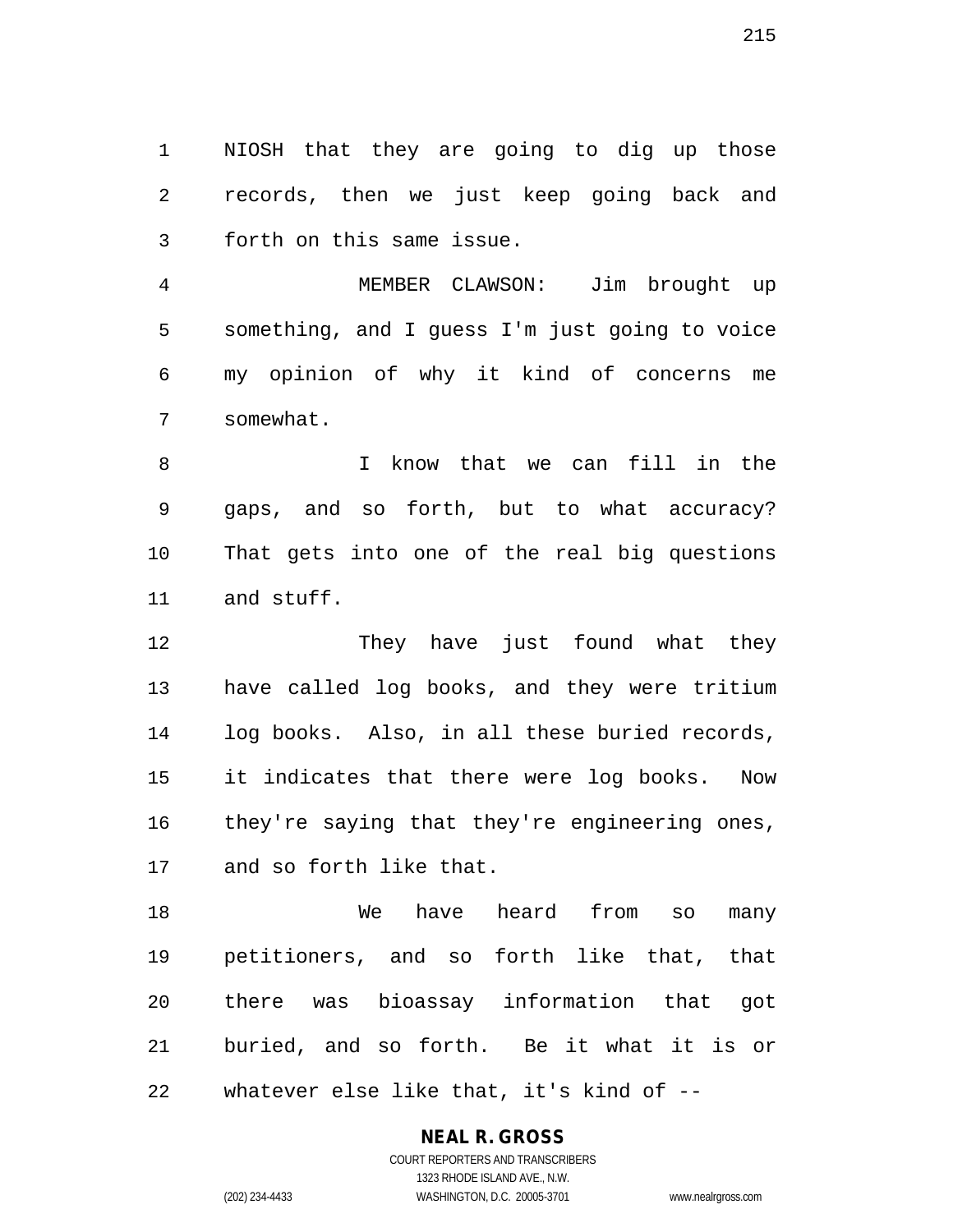CHAIR BEACH: So are you suggesting we ask them to --

 MEMBER CLAWSON: No, I don't think that we can. I just want to voice my concern. When you get into data accuracy, or whatever, well, that's fine, I can take bits and pieces of it and make this model, but to what accuracy really is it? I have a problem with that. But I don't think we are going to be able to dig them up, either.

 MS. ROBERTSON-DEMERS: Just for clarification, I'm not suggesting that we should go out and dig them up. I'm just suggesting that the only way we can give you direct evidence is to actually look at the records.

CHAIR BEACH: Right.

 MEMBER CLAWSON: That's not going to happen. So I guess we can close it and go with what we've got and go from there.

 MEMBER ZIEMER: Well, the other comment I think -- I don't know who made it;

**NEAL R. GROSS**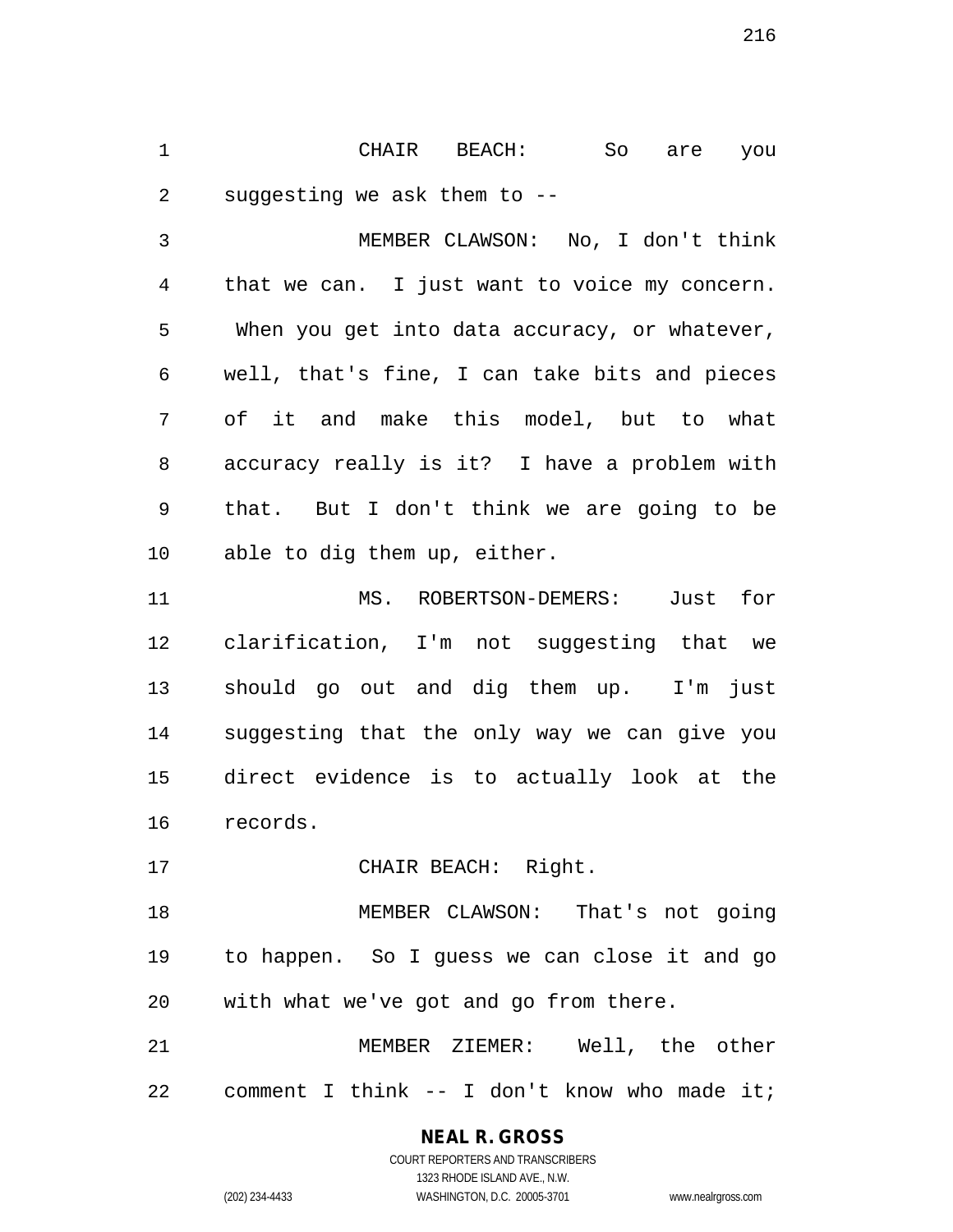maybe you did, John -- but just to emphasize that having 100 percent of the records at a site is not that common. It always comes down to, do you have enough ultimately to make the right decisions, whether it is an individual dose reconstruction or an SEC? Whatever that decision is, do you have the information you need to make that decision? DR. MAURO: It's always the coworker, I mean when it is all said and done, it's always the coworker model that is in play. MEMBER ZIEMER: Yes. 14 DR. MAURO: Always. MEMBER ZIEMER: Yes. DR. MAURO: And if you can't build a coworker model that is scientifically-robust and claimant-favorable, you've got an SEC. 19 MEMBER ZIEMER: Right. DR. MAURO: If you have the data -- MEMBER ZIEMER: You either have an

## **NEAL R. GROSS**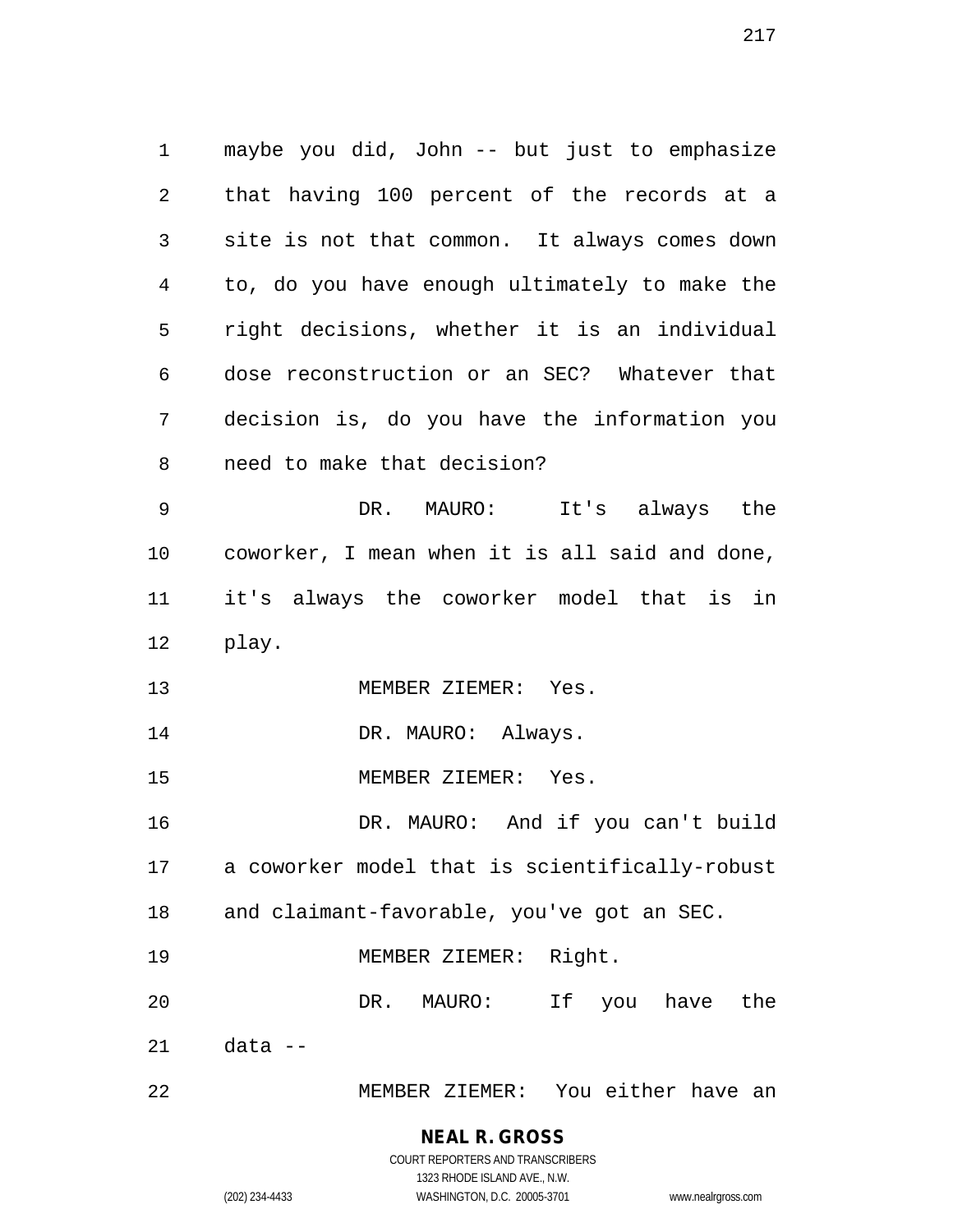SEC or the coworker model uncertainty gets bigger.

 DR. MAURO: Yes. Oh, yes, but that's not a model, yes. To the point where, of course, then you go to the test of plausibility.

MEMBER ZIEMER: Yes, right.

8 DR. MAURO: I mean, in the end, this is the dilemma.

MEMBER ZIEMER: Right.

 DR. MAURO: The horns of the dilemma we are always on, you know. And if you have very limited data, that puts you in a position to make an extremely claimant- favorable coworker model, which places you in a place of, wait a minute, are we walking into the territory called plausibility? It's the same story.

MEMBER ZIEMER: Yes.

 DR. MAURO: And the only reason I brought it up this way was that I think that the fact that records are buried, it would be

**NEAL R. GROSS**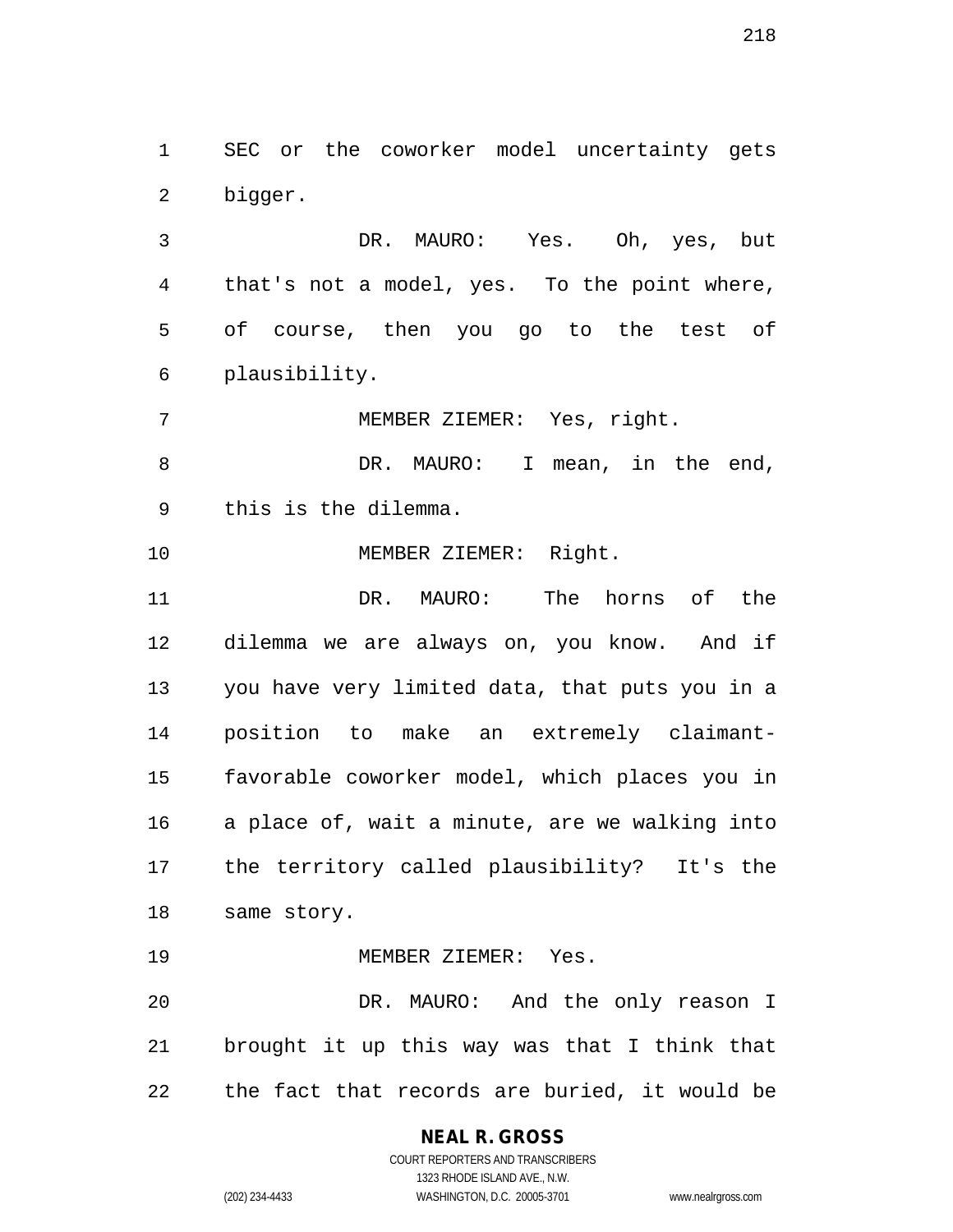great if they weren't. But my question is, you know, do you have a robust coworker model for the various exposures and everything else we're dealing with? We talked about a lot of subjects here. It sounds like you have lots of data. But, I mean, I haven't looked at it. I don't know if it is even an issue. Is the coworker model one of the issues that we're looking at on this SEC review? CHAIR BEACH: Under 13? DR. MAURO: Yes, on one of these items. CHAIR BEACH: Not that I'm aware of. Kathy, John just asked if coworker was part of 13. I don't believe so. MS. ROBERTSON-DEMERS: No, there's a coworker model for polonium. There's a coworker model for plutonium. That's what's available, and then I will let Ron speak for

> **NEAL R. GROSS** COURT REPORTERS AND TRANSCRIBERS

1323 RHODE ISLAND AVE., N.W. (202) 234-4433 WASHINGTON, D.C. 20005-3701 www.nealrgross.com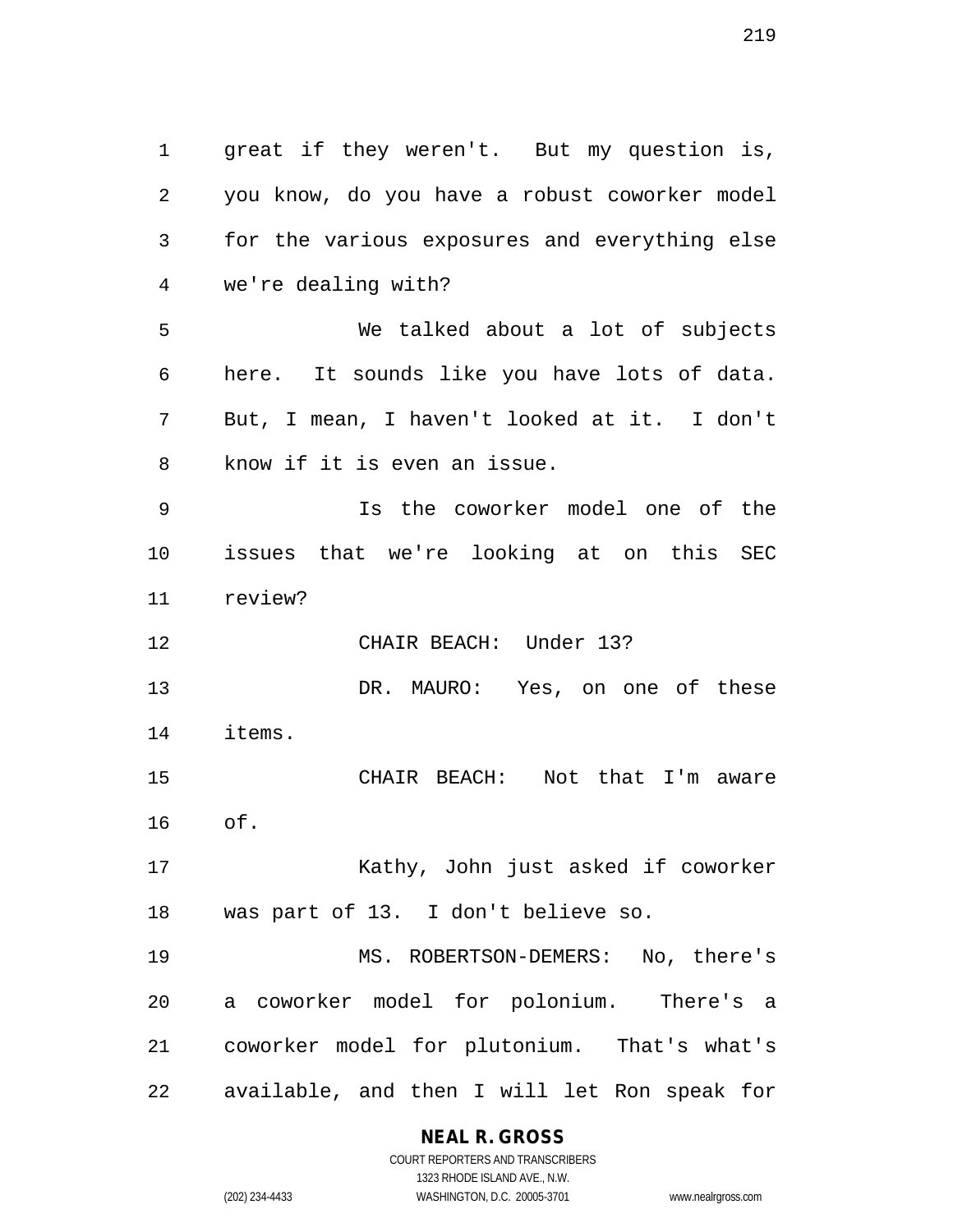the external.

 And the concern for these buried records was not merely internal dose, but all dose. MEMBER ZIEMER: Yes, could it affect other things besides dosage here? DR. BUCHANAN: As far as I recall, we closed the external coworker model at Mound, SEC issues. DR. ULSH: To clarify, I think it was external data completeness. Right? MR. FITZGERALD: Yes. I don't know the number. Whatever the number was, yes. DR. ULSH: Yes, I don't know the number, either. Okay. CHAIR BEACH: So I guess I need to ask the Work Group what your thought is, either to leave it open or to close it at this point? And I am suggesting that we close it. MEMBER CLAWSON: Buried records? CHAIR BEACH: Thirteen.

> **NEAL R. GROSS** COURT REPORTERS AND TRANSCRIBERS

> > 1323 RHODE ISLAND AVE., N.W.

(202) 234-4433 WASHINGTON, D.C. 20005-3701 www.nealrgross.com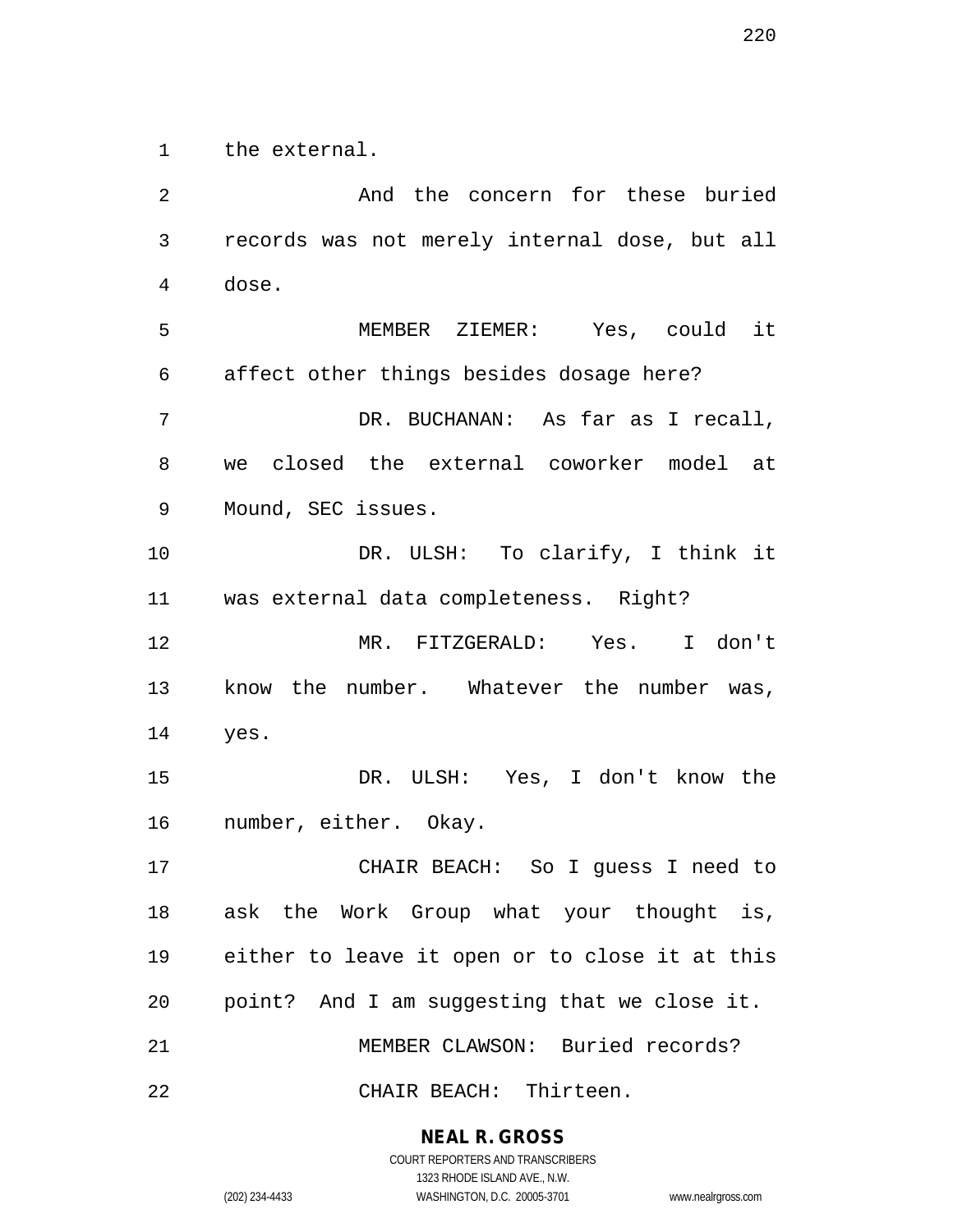MEMBER CLAWSON: That is all we can do.

 MEMBER SCHOFIELD: Say they are digging up the records in that area, and they're either digging everything up or we have done a lot of that, but the reality is you will have to assume all those records are now contaminated.

 MS. ROBERTSON-DEMERS: They were from the beginning, yes.

 MEMBER SCHOFIELD: Yes, but they are in worse shape now.

13 MS. ROBERTSON-DEMERS: Yes.

 MEMBER SCHOFIELD: This is based on some of the workers who were out there working in that hot area, repacking and things. We will have to assume that they are 18 just beyond reach forever.

 CHAIR BEACH: Okay. So 18 and 19 was closed. It was adequacy, completeness of external dose records, and we closed it on May 27th.

**NEAL R. GROSS**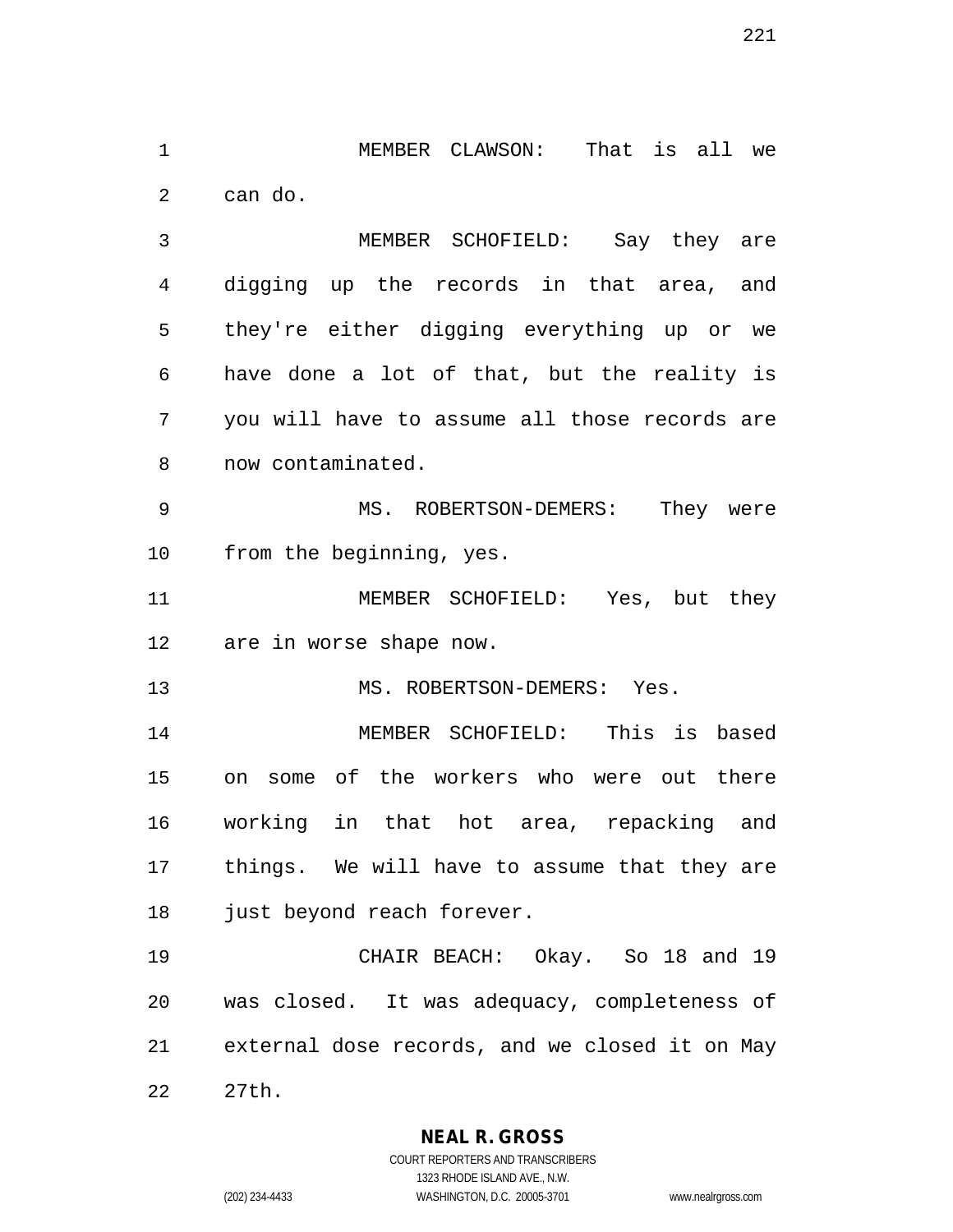MEMBER ZIEMER: Well, I agree we should close this issue. I think it is fine if the record shows that there's potential records there that couldn't be used. I mean you'll use what you have. In my mind, there are enough records to make an adequate, if you can get the coworker, to make it, and it could be somewhat modified, if you had some other data.

 But, as you said, John, this is like others where you're going to work with what you have. If it's inadequate to bound doses, then you go in one direction. If you believe it is adequate to bound, you go in another direction.

 So I think the possibility that Kathy raises is probably you have to say it is a real possibility, but we are probably not going to get those records, if they exist. MS. ROBERTSON-DEMERS: I guess the

 question becomes, you've got a coworker for polonium; you've got one more for plutonium.

### **NEAL R. GROSS**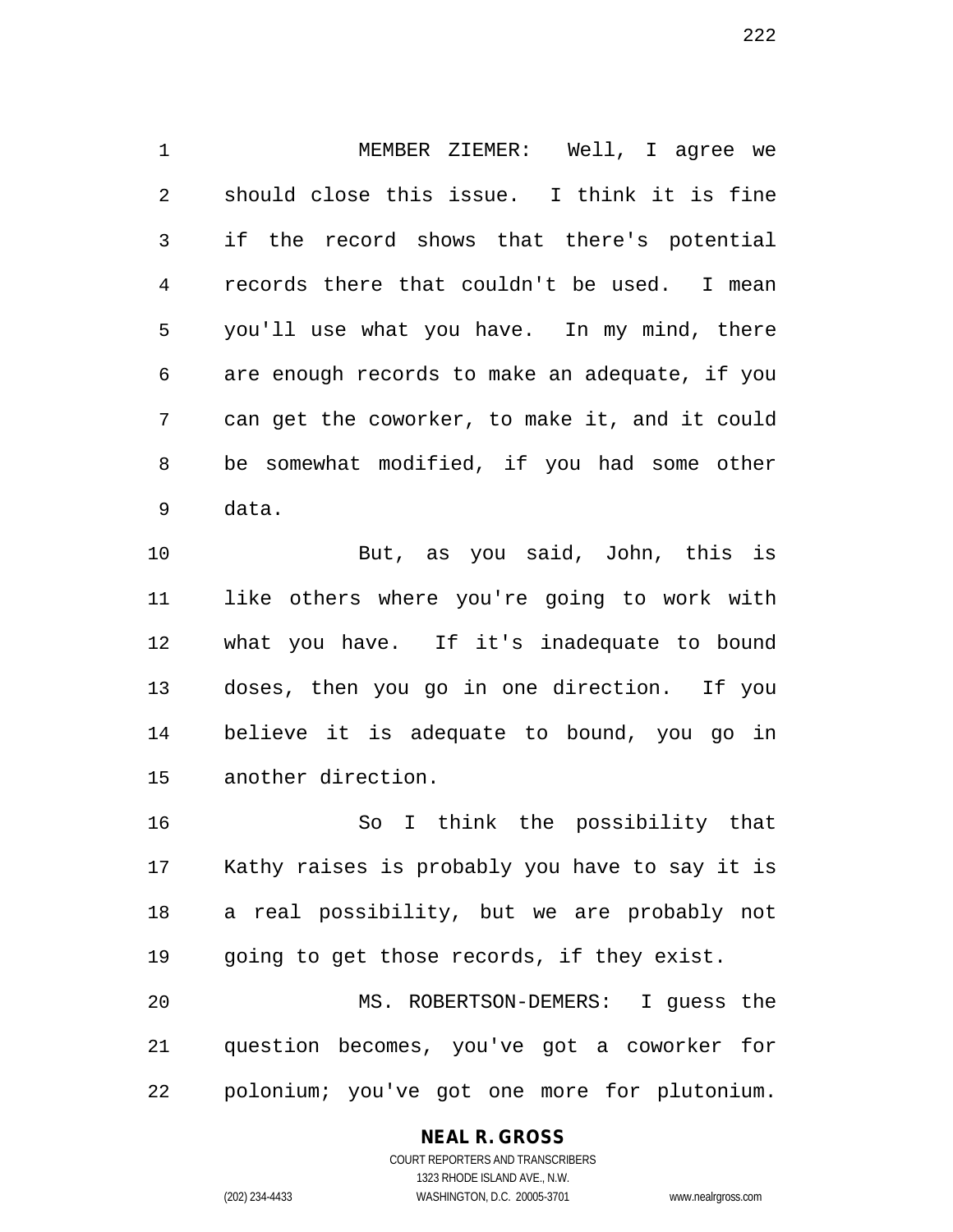Do you need one for anything else?

 MEMBER ZIEMER: Oh, well, that may be a separate question, I guess. MS. ROBERTSON-DEMERS: And that's actually a new question. MEMBER ZIEMER: Yes. MEMBER CLAWSON: Well, that comes down to, do we have the right coworker models for Mound? I know at some sites we use a bounding one, but -- MEMBER ZIEMER: Well, I can't answer that. I mean you're addressing it to staff. Are there other -- DR. ULSH: No, Kathy is correct. The coworker models that are in place for Mound are polonium and plutonium because those were the primary radionuclides of interest at Mound. The other one that you could maybe make a case for would be tritium. What I can tell you is that tritium was confined; the operations occurred in certain areas, access-

### **NEAL R. GROSS**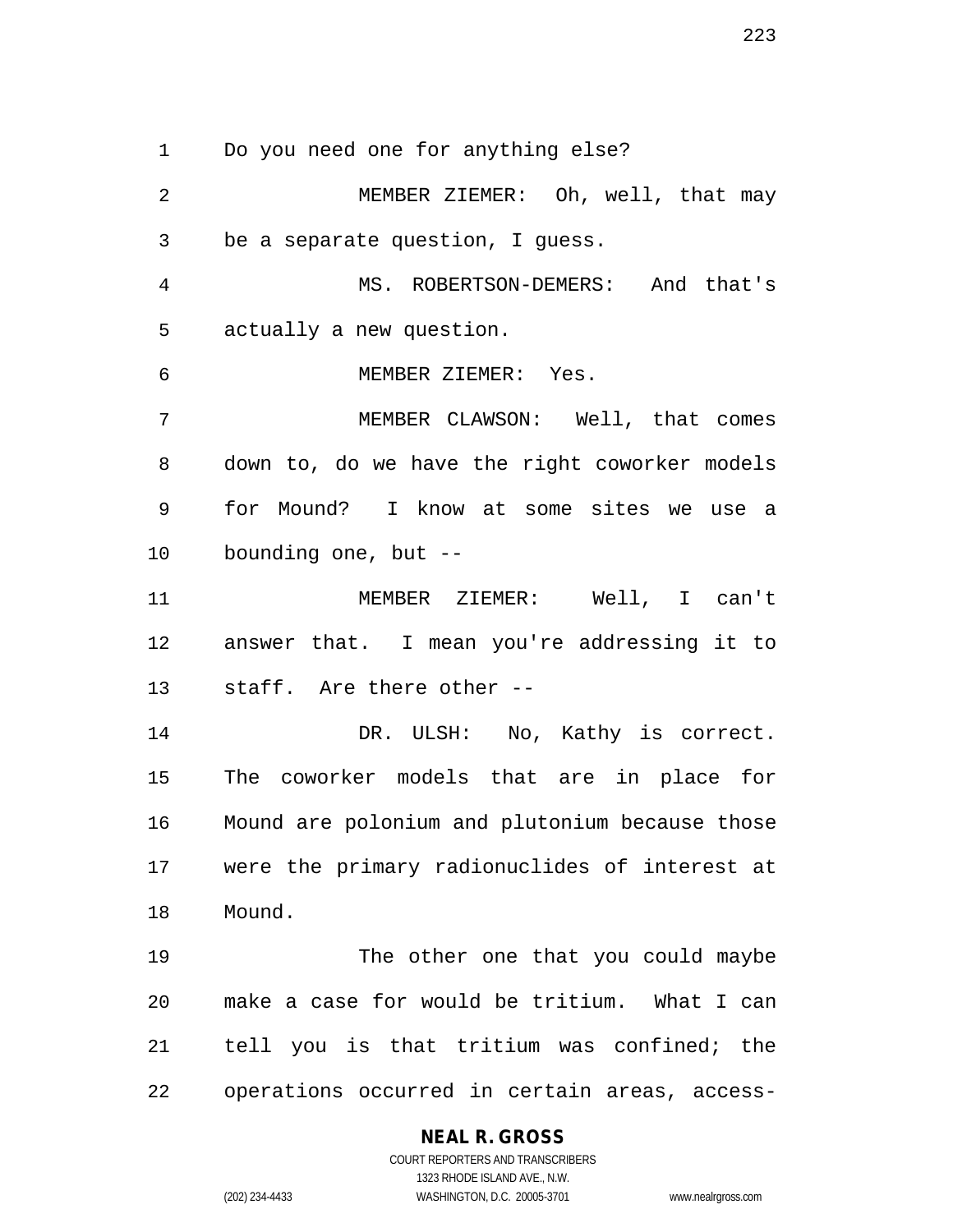controlled areas. If you went into the tritium building, you were on tritium bioassay, with the exception that Kathy specified yesterday, you know, in the DOE era, the 54, whatever it is. You know, if it's less than 100 millirem, you don't have to be monitored.

 But, prior to that, if you went to work in those buildings, you were on tritium bioassay. So it is our position that we don't need a coworker model.

12 The same with external, and I think we discussed this at one of the early Board meetings as well, our basis for concluding that. I think that went into the decision to close out the data adequacy/completeness issue for external.

 CHAIR BEACH: Well, if you go back and you look at our matrix, we actually combined 12 and 13. Under 13, without reading it, I know you can go back and look at it yourself, that closes out the 453 boxes.

### **NEAL R. GROSS**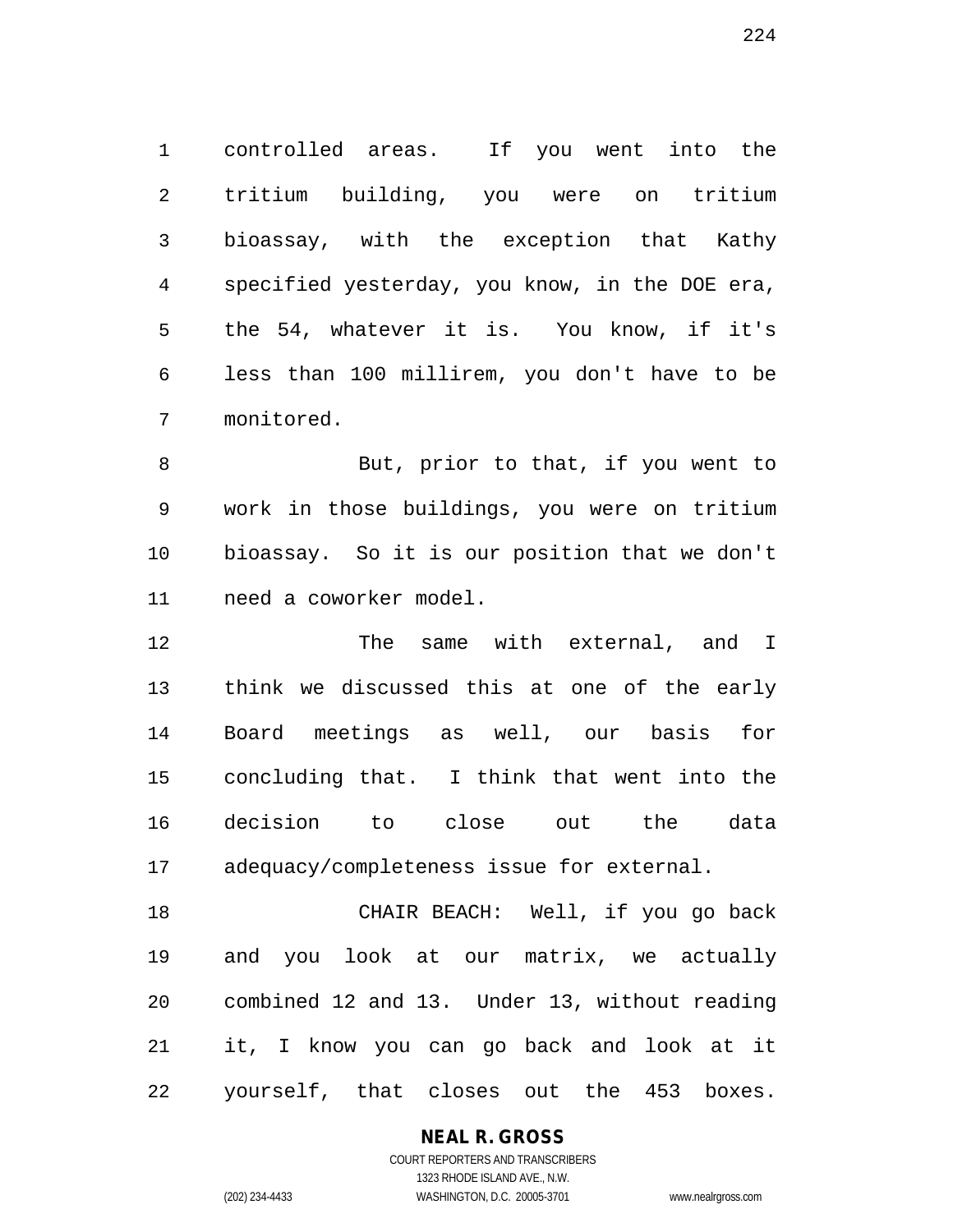Basically, we would be leaving the top paragraph open, No. 12, and closing out 13. MEMBER CLAWSON: What was No. 12? CHAIR BEACH: It was the internal dosimetry data completeness. I don't know if you have -- MEMBER CLAWSON: I've probably got it, but it's in my file. CHAIR BEACH: But, from the way we wrote it up, it doesn't affect anything but what we have just discussed on the buried records, basically. MR. FITZGERALD: The two are combined because they are two different facets of the same issue. CHAIR BEACH: Phil, what's your thoughts? MEMBER SCHOFIELD: I think we can close this issue and, like I said, personally knowing Area G, those records are a dead issue. I mean there's just absolutely no way, regardless of what is in them, that we will

**NEAL R. GROSS**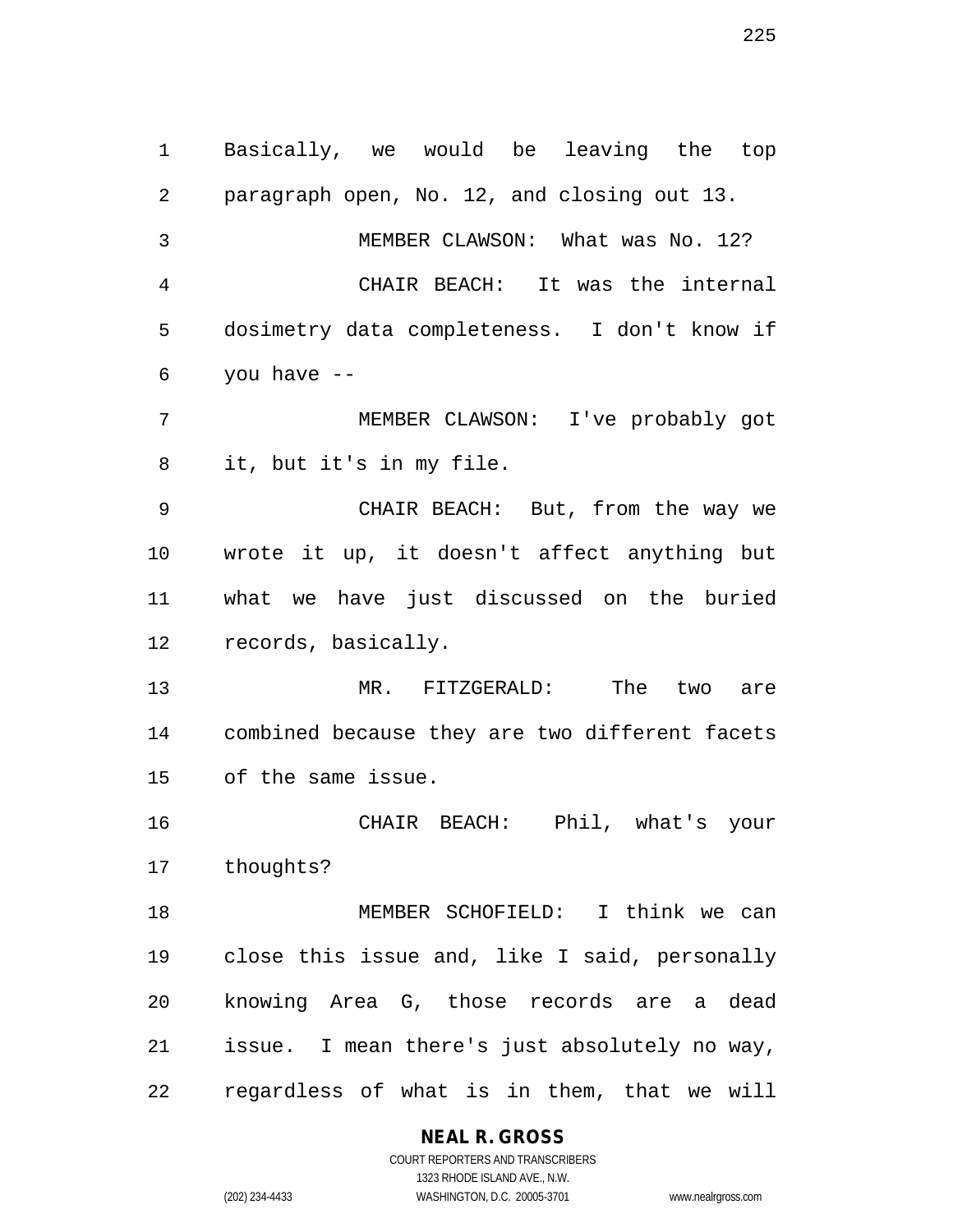ever have access to them.

 CHAIR BEACH: Okay. So I would say that we officially close 13, the external data completeness portion of the matrix. Do you need more words? DR. ULSH: You said "external". CHAIR BEACH: Yes. 8 DR. ULSH: Is that what you meant to say? CHAIR BEACH: Oh, I'm sorry. Internal. 12 DR. ULSH: Okay. CHAIR BEACH: Data completeness. Excuse me. Internal. Yes, that's correct. DR. ULSH: Well, I don't know where you are headed, but are we going to discuss other aspects of this issue? I mean I think what you did was just close the buried records issue. CHAIR BEACH: Yes. DR. ULSH: But there's still other things --

**NEAL R. GROSS**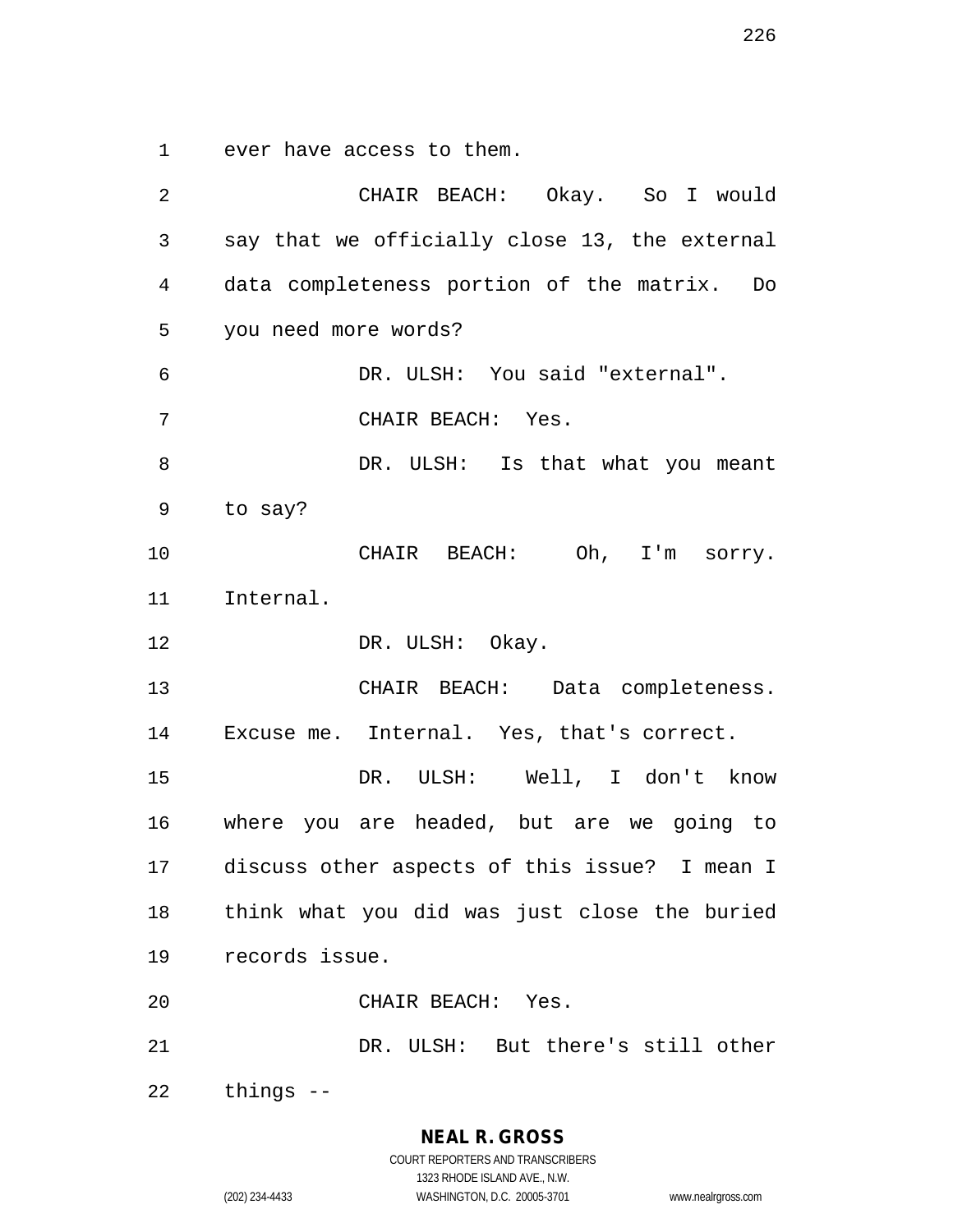combined. DR. ULSH: Yes. CHAIR BEACH: So I don't want to mistake that we have closed 12. We have only closed 13. DR. ULSH: I understand. MR. FITZGERALD: I think he's

CHAIR BEACH: Well, 12 and 13 were

 asking for some clarification on it. DR. ULSH: Well, I guess what I'm

 asking, Josie, is, are there further actions, not the buried records part, but the other part that's not closed yet, are you requesting any further actions from NIOSH?

 CHAIR BEACH: I think what we need to do is go back and look at that separately and see if there's anything more, after looking at your White Paper, if some of the answers you gave are not complete or not satisfactory to SC&A.

 MEMBER CLAWSON: That would be covering the coworker models or --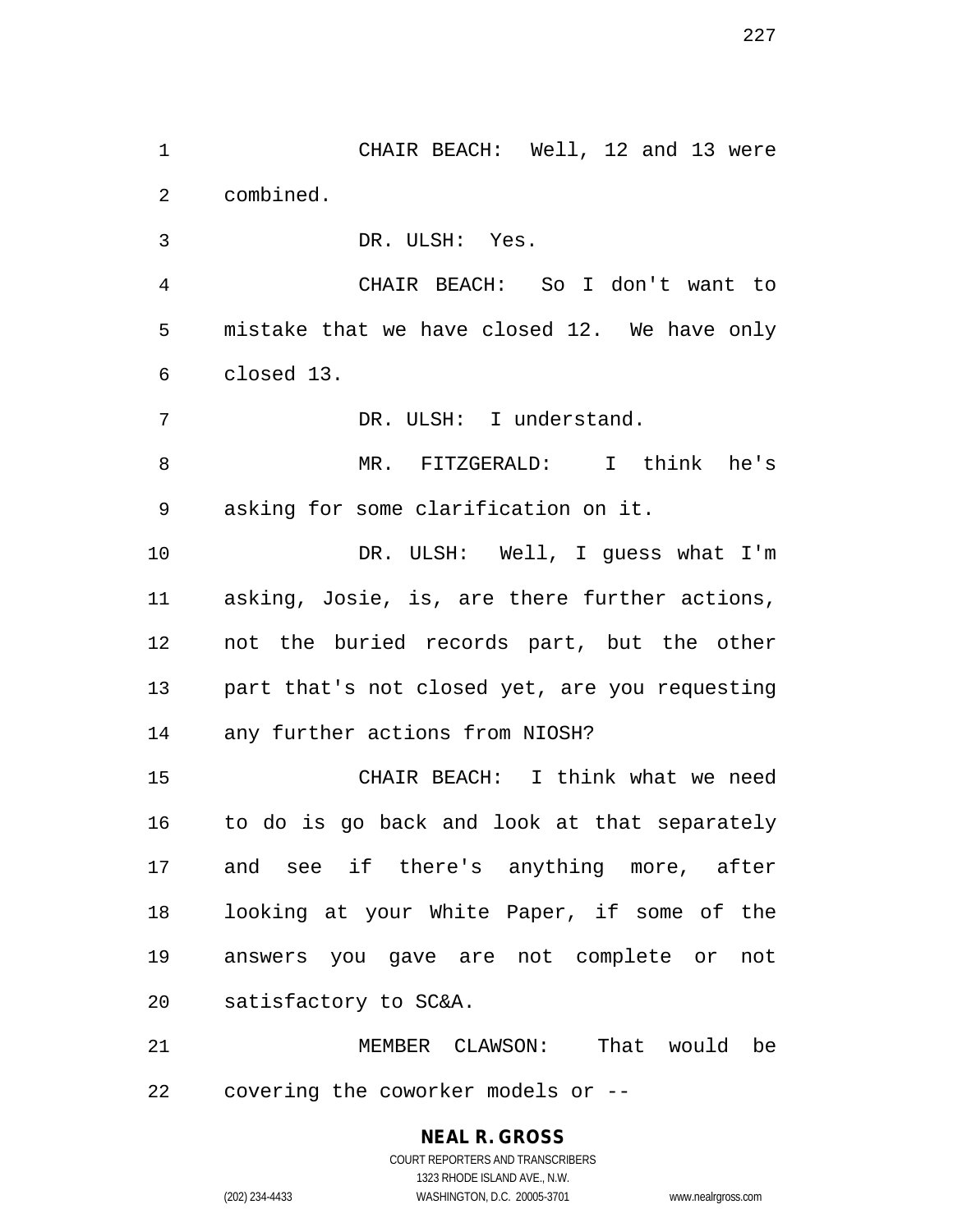DR. ULSH: We haven't spent a lot of time on coworker models.

 CHAIR BEACH: No, we haven't. No, that's separate from what --

 DR. MAURO: In a way, for example, the conversation we had earlier on this gross alpha protocol, where in the early years they were collecting urine samples and then precipitating all the alpha emitters out, and I would say that you have, apparently, a lot of data in the gross alpha activity in urine without going to isotopic specific.

 We talk about, in my little Rubik's cube picture, okay, so there's this time period where people were working with some suite of radionuclides that were transuranics or actinides. That is well-documented in the literature. Okay?

 Then the question becomes, well, how are you going to reconstruct the doses to the workers who might have been working with that material at that time period? And the

### **NEAL R. GROSS** COURT REPORTERS AND TRANSCRIBERS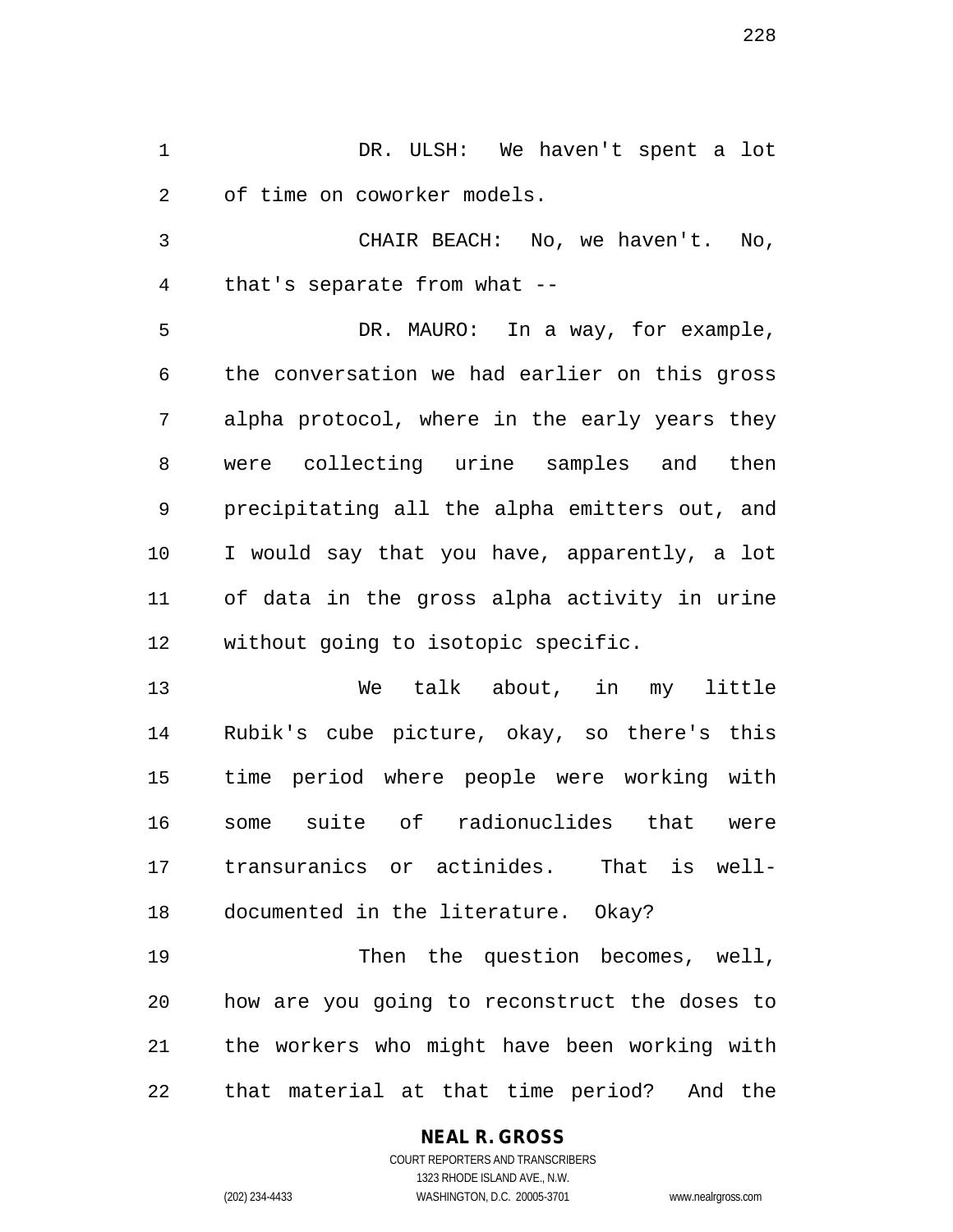answer, I guess, is, well, what we have is data on all these workers, and we have all the gross alpha activity.

 Now it turns out, however, one of the issues that came out regarding adequacy of data, which is really the subject, is, well, it seems that there's some question whether all of those different forms of the actinides were, in fact, precipitated out at a 90 percent level or an 80, whatever the percent number is that you are going to pick.

 In effect, you are going to ask yourself the question, am I in a position where I could assign a dose to these workers, making some assumptions on what the recovery was?

 MEMBER ZIEMER: Don't we have a follow-up action?

 DR. MAURO: Yes, we do, and we haven't found out -- no, I'm trying --

 MEMBER ZIEMER: That's what we're waiting on for that? Is that it?

# **NEAL R. GROSS**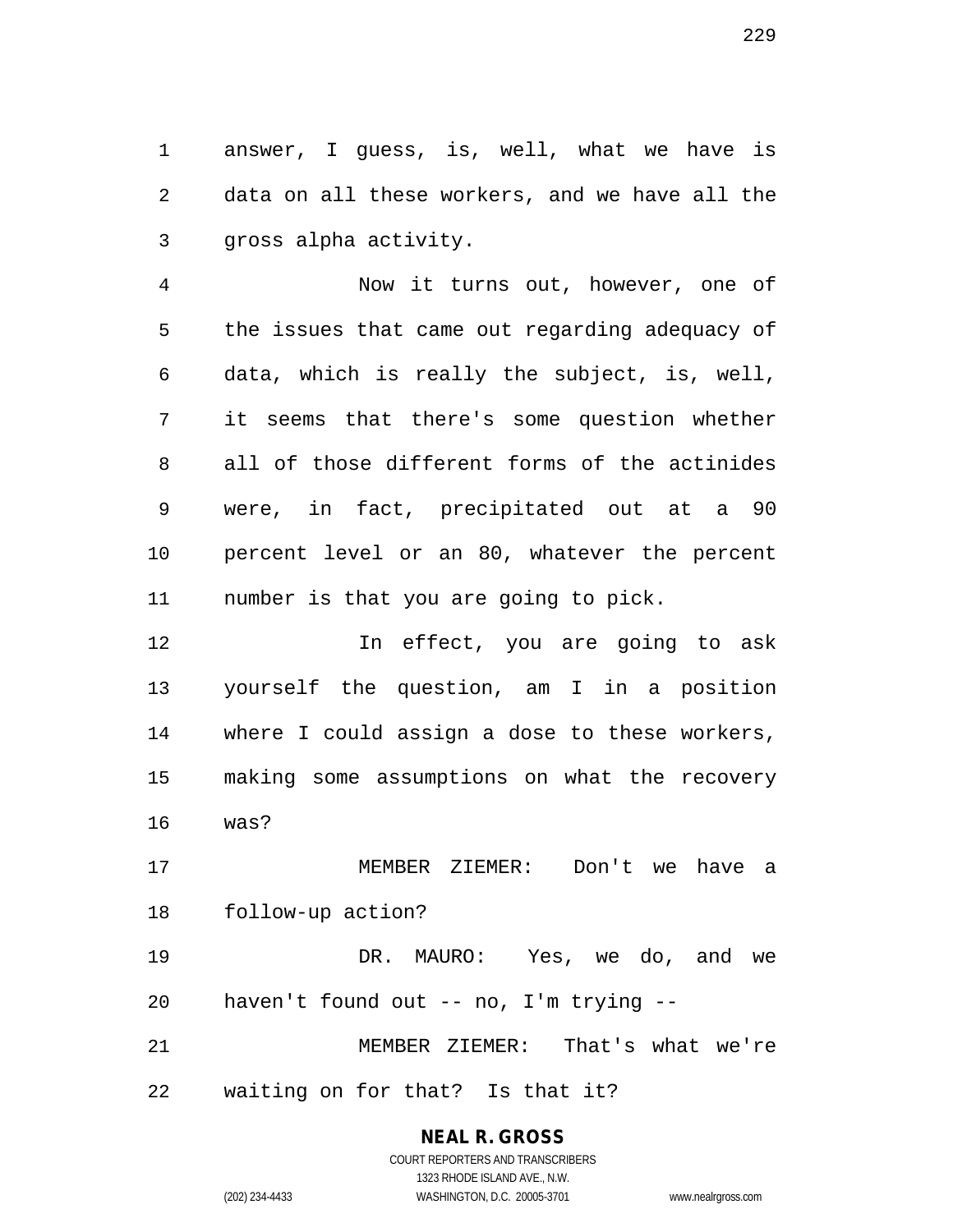DR. ULSH: We do have a follow-up action on recoveries, yes.

 DR. MAURO: I do have a place where I'm going with this. So what I am saying is we have gone down a very linear process to deal with that question.

 But now, superimposed on that is, okay, good, you've got a way to adjust or to make use of this gross output data. However, do you have it for all the workers you need to have it for, and all the different buildings, and all the different time periods that are necessary?

 Because, you know, for example, there may be some workers that worked in a given building in a given different time period where you don't have that sample. There may be a lot of workers. There may be categories of workers that did a certain job. This goes back to over and over again we're in the same position, which means that you have to build a coworker model.

# **NEAL R. GROSS**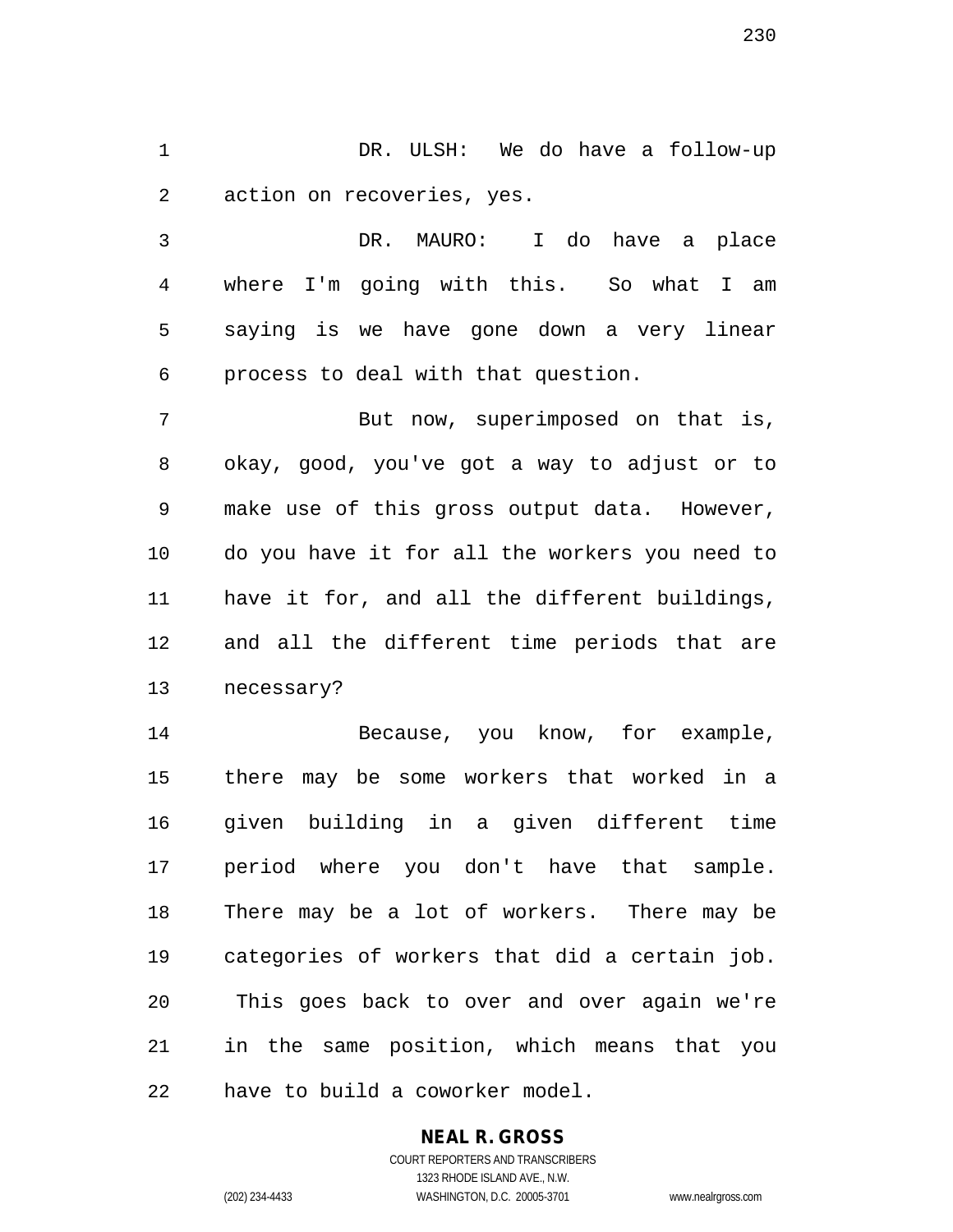And it's, oh, okay, we do have a bunch of workers that worked in this building -- I'm talking in principle -- in this building at this time period, where we don't have that data. Okay? We don't have that data.

 If we don't have the data, that means you are going to have to assign, but you do believe there's a real possibility they may have inhaled some of this stuff. Well, that means you have to build a coworker model.

 Now the test that we put that to is, okay, do you have enough data for that time period for that category of worker or at that building that you could build a distribution, you know, enough data to build a distribution that says, yes, the exposures look like this for the workers? It may be 700 or 1,000 measurements made for that time period in that building.

 Well, in my mind, if each of those measurements have been appropriately developed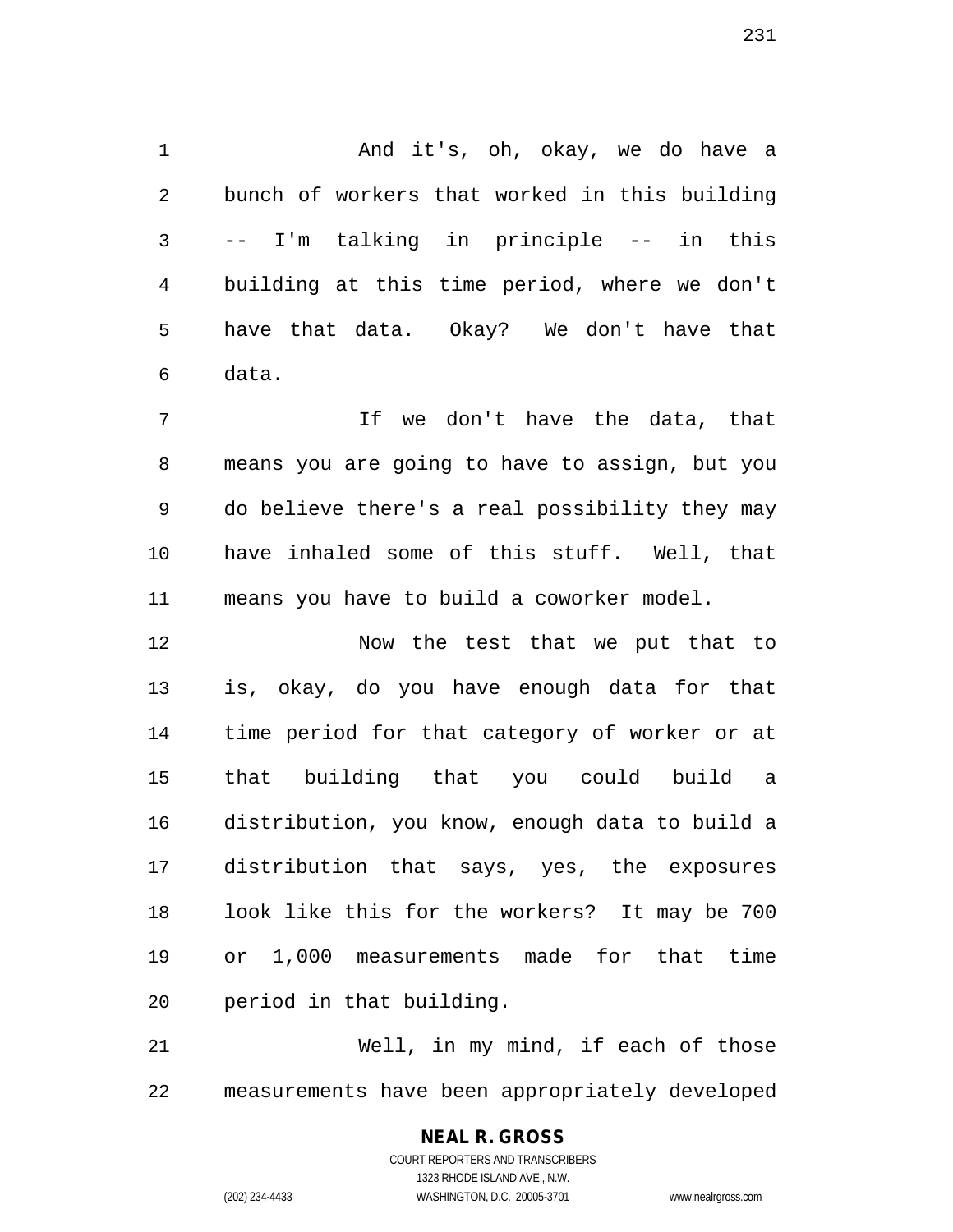by taking into consideration recovery, you're in a position now where you could pick off and assign, you're in a position now to build the coworker model; that is, either to assign the full distribution or the upper 95th percentile to any given worker that, for some reason, was not monitored.

 So, in a way, everything we are really talking about goes toward really the coworker model. I mean there are technical issues embedded, like recovery fractions, that certainly you have to deal with. But if you can't deal -- see, the problem that comes, if you can't deal with the recovery fraction properly, you can't build that coworker model. MS. ROBERTSON-DEMERS: First of all, the reason we didn't do a Nevada-type data comparison is because MJW did a rather extensive QA on the polonium and plutonium data during the pre-1989 dose reconstruction process, and we accepted that.

DR. MAURO: Okay.

**NEAL R. GROSS** COURT REPORTERS AND TRANSCRIBERS

1323 RHODE ISLAND AVE., N.W.

(202) 234-4433 WASHINGTON, D.C. 20005-3701 www.nealrgross.com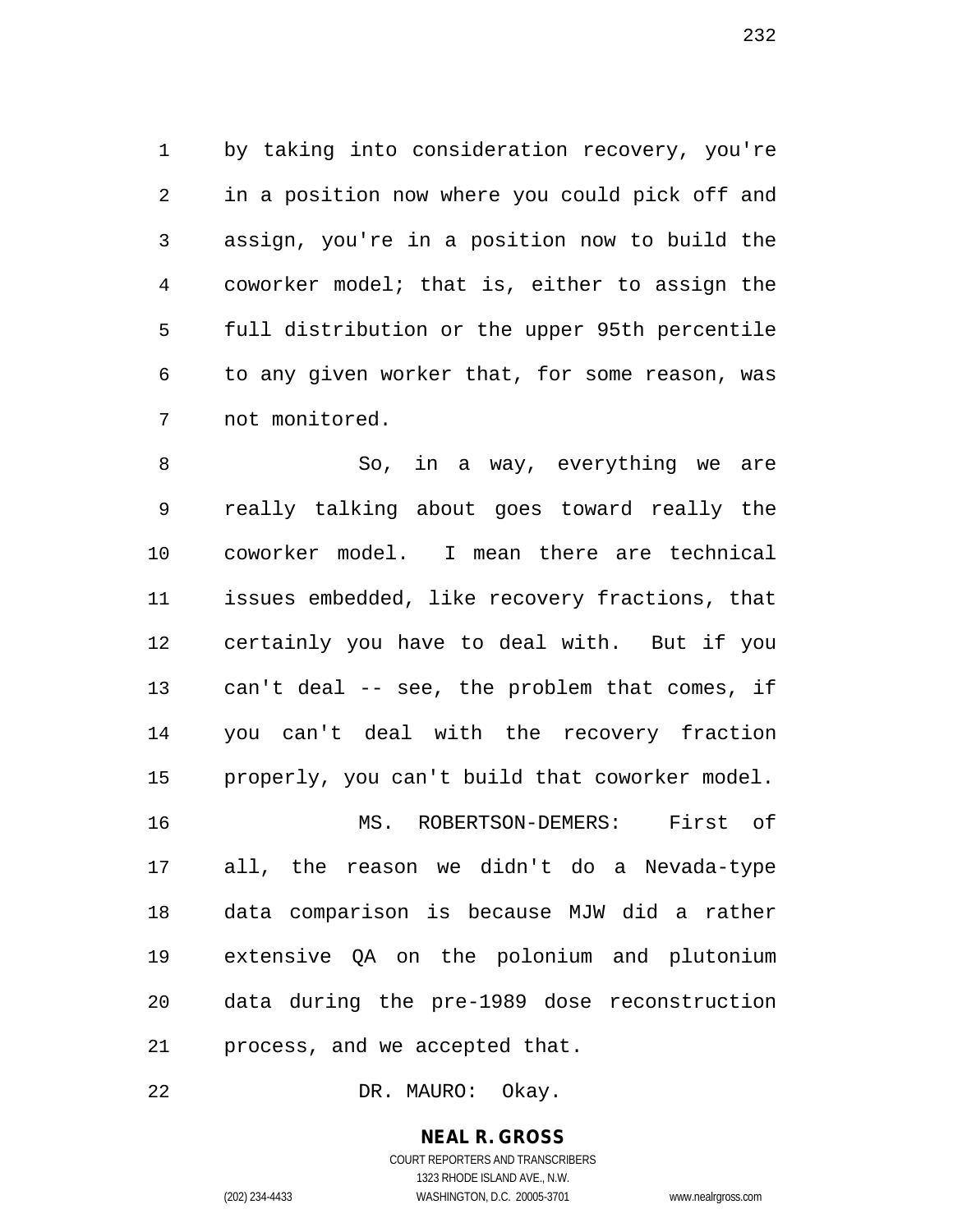MS. ROBERTSON-DEMERS: Okay? For those two radionuclides.

 It kind of goes back to what we were discussing earlier. We have identified gaps in the data based upon what's in the [identifying information redacted] document, but now we're being told that the [identifying information redacted] document is not the tell-all of things, and that we need to go back and provide further examples on where material was handled.

 The comparison has already been done to the [identifying information redacted] document, but now the [identifying information redacted] document has gone away. So now that comparison has to be made to something else.

 CHAIR BEACH: Okay. So, on 13, Kathy brought up originally in the internal completeness records several different issues. So what I would like to do is get back to you on exactly where we are at with the remaining issues, if that works.

# **NEAL R. GROSS**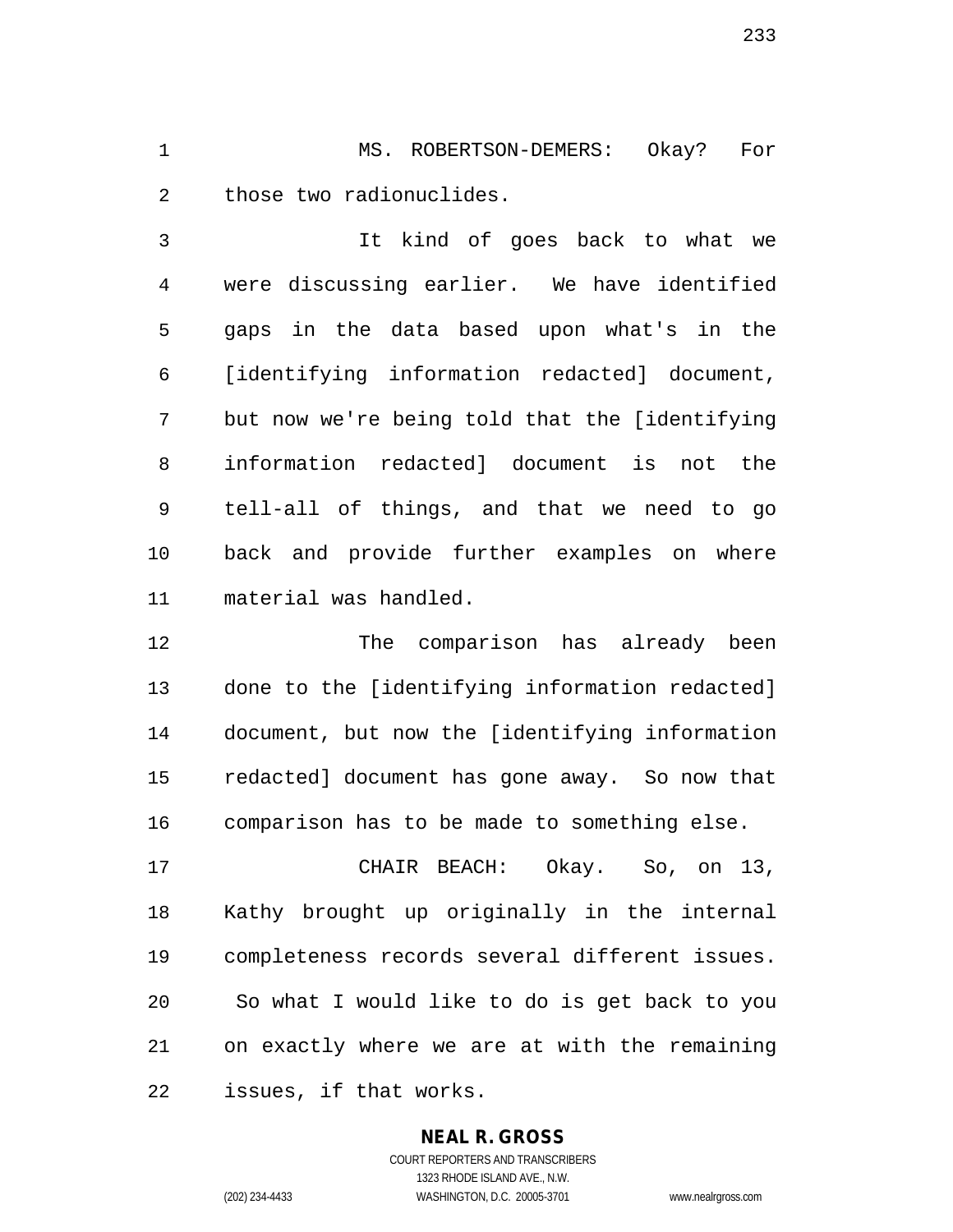1 DR. ULSH: Yes. CHAIR BEACH: Okay. DR. ULSH: And I would just add one small comment to what John said. Think about other sites, and I'm only going to use this one because I can't think of another one, and I hate doing it. 8 MEMBER CLAWSON: Oh, no. DR. ULSH: Thorium at Rocky Flats, I thought I would never speak those words again. (Laughter.) But the situation is that, for instance, at Rocky Flats, the primary radionuclides are plutonium and uranium. You don't build a coworker model for all of these little exotics because, No. 1, there wasn't a large exposure potential to a large group of people, and consequently, you don't have a large enough population of urinalysis results or other results to make a valid coworker model, nor do you really need one.

# **NEAL R. GROSS**

COURT REPORTERS AND TRANSCRIBERS 1323 RHODE ISLAND AVE., N.W. (202) 234-4433 WASHINGTON, D.C. 20005-3701 www.nealrgross.com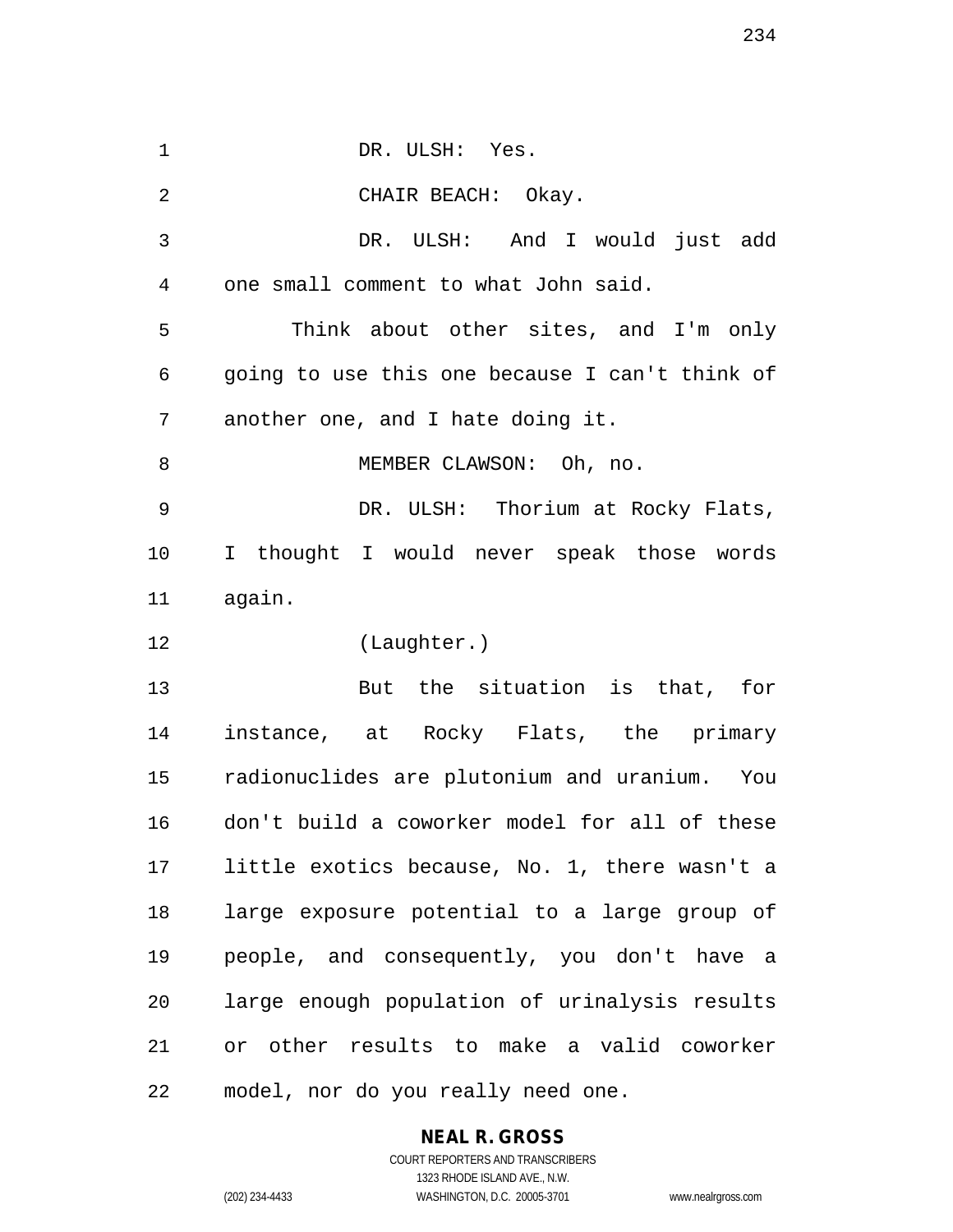1 I would present to you, John, that at Mound the ones where you really need a coworker model are polonium and plutonium, and that's why we chose those two. You could go through the laundry list, like in the [identifying information redacted] document.

 So I'll just pull out one off the top of my head, iron-59, I think. That is an exotic that is listed in [identifying information redacted]. I'm not saying that there was an exposure potential to that.

 You wouldn't build a coworker model for that because we would say that, well, first of all, I think for that particular one, there is no exposure potential. But, okay, that's maybe not a good example.

 Curium, a small, discrete situation. You wouldn't necessarily need a coworker model, the assumption being, of course, that if there was an exposure potential, they were monitored for it.

# **NEAL R. GROSS**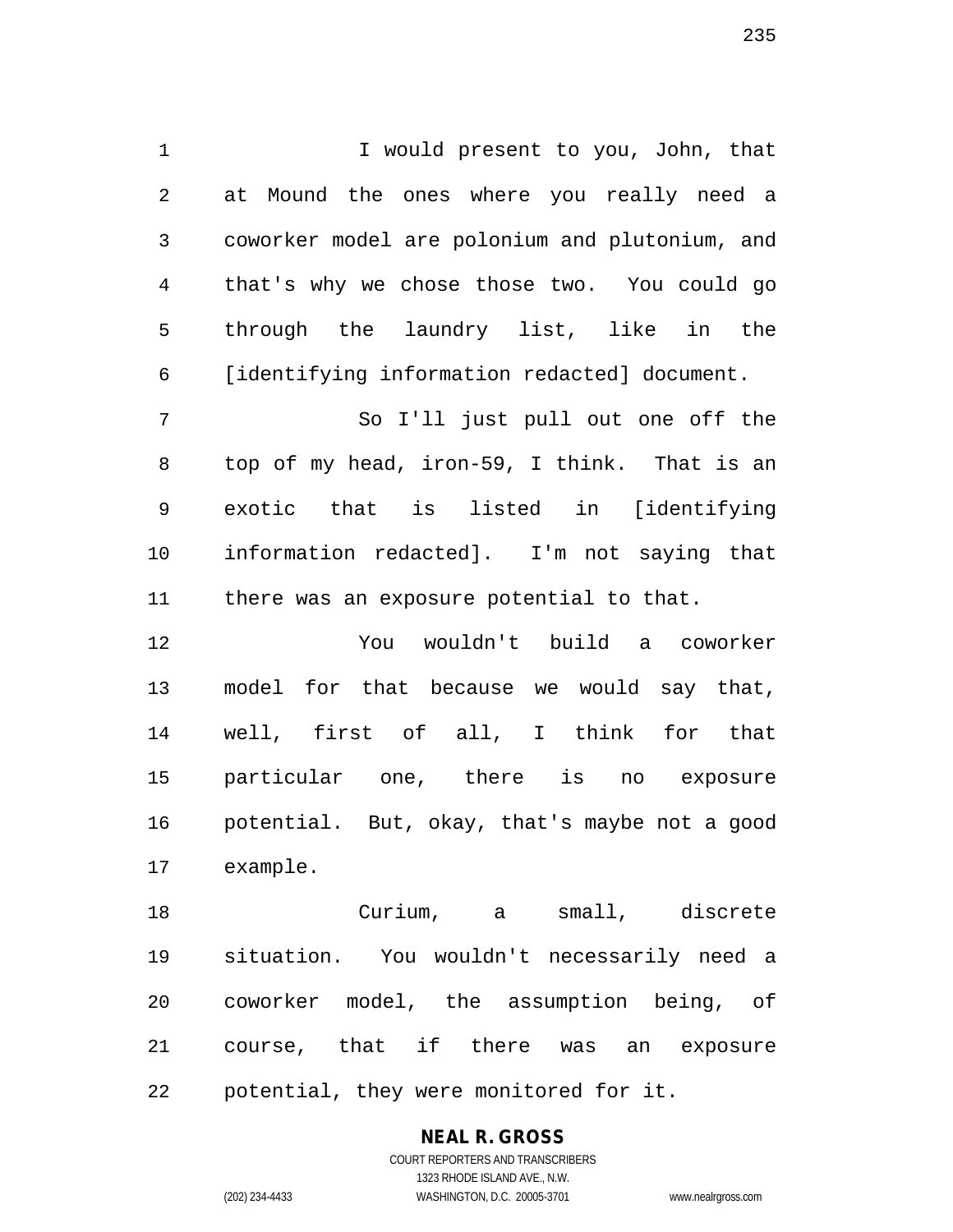So I would say to you that a lot of these other radionuclides are in that category where they are not of a sufficient scale to warrant a coworker model.

 DR. MAURO: I hear what you are saying. I understand that. There's the whole suite of radionuclides, and you say to yourself, well, in the end, we know certain radionuclides were present. Okay?

 And what you're telling us is that, well, there's certain radionuclides that might have been present, but you feel, and maybe rightly so, that they were not handled in sufficient quantity and in a manner that could have contributed importantly to anyone's dose.

17 DR. ULSH: Absolutely correct.

 DR. MAURO: Now I think the fact that the material was there, present at the site, and you have some knowledge of how much of it was used and under what conditions it was used, needs to be disclosed because that

### **NEAL R. GROSS**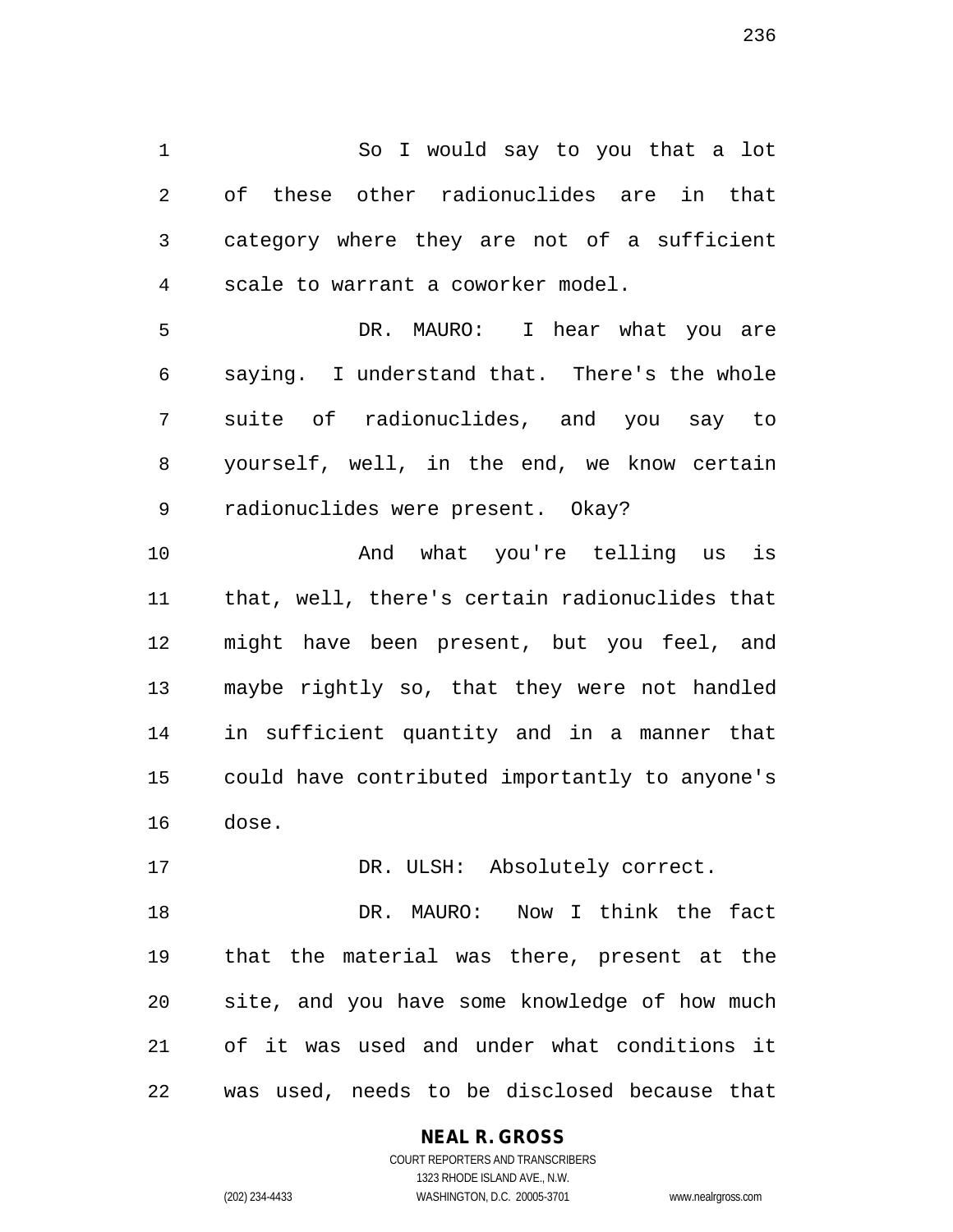becomes the basis for your not including them in your dose reconstruction.

 I mean I would think, if I were doing the dose reconstruction, and I was held accountable for that, and I knew that this worker worked in this building at this time, and I knew that there were certain radionuclides there, I would take it upon myself to say, okay, I have to convince myself that by not including the actinium or this isotope or that isotope, I did not underestimate this dose because of the way in which that material, the quantity and the way in which the material was handled.

 And I could look in the mirror and say, you know, I feel good, and I could tell this person whose dose reconstruction I just did I think that we did the right thing by them.

 And that's the judgment you are making right now. I don't know the extent to which all of that has been documented, of

### **NEAL R. GROSS** COURT REPORTERS AND TRANSCRIBERS

1323 RHODE ISLAND AVE., N.W.

(202) 234-4433 WASHINGTON, D.C. 20005-3701 www.nealrgross.com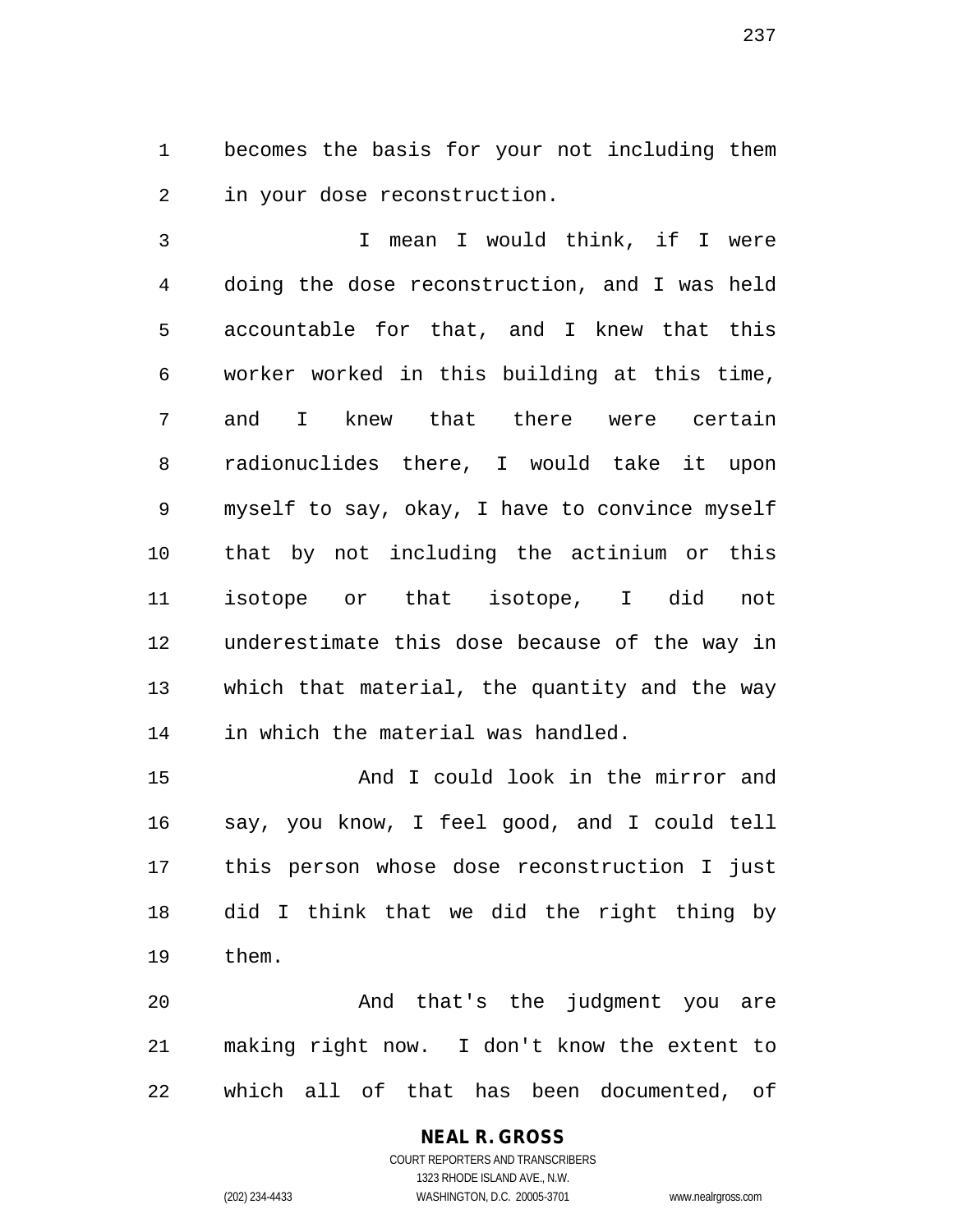their rationale, but not including a coworker model or a database for many of these, we'll call, exotic radionuclides, the ones that you, for example, you pointed out there's a time period when actinium was there, but there is no bioassay data for it.

 And the argument that is being made is, well, you know, based on everything you could tell, there is no reason why anyone would have been exposed to any significant extent during that time period.

 Now, interesting, who has the burden of proof?

 DR. NETON: Well, I guess look at the question, John. I think the question is, there was no activities and there was no monitoring is a different question than there were activities, and we're saying monitoring wasn't required.

 DR. MAURO: Well, I would say -- DR. NETON: That's different.

That's a different question.

# **NEAL R. GROSS**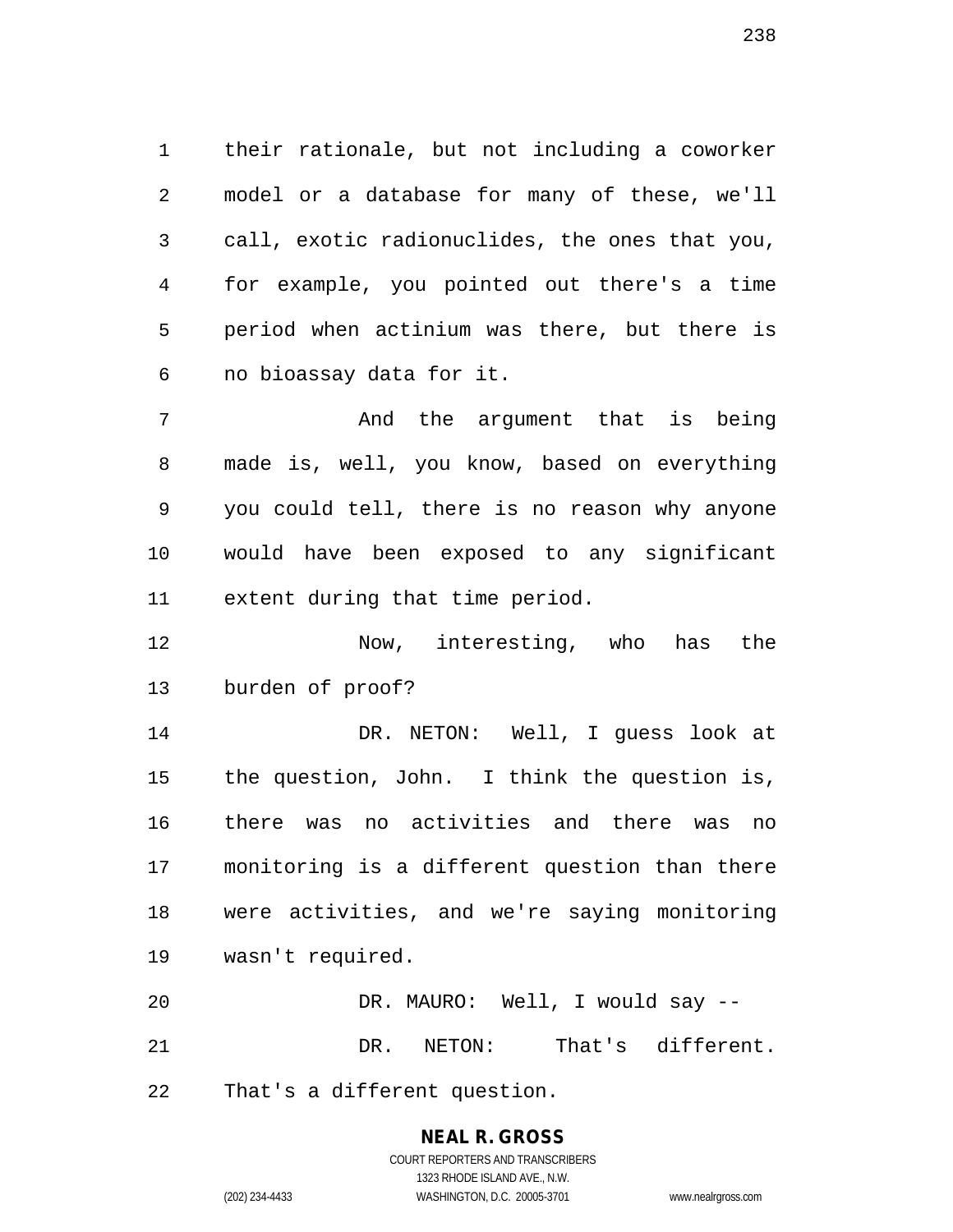DR. MAURO: No, I'm just thinking, as a health physicist thinking about the problem, I think in the case of the actinium, because there was comprehensive attention, detailed attention, to it during this time period here, and then nothing over here, and then, again, in this time period, I guess I would say -- I'm always afraid to go down these roads because I'm not a Board member. I'm just one of the guys sitting around the table.

 But it sounds to me that they had the wherewithal to make prudent judgments, and they made some prudent judgments in the back end of the process to monitor for actinium when they were digging that stuff up, because they knew there was the potential.

 So I have to say, just me asking myself the question, I think they probably did the right thing by actinium because there's every reason to believe they understood what they were dealing with and they knew what to

**NEAL R. GROSS**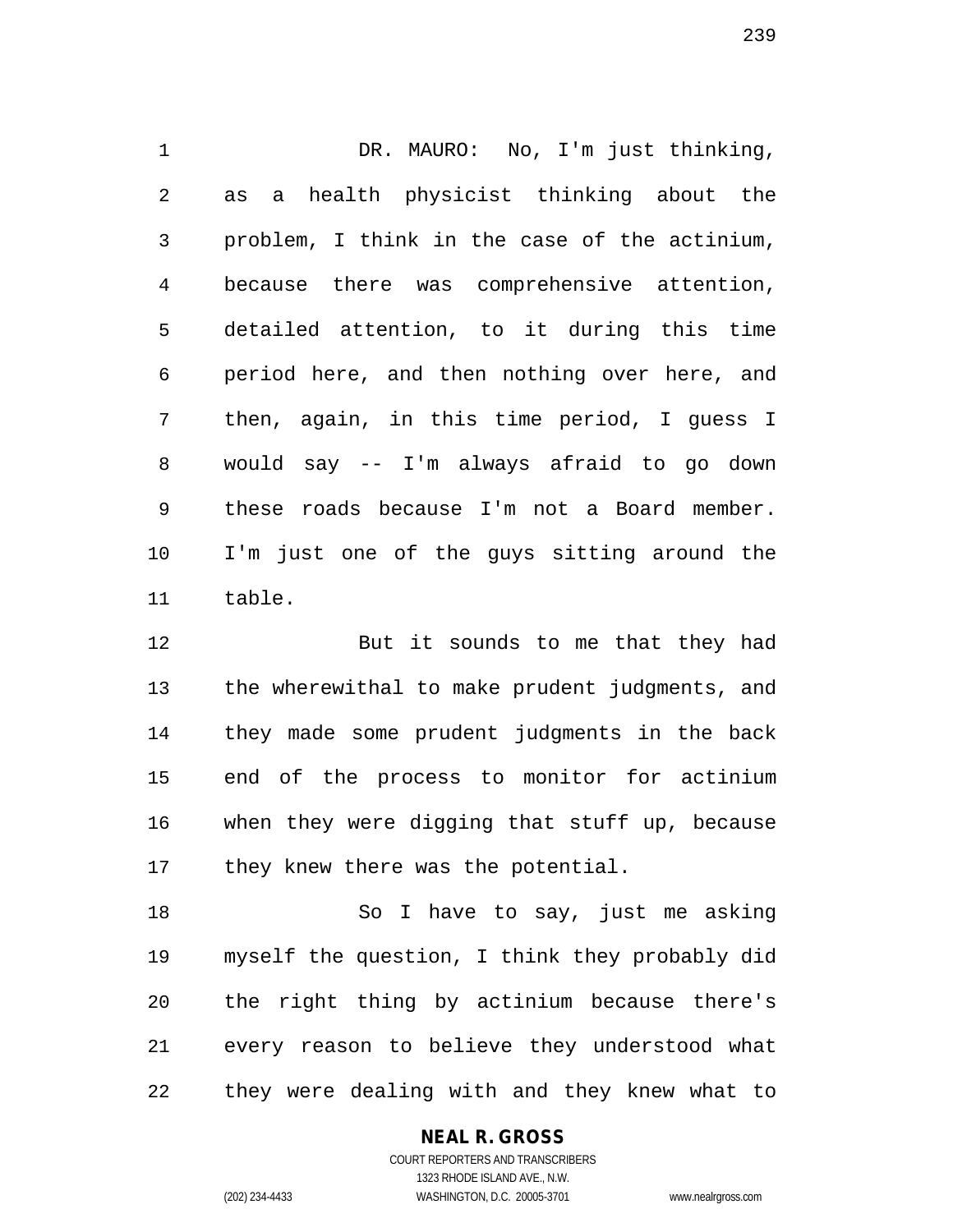do, when to do it.

 Now is that convincing enough for you or for you? I don't know. The same thing goes for the other radionuclides. Now, apparently, there's a long laundry list of radionuclides. Each one, somehow, a person has to come to grips with themselves as a health physicist and say, listen, am I doing the right thing by the workers by not including some contribution from this source? 12 And if you say no, in the end, unfortunately, in the end, implementing all these guidelines becomes ultimately a degree of subjectivity that we collectively have to think was designed here. Now I don't know. There's these other radionuclides we're talking about. So I don't know. I think you mentioned a number of them. You know, what are some of the radionuclides that you do? It might have been

> **NEAL R. GROSS** COURT REPORTERS AND TRANSCRIBERS 1323 RHODE ISLAND AVE., N.W.

(202) 234-4433 WASHINGTON, D.C. 20005-3701 www.nealrgross.com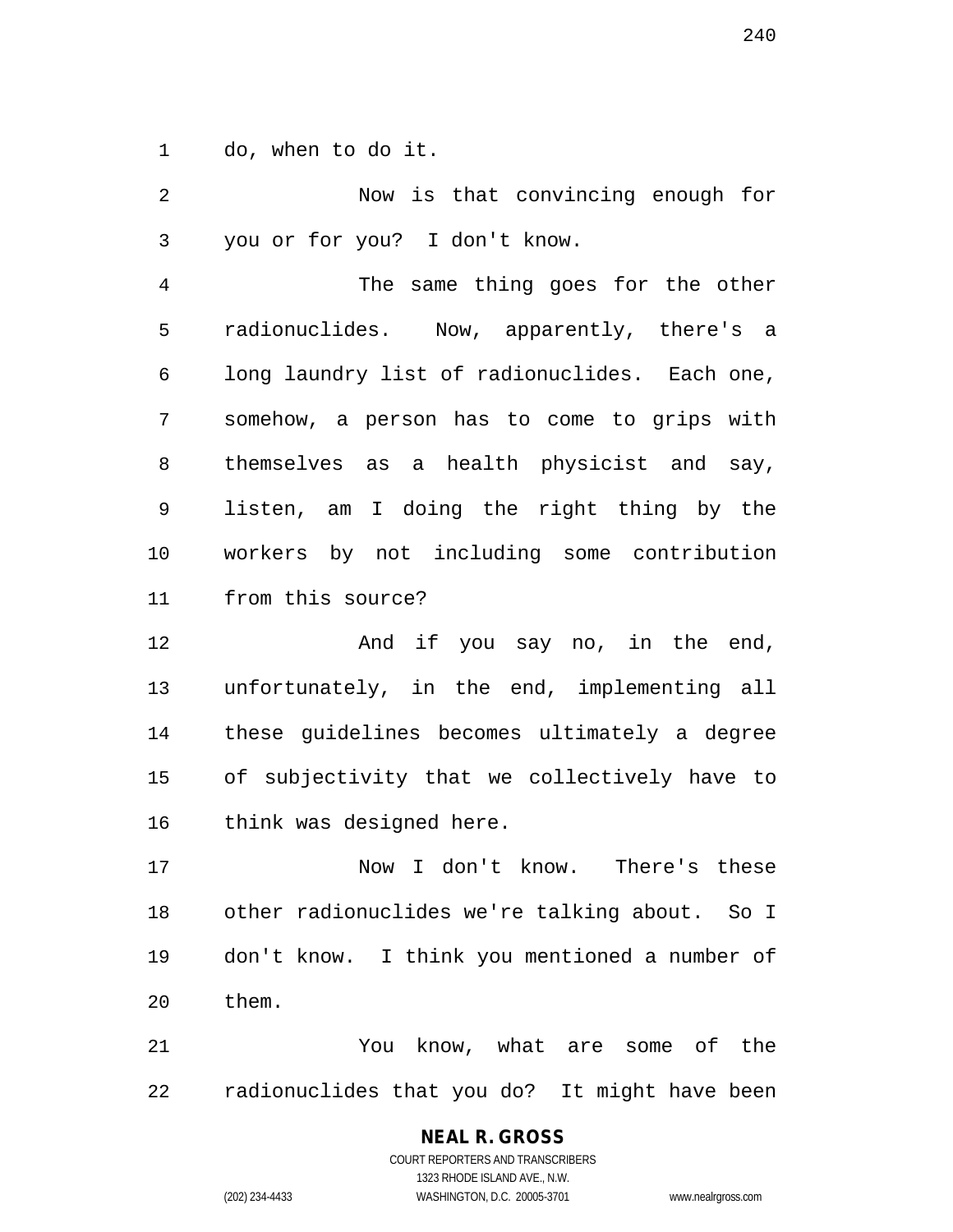important. The cobalt is good. Those are good. The cobalt, cesium, and strontium, now, apparently, they were there. Okay?

 Right now, there are time periods when we know that they were there, but you're not reconstructing the doses to some workers from those in those years. Now there's got to be a reason why you feel it's okay not to include that, and I think that has to be articulated, your rationale for not explicitly addressing those.

 DR. NETON: I think this goes to the action item that SC&A picked up in the morning session, I think, which is to identify those activities where we don't feel there are any there. You're going to put together a list that says, hey, but this stuff was here, and they were doing something with it. Prove to us why bioassay was not necessarily required for these activities.

 DR. MAURO: Is that something you would like us to do or them to do?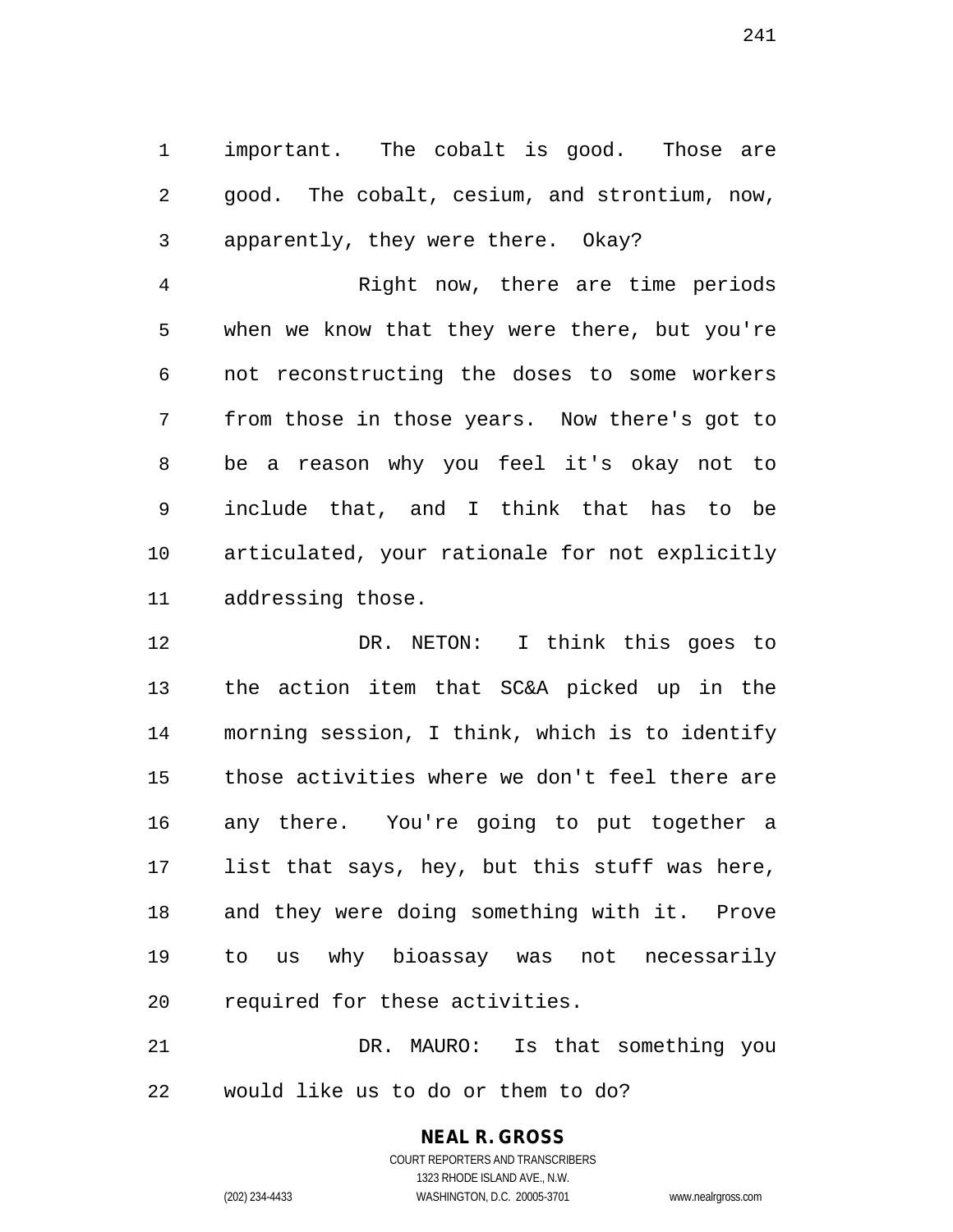CHAIR BEACH: No, we're okay. I think we already solved that. Okay. So we're finished with that, with issue 13. It's closed. I would like to go ahead and move on to the shallow dose issue briefly before break. I know Ron does have a -- MR. FITZGERALD: Ron has a flight to catch. 11 CHAIR BEACH: -- flight to catch. MR. FITZGERALD: We're moving that one up. CHAIR BEACH: Which I mentioned right after lunch. So, Ron, if there's no objection, you're on. 18 DR. BUCHANAN: Okay. The shallow dose issue, of course, stems from the fact that there was some low-energy photons and beta exposure at Mound. In the beginning, there was some, but not a lot. Off and on,

**NEAL R. GROSS**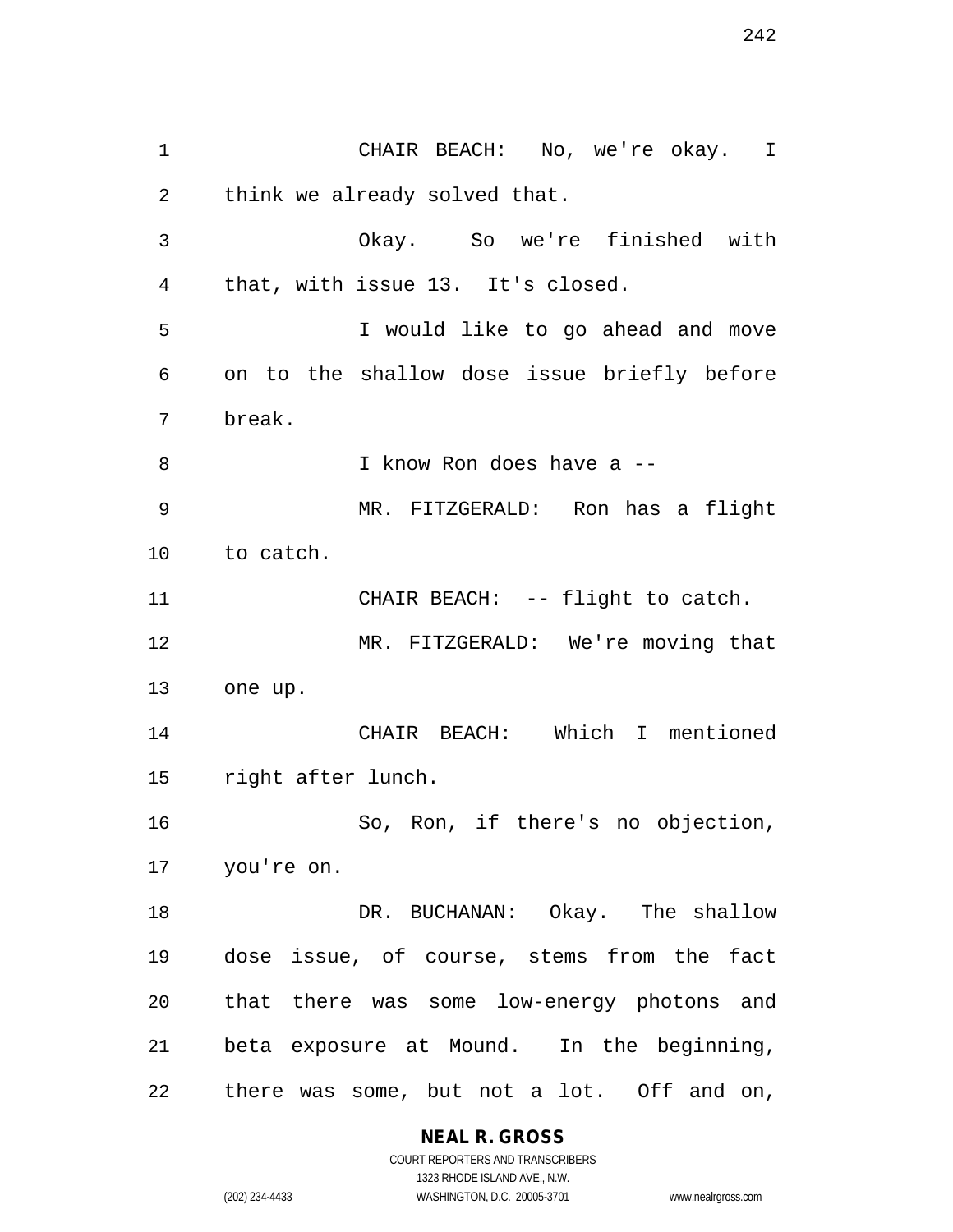there was beta and low-energy photon exposure potential at Mound.

 They did some badging. They didn't always read the badges, and they didn't become DOELAP-accredited until 1991. So SC&A raised concerns a year or two ago that the data wasn't there to assign dose during dose reconstruction.

 So NIOSH came out with a review of Mound site shallow dose prior to 1991, issued a White Paper in March of 2009.

 SC&A reviewed this White Paper and presented their results, I believe, at the May 28th Working Group meeting here.

 What NIOSH proposed in Table 4 of the March 2009 White Paper was to do some adjustments based on some correction factors, mainly a ratio of the gamma ray to calculate the shallow dose at certain times in certain operations, because it was a facility widespread problem. It was certain operations at certain times in certain locations.

> **NEAL R. GROSS** COURT REPORTERS AND TRANSCRIBERS 1323 RHODE ISLAND AVE., N.W.

(202) 234-4433 WASHINGTON, D.C. 20005-3701 www.nealrgross.com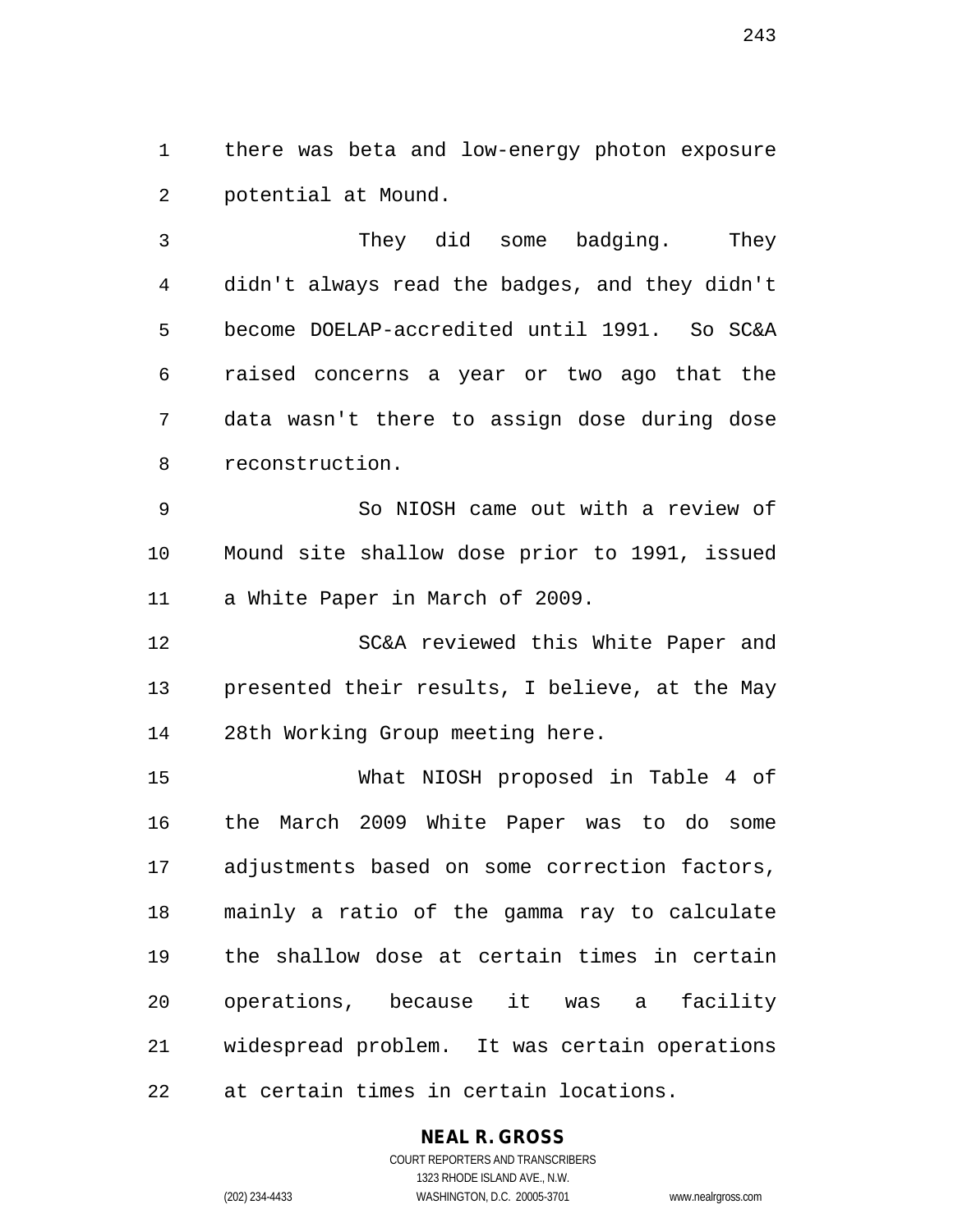So SC&A reviewed that, then, their White Paper, and pretty much agreed with the concept they presented in Table 4 of their March 2009 White Paper, except we felt that the period 1979 through accreditation in 1991 was left out and should be addressed, because in the original White Paper, they said that this would be used as stated in the dose of record.

 So NIOSH responded in September of 2009 with another White Paper which had some modification. In Table 1 of that White Paper, they do make adjustments up through June of 1991, when Mound became accredited for beta and low-energy photon dosimetry.

 So SC&A reviewed that. We did not go into all the correction factors and how they were derived, and NIOSH did not state numerical values for all of them.

 However, from a concept point of view, SC&A finds that this is not an SEC issue, that if there are items or issues, it

# **NEAL R. GROSS**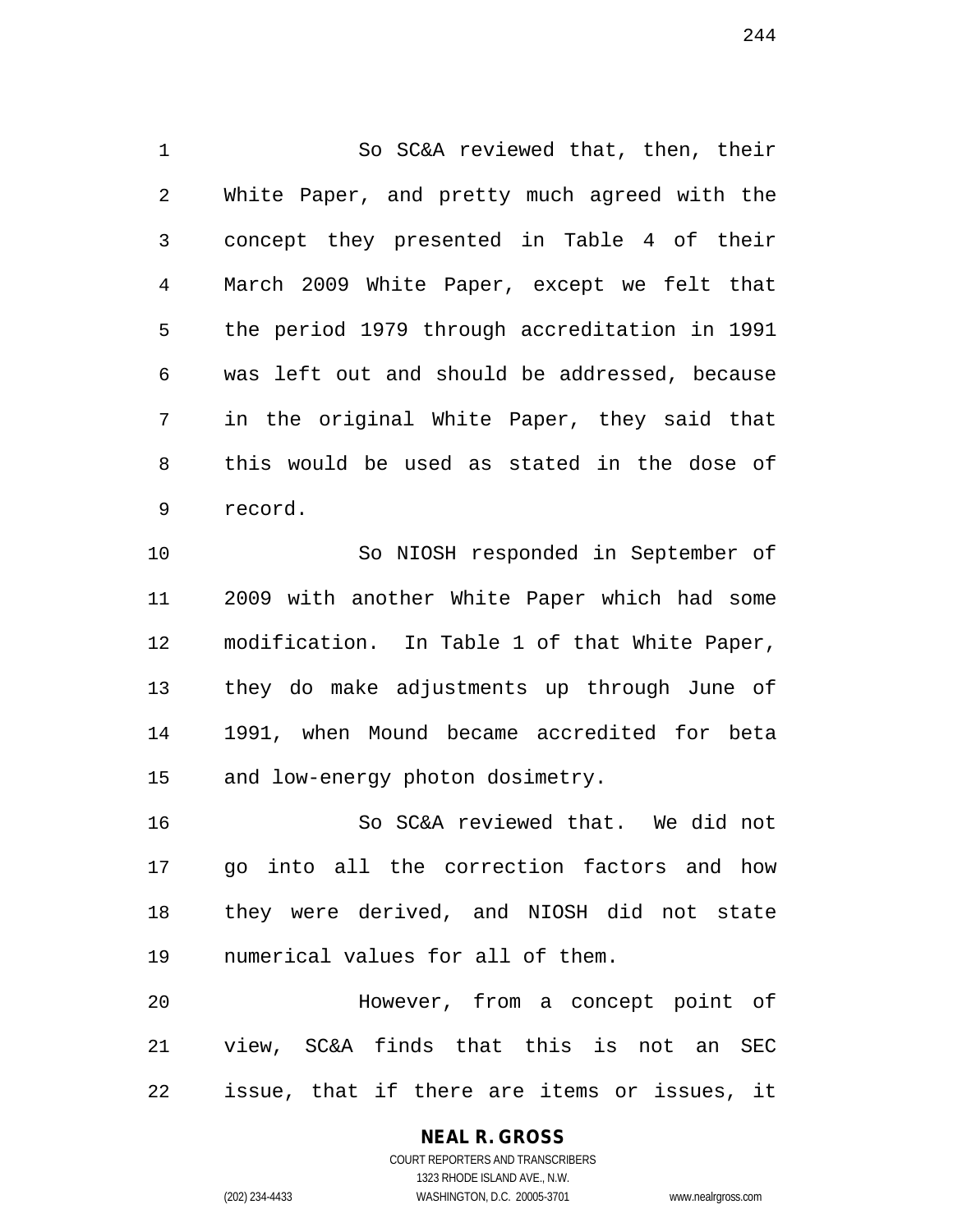would be with a Site Profile, you know, the No. 1.2 or 1.3, or something like that, as opposed to not being able to reconstruct adequate shallow dose.

 So, at this time, SC&A recommends that, if these conditions in the revised White Paper of September of '09 are implemented, that we do not have an SEC issue with this. CHAIR BEACH: Any comments back? DR. BUCHANAN: That's issue 16 -- CHAIR BEACH: Pretty easy on that one.

 So the last thing that the Work Group asked was that NIOSH comment to SC&A's April White Paper, which they have done, and we are hearing the report now from Ron that SC&A is satisfied with the answers from NIOSH. So I guess I would ask the Working Group if you're ready to close this item, based on SC&A's response and NIOSH's? MEMBER CLAWSON: Yes.

MEMBER ZIEMER: Yes.

### **NEAL R. GROSS**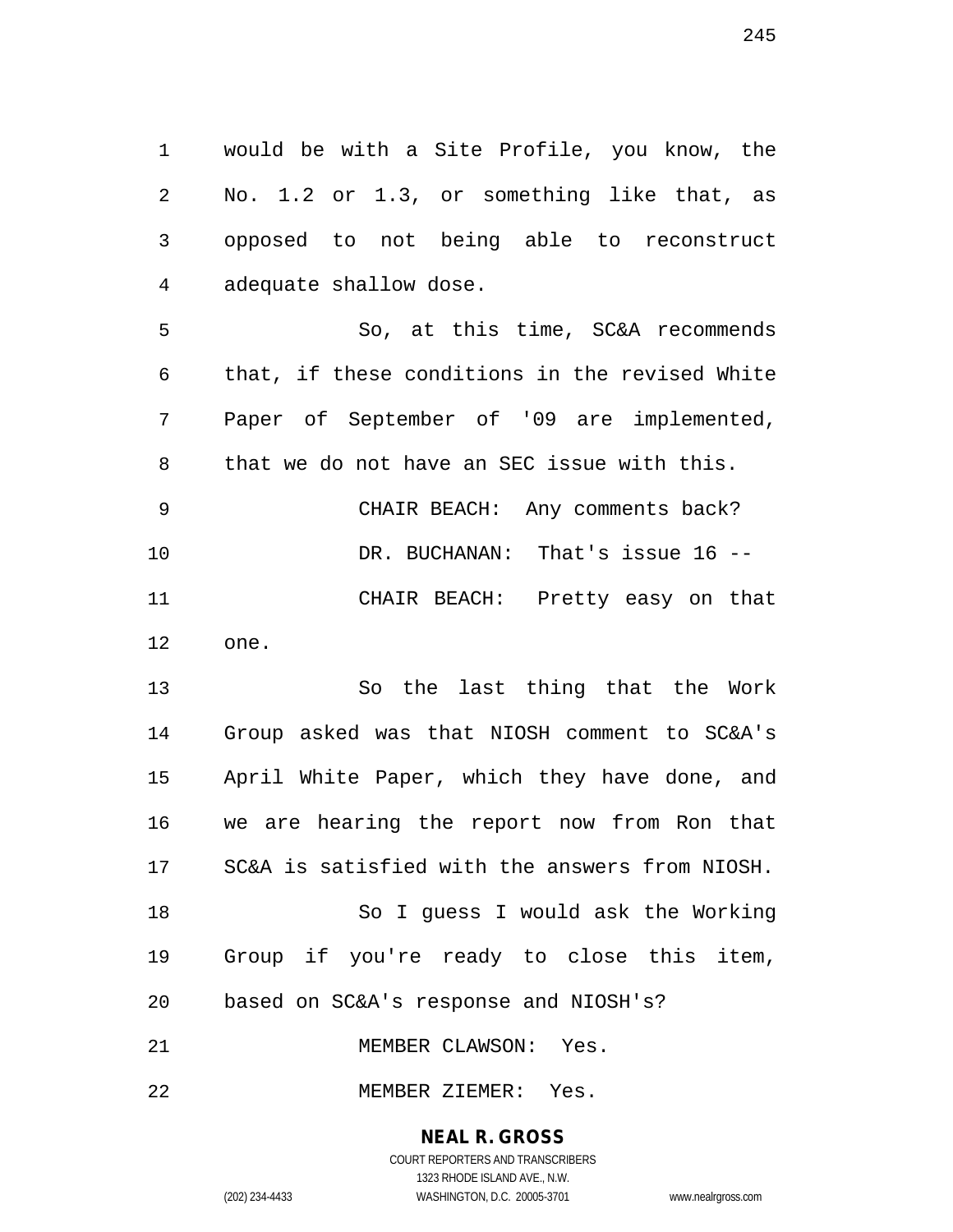CHAIR BEACH: Everybody's in agreement? Okay. So, then, I would suggest that this item be considered closed. So one more. Are you ready for the break? MEMBER ZIEMER: I'm glad you stayed for that, Ron. CHAIR BEACH: Yes, thank you. That was easy. DR. ULSH: Josie, after our break, what's next? Is it plutonium-238? CHAIR BEACH: Yes. DR. ULSH: Liz, what's your schedule? CHAIR BEACH: We can do it now, also. MS. BRACKETT: I have another conference call at 3:00, but I can skip that, if needed. I don't think Tom is on because I think he's probably traveling by now. DR. ULSH: If you can skip it, that would be great.

# **NEAL R. GROSS**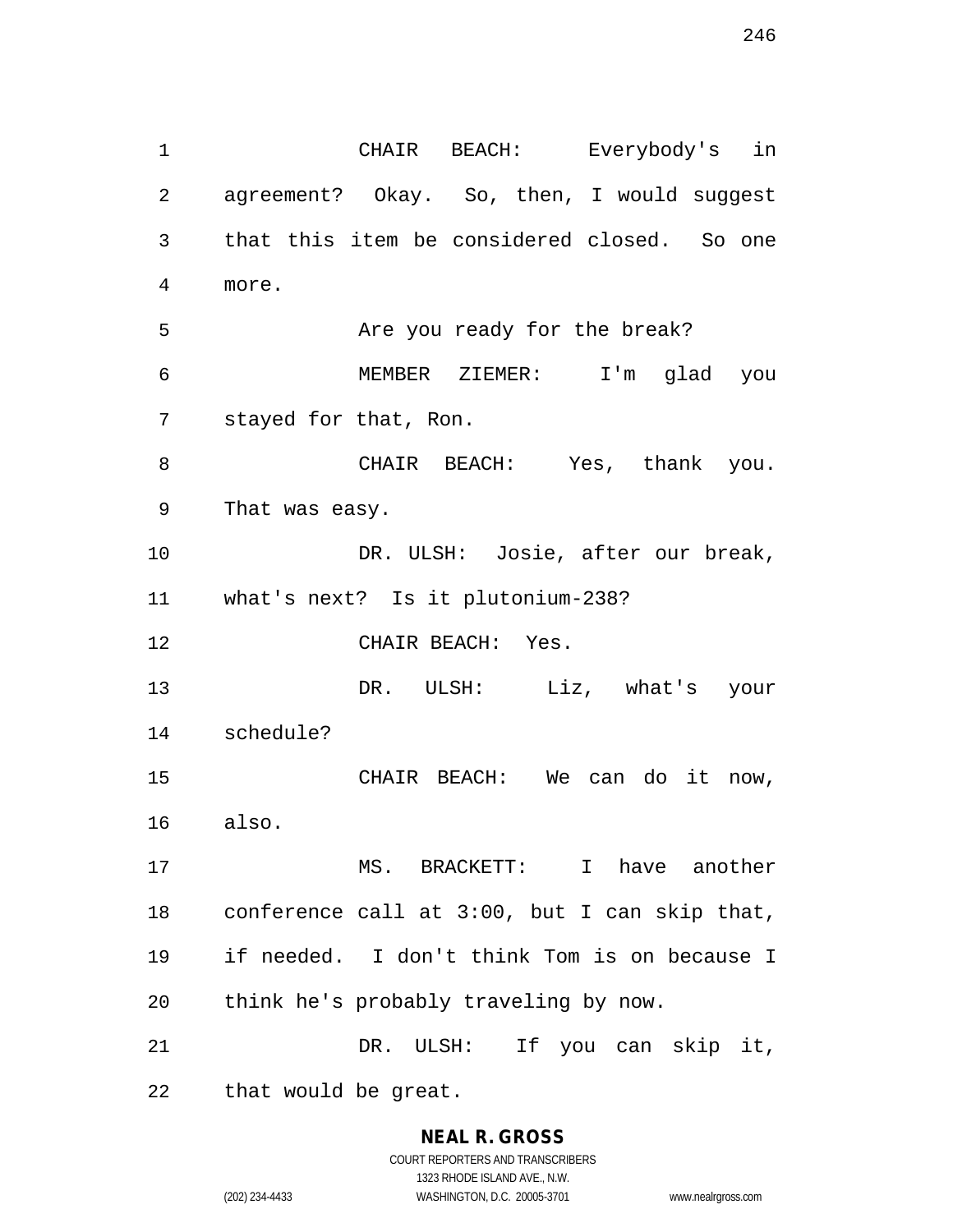1 MS. BRACKETT: Okay. 2 DR. ULSH: Thanks. CHAIR BEACH: So would you prefer to not take a break and just go right into it? DR. ULSH: No. No, no. CHAIR BEACH: No, no. You want a break. Okay. 8 DR. ULSH: Yes. CHAIR BEACH: Let's do that then. So 10 minutes? MR. KATZ: Okay, until 35 after. 12 CHAIR BEACH: So 2:35, yes. (Whereupon, the above-entitled matter went off the record at 2:24 p.m. and resumed at 2:39 p.m.) MR. KATZ: Okay, this is the Mound Work Group, and we are just getting started again after a brief comfort break. We are on to perhaps our last -- CHAIR BEACH: Oh, no. MR. KATZ: No? 22 Nice try, though. Nearly our last

> **NEAL R. GROSS** COURT REPORTERS AND TRANSCRIBERS 1323 RHODE ISLAND AVE., N.W.

(202) 234-4433 WASHINGTON, D.C. 20005-3701 www.nealrgross.com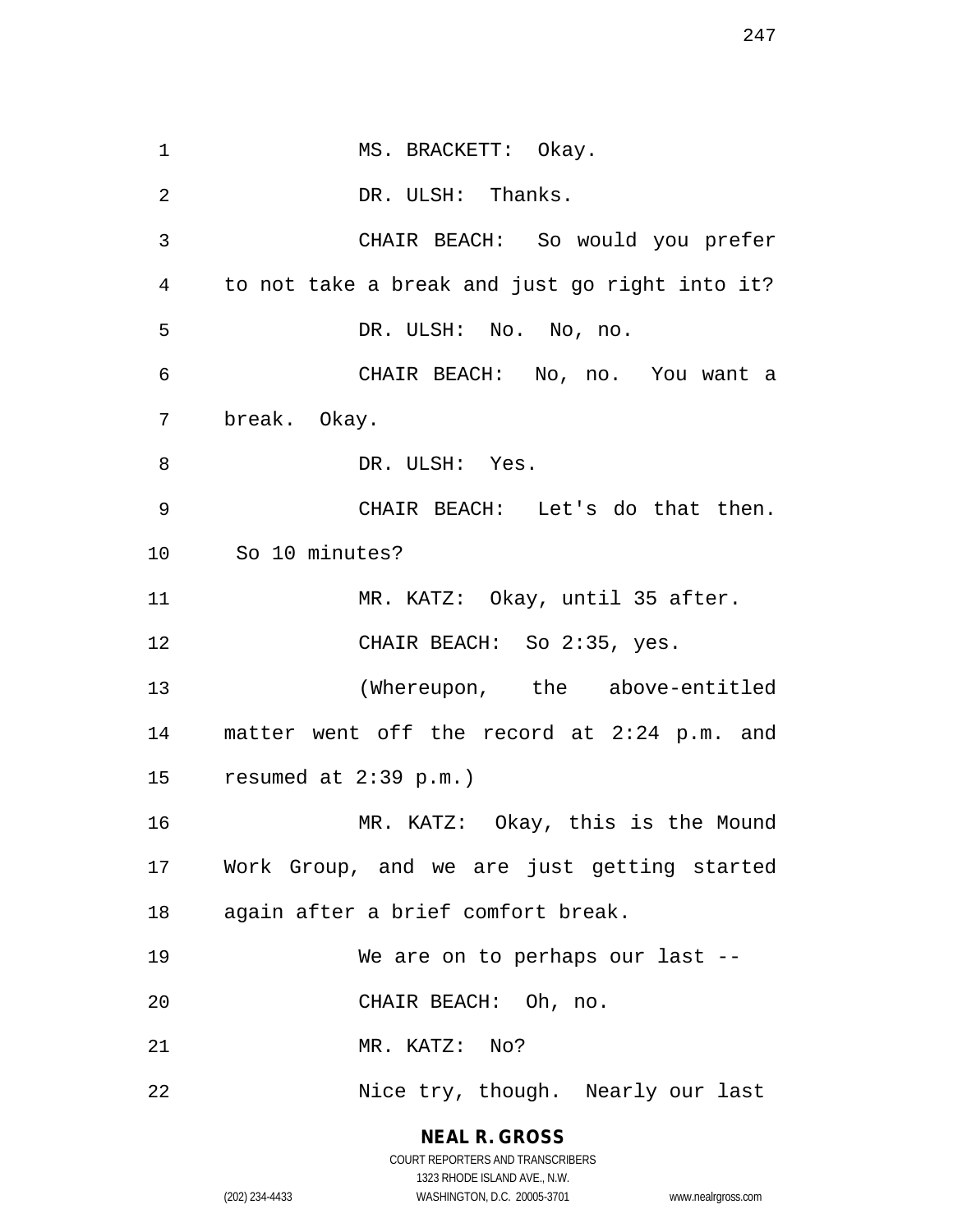agenda item.

 CHAIR BEACH: Yes. Okay, so we are going to get started with high-fired Pu-238. Brant, are you ready? DR. ULSH: Oh, no. I'm trying to pick up the thread about where we left this issue. This is another issue, just like all the rest, where we have had a number of iterations here. CHAIR BEACH: Yes. DR. ULSH: I think the last significant event was our issue of our response, and that came out in September of 2009. That document was two parts. Now it's coming back to me. Our document was meant to respond to two of SC&A's documents on this issue. One I think was the White Paper, and we went through in the normal point-by-point format for that.

**NEAL R. GROSS**

COURT REPORTERS AND TRANSCRIBERS 1323 RHODE ISLAND AVE., N.W. (202) 234-4433 WASHINGTON, D.C. 20005-3701 www.nealrgross.com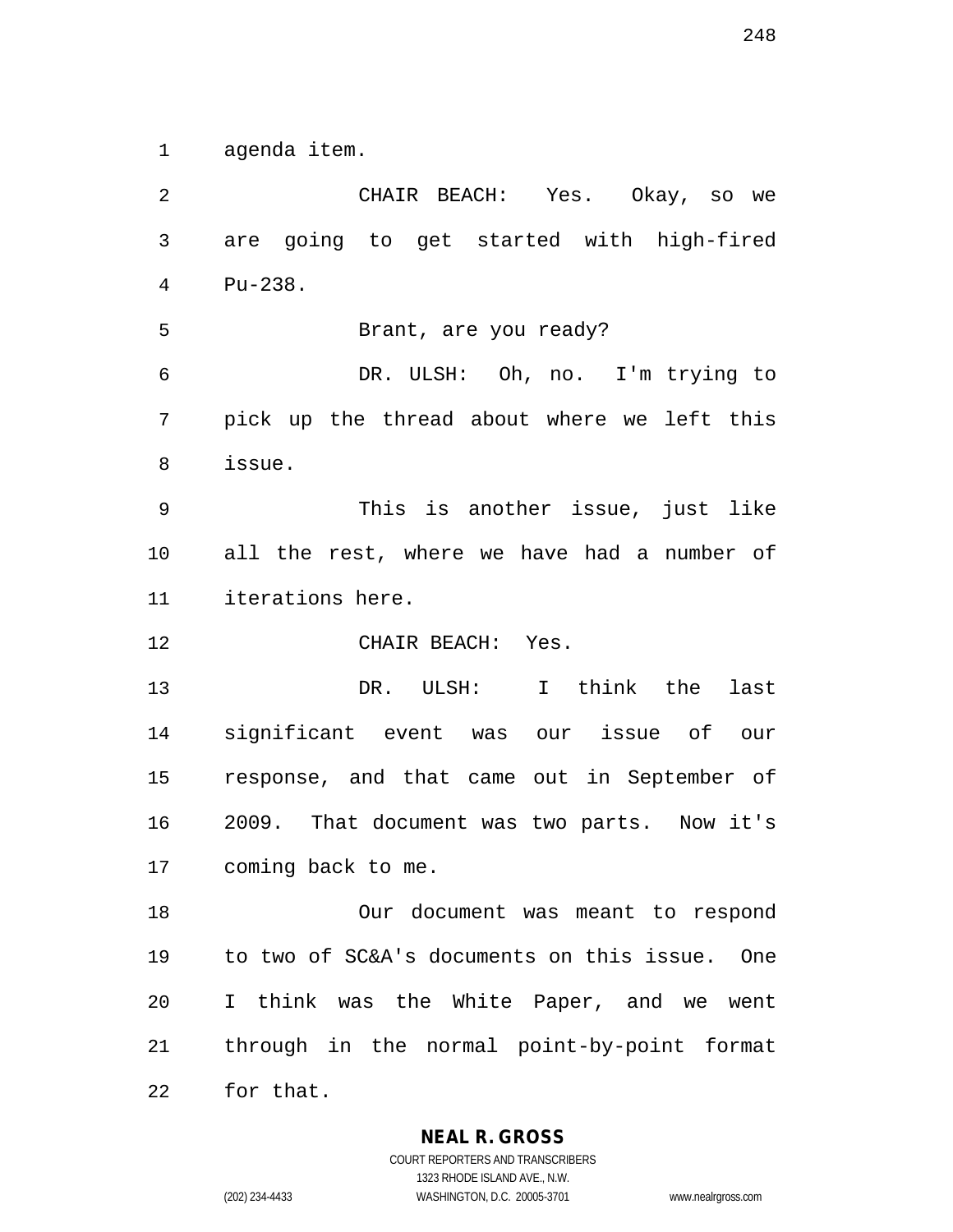I think the second one was the additional material that was sent over related to, I think prepared by Rich Leggett -- MR. FITZGERALD: And Joyce. 5 DR. ULSH: -- and Joyce. So our responses I think are on the table there. I guess, rather than walk through the 20, or whatever, issues, 22 issues, I guess I would just like to say, you know, what is it you guys, what's still hanging out there that you want to discuss on this? MR. FITZGERALD: I am going to summarize this. Joyce, are you still on? Joyce Lipsztein? (No response.) DR. ULSH: Well, I guess I should ask, is Liz Brackett there still? MS. BRACKETT: Yes, I'm here. 21 DR. ULSH: Okay. MR. FITZGERALD: Okay. Well, let

> **NEAL R. GROSS** COURT REPORTERS AND TRANSCRIBERS

> > 1323 RHODE ISLAND AVE., N.W.

(202) 234-4433 WASHINGTON, D.C. 20005-3701 www.nealrgross.com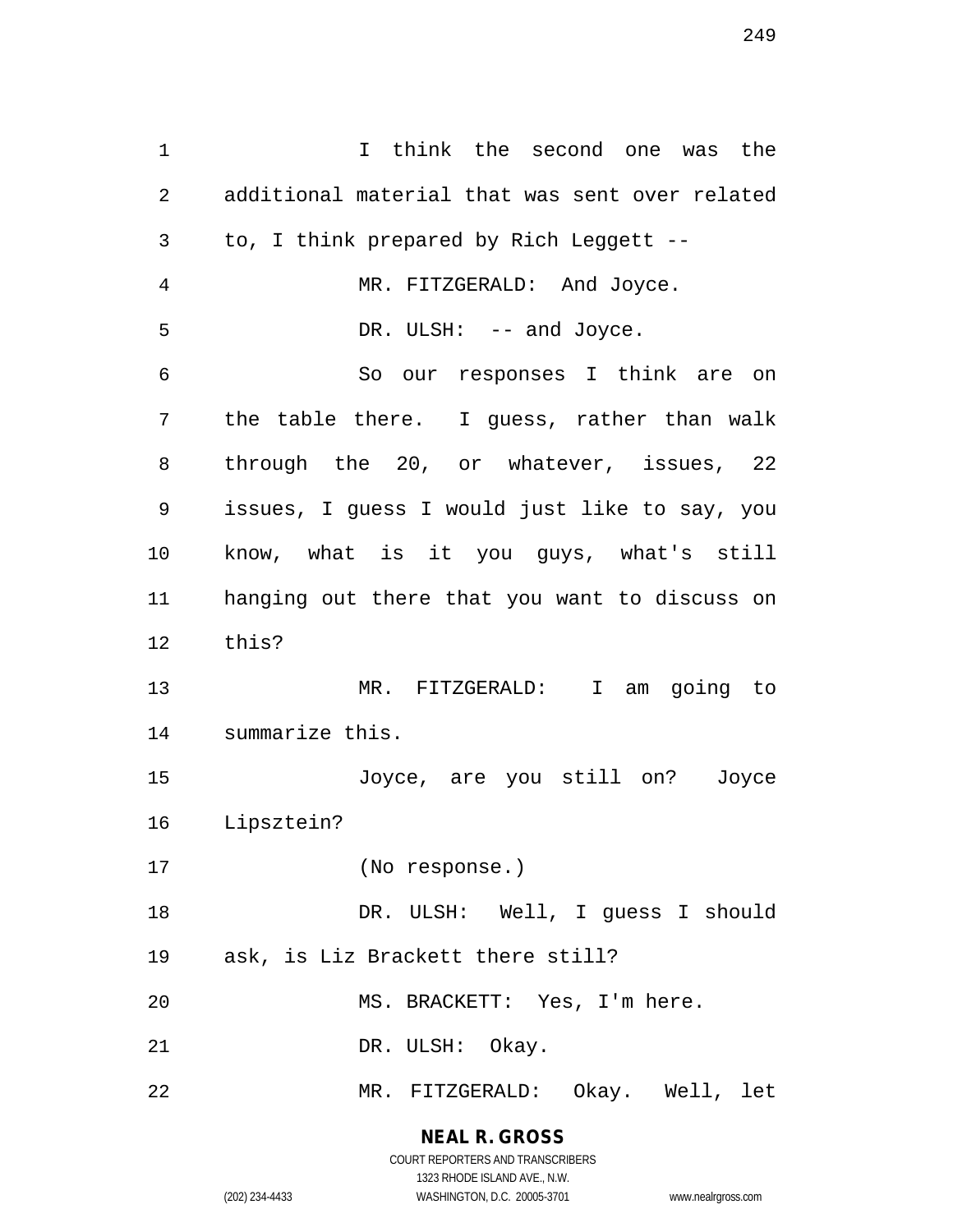me try to summarize it.

 I thought the last exchange was pretty productive. I think we did start out with a number of issues. I sense and I observed we converged to the point where it's really the assignment of what we're calling a type J dissolution model versus what I think NIOSH has coined as type L. I'm losing track of these letters, but I think that is where we left it. You know, certainly one comment

 has been -- well, if we're talking about which version of the dissolution model should be applied, is that an SEC issue? I think what we are looking at at this point is which one would be bounding of the phenomena that may have existed or that would have existed at Mound during the handling of Pu-238 at the site.

 I want to just tick off the -- I wouldn't call them arguments, but the comments that we have that would support the type J

## **NEAL R. GROSS**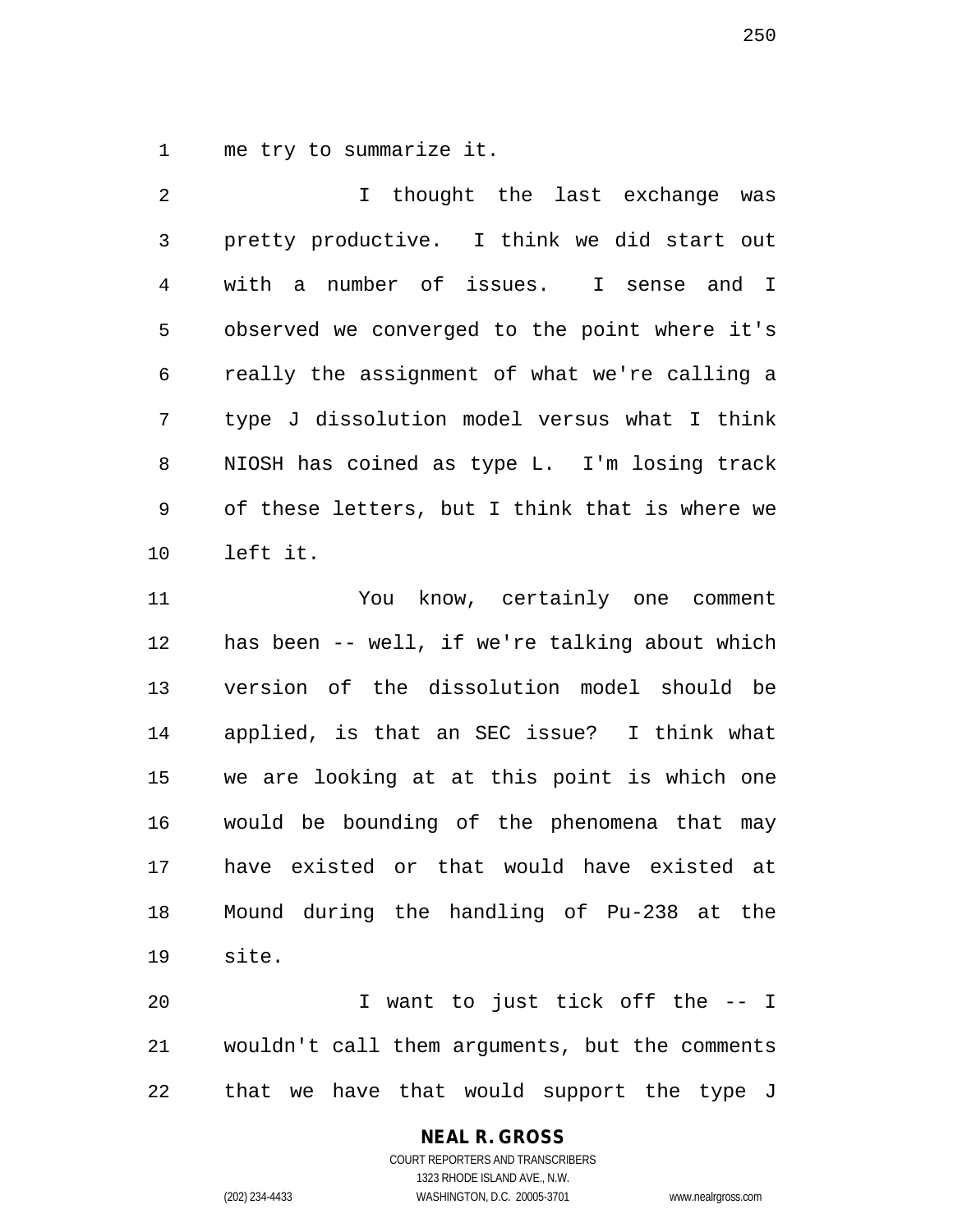model that was based on an event at Los Alamos that we think has pertinence for Mound. First off, even though it was based on a Los Alamos event, we think there is a high likelihood that the pellets involved did come from Mound. Mound produced most of those cermet pellets back then. So let me just go through that and just try to cut to the quick, because I think we have made a lot of progress. We have converged this thing down to what would be the most appropriate bounding model. Unless Joyce joins us -- Joyce, are you there? DR. LIPSZTEIN: Yes, I'm here. MR. FITZGERALD: Okay. We can talk about the model after I just kind of outline why we think the type J is a better fit. DR. LIPSZTEIN: Okay. We don't know what is the best model, and we don't know exactly what kinds of, now let's call it, non-

## **NEAL R. GROSS**

COURT REPORTERS AND TRANSCRIBERS 1323 RHODE ISLAND AVE., N.W. (202) 234-4433 WASHINGTON, D.C. 20005-3701 www.nealrgross.com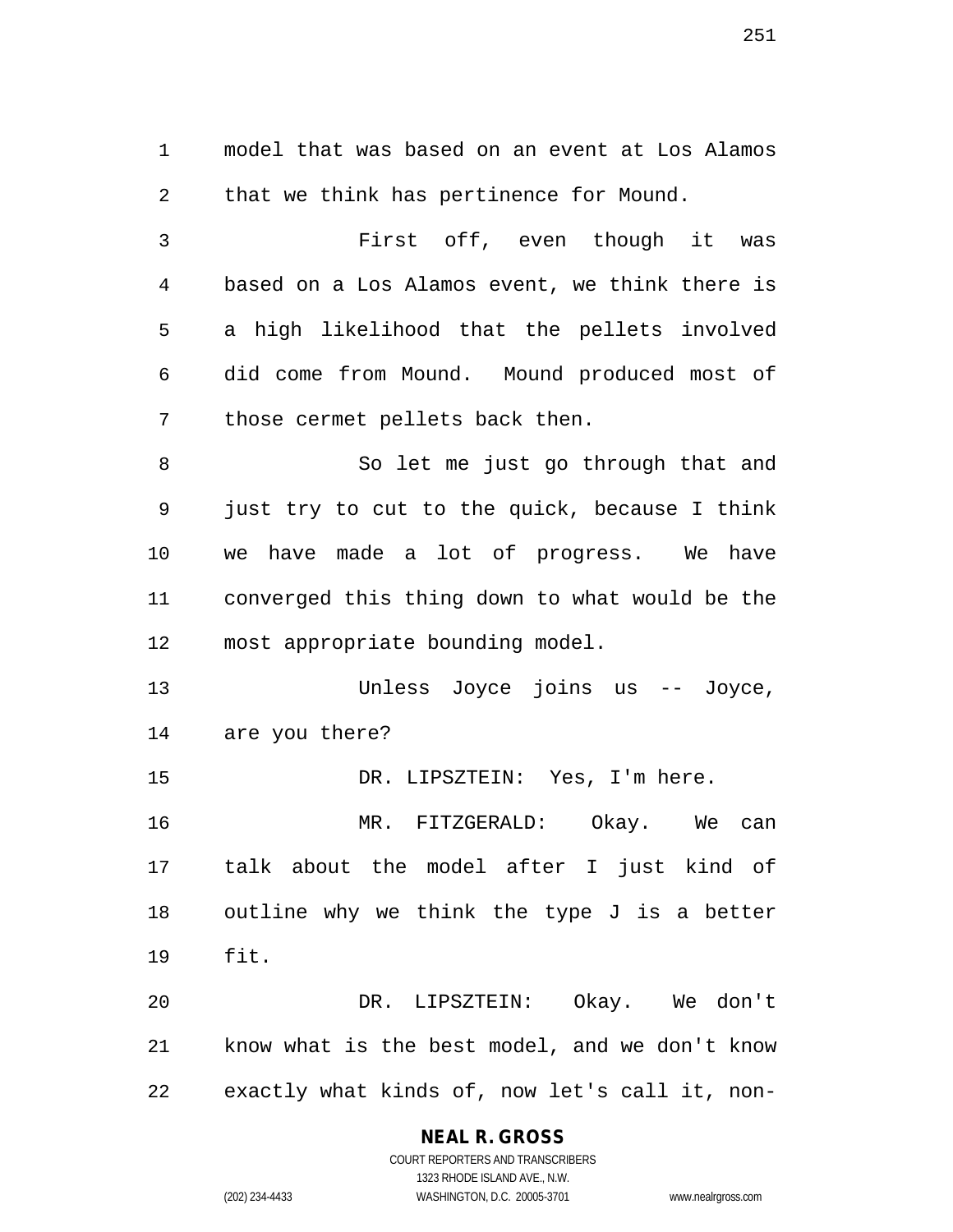monotonic behavior of plutonium to circulate, which one is the best fit for Mound.

 The only thing we know is that the type J that was at Los Alamos, observed at Los Alamos, is the most claimant-favorable model. We know that some of the plutonium-238 heat sources, the molybdenum cermet disc, most of them that were handled at Los Alamos came from Mound. So this makes us think that probably Mound workers could be exposed to type J also. 11 The other problem is that at Mound people, workers, could be exposed to various

 -- there were various techniques that were used at Mound for the production of heat sources, not just one technique.

 So we think that the most restrictive model should be used for Mound. For example, there was the development of a model by NIOSH which was type L, and then we found some data that were more restrictive than type L, and things like that.

So I think that the best thing

**NEAL R. GROSS** COURT REPORTERS AND TRANSCRIBERS 1323 RHODE ISLAND AVE., N.W.

(202) 234-4433 WASHINGTON, D.C. 20005-3701 www.nealrgross.com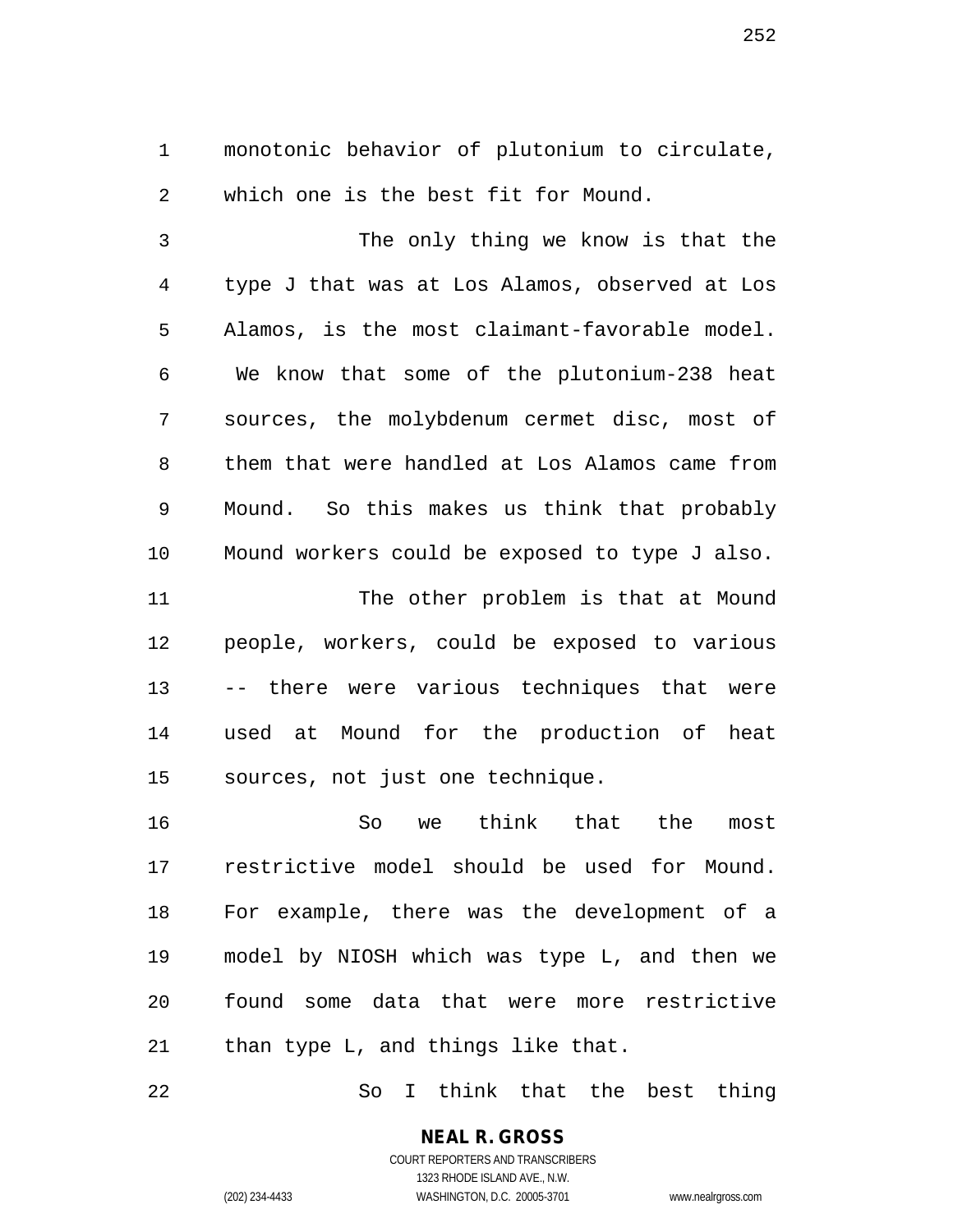would be to go to the most restrictive one that we can find and that is possible to be found at the Mound, which we think is the model that was found in the accident at Los Alamos National Laboratory.

 DR. NETON: If I can jump in real quickly, I'm recalling this conversation now that Tom Lebone was involved at that time. I believe that Tom's -- the type L model was based on Mound-specific data.

11 DR. LIPSZTEIN: Yes.

 DR. NETON: Some folks that Tom saw that clearly showed evidence of an incident, and he could model.

15 The J values from Los Alamos, if I remember correctly, Tom made some comments to the effect, and I think it's actually an appendix to one of the White Papers, that the generation of that type J material was the result of some very unique set of circumstances that caused that to happen.

We were at that time unconvinced

# **NEAL R. GROSS**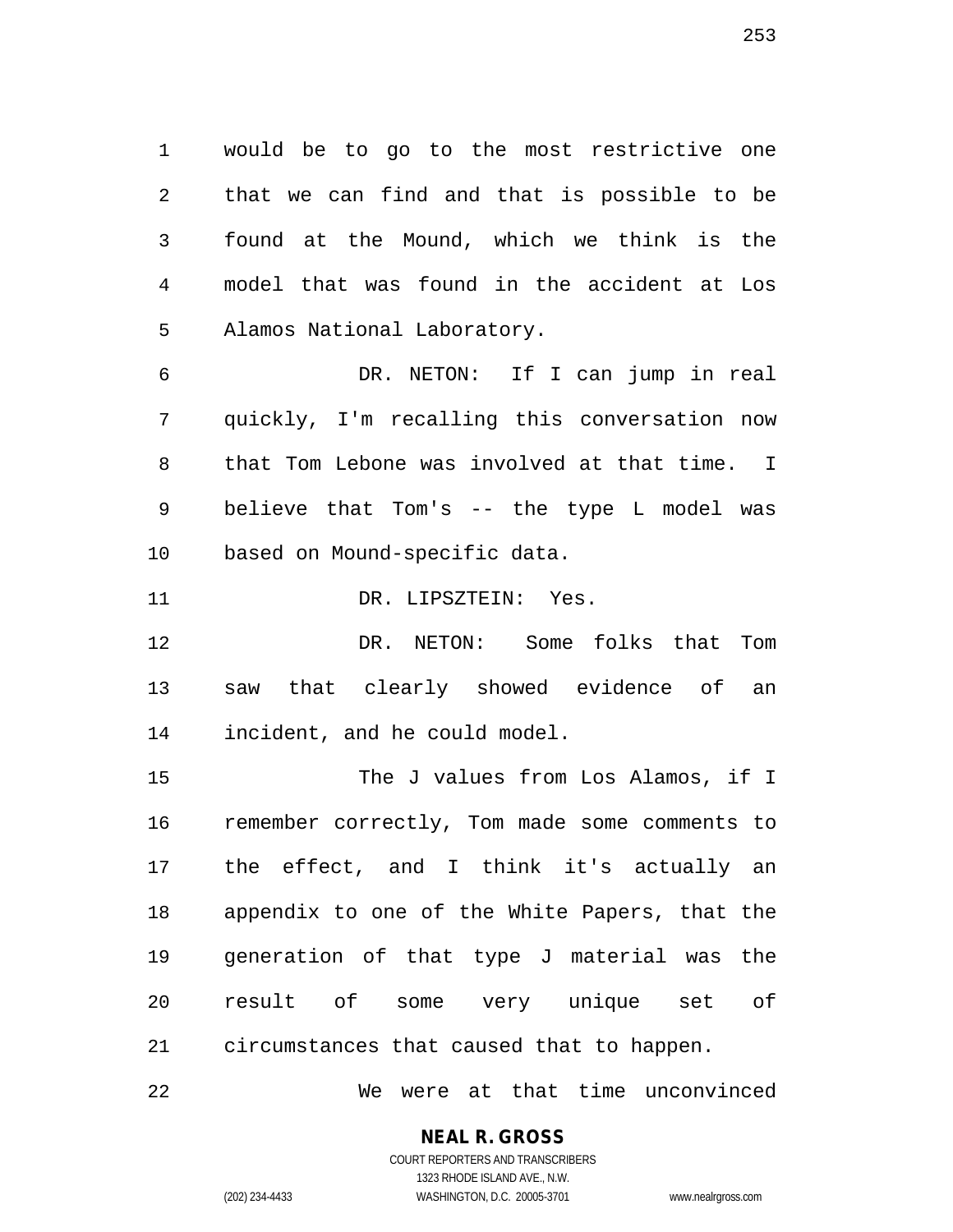that that scenario actually happened at Mound. DR. ULSH: I can give more detail, if you would like.

 DR. NETON: Okay, yes, go ahead, Brant.

 DR. ULSH: Joyce, I think that we would probably agree that there's at least a reasonable likelihood -- in fact, it is probably probable -- that that material involved in the incident at Los Alamos originated, was prepared, originally manufactured at Mound. I don't think that we would say otherwise, barring evidence to the contrary.

 But Tom's point was that it's not just the identity of the material, but the particular details of what happened at Los Alamos that contributed to the generation of this material.

 First of all, let me see if I can recall the details here. And, Liz, you jump in and correct me where I go off the rails.

> COURT REPORTERS AND TRANSCRIBERS 1323 RHODE ISLAND AVE., N.W. (202) 234-4433 WASHINGTON, D.C. 20005-3701 www.nealrgross.com

**NEAL R. GROSS**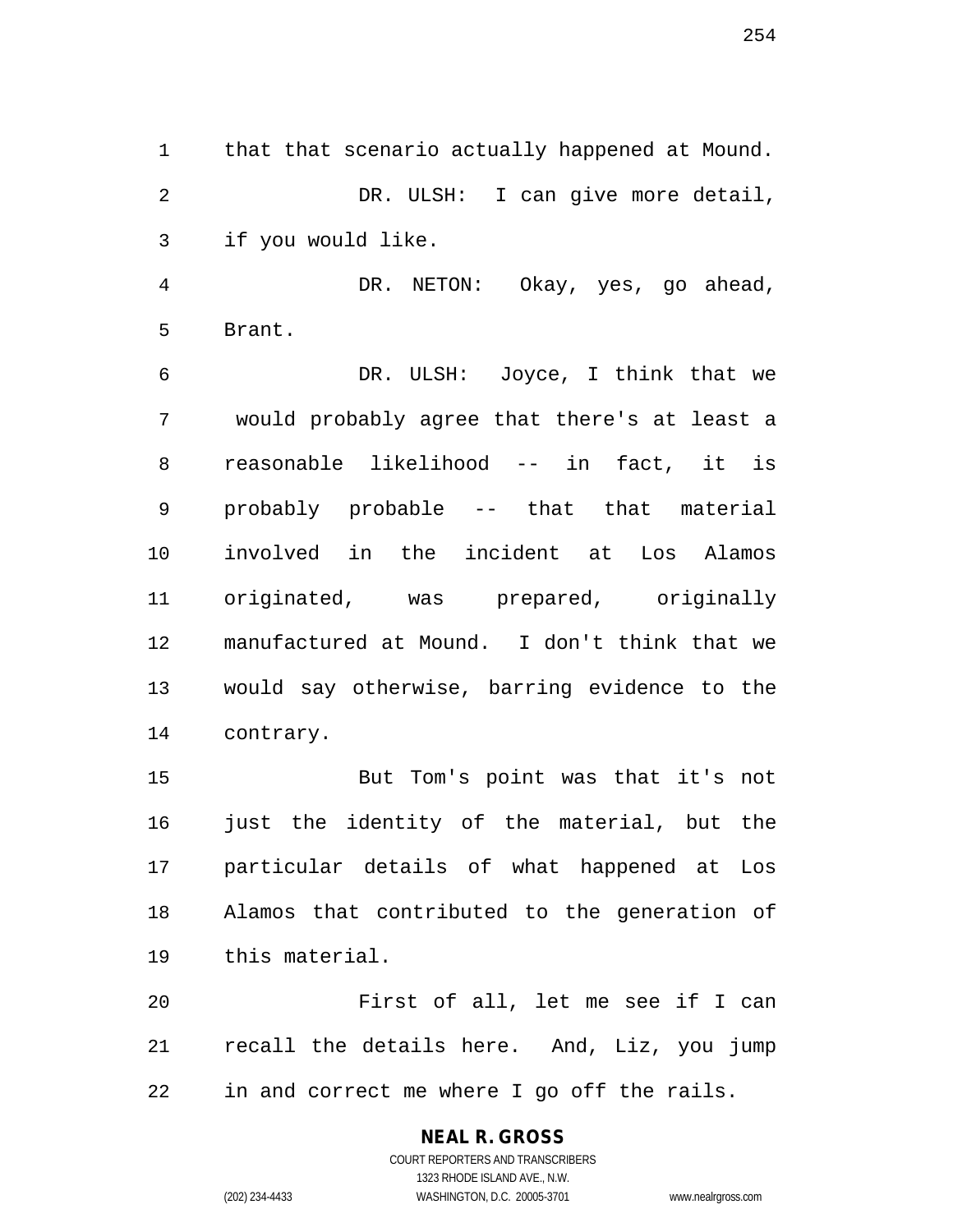I think it has got to be relatively fresh material because the problem with, well, the issue with plutonium-238 is that it has got a high specific activity. So it breaks up the matrix in relatively short order. That is why it is different from, say, for instance, Super S 239, plutonium-239. What happened at Los Alamos was they were cutting apart a heat source, I

 after they did extensive vibration testing. So it generated a respirable aerosol.

believe, immediately after or very shortly

 I think what happened was they overpressured a glove. They overpressured the chamber in which they were cutting on this heat source and it blew this material. Once they cut into it, the freshly-generated aerosol, it blew out into the room and exposed some people.

 Now, at Mound, what you had was, I think this was what was called the microsphere program, maybe not officially. But they would

# **NEAL R. GROSS**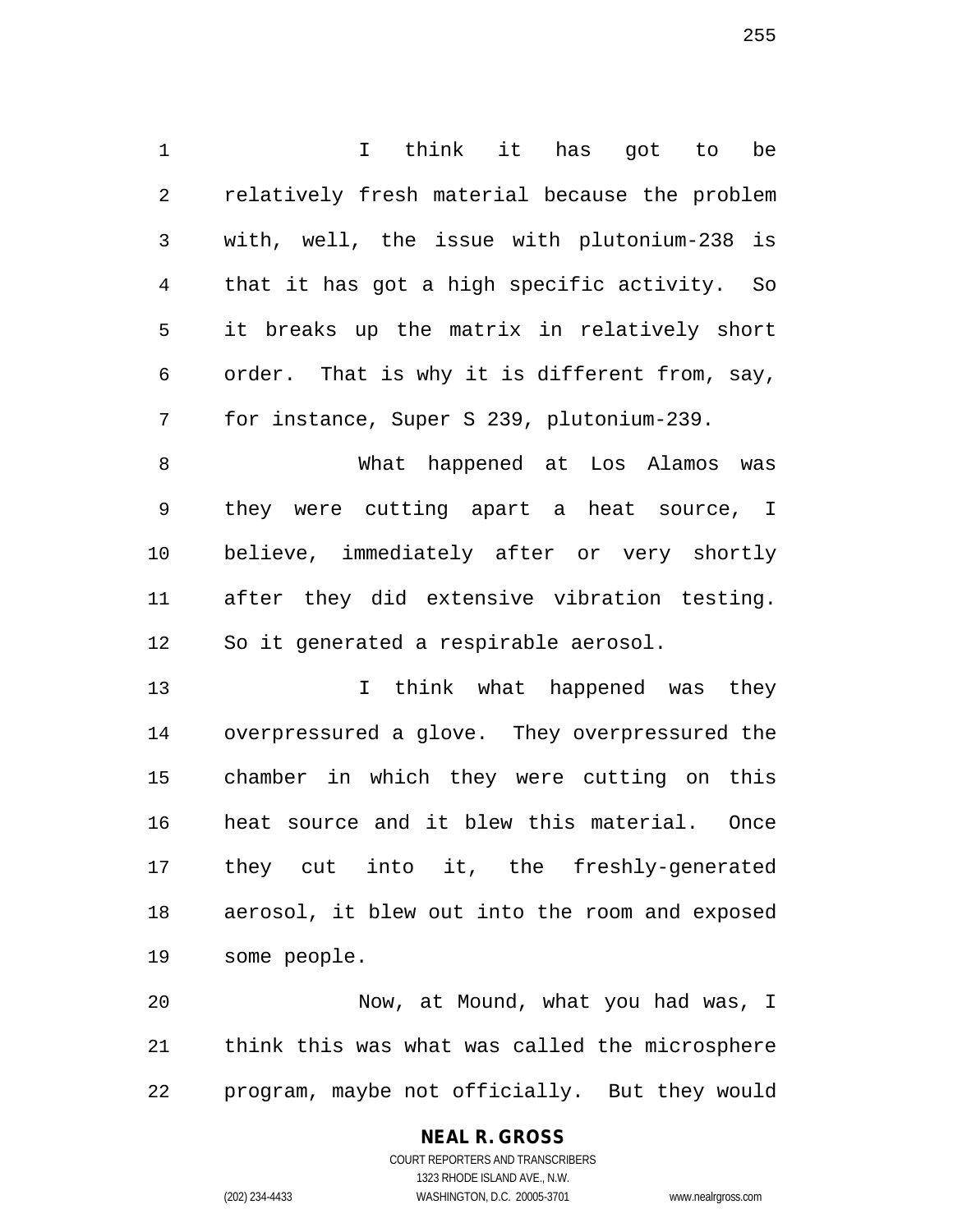drop plutonium-238 through a plasma torch and make microspheres.

 Now the microspheres themselves are not respirable. I mean, from a respiratory standpoint, they look like boulders.

 So that's not an issue at Mound. It is only the unique exposure conditions, I think, that Tom documented, and he actually interviewed some of the people that were investigated at the Los Alamos incident. I'm fuzzy on the details.

 So it was our contention that, yes, the material probably did come from Mound, but it was the unique conditions that occurred during this incident that led to the formation of this type J material.

 Liz, have I captured it accurately?

 MS. BRACKETT: Yes, that sounds right, that they had done some vibration testing for something like 40 days. It was

# **NEAL R. GROSS**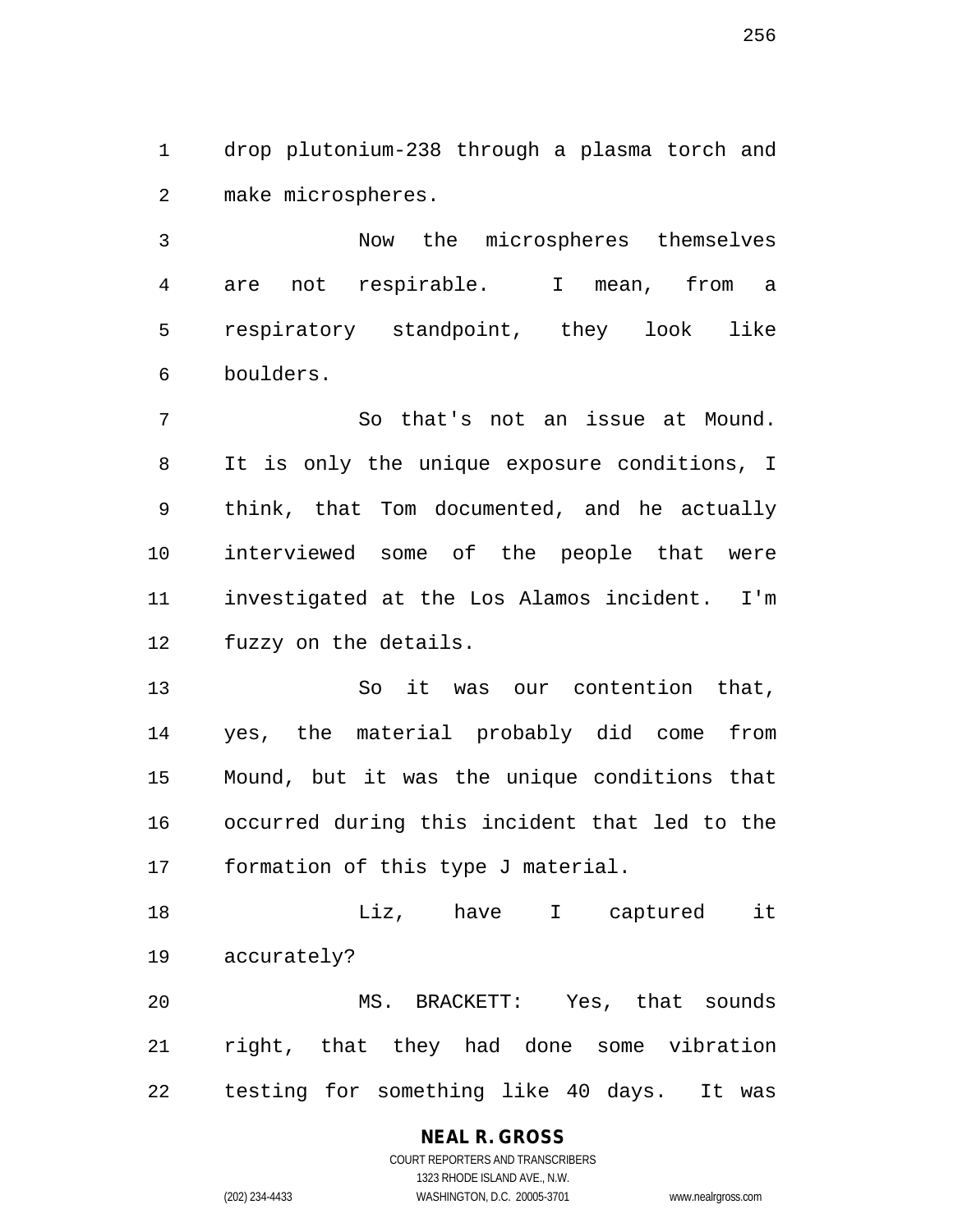some very long test.

 Unfortunately, I had hoped that Tom could be here because he's the one who has worked on all this. He was available all day yesterday until about noon today, but we just missed him.

 DR. LIPSZTEIN: Let me put it in another way, then. What we all think together, I think NIOSH and SC&A, they all believe that there might be some kind of model that would be a bounded model for this non-monotonic material, right? Okay.

 So there was the development of a model by NIOSH that would describe very well the accident that happened at Mound, one accident that happened at Mound. Then we found another accident at Mound that was not bounded by that specific model. On the contrary, the other model was more, let's say, more restrictive than the one that was developed by NIOSH.

We had several discussions about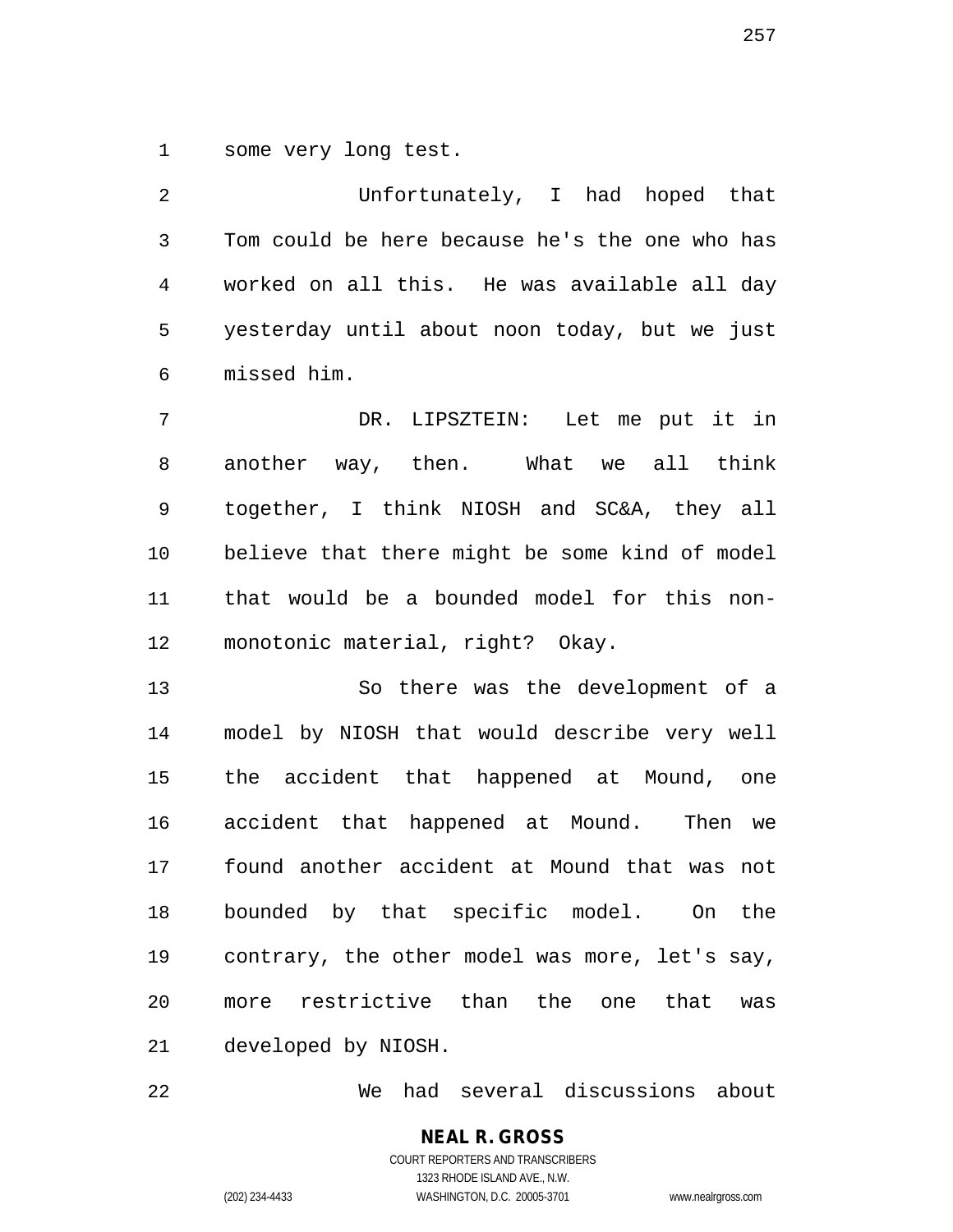all the urine data and all the graphs that you have provided us. I remember specifically Jim saying you don't expect us to go through all those thousands of graphs and try to develop a model for anyone that looks like -- that had a pattern that would come up and down. And it's true, you cannot do that.

8 So I think we have to have a model that is bounding. So, if you have a model that is bounding, and we don't want to analyze all the data that exists for Mound and make all the scenarios that could have happened. So that those graphs were developed, we have to have the most bounding model, the one that is more restrictive that delivers the higher dose to lung and to systemic tissues, right? So, because type J really happened

 in an installation, and because people could have been exposed to type J at Mound, because there was this material there, and because there were other processes in which workers of plutonium-238 were involved and handled, then

### **NEAL R. GROSS**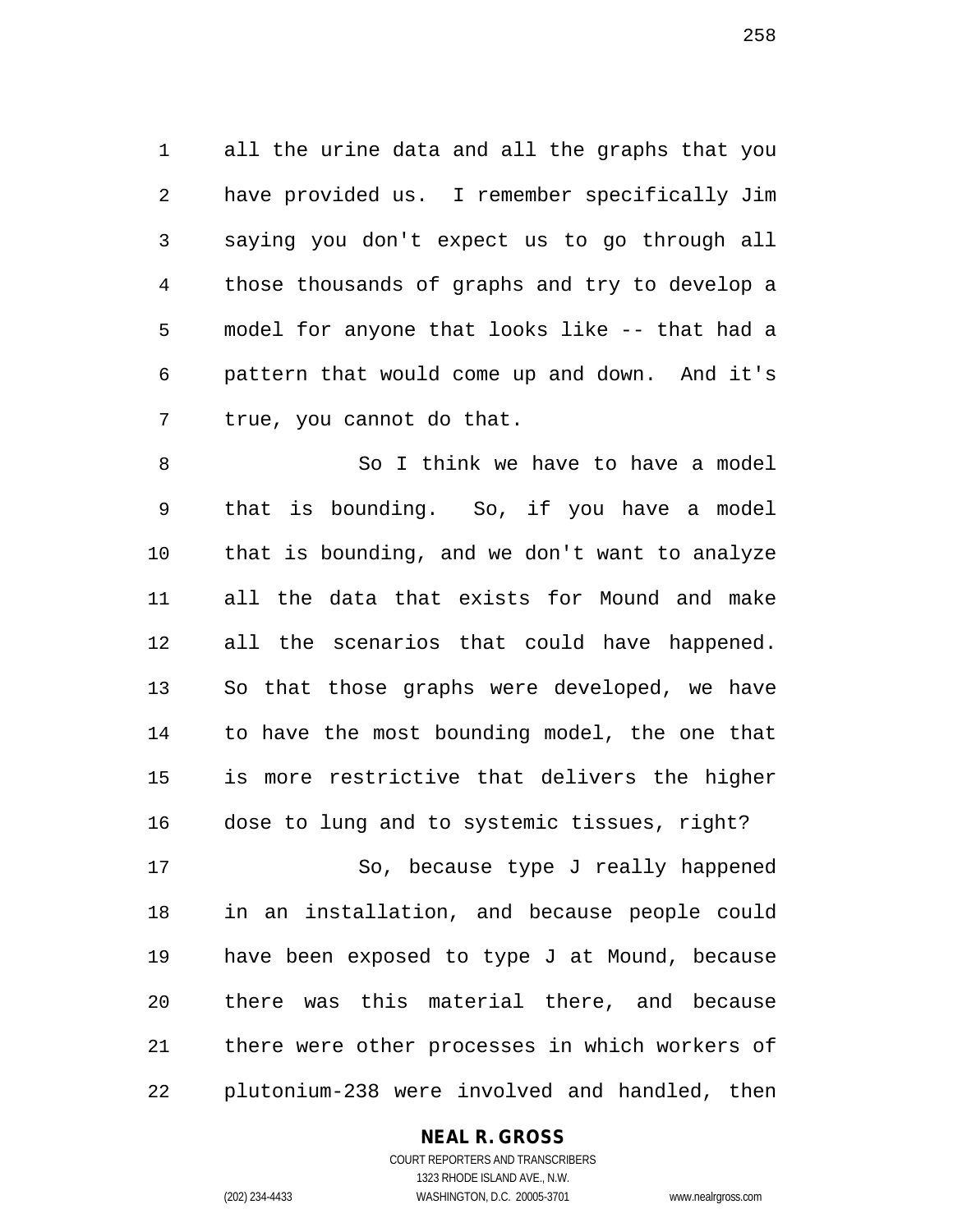we think that the most bounding as possible model has to be applied to be claimant- favorable and not to err. If we err, we err on the side of the claimant.

 So that's why we think type J would be a better model for Mound and for all plutonium-238 non-monotonic exposures.

 DR. ULSH: Okay. Jim and I are having a little sidebar conversation here, and it is triggered by what you are saying, Joyce.

**I'll** just put an idea on the table for discussion. We have reasons for preferring type L because that was developed on Mound-specific data. But what if we committed to, as we do dose reconstructions at Mound, if we come across one or two, or however many, that don't appear to fit type L, then we would certainly entertain the possibility of using type J or whatever model is appropriate for that particular dose reconstruction.

DR. LIPSZTEIN: Yes, we gave you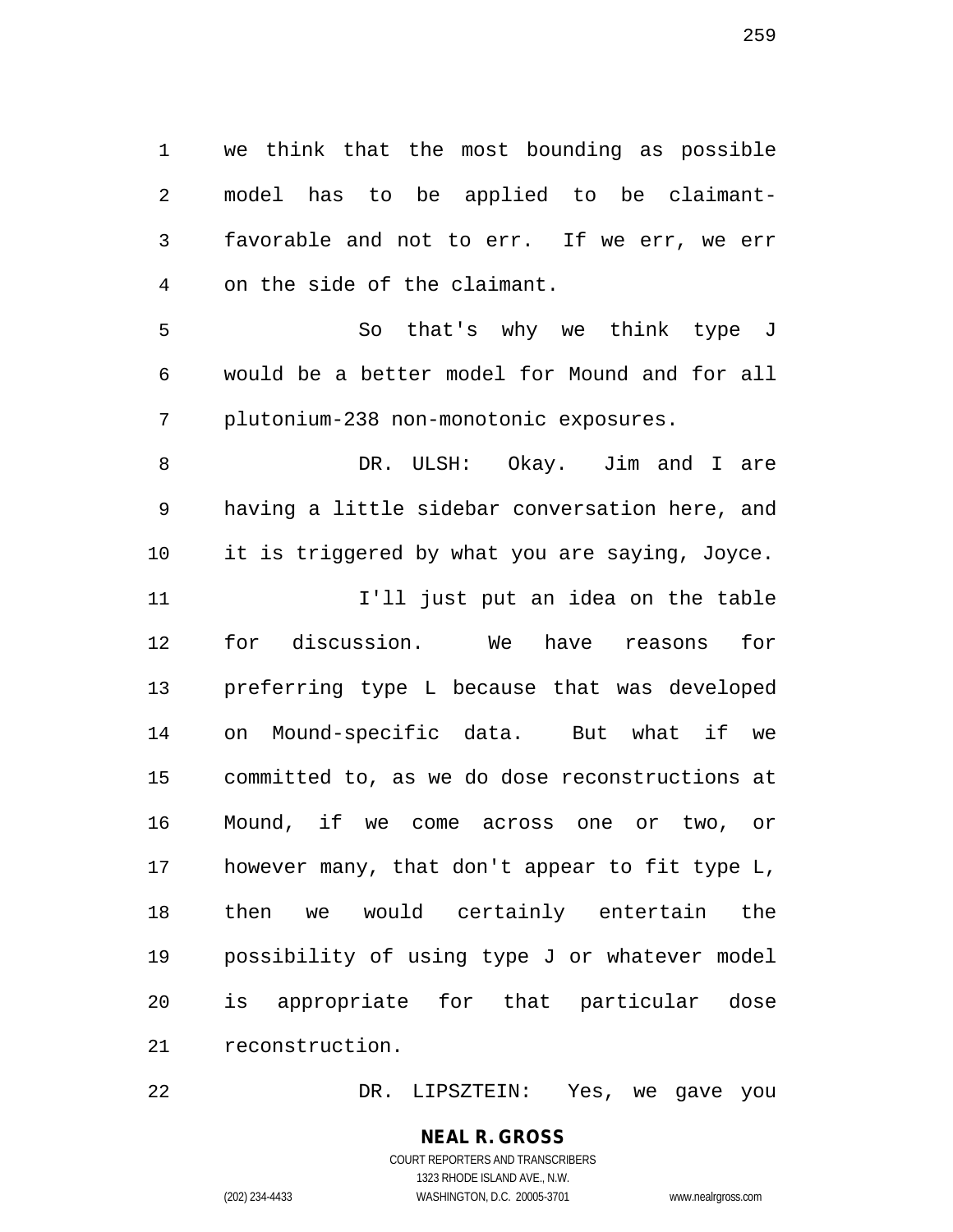an example of two people that we knew that were exposed in an accident at Mound and whose type L didn't fit because you had another fix. So that's why we don't know. So, if we don't know, we have to apply the one that gives the highest dose, which would be type J. And it's not implausible because, as you say, the molybdenum cermet discs came from Mound. DR. NETON: Let's back up a little bit, though. 12 12 I think where we have a sufficient number of bioassay points, we would probably fit the model ourselves. I mean there would be no reason to -- you know, we wouldn't blindly default to a type L model if the bioassay data itself, themselves, would not appropriately fit that model. So I think really what we are talking about here is what our default would

Isn't that more correct, Liz? I think that

be in the absence of sufficient bioassay data.

### **NEAL R. GROSS**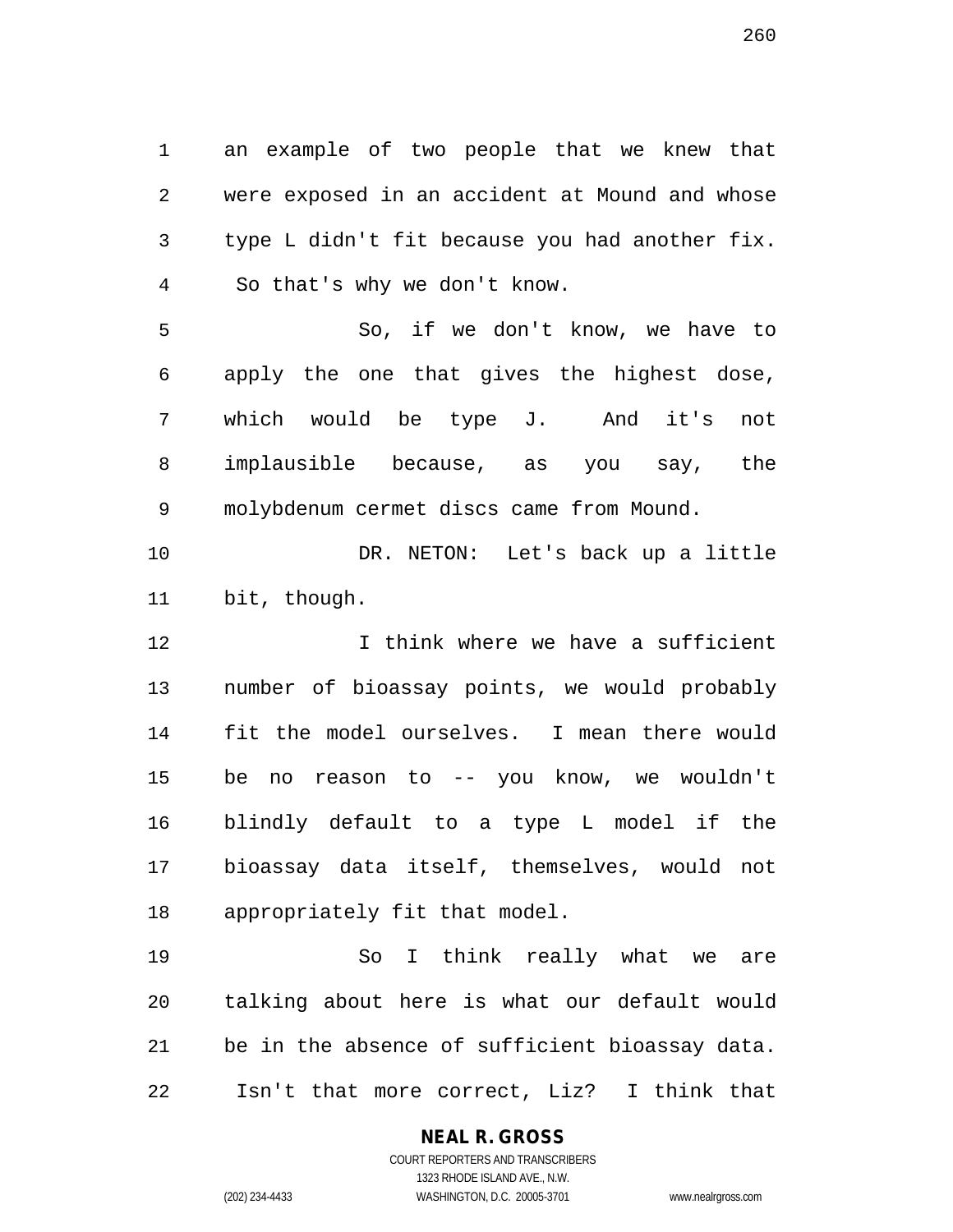is what we are talking about here.

 DR. LIPSZTEIN: Yes, it's not treated well to develop a model for each exposure for each worker. You don't do this for the others, for example, type S. Type S plutonium, it's not everybody behaves like type S plutonium. Actually, you have particular parameters for the lung that are not exactly type S, but, yes, you apply type S. Type M also, it's not particular for that worker. For each worker, the lung parameter will behave differently.

 For me, it doesn't make sense to develop a model for each worker that could be exposed to plutonium-238 with special non-monotonic behavior.

 DR. NETON: I'm not saying for every worker, because the reality of it is that we probably wouldn't have many workers. You know, barring these incidents where you found type L materials, we wouldn't have that. So we would have to come up with some sort of

### **NEAL R. GROSS**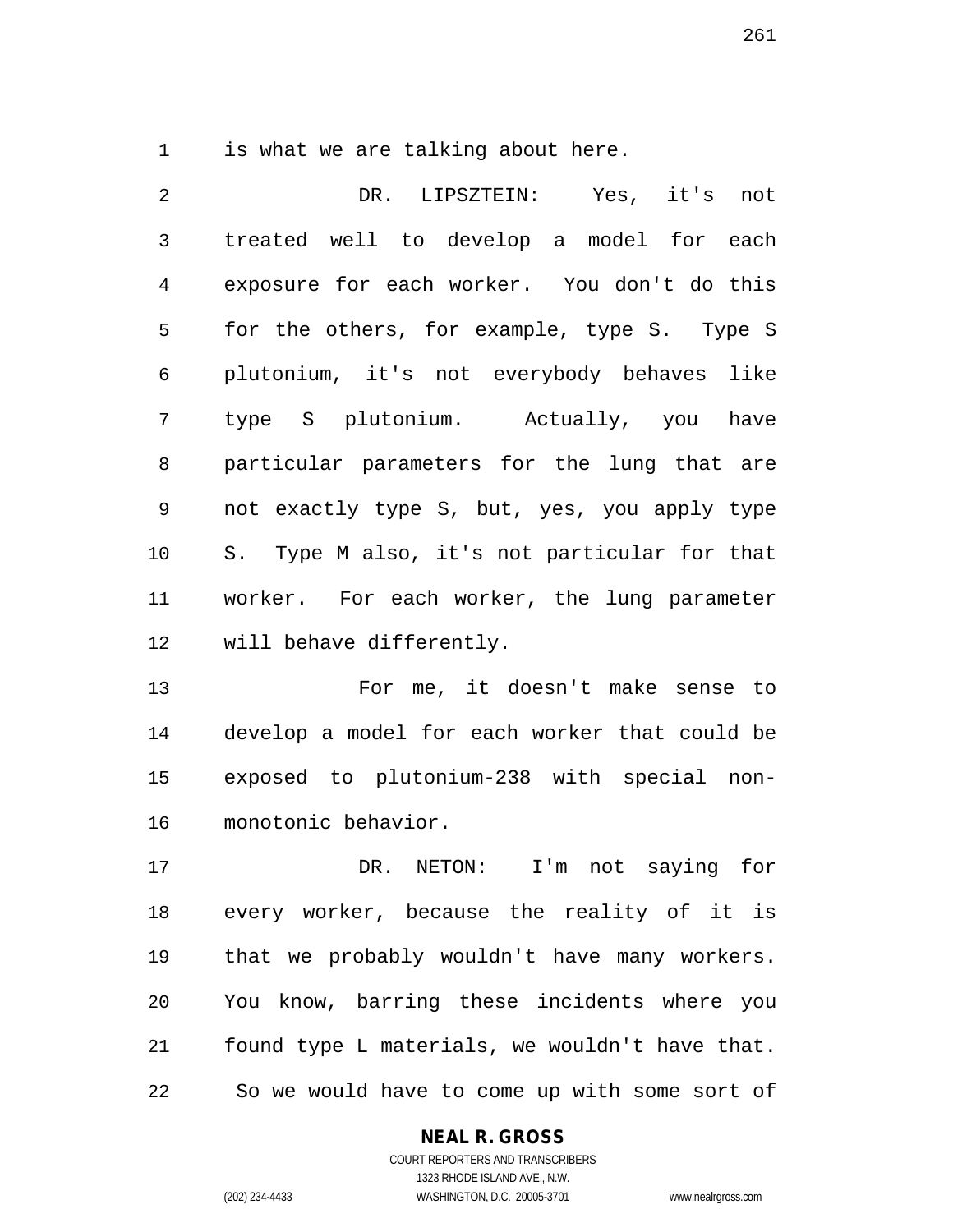default value.

| 2              | What I'm hearing you say, though,              |
|----------------|------------------------------------------------|
| $\mathfrak{Z}$ | is that there is a possibility of a model out  |
| 4              | there, whether it's J, which you believe is    |
| 5              | the most bounding, or whether it is L, that    |
| $\epsilon$     | could be used to reconstruct dose for this     |
| 7              | type of plutonium-238.                         |
| 8              | DR. LIPSZTEIN: Yes, all the time,              |
| 9              | we have agreed on that.                        |
| 10             | DR. NETON: Well, I'm not sure I                |
| 11             | understood that as well.                       |
| 12             | So I'm not sure where to go with               |
| 13             | it, other than, as a practical matter, I don't |
| 14             | know that it makes that much difference        |
| 15             | whether it's $L$ or $-$ J is the other model?  |
| 16             | Yes.                                           |
| 17             | CHAIR BEACH: It might have for                 |
|                | 18 those two.                                  |
| 19             | DR. LIPSZTEIN: Yes. Yes.                       |
| 20             | DR. NETON: Well, I mean --                     |
| 21             | DR. LIPSZTEIN: It makes sense for              |
| 22             | the lung.                                      |

**NEAL R. GROSS** COURT REPORTERS AND TRANSCRIBERS

1323 RHODE ISLAND AVE., N.W.

(202) 234-4433 WASHINGTON, D.C. 20005-3701 www.nealrgross.com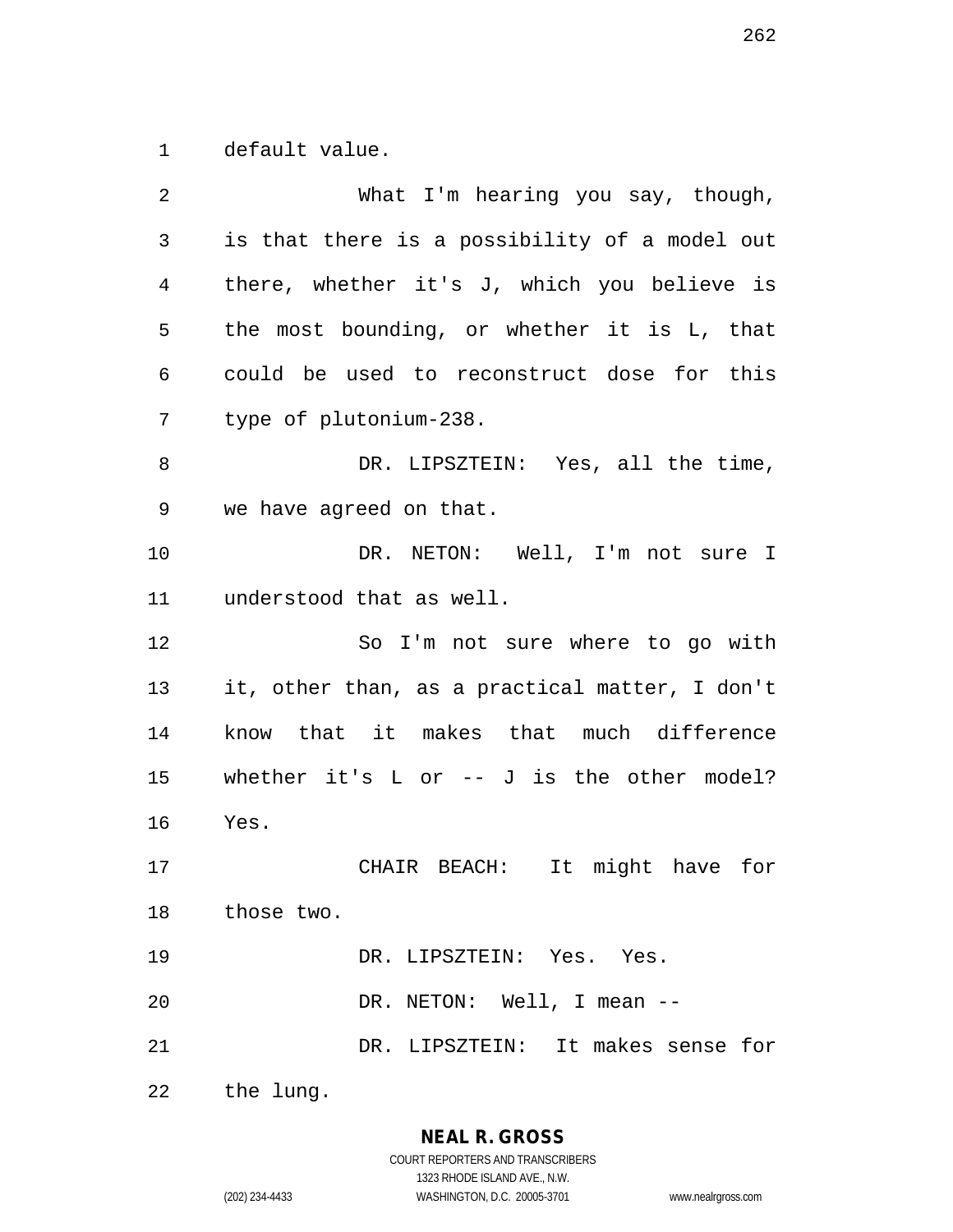1 DR. NETON: The lung doses are going to be sufficiently large -- DR. LIPSZTEIN: Yes. DR. NETON: -- under I think either scenario -- DR. LIPSZTEIN: Yes. 7 DR. NETON: -- that they are going to be well over. DR. LIPSZTEIN: Yes. DR. NETON: That really shouldn't be a consideration, though. The reality of what's there should be the consideration. I'm reluctant at this point to make a decision for our program that type J is the appropriate model. But I think, now that I understand that you do believe that type J would be appropriate, and it wouldn't be implausibly high, I think we need to take that back and consider our options as to where to go. I think, under previous discussions, it was my belief that SC&A felt

**NEAL R. GROSS**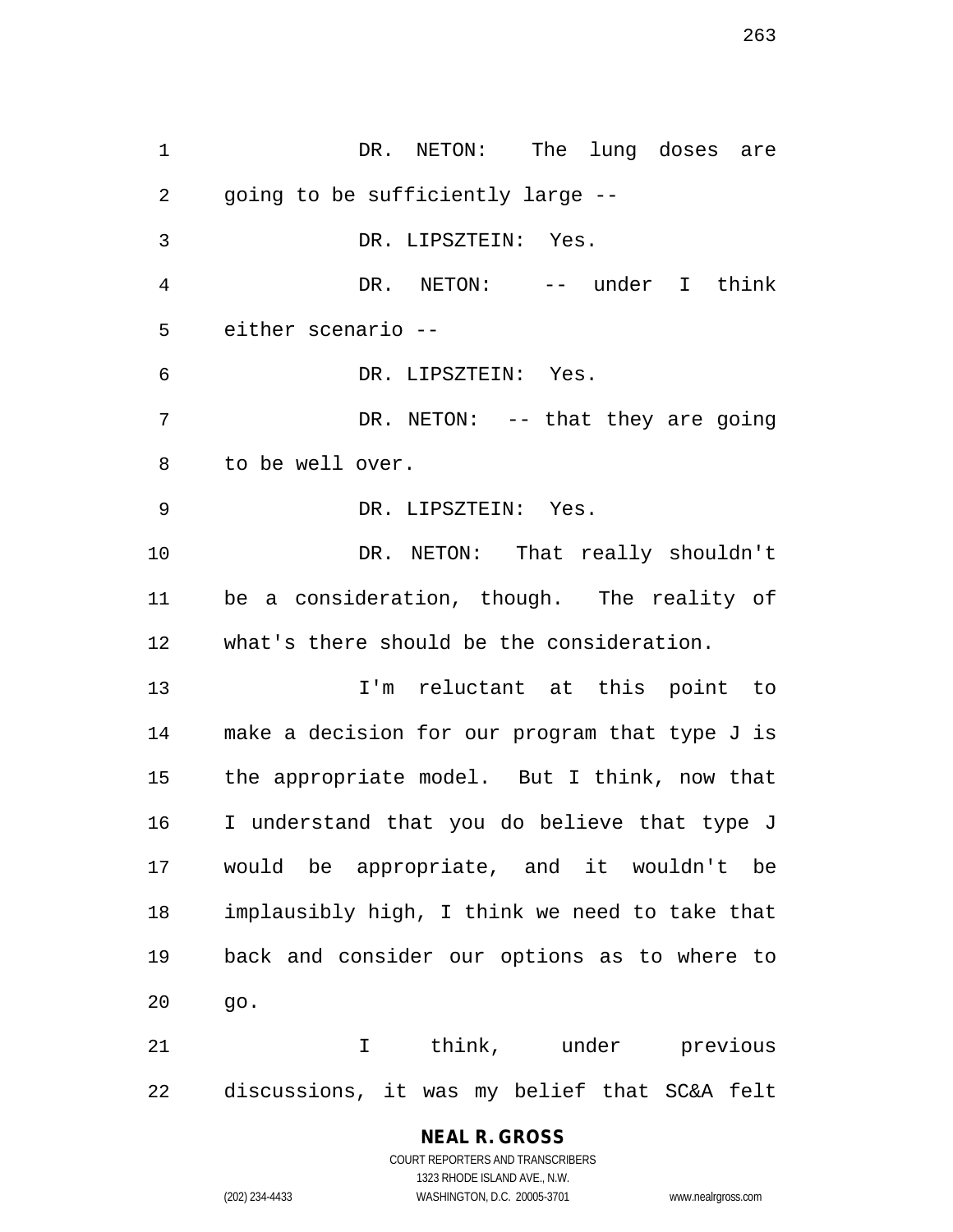that, even if we had a model, it was sort of in the same camp as these tritides, insoluble tritides, that applying it would be implausibly high because we couldn't identify who to apply the exposures to.

 But if SC&A is of the opinion that we could use it, and it wouldn't be implausibly high, we can take that back and think about it.

 MR. FITZGERALD: You know, I think the consideration of to what extent the physical handling of the circumstances of the event at Los Alamos, I think is somewhat speculative as to know, yes, it might have or it might not. I think that is kind of where we are coming from, that the claimant- favorable assumed that this could have been reflective of --

 DR. NETON: I'm encouraged. I think we're closer than ever on this. I just don't want to make sort of an ad hoc decision on my own here, and we need to take it back to

### **NEAL R. GROSS**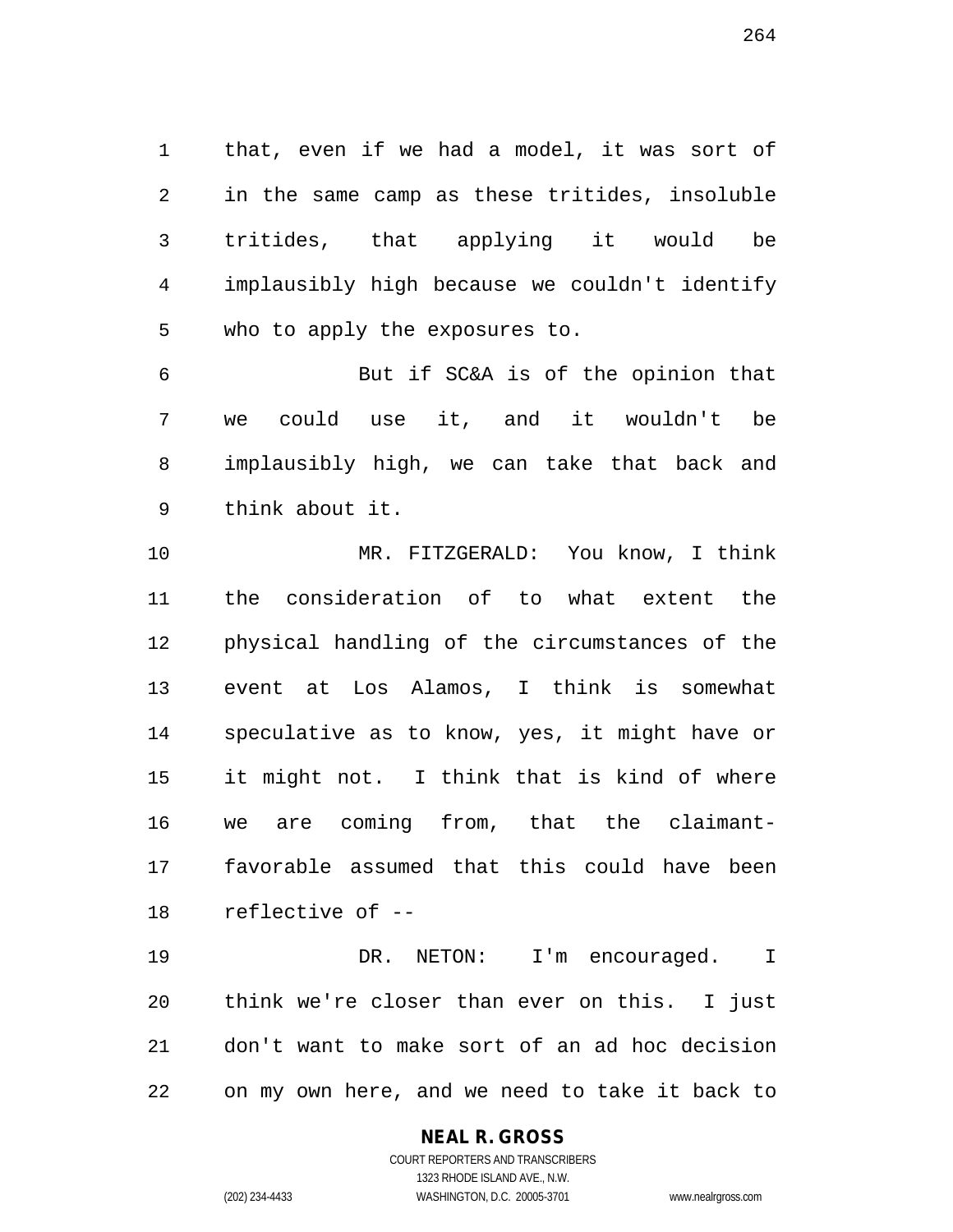our group to talk about how we might want to land on this.

 MR. FITZGERALD: Yes, I think the last exchange was, again, I said at the beginning, was pretty fruitful. I think this is where we are at.

 DR. ULSH: Can we agree -- I don't remember when they started the advent of the microsphere program. I don't know, whatever the date is.

 MR. FITZGERALD: Whatever the date is.

 DR. ULSH: I mean this is a high- fired process. So the types of operations that you might have encountered in the very early days of the SM Building, for instance, when they were doing plutonium nitrate or plutonium oxide, before they started doing the microsphere project, it doesn't seem to me that there would be a basis for concluding that there would be a potential for highly-insoluble plutonium-238 because it is a high-

### **NEAL R. GROSS**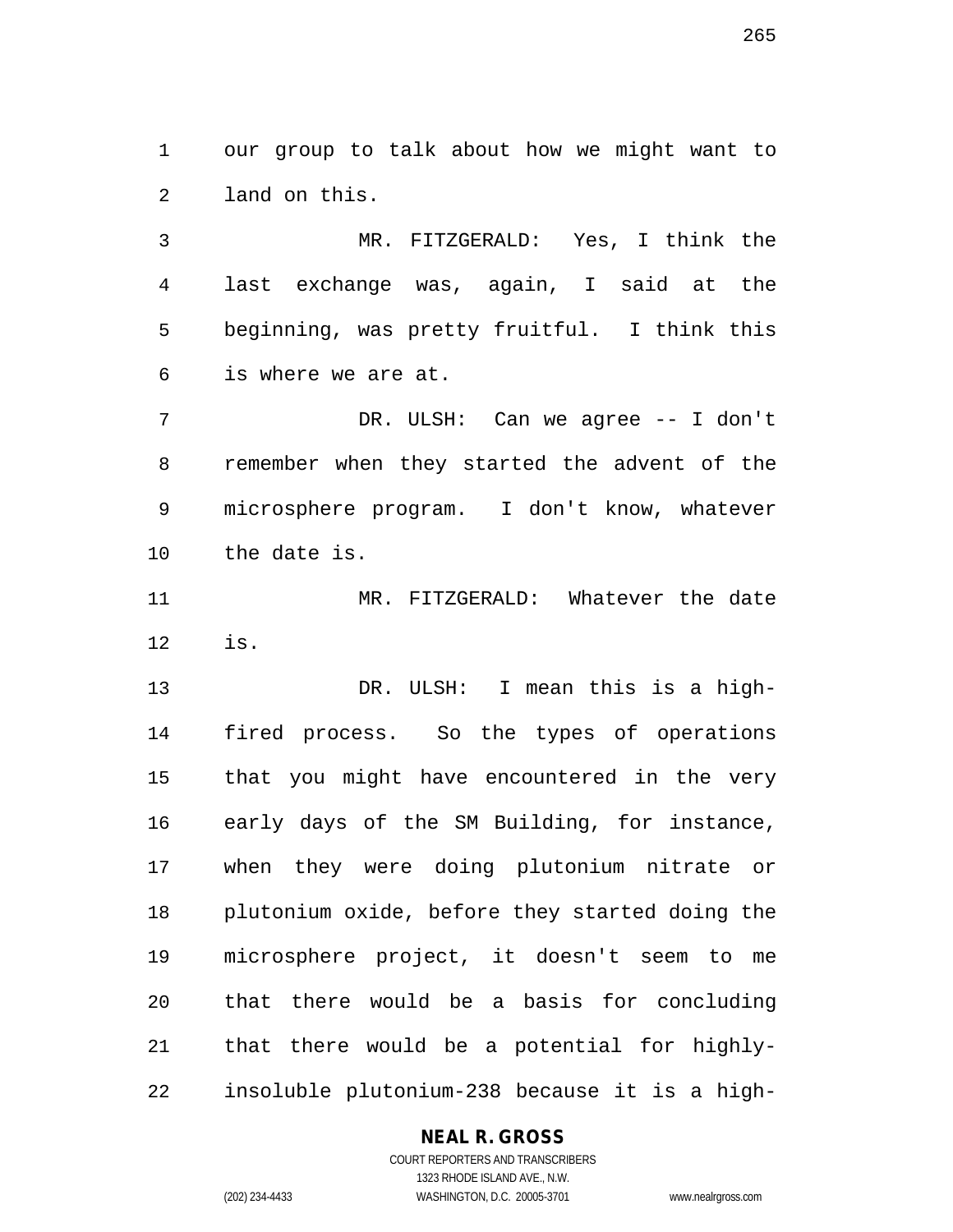fired process. If you aren't doing high- firing processes -- can we agree on that? MR. FITZGERALD: Yes. I mean, certainly, you're going to have to have temperatures that would be high enough. Bob, you would know what this is approximately. I mean you would have to have the temperatures. MEMBER SCHOFIELD: Are we really sure of that? Because the reason why I say that, I've seen how it's all done. I've been involved. It goes through two stages, typically. And, of course, I'm having to base this on what I know about the Los Alamos process, where it would definitely be high- fired. MR. FITZGERALD: Now we acknowledge the RTG. I think we're talking about operations that were non-RTG operations that may have been low-temperature operations. MEMBER SCHOFIELD: They were low

### **NEAL R. GROSS**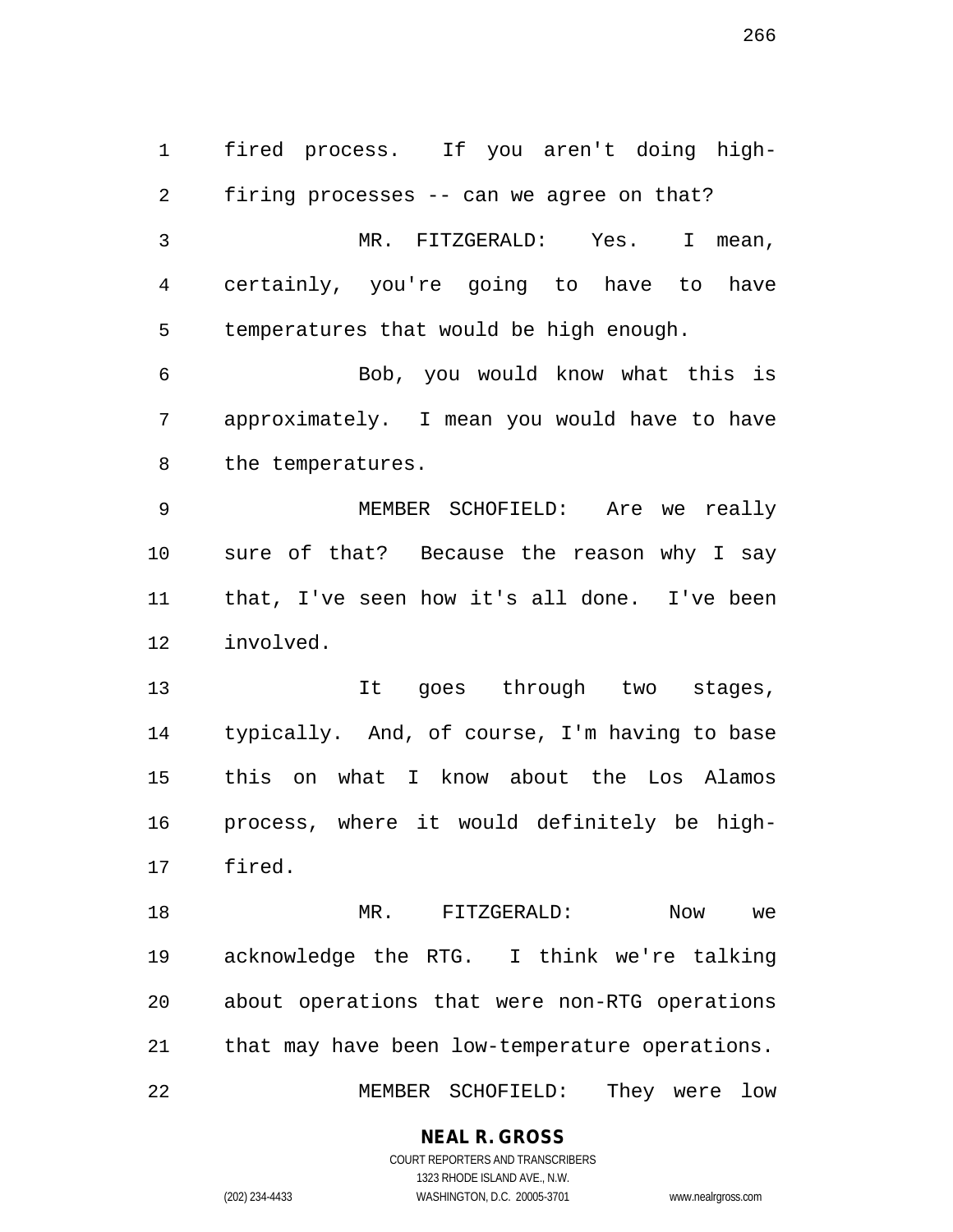temperature? Because, actually, I know -- DR. BISTLINE: What do you consider low temperature? MR. FITZGERALD: Well, that is kind of what Brant's asking. DR. BISTLINE: Because anything above about 800 degrees, it gets to the high- fired, and you end up with some high-fired, not all high-fired. But, once you get up around a little over 1,000 degrees, then almost all the plutonium is going to be high- fired plutonium. DR. ULSH: So somewhere in the hundreds of degrees centigrade is what we're

talking about, right?

 DR. BISTLINE: Okay. Because around 750 to 800 degrees, you're going to have quite a bit of high-fired out of that temperature.

 DR. ULSH: Well, I would have to go back and look at what actually happened prior to the microsphere program because, of

### **NEAL R. GROSS**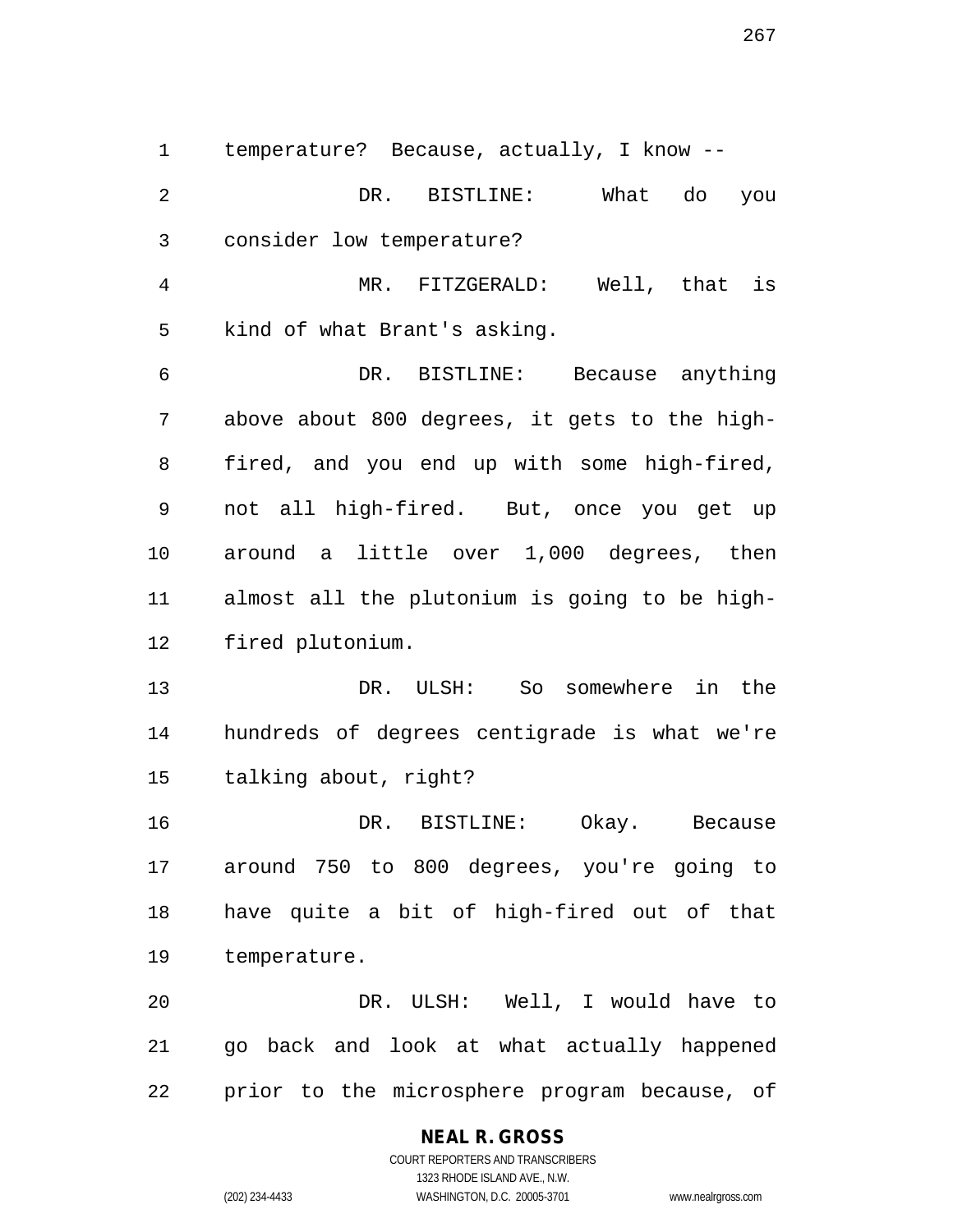course, the inherent assumption in what I'm saying is that there weren't processes prior to that that would have led to those kinds of temperatures, and I need to verify that. I can't say that's the --

 MR. FITZGERALD: Yes, there's been some fabrication processes that --

 DR. BISTLINE: Because even at Rocky, we had, you know, just the regular 10 production process; we found out that some of those did have temperatures that got up there approaching the 800 degrees centigrade temperature, just in the plutonium process, in the normal production.

 DR. ULSH: And you had a couple of little fires there, too.

DR. BISTLINE: Pardon?

 DR. ULSH: You had a couple of little fires there, too.

DR. BISTLINE: Yes, 1600 degrees.

MR. FITZGERALD: There was a lot

of high-fired --

#### **NEAL R. GROSS**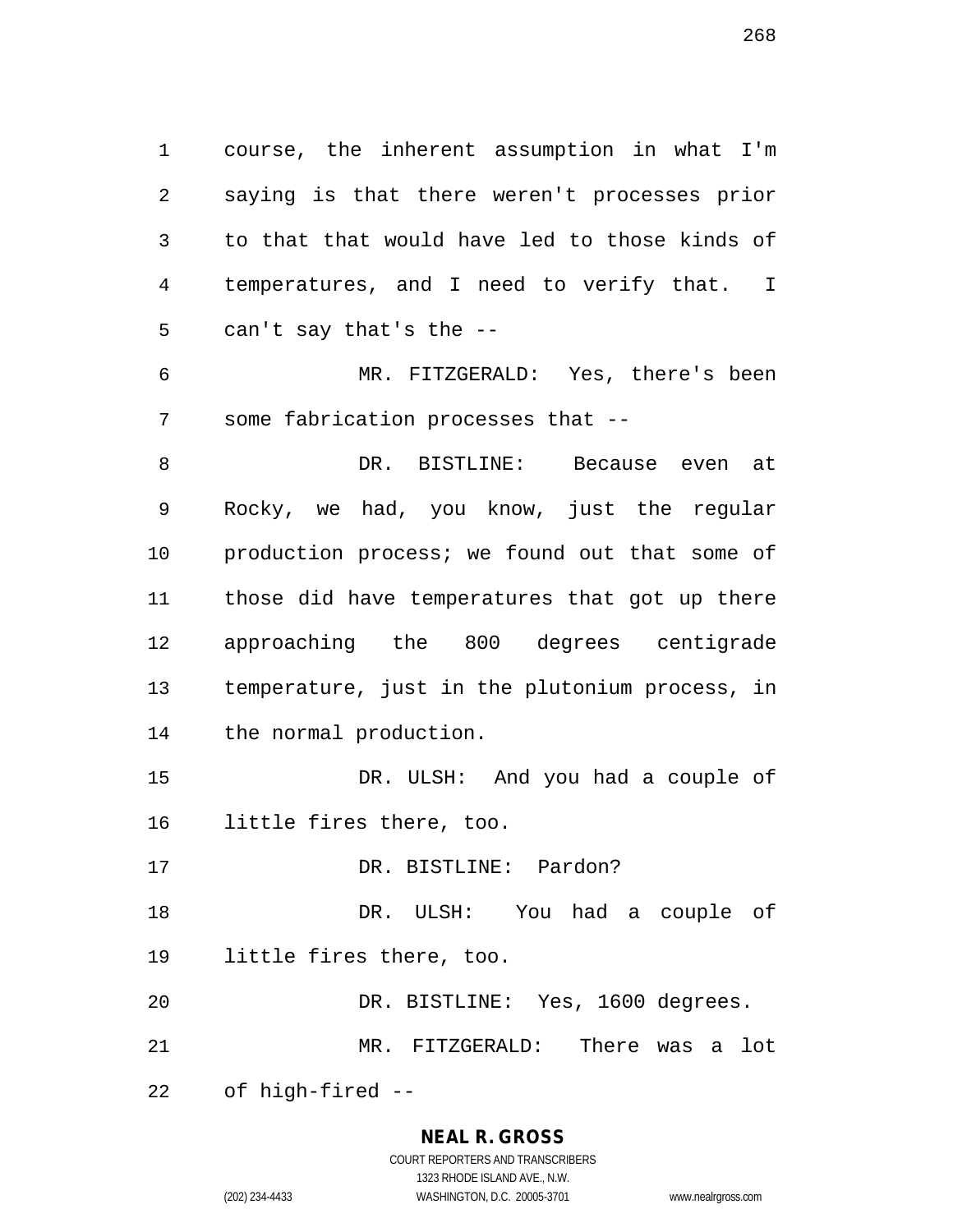1 DR. BISTLINE: But we found, just in natural production, that you did have temperatures, say, in the normal production, routine production, we had temperatures that were -- DR. ULSH: And if that were the case at Mound, then my suggestion would not have -- I would just have to look at it. DR. NETON: We will look at it. We are going to take this back and look at the issue. CHAIR BEACH: Any other questions from the Work Group before we move to the next topic? MR. FITZGERALD: Joyce, do you have anything else? 17 DR. LIPSZTEIN: No, no. 18 MR. FITZGERALD: Okay. DR. LIPSZTEIN: Then, once we accept the model, then we have to know what to do with the coworker model. Because you have

a non-monotonic. So I don't know how to

**NEAL R. GROSS** COURT REPORTERS AND TRANSCRIBERS

1323 RHODE ISLAND AVE., N.W. (202) 234-4433 WASHINGTON, D.C. 20005-3701 www.nealrgross.com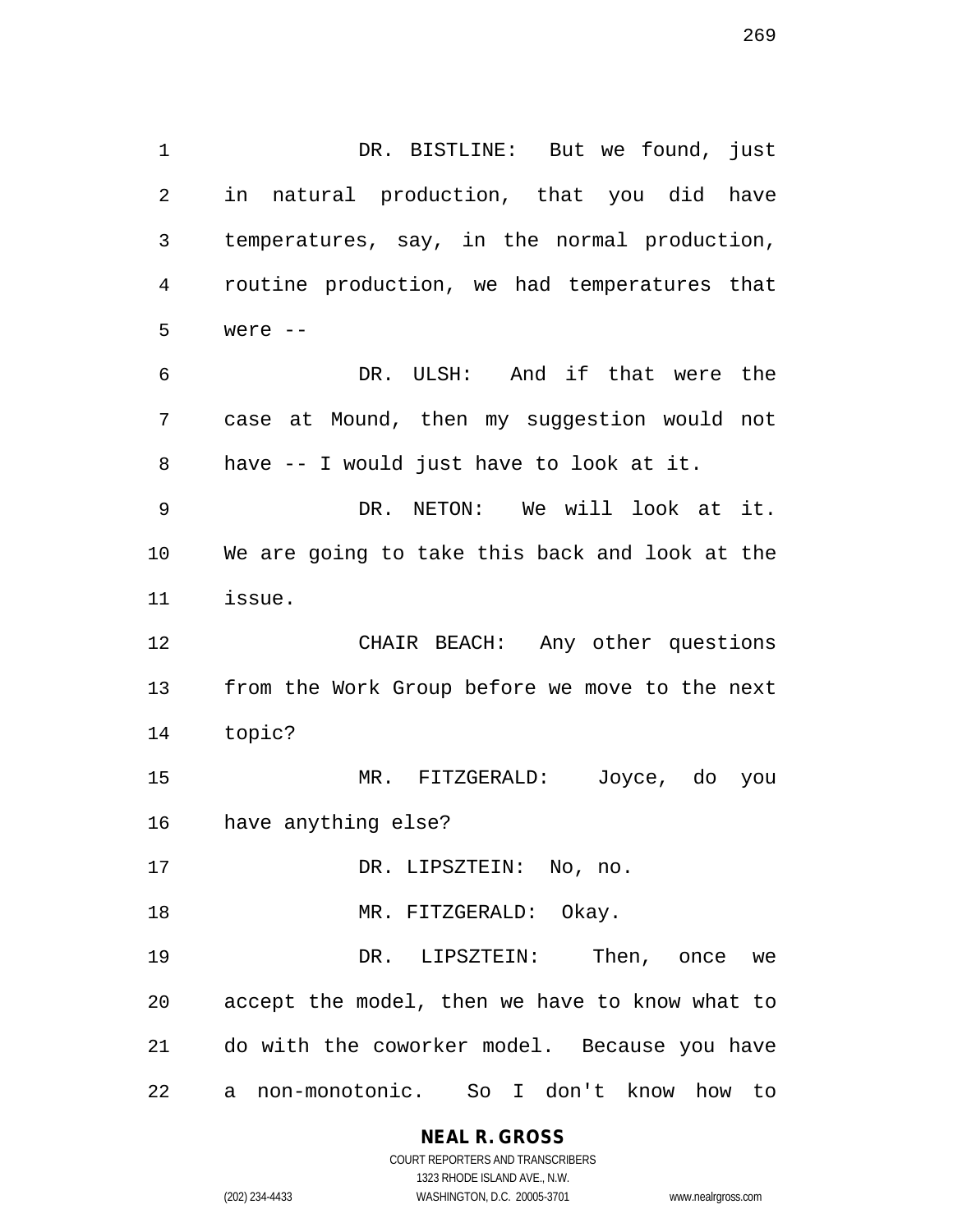build, but that's some other problem, not just an SEC issue. That is something that can be solved once we are beyond the model. CHAIR BEACH: Thank you. Okay, so the next topic we are going to get into, and this is going to be headed off by SC&A, is the Road Map, and it may be a little quicker than what we thought, based on some of the new information on the Road Map.

11 So, Kathy, are you heading that? Or, Bob?

 MS. ROBERTSON-DEMERS: Well, I can just give you some of the items that were raised when we looked at the completeness of the Road Map.

 We contended that you could add these if you did a subsequent revision. So some of these issues in themselves are not SEC issues.

 MR. FITZGERALD: I don't know. We could provide these as comments, specific

# **NEAL R. GROSS**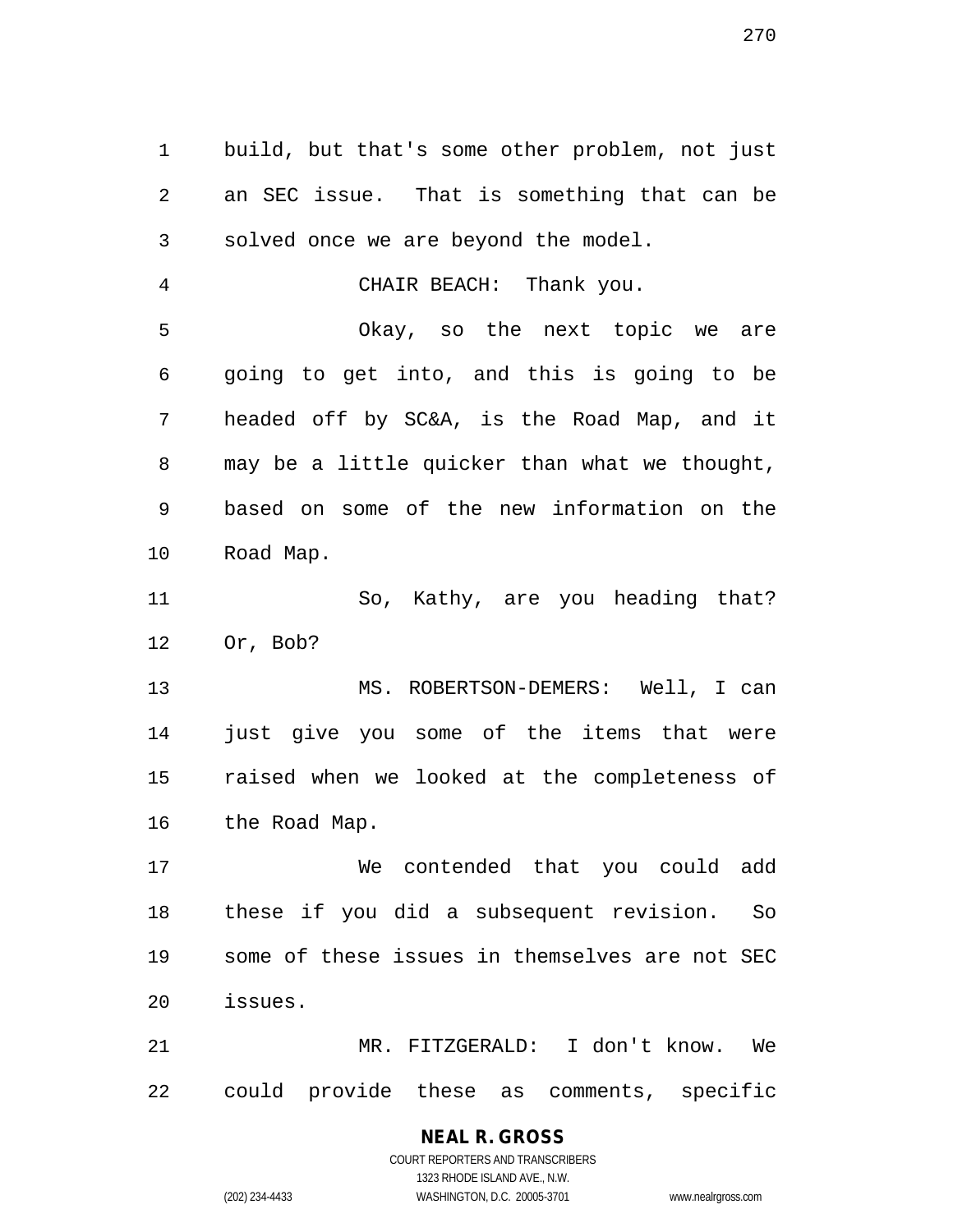comments, rather than trying to correct, you know, correcting the 140-page Road Map. I mean we could certainly provide those comments.

 I think what we were getting to, and I think it was referred to as a tool anyway, or as a way to demonstrate what the [identifying information redacted] report has in it to the Work Group, we didn't see really an SC&A question, other than the questions of adequacy, which we have been talking about.

 MS. ROBERTSON-DEMERS: Well, it depends upon what the purpose of the Road Map is. I mean, there are some gaps.

 MR. FITZGERALD: Do you want to talk about the corrections or gaps in the Road Map, even though it may not have SEC implications?

 CHAIR BEACH: No. I think we need to step back on that, based on the new information --

MR. FITZGERALD: Yes.

# **NEAL R. GROSS**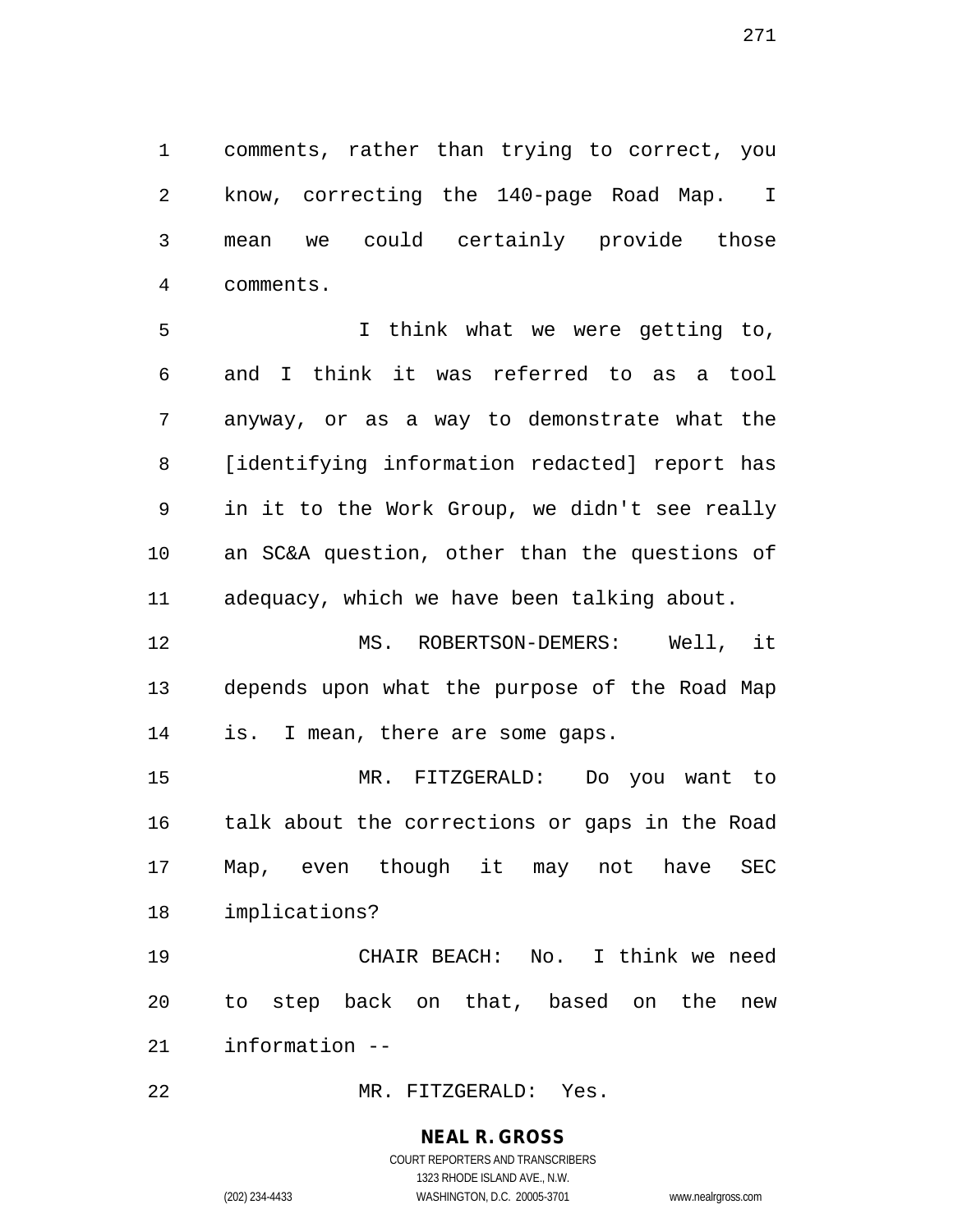with that. MR. FITZGERALD: I mean that might be part of what we're coming in -- CHAIR BEACH: Yes. MR. FITZGERALD: But that gets to the heart of the issue, which is bioassay, rather than -- you know, to me, it is not quite a Site Profile issue, but how complete is the Road Map? Well, we could work at that, but I'm not sure that gets us where we want to go. CHAIR BEACH: No. I think we need to wait. 15 I think, Brad, you had something? MEMBER CLAWSON: Well, personally, I was under the misinterpretation of what the Road Map was for. Now we have come back, and that it was more of a D&D guidance in the later years. I have been trying to find it on

CHAIR BEACH: -- and come back

there because I remember reading in there, in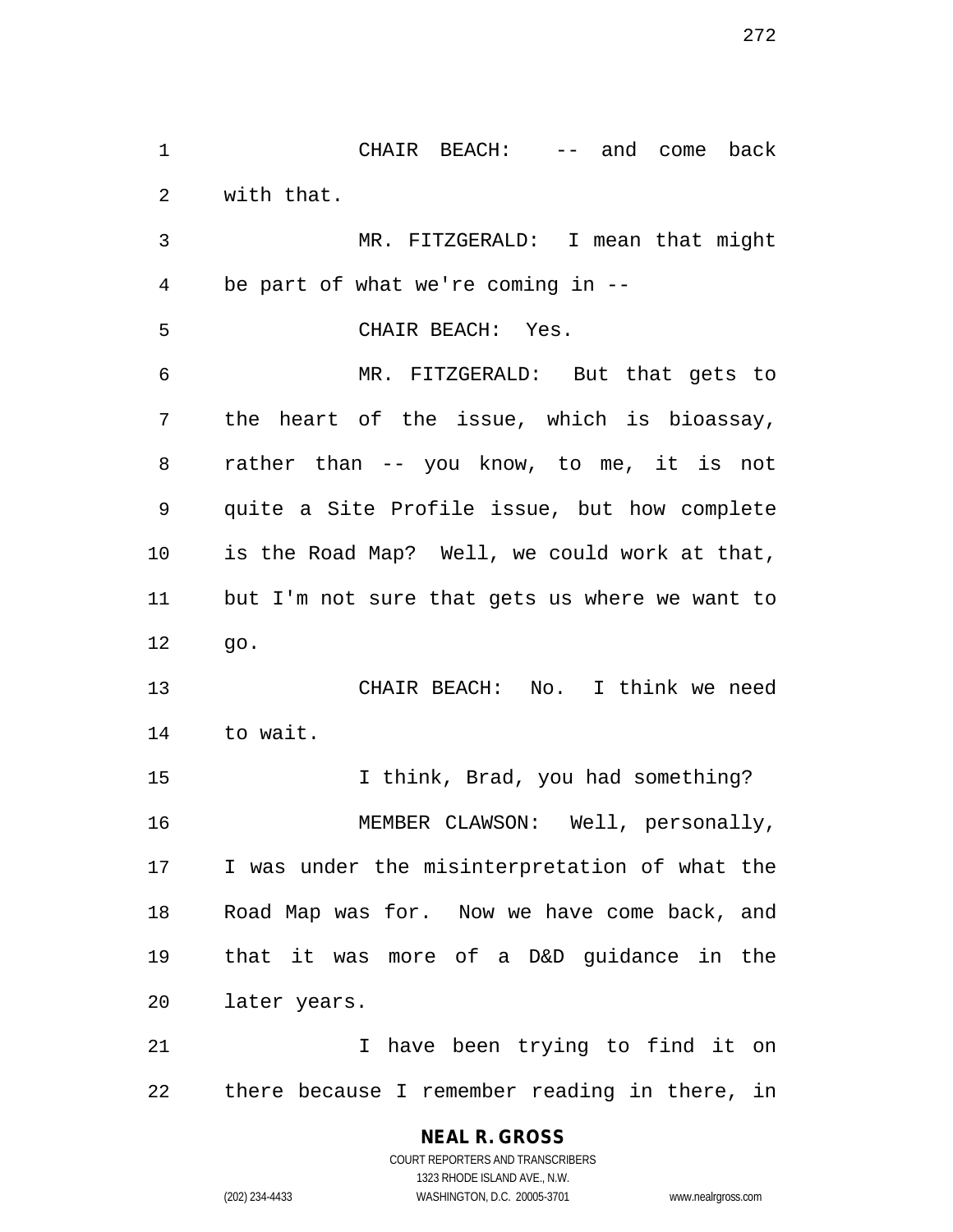the [identifying information redacted] document, that these isotopes were there or considered there in the ceilings and floors, and so forth like that. And now I am being told it was just part of production.

 So I think we need to step back and look at how we are really going to use that and what the adequacy was there.

 CHAIR BEACH: Well, and the implications it has for previous issues on internal data adequacy.

 MEMBER CLAWSON: Well, then the other thing that came up, and you know we did this on a side conversation I believe, but when we talk about a process ran from -- and I'm just throwing out numbers -- 1949 to 1959, then to come to find out that it was only actually for two years in that period, I think that we need to refer to that differently because the actual process was only two years, but then we had it stored elsewhere, and so forth like this.

#### **NEAL R. GROSS**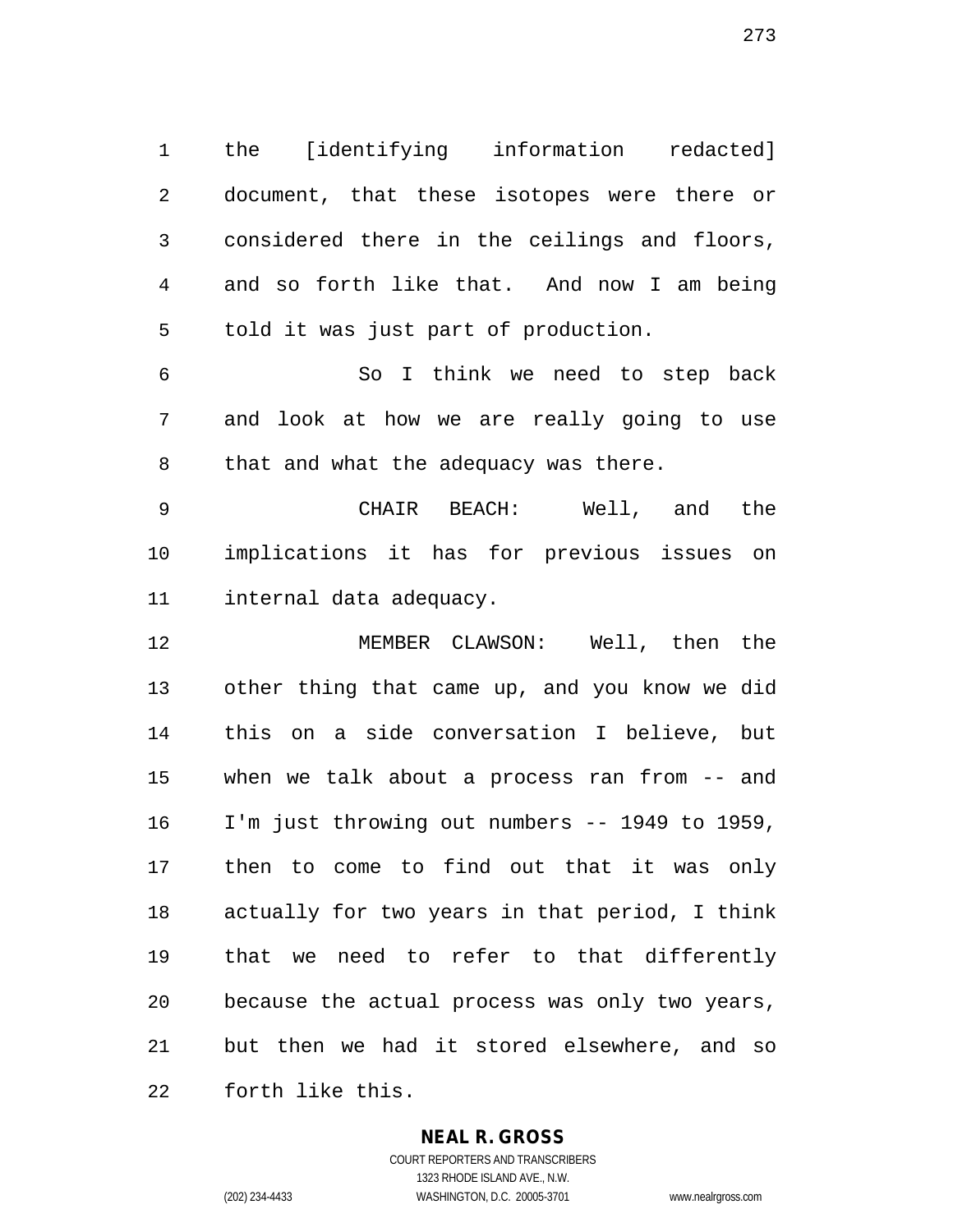And we have found other areas where the process, while we're sitting there with strontium or cesium, something like that, had been in these tanks for so long, and all of a sudden, we had a leak. That process ended. It had been there for five to ten years. 8 DR. ULSH: Well, it wasn't clear that that was the genesis of the material. It's possible, but we haven't -- MEMBER ZIEMER: Well, uncertainty about what the end-point means in the document -- 14 MEMBER CLAWSON: Right. MEMBER ZIEMER: -- is it the end of the official project or is it the end of when the material is actually sort of available in that facility? I think you showed somewhere that, basically, the end was when everything was concreted up. So I think there's some question. It may be clear, but I guess there were questions at least in

**NEAL R. GROSS**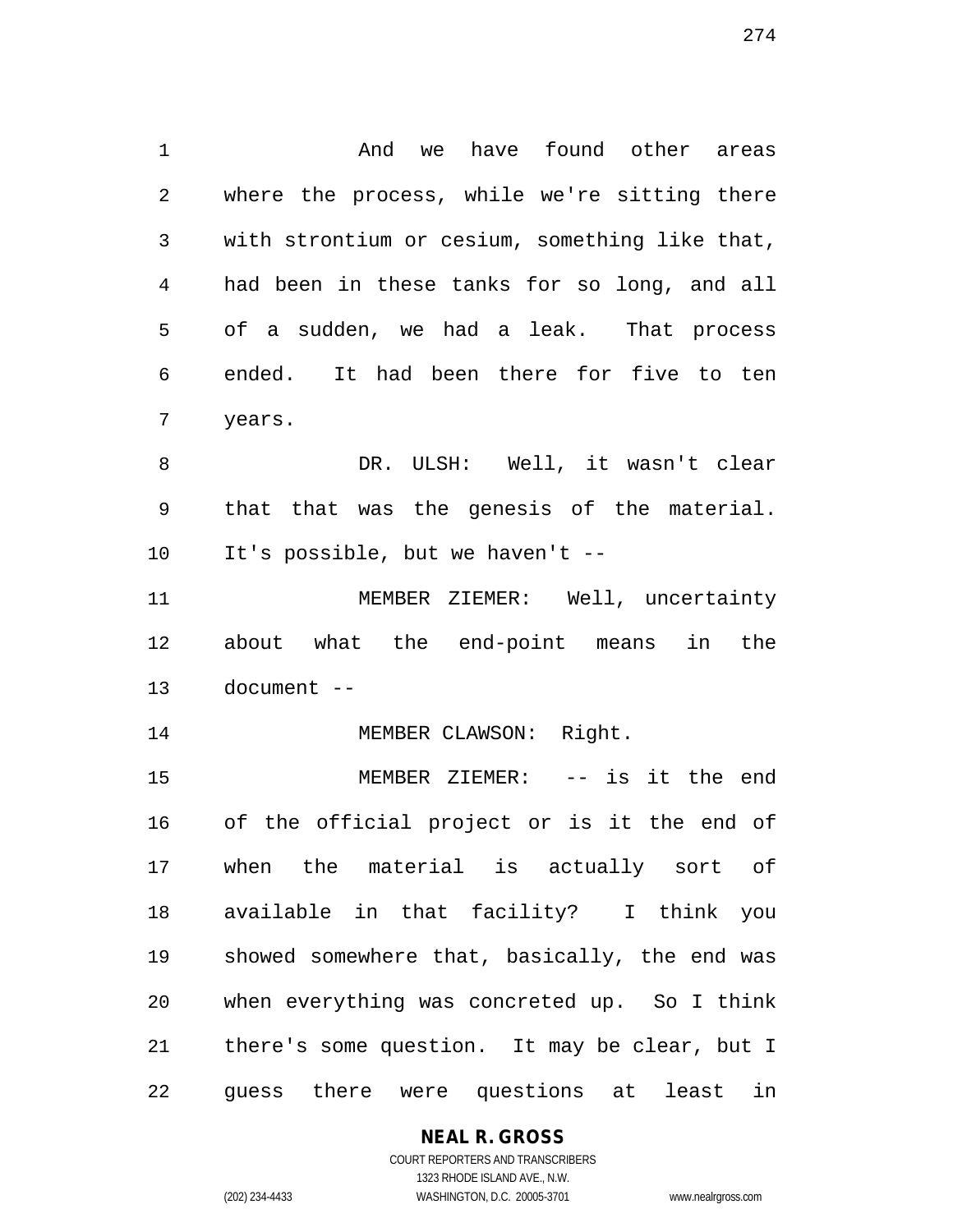people's minds as to what that end-point means in the document. Or is it the same in every case?

 DR. ULSH: I don't know. I don't know if the end-point means the end of active operations or if it means final D&D.

Do you recall, Mel?

MR. CHEW: No, I don't.

 MEMBER ZIEMER: If it is consistent throughout, and we know what it means, that would be important.

 MR. CHEW: But most of the time, when the specific operation was mentioned, it did give, like in that particular room the material was present, so between 1951 and 1954.

 So I think, in essence, it really is both. Okay?

 MEMBER ZIEMER: Yes. Well, I think we have all experienced that, where a project ends and you can identify that either by funding or by some other document, but, in

> **NEAL R. GROSS** COURT REPORTERS AND TRANSCRIBERS

> > 1323 RHODE ISLAND AVE., N.W.

(202) 234-4433 WASHINGTON, D.C. 20005-3701 www.nealrgross.com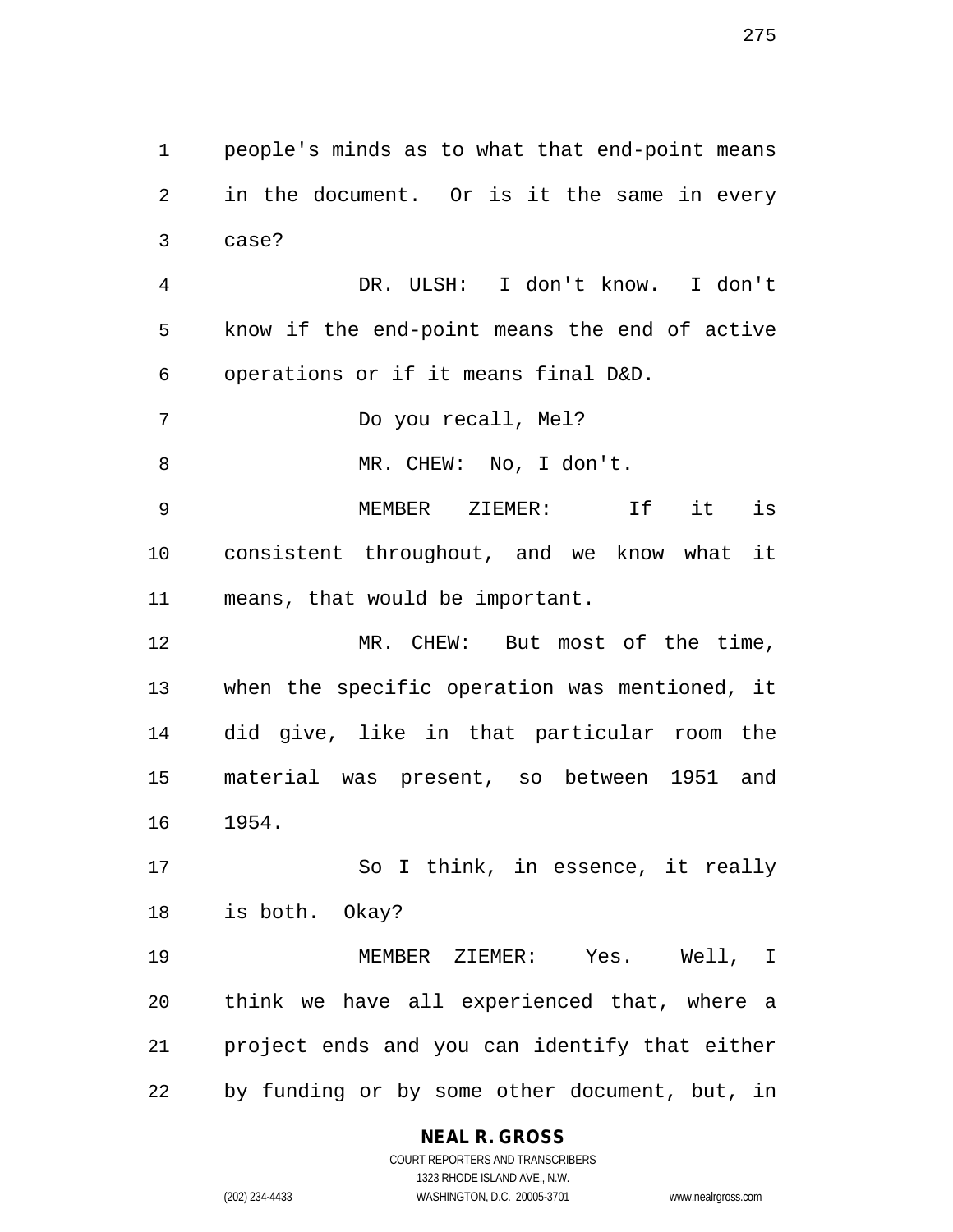practicality, somebody later has to do something with some stuff, either get it out of there or drum it up or decon something. So it would help to clarify that in some way. MR. CHEW: But the thing when they were compiling the document, they were trying to gather the best information as they possibly can. If, for instance, there was some specificity to tell you that this particular process occurred in that particular room, they put it in.

MEMBER ZIEMER: Kept it in.

13 MR. CHEW: If it wasn't sure, they put it to whatever the time was.

MEMBER ZIEMER: Right.

 MR. CHEW: So recognizing what the genesis of the document itself is and what its intended purpose is.

 To answer your question, it does kind of help you, that if you came back and D&Ded, this material potentially may be up in the ceiling and the wall, and that's --

> **NEAL R. GROSS** COURT REPORTERS AND TRANSCRIBERS

> > 1323 RHODE ISLAND AVE., N.W.

(202) 234-4433 WASHINGTON, D.C. 20005-3701 www.nealrgross.com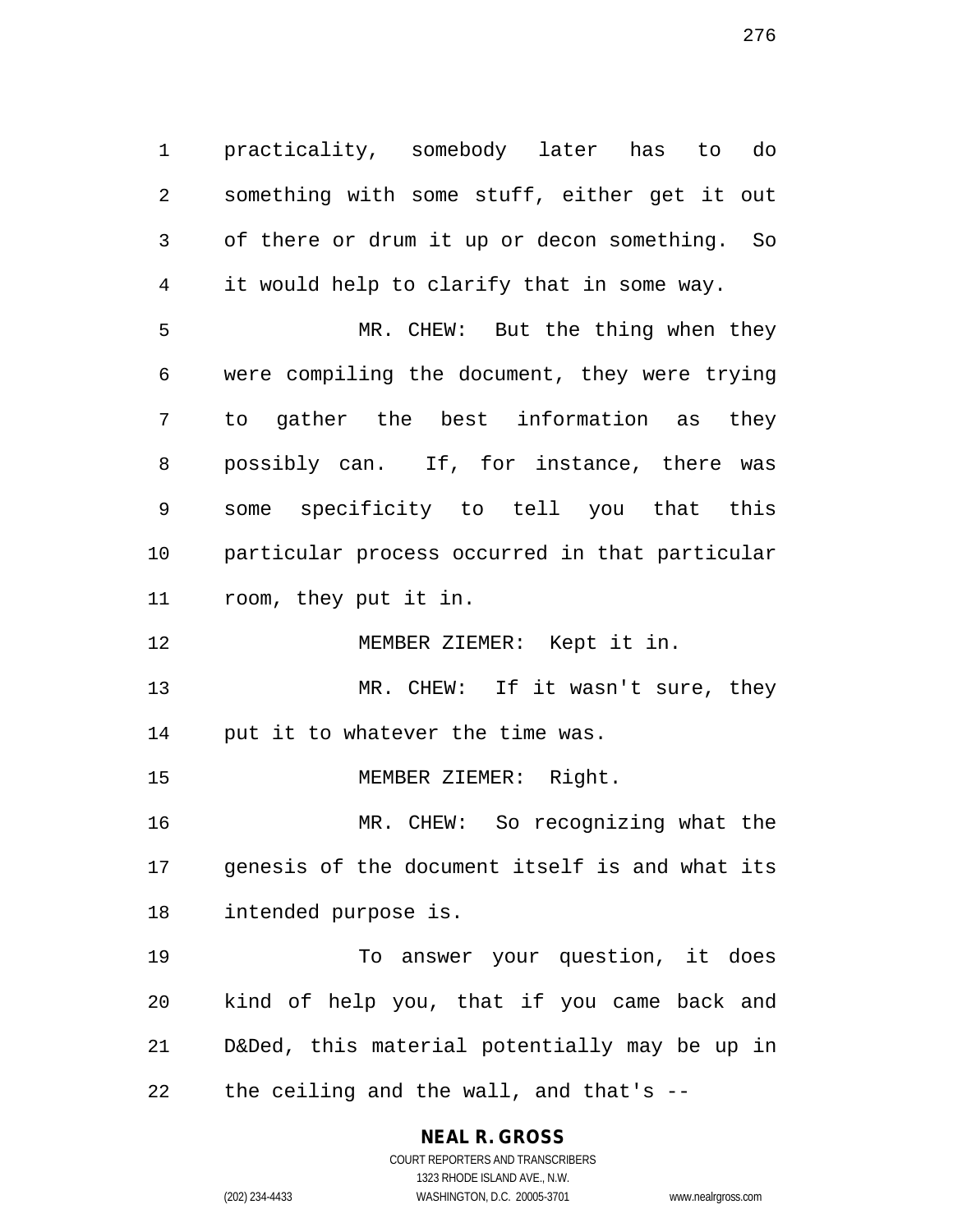MEMBER ZIEMER: Regardless of the time frame.

MR. CHEW: Right.

 MEMBER CLAWSON: Right. And that's a very good point, but what I was considering that is that this document showed that we had this here, from here to here, and that we should have been monitored for that portion of it.

 MR. CHEW: But you've got to remember why we put the thing together in the first place, because Mound, being a significant long period of time, had many, many different campaigns of different materials. It was good to try to put a Road Map together, so we can at least say, yes, we know these particular operations happened at this period of time with these kinds of materials, to the best of how the document was put together.

 MEMBER CLAWSON: Well, and I think we also need to look at why this document was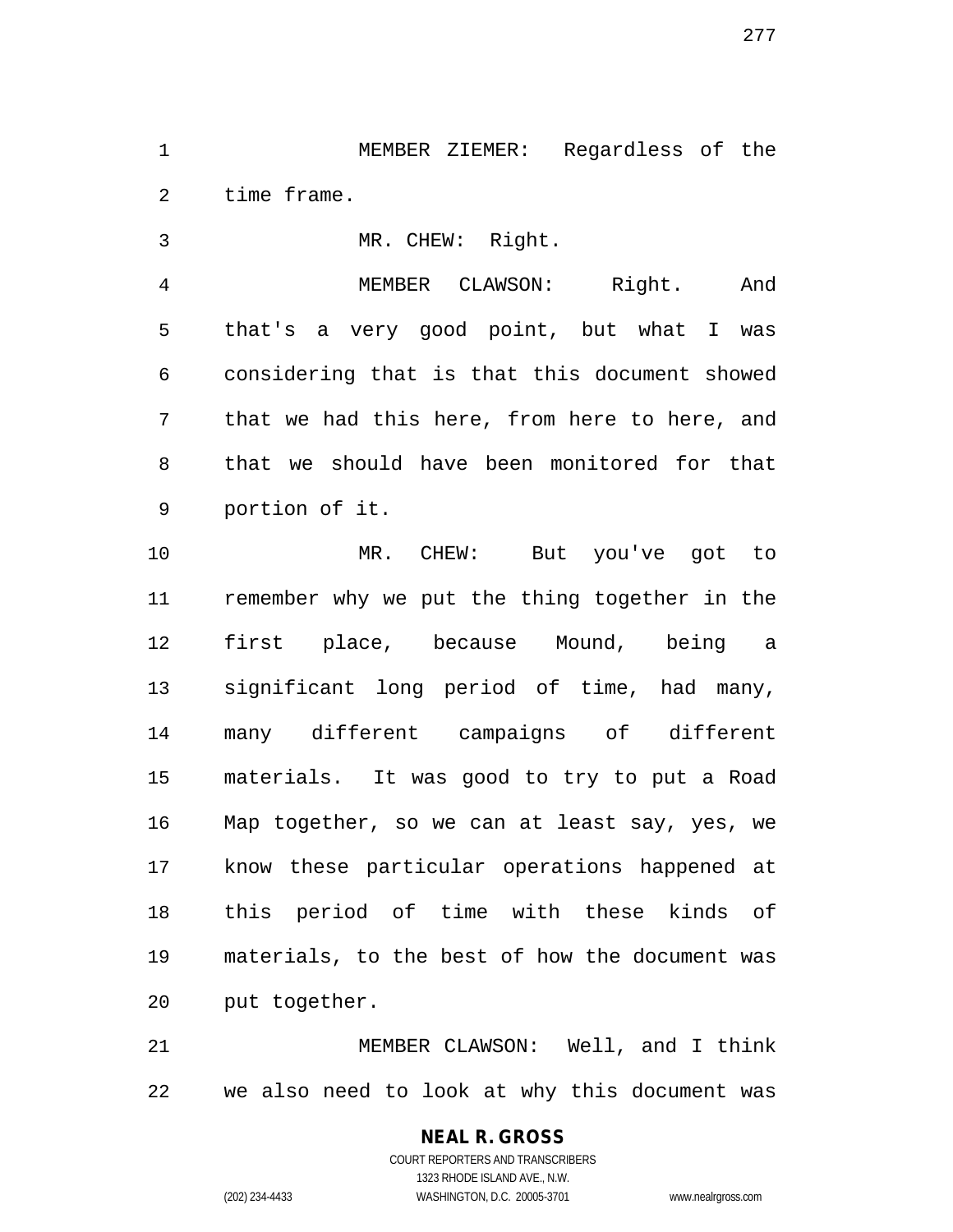put together. Because, according to some of the interviews that we have had, they started going into the D&D process of this, and it's like the building, and there was no residue, and then they would go rip out a piece of equipment, and they would reveal product and different sources that have been there for 40 years and, all of a sudden, people had uptakes.

10 And they were trying to figure out what was going on, and come to find out it's because they didn't have a record of what had been where. That was my understanding kind of a little bit of why the [identifying information redacted] document was there.

 But I was under the impression that, from here to here, you had a potential for exposure to it. I think we need to kind of look at that.

 DR. BISTLINE: But, again, I think there is a question as to how it is going to be an important question, how useful that Road

### **NEAL R. GROSS**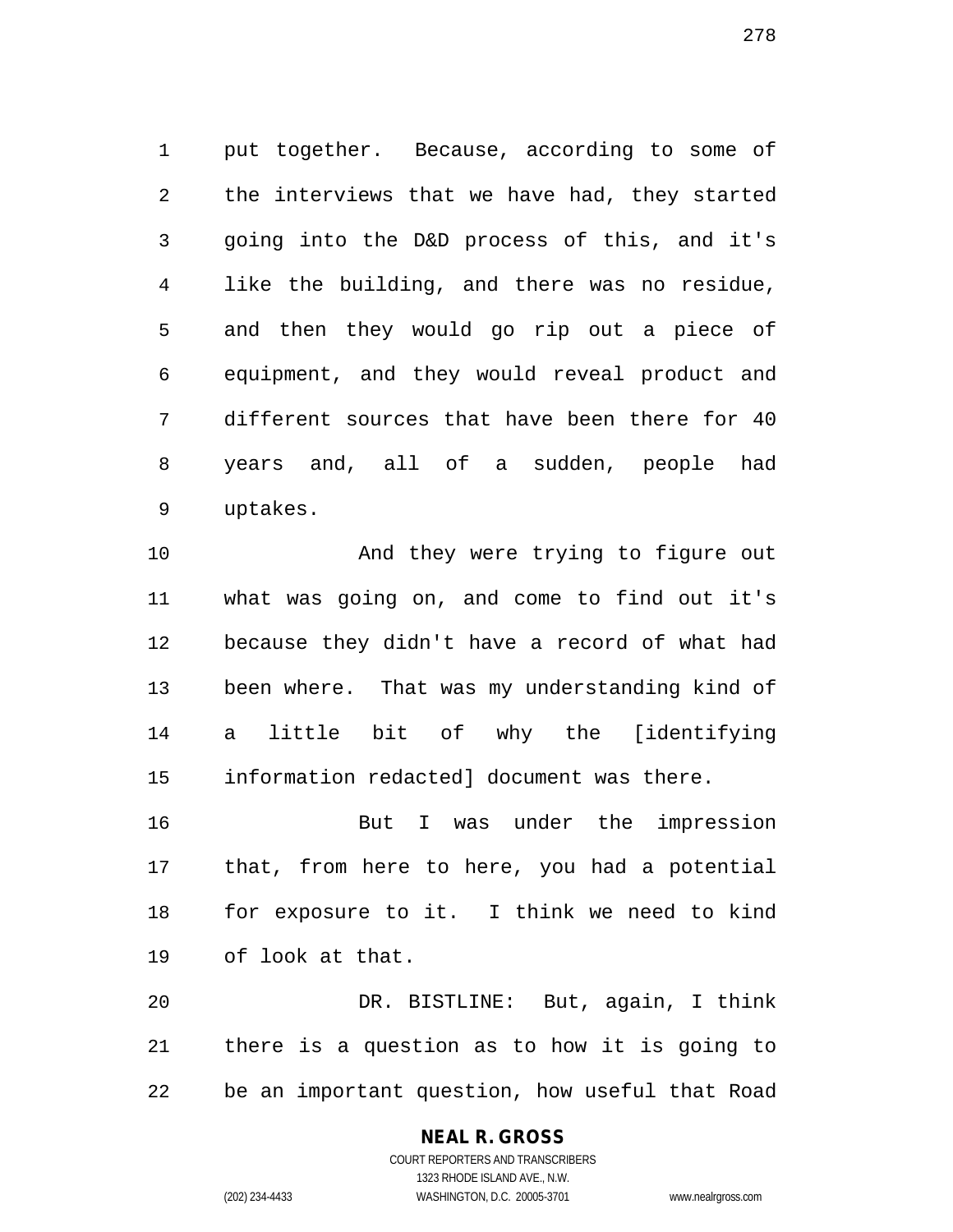Map is going to be.

| 2  | MEMBER CLAWSON: Right.                         |
|----|------------------------------------------------|
| 3  | DR. BISTLINE: Because if a dose                |
| 4  | reconstruction person goes to that, thinking,  |
| 5  | you know, I'm going to use this as a trail for |
| 6  | this, there are things missing. There's a lot  |
| 7  | of information that is --                      |
| 8  | MEMBER CLAWSON: Right.                         |
| 9  | DR. BISTLINE: For instance, the                |
| 10 | big explosion is not listed as one of the      |
| 11 | incidents that occurred. And you've got        |
| 12 | references in there back to the [identifying   |
| 13 | information redacted] document. Well, how      |
| 14 | many of the dose reconstruction people have    |
| 15 | Q-clearances to be able to go back and look at |
| 16 | this document?                                 |
| 17 | MR. CHEW: But they wouldn't do                 |
| 18 | that.                                          |
| 19 | MEMBER ZIEMER: They don't use the              |
| 20 | Road Map, do they?                             |
| 21 | DR. BISTLINE: Well, is it going                |
| 22 | to be used for that?                           |

**NEAL R. GROSS**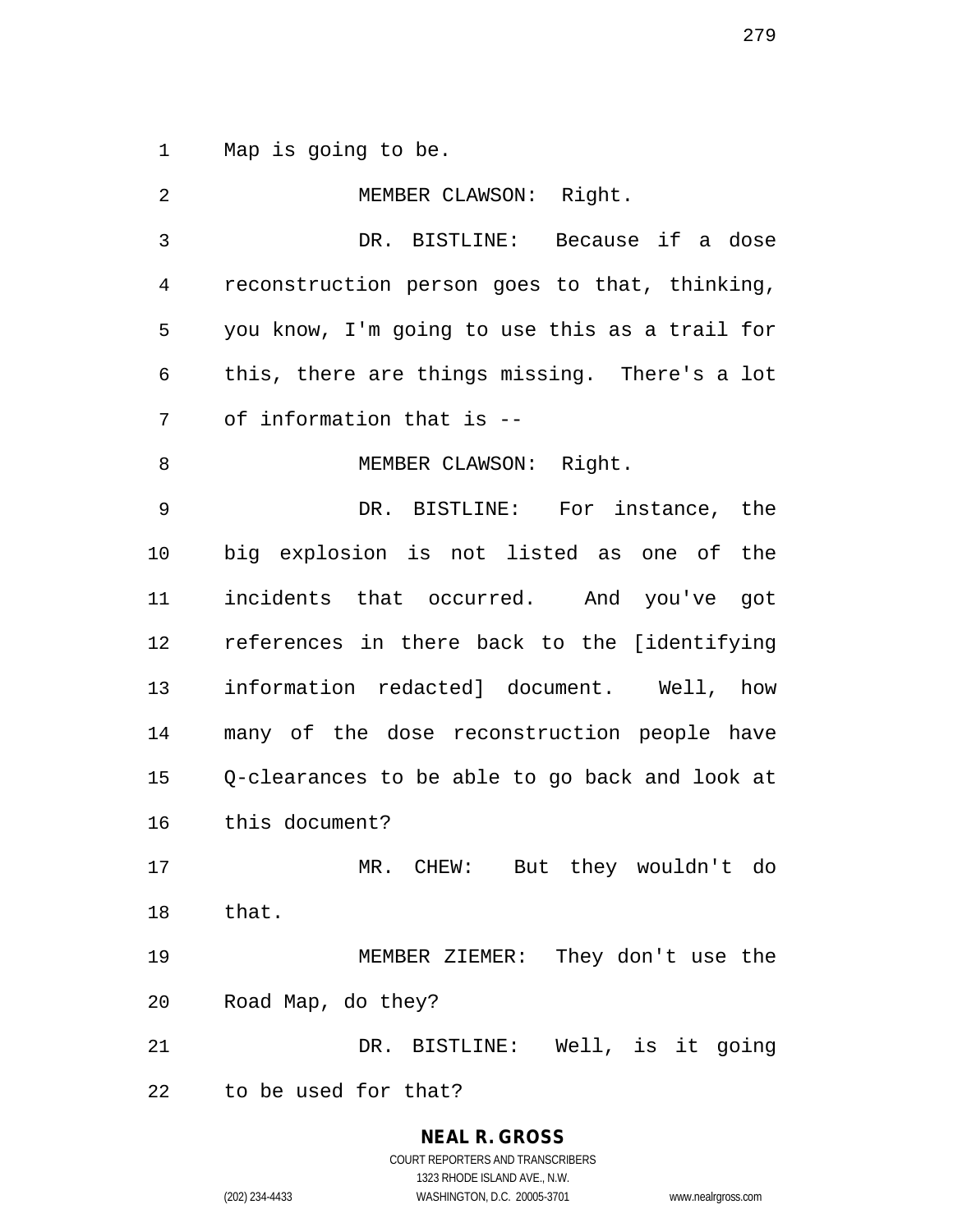DR. ULSH: Then, also, it is not the entire [identifying information redacted] document that is classified. It is only one particular appendix. DR. BISTLINE: Right. Right. MS. ROBERTSON-DEMERS: Can I read something that might clarify something from the [identifying information redacted] document? CHAIR BEACH: Yes. 11 MS. ROBERTSON-DEMERS: Okay. I found a quote in there, all dates represent the duration of actual usage of radioisotopes in their respective projects. It is clearly understood that residual amounts of all radioisotopes referred to in each room may still be found in floors, walls, and ceilings, and should be considered up to the present in every case for decontamination work. DR. ULSH: So what that tells you, and I think that's consistent with what we're

saying the purpose of the [Identifying

#### **NEAL R. GROSS** COURT REPORTERS AND TRANSCRIBERS

1323 RHODE ISLAND AVE., N.W.

(202) 234-4433 WASHINGTON, D.C. 20005-3701 www.nealrgross.com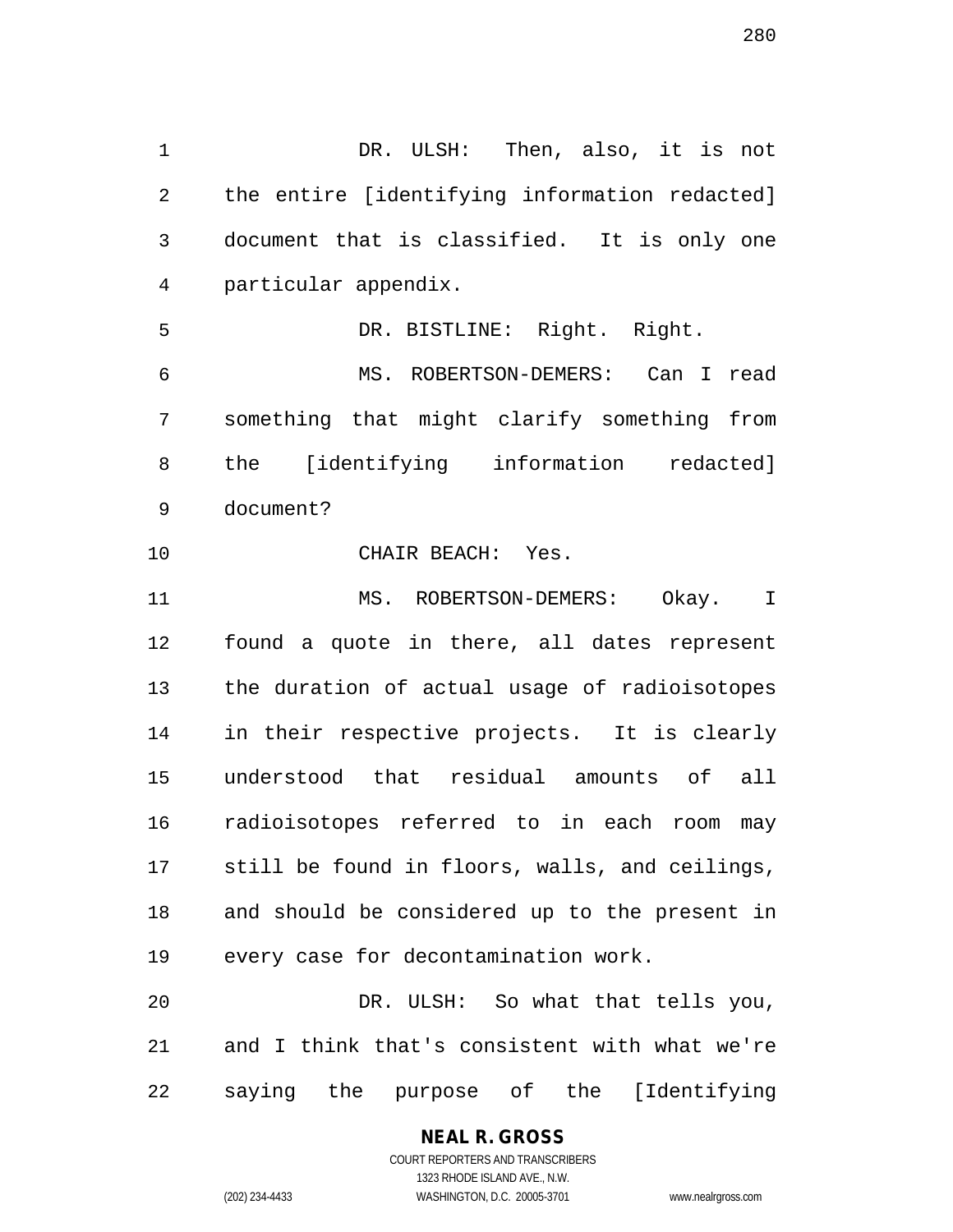information redacted] document was, if I'm a D&D manager and I'm going in to decontaminate a particular, you know, D&D a particular room, what should I be looking for? What is the universe of potential things? Not that it is verified that it is there, but that at some point it might have been. So we had better be monitoring for it. I think that's consistent. MEMBER CLAWSON: Yes, I just -- MR. CHEW: And monitoring may not be necessarily qualified as, not necessarily looking for that specific isotope, but doing what we consider the Rad Control, smears, swipes, sampling, to see if there is any indication of any activity of any type. When you produce the positive samples, that is when further analysis would be warranted. I think that's where it is.

 So it is not in trying to address every isotope that was mentioned in that particular room. That was not the intent.

But I think you know that, Kathy.

**NEAL R. GROSS** COURT REPORTERS AND TRANSCRIBERS

1323 RHODE ISLAND AVE., N.W.

(202) 234-4433 WASHINGTON, D.C. 20005-3701 www.nealrgross.com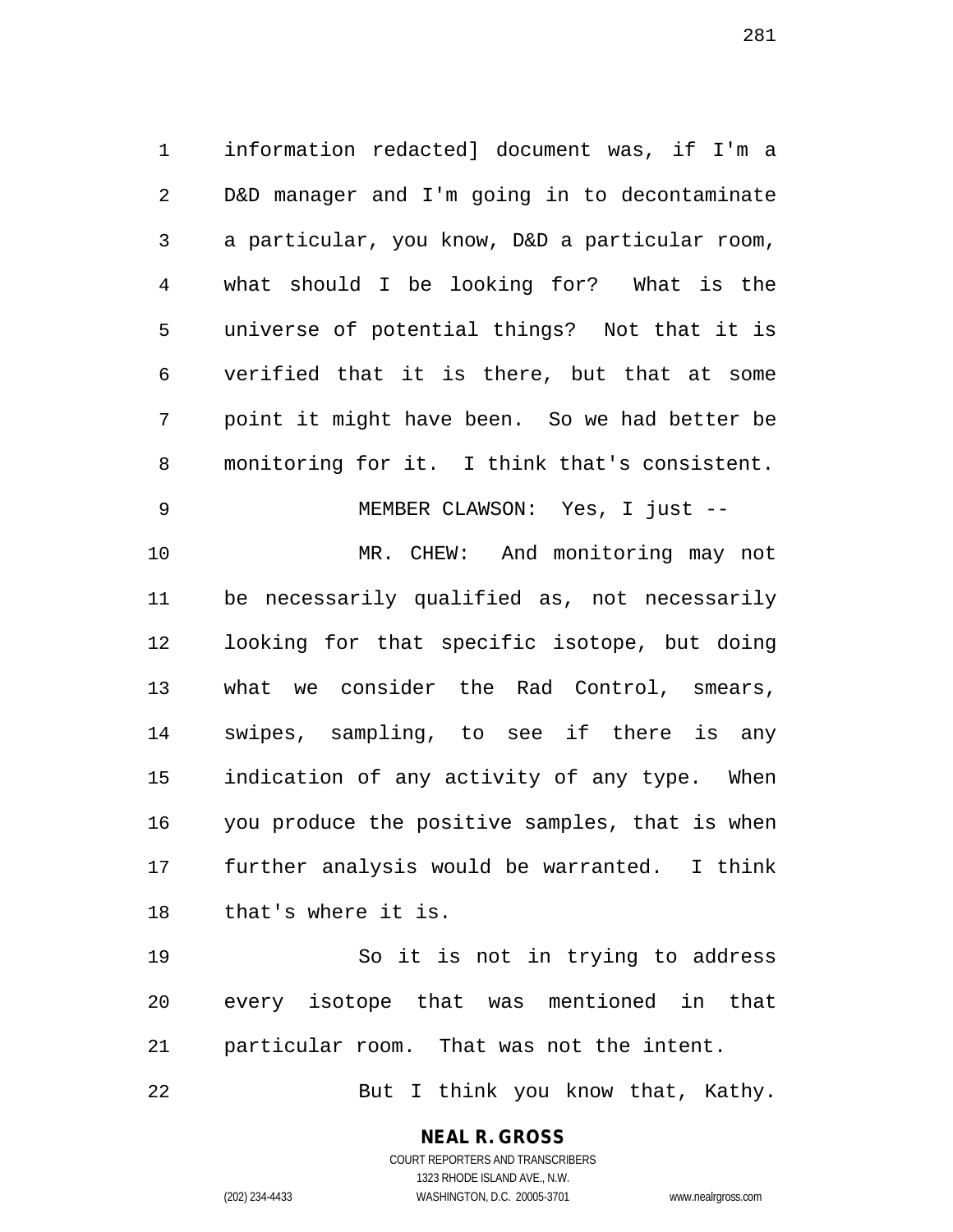You've been an operating person. The screening methods --

 MS. ROBERTSON-DEMERS: I think that is insight into [identifying information redacted]'s mind.

 MEMBER CLAWSON: And that was what I was reading, and you get to the very last statement of it, you know, where it says that it should be considered. I was taking it that that progeny can be there, no matter what. Even though it's in the ceilings, or whatever, it could still be there.

 And a lot of times, in RadCon's eyes, they monitor for certain things and go through that process. That was the way I was looking at the document, and that's not how it really can be used, I take it.

 DR. ULSH: No, but, Brad, I think that the attitude that you just described would be exactly the appropriate attitude for a D&D manager in that situation.

MEMBER CLAWSON: Yes, and there is

# **NEAL R. GROSS**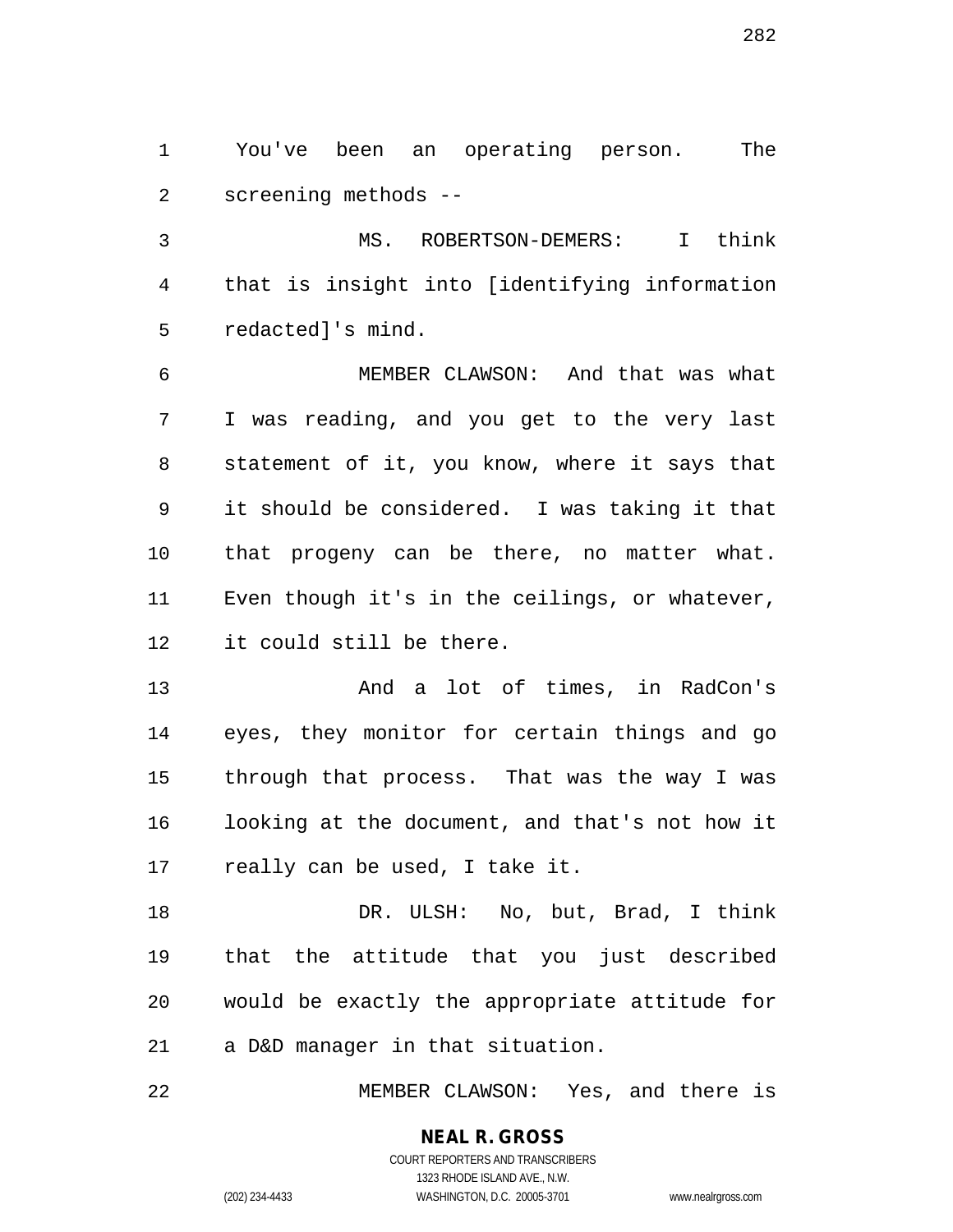no question, D&D, but what I was looking at is D&Ds here in the 1990s, or whatever else like that. But what I was reading into this, and this could have been my personal thing, is that they should be considered to be there until this time. You know, that there was stuff there, because there are so many times before this document was ever even done, especially at Mound, we hear of it all the time, them going through the rafters and everything else like this. Well, that's not part of the D&D era, but those radionuclides could still be there.

 This is inherent to Mound because they built one facility on top of the other. They were a cobbled-up mess, and I've heard this many times in the workers discussing this.

 One of the biggest ones is electricians dragging stuff through all this, because they would wire it for something like this, and then they would have to change this

#### **NEAL R. GROSS** COURT REPORTERS AND TRANSCRIBERS

1323 RHODE ISLAND AVE., N.W.

(202) 234-4433 WASHINGTON, D.C. 20005-3701 www.nealrgross.com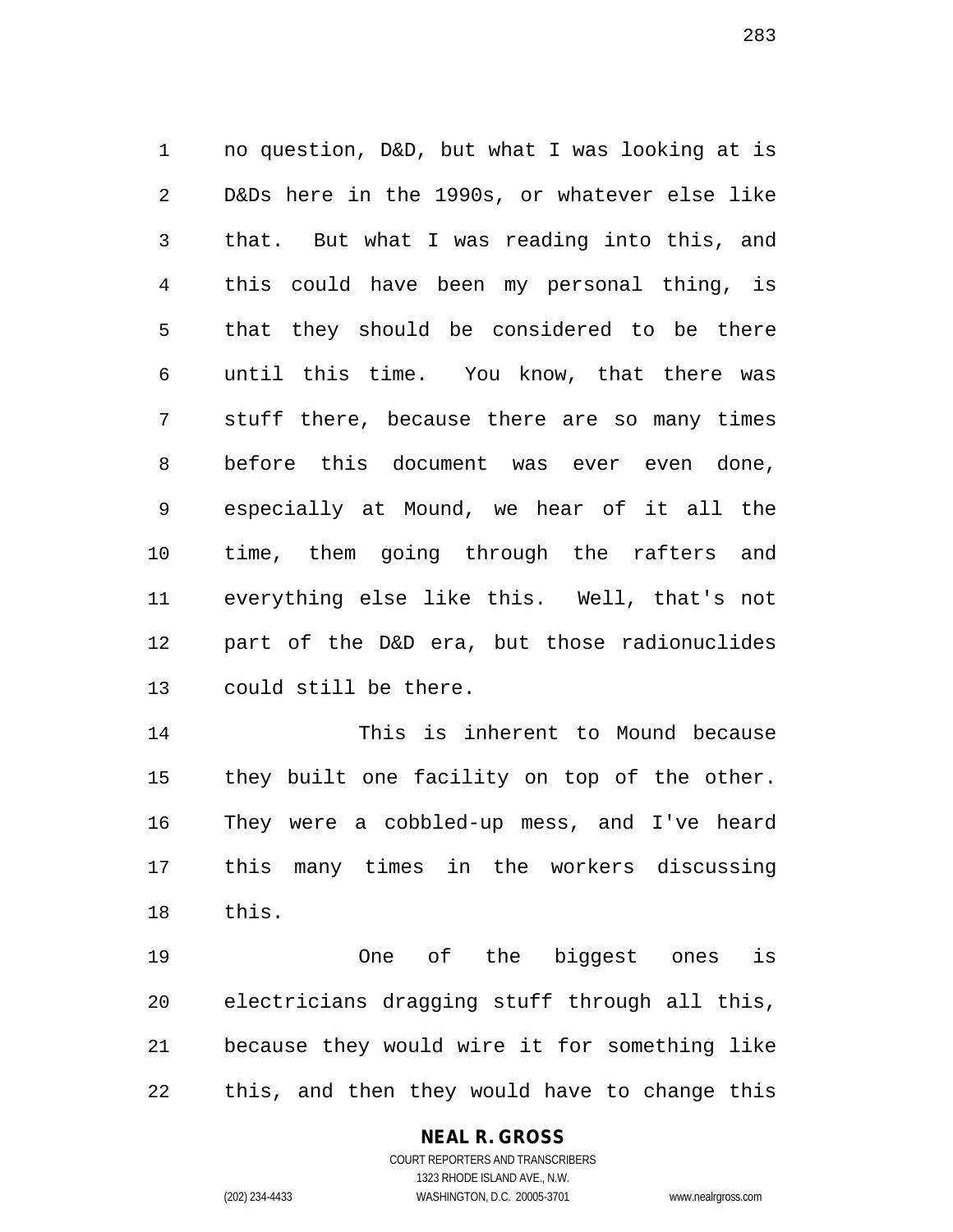and drag different pipes through, drilling through concrete and everything else like that. This was well before the [identifying information redacted] document was brought up. That is kind of what I'm looking at, why I feel the way I do. CHAIR BEACH: Paul, did you have anything? MEMBER ZIEMER: No. I think what Kathy read helped define in my mind a little better that those dates, beyond those dates, the residual which implies that the bulk of the stuff has been removed, but that doesn't mean there isn't some activity behind. 15 MEMBER CLAWSON: Right. MEMBER ZIEMER: If that's true in every case, I think you've answered my question. At least the intent of that is that the end dates when we have taken the known stuff out of the room, there still might be some unknown residual behind.

MR. CHEW: If you look at the

**NEAL R. GROSS** COURT REPORTERS AND TRANSCRIBERS 1323 RHODE ISLAND AVE., N.W.

(202) 234-4433 WASHINGTON, D.C. 20005-3701 www.nealrgross.com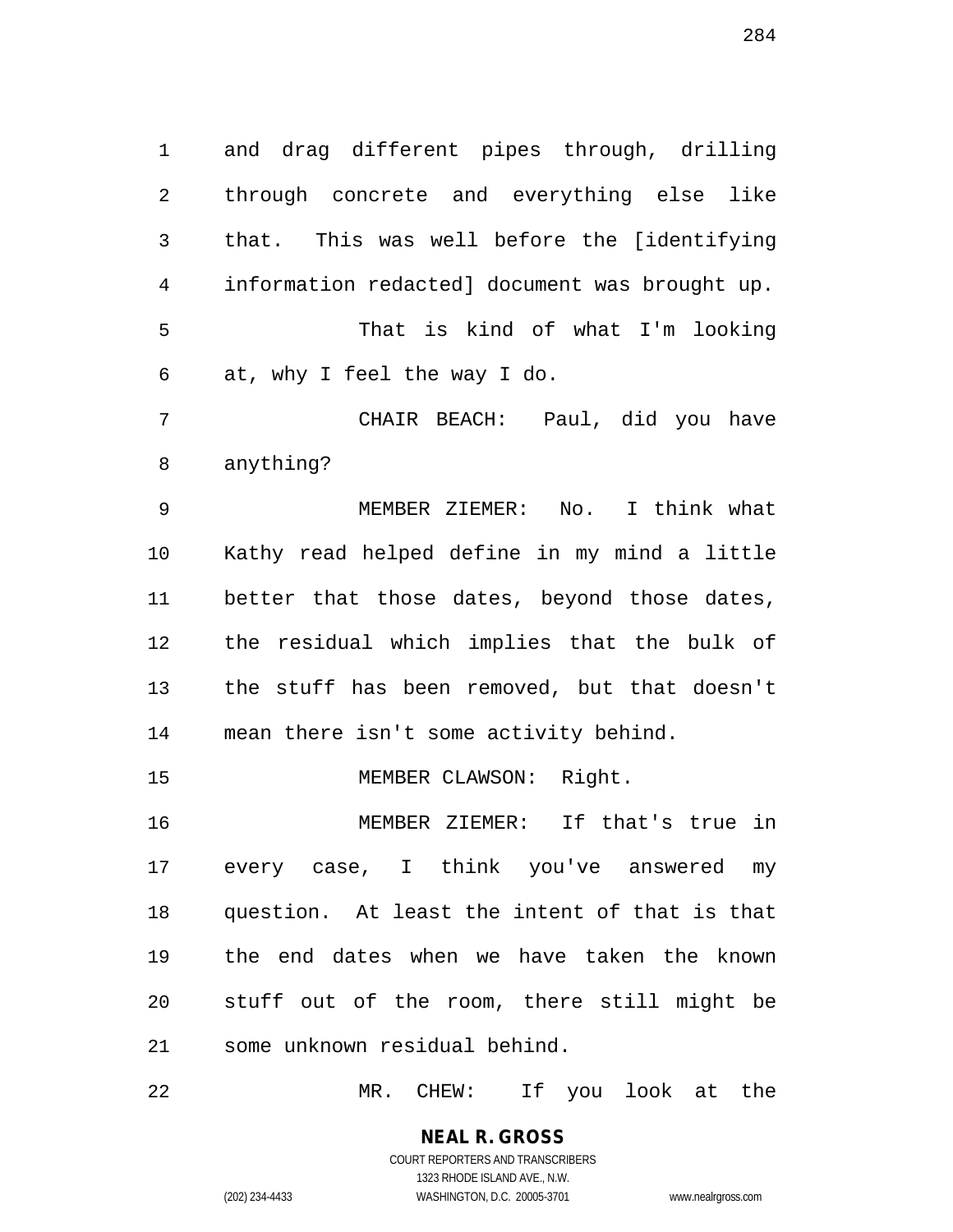document, there are specific places and specific processes are mentioned. Then those places you will find specific dates when you would think that that's the campaign time. I think that answers your question.

 MEMBER ZIEMER: Right. Yes. MEMBER CLAWSON: All right, and then there is also ones out to the side of it, that basically 10 years later they re-drummed this, and so forth. And those pop up several places in there.

12 CHAIR BEACH: Okay.

 MEMBER ZIEMER: So what's going to happen on this? You guys are going to indicate the gaps?

 MR. FITZGERALD: Yes, we can provide those as information to NIOSH, but I don't think -- again, it's in the SEC context, as much as this exercise that we were talking about this morning.

 CHAIR BEACH: I was just realizing that we have had the Road Map on our agenda at

> COURT REPORTERS AND TRANSCRIBERS 1323 RHODE ISLAND AVE., N.W. (202) 234-4433 WASHINGTON, D.C. 20005-3701 www.nealrgross.com

**NEAL R. GROSS**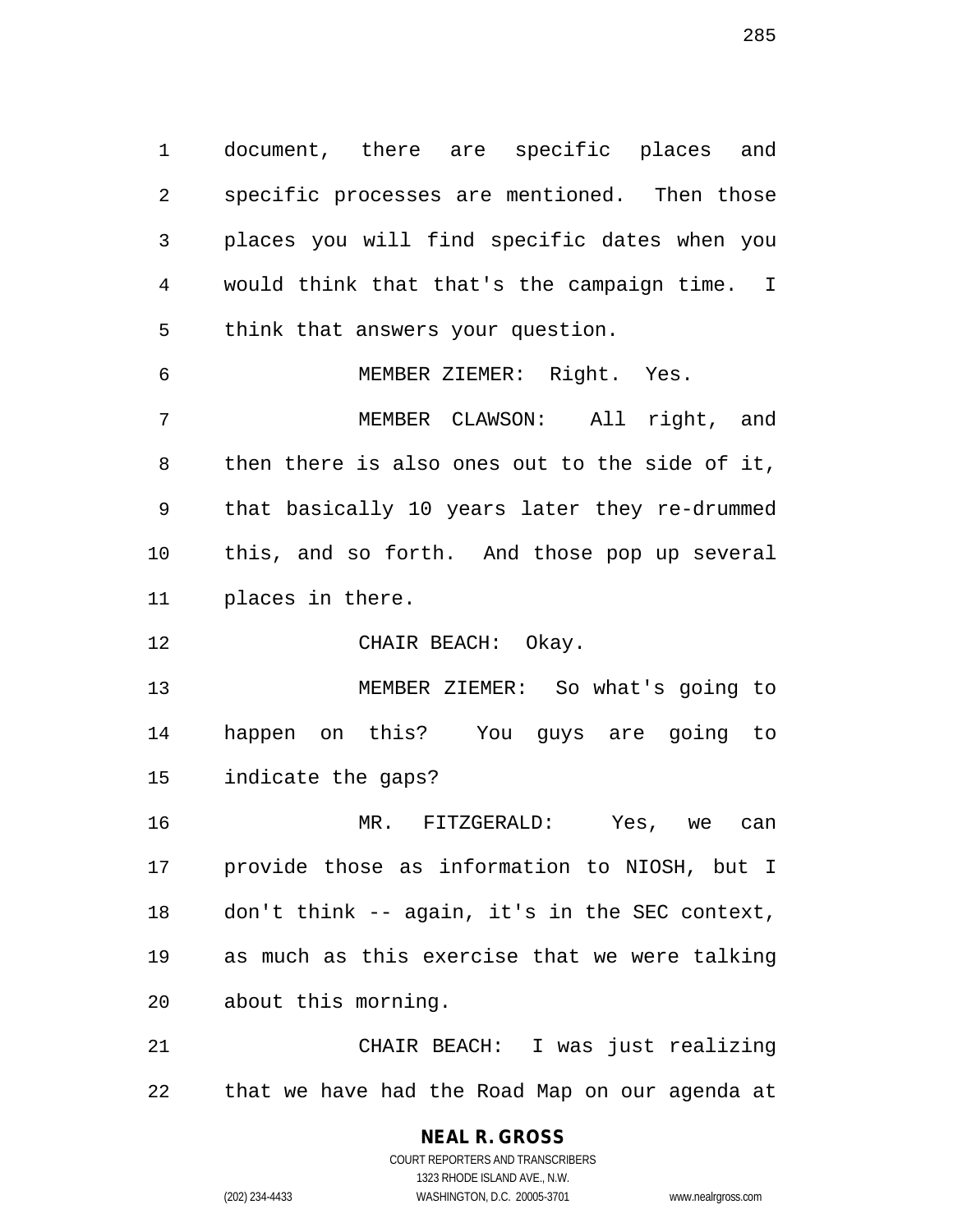every Work Group meeting, but we have never gotten to it. So it was always at the end. Well, at least the very last meeting, it was actually the first time we were going to discuss it, and it was at the end. So I wonder if that's why we didn't put more emphasis on it and never actually got to discuss it.

 So, with that, we've got two remaining topics. They should be fairly quick.

 The PAAA violations, Issue 21, where we were, we were close to closure at the last meeting. We asked NIOSH to answer three questions from SC&A's April 2nd document of 2009. I believe that's been done.

17 17 I know that part of the issue, and I'm going to let Kathy speak to this, we have deferred some of PAAA to 11, the data adequacy.

21 So, with that, I believe --

MS. ROBERTSON-DEMERS: Well, I'm

**NEAL R. GROSS** COURT REPORTERS AND TRANSCRIBERS

1323 RHODE ISLAND AVE., N.W. (202) 234-4433 WASHINGTON, D.C. 20005-3701 www.nealrgross.com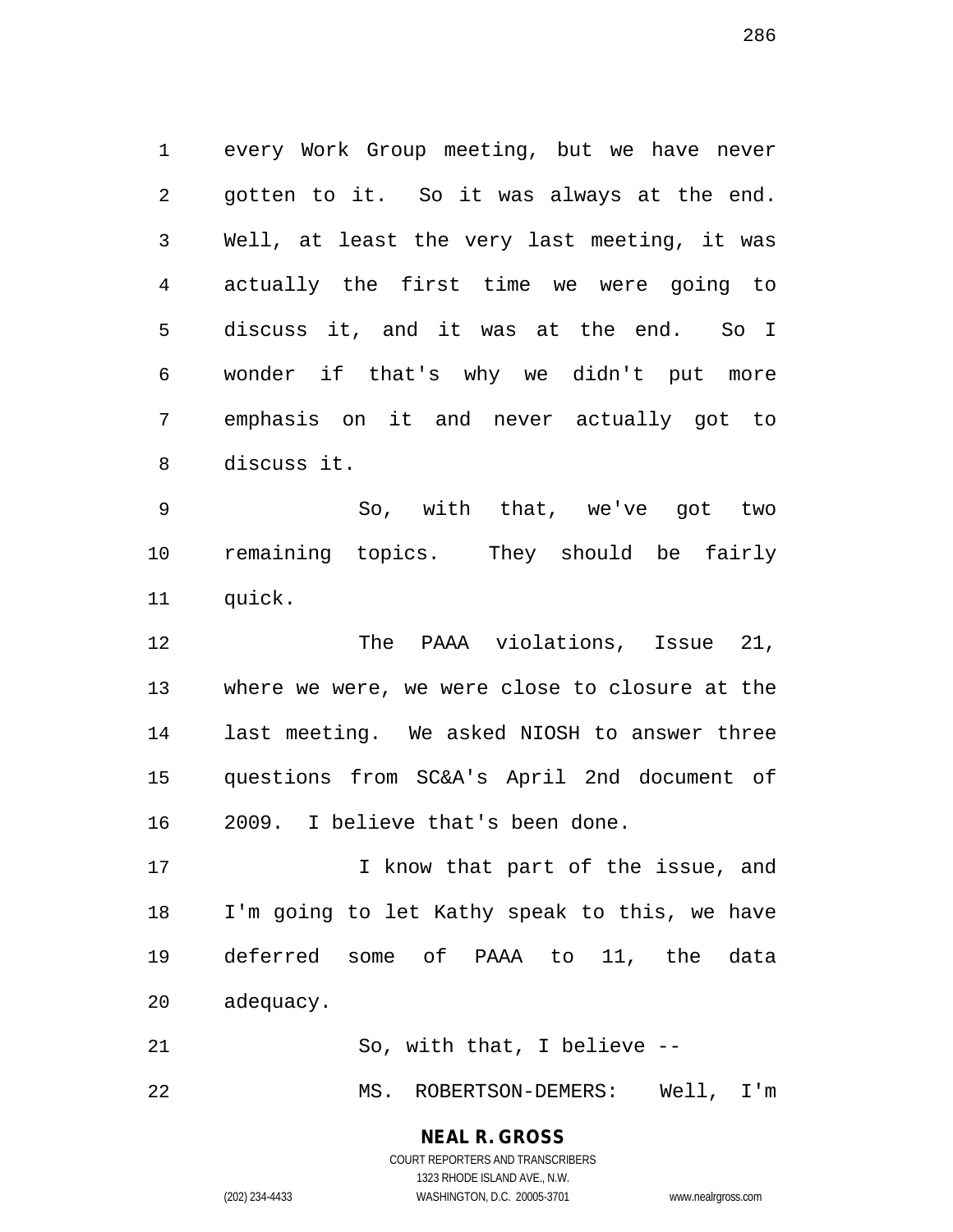not sure that those questions have been answered.

 CHAIR BEACH: Well, no, I'm not saying they have been answered. They have just been referred to that.

 MS. ROBERTSON-DEMERS: As far as the bulk of the PAAA issues, we have already come to resolution on that, but there were a couple of PAAA issues that were relevant to data adequacy. And it really kind of overlapped with some of the other data adequacy issues. So we moved them over under data adequacy.

 Our concerns were that there were examples of recurrence where inadequate frequencies or failure to effectively implement the collection of bioassay samples occurred.

 Just to get a little bit more specific, there were situations where individuals entered under an RWP, required that they submit a bioassay sample. In these

### **NEAL R. GROSS** COURT REPORTERS AND TRANSCRIBERS

1323 RHODE ISLAND AVE., N.W. (202) 234-4433 WASHINGTON, D.C. 20005-3701 www.nealrgross.com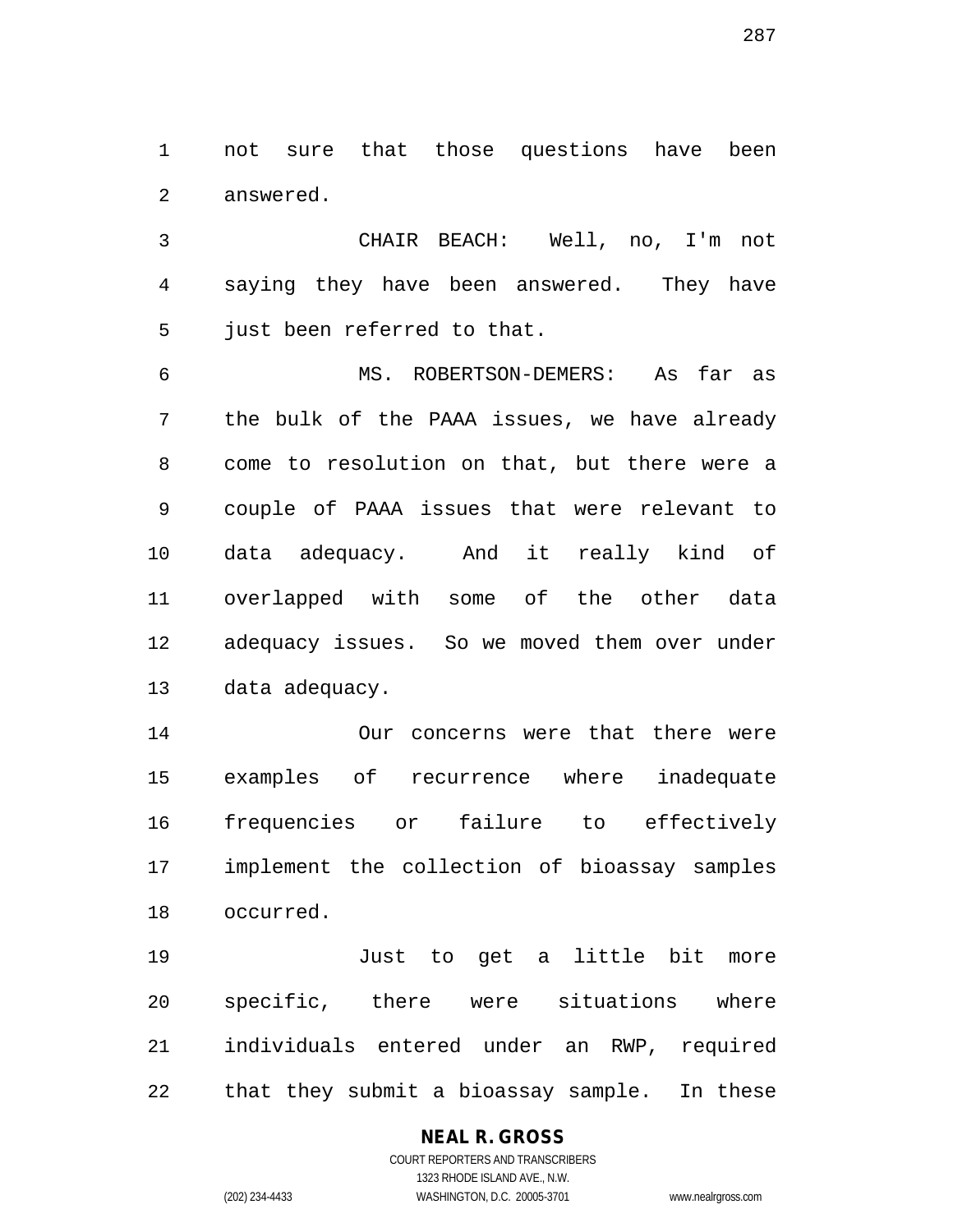cases, the individual did not submit a bioassay sample after their entry, and that was the end of it. There was no bioassay sample after that entry. And the question was, how are you going to deal with that particular situation?

 And the other question was, we had some situations where we had short-lived radionuclides. For example, tritium, which has an effective half-life of 10 days, and the bioassay didn't occur until 30 days or more after the entry.

 How would you address situations where you weren't sampling as frequently as you should have? So I really have more questions.

 DR. ULSH: Would you like me to respond?

- CHAIR BEACH: Yes.
- DR. ULSH: Okay.
- CHAIR BEACH: Please.
- DR. ULSH: I believe that the

# **NEAL R. GROSS**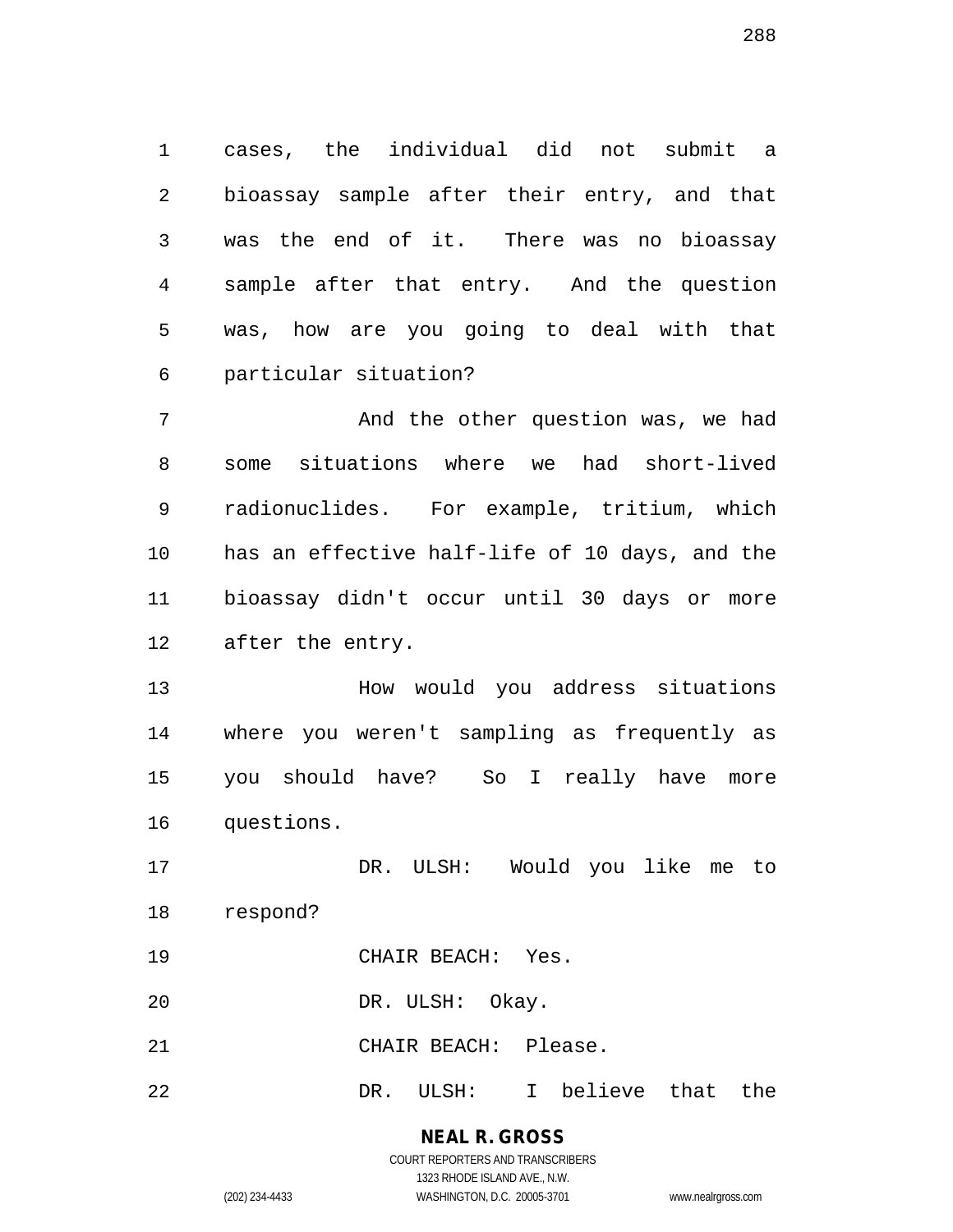questions that Kathy is referring to were the subject of our response dated September 2009. These were the follow-up questions that SC&A had.

 I'll read the questions because the response is quite lengthy. I will just refer you to the response.

8 and 2011 Question 1 that we addressed was, how will dose reconstruction be completed for individuals who entered under RWPs without appropriate tritium bioassay and did not submit a post-job tritium bioassay sample in a timely manner?

 We give a fairly lengthy response here, almost a full page. So I would refer you to that.

SC&A Question --

 MEMBER ZIEMER: I have it out here, but can you give us a couple-of-sentence summary?

 DR. ULSH: Oh, I've got to read it to find out what we said.

# **NEAL R. GROSS**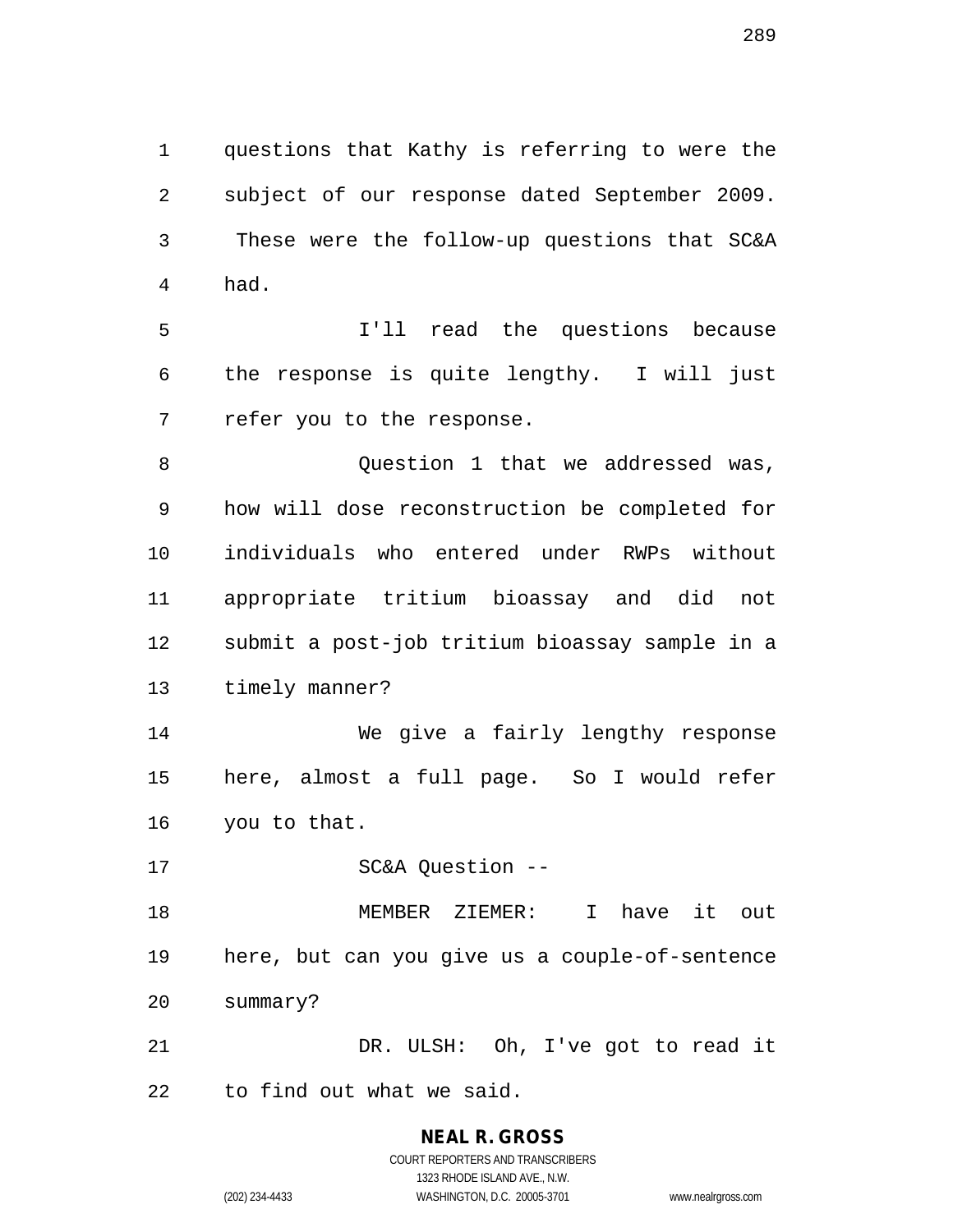MEMBER ZIEMER: You've got to remember what the response was? DR. ULSH: Paul, I think in a nutshell what it was was Gene Potter performed a detailed analysis of the RWPs in question that were the subject of the Price-Anderson Act violation, and went through each one of them and looked at when the work, under each one, how many workers, RWPs required a count less than 30 days, and how many workers actually submitted that.

12 Then, oh, boy, let's see.

 MR. CHEW: Gene is on the line, by the way.

DR. ULSH: Hello, Gene.

(No response.)

Are you sure?

(Laughter.)

19 MR. CHEW: I thought he was.

 MEMBER ZIEMER: Well, can I just ask, while you're looking at that, we know who those workers were under the Price-Anderson

## **NEAL R. GROSS**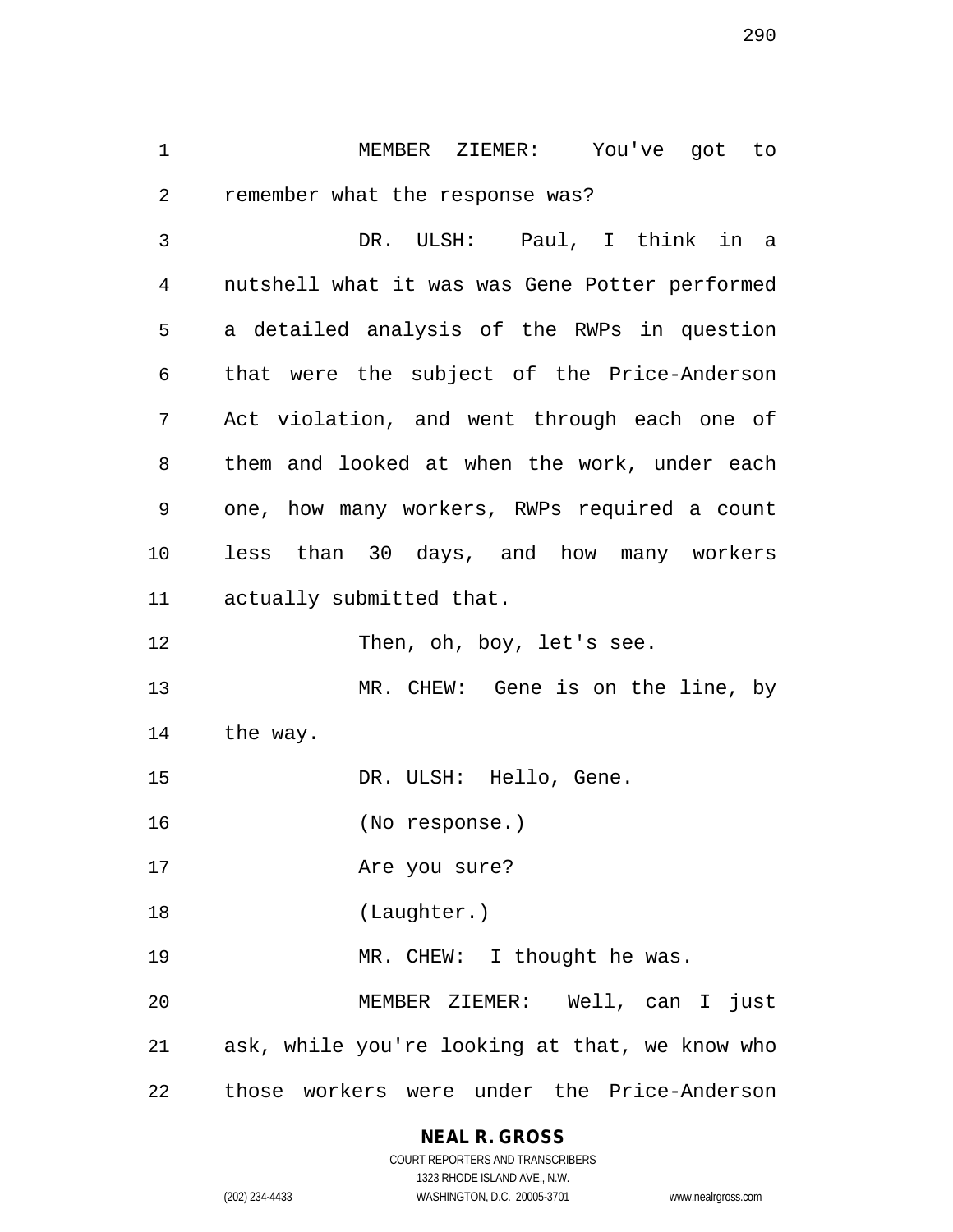thing, right, or do we?

 MS. ROBERTSON-DEMERS: There is one other element to this that I have forgotten to mention. For this particular case, yes, you know, because these RWPs that were evaluated were, I believe, from '96 to '97. There is a question, however, well, these are the RWPs that got looked at. MEMBER ZIEMER: That's what I'm asking. MS. ROBERTSON-DEMERS: Is there a  $-$  MEMBER ZIEMER: Right, was there a pattern? 15 MS. ROBERTSON-DEMERS: -- a frequency problem outside of these two? MEMBER ZIEMER: Well, there's two parts to it. One is it seems to me, if you know the identity of the persons, you can go back and do something with that, based on either the other bioassays or you assume something. So you can reconstruct dose in

#### **NEAL R. GROSS** COURT REPORTERS AND TRANSCRIBERS

1323 RHODE ISLAND AVE., N.W.

(202) 234-4433 WASHINGTON, D.C. 20005-3701 www.nealrgross.com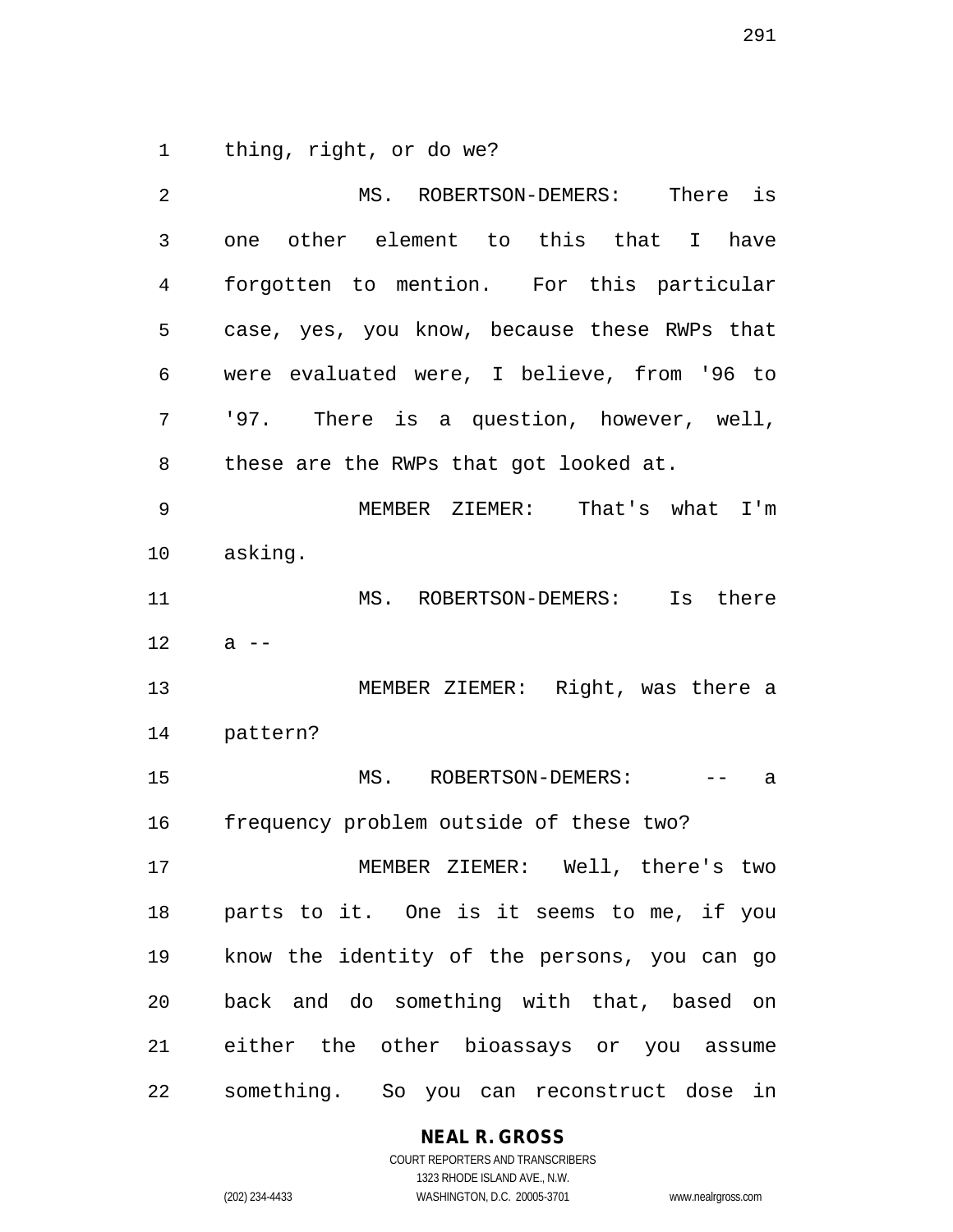some way or another.

| 2  | But the larger question is, this               |
|----|------------------------------------------------|
| 3  | headquarters review under Price-<br>was<br>a   |
| 4  | Anderson, was it? So we don't have an          |
| 5  | indication, or do we, whether it's a sampling? |
| 6  | Because, typically, what happens --            |
| 7  | MS. ROBERTSON-DEMERS: It is a                  |
| 8  | sampling.                                      |
| 9  | MEMBER ZIEMER: -- if they start                |
| 10 | to find one or two of these, they keep pulling |
| 11 | the string. So sometimes these get to be       |
| 12 | pretty complete.                               |
| 13 | So I am just asking if we know the             |
| 14 | completeness of this. If this is it for that   |
| 15 | group, I think it's seven.                     |
| 16 | DR. ULSH: Well, I think the                    |
| 17 | scenario that you describe, Paul, is exactly   |
| 18 | what happened at Mound. They found a problem   |
| 19 | on a particular sample. So they went back and  |
| 20 | looked, and there were actually multiple       |
| 21 | Price-Anderson Act violations, all related     |
| 22 | around the same subject.                       |

#### **NEAL R. GROSS**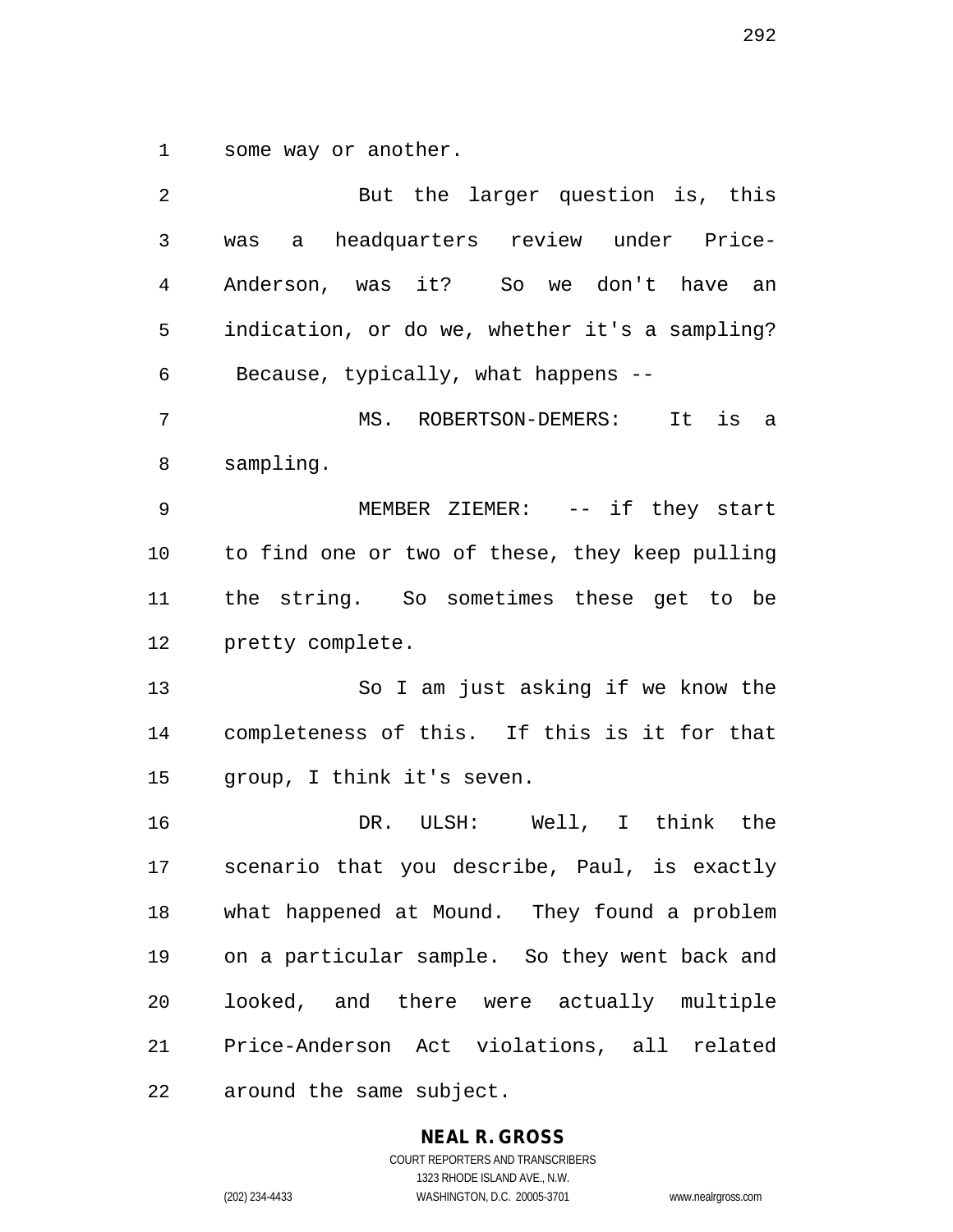1 1 In fact, we are looking at several RWPs here. One, two, three, four, five, six, seven RWPs here.

 MEMBER ZIEMER: Right, right. DR. ULSH: Of course, we are in the same situation. You can always speculate about, you know, we can't prove a negative. All we can say is that these were the problems that were identified, and we've done an analysis of these identified problems.

 Were there others? We don't have evidence to suggest that, but we can't prove a negative. I mean there might have been other problems. Who knows?

 MEMBER ZIEMER: On these, you would do something specific for these individuals if there were a claim? Does this show up in their file for the dose reconstructor?

 MR. POTTER: Brant, this is Gene. I'm on. I think I missed your calling on me while I was trying to unmute myself.

#### **NEAL R. GROSS**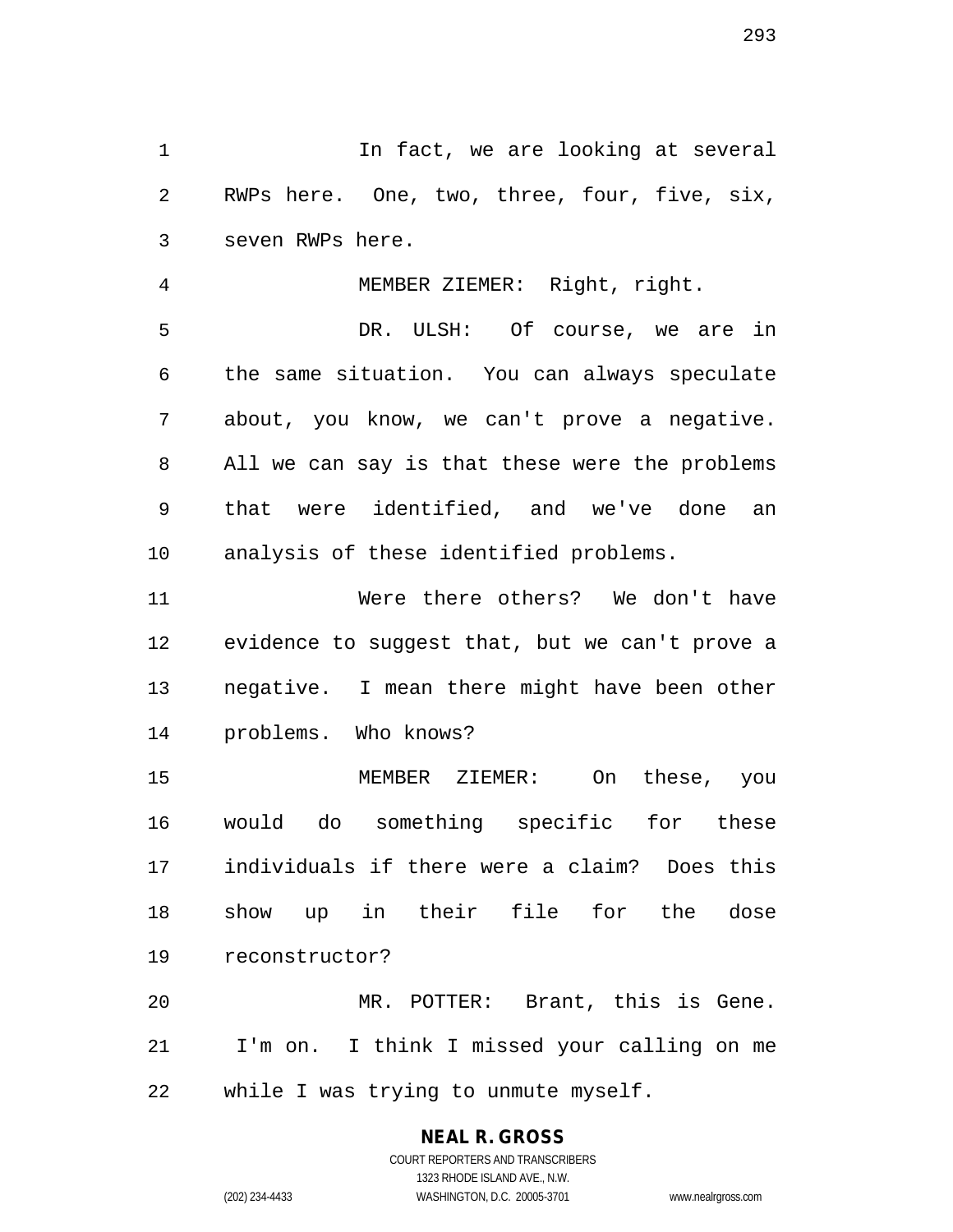1 DR. ULSH: Okay.

(Laughter.)

 DR. ULSH: Did you hear Paul's question? And thank you.

 MR. POTTER: Yes. One thing that I need to add that hasn't been brought up in the discussion, I mean you've been perfectly right. But the way the program worked at Mound during the D&D era was that if you signed in on an RWP, the clock started running for a bioassay. So as you can see from our list, if you have Table 1 in front of you there, that SW Building, there are four different RWPs being worked in '97 --

DR. ULSH: Yes.

 MR. POTTER: -- that required tritium bioassay. Some of these workers were working on various RWPs.

 So as a matter of efficiency, the question is really being asked in the wrong way, that people received a periodic tritium bioassay rather than one necessarily after

## **NEAL R. GROSS**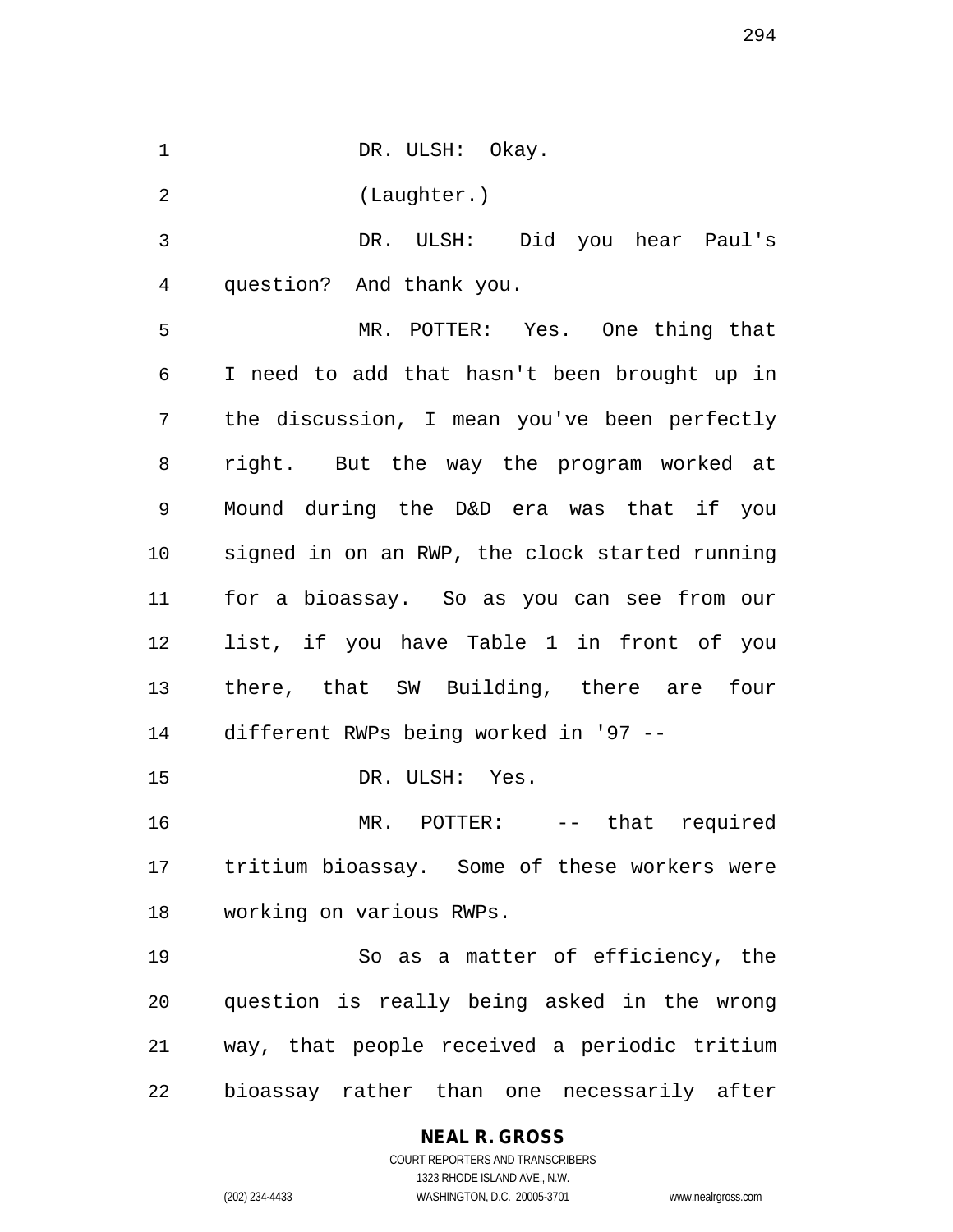their very last entry. Therefore, it becomes a missed dose issue sort of thing that is dealt with in dose reconstructions all the time. But, yes, these are all the cases that were brought up involving tritium, every RWP that was questioned. DR. ULSH: So our response on that issue is on the table. If there are additional concerns, we would -- MS. ROBERTSON-DEMERS: Were the RWPs -- I don't remember off the top of my head -- from '96 through '97? DR. ULSH: The ones listed in Table 1 at least are in '97. Gene, do you have any further insight? Is that what you're asking about, Kathy, the particular tritium one? The ones that we were asked to investigate, I think are the subject of the Price-Anderson Act violations; the RWPs look

> **NEAL R. GROSS** COURT REPORTERS AND TRANSCRIBERS

1323 RHODE ISLAND AVE., N.W. (202) 234-4433 WASHINGTON, D.C. 20005-3701 www.nealrgross.com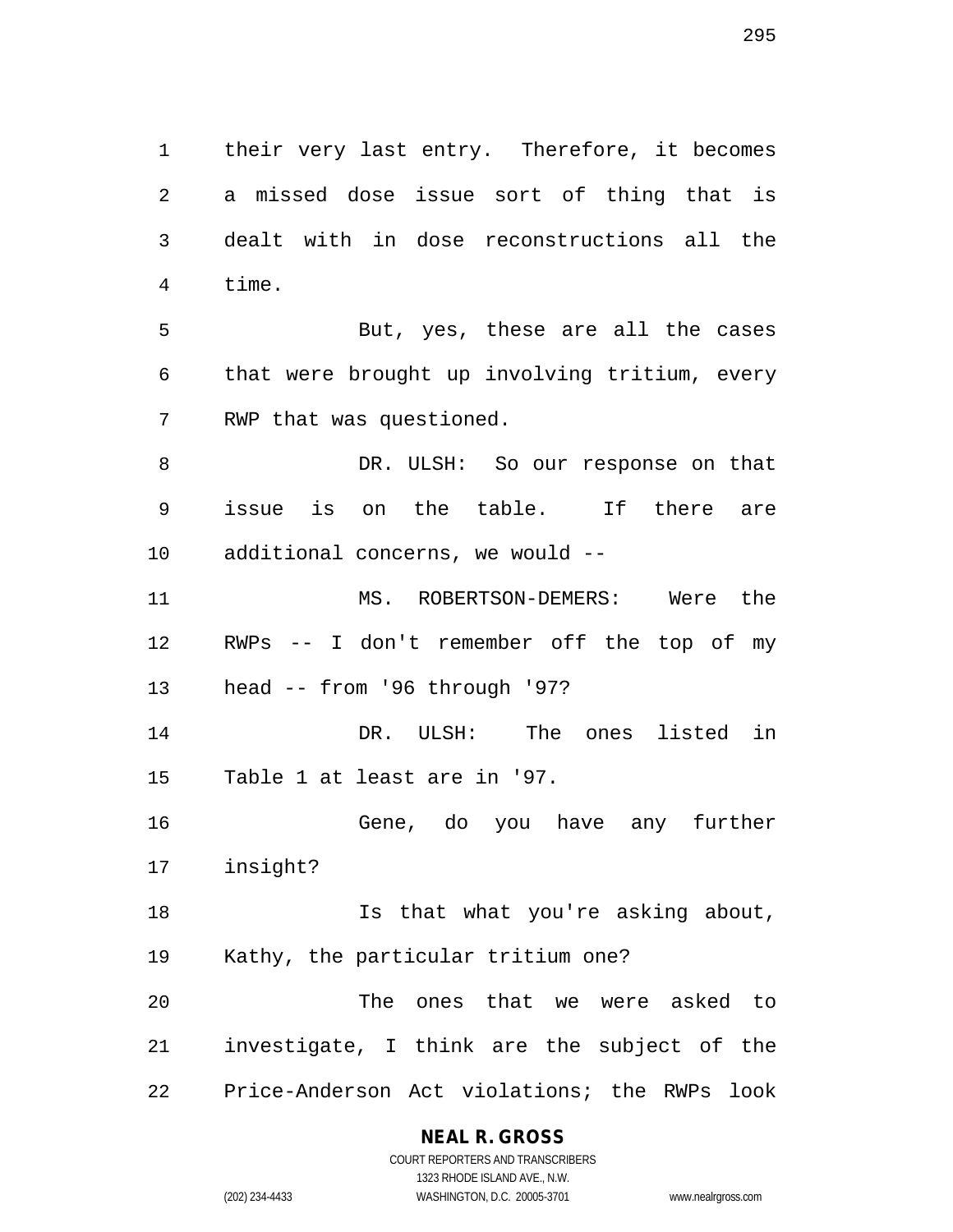like they're dated in '97.

 MS. ROBERTSON-DEMERS: I guess one of the concerns is if you are sampling for tritium on a monthly basis, are you really adequately capturing an uptake which may have occurred right after the last sample? And how often does this exist? These are smaller groups of people. DR. ULSH: Well, again, I guess what I would ask you to do is consider our response here that's on the table. I could read through it, if you would like me to, but -- MEMBER ZIEMER: These are still on routine bioassays as well as the specials? 17 DR. ULSH: Correct. MEMBER ZIEMER: So you're talking about a miss, which means that you would overestimate dose because you would take the next one based on an earlier sample rather than the missed one.

**NEAL R. GROSS**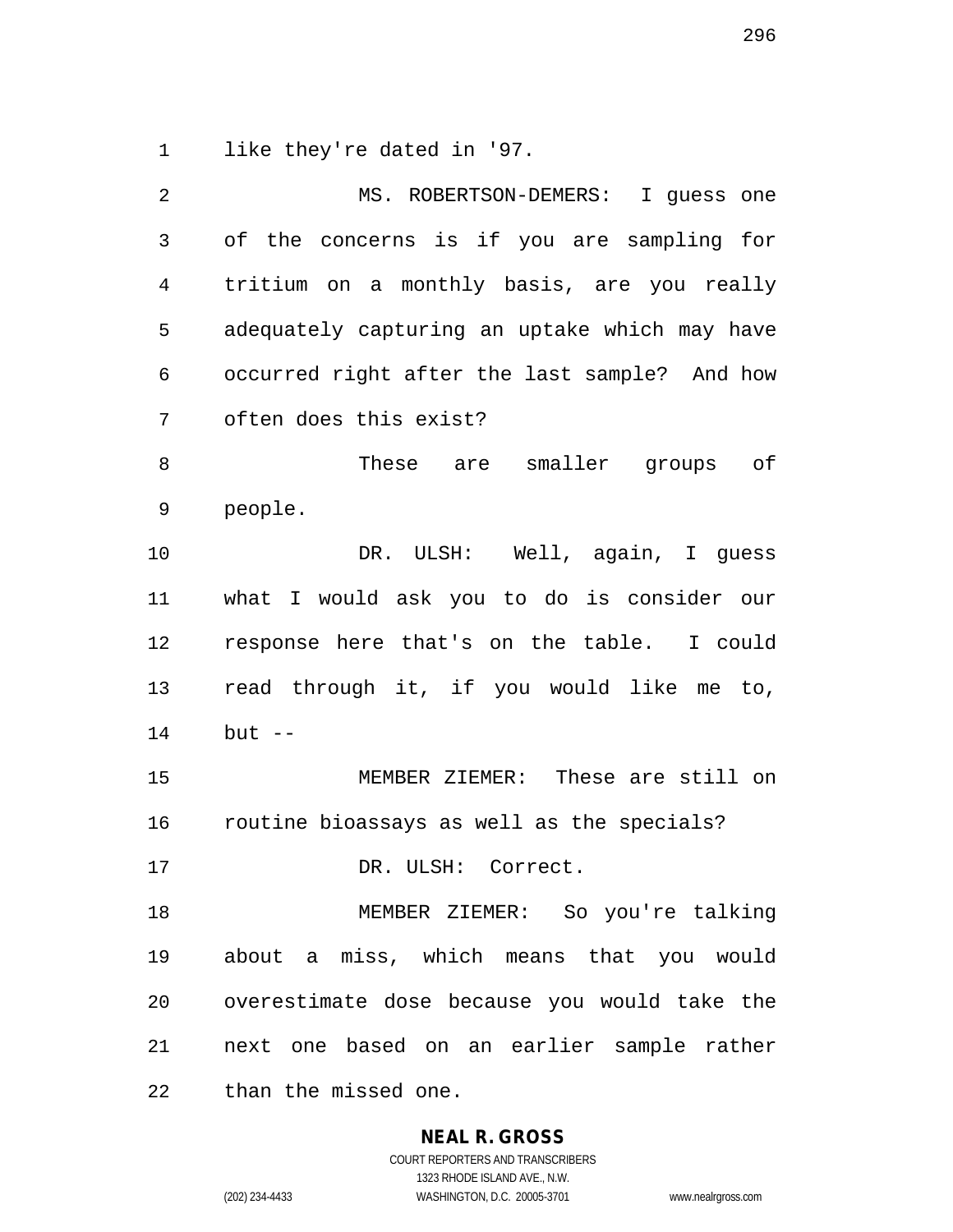DR. ULSH: I believe that's correct. Right, Gene?

 MR. POTTER: Right. In this case, we do have the details. As Dr. Ziemer suggested, one could look at the other workers who signed in, but dose reconstructions are not done at that level of detail. You know, it is an underestimation or overestimation approach.

 MEMBER ZIEMER: But if this individual had a whole regular series of bioassays, but one of these were missed in this particular work permit, wouldn't you still catch it in the next -- how frequently were they?

 MS. ROBERTSON-DEMERS: In this case, the gaps were from --

 MR. POTTER: About two-thirds of the people had bioassays within 30 days of their last entry.

 MEMBER ZIEMER: Okay, 30 days. What do we have for tritium? Is it eight

> **NEAL R. GROSS** COURT REPORTERS AND TRANSCRIBERS

> > 1323 RHODE ISLAND AVE., N.W.

(202) 234-4433 WASHINGTON, D.C. 20005-3701 www.nealrgross.com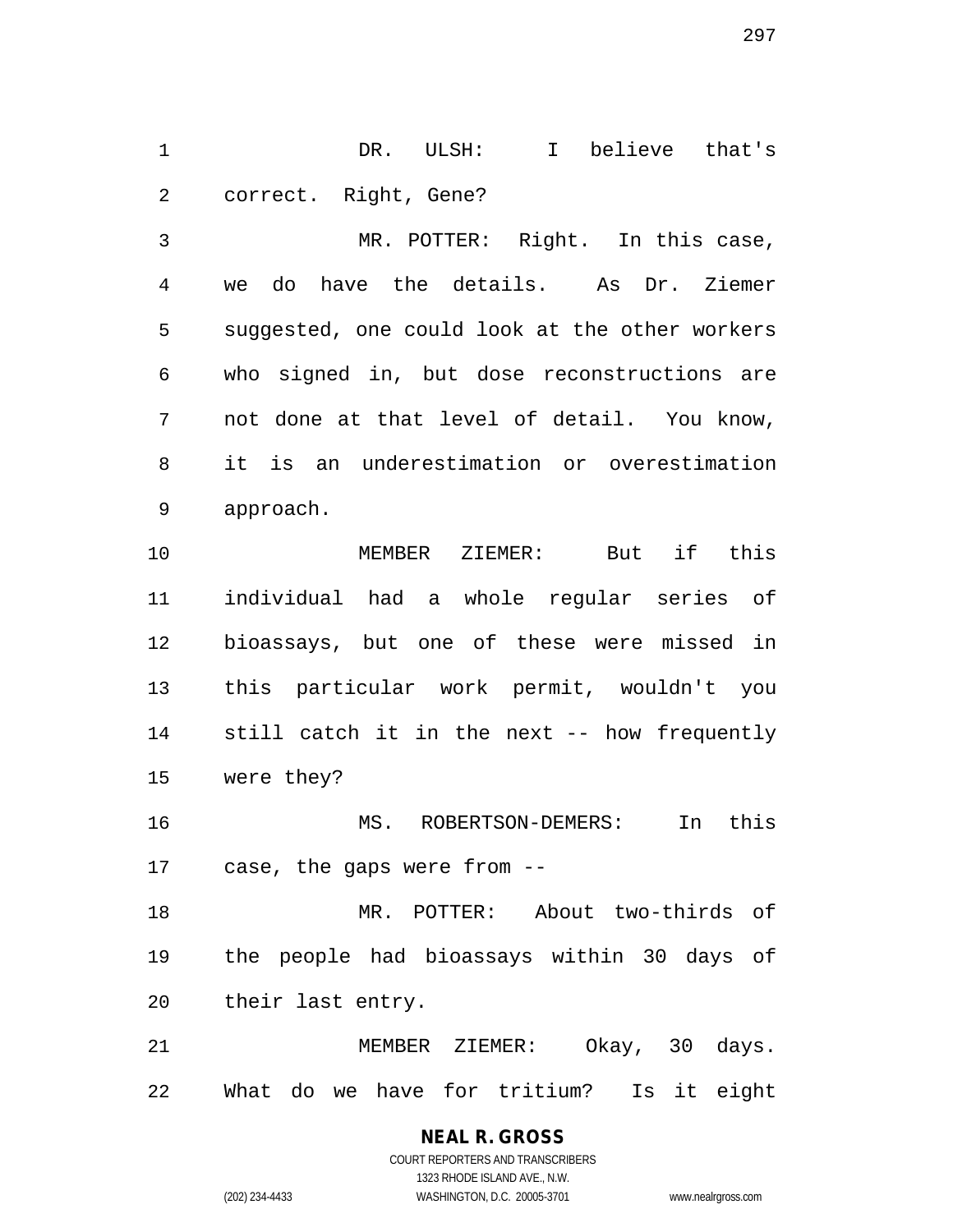days?

 MS. ROBERTSON-DEMERS: There is a broader question here.

 CHAIR BEACH: And that's the question I want to ask, just for clarification. So there's broader issues that are going to be handled in data adequacy. The questions that were asked in the April Work Group meeting or we asked NIOSH to answer the three questions, those are the ones that have been answered. I believe SC&A was satisfied with those answers. Is that correct?

 But I know there is a broader issue related to data adequacy that will be brought up during the data adequacy issue that maybe we should have discussed earlier today. Is that --

 MS. ROBERTSON-DEMERS: Which is, were bioassay samples taken frequently enough outside of these identified situations? What are you going to do for people who just kind of drop off the map after they were exposed?

#### **NEAL R. GROSS**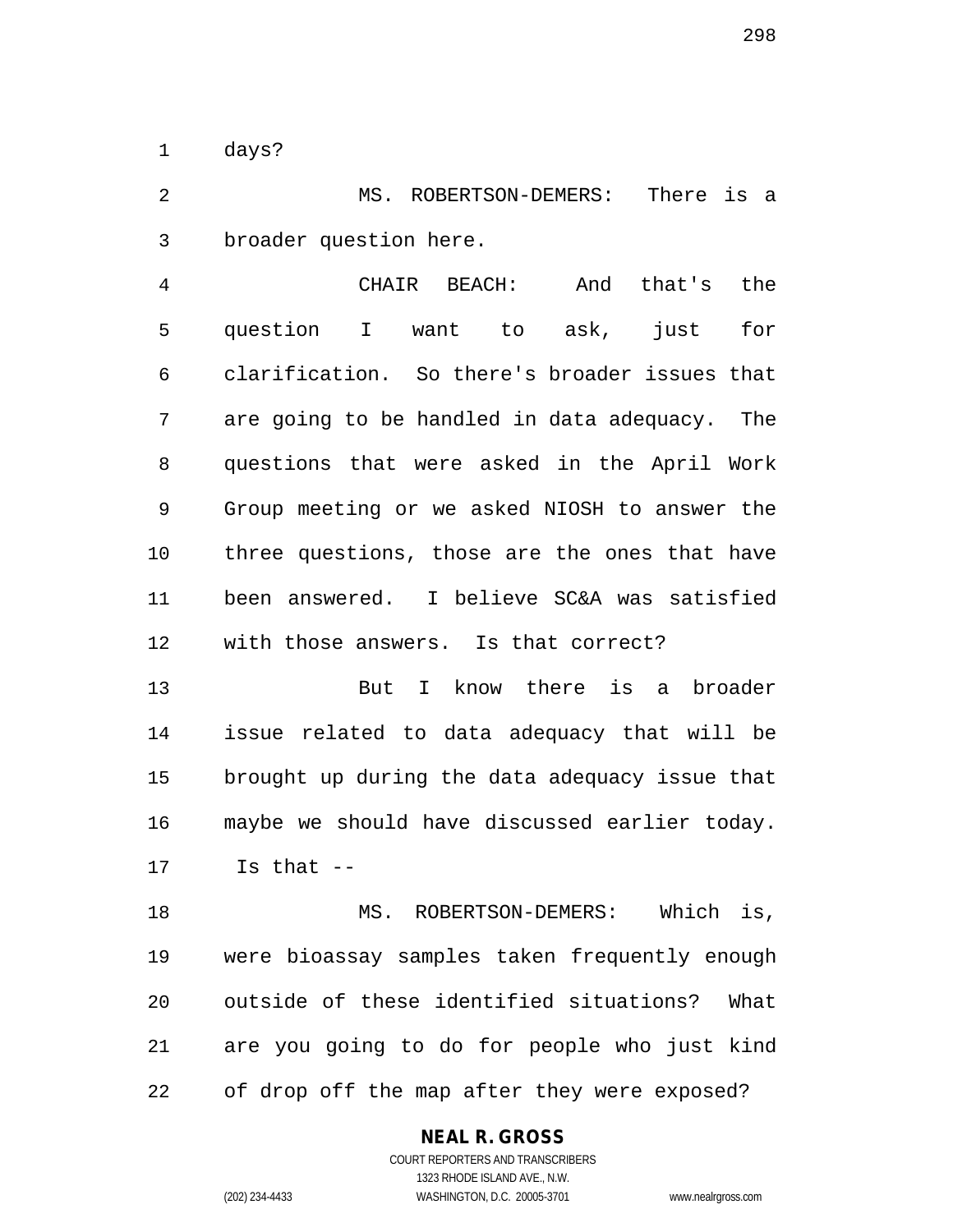CHAIR BEACH: Okay, because these are kind of new questions. We haven't given these.

 DR. NETON: That was the last question that was asked. If you are talking about the actinium people, "How will dose reconstructions be completed for the 11 individuals who submitted actinium samples and did not have a follow-up sample to those discovered in 1995?"

11 MS. ROBERTSON-DEMERS: Right. We're not talking about those people that are identified. We are talking about others that may exist. These were existing, these people were identified because of a Price-Anderson violation.

 CHAIR BEACH: Okay. So I think there's two things going on here. I think Kathy's talking about data adequacy. We should have maybe captured some of that during the data adequacy discussion.

The Price-Anderson, the original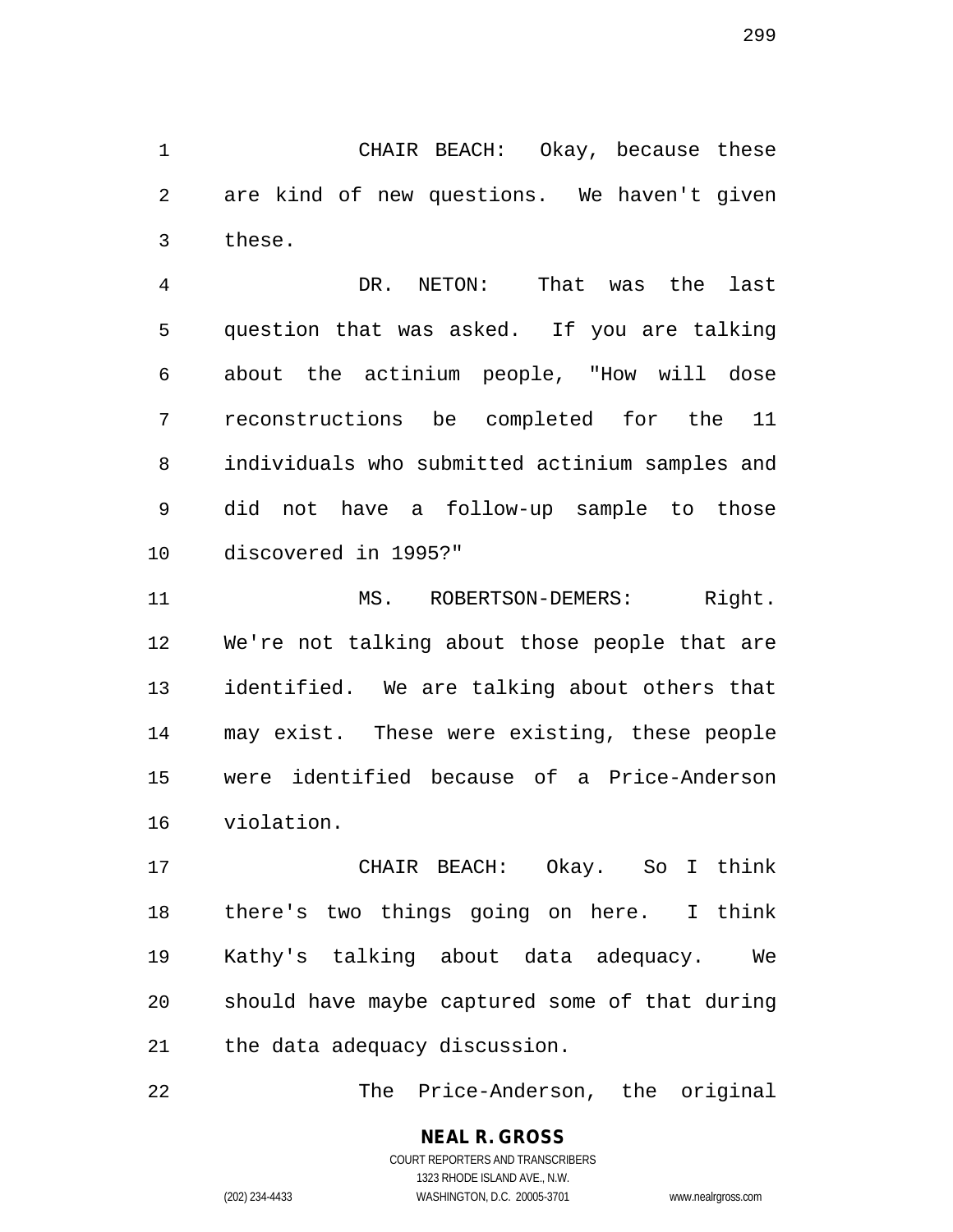three questions that were on the table, I believe those have been answered. Is that correct?

 MS. ROBERTSON-DEMERS: Let me put it to you this way. Twenty-one, matrix item 21, will be closed.

 CHAIR BEACH: And that's what I want to get to, but the issues that Kathy is bringing up will need to be put in context and submitted as questions, new questions I would say, probably during -- I think we've already captured that for Issue 11, data adequacy. Is that fair enough?

 Because it was confusing to me until I got kind of a handle on where we were. So for the Work Group, the questions that we originally asked at the last Work Group meeting were for NIOSH to submit answers to those first three questions. They have done that, and Kathy has indicated she is satisfied with the answers.

I agree with that, and I would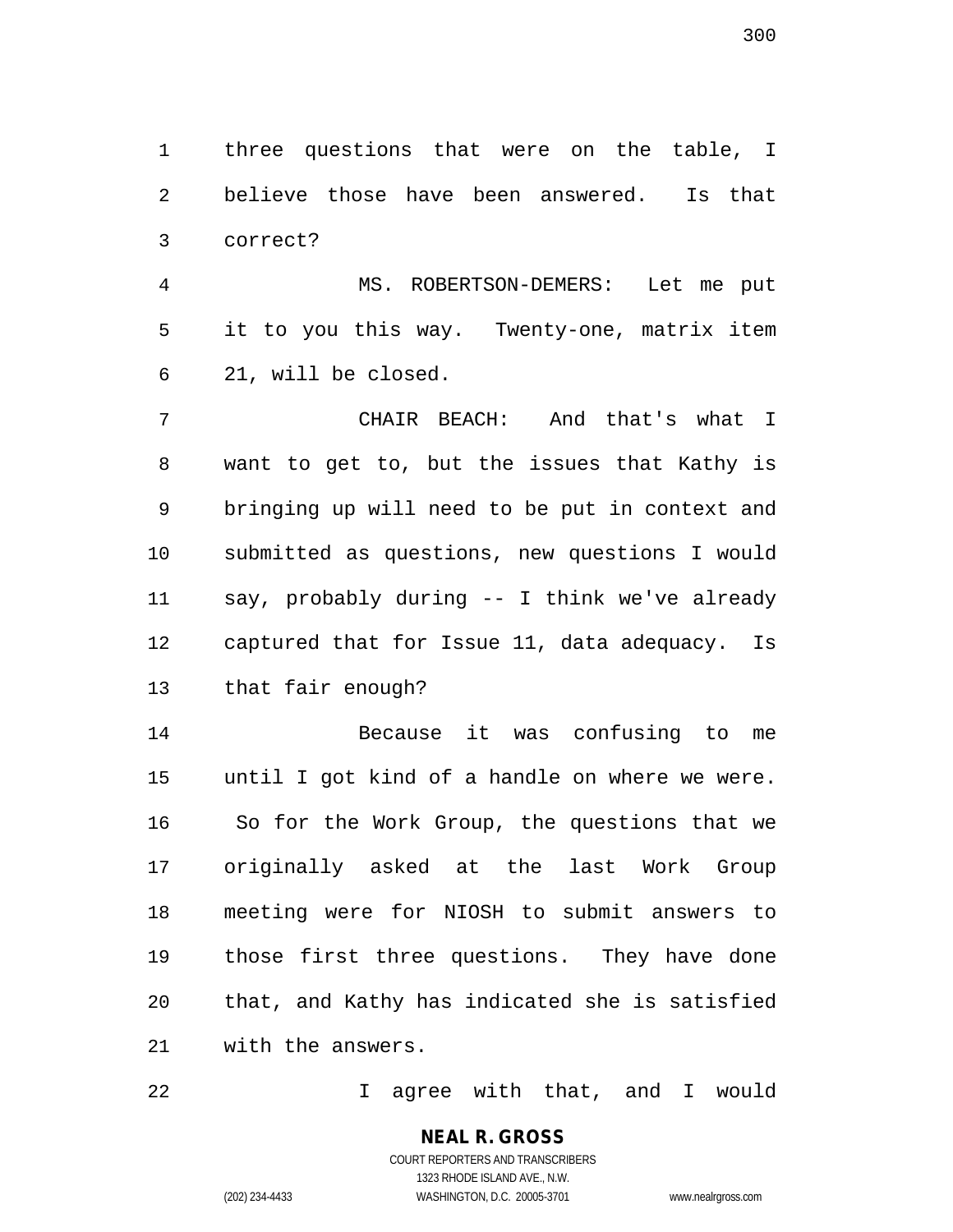like to close issue 21 and then take that up -- MEMBER ZIEMER: On your data adequacy? CHAIR BEACH: Yes. Due to the lateness of the day, how does the rest of the Work Group feel about that? MEMBER CLAWSON: That is fine, just so we don't lose it. CHAIR BEACH: We won't lose it. Okay. So that is where we are at with that. Kathy, do you want to continue discussing that as data adequacy, or do you want to just frame up those questions when Joe submits the questions to NIOSH? MS. ROBERTSON-DEMERS: I think at this point we haven't asked the question clearly enough to know the answer. So we will put it in -- CHAIR BEACH: Okay. Does everybody agree with that? Okay. So we are going to consider

> **NEAL R. GROSS** COURT REPORTERS AND TRANSCRIBERS 1323 RHODE ISLAND AVE., N.W. (202) 234-4433 WASHINGTON, D.C. 20005-3701 www.nealrgross.com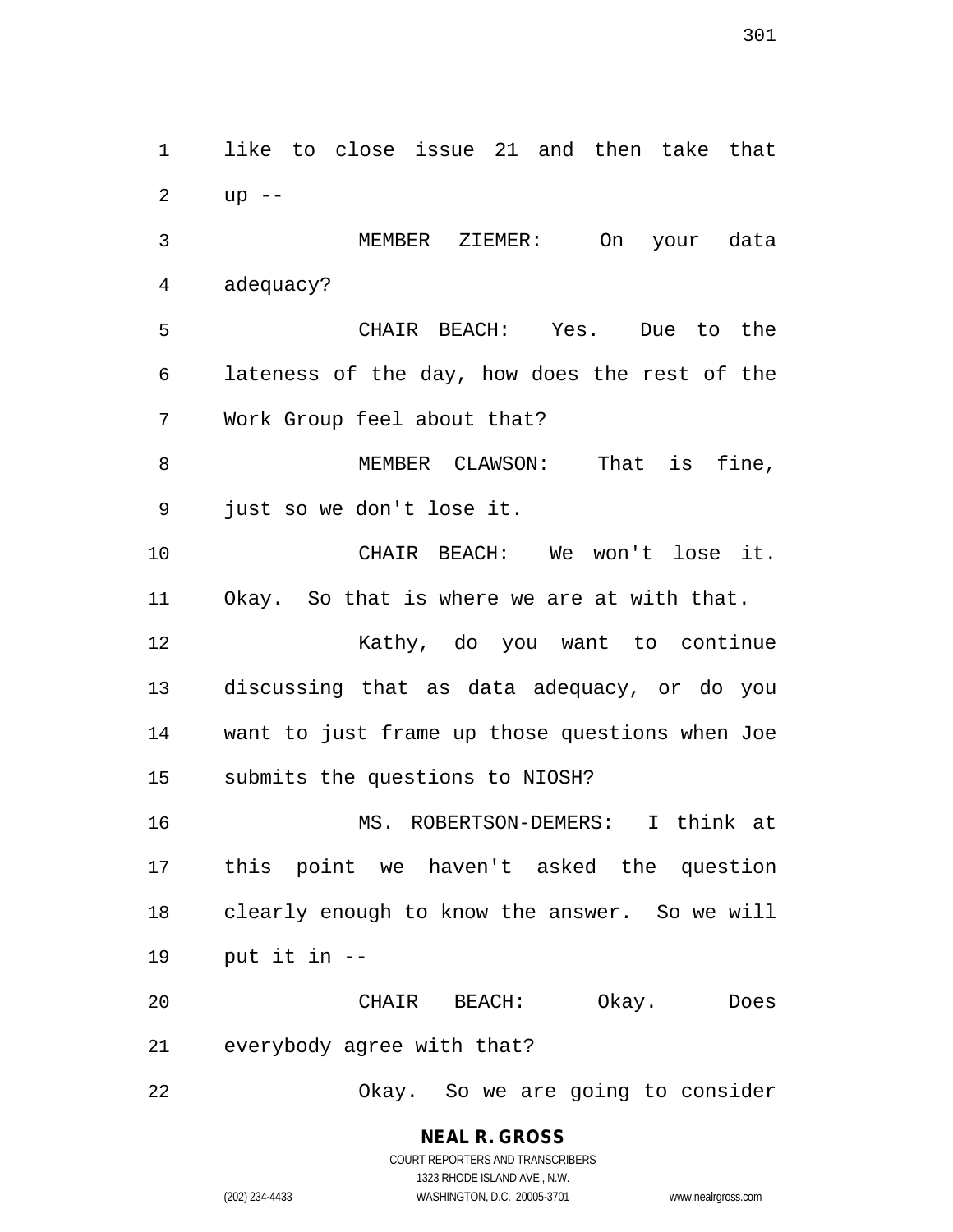PAAA closed, but with some questions that will be in the data adequacy. Okay?

 So the last item, D&D issue 10, and I'm not quite sure -- SC&A, do you want to  $-$ 

 MR. FITZGERALD: Yes, let me handle that.

 We did a number of interviews, dose and Site Profile and after the ER came out and workers had expressed some concerns over lapel sampling in the D&D era. And we had similar issues, but not the same issues, arise during the Rocky Flats SEC review.

 We deferred, I should say the Work Group deferred action on D&D for some time because of some activities going on with the Price-Anderson, Issue 21, whatever. So we didn't really pick it up until, I think, this past summer. So it wasn't that long ago.

 And the Work Group requested after the last Work Group meeting to go ahead and put a very brief memo that just highlighted

#### **NEAL R. GROSS**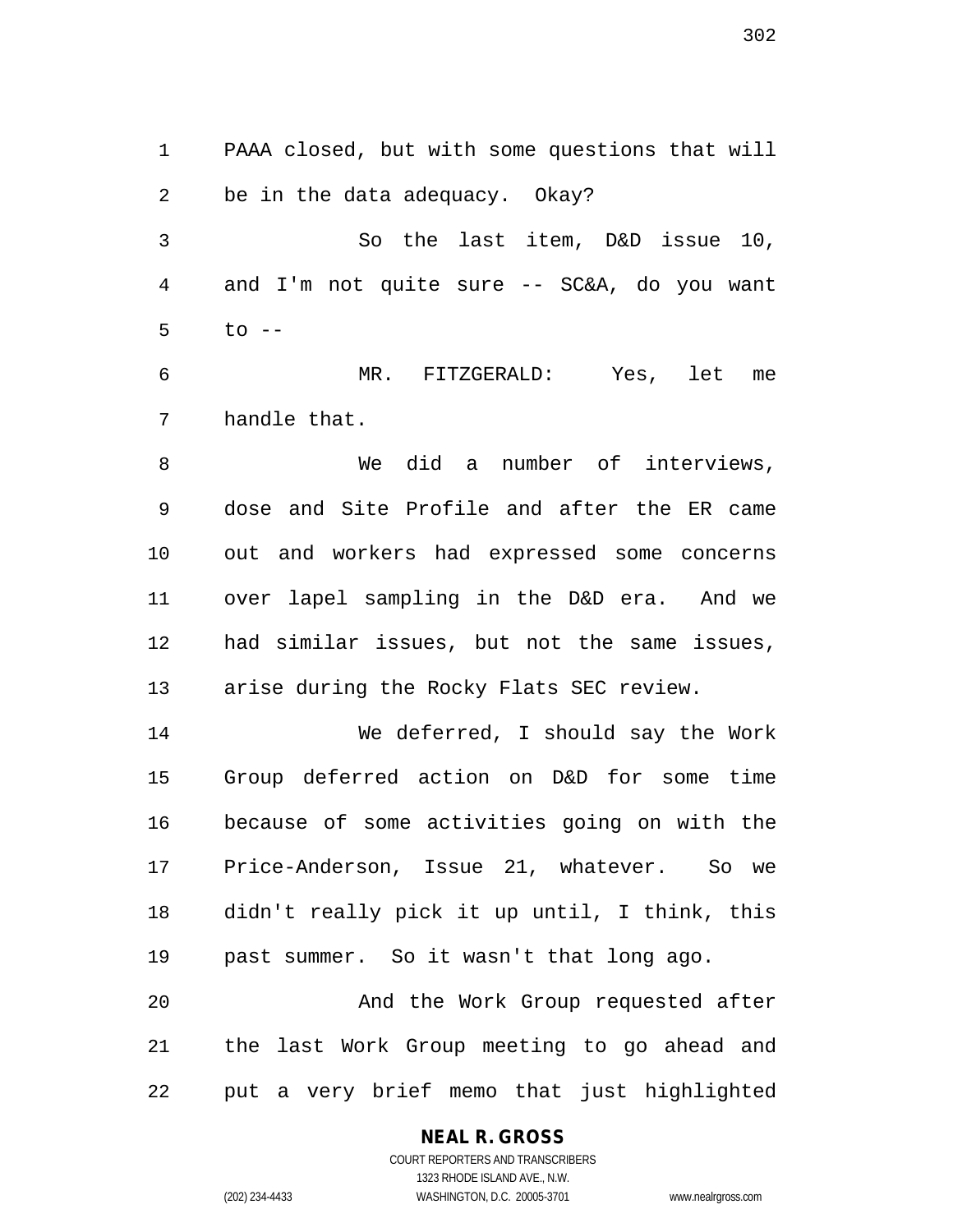some of the concerns that were coming out of the interviews and to amplify on what was in the issue matrix, which we did.

 I think NIOSH's response was pretty comprehensive, to say the least. I guess I am pleased to announce that there's one issue which will sound familiar to Brant since we, I think, went through this at Rocky Flats, which is the termination bioassays. Of all the issues that were addressed and clarified in the response, I think we are still unsettled about the status of termination bioassays in the D&D era at Mound. We raised that issue at Rocky

 because, again, there it wasn't clear, given the transient nature of the workforce, whether there was sufficient termination bioassays upon which to do a coworker model. I think at Rocky the response was to go and take a look at that, compare distributions between the D&D work force data that you had versus the operating work force. It turned out in that

#### **NEAL R. GROSS**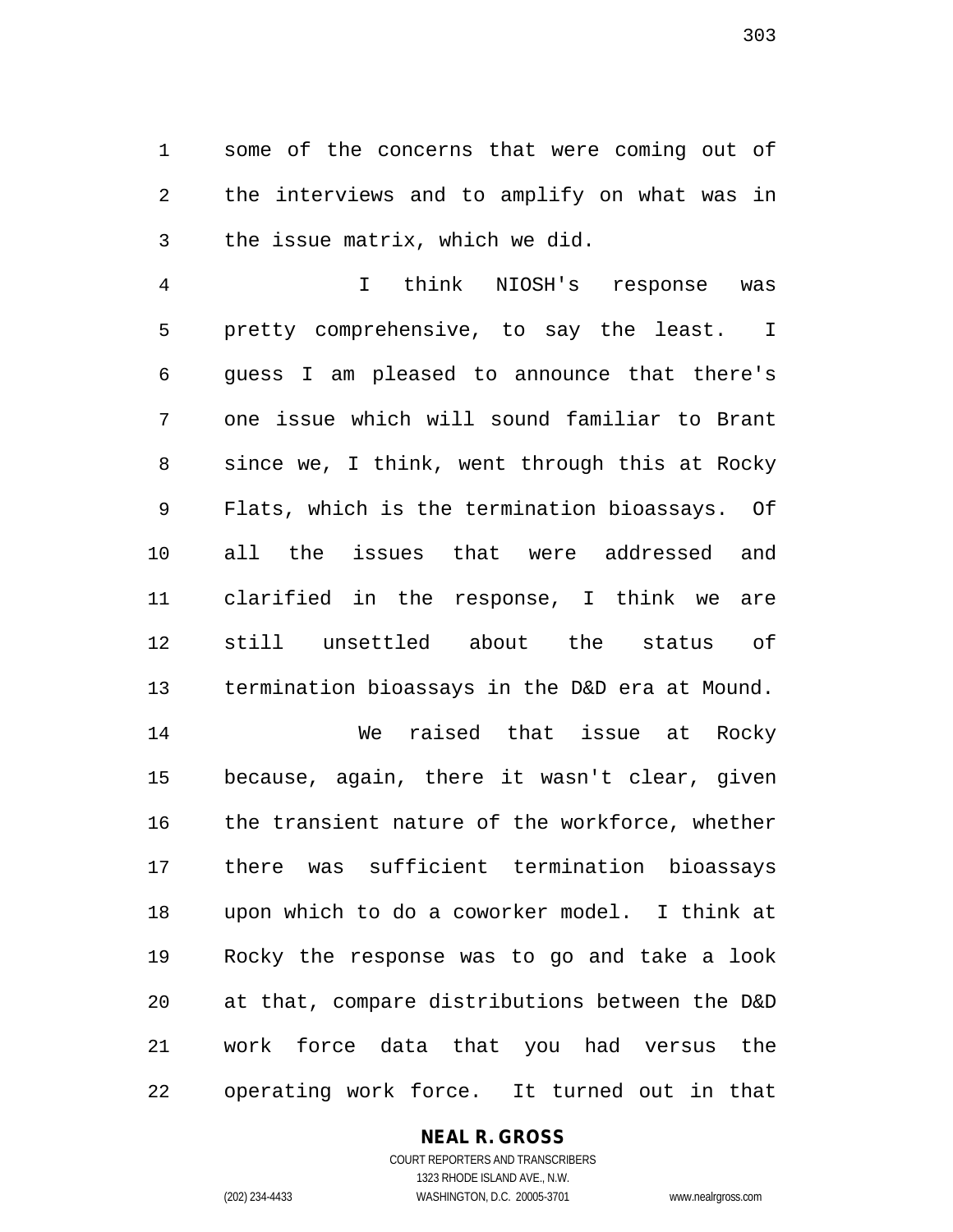case the distributions were very similar, which certainly facilitated going ahead and using the operating coworker model for the D&D workers.

 Here I think the same question is, where do we stand on the D&D work force termination bioassays? Is there enough adequate data there that it is an important coworker model or not?

 I think that is the only real lingering question out of all that. I think the rest of it, the lapel sampling and everything else that had been kicking around, I think that has been satisfied.

 So that would be the one issue that I would propose the Work Group, I suppose, ask you to maybe come back with, is some information regarding the status of termination bioassays.

 I know it was a very small, relatively small percentage at Rocky, but, again, because the dose distributions were

## **NEAL R. GROSS**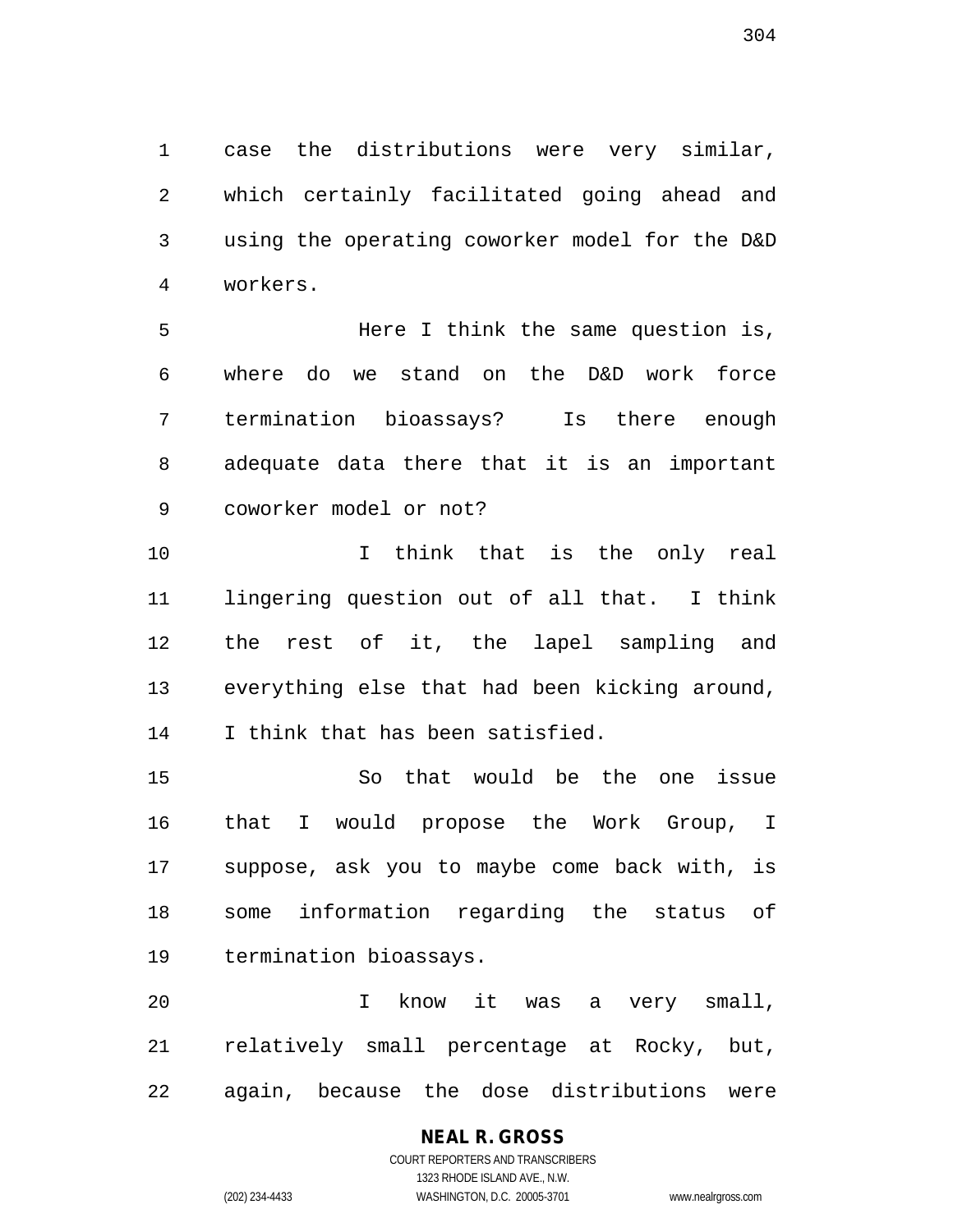similar between the two workforces, that didn't become an issue in that SEC. But, certainly, you would want to have that at least looked at before we let this one go. DR. ULSH: I am waiting on the high sign from you. CHAIR BEACH: Oh, I'm sorry. (Laughter.) Please, go ahead. 10 DR. ULSH: In fact, this issue was included in SC&A's D&D memo, and it was also included in our response to that memo. In our response, we designate it as SC&A Comment No. 7 and our Response No. 7. I believe that in the original comment that SC&A made they raised this, saying we had a similar concern at Rocky Flats. So our response also focuses on the fact that this issue was already considered and determined not to be an SEC issue at Rocky Flats, and I don't see a whole lot of differences. As you, yourself, stated, the

**NEAL R. GROSS**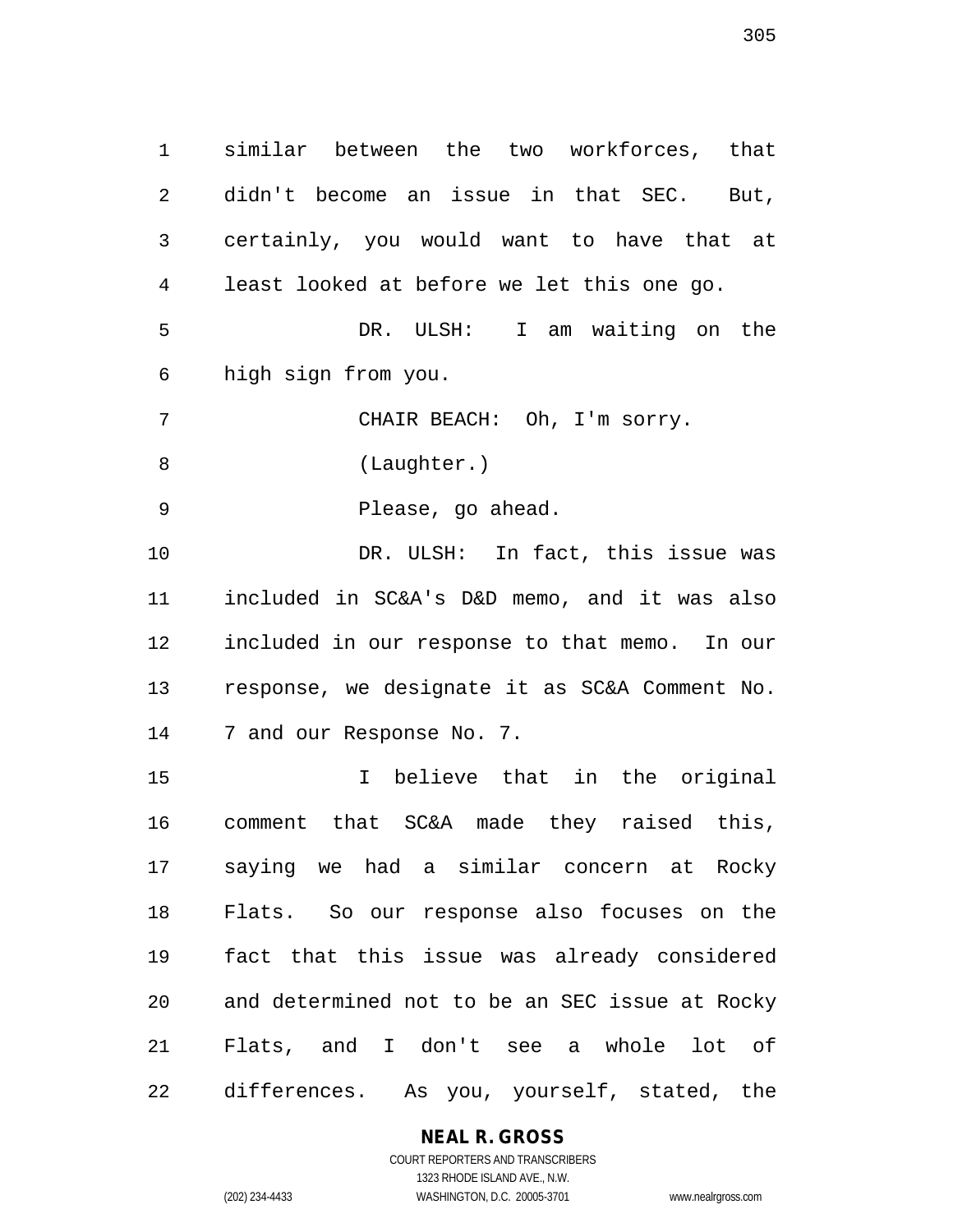contractor was the same. So the policies were fairly, were pretty much the same, too.

 Just to quote from our response, "It may be true that some D&D workers failed to submit a terminal bioassay. However, Mound also used workplace indicators, such as air monitoring" -- and in parentheses -- "(including lapel air samplers as well as general area samplers), pre-job and process characterization, and routine bioassay. The chances that a worker could receive a significant intake would require the simultaneous failure of multiple levels of monitoring and radiation control, all having occurred after the worker's last bioassay, but prior to termination."

 So, certainly, you can speculate a scenario like that, but what we said is this scenario is speculative, and the chances of it occurring are remote, and no evidence to support it has been provided or discovered by NIOSH.

> **NEAL R. GROSS** COURT REPORTERS AND TRANSCRIBERS

1323 RHODE ISLAND AVE., N.W. (202) 234-4433 WASHINGTON, D.C. 20005-3701 www.nealrgross.com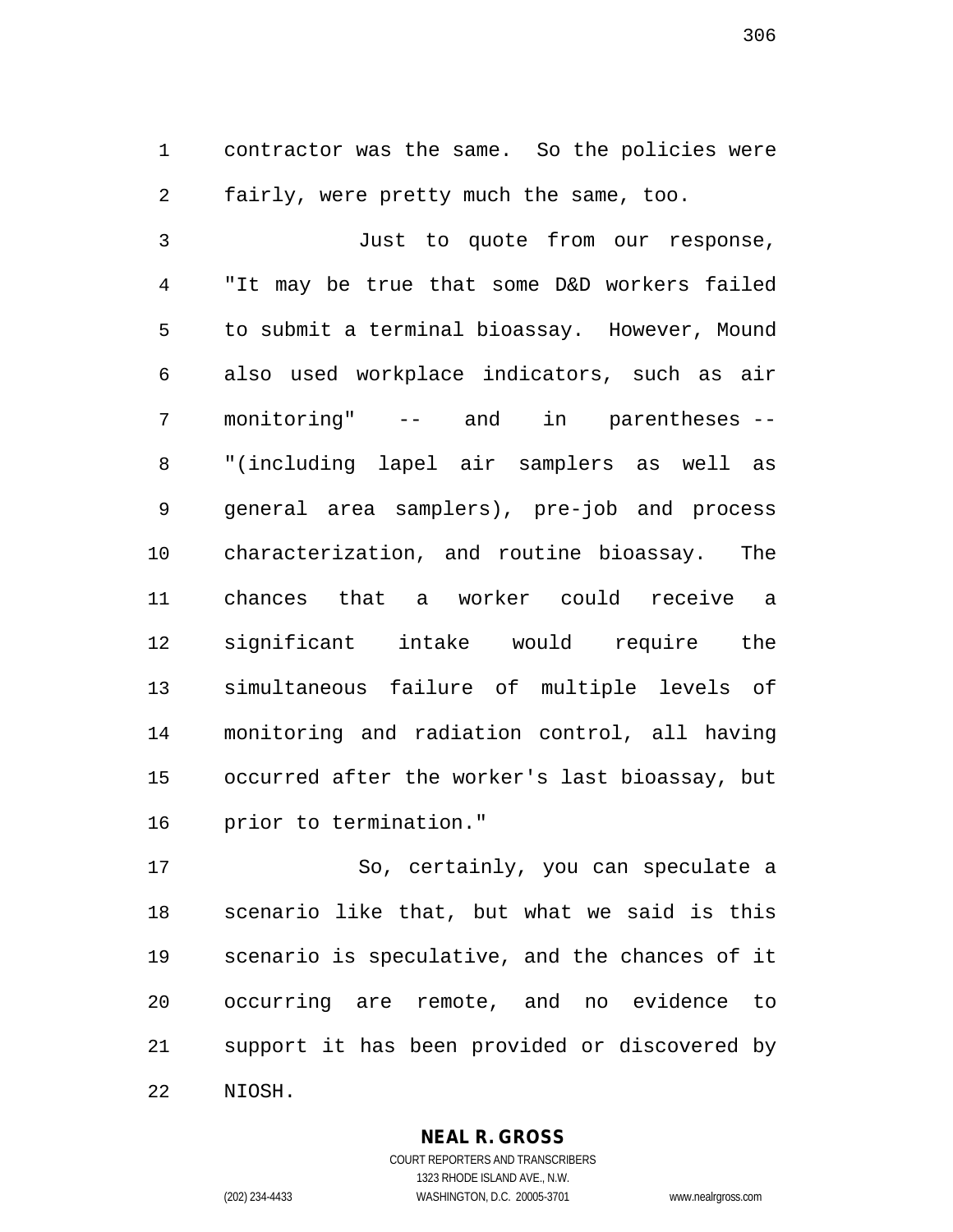Even in the highly unlikely event that it did happen on occasion, which has not been demonstrated, there would have to be some evidence of selective non-compliance with more highly exposed workers being most likely to skip terminal bioassays. Again, we don't have evidence for that, either.

 MR. FITZGERALD: Yes, I think the reaction would be that, again, it's not that dissimilar from Rocky, and I think they also had, as you pointed out, some similar monitoring systems.

 But if the percentage of termination bioassays was relatively low, I think -- and again, there is no way of knowing 16 it now; I think that was checked at Rocky, and I think you established it was relatively low. Then that's where we went into this.

 They, again, still had the same fallback. I mean they, you know, certainly had lapel sampling. They certainly had bioassays for certain classes of workers. If

#### **NEAL R. GROSS**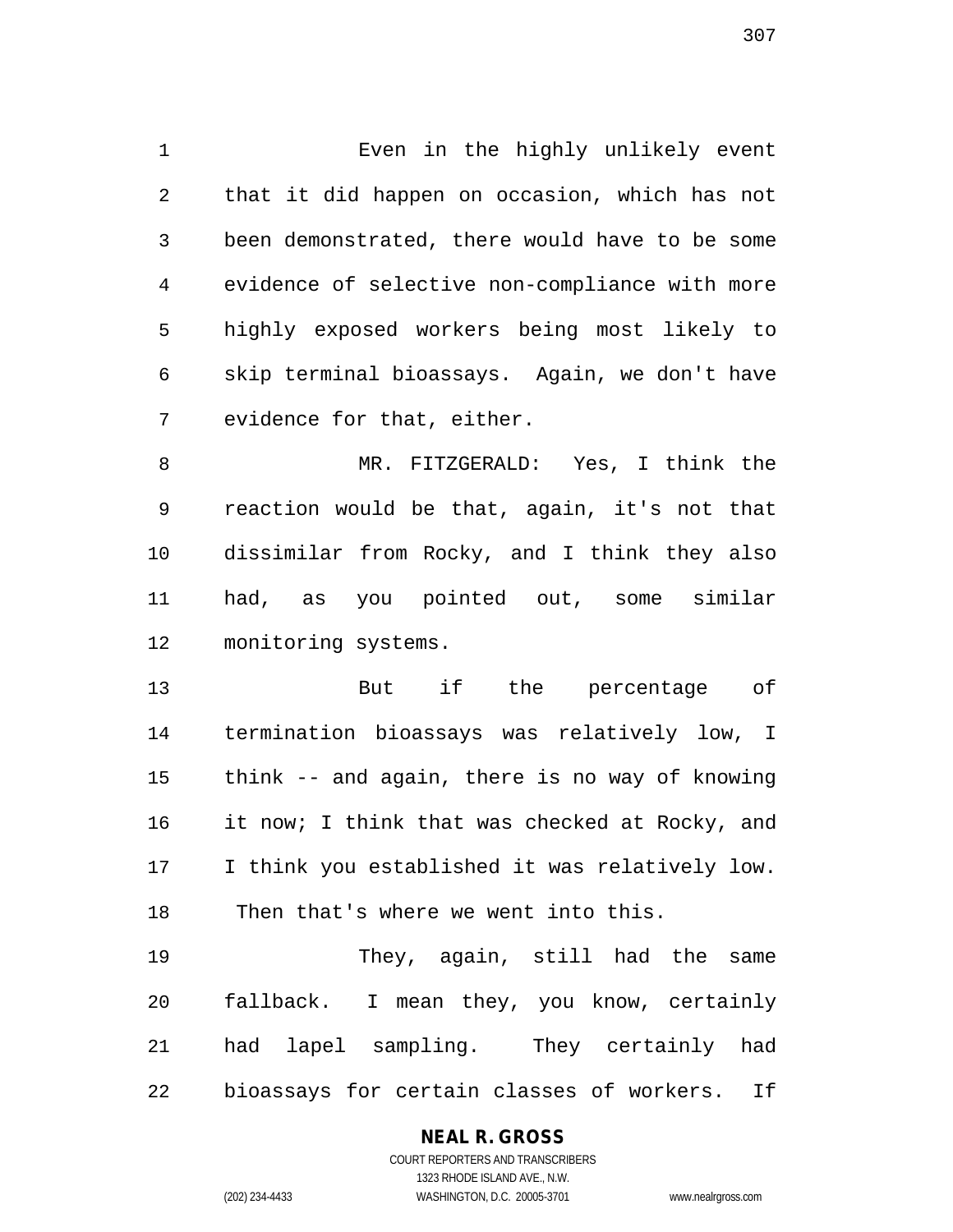you remember, there was a couple different classes of workers. Some, in fact, were on bioassays; some were not.

 But, again, I think establishing whether or not you had a low compliance on that issue, and what the implications are in terms of the use of that, of the coworker model for that class of workers, would be something that we would see as the one remaining issue.

 CHAIR BEACH: I have a quick question. This may have already been discussed. Did they put a lapel sample on every single worker or was it a group?

 DR. ULSH: No, not on every single worker.

17 CHAIR BEACH: Okay.

 MR. FITZGERALD: And I would think you would have a body of workers. You know, you're talking about all kinds of different workers here, people that were doing the actual D&D, construction workers,

> **NEAL R. GROSS** COURT REPORTERS AND TRANSCRIBERS

> > 1323 RHODE ISLAND AVE., N.W.

(202) 234-4433 WASHINGTON, D.C. 20005-3701 www.nealrgross.com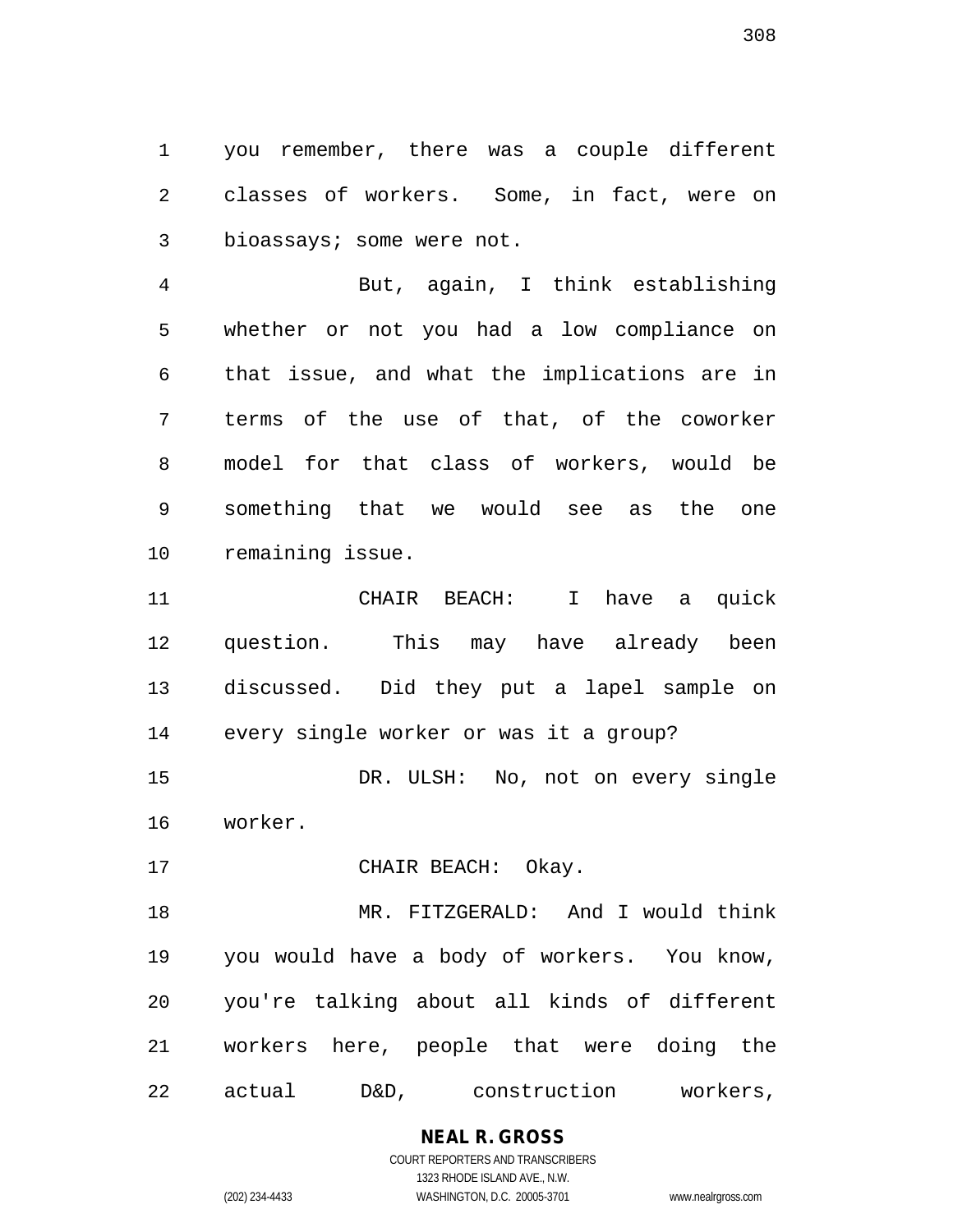electricians. The ones that were clearly in the rad zones doing the teardowns had the lapel sampling and probably more routine bioassays, but you had a whole variety of workers that would have different levels of monitoring. In some cases, if they didn't go right into the D&D rad zone, probably didn't have bioassay, and the baseline and termination bioassay may have been it.

10 So I guess the question is if they were to be a claimant and were to have indicated at a certain time frame at the site at Mound, how would one do dose reconstruction? It would be you would have to use a coworker model, since you, apparently, wouldn't have data. The question is how would you do it if there wasn't a distribution you could rely on?

 I think that is a similar issue to the ones at Rocky.

 CHAIR BEACH: Well, you may have a problem identifying all the workers under the

#### **NEAL R. GROSS** COURT REPORTERS AND TRANSCRIBERS 1323 RHODE ISLAND AVE., N.W.

(202) 234-4433 WASHINGTON, D.C. 20005-3701 www.nealrgross.com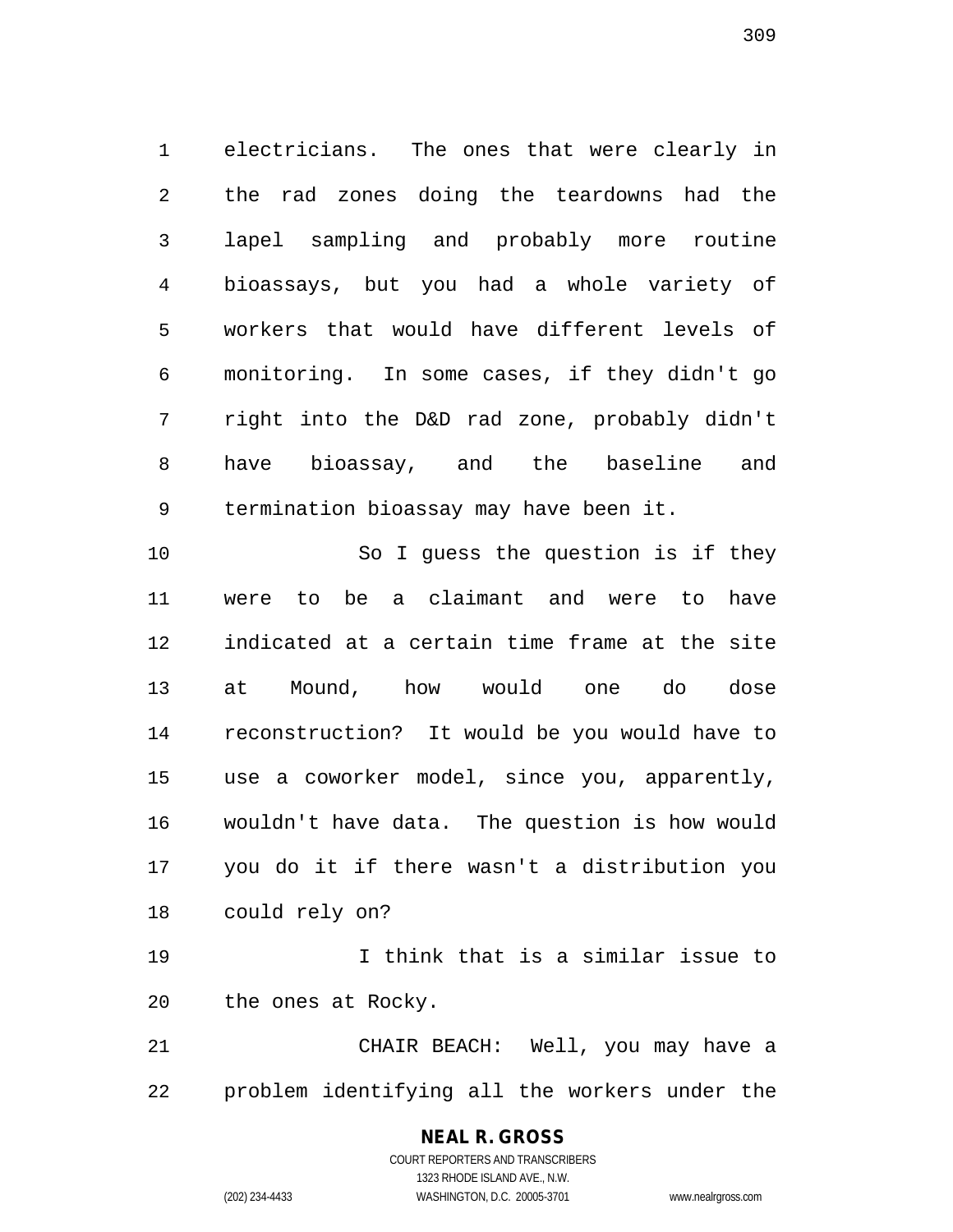one lapel. Because I know right now at Hanford that dose doesn't always follow the group of workers.

 DR. ULSH: Okay, that's a separate issue because --

 CHAIR BEACH: But it is an issue that I have.

 DR. ULSH: Sure. It would certainly be an issue if we were relying on lapel air samplers to do dose reconstruction. And that is a separate issue that was also covered extensively in our response.

 We are not proposing to use lapel air samplers for dose reconstruction. I'm not going to commit to saying that they are never any good. All I'm saying is at Mound we use urinalysis.

 CHAIR BEACH: But you used lapel to decide who got the urinalysis? Is that not correct?

 DR. ULSH: No, the use of -- not entirely correct. It's incomplete. Let's put

# **NEAL R. GROSS**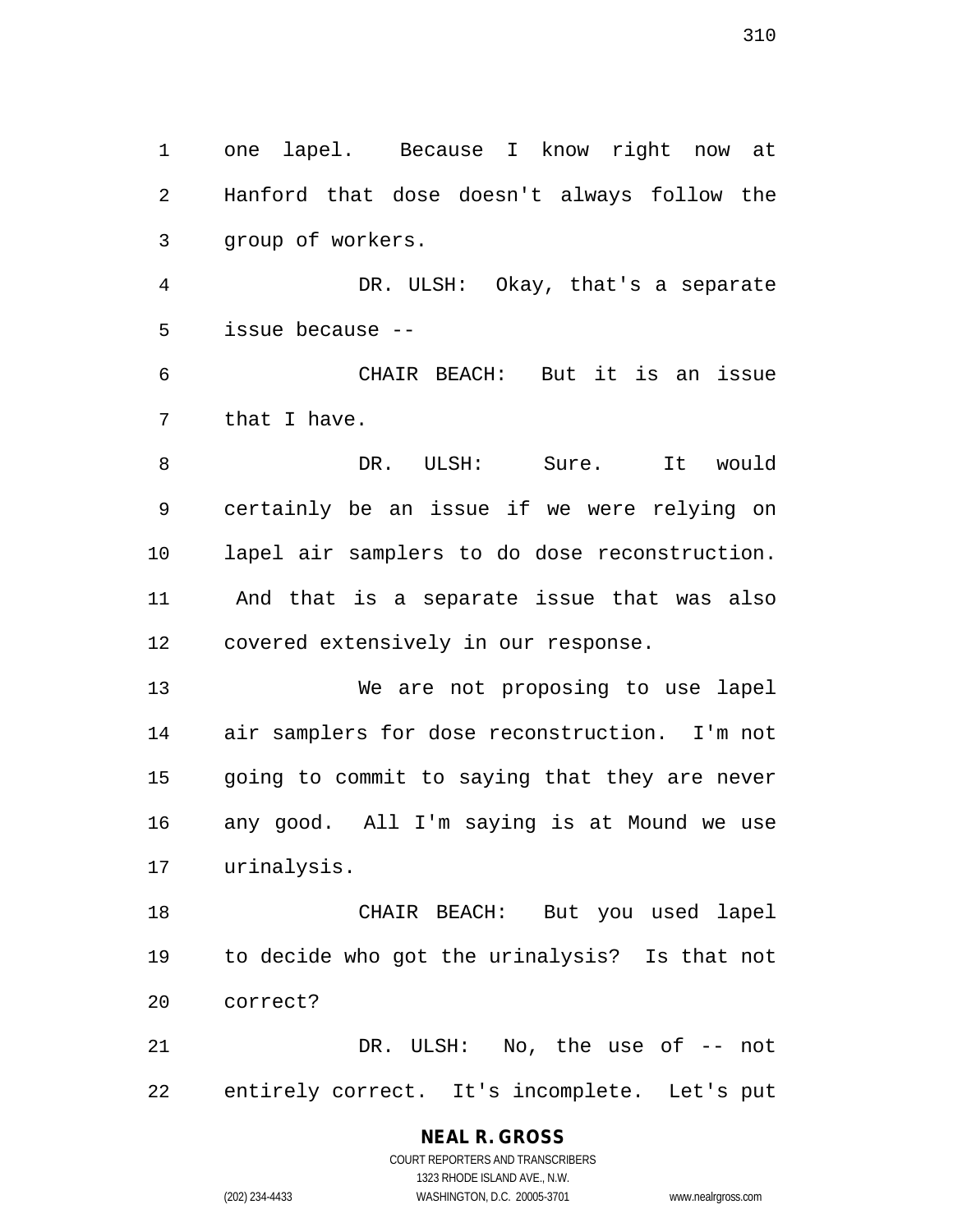it that way. The lapel air sampling was layered on top of routine bioassay and on top of whatever was required by an RWP. CHAIR BEACH: Okay. DR. ULSH: Now, if you had a lapel air sampler that gave you a positive reading, that gave you an indication that there might have been an exposure, then that would be a triggering event for getting a special urinalysis sample. CHAIR BEACH: But it had to hit a certain -- DR. ULSH: Well, sure, it had to give you a positive indication -- DR. NETON: Above and beyond the routine -- 17 CHAIR BEACH: Okay. DR. ULSH: But that's layered on top of routine and probably RWP-specific urinalysis as well. MR. FITZGERALD: But, you know, again, the population of, quote, "D&D workers"

> **NEAL R. GROSS** COURT REPORTERS AND TRANSCRIBERS 1323 RHODE ISLAND AVE., N.W.

(202) 234-4433 WASHINGTON, D.C. 20005-3701 www.nealrgross.com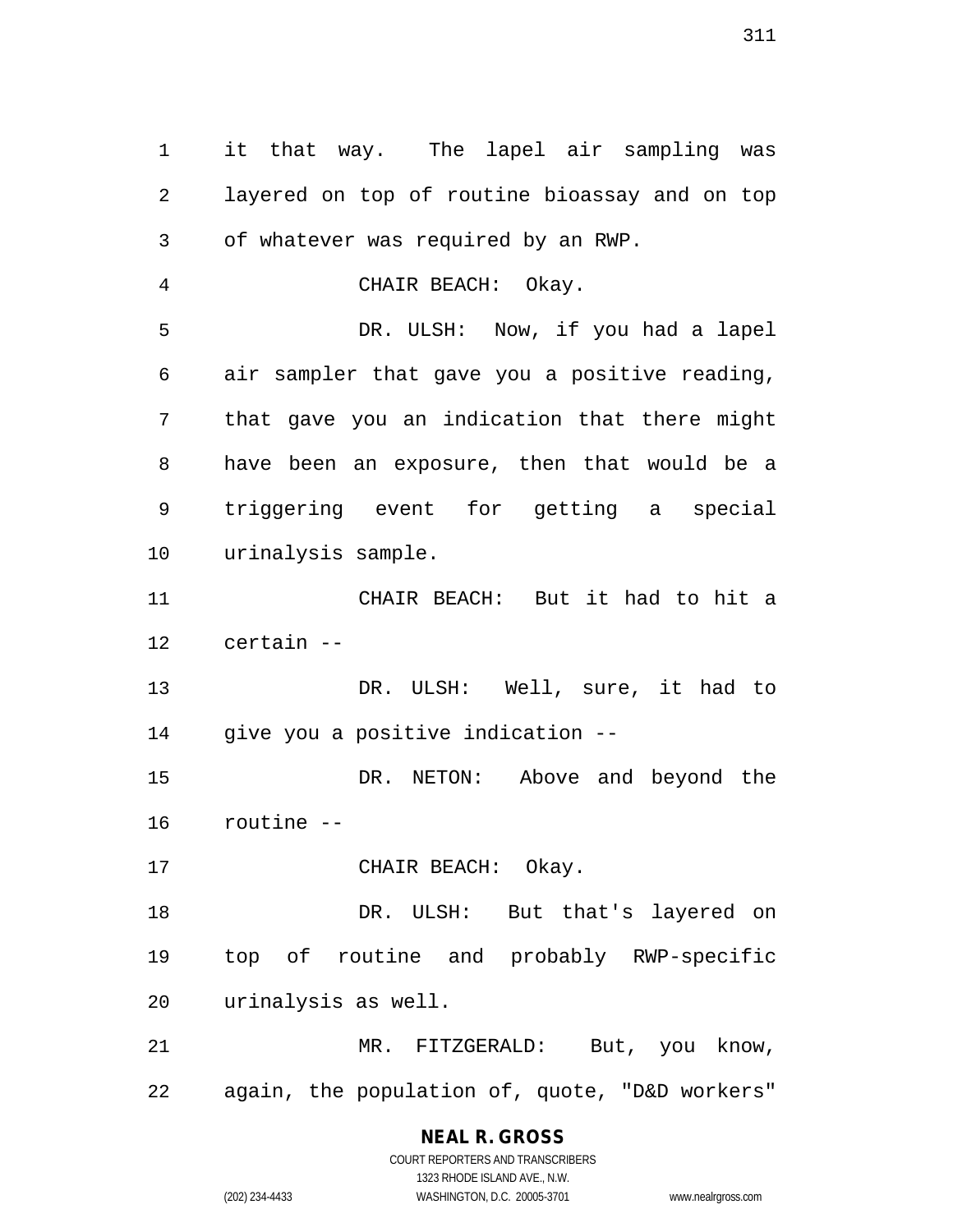is a pretty heterogeneous group, and they were monitored that way, which made sense. But, on the other hand, if you're going to apply a coworker model for that group, can the distribution be relied upon if, in fact, most of them, if they weren't monitored regularly or had lapel sample, didn't have this termination bioassay?

 I'm just raising that question. I think, from our perspective, it would be difficult, and it wouldn't be necessarily representative, if you missed 50 percent, say 50 percent was non-compliance. I don't know what that number is actually.

 DR. NETON: It is not clear to me that, you know, people don't -- you're not going to have 50 percent of the people leaving en masse, I don't think.

 MR. FITZGERALD: Without doing a termination? I think Rocky came out to be almost a third --

MEMBER CLAWSON: A third?

## **NEAL R. GROSS**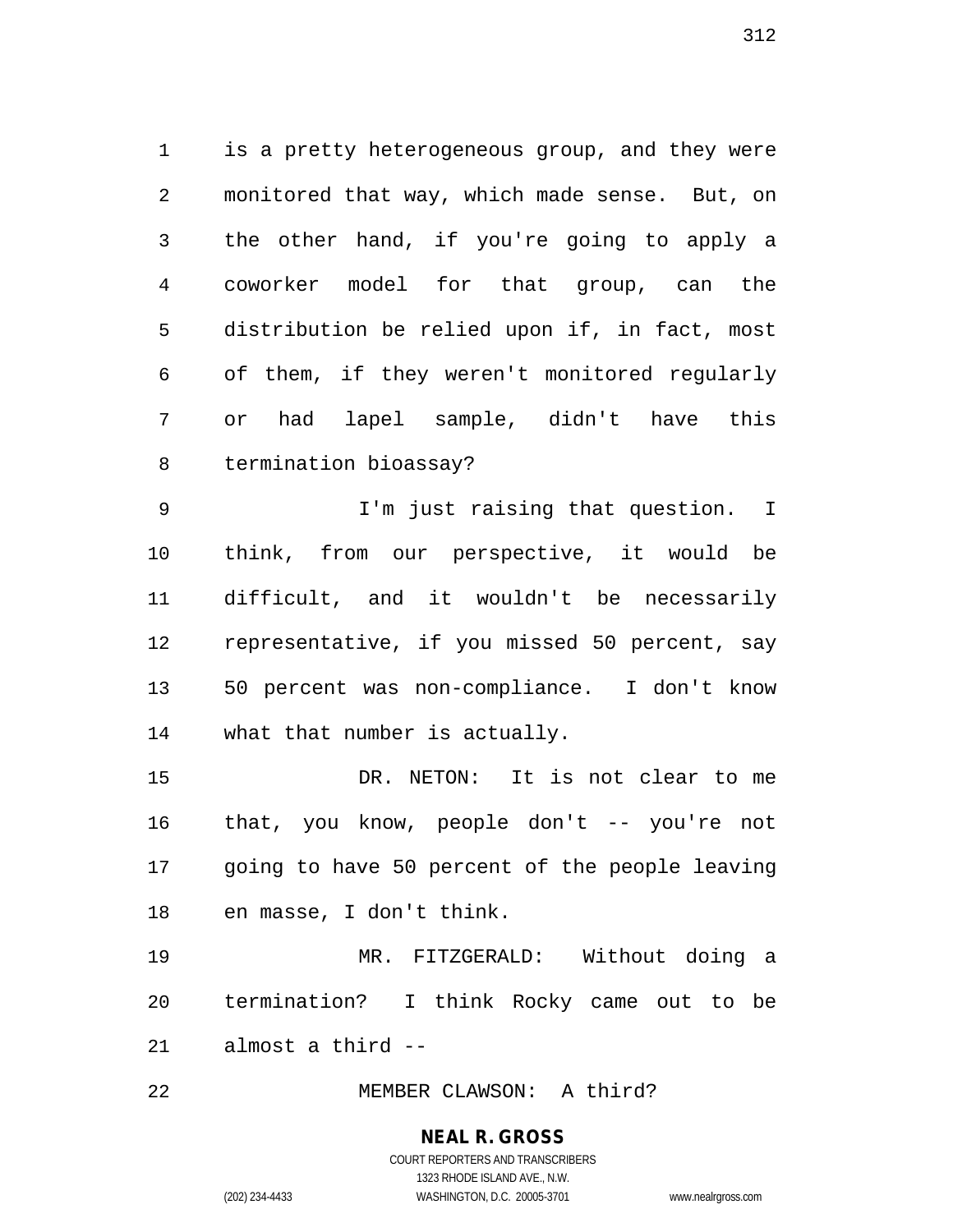1 MR. FITZGERALD: -- as I recall. That's why that concern was the genesis of looking at the distribution because that would, in fact, influence the coworker, if you were missing that much of the -- DR. ULSH: Well, again, I get back to the point in our response where we said that in order for that to be a problem -- let's say it's a third, like it may have been at Rocky. I don't remember. 11 MR. FITZGERALD: Right, right. DR. ULSH: You would have to have some evidence that there was selective non-compliance where you would have the highest

 exposed people more likely to skip their termination bioassay. That doesn't sound plausible to me. I can't envision a scenario where you would have the highest exposed people being more likely than anyone else to skip out on the termination --

 MR. FITZGERALD: I don't know. I'm just raising the question how

#### **NEAL R. GROSS** COURT REPORTERS AND TRANSCRIBERS

1323 RHODE ISLAND AVE., N.W. (202) 234-4433 WASHINGTON, D.C. 20005-3701 www.nealrgross.com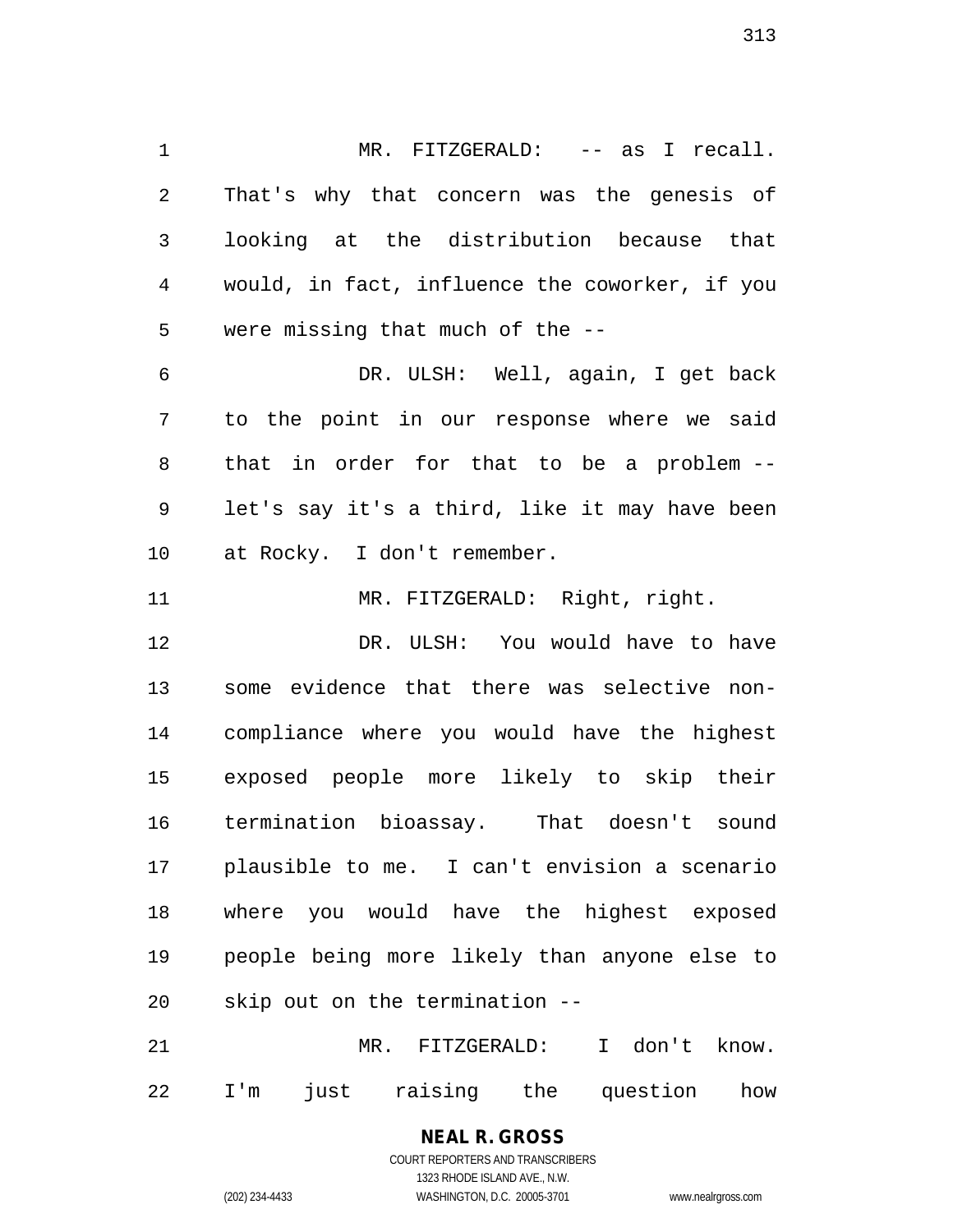representative is the distribution. I don't know.

 DR. ULSH: I would say, from the Rocky experience, and Gene's on the phone and can attest to this, you're correct that we did do some analyses there that turned out to show not a problem. That wasn't a trivial undertaking.

MR. FITZGERALD: Right.

 DR. ULSH: I'm not saying that we're refusing to do it. That's not within my power to do that. But I just want to caution you, consider the level of effort and the time that is going to be involved in pursuing this, if we take a similar approach at Rocky.

MEMBER ZIEMER: At Mound.

 DR. ULSH: Yes, sorry. It is late.

(Laughter.)

 MR. FITZGERALD: Not to meld the two sites any further, but I just think that is the question that we have on the table. It

## **NEAL R. GROSS**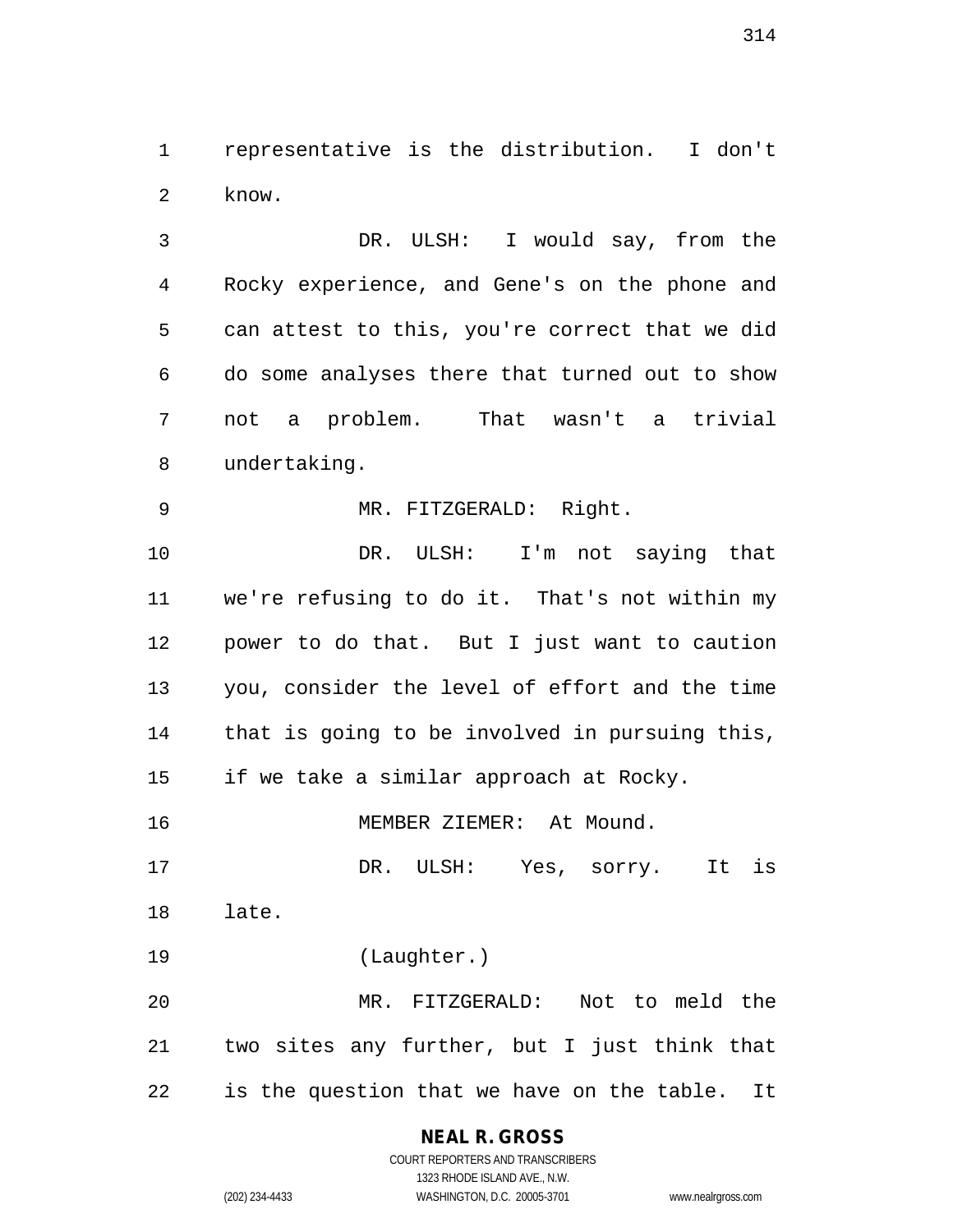is the Work Group's judgment, but whether the coworker model would be representative, if you were missing a large degree of the data, the bioassay, termination bioassay data -- MEMBER CLAWSON: So everybody at Mound during the D&D era were on a routine bioassay? 8 DR. ULSH: No. MEMBER ZIEMER: No. 10 DR. ULSH: The DOE order in place at -- I can never remember that darn thing -- 12 DR. NETON: 54.11. 13 DR. ULSH: -- 54.11 indicated that if you had less than 100 millirem exposure potential per year, you weren't required to be on a bioassay. DR. NETON: 10 CFR 835. 18 DR. ULSH: But if you had an exposure potential higher than that, you were required to do routine bioassay. MEMBER ZIEMER: So, in principle, it is the most likely exposed people were on

**NEAL R. GROSS**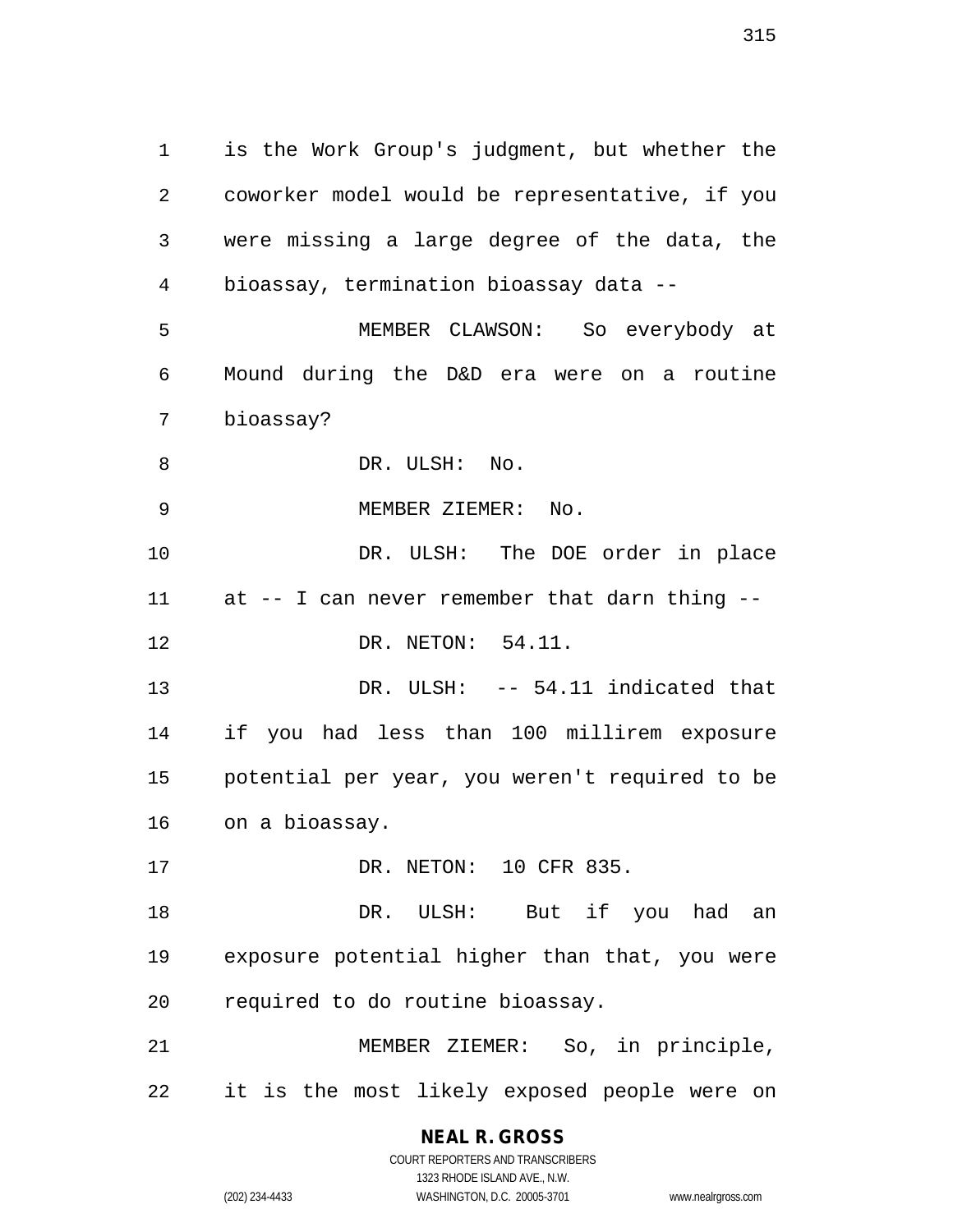the program.

 MEMBER CLAWSON: And I understand what the theory behind that is, but I'm watching it right now, that it's interesting because people are popping from one area to another. Unfortunately, in talking to the workers of Mound, there were numerous ones that said, "I have no bioassays." And they were there for only the last five or six years. DR. ULSH: It wouldn't surprise me. DR. NETON: I mean I'm sure they had the rad worker, 1 rad worker 2 categorization going. So the people in the rad worker 2 were the ones that were identified having the potential for exposure, exposures typically exceeding 100 millirems. Your rad worker 1 probably weren't going to be sampled. That was some conscious effort went into deciding, making those decisions.

You also have to remember they had

#### **NEAL R. GROSS** COURT REPORTERS AND TRANSCRIBERS

1323 RHODE ISLAND AVE., N.W. (202) 234-4433 WASHINGTON, D.C. 20005-3701 www.nealrgross.com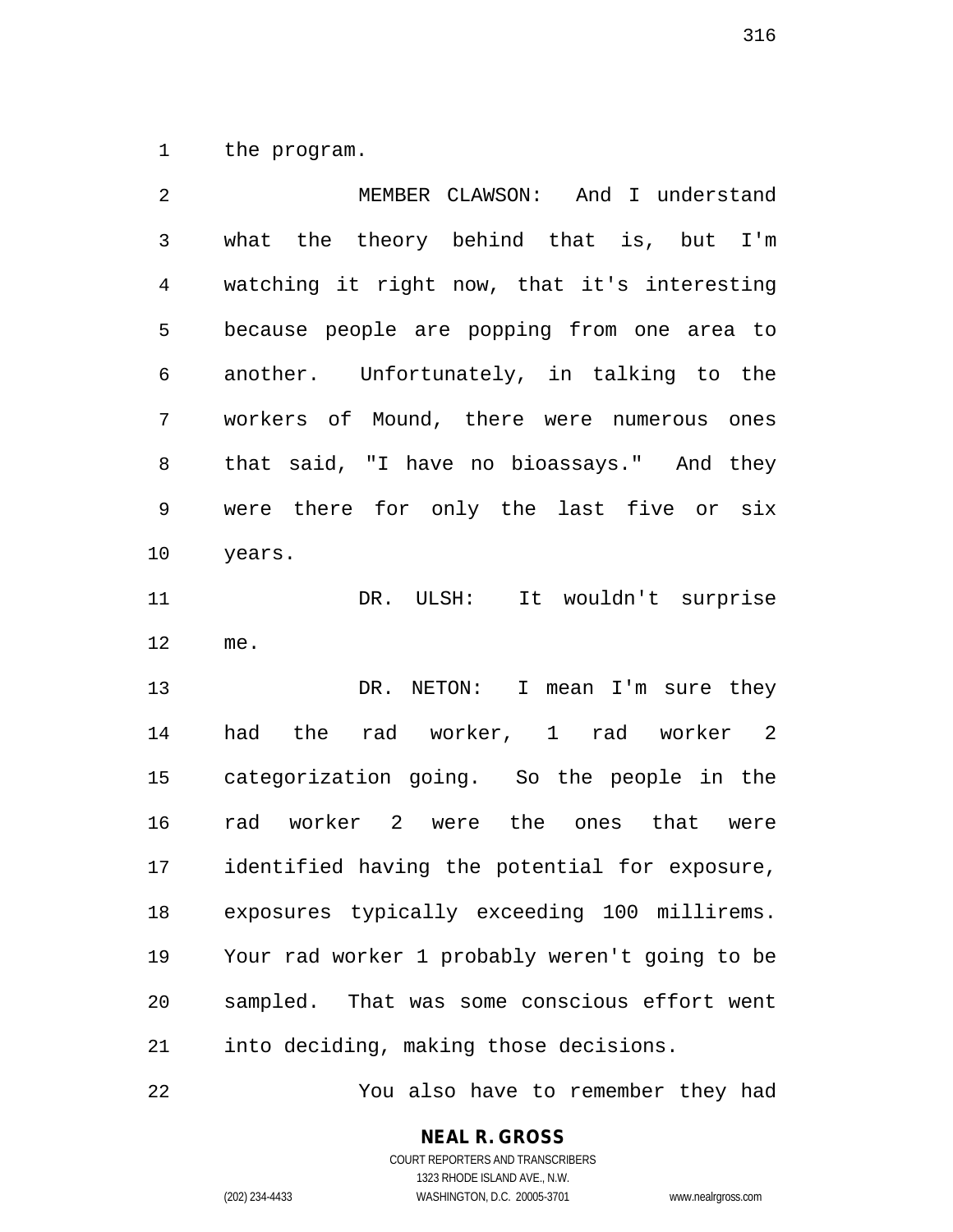this lapel air sampling program. By and large, lapel air samples are much more sensitive than any bioassay program for plutonium, for example, much more sensitive. You can get down to DAC-hour tracking on lapel samples, where a urinalysis sample is not going to show something at a much, much higher level of missed dose.

 So you've got those things that would trigger the special samples, and there's sort of multiple layers built into this program by this era. I agree with Brant that it would be hard to imagine that a worker would have gotten out the door without having -- with having had a very significant exposure.

 MR. FITZGERALD: Yes, one last word. Again, the termination bioassay is your safety net in a system where you are taking people off of routine bioassay, relying on these different hierarchies of specifics, monitoring in certain locations.

## **NEAL R. GROSS**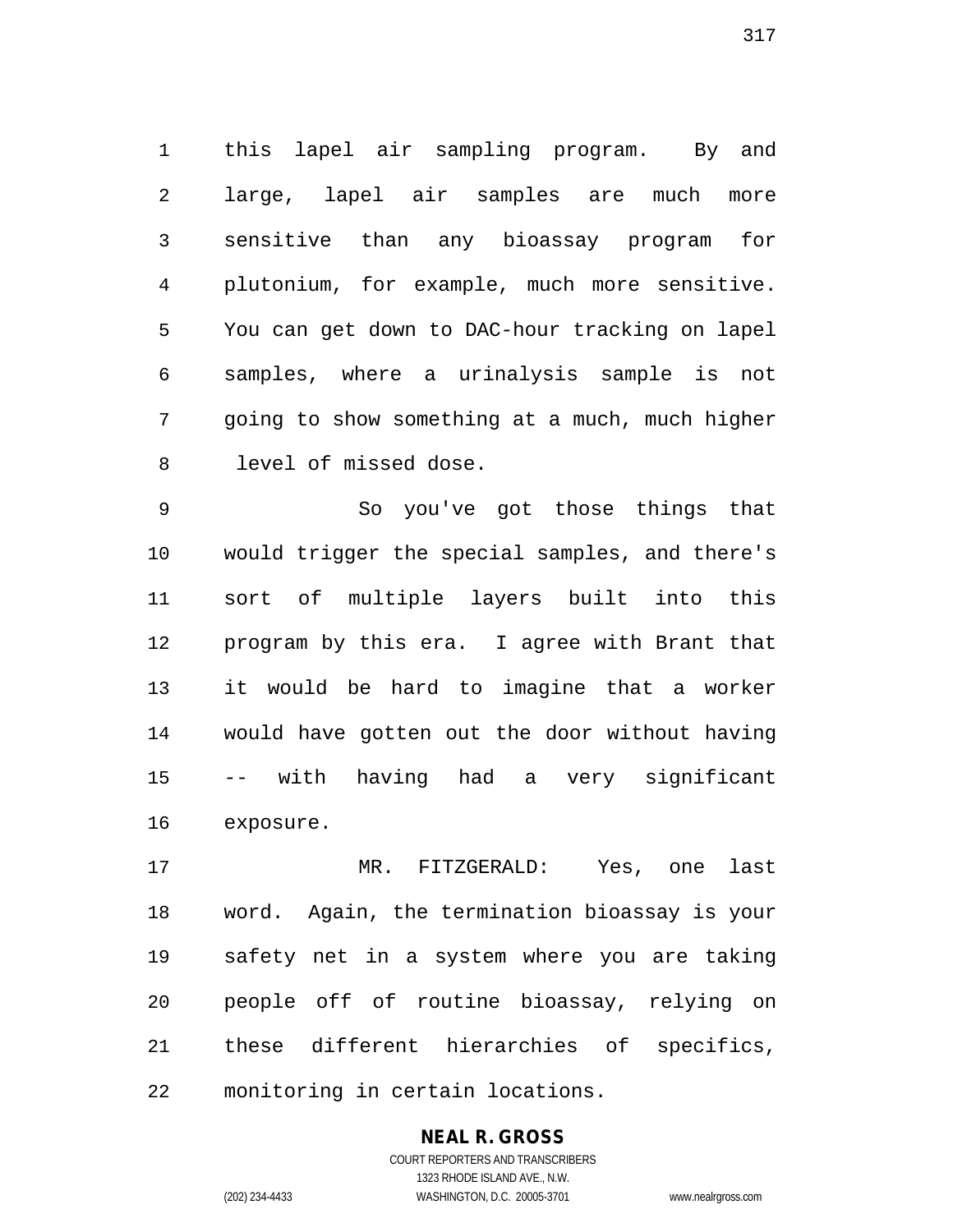I think, whereas in a routine program the termination bioassay is probably less important, in this case I think it is actually relatively more important. But, again, I think --

 DR. NETON: Let me be clear what we are talking about here then. I mean these were short-term D&D workers that maybe worked three months and had an entrance baseline and a termination? Is that what we are talking about?

 MR. FITZGERALD: I think there is a different -- it is a very heterogeneous group. I think you had people that were probably there for a fair amount. There were people that were in and out fairly quickly. Some were probably rad worker 1 that did real hot work. Some people were probably ones that did support work. Some people were probably construction crews that dug things in the ground who may or may not have been bioassayed, depending on the RWP.

## **NEAL R. GROSS**

COURT REPORTERS AND TRANSCRIBERS 1323 RHODE ISLAND AVE., N.W. (202) 234-4433 WASHINGTON, D.C. 20005-3701 www.nealrgross.com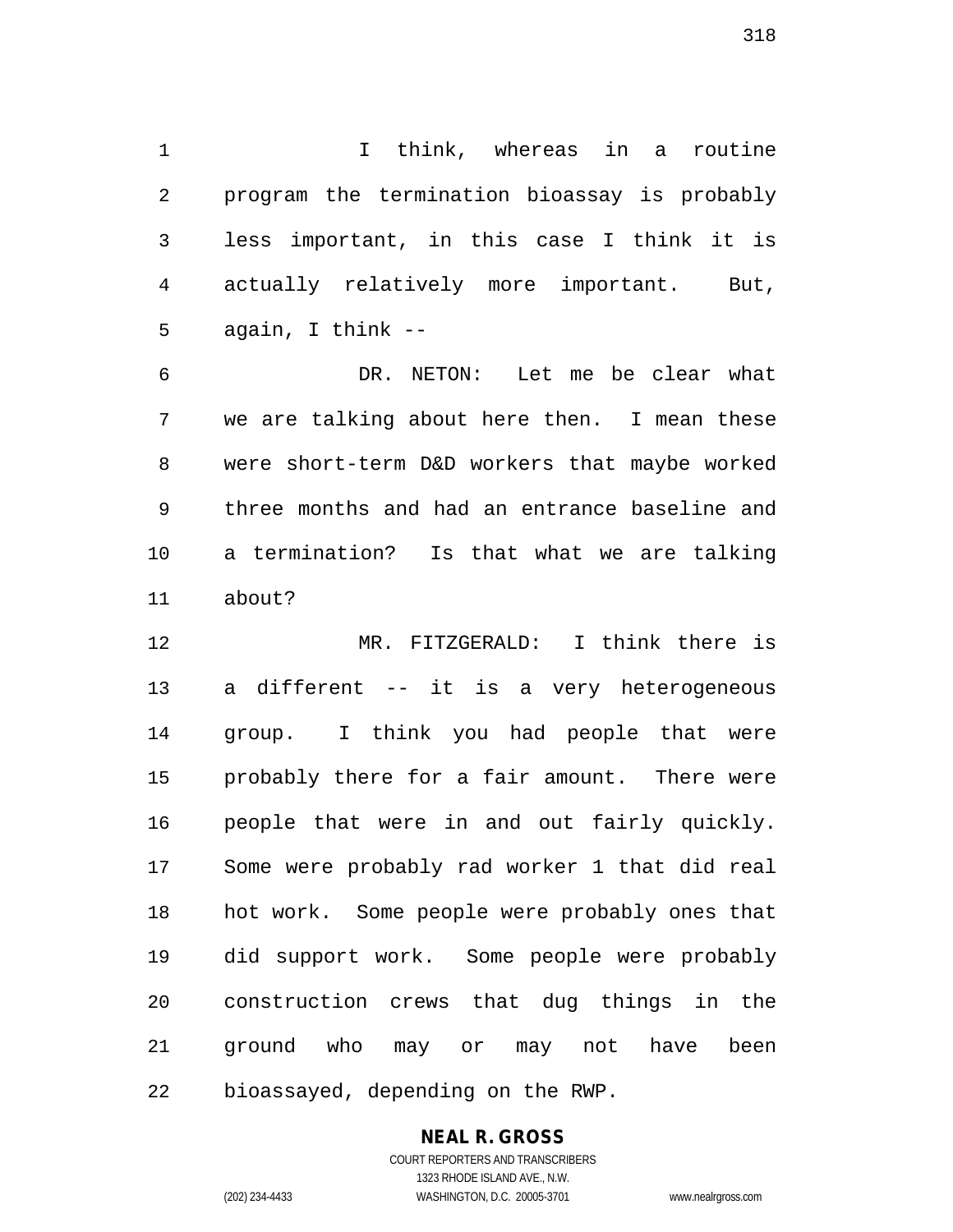In that kind of a process, you would have to be, I think, careful that, because the group is heterogeneous and you do have some reliance on RWPs and how samples that -- if you didn't have some way to verify before they actually ended employment that they didn't pick something up, I'm not sure how you would actually assign something.

 If somebody came back as a claimant saying, "I worked these 18 months at this site, did construction work. I can't remember if I did it under RWP", and voluntarily did not do a bioassay at the end --

 DR. ULSH: But let me ask you this, Joe.

MR. FITZGERALD: Yes.

 DR. ULSH: I mean everything that you just said here in the past minute or so, you could take out Mound and you could put in Rocky Flats. The situation is exactly the same. You had a heterogeneous population.

> **NEAL R. GROSS** COURT REPORTERS AND TRANSCRIBERS

1323 RHODE ISLAND AVE., N.W. (202) 234-4433 WASHINGTON, D.C. 20005-3701 www.nealrgross.com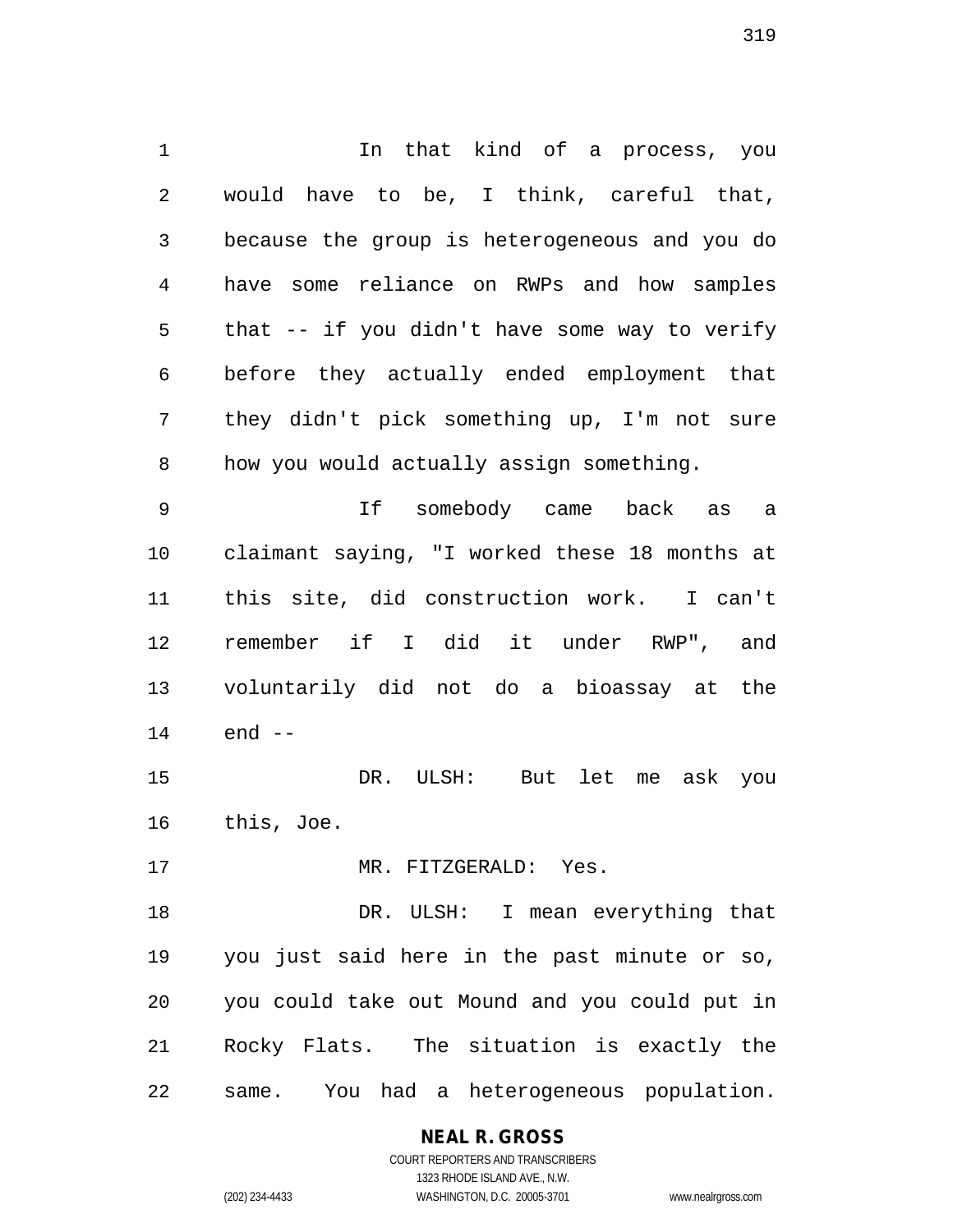You had people --

 MR. FITZGERALD: Well, and the same D&D era, too, yes. DR. ULSH: You had the same regulations in place. MR. FITZGERALD: Yes. DR. ULSH: You had the same contractor in place. MR. FITZGERALD: Right. 10 DR. ULSH: Is there any reason to believe that the experience at Mound would have been significantly different from the experience at Rocky Flats, given all those similarities? MR. FITZGERALD: I don't know. I don't know, and you don't, either. I just think we are saying that, based on the system in place, we would believe, but don't know whether or not the lack of termination bioassay would matter. 21 12 In other words, we are saying it

wouldn't matter because the system was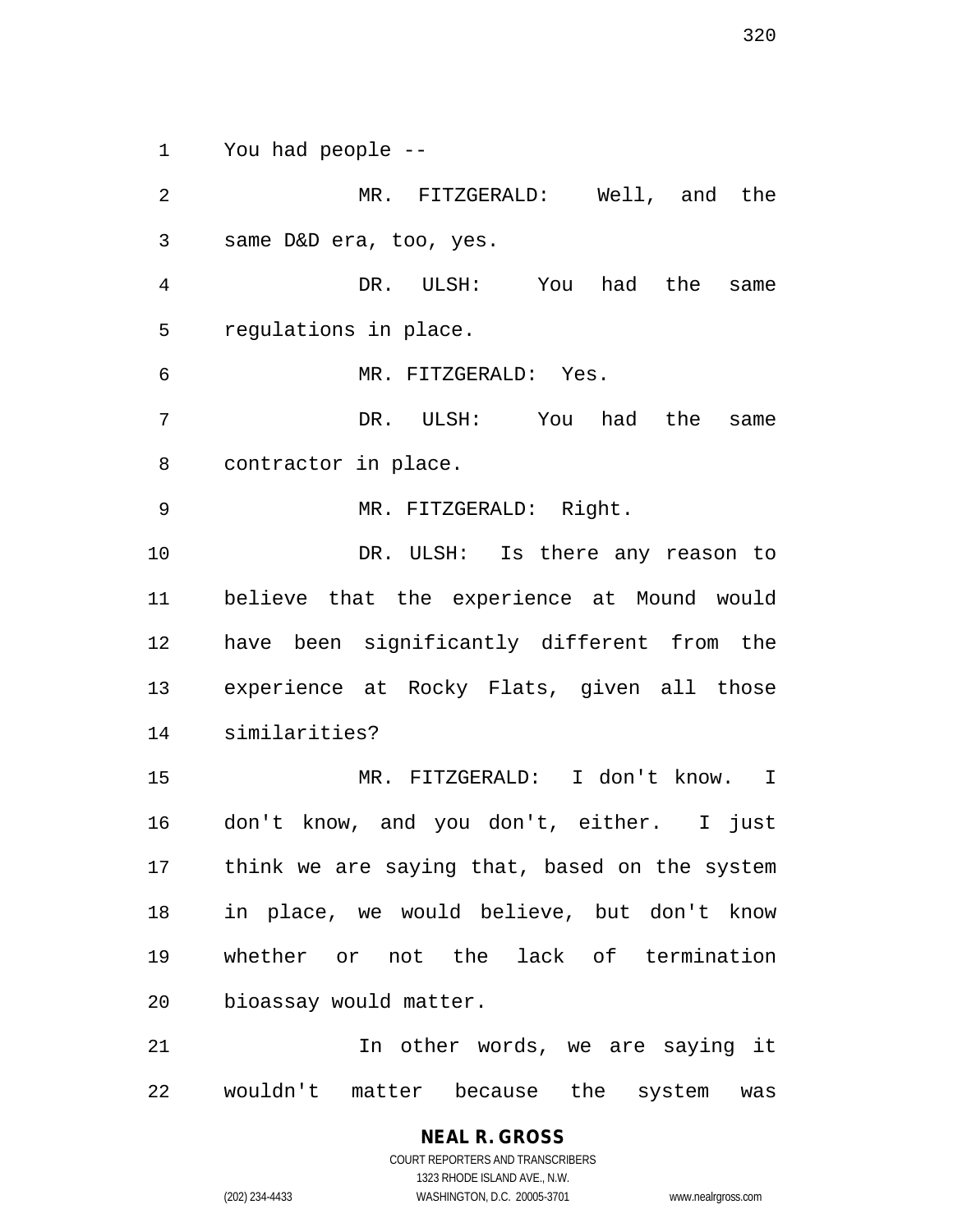implemented effectively enough that it is unlikely that somebody who would have had an intake would not -- get off the site without having that intake estimated. And I'm saying, well, that may be, but my experience at DOE, I would be a little nervous to make that assumption that the system was so tight, that you are unlikely to have anybody with an intake not being accounted for, particularly if there is a low compliance rate on the termination bioassay. These were voluntary, and people just, when they left -- 14 DR. NETON: Were they voluntary? I'm not sure if they -- MR. CHEW: At Rocky Flats, they were. I do not know about Mound. MR. FITZGERALD: Well, I mean the employment contract had them coming back, but a lot of them just didn't, and when they left the site, they were gone.

DR. NETON: I've had that similar

**NEAL R. GROSS** COURT REPORTERS AND TRANSCRIBERS

1323 RHODE ISLAND AVE., N.W.

(202) 234-4433 WASHINGTON, D.C. 20005-3701 www.nealrgross.com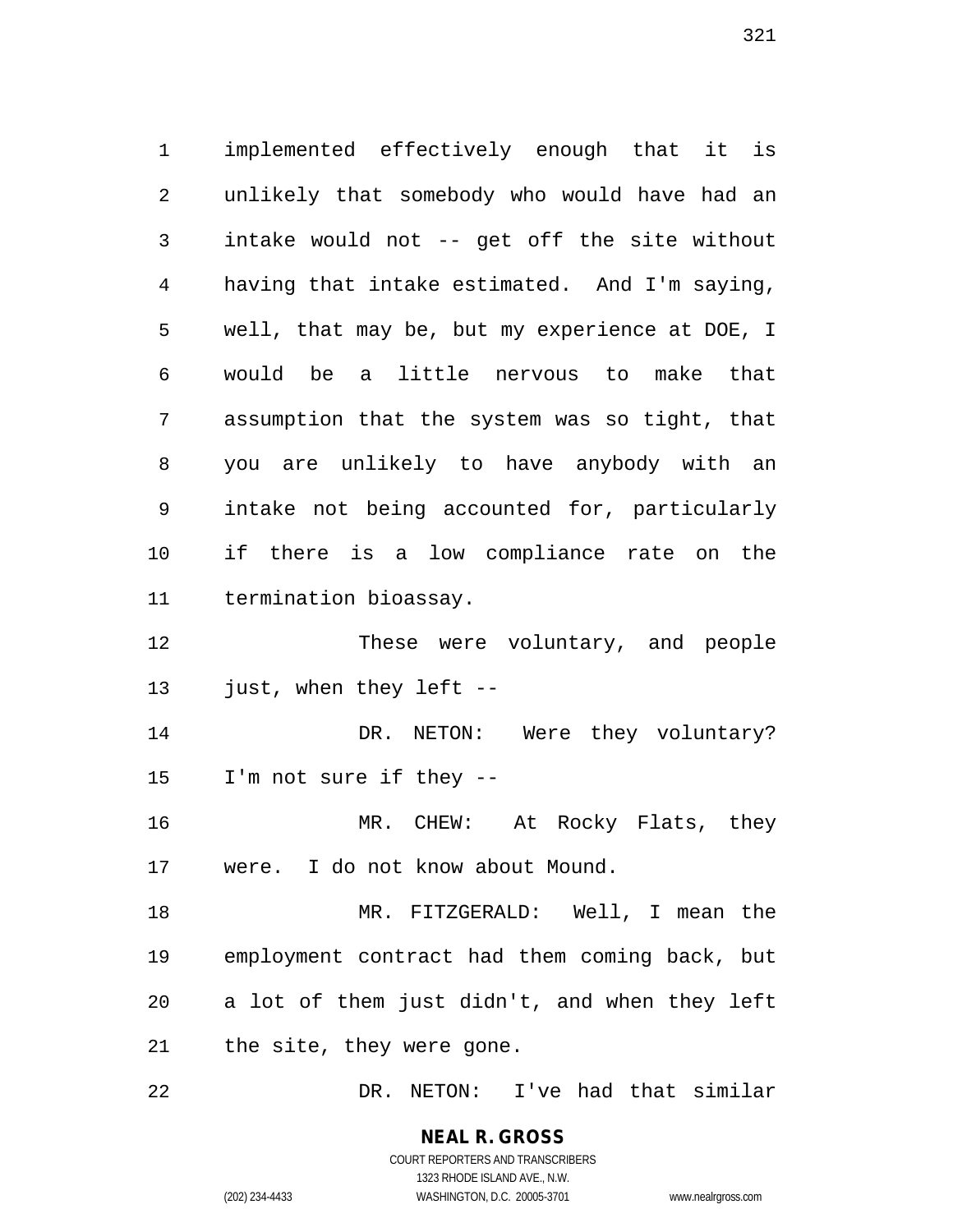experience at Fernald.

| 2              | MR. FITZGERALD: Yes.                           |
|----------------|------------------------------------------------|
| $\mathfrak{Z}$ | DR. NETON: I mean you can't make               |
| 4              | contractors, who you don't even know are       |
| 5              | leaving that day, submit a sample. Even if     |
| 6              | you mail them specimen bottles, you're not     |
| 7              | going to get them back.                        |
| 8              | MR. FITZGERALD: I guess it's a                 |
| 9              | two-part question. I mean, if the answer is    |
| 10             | you had 80 percent compliance, and that number |
| 11             | I think is accessible, just by virtue of --    |
| 12             | DR. NETON: That was going to be                |
| 13             | my question. I mean, how difficult would it    |
| 14             | be to just obtain that raw statistic, which    |
| 15             | is, what percentage of people who              |
| 16             | terminated --                                  |
| 17             | DR. ULSH: I don't know.                        |
| 18             | Gene, are you still on the line?               |
| 19             | MR. POTTER: Yes, I am.                         |
| 20             | DR. ULSH: We actually have the                 |
| 21             | benefit of having Gene on the line. Gene did   |
| 22             | this effort for us at Rocky Flats, and Gene is |

**NEAL R. GROSS**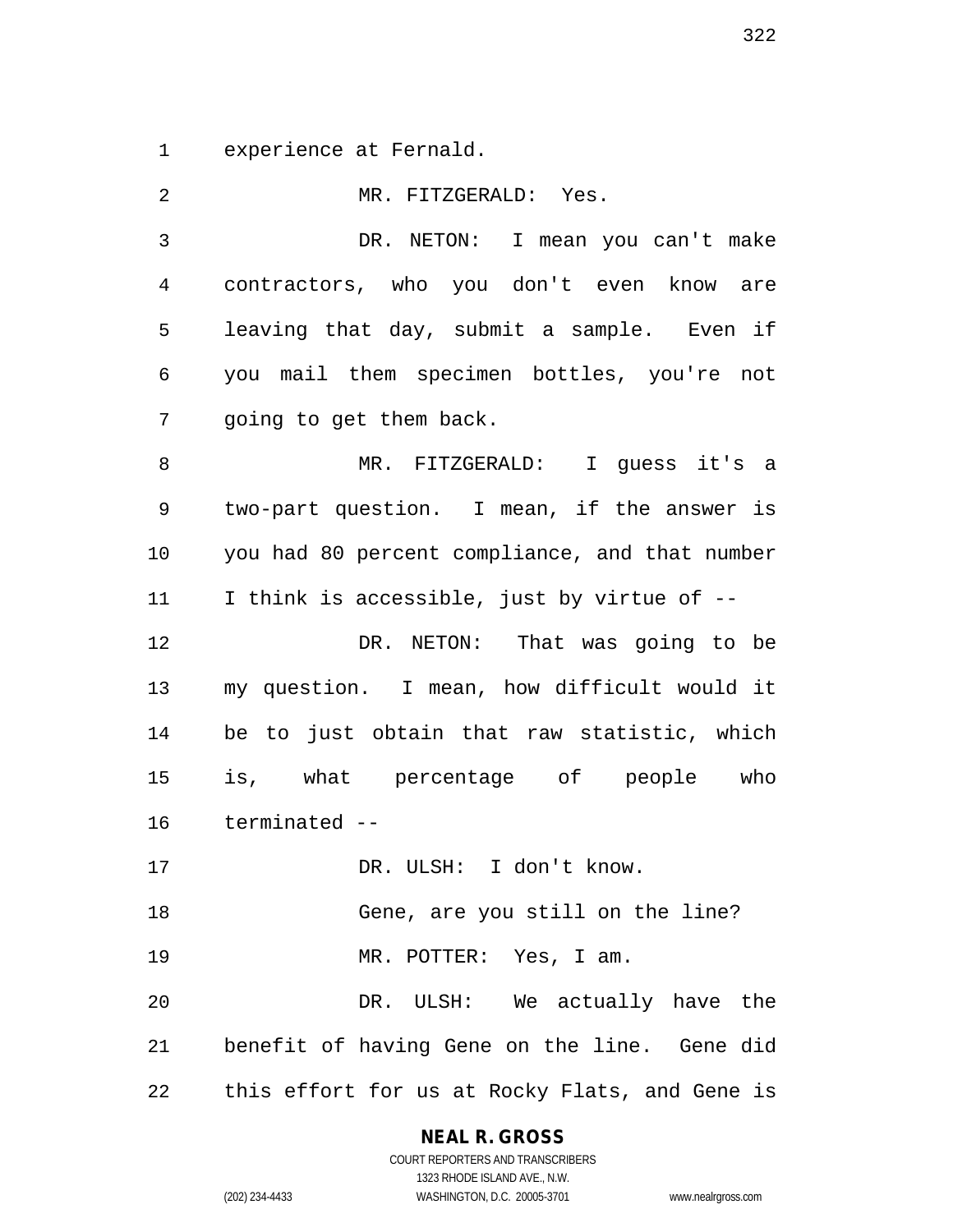also at least moderately familiar with MESH.

 So I'll put that question to you, Gene. How significant of an effort are we talking about here?

 MEMBER ZIEMER: Just define the numbers now --

 MR. POTTER: I haven't worked with the MESH data recently enough to really answer that question. You know, we struggled with this at Rocky Flats, like all DOE contractors did, and I even did a study among the Westinghouse contractors at one point. This is a common issue, as I think we all realize.

 But I would just say that, using the example of Rocky, the people doing the heavy D&D work were the union workers who were generally long-term employees. Most of the ones that were, you know, coming and going, they may have been removing asbestos in non- rad areas, for example. A short-term contract, you may not know they are onsite. You certainly didn't know when they left, that

#### **NEAL R. GROSS**

COURT REPORTERS AND TRANSCRIBERS 1323 RHODE ISLAND AVE., N.W. (202) 234-4433 WASHINGTON, D.C. 20005-3701 www.nealrgross.com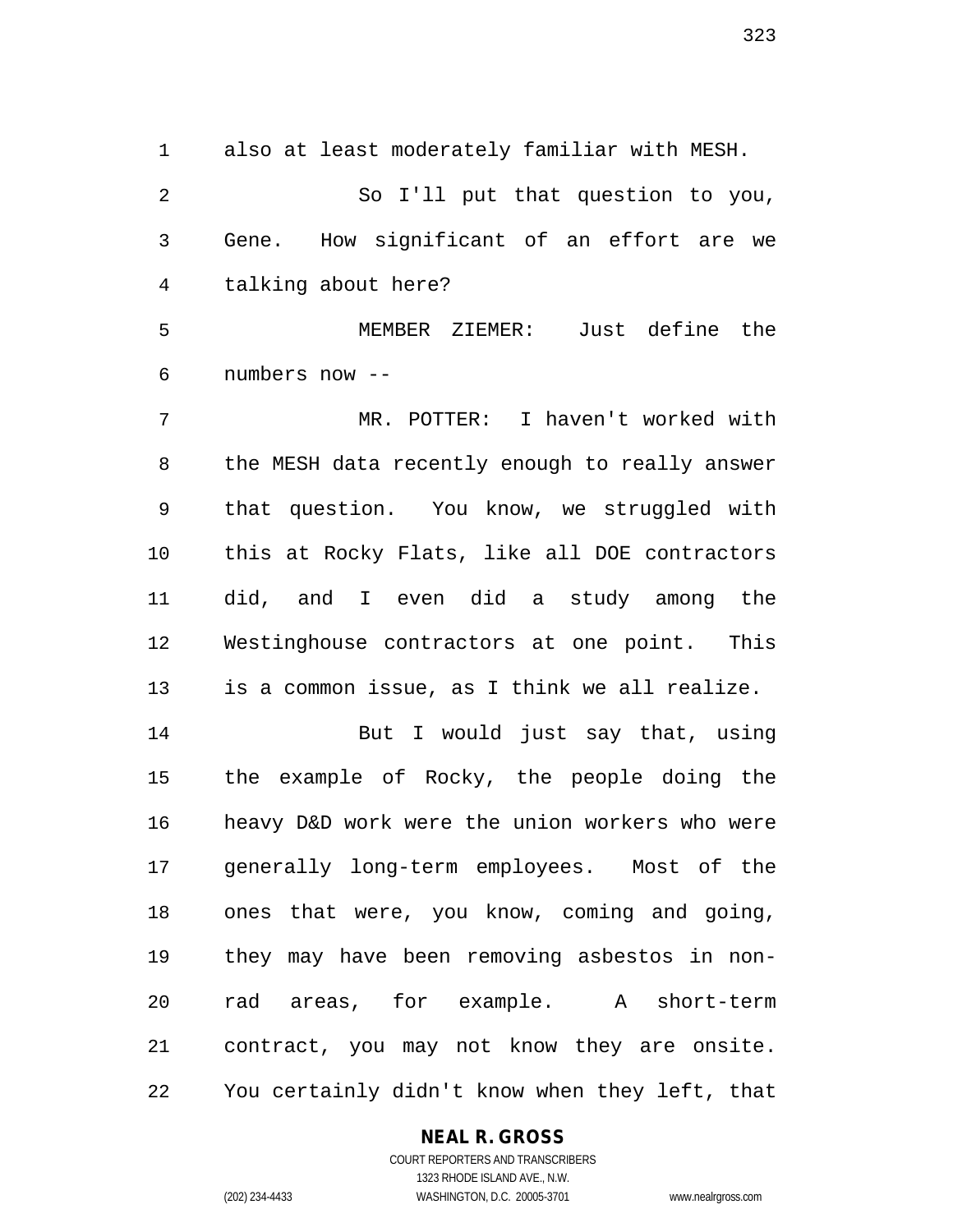sort of thing. Not heavy D&D people.

 I can't think of a single example where we have a guy, you know, as we have discussed, workplace indicators, such as lapel sampling for contaminations, nasal swabs, and so forth, the real way to detect intakes of alpha emitters of regulatory significance, and I can't think of any of our people who had significant intakes that would not be aware of and participate in the termination bioassay program. MR. FITZGERALD: Is this Rocky, Westinghouse, and which workers? This is Rocky? 15 DR. ULSH: Rocky, right, Gene? Who are we talking about? MR. POTTER: Yes, I'm giving examples of my familiarity with termination bioassay at Rocky. MR. FITZGERALD: Oh, Rocky. Okay. MR. POTTER: And also, I tried to answer the question on Mound, but I really

**NEAL R. GROSS**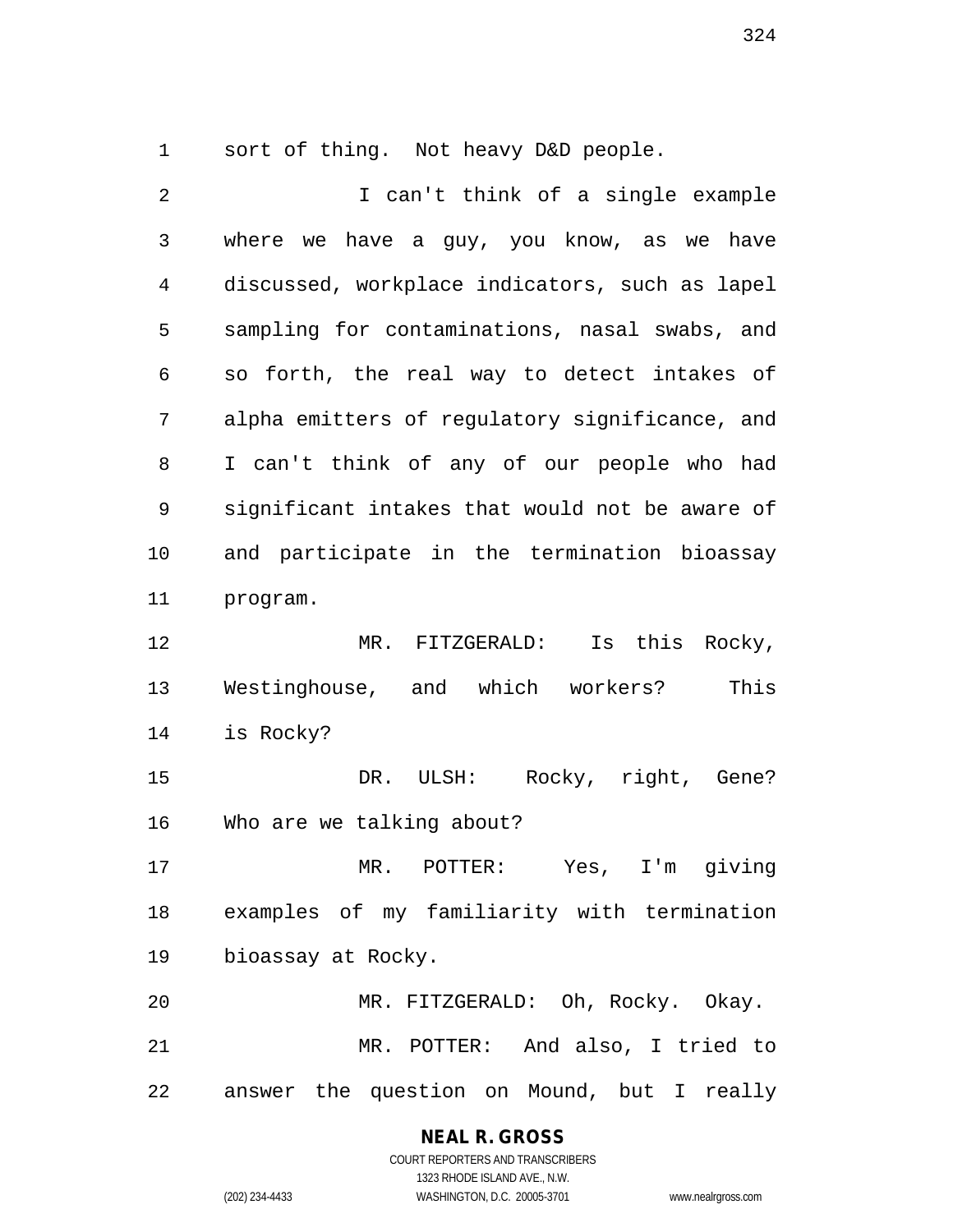didn't. I'm not sure how hard it would be to look at the termination statistics.

 DR. NETON: Yes. You would almost have to know that they were required to leave a sample. So you have to get to an RWP level, I would think.

 DR. ULSH: I think that is kind of 8 what we  $-$ 

 DR. NETON: And look at a termination date, and it would be, in retrospect, thinking about it, it might be a fairly --

 DR. ULSH: Non-trivial. And again, I bring you back to our response, where we lay out the extensive unlikely chain of events for this to happen. I can't say that it's 100 percent impossible, it's not. But all of these levels of monitoring would have to fail and --

 MEMBER ZIEMER: And it would have to be widespread.

DR. ULSH: Well, right, and he

# **NEAL R. GROSS**

COURT REPORTERS AND TRANSCRIBERS 1323 RHODE ISLAND AVE., N.W. (202) 234-4433 WASHINGTON, D.C. 20005-3701 www.nealrgross.com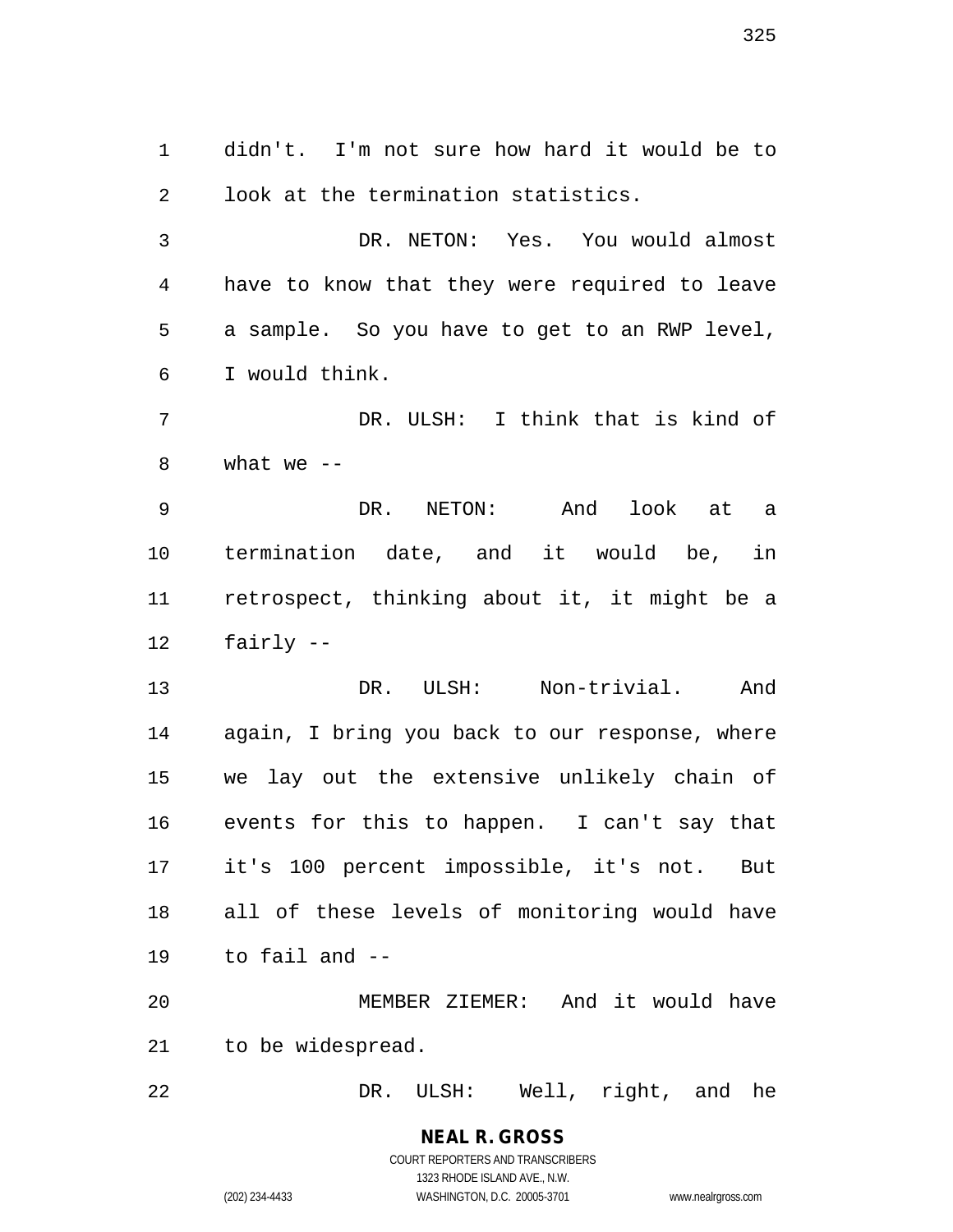would have to get a significant uptake after his last sample, and then leave before he got another one, and we would have to have a reason to believe that the most highly-exposed people were more likely to have this happen. I just don't see it.

 MR. FITZGERALD: Now I know, as I recall, the bioassay program at Rocky did keep that statistic because I think that was one of the drivers for us raising the issue, was I think it was a third or something where they were indicating that was the experience in terms of voluntary compliance with doing a termination bioassay.

 I think to look at this issue, rather than you bite the whole apple, the first question is, how widespread? I mean, if it turns out that it is 75 percent compliance, that makes it a much different question than if it's, say, 30 percent compliance. If that answer, if that statistic is available in the bioassay program records or from the D&D era,

#### **NEAL R. GROSS**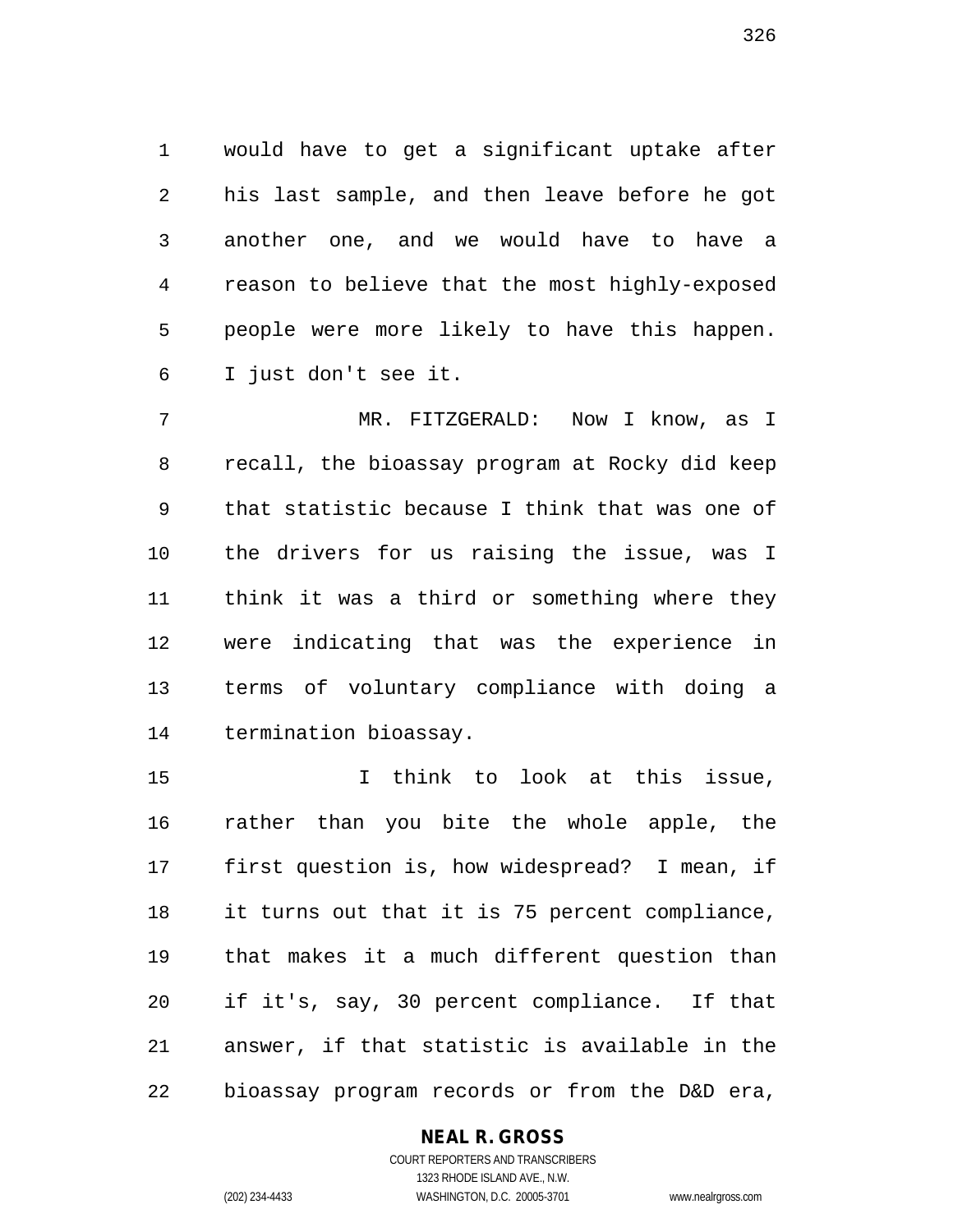which is not that far back, that would be something that would help.

 DR. NETON: Unless Mound had calculated it and provided it in some sort of a memo format, I don't know exactly if they are available.

 MR. FITZGERALD: I don't know. Like I said, I haven't seen it, but I haven't looked for that specific piece of information. I am wondering if somebody, since that wasn't that far back, I don't know if Liz Brackett or somebody could actually maybe put their fingers on that kind of information.

 Because I would propose that you don't launch into something without at least having that piece of information maybe available.

18 DR. ULSH: You know, our response is on the table. I'm reluctant to commit to something when I don't know what level of resources are going to be required. At least in my estimation, it is very implausible that

#### **NEAL R. GROSS** COURT REPORTERS AND TRANSCRIBERS

1323 RHODE ISLAND AVE., N.W. (202) 234-4433 WASHINGTON, D.C. 20005-3701 www.nealrgross.com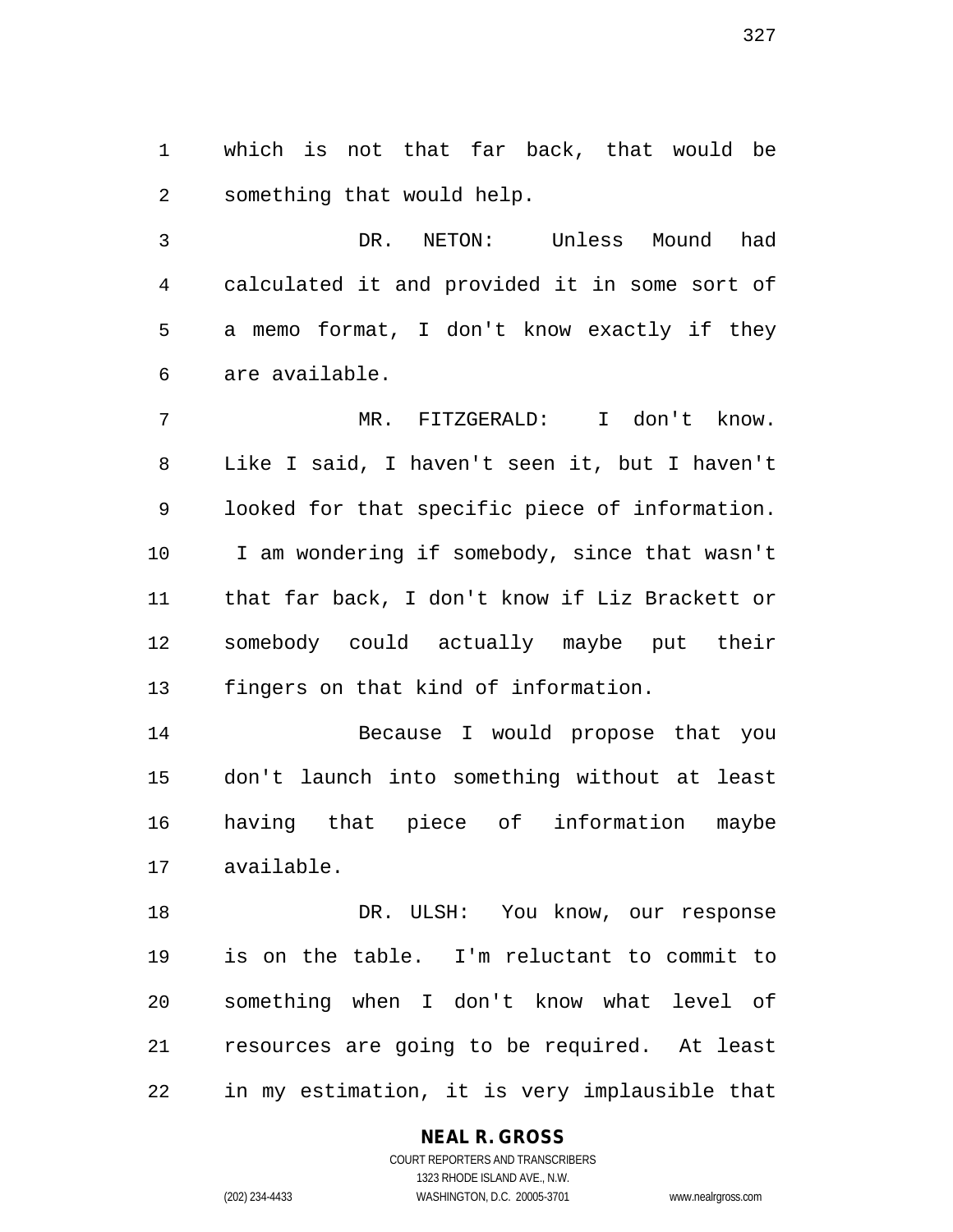there would be a problem. Nonetheless, my opinion is not what drives it. If the Working Group has a sufficient concern, and you would like us to check into it -- CHAIR BEACH: I would like to go on record saying, yes, I would like you to check into it because -- DR. NETON: And keep in mind, this could be a huge man-hour effort. MEMBER ZIEMER: I wonder if we can do it, I wonder if we could consider a two- step process, where you determine -- because Gene didn't seem to know -- whether or not that information is sort of readily available versus -- and then maybe come back and say, Here's what it's going to take in time and effort to do this. I would be reluctant to task them to a \$50,000 effort or something. CHAIR BEACH: Right. Well, and I can agree with that, but I also -- MEMBER ZIEMER: I mean, if the

COURT REPORTERS AND TRANSCRIBERS 1323 RHODE ISLAND AVE., N.W.

**NEAL R. GROSS**

(202) 234-4433 WASHINGTON, D.C. 20005-3701 www.nealrgross.com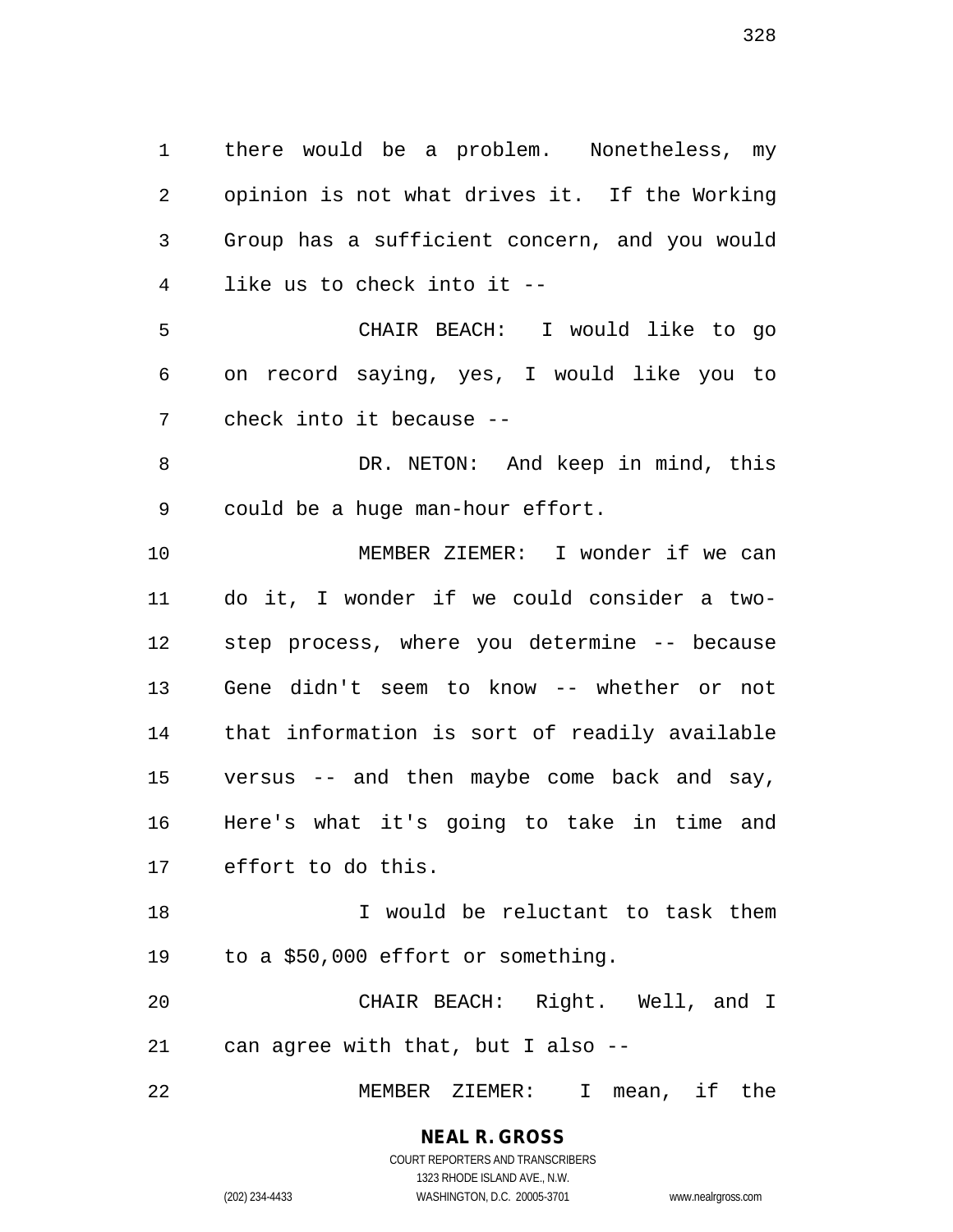information is readily available, that's one thing. If it is a major -- both in time and effort, then we need to know that, it seems to me, in advance.

 MR. CHEW: Just let me make a statement here. We've got to be a little cautious. Just because your name is on an RWP and you signed off on it, it doesn't necessarily mean that you went into the work area to do the work. You were there at the time the RWP was discussed. So not everyone whose name is on the RWP, then, necessarily had to submit a sample because they may not have gone into the hot area to do the job. So I just want to use caution.

 MEMBER CLAWSON: And, Mel, I understand that, but vice versa, too. Just because you're not on an RWP does not mean that you didn't go into the area. We see this continuously.

 MR. CHEW: That is probably more unlikely, though.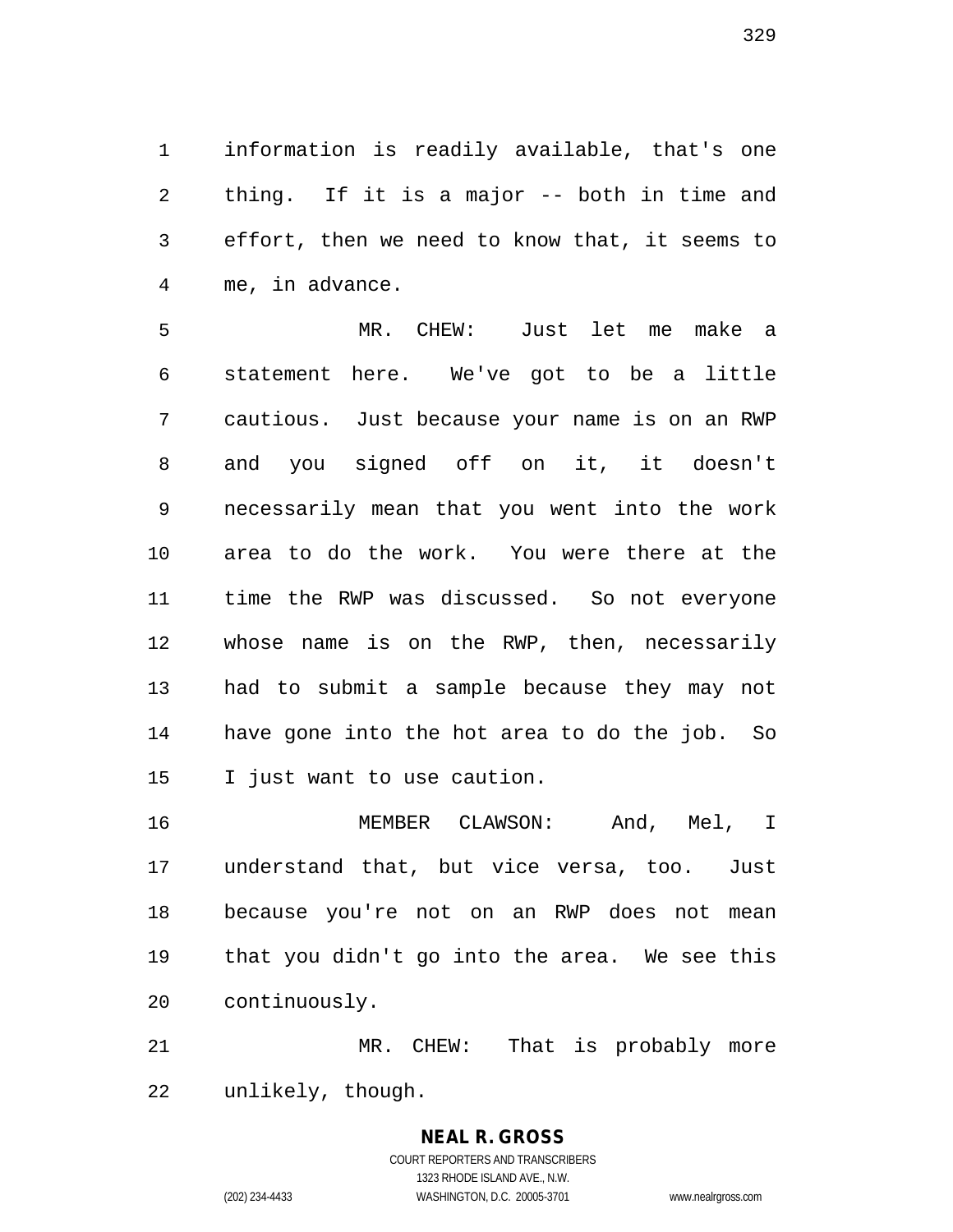how enforcement -- MEMBER CLAWSON: Yes. MEMBER ZIEMER: Just a clarification, what document are you in? I guess I'm looking at the wrong one. What response document are you in at the moment? Or what is the date of it? DR. ULSH: Well, it is September 2009, and the title is: NIOSH Evaluation of Decontamination and Decommissioning Issues at 12 the Mound Laboratory. MR. FITZGERALD: And that was No. -- what number was it? DR. ULSH: I don't know. Matrix issue, you mean? 17 CHAIR BEACH: Oh, 10. 18 DR. ULSH: Ten? CHAIR BEACH: Ten? DR. ULSH: Matrix Issue 10. CHAIR BEACH: Yes.

MEMBER ZIEMER: That depends on

DR. ULSH: Paul, I sure hope this

#### **NEAL R. GROSS**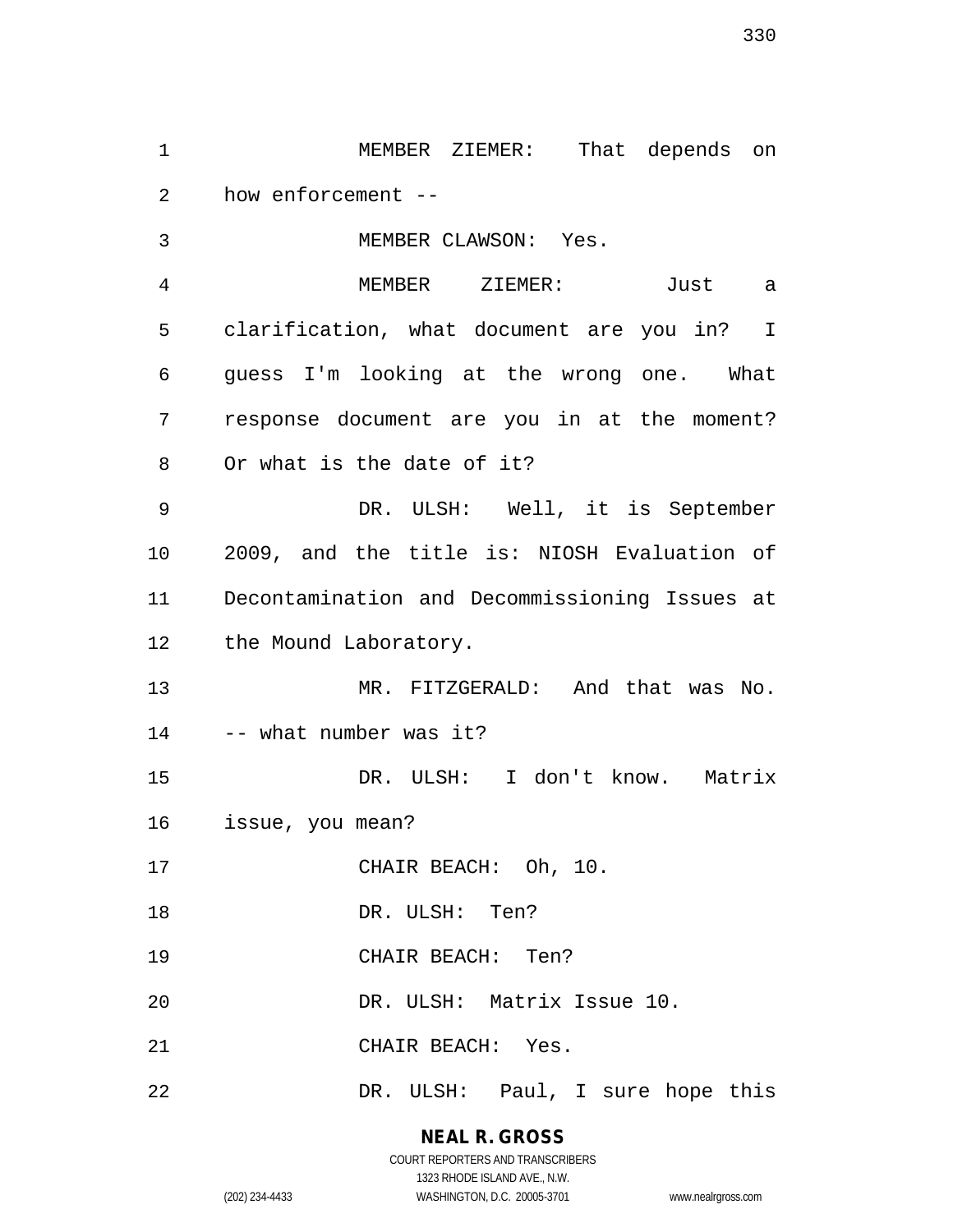is not one where I forgot to put you on distribution.

 MEMBER ZIEMER: Well, I'm not finding it here, but sometimes it's -- MR. FITZGERALD: It is SC&A Comment No. 7 in that document. CHAIR BEACH: Well, I've got a hard copy here, too, that I would hand to you, if you want to look at it, Paul. 10 MEMBER ZIEMER: Yes. CHAIR BEACH: I am just not willing to let that issue go. I understand Paul's suggestion of maybe doing it in a two- step. I would agree with that. DR. ULSH: So is the action item, then, that I hear is: get back to the Working Group with an estimate of what level of effort

is required to come up with the frequency of

termination bioassay? Right?

CHAIR BEACH: Yes.

MEMBER CLAWSON: At least the

feasibility of it.

# **NEAL R. GROSS**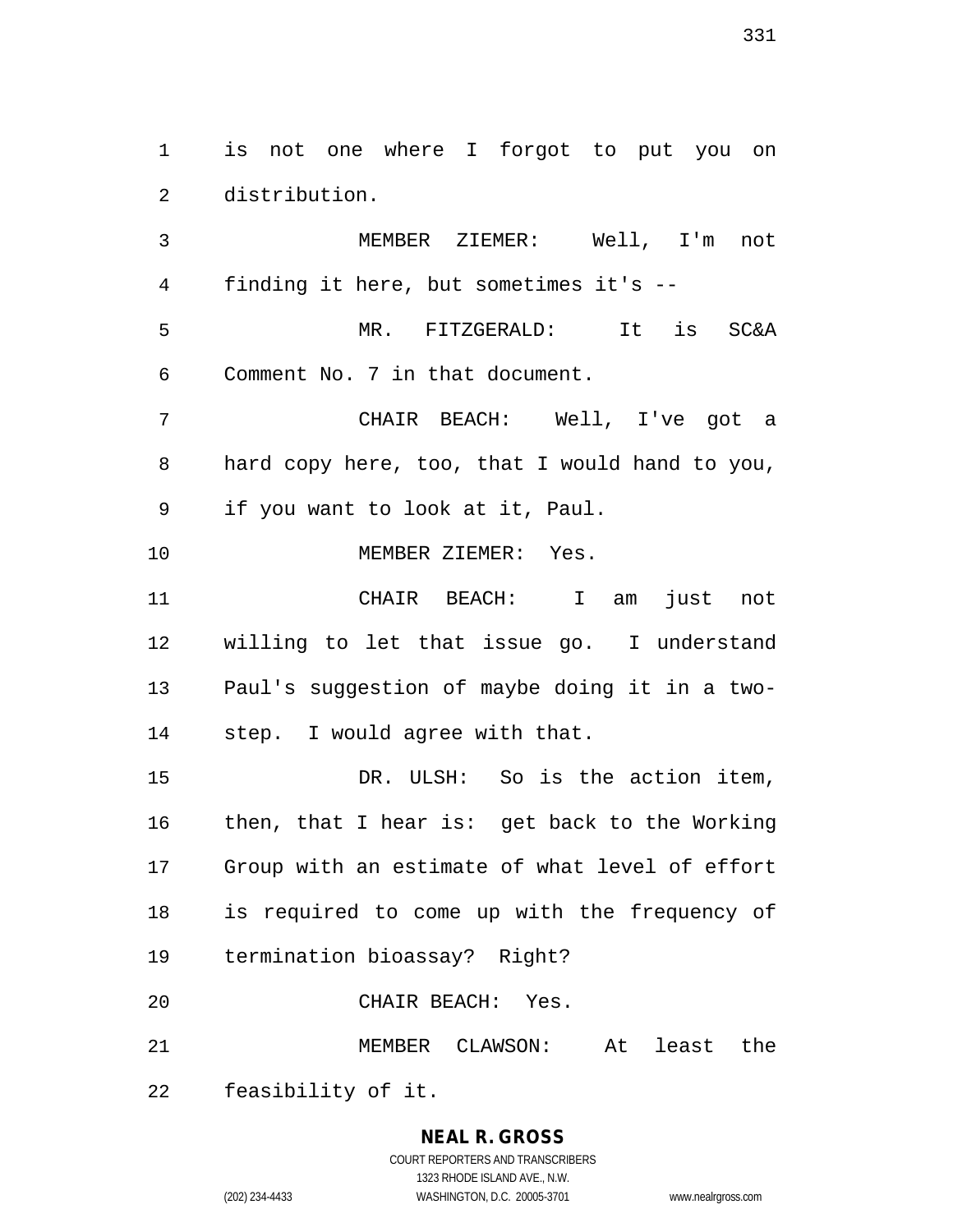1 DR. NETON: Or, if it is readily available, we would report the number, but if it looks like it is going to be more than just a trivial exercise, we would report back. MR. FITZGERALD: I guess it is the difference between, if there was some documentation, a memo, or something that would put that information forward or not -- DR. ULSH: If it has already been calculated? MR. FITZGERALD: Right, yes. In a sense, if somebody was tracking this, if it wasn't done, then, yes, I think doing it fresh would be pretty onerous. DR. ULSH: Okay, I've got that noted as an action item. MEMBER ZIEMER: Is this NIOSH response to Mound matrix Issue 10, dated 9/4? DR. ULSH: Oh, no. (Laughter.) CHAIR BEACH: Did I give you the

wrong one?

**NEAL R. GROSS** COURT REPORTERS AND TRANSCRIBERS 1323 RHODE ISLAND AVE., N.W. (202) 234-4433 WASHINGTON, D.C. 20005-3701 www.nealrgross.com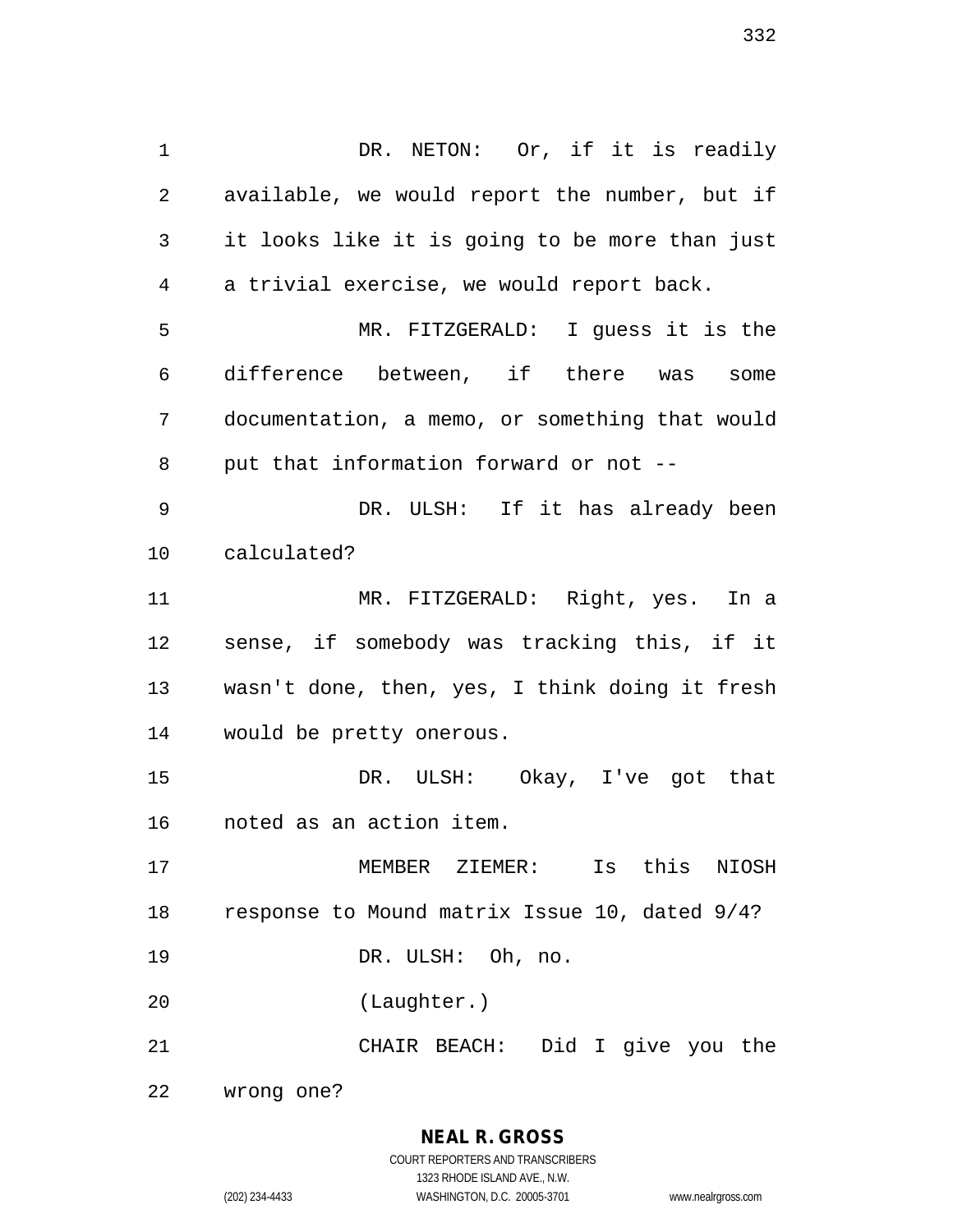1 DR. ULSH: 9/4? September 4th? MEMBER ZIEMER: Yes. Go ahead. CHAIR BEACH: 2009? DR. ULSH: Oh, you're talking about an email title? That may very well be it. MEMBER ZIEMER: No, I'm talking about a document. Yes, it is this one that you -- I have this. 10 DR. ULSH: What you just read, NIOSH response, was the subject -- MEMBER ZIEMER: That was the email title. 14 DR. ULSH: -- line of the email, yes. MEMBER ZIEMER: Yes, yes. I've got it. CHAIR BEACH: Okay, anything else on D&D? (No response.) Any unfinished issues? I think we would like to get back to you in email form on

> **NEAL R. GROSS** COURT REPORTERS AND TRANSCRIBERS

1323 RHODE ISLAND AVE., N.W. (202) 234-4433 WASHINGTON, D.C. 20005-3701 www.nealrgross.com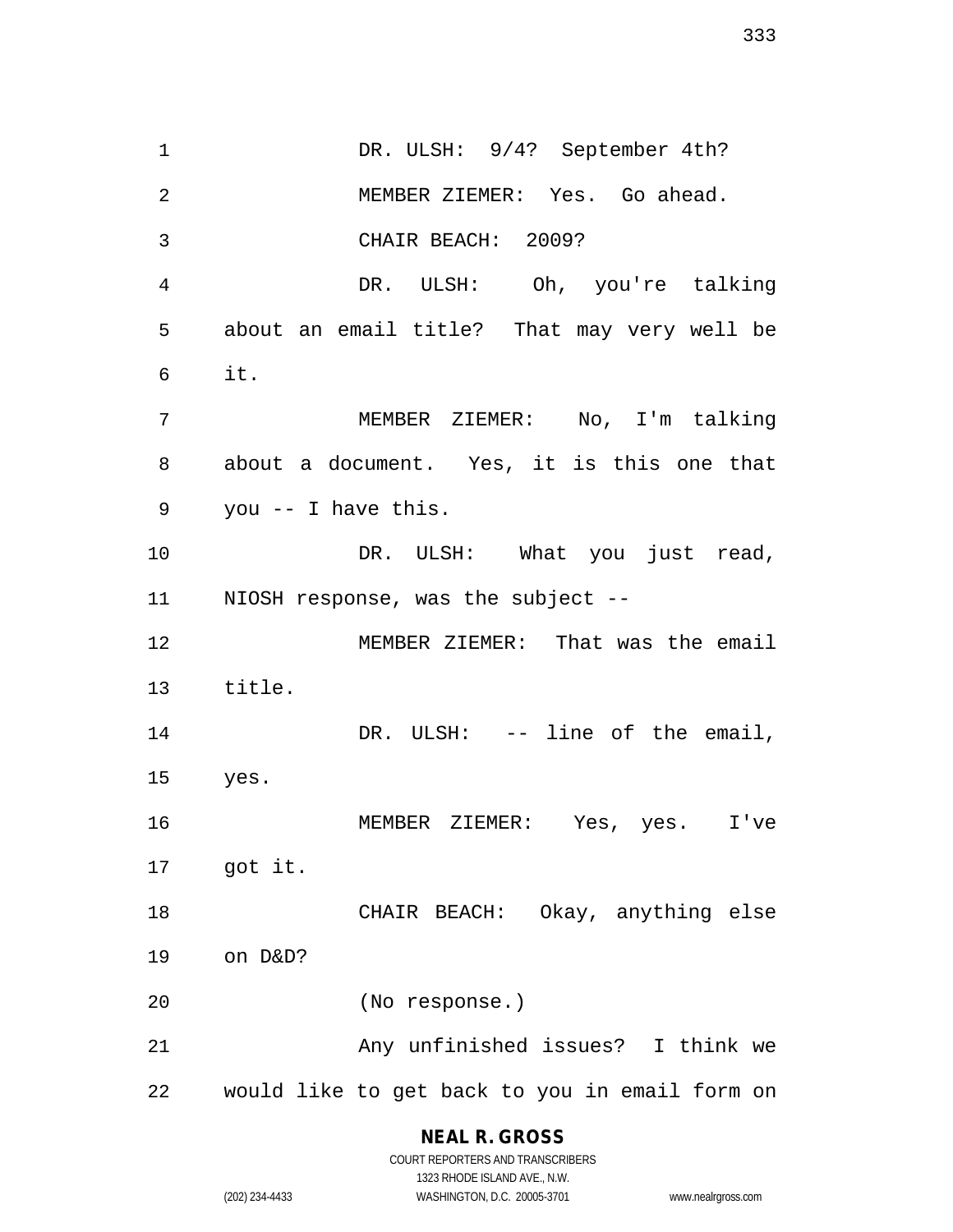action items.

2 DR. ULSH: That would be great. CHAIR BEACH: Instead of trying to rehash them here with the scribbles that I have and Joe has, and probably everybody else. MEMBER CLAWSON: Josie, I do have some questions -- 8 CHAIR BEACH: Okay. MEMBER CLAWSON: -- with Brant on tritium. You said earlier that the reason that you don't have a coworker model for tritium was because you had specific people that were, 10 people, if I remember right, it was? DR. ULSH: No. You're mashing together -- MEMBER CLAWSON: Tritides. Tritides. Okay. DR. ULSH: For hafnium tritide, what I am saying is the workers that we interviewed named the 10 people who could have

### **NEAL R. GROSS**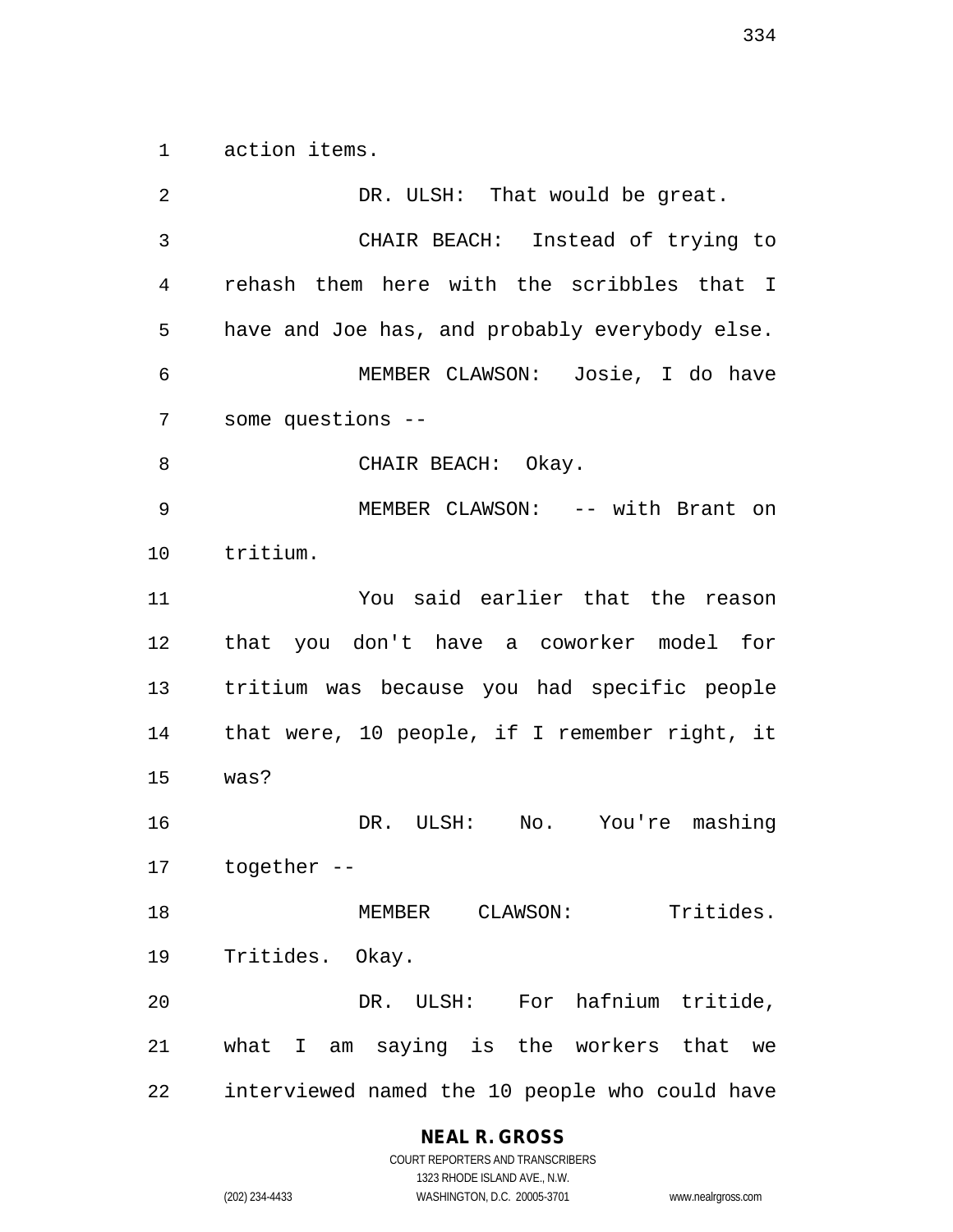an exposure potential for hafnium tritide.

 For other tritides, we are proposing that anyone on tritium bioassay at Mound could have potentially been exposed to those others.

 MEMBER CLAWSON: Okay. Well, with those 10 people, here's my question. It's twofold. How were they controlled? How did they control that they were on a tritium bioassay? I mean, was it the facilities?

11 My understanding was these facilities, you have to be on a bioassay.

 DR. ULSH: Yes. Yes. In the tritium buildings at Mound, to go in there in that time frame, you were required to be on tritium bioassay. So, for those 10 people, yes, they would most certainly be on tritium bioassay.

 MEMBER CLAWSON: Well, what happened to the product after you got done? This hafnium tritide, once they built this, were there any other people that could have --

#### **NEAL R. GROSS**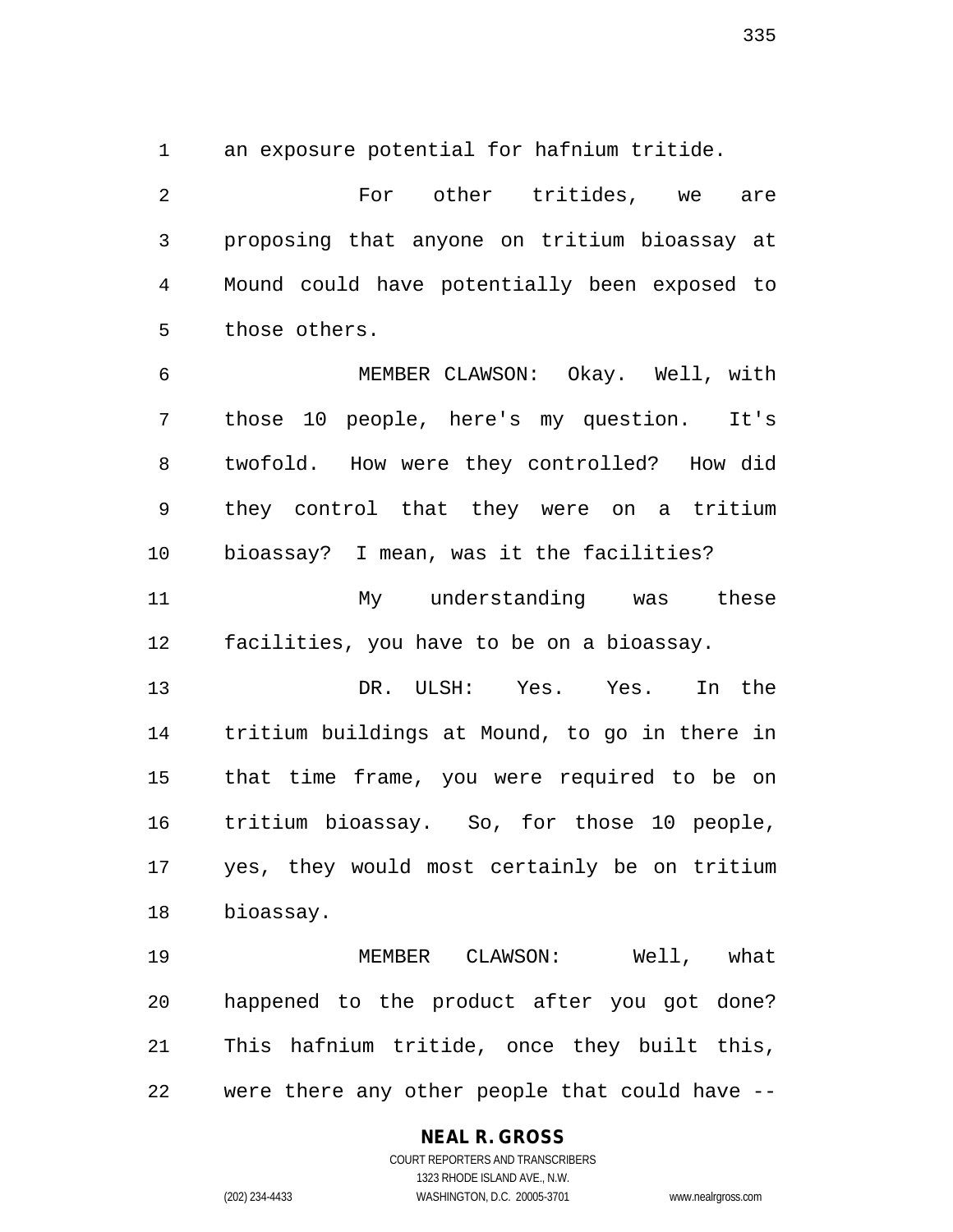or what happened to the product after they made this? Who could have been involved with it?

 DR. ULSH: It went to its intended purpose.

 MEMBER CLAWSON: Okay. So nobody else ever touched it except these 10 people? This is part of my thing. I'm seeing and I'm watching that maybe on this scale in the laboratory they built this project. They built this item, and those 10 people were the only ones that were involved with it. But then it proceeded on down the pathway, and other people were involved with it then, because they weren't involved in the production of it, but they were involved in the handling and processing of it.

 DR. ULSH: Let me be careful. 19 MEMBER CLAWSON: Right.

 DR. ULSH: It would not have been in the form, Brad, that would have presented an exposure potential.

#### **NEAL R. GROSS**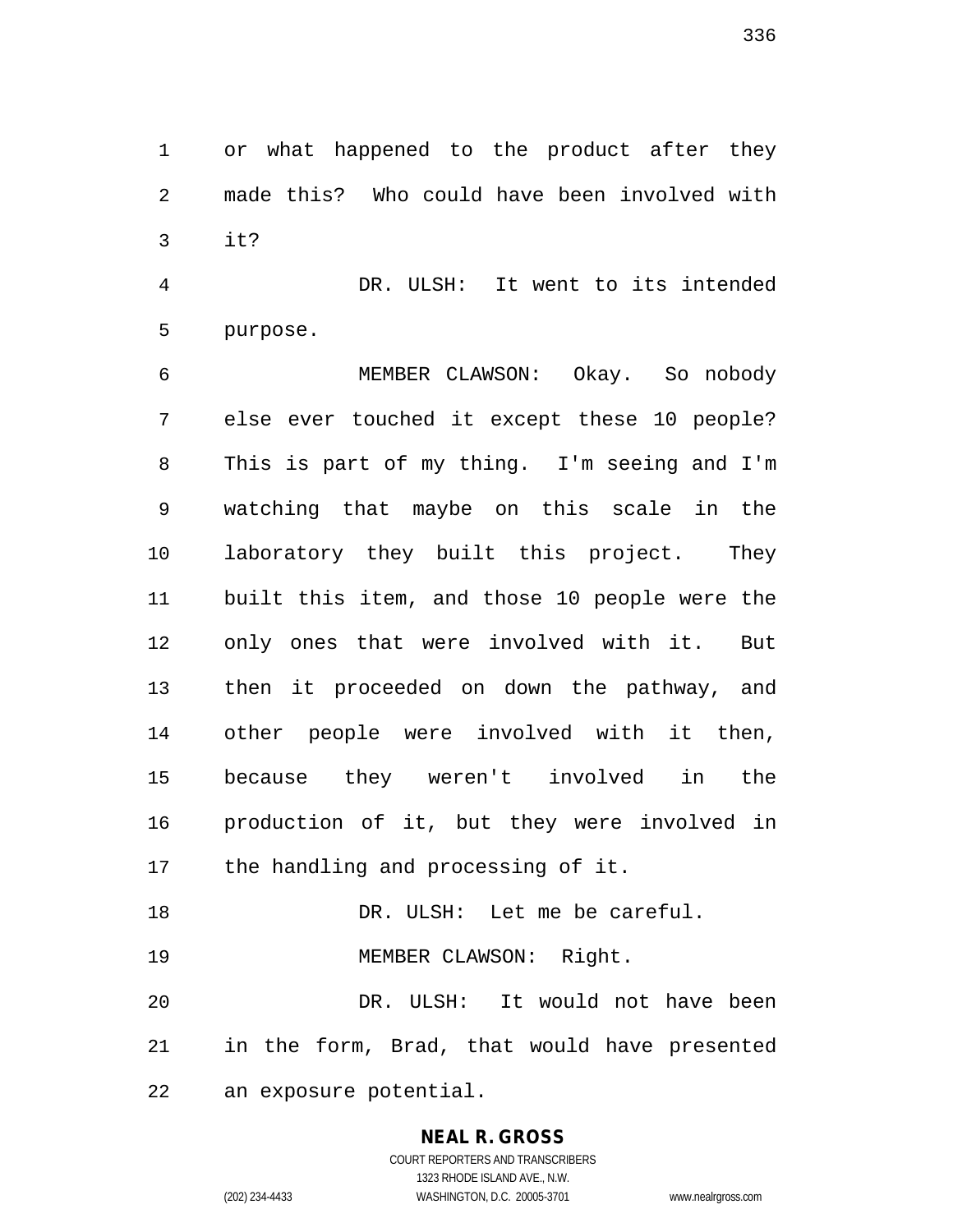Now I think that that is my answer. There might be some situations that we're still discussing with SC&A.

 DR. ULSH: So I don't want to present --

MEMBER CLAWSON: Okay.

 MEMBER CLAWSON: And I think those we're going to have to do in a different atmosphere because I just want to make sure, because I have seen this happen before. As this product is produced, that part of it was reclassified, and as it went down the line, it --

 DR. ULSH: Became less and less -- MEMBER CLAWSON: You didn't have a need to know of it. You know, you were just handling it.

18 But the only controls that bother me is I know right now in facilities that, if you work in this facility, then you are on this bioassay program. Now, for somebody to come into these facilities and do work, say

#### **NEAL R. GROSS**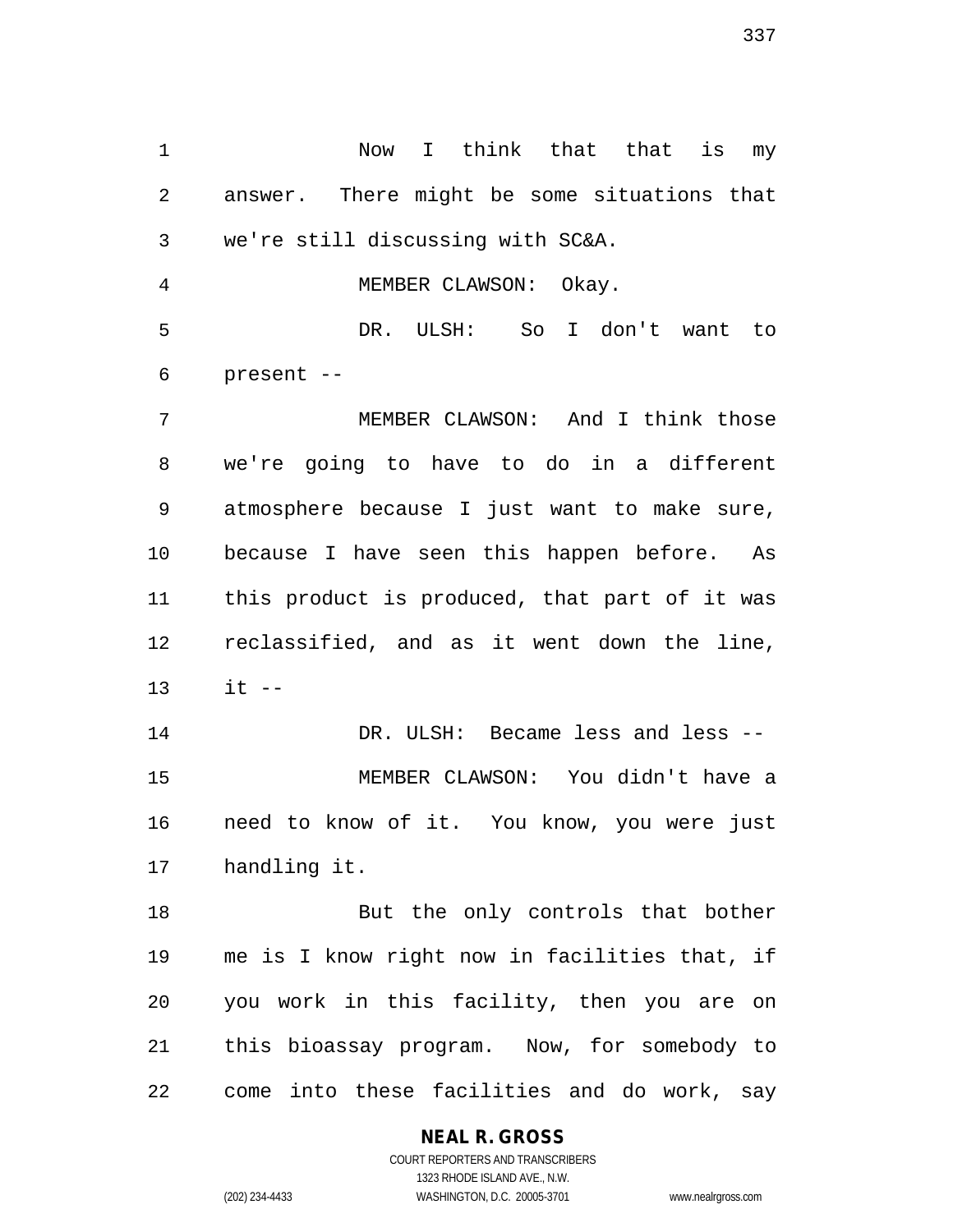electricians versus whatever, that are not assigned to that facility, were the only controls rad worker permits?

 Because I see it quite often that people come in and work in areas that require bioassays, but they are not a continuous worker there, so they don't put it. This is where I'm getting with the tritium. There's not a magic door there that you have to slide to be able to get through.

11 1 I know in our areas now we have people that, if you don't have keycard access, you can't get into our facilities because of the requirements. But there was nothing like that in Mound.

 Some of the employees, and one of them was an electrician who made a comment that he was not on the tritium bioassay because he was actually out of kind of the central shop. I mean he didn't have to submit them because --

DR. ULSH: What time period? Do

**NEAL R. GROSS** COURT REPORTERS AND TRANSCRIBERS

1323 RHODE ISLAND AVE., N.W.

(202) 234-4433 WASHINGTON, D.C. 20005-3701 www.nealrgross.com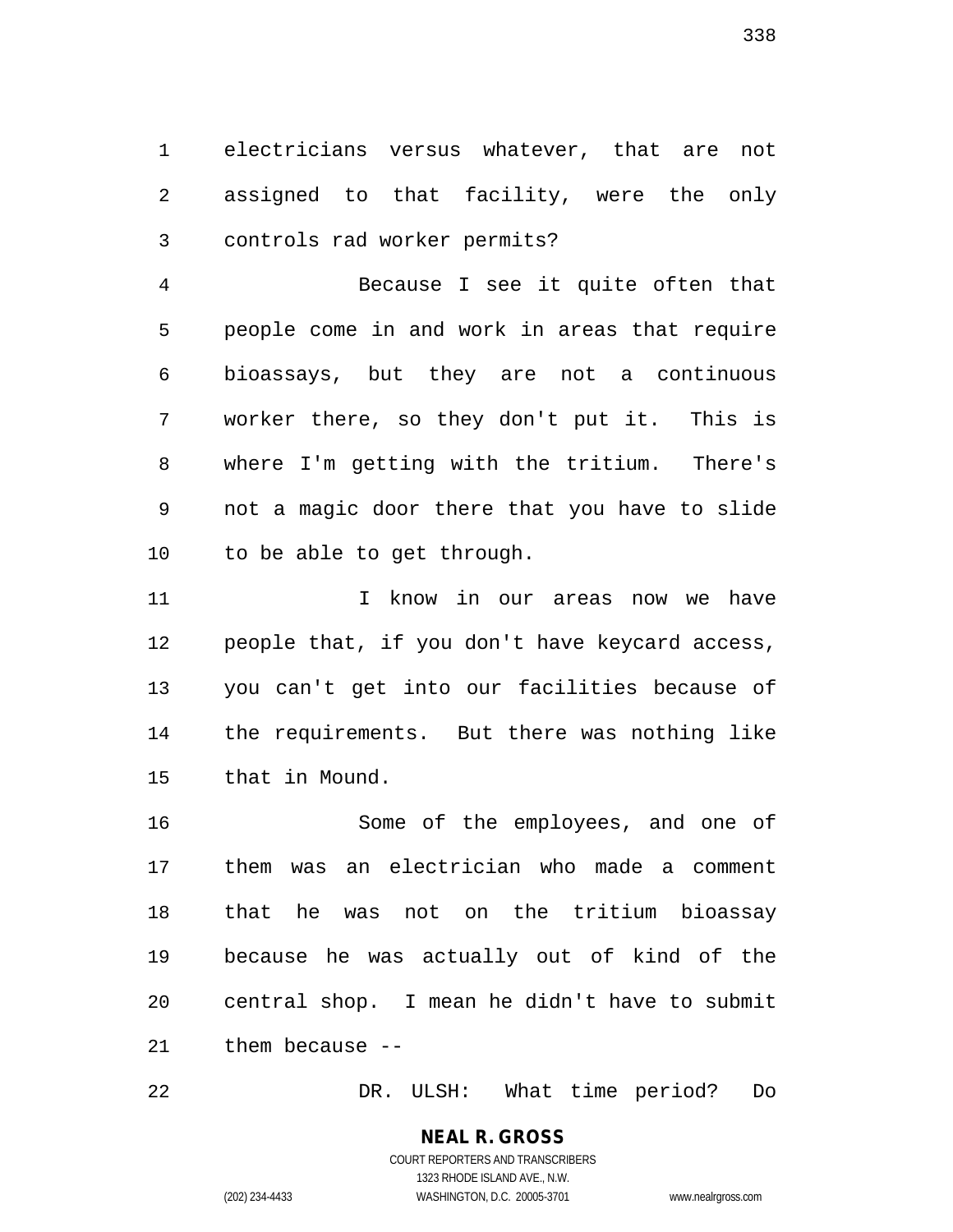you recall?

| 2              | MEMBER CLAWSON: This was in the,               |
|----------------|------------------------------------------------|
| $\mathfrak{Z}$ | well, he was there for 20 years, and the last  |
| 4              | era was in the late nineties. So, you know,    |
| 5              | that's back into the --                        |
| 6              | DR. ULSH: Without knowing the                  |
| 7              | particulars, it's hard to say, Brad.           |
| 8              | MEMBER CLAWSON: Right.                         |
| $\mathsf 9$    | DR. ULSH: But my understanding is              |
| 10             | that, before DOE -- after that, there was the  |
| 11             | 100 millirem per year criteria. So it is       |
| 12             | entirely plausible to me that the situation    |
| 13             | you are describing, where someone came out of  |
| 14             | the central shop, or whatever, if there was a  |
| 15             | judgment that his exposure potential was less  |
| 16             | than 100 millirem per year, he would not be    |
| 17             | required to be on bioassay after that time.    |
| 18             | Before that time, it is my                     |
| 19             | understanding that, if you went into the       |
| 20             | tritium buildings at Mound, even if you were a |
| 21             | visitor, you were required to leave a tritium  |
| 22             | urine sample.                                  |

**NEAL R. GROSS**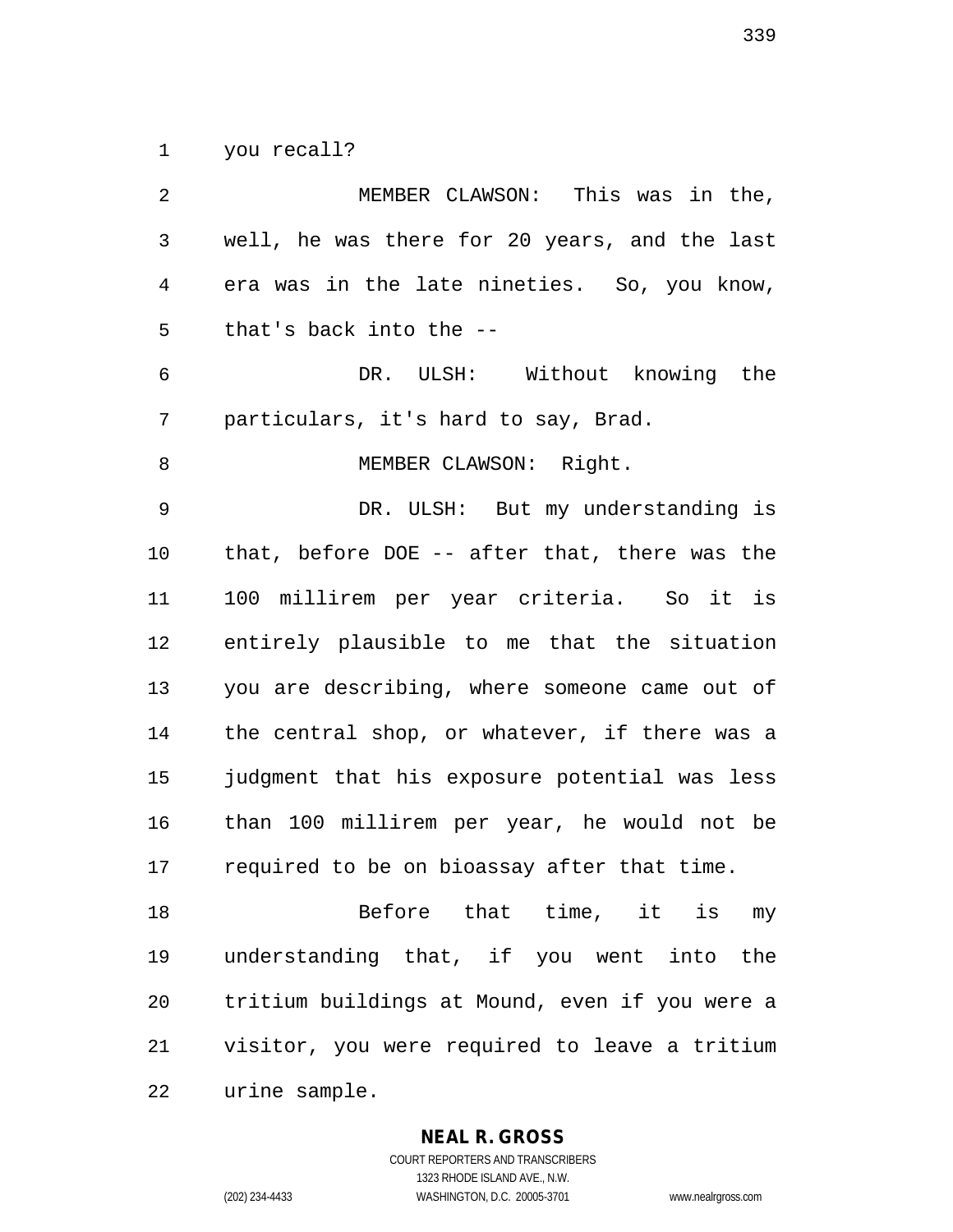MEMBER CLAWSON: Well, this is where we got into this visitor-type step. I'm just trying to get that clarified in my mind because it is amazing to me, and I see it continuously, that things fall through the cracks. 7 DR. ULSH: Well, and I can't -- MEMBER CLAWSON: You know, you can't -- I realize that. You can't -- DR. ULSH: And, Brad, I can also tell you, though, that if you look at layers of access, I can't tell you that there were keycard controls or that kind of thing. MEMBER CLAWSON: There was, and I've already looked. DR. ULSH: But you've got the tritium building -- MEMBER CLAWSON: Now in certain rooms there were. DR. ULSH: That's where I am headed.

MEMBER CLAWSON: Right.

#### **NEAL R. GROSS**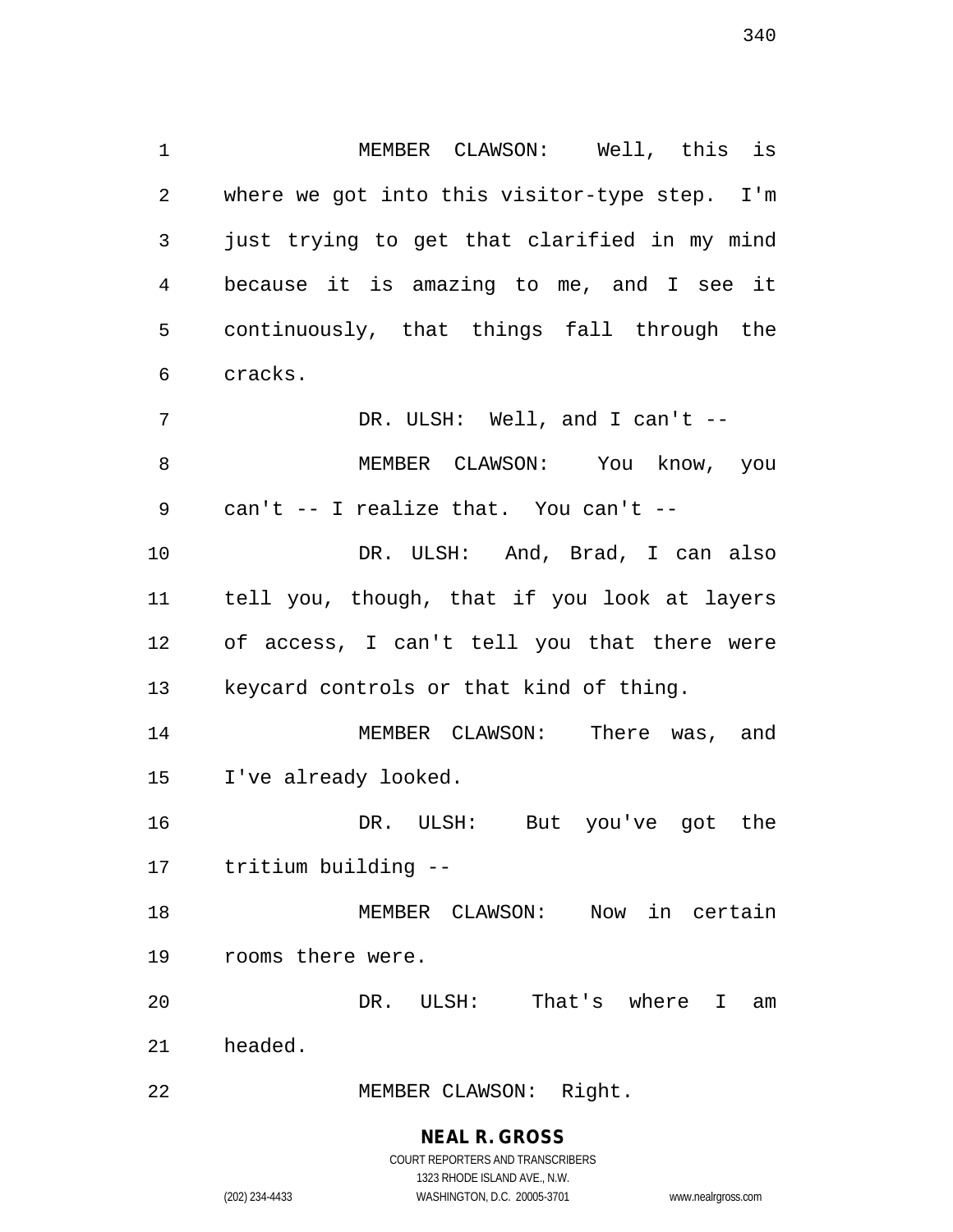DR. ULSH: The tritium building does not equate to tritide necessarily, and that certainly doesn't equate to hafnium tritide.

MEMBER CLAWSON: Right.

 DR. ULSH: The places where the hafnium tritide were being worked on were security-controlled, security padlock- controlled, and you didn't just wander in. If you were an electrician from somewhere else, if you didn't -- I mean you didn't just wander in there.

13 MR. CHEW: I think, and I remember that interview, too, when somebody had to come in to do any kind of work that you are talking about, I think the persons we interviewed said they secured the material.

DR. ULSH: Right.

19 MR. CHEW: That was very clear.

DR. ULSH: Yes.

 MR. CHEW: Not only from a security standpoint, but from exposure to

# **NEAL R. GROSS**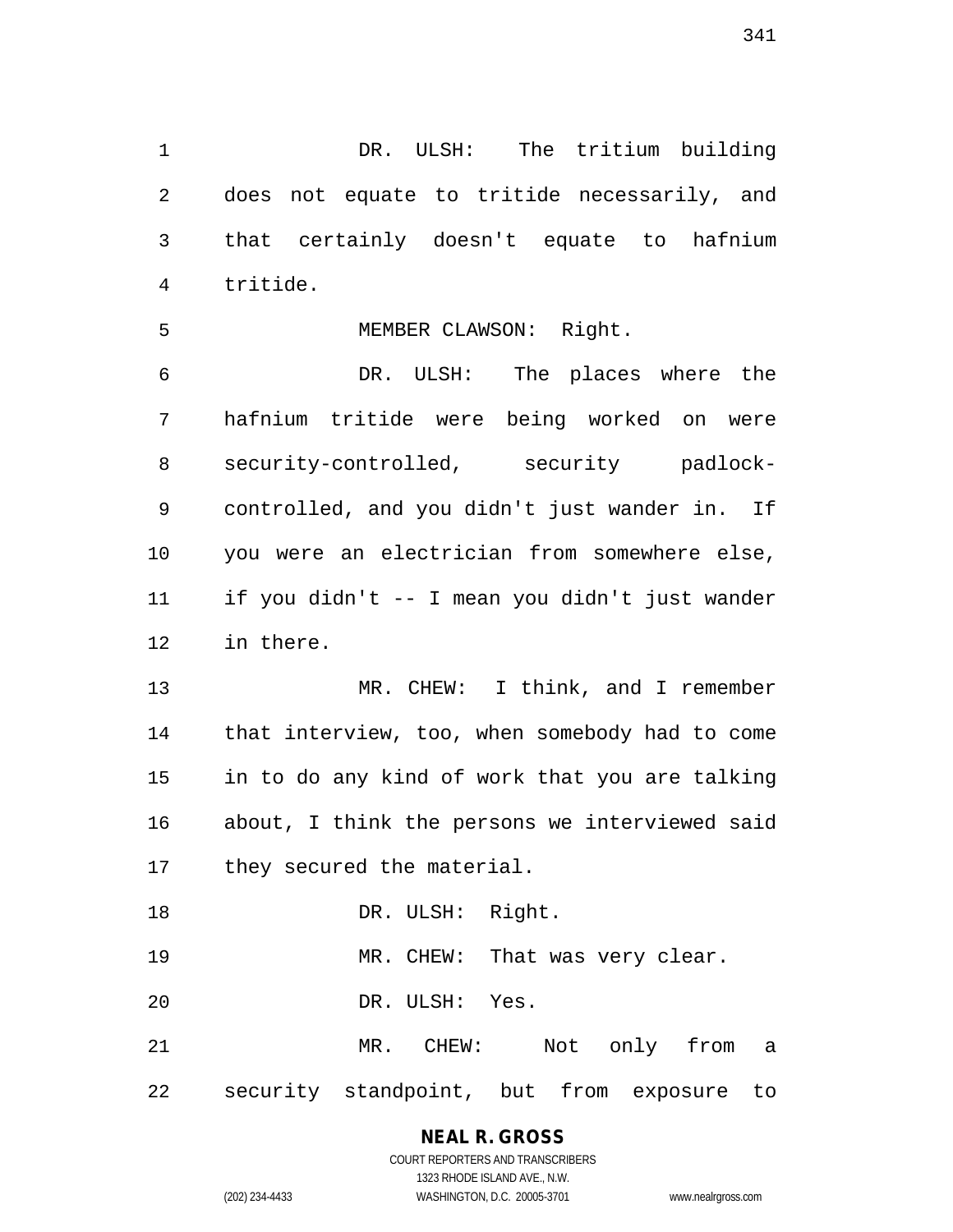that  $-$  DR. ULSH: Well, it was in the follow-up. MR. CHEW: Right. DR. ULSH: Remember, we had the meeting in Germantown, and that was one of the things we were asked to follow up on with that person. MR. CHEW: Right. DR. ULSH: And we did that. That was the outcome of that. MEMBER CLAWSON: Okay. Earlier today, we got into a discussion of when there was a question, and please forgive me for my ignorance, but I'm trying to understand the rules and the laws, too. You made the comment that you didn't understand why -- if this was an SEC issue. I want to ask you, what is considered an SEC issue? (Laughter.) Because I will be right honest with you. My interpretation of this is, if

## **NEAL R. GROSS**

COURT REPORTERS AND TRANSCRIBERS 1323 RHODE ISLAND AVE., N.W. (202) 234-4433 WASHINGTON, D.C. 20005-3701 www.nealrgross.com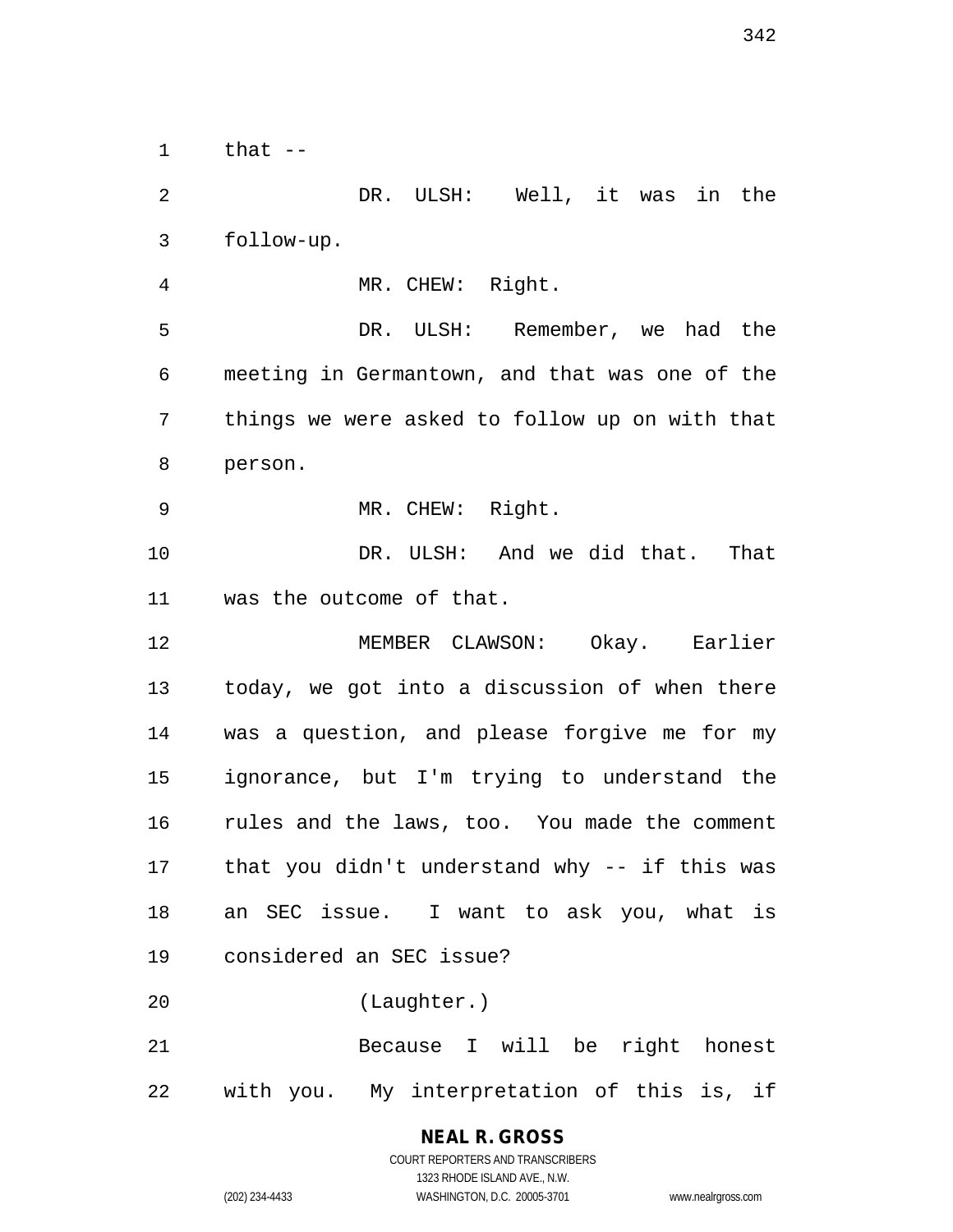there's a lack of data there, then it is an SEC issue. But I'm seeing that, if we can put some numbers up on it, then it is not an SEC issue. I'm just trying to get a feeling for what truly is the SEC issue.

 DR. ULSH: Do you recall the context? Was it in the tritide discussion that this came up?

9 MEMBER CLAWSON: Yes. DR. ULSH: Okay. What I meant when I said this is not an SEC issue is that, if we agree that the dose from hafnium tritide can be modeled, then, in my mind, it's my position that the SEC issue was closed. There might very well be a legitimate TBD issue.

 In other words, the question would be, okay, well, you've got this model for hafnium tritide, but who are you going to apply it to? Is it just these 10 people? Is it a larger group of people?

21 A very valid question, but not an SEC issue. It is a TBD issue.

## **NEAL R. GROSS**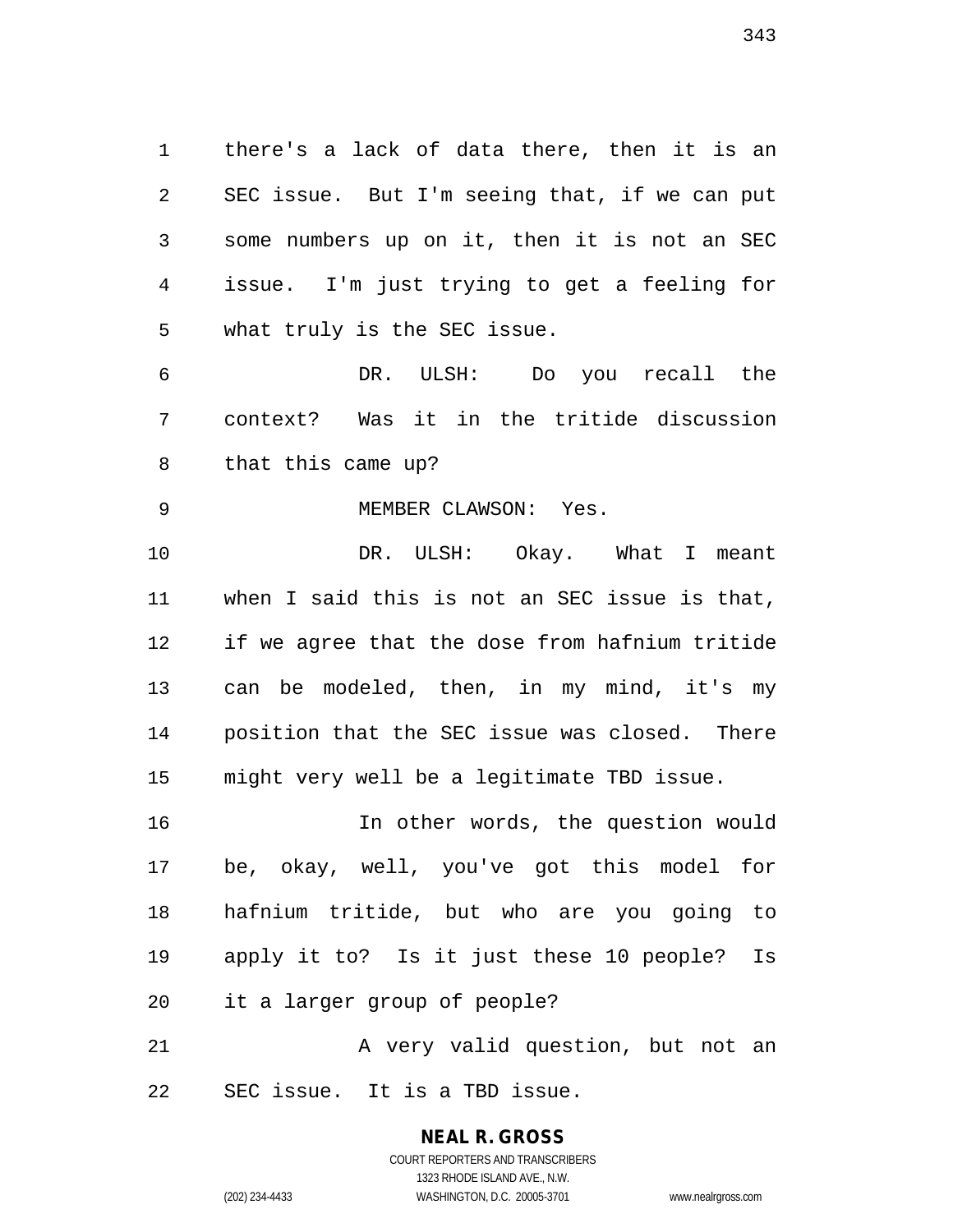1 MEMBER CLAWSON: Okay. DR. ULSH: Because, at worst -- at worst -- we could say we're just going to apply it to everyone on tritium bioassay. So, to me, that's an application question. That is a TBD issue. That is totally separate from SEC. MEMBER CLAWSON: And this is what I'm trying to understand because, in that context, it basically could be said that there are no SEC issues because we can always put a number on it. 13 MEMBER ZIEMER: No, no. DR. ULSH: Not necessarily. Not necessarily, Brad. For instance, let's say we couldn't agree. Let's say it was -- I don't know; I'm just saying -- let's say it was SC&A's position that there's no way you can estimate doses from hafnium tritide. That would be an SEC issue because then we can't estimate the dose. We can't bound the dose.

#### **NEAL R. GROSS**

COURT REPORTERS AND TRANSCRIBERS 1323 RHODE ISLAND AVE., N.W. (202) 234-4433 WASHINGTON, D.C. 20005-3701 www.nealrgross.com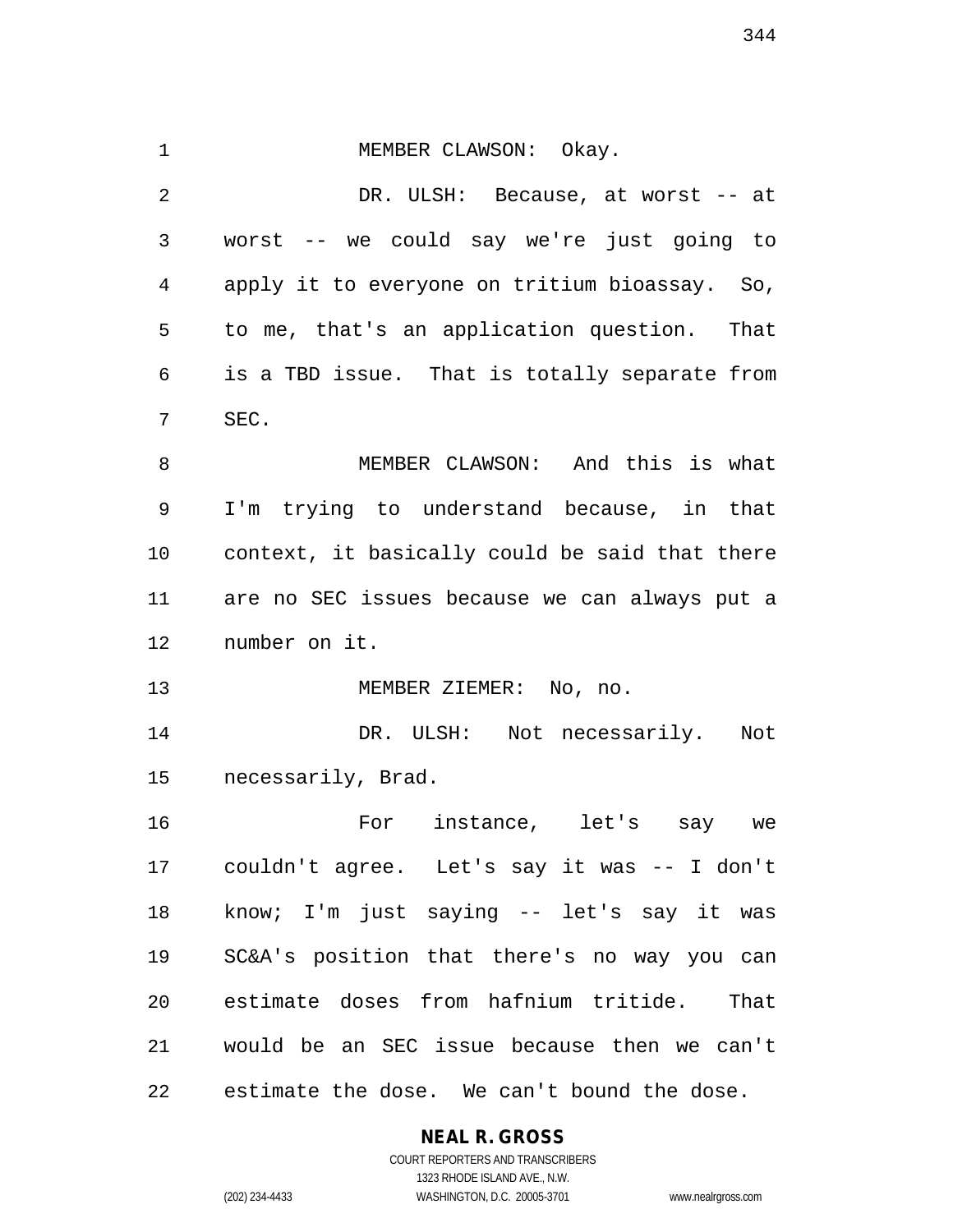But, once we agree that you can do that, then we enter into the arena.

 MEMBER CLAWSON: And like I say, please forgive me for my ignorance here, but then we go clear to the other side of if it's plausible or not. And I'm trying to get it figured out because I've seen some lung counts now that, you know, you even say to yourself, Paul, why couldn't we figure this one? Because of the radon, then it went clear to implausible, but it's an SEC issue.

12 12 I am really trying to get a handle around an SEC issue because, to me, take the 420 boxes that were buried. You know, there's insufficient data there. Or it's come up so many times, and I really have a hard time understanding about the SEC issues, of what constitutes a lack of information.

 MEMBER ZIEMER: Well, the ones where we have had clear SECs are ones where they don't have an idea, for example, on how much activity was there. That would be a

> **NEAL R. GROSS** COURT REPORTERS AND TRANSCRIBERS 1323 RHODE ISLAND AVE., N.W. (202) 234-4433 WASHINGTON, D.C. 20005-3701 www.nealrgross.com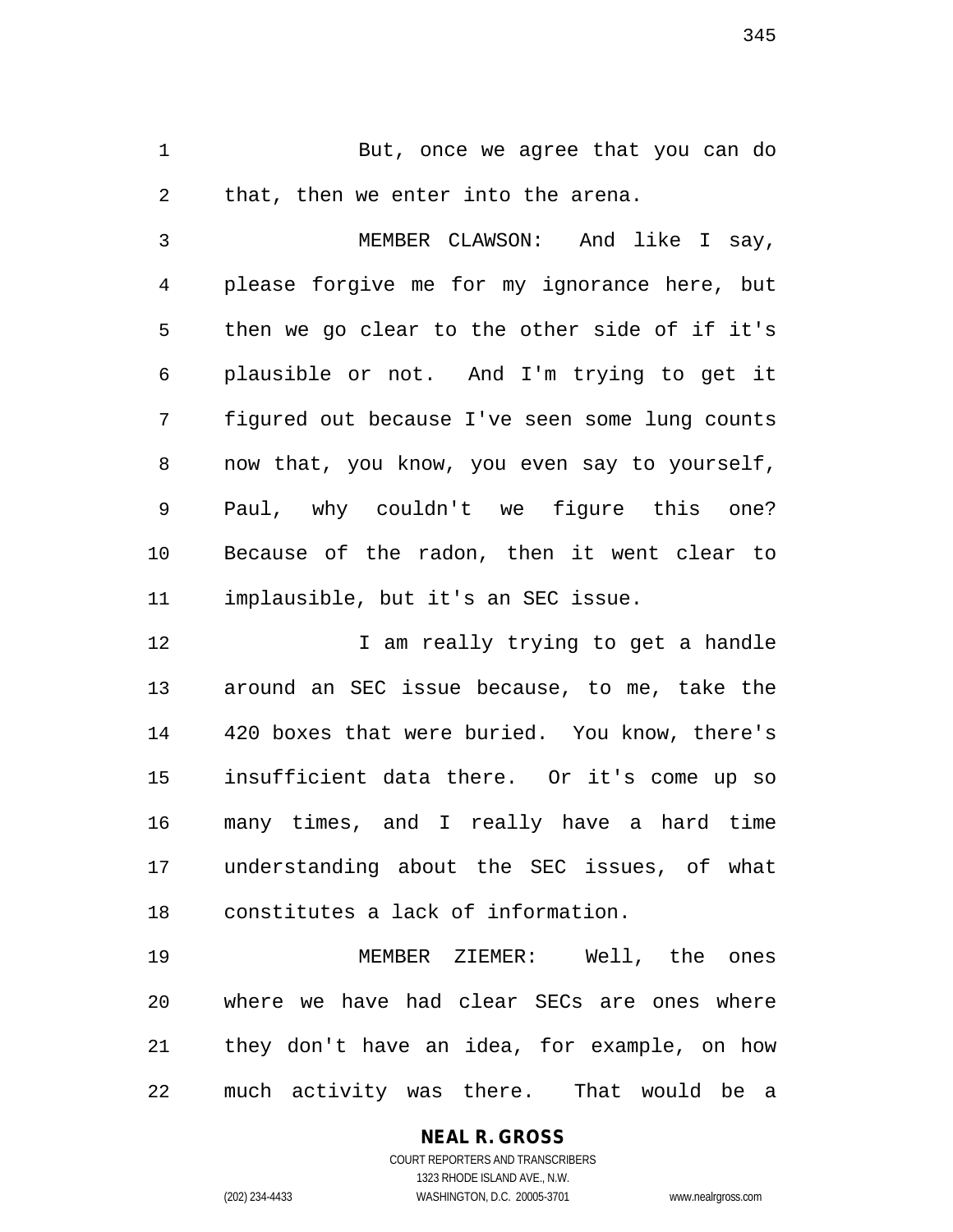simple case. You don't know how much activity was there. You know that there was, let's say, thorium, but not how much or how it was used. You don't have any basis to come up with any number, high or low.

 DR. NETON: If you look at the SECs that have been granted to date, most of them have been internal exposure issues where there is no monitoring data, thorium particularly and some other nuclides. So you have no bioassay monitoring data and no means to determine what the upper limit could have possibly been, based on other values, like air sampling. There's no good air sampling measurements. There's no source term mix.

 MEMBER ZIEMER: Which is different than saying it is a big dose, but I know it is no greater than this. You can't bound it.

 DR. NETON: Right. Otherwise, we would be guessing, if we had to put an upper limit. I could say it's certainly less than some million rem, but that's not a plausible

#### **NEAL R. GROSS**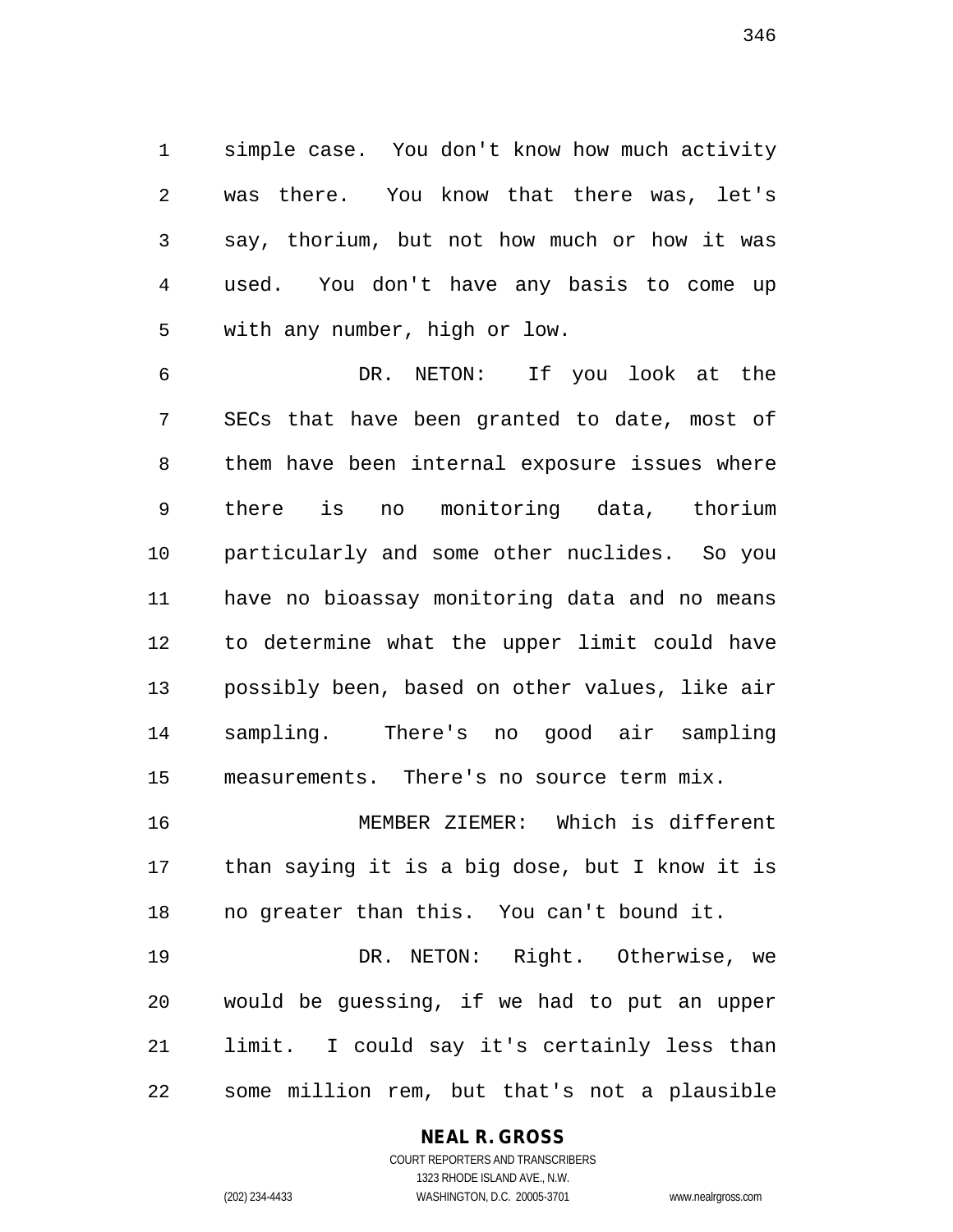value. There's no logical connection there why you believe it --

 MEMBER CLAWSON: Well, I'm trying to figure out where that area is in there because I'll give you a situation, and we just have it, and that's NTS. Look at everything that we had there, and then, all of a sudden, it's not.

 I'm really having a hard time getting around what really is an SEC issue because it seems like to me that we could put a number on anything, but then we get into the plausible and not plausible.

 DR. NETON: Yes, it is a very difficult issue. I think you are not alone in that sense. I mean it is a struggle to determine when it is truly implausible. That is why we have these debates. I mean it takes a long time to -- or discussions, I'll say -- to come to that conclusion.

21 And NTS is a good example. It took us a while to pull the thread far enough

# **NEAL R. GROSS**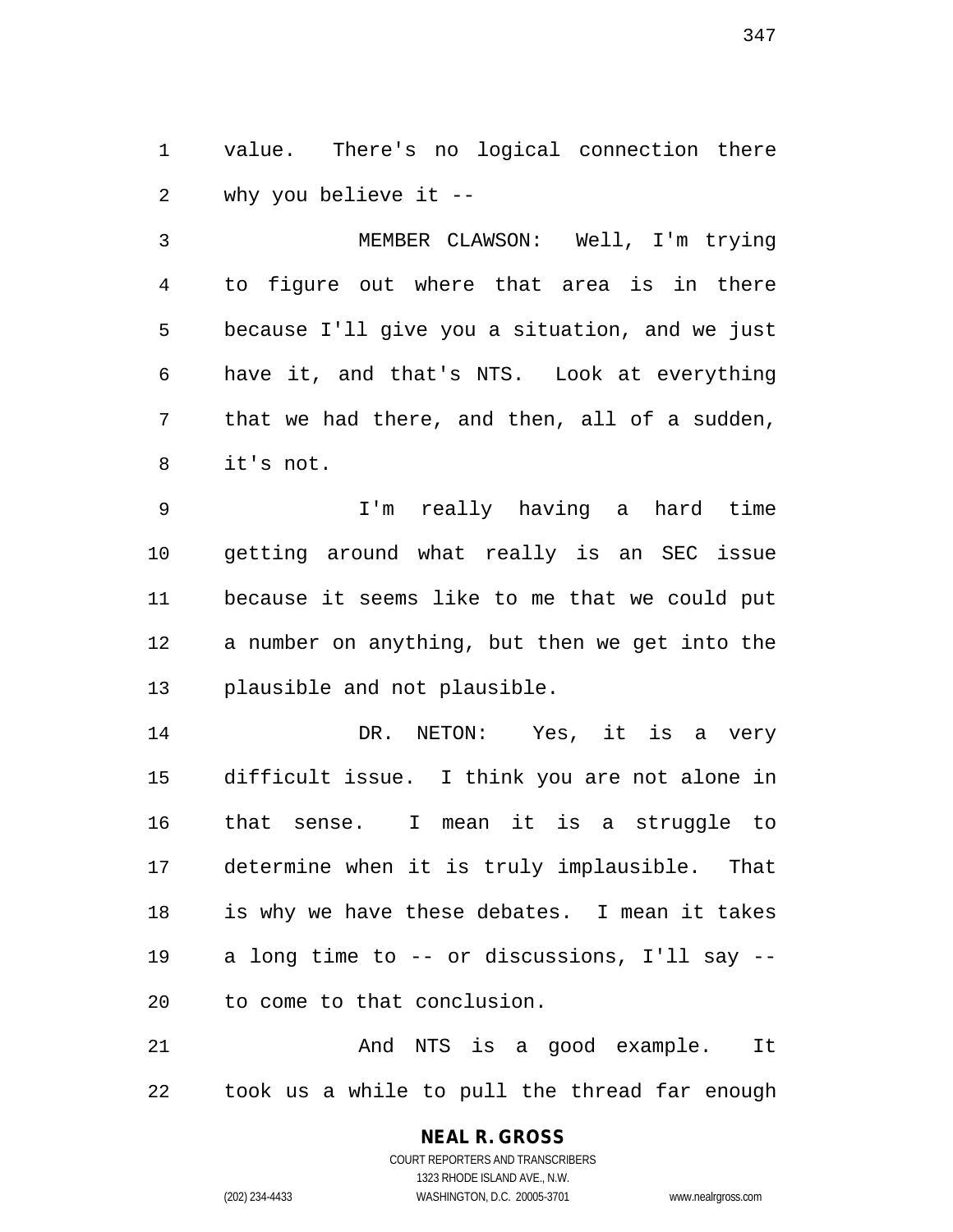to say, you know, at the end of the day, it's true, we don't really know with any confidence what the upper limit on these exposures were. We've got a lot of data, but we had to pull the thread all the way to the end, and then finally say there's no more thread to pull, and there's no connection we could make to their exposures, based on the bioassay monitoring program that was in place at the time.

 MEMBER CLAWSON: Well, so I hope you, I hope NIOSH understands, as the Work Group, why we pull on some of these threads so far. It is because this has been an ongoing thing. I hope that the frustration with us, me and sort of whatever else like that, but this is a difficult thing for us to get around. It sounds like that it is difficult for all of us. And I know for the claimants because I have heard numerous times, how come this; how come that?

And if there's no data, you have

COURT REPORTERS AND TRANSCRIBERS 1323 RHODE ISLAND AVE., N.W. (202) 234-4433 WASHINGTON, D.C. 20005-3701 www.nealrgross.com

**NEAL R. GROSS**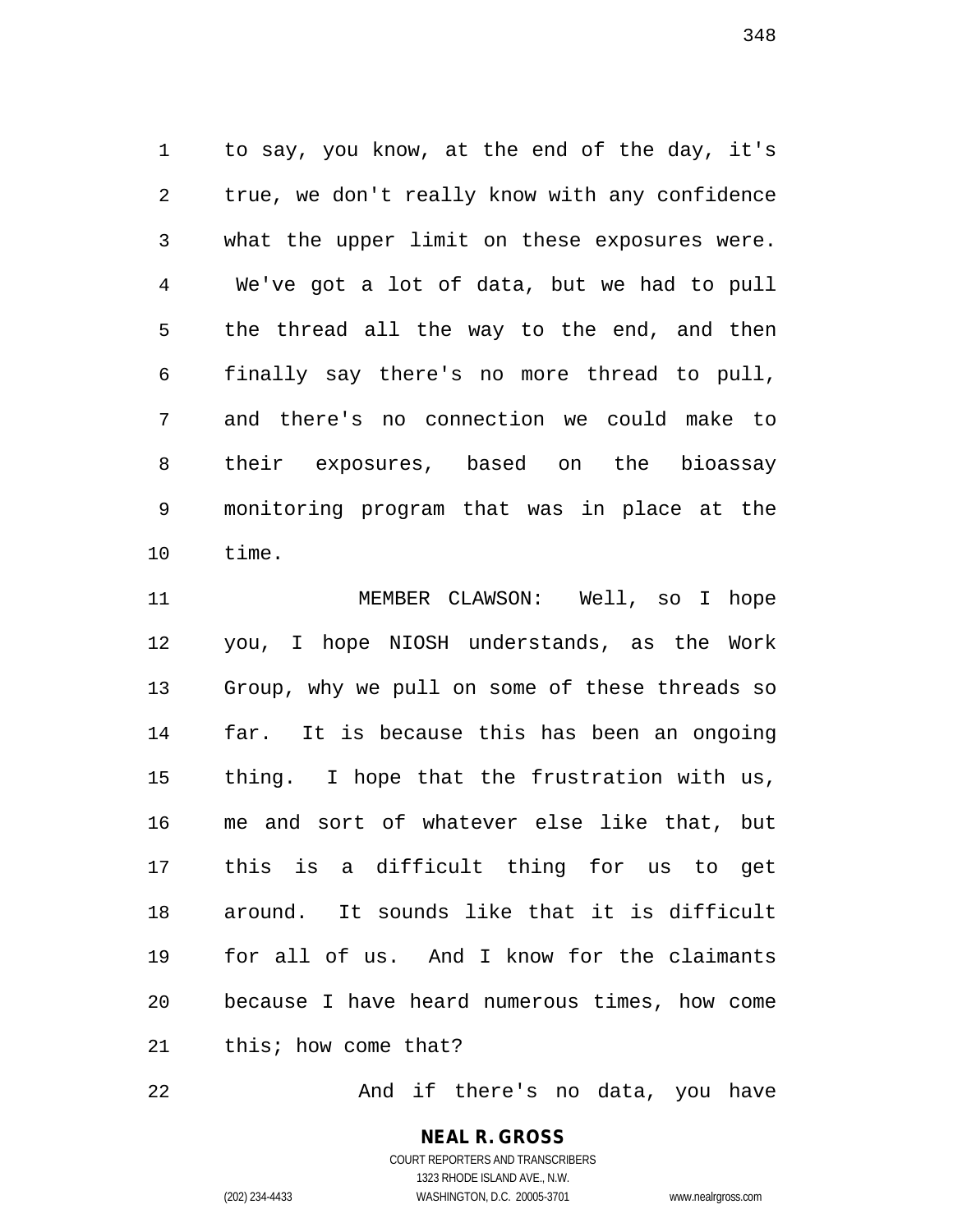only got these two points, how come don't we get it? I just wanted to know where we were at on that because I'm really having a hard time getting around that. I'll be honest. It's yours. CHAIR BEACH: The only other thing is the security thing we talked about. Do we want to try to come up with some type of a date or should we wait? Because I know the biggest holdup will be getting the documents to one place, which we haven't agreed on where that may be. DR. ULSH: Josie, can you talk about that after we close? CHAIR BEACH: Yes, sure. DR. ULSH: I've got some thoughts, and maybe I can get some clarification from you. 19 CHAIR BEACH: Okay. MEMBER CLAWSON: I know DOE-Idaho has got some nice areas. CHAIR BEACH: So does Hanford.

(202) 234-4433 WASHINGTON, D.C. 20005-3701 www.nealrgross.com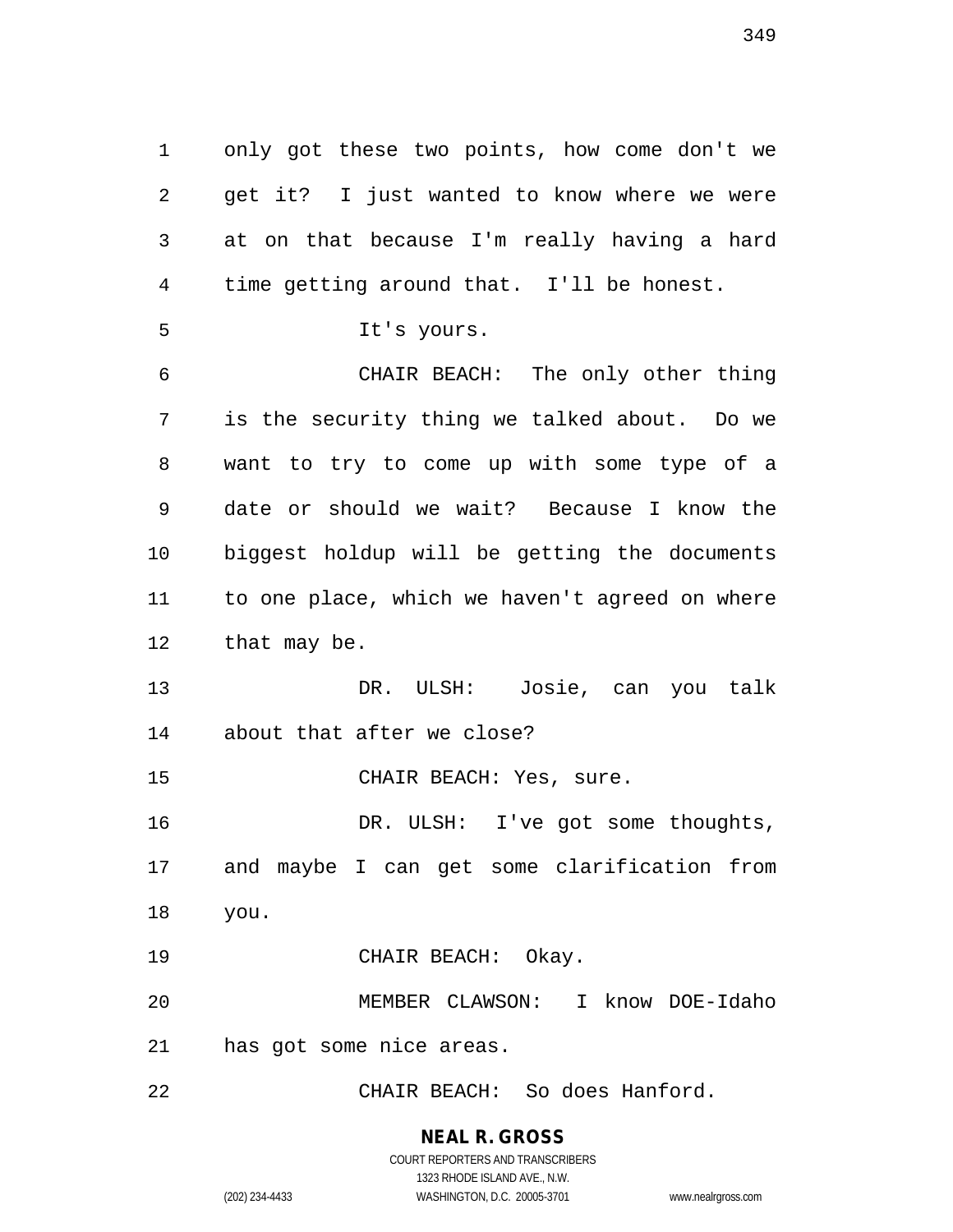(Laughter.)

 Okay. So, then, I would like to officially close this portion of the meeting. MR. KATZ: Do you even want to try to schedule the next or is that too many uncertainties to do that? CHAIR BEACH: Can we do that offline? MR. KATZ: Yes, we can. We don't have to schedule online. CHAIR BEACH: Okay. Let's close then. MEMBER CLAWSON: I think, most of all, we have got to get our kind of note to -- CHAIR BEACH: Well, we need to get the action items out, so that everybody kind of knows. Because I know some things SC&A is going to wait for NIOSH. So it might be difficult to try to plan it. And we also need to have the secure meeting before -- MR. KATZ: Sure, and that can take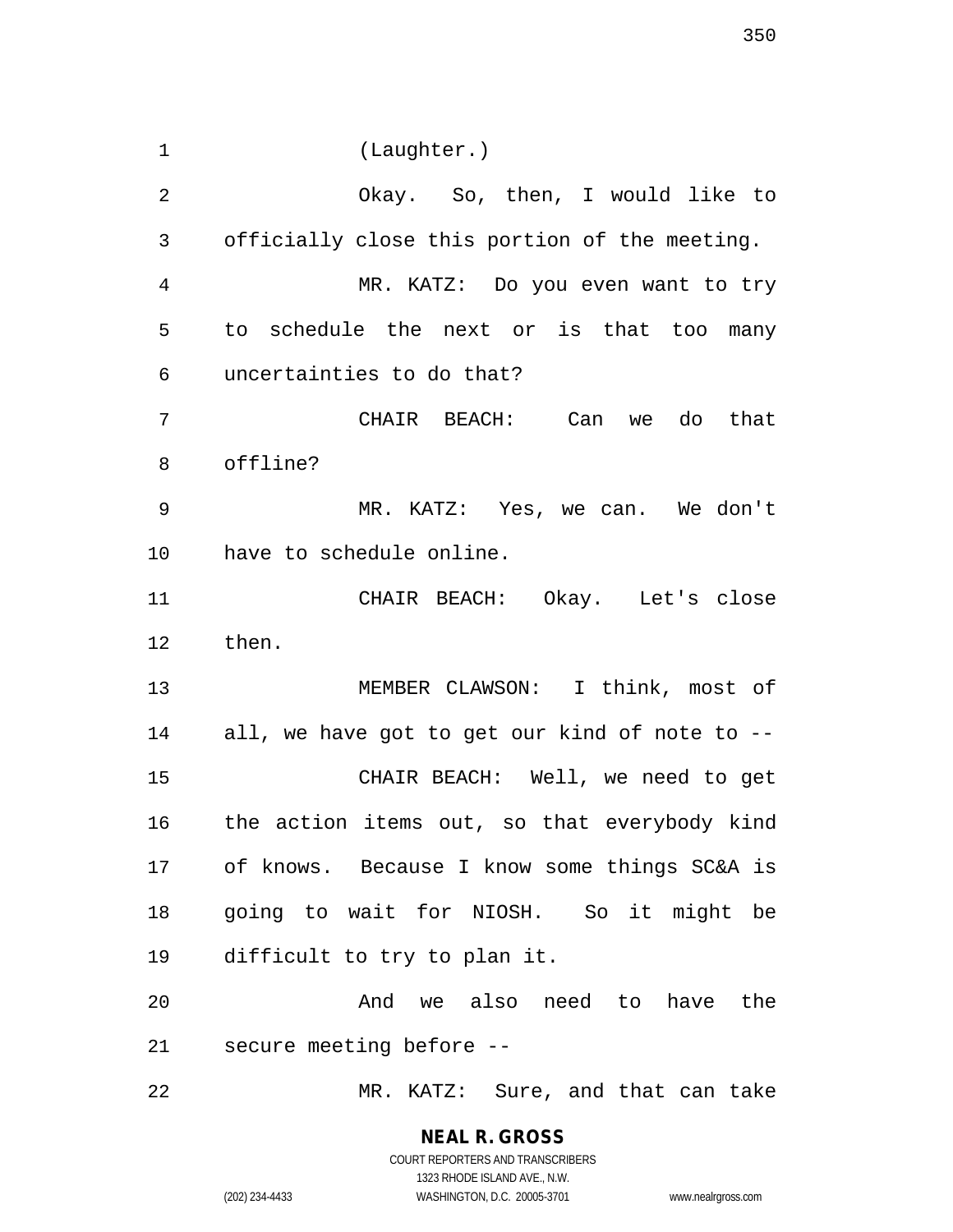some doing.

| 2              | CHAIR BEACH: Yes. It's tough.                  |
|----------------|------------------------------------------------|
| $\mathsf{3}$   | MR. KATZ: So we are adjourned?                 |
| $\overline{4}$ | CHAIR BEACH: Yes.                              |
| 5              | MR. KATZ: We are adjourned.                    |
| 6              | Thank you, everyone who has hung in with us on |
| 7              | the telephone.                                 |
| 8              | (Whereupon, the above-entitled                 |
| 9              | matter went off the record at 4:11 p.m.)       |
| 10             |                                                |
| 11             |                                                |
| 12             |                                                |
| 13             |                                                |
| 14             |                                                |
| 15             |                                                |
| 16             |                                                |
| 17             |                                                |
| 18             |                                                |
| 19             |                                                |
| 20             |                                                |
| 21             |                                                |
| 22             |                                                |